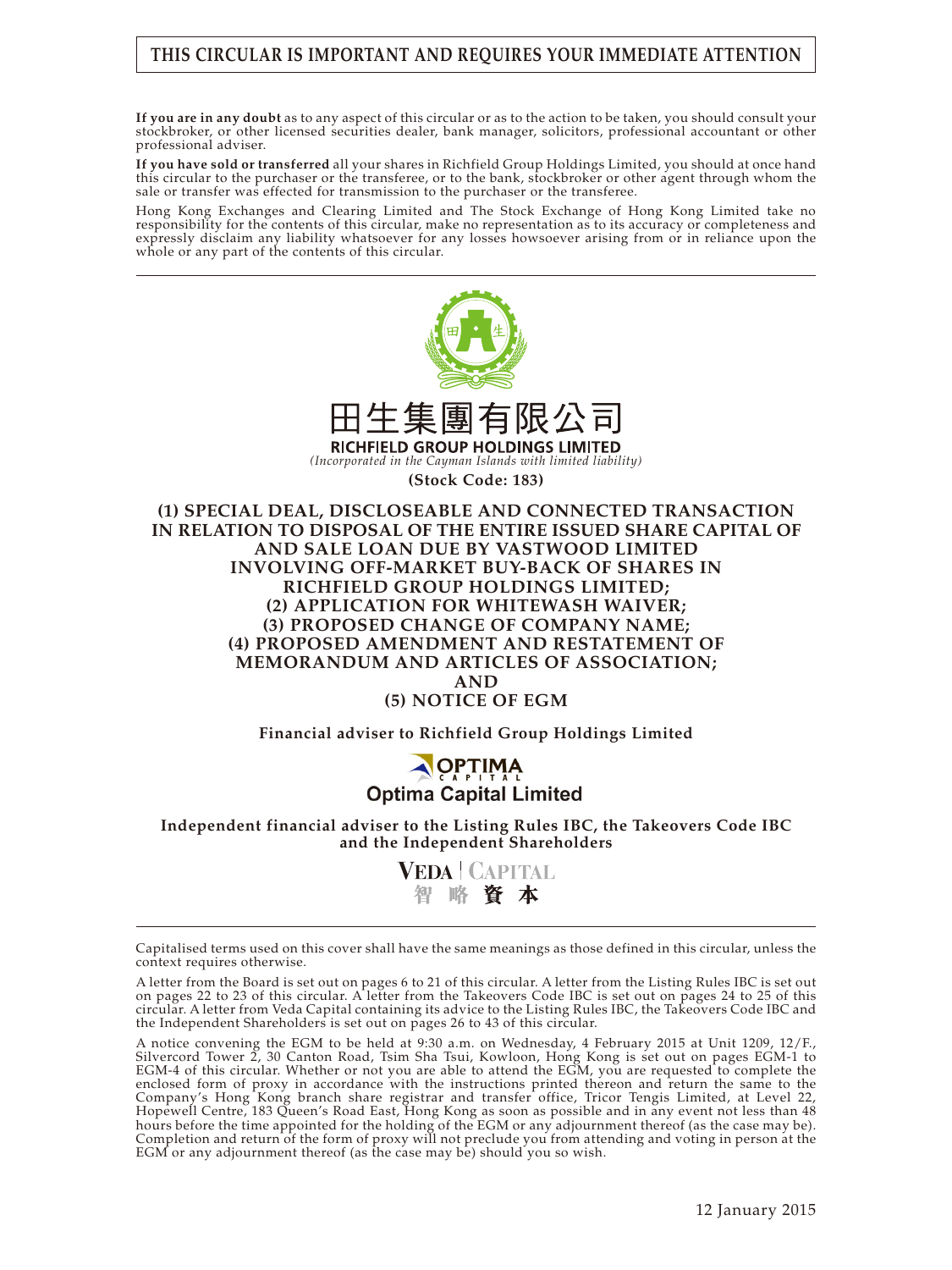# **CONTENTS**

# *Page*

|                                                |                                                                                         | 22 |  |
|------------------------------------------------|-----------------------------------------------------------------------------------------|----|--|
|                                                |                                                                                         | 24 |  |
|                                                |                                                                                         |    |  |
|                                                | APPENDIX I - FINANCIAL INFORMATION OF THE GROUP  [-1                                    |    |  |
|                                                | APPENDIX II - UNAUDITED PRO FORMA FINANCIAL<br>INFORMATION OF THE REMAINING GROUP  II-1 |    |  |
|                                                | APPENDIX III $-$ REPORT ON EXPECTED GAIN OR LOSS  III-1                                 |    |  |
|                                                | APPENDIX IV - PROPERTY VALUATION REPORT  IV-1                                           |    |  |
|                                                | APPENDIX V $-$ GENERAL INFORMATION $\ldots$ $\ldots$ $\ldots$                           |    |  |
| NOTICE OF EXTRAORDINARY GENERAL MEETING  EGM-1 |                                                                                         |    |  |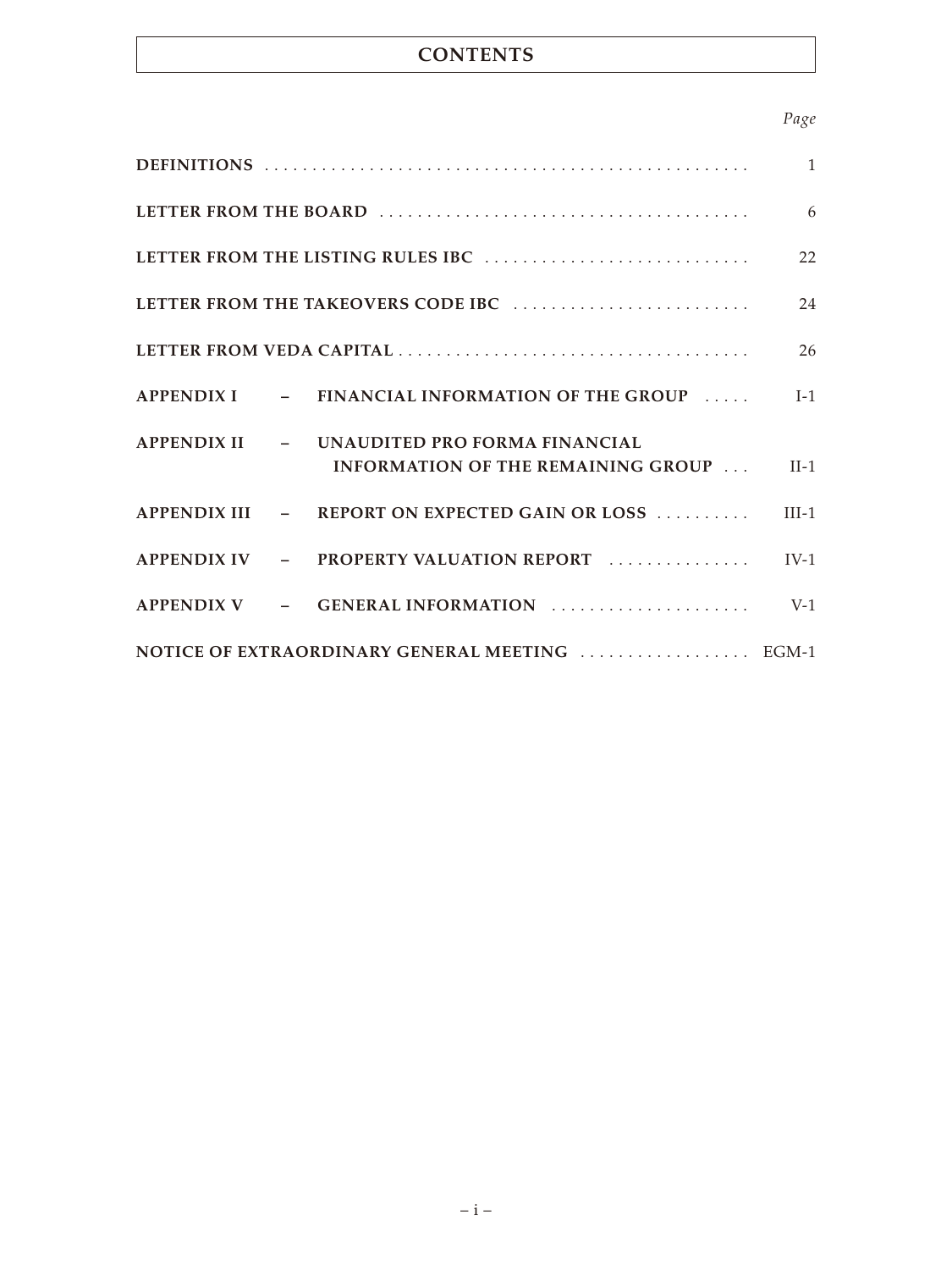*In this circular, unless the context otherwise requires, the following expressions shall have the following meanings when used herein:*

| "acting in concert"   | has the meaning ascribed to it under the Takeovers<br>Code                                                                                                                                                                                                                                                                                                                                                                                                                                                      |
|-----------------------|-----------------------------------------------------------------------------------------------------------------------------------------------------------------------------------------------------------------------------------------------------------------------------------------------------------------------------------------------------------------------------------------------------------------------------------------------------------------------------------------------------------------|
| "Agreement"           | the conditional sale and purchase agreement dated 11<br>December 2014 and entered into among the Company,<br>RHL and Mr. Au in relation to the Disposal and the<br>Share Repurchase                                                                                                                                                                                                                                                                                                                             |
| "Announcement"        | the announcement of the Company dated 11<br>December 2014 in relation to, among other things, the<br>Disposal, the Share Repurchase and the Whitewash<br>Waiver                                                                                                                                                                                                                                                                                                                                                 |
| "associates"          | has the meaning ascribed to it under the Listing Rules                                                                                                                                                                                                                                                                                                                                                                                                                                                          |
| "Board"               | the board of Directors                                                                                                                                                                                                                                                                                                                                                                                                                                                                                          |
| "Brilliant Icon"      | Brilliant Icon Limited, a company incorporated in the<br>BVI with limited liability                                                                                                                                                                                                                                                                                                                                                                                                                             |
| "Business Day"        | a day (excluding Saturday and Sunday and any day<br>on which a tropical cyclone warning no. 8 or above is<br>hoisted or remains hoisted between 9:00 a.m. and<br>12:00 noon and is not lowered at or before 12:00 noon<br>or on which a "black" rainstorm warning signal is<br>hoisted or remains in effect between 9:00 a.m. and<br>12:00 noon and is not discontinued at or before 12:00<br>noon) on which licensed banks in Hong Kong are<br>open for general business during their normal<br>business hours |
| " $BVI"$              | the British Virgin Islands                                                                                                                                                                                                                                                                                                                                                                                                                                                                                      |
| "Company"             | Richfield Group Holdings Limited, a company<br>incorporated in the Cayman Islands with limited<br>liability and the issued Shares of which are listed on<br>the Main Board of the Stock Exchange                                                                                                                                                                                                                                                                                                                |
| "Completion"          | completion of the Disposal and the Share Repurchase<br>pursuant to the terms and conditions of the<br>Agreement                                                                                                                                                                                                                                                                                                                                                                                                 |
| "connected person(s)" | has the meaning ascribed to it under the Listing Rules                                                                                                                                                                                                                                                                                                                                                                                                                                                          |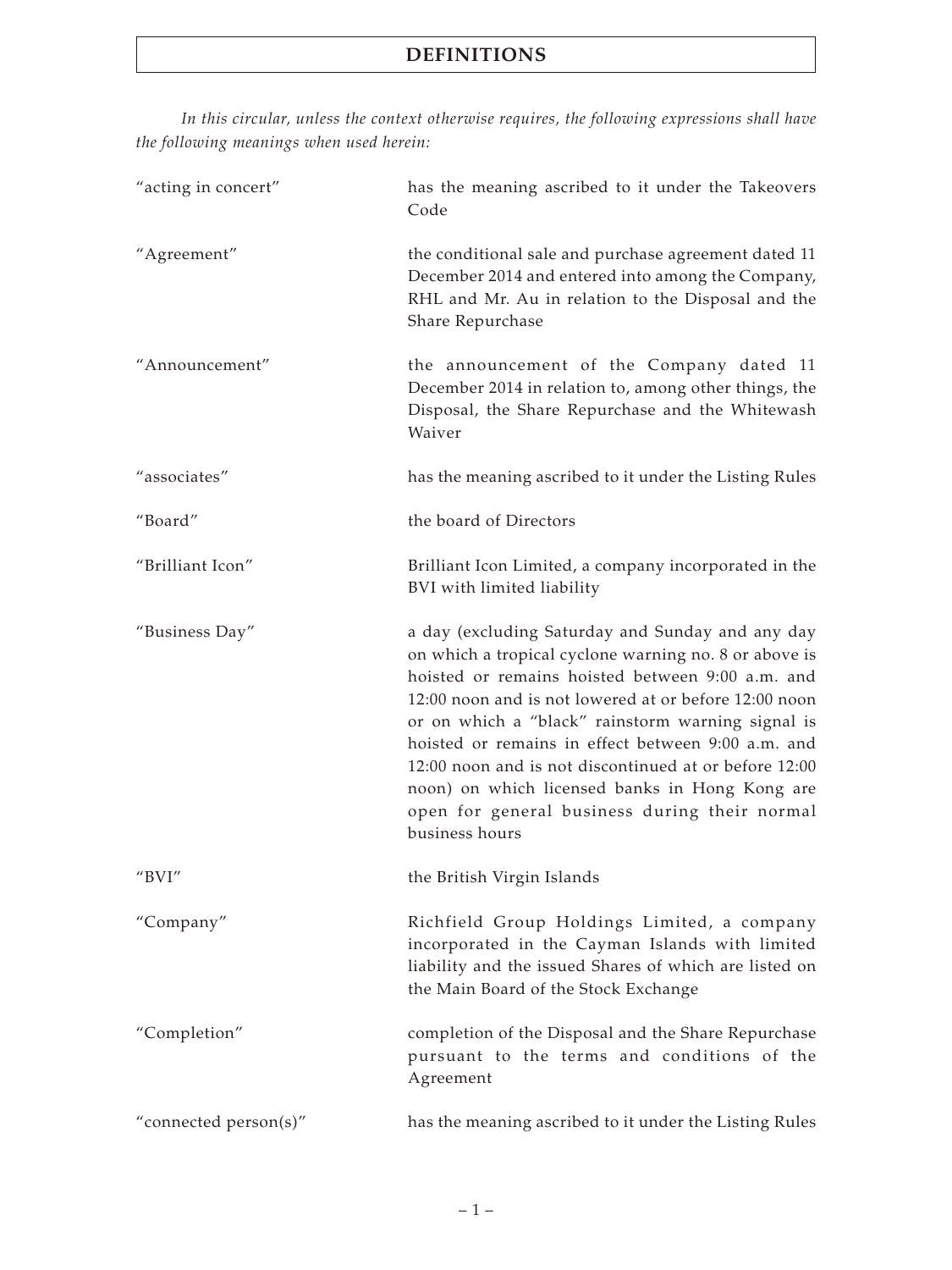| "Director(s)"              | the director(s) of the Company                                                                                                                                                                                                                                                             |
|----------------------------|--------------------------------------------------------------------------------------------------------------------------------------------------------------------------------------------------------------------------------------------------------------------------------------------|
| "Disposal"                 | the proposed disposal of the Sale Share and the Sale<br>Loan by the Company to RHL pursuant to the<br>Agreement                                                                                                                                                                            |
| "East Up"                  | East Up Limited, a company incorporated in the BVI<br>with limited liability                                                                                                                                                                                                               |
| "East Up Group"            | East Up and its subsidiaries                                                                                                                                                                                                                                                               |
| "EGM"                      | the extraordinary general meeting of the Company to<br>be held to consider and approve, among other things,<br>the Disposal, the Share Repurchase, the Whitewash<br>Waiver, the Name Change and the proposed<br>amendment and restatement of the Memorandum and<br>Articles of Association |
| "Executive"                | the Executive Director of the Corporate Finance<br>Division of the Securities and Futures Commission of<br>Hong Kong from time to time and any delegate of<br>such Executive Director                                                                                                      |
| "Group"                    | the Company and its subsidiaries                                                                                                                                                                                                                                                           |
| "Hong Kong"                | the Hong Kong Special Administrative Region of the<br>People's Republic of China                                                                                                                                                                                                           |
| "Independent Shareholders" | Shareholders other than RHL, Mr. Au, Virtue Partner,<br>Mr. Pong, their respective associates and parties<br>acting in concert with any of them and other<br>Shareholders who are interested or involved in the<br>Disposal, the Share Repurchase and/or the<br>Whitewash Waiver           |
| "Latest Practicable Date"  | 9 January 2015, being the latest practicable date prior<br>to the printing of this circular for ascertaining certain<br>information contained herein                                                                                                                                       |
| "Listing Rules"            | the Rules Governing the Listing of Securities on the<br>Stock Exchange                                                                                                                                                                                                                     |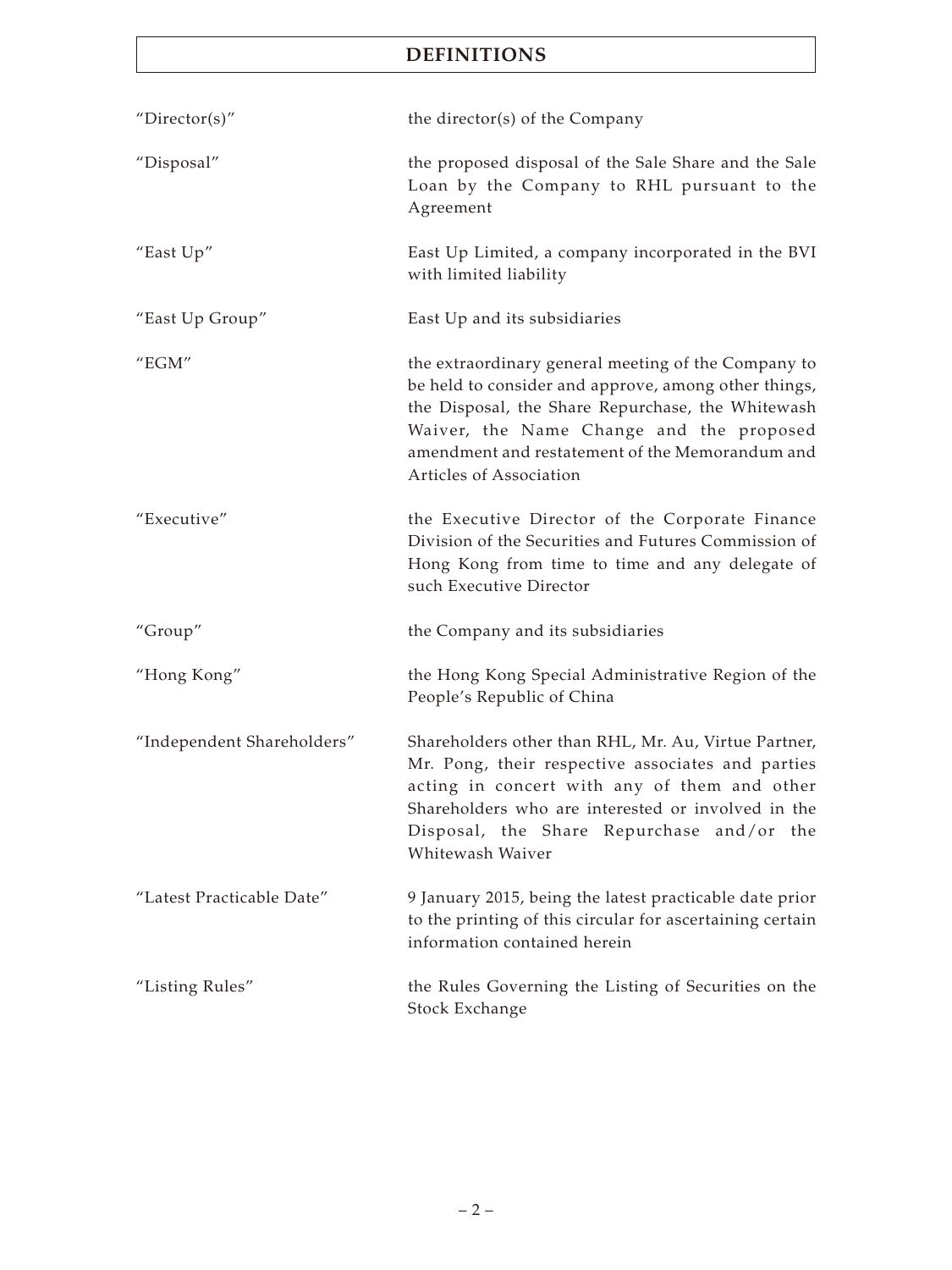| "Listing Rules IBC"                         | the independent committee of the Board, comprising<br>Mr. Koo Fook Sun, Louis, Ms. Yeung Wing Yan,<br>Wendy and Mr. Lung Hung Cheuk, being all the<br>independent non- executive Directors, established in<br>accordance with the Listing Rules to give a<br>recommendation to the Independent Shareholders in<br>respect of the Disposal and the Share Repurchase |  |
|---------------------------------------------|--------------------------------------------------------------------------------------------------------------------------------------------------------------------------------------------------------------------------------------------------------------------------------------------------------------------------------------------------------------------|--|
| "Memorandum and Articles of<br>Association" | the memorandum and articles of association of the<br>Company from time to time                                                                                                                                                                                                                                                                                     |  |
| "Mr. Au"                                    | Mr. Au Wing Wah, the sole beneficial shareholder of<br><b>RHL</b>                                                                                                                                                                                                                                                                                                  |  |
| "Mr. Pong"                                  | Mr. Pong Wai San, Wilson, a substantial Shareholder<br>and the sole beneficial shareholder of Virtue Partner                                                                                                                                                                                                                                                       |  |
| "Name Change"                               | the proposed change of the Company's name and<br>dual foreign name from "Richfield Group Holdings<br>Limited 田生集團有限公司" to "Winfull Group<br>Holdings Limited 宏輝集團控股有限公司"                                                                                                                                                                                           |  |
| "Relevant Period"                           | the period from 11 June 2014, being the date falling six<br>months before the date of the Announcement, up to<br>and including the Latest Practicable Date                                                                                                                                                                                                         |  |
| "relevant securities"                       | has the meaning ascribed to it under Note 4 to Rule 22<br>of the Takeovers Code                                                                                                                                                                                                                                                                                    |  |
| "Remaining Group"                           | the Group excluding the<br>Vastwood Group<br>immediately after Completion                                                                                                                                                                                                                                                                                          |  |
| "Repurchase Price"                          | the price of approximately HK\$0.354 for each<br>Repurchase Share for the Share Repurchase calculated<br>by dividing the consideration for the Share<br>Repurchase by the number of Repurchase Shares of<br>760,000,000                                                                                                                                            |  |
| "Repurchase Shares"                         | 760,000,000 Shares held by RHL to be repurchased by<br>the Company under the Agreement                                                                                                                                                                                                                                                                             |  |
| "RHL"                                       | Richfield (Holdings) Limited, a company incorporated<br>in the Republic of Marshall Islands with limited<br>liability and a substantial Shareholder                                                                                                                                                                                                                |  |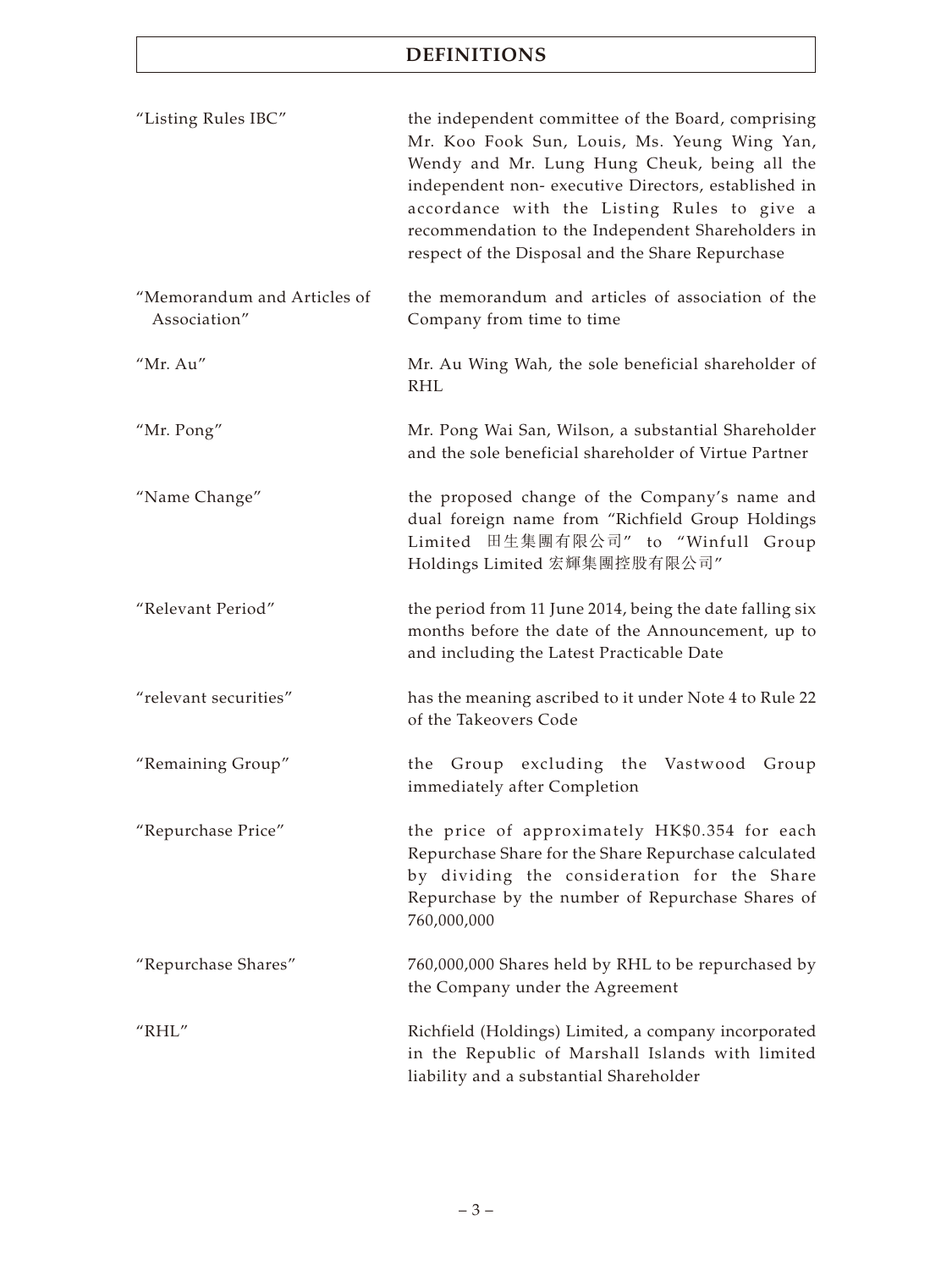| "Sale Loan"               | all obligations, liabilities and debts owing or incurred<br>by the Vastwood Group to the Remaining Group on or<br>at any time prior to Completion, whether actual,<br>contingent or deferred and irrespective whether the<br>same is due and payable on Completion                                                                                                                                                                                 |
|---------------------------|----------------------------------------------------------------------------------------------------------------------------------------------------------------------------------------------------------------------------------------------------------------------------------------------------------------------------------------------------------------------------------------------------------------------------------------------------|
| "Sale Share"              | one issued share of US\$1.00 in the capital of<br>Vastwood, representing the entire issued share capital<br>of Vastwood                                                                                                                                                                                                                                                                                                                            |
| "SFO"                     | the Securities and Futures Ordinance (Chapter 571 of<br>the Laws of Hong Kong)                                                                                                                                                                                                                                                                                                                                                                     |
| "Share $(s)$ "            | ordinary share(s) of HK\$0.01 each in the share capital<br>of the Company                                                                                                                                                                                                                                                                                                                                                                          |
| "Share Buy-backs Code"    | The Hong Kong Code on Share Buy-backs                                                                                                                                                                                                                                                                                                                                                                                                              |
| "Shareholder(s)"          | holder(s) of the issued Share(s)                                                                                                                                                                                                                                                                                                                                                                                                                   |
| "Share Repurchase"        | the proposed repurchase by the Company of the<br>Repurchase Shares pursuant to the Agreement                                                                                                                                                                                                                                                                                                                                                       |
| "Stock Exchange"          | The Stock Exchange of Hong Kong Limited                                                                                                                                                                                                                                                                                                                                                                                                            |
| "substantial shareholder" | has the meaning ascribed to it under the Listing Rules                                                                                                                                                                                                                                                                                                                                                                                             |
| "Takeovers Code"          | The Hong Kong Code on Takeovers and Mergers                                                                                                                                                                                                                                                                                                                                                                                                        |
| "Takeovers Code IBC"      | the independent committee of the Board, comprising<br>Mr. Lai Hin Wing, Henry, Mr. Koo Fook Sun, Louis,<br>Ms. Yeung Wing Yan, Wendy and Mr. Lung Hung<br>Cheuk, being all the non-executive Director and<br>independent non-executive Directors, established in<br>accordance with the Takeovers Code to give a<br>recommendation to the Independent Shareholders in<br>respect of the Disposal, the Share Repurchase and the<br>Whitewash Waiver |
| "Vastwood"                | Vastwood Limited, a company incorporated in the<br>BVI with limited liability and a wholly-owned<br>subsidiary of the Company as at the date of the<br>Agreement                                                                                                                                                                                                                                                                                   |
| "Vastwood Group"          | Vastwood and its subsidiaries at Completion                                                                                                                                                                                                                                                                                                                                                                                                        |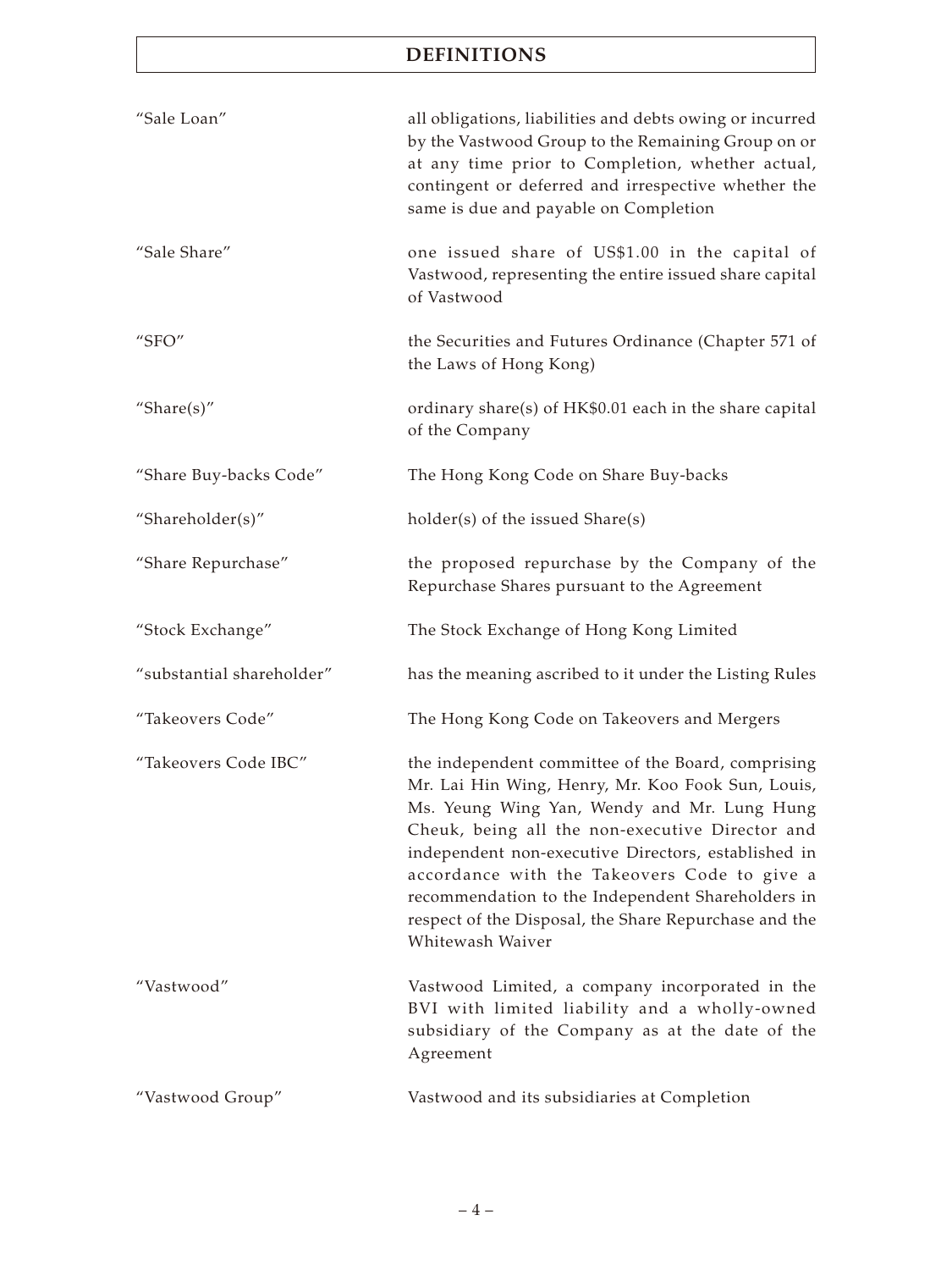| "Veda Capital"                        | Veda Capital Limited, a corporation licensed under<br>the SFO to carry out Type 6 (advising on corporate<br>finance) regulated activities and the independent<br>financial adviser to the Listing Rules IBC, the<br>Takeovers Code IBC and the Independent<br>Shareholders in respect of the Disposal, the Share<br>Repurchase and the Whitewash Waiver                                                                   |
|---------------------------------------|---------------------------------------------------------------------------------------------------------------------------------------------------------------------------------------------------------------------------------------------------------------------------------------------------------------------------------------------------------------------------------------------------------------------------|
| "Virtue Partner"                      | Virtue Partner Group Limited, a substantial<br>Shareholder and a company wholly owned by Mr.<br>Pong                                                                                                                                                                                                                                                                                                                      |
| "Whitewash Waiver"                    | the whitewash waiver as may be granted by the<br>Executive pursuant to Note 1 on dispensations from<br>Rule 26 of the Takeovers Code in respect of any<br>obligation of Virtue Partner to make a general offer<br>for all the issued Shares not already owned (or agreed<br>to be acquired) by Virtue Partner and parties acting in<br>concert with it which might otherwise arise as a result<br>of the Share Repurchase |
| "HK\$"                                | Hong Kong dollars, the lawful currency of Hong<br>Kong                                                                                                                                                                                                                                                                                                                                                                    |
| $^{\prime\prime}$ US\$"               | United States dollars, the lawful currency of the<br>United States of America                                                                                                                                                                                                                                                                                                                                             |
| $^{\prime\prime}$ ( $^{\prime\prime}$ | per cent.                                                                                                                                                                                                                                                                                                                                                                                                                 |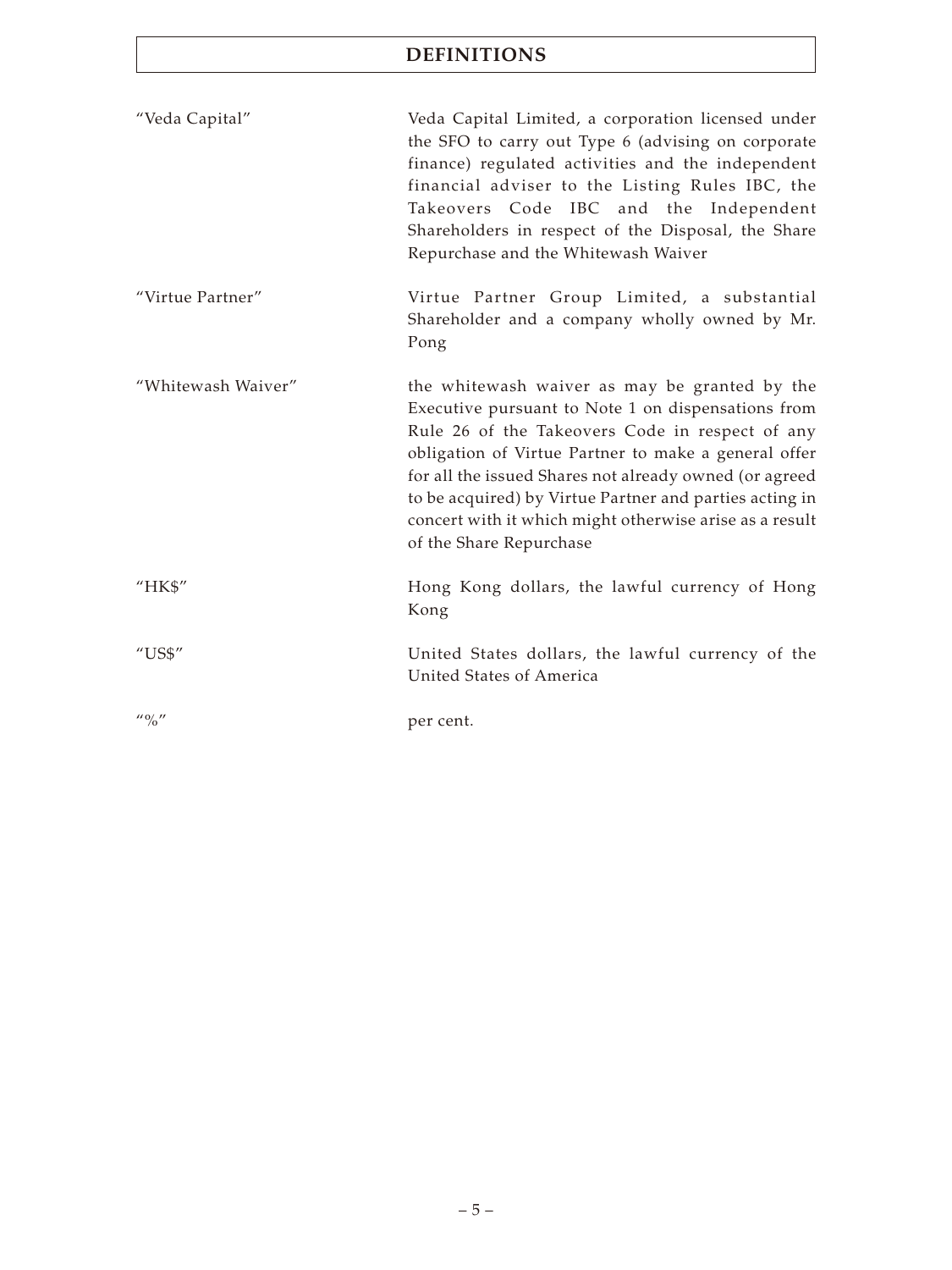

*(Incorporated in the Cayman Islands with limited liability)* **(Stock Code: 183)**

*Executive Directors:* Mr. Lee Wing Yin Mr. Ngan Man Ho

*Non-executive Director:* Mr. Lai Hin Wing, Henry

*Independent non-executive Directors:* Mr. Koo Fook Sun, Louis Ms. Yeung Wing Yan, Wendy Mr. Lung Hung Cheuk

*Registered office:* Cricket Square Hutchins Drive P.O. Box 2681 Grand Cayman KY1-1111 Cayman Islands

*Head office and principal place of business in Hong Kong:* Unit 1209, 12/F. Silvercord Tower 2 30 Canton Road Tsim Sha Tsui Kowloon Hong Kong

12 January 2015

*To the Shareholders and, for information only, holders of share options*

Dear Sir or Madam,

**(1) SPECIAL DEAL, DISCLOSEABLE AND CONNECTED TRANSACTION IN RELATION TO DISPOSAL OF THE ENTIRE ISSUED SHARE CAPITAL OF AND SALE LOAN DUE BY VASTWOOD LIMITED INVOLVING OFF-MARKET BUY-BACK OF SHARES IN RICHFIELD GROUP HOLDINGS LIMITED; (2) APPLICATION FOR WHITEWASH WAIVER; (3) PROPOSED CHANGE OF COMPANY NAME; AND (4) PROPOSED AMENDMENT AND RESTATEMENT OF MEMORANDUM AND ARTICLES OF ASSOCIATION**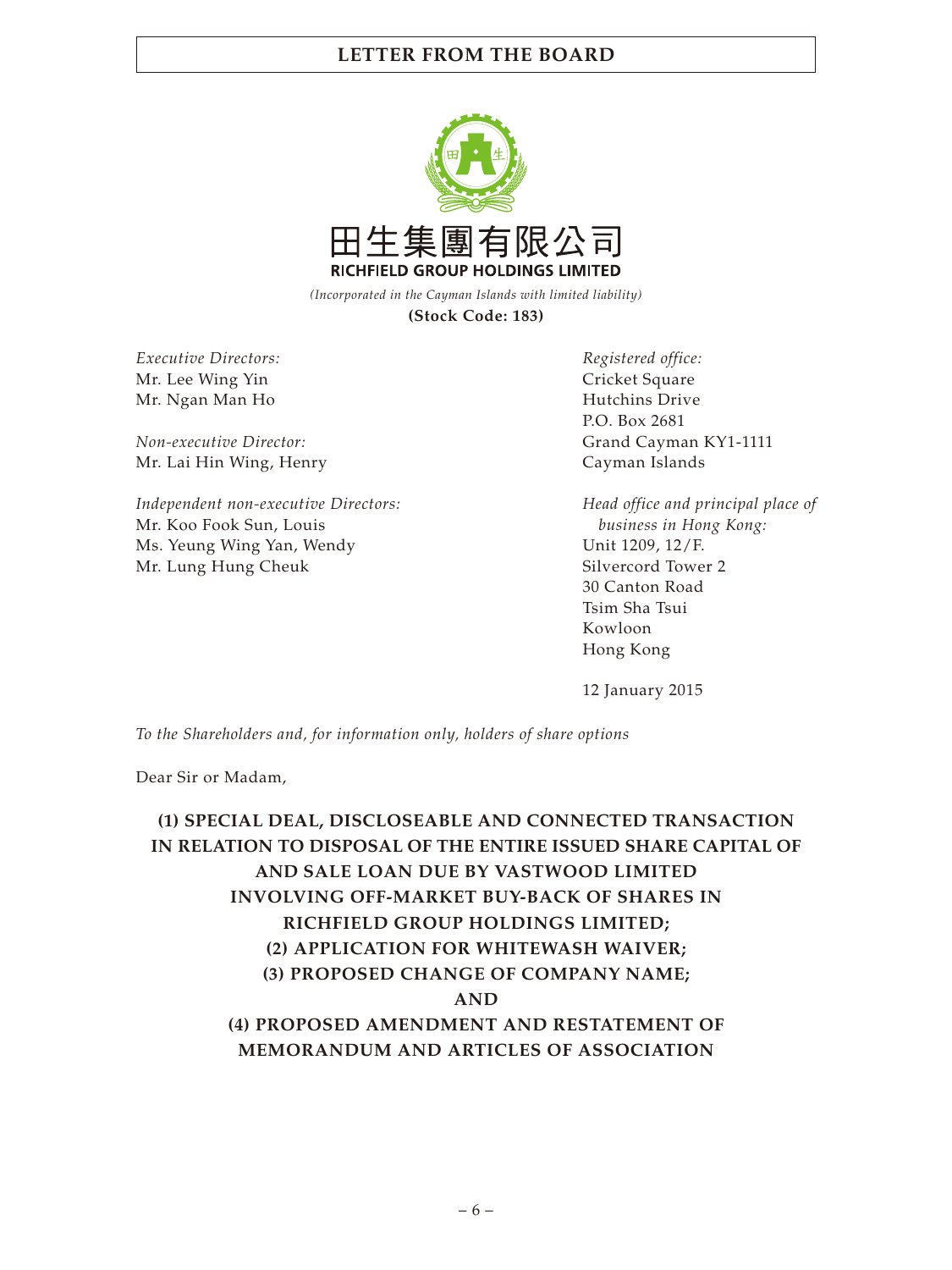#### **INTRODUCTION**

Reference is made to the announcements of the Company dated 11 December 2014 and 6 January 2015 in relation to, among other things, the Disposal, the Share Repurchase, the Whitewash Waiver, the Name Change and the proposed amendment and restatement of the Memorandum and Articles of Association, respectively.

On 11 December 2014, the Company entered into the Agreement with RHL and Mr. Au, pursuant to which (i) the Company conditionally agreed to sell and RHL conditionally agreed to purchase the Sale Share and the Sale Loan at the consideration of approximately HK\$269.2 million; and (ii) the Company conditionally agreed to repurchase and RHL conditionally agreed to sell 760,000,000 Repurchase Shares at the consideration of approximately HK\$269.2 million, which is equivalent to the consideration for the Disposal. The 760,000,000 Repurchase Shares will be cancelled immediately after Completion.

The Share Repurchase constitutes an off-market share buy-back under the Share Buy-backs Code. Immediately after Completion, the shareholding interest of Virtue Partner and parties acting in concert with it (including Mr. Pong) in the Company will be increased from approximately 37.06% (as at the Latest Practicable Date) to approximately 47.41%. In this regard, Virtue Partner has made an application to the Executive for the Whitewash Waiver.

The Disposal constitutes a special deal of the Company under Rule 25 of the Takeovers Code. In addition, the Disposal and the Share Repurchase constitute a connected and discloseable transaction of the Company under the Listing Rules. The Disposal, the Share Repurchase and the Whitewash Waiver are subject to, among other things, approval by the Independent Shareholders at the EGM by way of poll.

The Board proposes to change the name and dual foreign name of the Company from "Richfield Group Holdings Limited 田生集團有限公司" to "Winfull Group Holdings Limited 宏輝集團控股有限公司". The Name Change is subject to Completion, approval by the Shareholders at the EGM and approval by the Registrar of Companies in the Cayman Islands.

In view of the Name Change, the Board also proposes to amend and restate the Memorandum and Articles of Association to reflect the Name Change. The proposed amendment and restatement of the Memorandum and Articles of Association is subject to the passing of a special resolution for the Name Change by the Shareholders at the EGM, and the new name and dual foreign name of the Company being entered in the register of companies maintained by the Registrar of Companies in the Cayman Islands.

The purpose of this circular is to provide you with, among other things, further details regarding the Disposal, the Share Repurchase, the Whitewash Waiver, the Name Change and the proposed amendment and restatement of the Memorandum and Articles of Association in accordance with the Takeovers Code, the Share Buy-backs Code and the Listing Rules.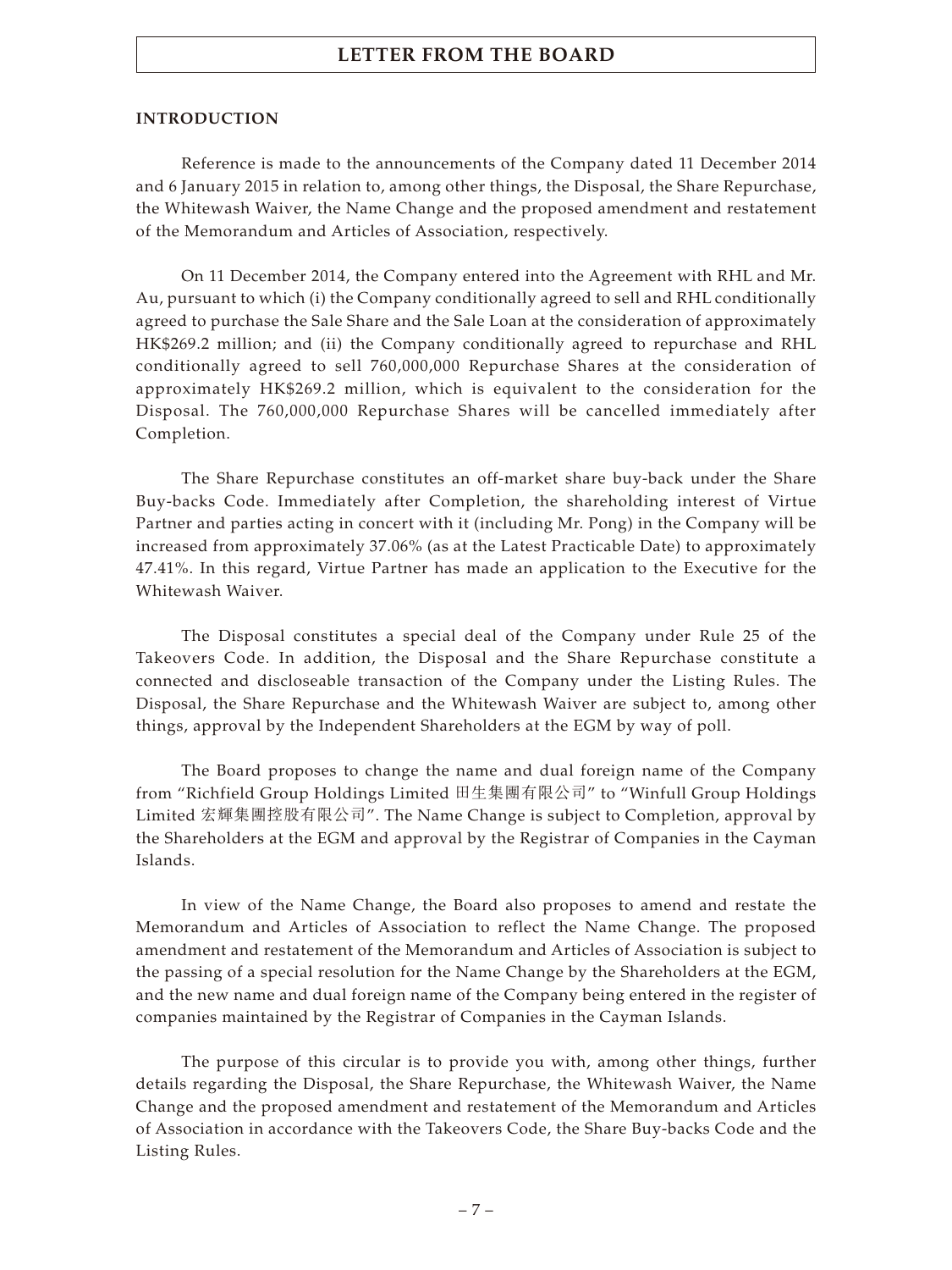#### **THE AGREEMENT**

#### **Date**

11 December 2014

#### **Parties**

- (i) The Company;
- (ii) RHL; and
- (iii) Mr. Au, as RHL's guarantor to guarantee the due and punctual performance of RHL's obligations under the Agreement.

RHL is incorporated in the Republic of Marshall Islands with limited liability and is wholly and beneficially owned by Mr. Au. The principal business activity of RHL is investment holding. As at the Latest Practicable Date, RHL is beneficially interested in 760,000,000 Shares, representing approximately 21.85% of the issued share capital of the Company. Accordingly, RHL is a substantial Shareholder and each of RHL and Mr. Au is a connected person of the Company.

#### **Subject matter**

Pursuant to the Agreement, (i) the Company conditionally agreed to sell and RHL conditionally agreed to purchase the Sale Share and the Sale Loan; and (ii) the Company conditionally agreed to repurchase and RHL conditionally agreed to sell 760,000,000 Repurchase Shares. The Sale Share represents the entire issued share capital of Vastwood whereas the Sale Loan represents the amount due from the Vastwood Group to the Remaining Group as at Completion. As at 30 June 2014, the Vastwood Group was indebted to the Remaining Group in the amount of approximately HK\$275.7 million. Further details of the Vastwood Group are set out in the section headed "Information on the Vastwood Group" below.

The 760,000,000 Repurchase Shares represent approximately 21.85% of the issued share capital of the Company as at the Latest Practicable Date. The Repurchase Shares shall be acquired by the Company free from all liens, charges and encumbrances and together with all rights attaching thereto as at Completion including all dividends and distributions declared, made or paid thereafter.

#### **Consideration for the Disposal and the Share Repurchase**

The consideration for the Disposal is approximately HK\$269.2 million and will be settled by RHL by way of selling 760,000,000 Repurchase Shares to the Company at Completion. The consideration for the Disposal is equivalent to (i) the amount due from the Vastwood Group to the Remaining Group as at 30 June 2014; less (ii) the unaudited net liability value of the Vastwood Group as at 30 June 2014, and was determined after arm's length negotiation taking into account the nature of business of the Vastwood Group, the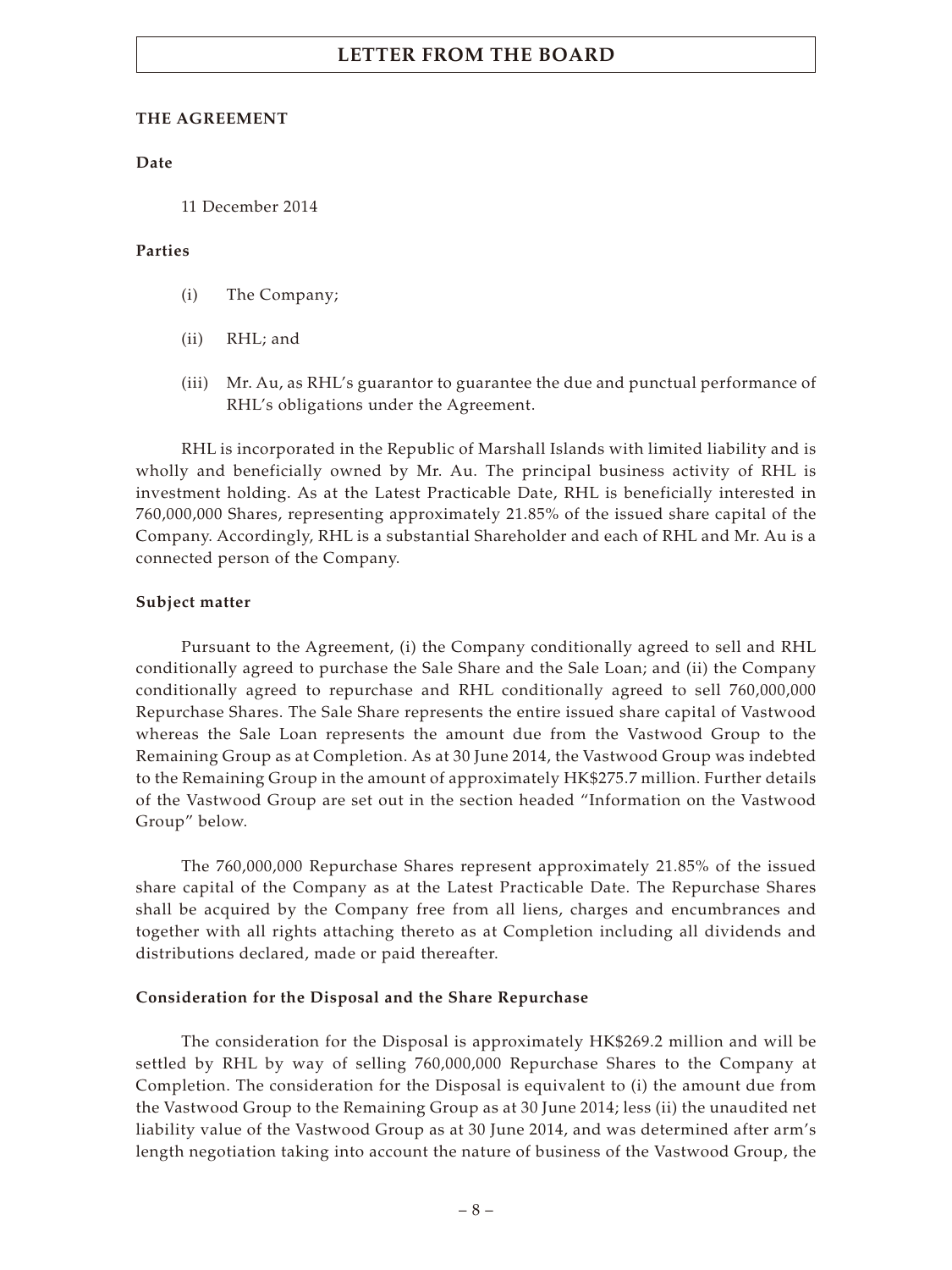financial performance of the Vastwood Group during the past years and the market values of the properties held by the Vastwood Group as at 30 June 2014.

The consideration for the Share Repurchase is approximately HK\$269.2 million (which is equivalent to the consideration for the Disposal) and will be settled by the Company by way of selling the Sale Share and the Sale Loan to RHL at Completion. The consideration for the Share Repurchase was determined after arm's length negotiations between the parties to the Agreement with reference to (i) the prevailing market price of the Shares (in particular, the average of the closing prices of the Shares for the last 10 trading days up to and including 11 December 2014 (the date of the Agreement) of approximately HK\$0.355 per Share); and (ii) the audited consolidated net asset value of the Group attributable to the Shareholders of approximately HK\$0.436 per Share as at 30 June 2014.

The consideration for the Disposal and the Share Repurchase shall be set off against each other at Completion.

## **The Repurchase Price**

The Repurchase Price is calculated by dividing the consideration for the Share Repurchase by the number of Repurchase Shares of 760,000,000 and is equivalent to approximately HK\$0.354 per Repurchase Share.

The Repurchase Price of approximately HK\$0.354 per Repurchase Share represents:

- (i) a discount of approximately 10.4% to the closing price of HK\$0.395 per Share as quoted on the Stock Exchange on 11 December 2014, being the date of the Agreement;
- (ii) a discount of approximately 4.1% to the average of the closing prices of the Shares as quoted on the Stock Exchange for the last five trading days up to and including 11 December 2014 of approximately HK\$0.369 per Share;
- (iii) a discount of approximately 0.3% to the average of the closing prices of the Shares as quoted on the Stock Exchange for the last 10 trading days up to and including 11 December 2014 of approximately HK\$0.355 per Share;
- (iv) a premium of approximately 12.4% over the average of the closing prices of the Shares as quoted on the Stock Exchange for the last 30 trading days up to and including 11 December 2014 of approximately HK\$0.315 per Share;
- (v) a premium of approximately 16.1% over the closing price of HK\$0.305 per Share as quoted on the Stock Exchange on the Latest Practicable Date;
- (vi) a discount of approximately 18.8% to the audited consolidated net asset value of the Group attributable to the Shareholders of approximately HK\$0.436 per Share (based on the audited consolidated net assets attributable to the Shareholders of approximately HK\$1,518 million as at 30 June 2014 and 3,478,500,000 Shares in issue as at 30 June 2014); and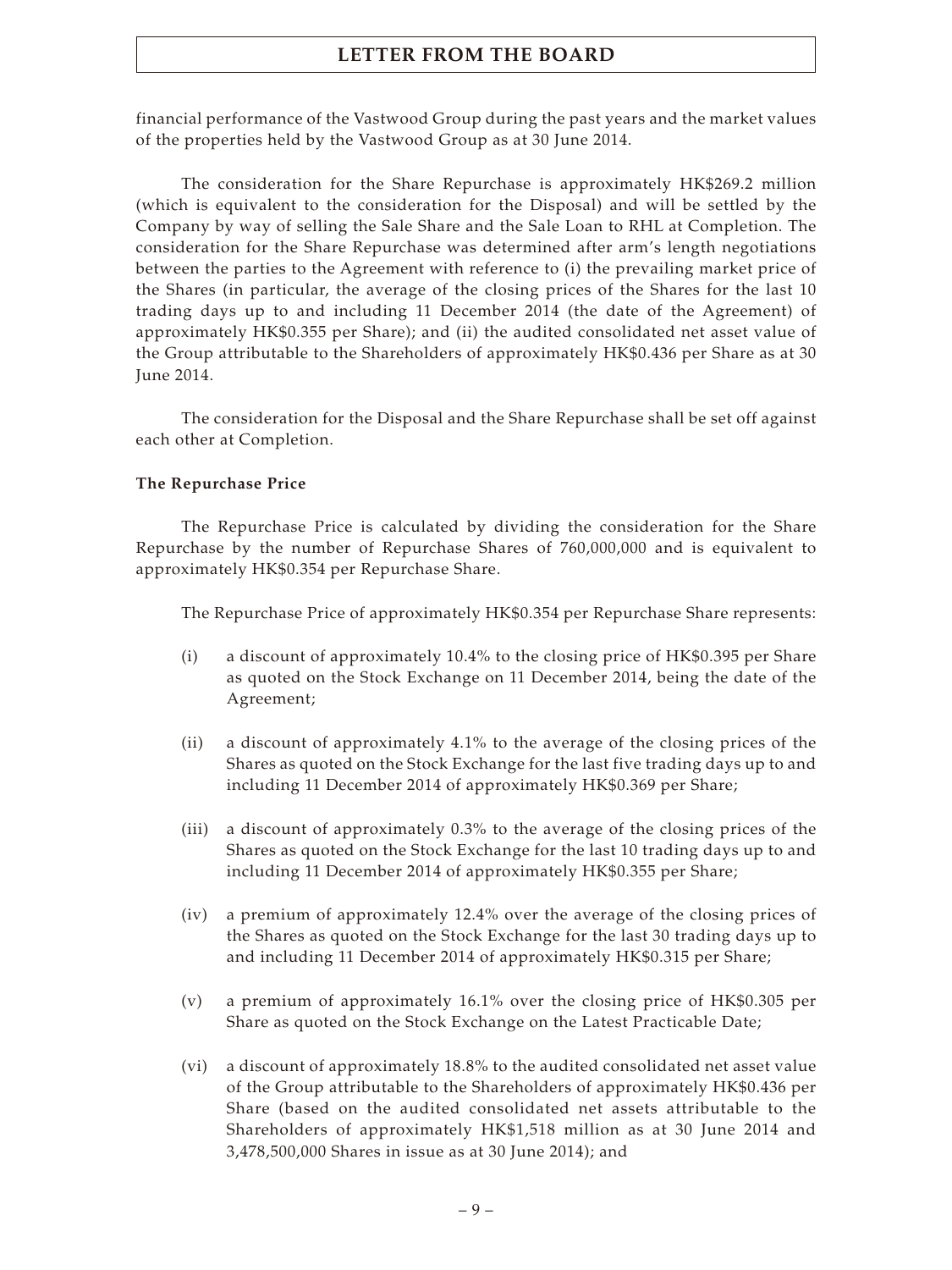(vii) a discount of approximately 14.7% to the audited consolidated net tangible asset value of the Group attributable to the Shareholders of approximately HK\$0.415 per Share (based on the audited consolidated net tangible assets attributable to the Shareholders of approximately HK\$1,445 million as at 30 June 2014 and 3,478,500,000 Shares in issue as at 30 June 2014).

## **Conditions precedent**

Completion is conditional upon the fulfillment of the following conditions:

- (i) the passing by the Independent Shareholders at the EGM of the necessary resolutions, including (a) by at least **75%** of the votes cast by all Independent Shareholders the ordinary resolution to approve the Agreement (including but not limited to the sale and purchase of the Sale Share and the Sale Loan, and the Share Repurchase); and (b) the ordinary resolution to approve the Whitewash Waiver, by way of poll in accordance with the requirements of the Share Buy-backs Code, the Takeovers Code, the Listing Rules and other applicable laws and regulations;
- (ii) the grant of the Whitewash Waiver by the Executive;
- (iii) the consent of the Executive in relation to the Agreement and the transactions contemplated thereunder as a "special deal" under Rule 25 of the Takeovers Code having been obtained and not having been revoked prior to Completion;
- (iv) if necessary, the approval by the Executive for the Share Repurchase to be made by the Company pursuant to the Agreement having been granted pursuant to Rule 2 of the Share Buy-backs Code and remaining in full force and effect and any condition(s) to which such approval is/are subject to having been satisfied in all respects;
- (v) all necessary consents and approvals required to be obtained on the part of the Company in respect of the Agreement and the transactions contemplated thereunder having been obtained and remaining in full force and effect;
- (vi) the Company having sufficient reserves to effect the Share Repurchase;
- (vii) the representations, undertakings and warranties provided by the Company under the Agreement remaining true and accurate in all respects; and
- (viii) the representations, undertakings and warranties provided by RHL under the Agreement remaining true and accurate in all respects.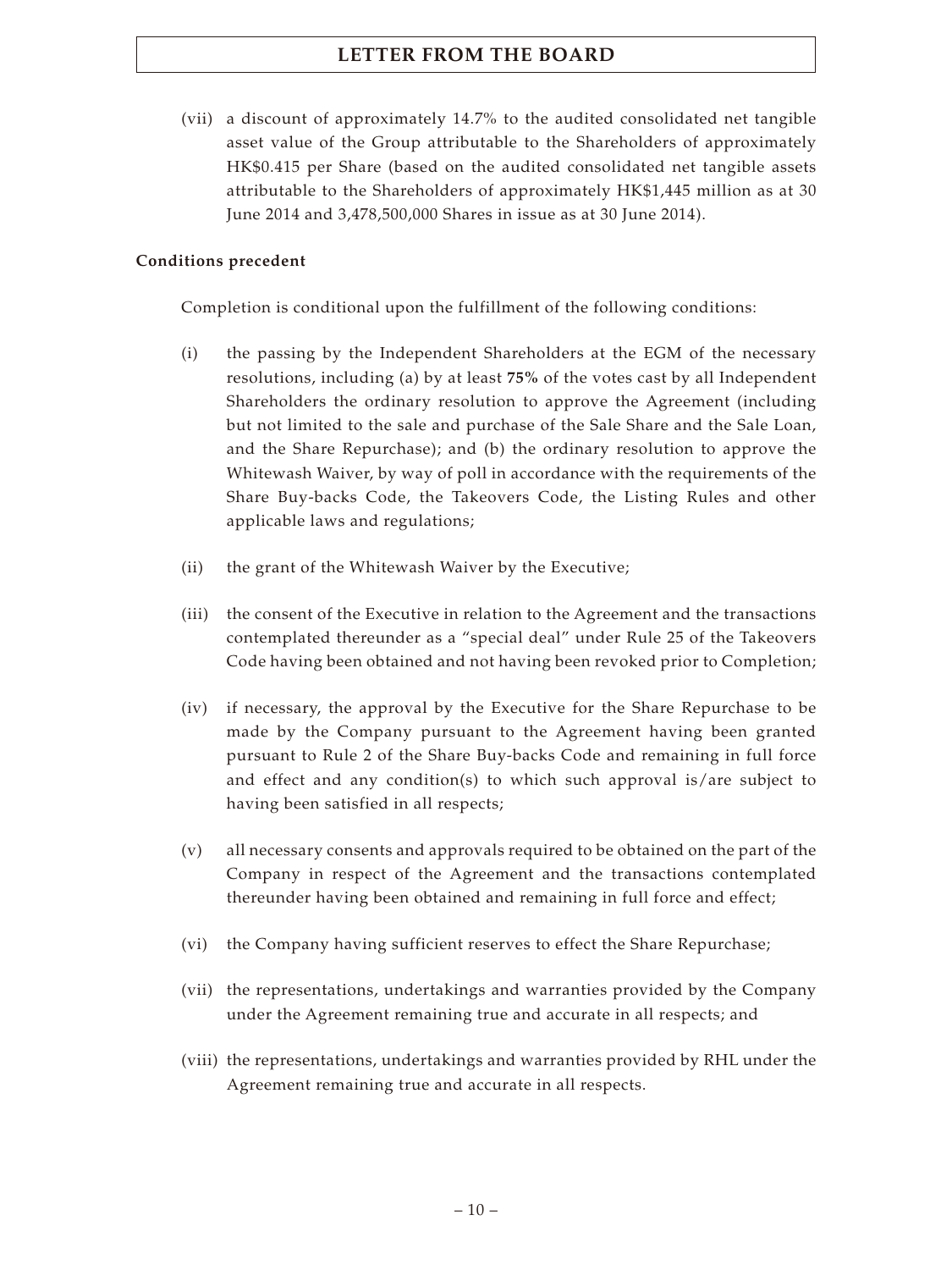The aforesaid conditions are incapable of being waived by the parties to the Agreement. If the aforesaid conditions have not been satisfied on or before 30 June 2015, or such other date as the Company and RHL may agree, the Agreement shall cease and determine and thereafter neither party shall have any obligations and liabilities towards each other under the Agreement save for any antecedent breaches of the terms thereof.

As at the Latest Practicable Date, condition (vi) above has been fulfilled.

#### **Completion**

Completion shall take place on the date falling on the fifth Business Day after the fulfillment of the conditions precedent (or such other date as the parties to the Agreement may mutually agree).

Upon Completion, Vastwood will cease to be a subsidiary of the Company and the results, assets and liabilities of the Vastwood Group will no longer be consolidated into the financial statements of the Group. RHL will cease to hold any Shares upon Completion.

Upon Completion, the Repurchase Shares shall be cancelled and any rights attached thereto shall cease with effect from the date of Completion.

#### **Change of name of the Company**

Subject to Completion, the Company has irrevocably undertaken under the Agreement to change its name to a new name that does not contain the words or expression "Richfield" or any other similar words or expressions or any colourable intimation thereof, such change to be effective as soon as practicable after Completion but in any event not later than six months after the date of Completion. Please refer to the paragraph headed "Proposed change of Company name" below for further details.

#### **INFORMATION ON THE VASTWOOD GROUP**

Vastwood is an investment holding company incorporated in the BVI with limited liability and is a wholly-owned subsidiary of the Company. The Vastwood Group is principally engaged in the provision of property brokerage services, carrying out schemes for property consolidation, assembly and redevelopments and property trading in Hong Kong. The Vastwood Group collaborates with major property developers in the implementation of property assembly schemes for old and run down buildings in urban districts for redevelopment.

As at 30 June 2014, each of Vastwood and East Up was a direct wholly-owned subsidiary of the Company whereas Brilliant Icon was an indirect wholly-owned subsidiary of the Company. In order to facilitate the Disposal, the Group underwent a corporate reorganisation before the signing of the Agreement, as a result of which East Up has become a wholly-owned subsidiary of Vastwood and 49% interest in Brilliant Icon was transferred to the Vastwood Group (the "**Reorganisation**"). The remaining 51% interest in Brilliant Icon is held by the Remaining Group. The Vastwood Group (other than the East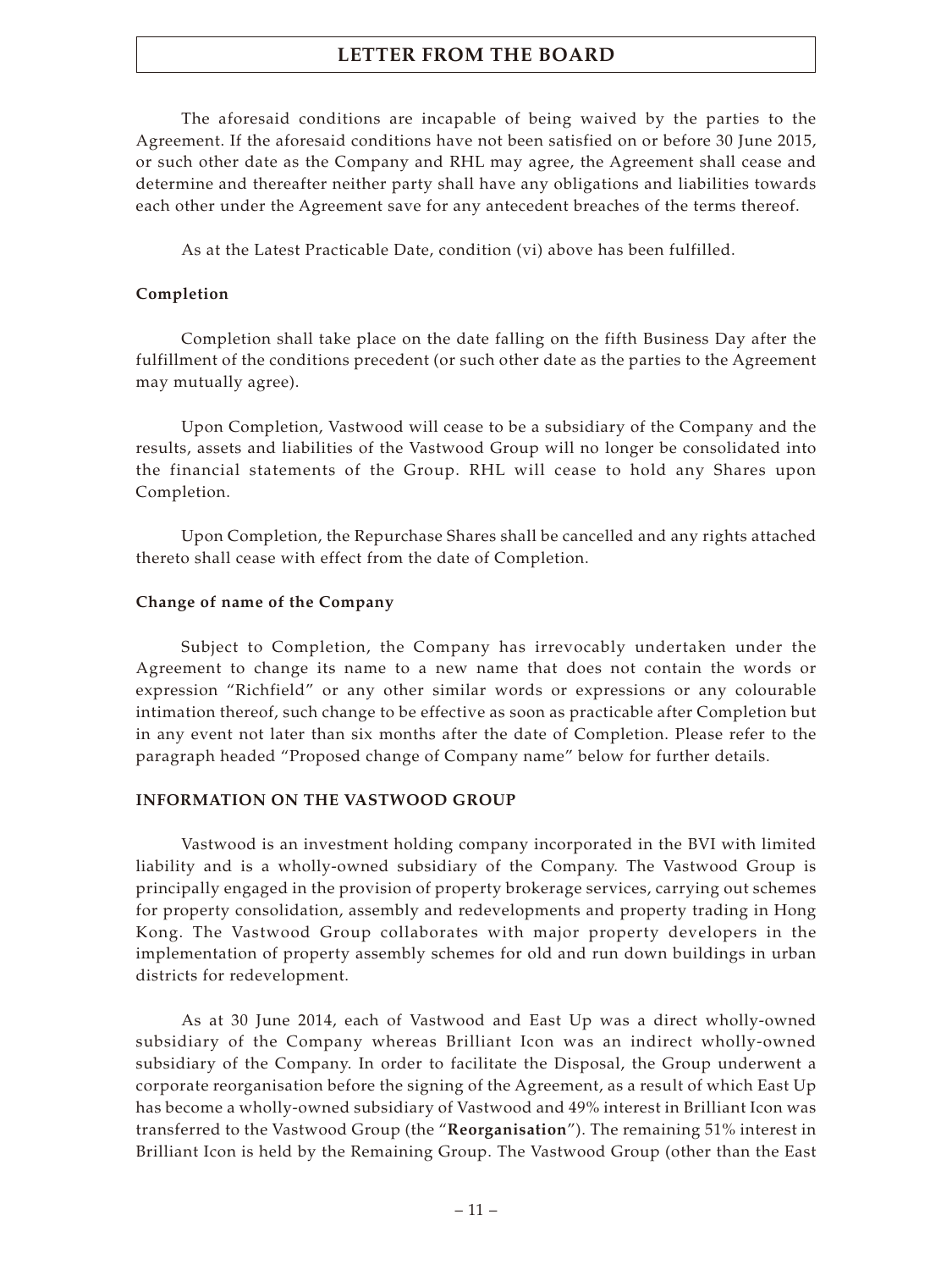Up Group) is engaged in the provision of property brokerage services, carrying out schemes for property consolidation, assembly and redevelopments; the East Up Group is engaged in property trading; and Brilliant Icon holds an investment property with a construction in progress of an rooftop advertisement signboard. The Vastwood Group is currently reviewing, monitoring and engaging in various property assembly projects which are mainly located in Hong Kong Island and Kowloon. The property projects located in Hong Kong Island are mainly in Sheung Wan, Causeway Bay, Western District, Quarry Bay and Aberdeen, etc. while those located in Kowloon are mainly in Mong Kok, Sham Shui Po, Tai Kok Tsui, Ho Man Tin, Kwun Tong, To Kwa Wan, Hunghom and Kowloon City, etc.

Since the Reorganisation was completed subsequent to 30 June 2014, the audited consolidated financial information of Vastwood as at 30 June 2014 which were prepared in accordance with the Hong Kong Financial Reporting Standards included only the financial information of Vastwood and its subsidiaries existed as at 30 June 2014. For illustration purpose, the audited financial information of the Vastwood Group (excluding the East Up Group), the East Up Group and Brilliant Icon are set out as follows:

|                                           | For the year ended 30 June |            |
|-------------------------------------------|----------------------------|------------|
|                                           | 2013                       | 2014       |
|                                           | HK\$'000                   | HK\$'000   |
| Profit/(Loss) before tax                  |                            |            |
| The Vastwood Group (excluding the East Up |                            |            |
| Group)                                    | (190, 585)                 | (191, 414) |
| The East Up Group                         | 8,004                      | (8)        |
| Brilliant Icon (49% interest)             | 88                         | (847)      |
|                                           | (182, 493)                 | (192, 269) |
| Profit/(Loss) after tax                   |                            |            |
| The Vastwood Group (excluding the East Up |                            |            |
| Group)                                    | (194,098)                  | (193, 013) |
| The East Up Group                         | 7,407                      | 28         |
| Brilliant Icon (49% interest)             | 88                         | (847)      |
|                                           | (186, 603)                 | (193, 832) |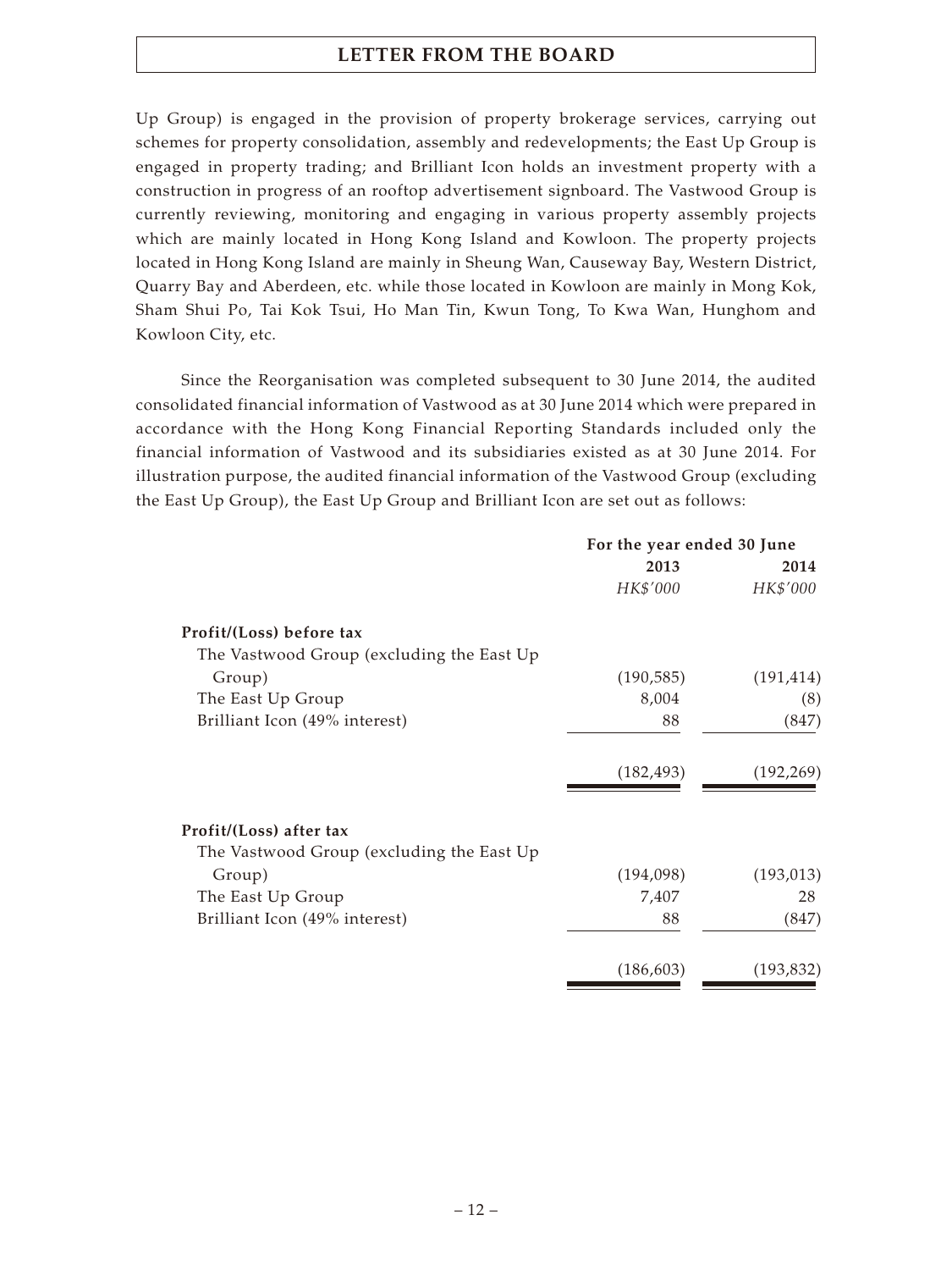|                                           | As at 30 June<br>2014 |
|-------------------------------------------|-----------------------|
|                                           | HK\$'000              |
|                                           |                       |
| Net asset/(liability) value               |                       |
| The Vastwood Group (excluding the East Up |                       |
| Group)                                    | (51, 871)             |
| The East Up Group                         | 45,349                |
| Brilliant Icon (49% interest)             | (559)                 |
|                                           | (7,081)               |

## **FINANCIAL EFFECTS OF THE DISPOSAL AND THE SHARE REPURCHASE**

As a result of the Disposal, the Company will effectively dispose of 100% interest in the Vastwood Group (including 100% interest in the East Up Group) and 49% interest in Brilliant Icon. The remaining 51% interest in Brilliant Icon will still be held by the Remaining Group and the Company will continue to have control over Brilliant Icon. As such, the difference between the amount by which the 49% non-controlling interests of Brilliant Icon are adjusted and the fair value of the consideration received is recognised directly in the Group's equity.

As illustrated in the unaudited pro forma statement of net asset of the Remaining Group set out in Appendix II to this circular, it is expected that the Group will record a loss of approximately HK\$107.1 million on the Disposal after the estimated transaction costs, which is calculated with reference to the fair value of consideration of approximately HK\$165.7 million (which is the market value of the 760,000,000 Repurchase Shares of HK\$0.218 per Share as at 30 June 2014) less (i) the audited net liability value of the Vastwood Group (excluding the East Up Group) as at 30 June 2014 of approximately HK\$51.9 million and the audited net asset value of the East Up Group as at 30 June 2014 of approximately HK\$45.3 million; (ii) the amount due from the Vastwood Group (excluding the East Up Group) and the East Up Group to the Remaining Group as at 30 June 2014 of approximately HK\$275.7 million; and (iii) the estimated transaction costs of approximately HK\$3.7 million relating to the Disposal, as if the Disposal and the Share Repurchase had been completed on 30 June 2014.

**The unaudited pro forma loss calculated above is prepared by the Directors for illustrative purposes only. Shareholders should note that the actual amount of gain or loss from the Disposal will be determined based on the closing price of the Shares, the net asset/liability value of the Vastwood Group and the actual amount of the Sale Loan as at Completion, and the actual transaction costs relating to the Disposal, and may be different from the expected loss as calculated above.**

Please also refer to the unaudited pro forma financial information of the Remaining Group and the accountant's report thereon issued by BDO Limited set out in Appendix II to this circular and the report issued by Optima Capital Limited on the expected loss above contained in Appendix III to this circular.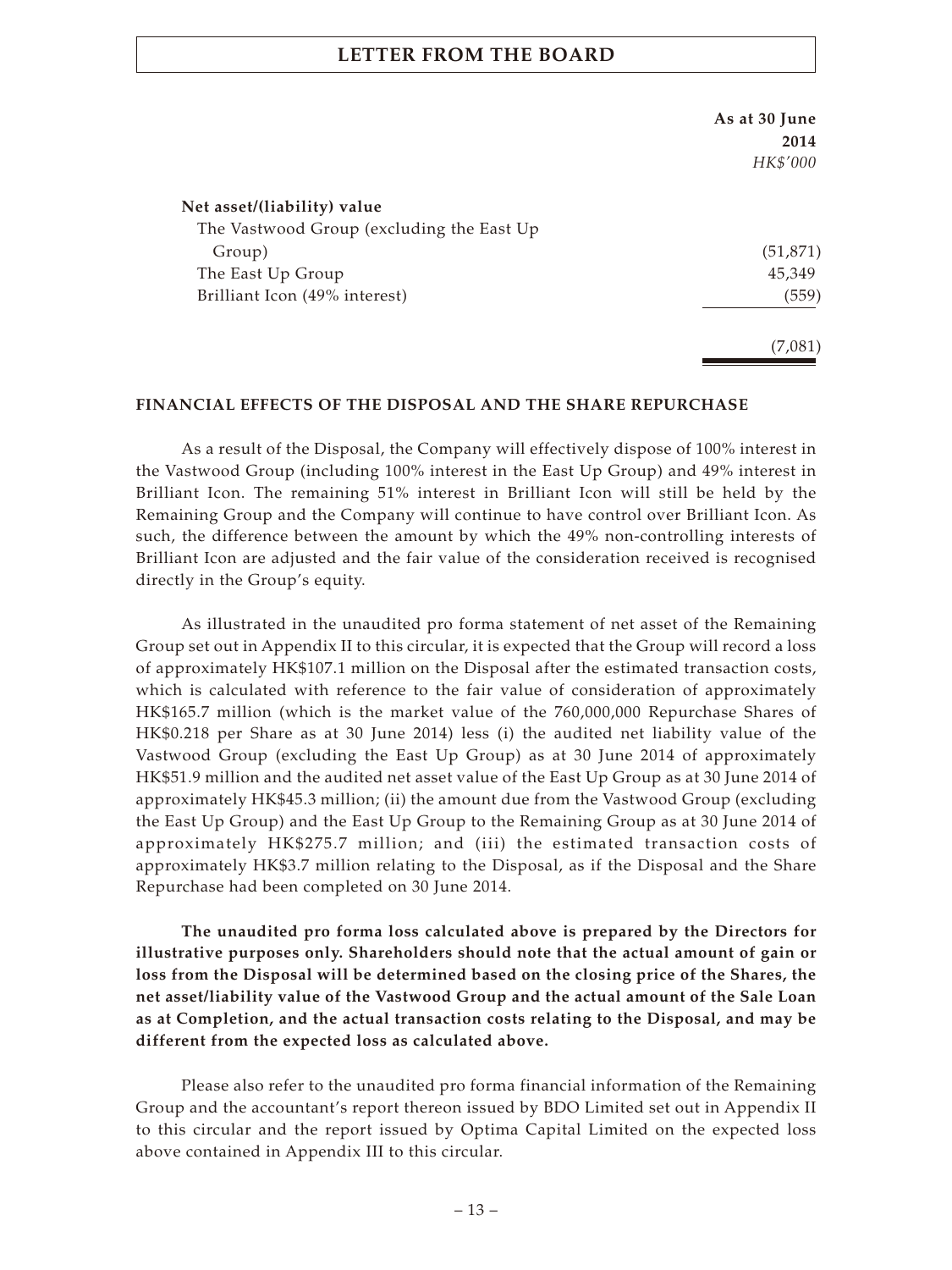Based on the allocation mechanism for the consideration illustrated in the unaudited pro forma statement of net asset of the Remaining Group set out in Appendix II to this circular, nil consideration is allocated to Brilliant Icon. The disposal of 49% interest in Brilliant Icon is expected to result in a credit of approximately HK\$0.6 million to the equity attributable to the Shareholders and a debit of approximately HK\$0.6 million to non-controlling interest under equity directly.

As a result of the Disposal and the Share Repurchase, the net asset value of the Group, attributable to the Shareholders will be decreased by approximately HK\$272.8 million, from approximately HK\$1,518.4 million as at 30 June 2014 (which is extracted from the Group's audited financial statements for the year ended 30 June 2014 set out in Appendix I to this circular) to approximately HK\$1,245.6 million, and the net asset value attributable to the Shareholders will be improved by approximately HK\$0.022 per Share, from approximately HK\$0.436 per Share as at 30 June 2014 to approximately HK\$0.458 per Share, as if the Disposal and the Share Repurchase had been completed on 30 June 2014.

#### **REASONS FOR THE DISPOSAL**

The Group is principally engaged in the provision of property brokerage services, carrying out schemes for property consolidation, assembly and redevelopment, property investment and trading and property development.

As disclosed in the annual reports of the Company for the years ended 30 June 2013 and 2014, the Hong Kong Government sustains its effort of raising flat supply through land sale program and other terms of land supply sources. Besides, since the Hong Kong government introduced various demand management measures (e.g. the introduction of Buyer's Stamp Duty and the Special Stamp Duty, the increase in Ad Valorem Stamp Duty rates and the tightening of terms of mortgage lending) to curb property prices for both residential and non-residential properties, the transaction volume of properties slowed down notably. As a result, property owners and developers stayed on the sideline, awaiting for further changes and tendency of the market. Furthermore, the lowering of compulsory auction sales threshold of old building from ownership of not less than 90% to not less than 80% since 1 April 2010 also stimulated the growth of the overall acquisition price of old buildings by landlords and owners. The increment of land supply, the high acquisition price as well as the demand management measures introduced by the government affect the plans of developers, and in turn has seriously challenged the property assembly and brokerage business of the Group.

As disclosed in the annual reports of the Company, for each of the two years ended 30 June 2013 and 2014, turnover from the Group's property assembly and brokerage business declined by approximately 34.7% and approximately 36.9% from the preceding financial year respectively. The property assembly and brokerage business of the Group also recorded audited segment losses of approximately HK\$189 million and HK\$191 million (including impairment loss on goodwill of HK\$203 million and HK\$198 million) for each of the two years ended 30 June 2013 and 2014 respectively, as compared with an audited segment profit of approximately HK\$29 million in 2012. In view of the arduous business environment of the property assembly and brokerage business in Hong Kong, the Directors consider that the Disposal provides the Group with an exit opportunity to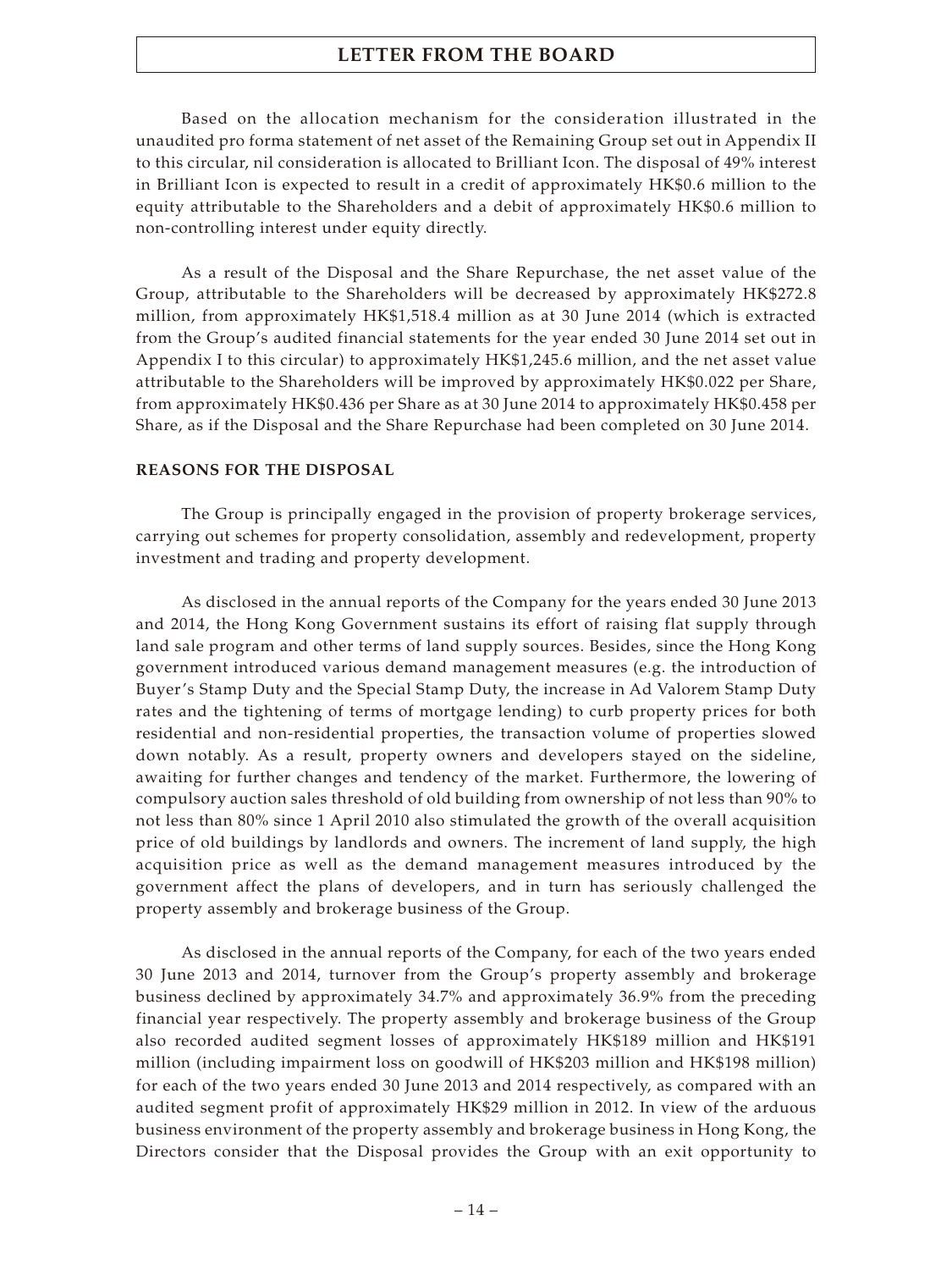realise its investment in the property assembly and brokerage business the prospect of which is uncertain, and to focus on other businesses which can contribute better returns to the Group.

The business of the Vastwood Group was acquired by Vastwood from RHL in 2007 for the consideration of HK\$597 million which comprised convertible bonds in the principal amount of HK\$456 million, promissory note in the principal amount of HK\$120 million and cash in the amount of HK\$21 million (the "**2007 Acquisition**"). RHL and Mr. Au had guaranteed (the "**Profit Guarantee**") that the profits to be generated from such business for the 12-month period following completion (the "**Guarantee Period**") would reach certain amount (the "**Guaranteed Profit**"). If the Guaranteed Profit could not be reached, the consideration shall be adjusted downwards based on the shortfall. In view of the expected failure to meet the Profit Guarantee, Vastwood, RHL and Mr. Au entered into a settlement agreement in June 2008 pursuant to which, among other things, the Guaranteed Profit was revised and the Guarantee Period was extended. In return, RHL had returned to the Company the promissory note in the principal amount of HK\$120 million (together with interest accrued thereto) for cancellation. The 760,000,000 Repurchase Shares were issued to RHL upon full conversion of the convertible bonds. As a result of the 2007 Acquisition and the aforesaid settlement, the Group recognised a goodwill of HK\$474 million. As mentioned above, the Vastwood Group recorded impairment loss on goodwill of HK\$203 million and HK\$198 million for each of the two years ended 30 June 2013 and 2014 due to the deteriorating market condition and performance of the property brokerage and assembly business of the Group. The carrying value of the goodwill in the financial statements of the Vastwood Group as at 30 June 2014 was HK\$73 million.

Having considered that (i) the promissory note in the principal amount of HK\$120 million had been returned to the Company for cancellation pursuant to the settlement agreement; (ii) the Vastwood Group had recorded total impairment losses on goodwill of approximately HK\$401 million subsequent to the 2007 Acquisition; and (iii) the sum of the net liability value of the Vastwood Group and the amount due from the Vastwood Group to the Remaining Group as at 30 June 2014 approximates the value of the Repurchase Shares based on the prevailing market price of the Shares, the Directors consider it commercially reasonable to settle the consideration for the Disposal by way of the Company repurchasing and cancelling the Repurchase Shares.

The Vastwood Group is currently engaged in the provision of property brokerage services, and carrying out schemes for property consolidation and assembly while the Remaining Group does not carry out any of these business activities. Upon Completion, the Remaining Group will be principally engaged in property investment and trading and property development. Although the Remaining Group will continue the existing employment of an experienced management team with in-depth knowledge in providing property brokerage services and carrying out schemes for property consolidation and assembly and it holds the necessary licenses to conduct such business activities, it does not have any current intention/plan to engage in such business activities. Currently, the Remaining Group owns shops at ground floor and mezzanine floor located at Kimberley Road, Tsim Sha Tsui and a roof top with advertising signage in North Point for lease. Besides, it is currently engaged in a property development project in Hong Kong, i.e. 51%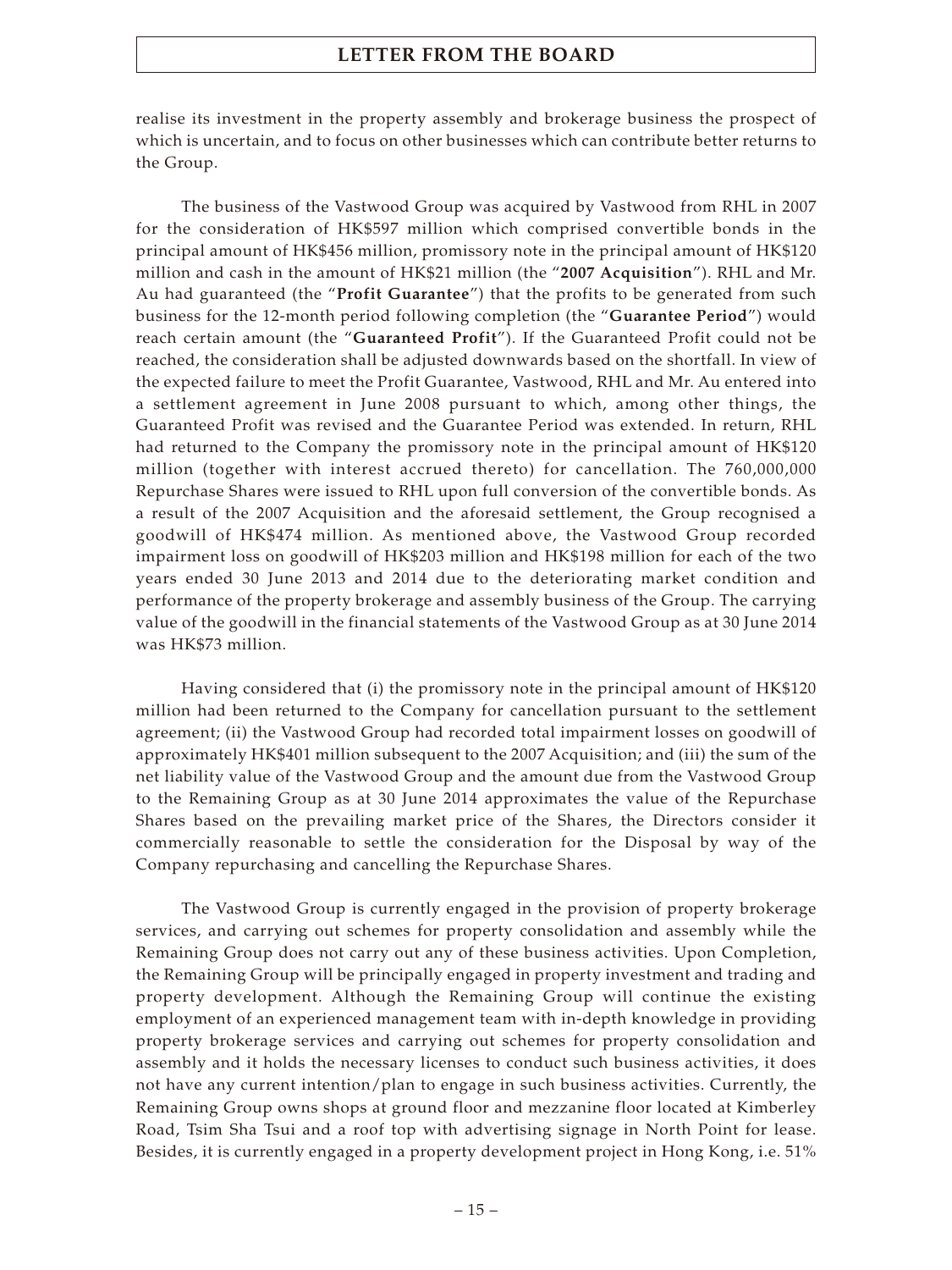interest in the project located at Nos. 142–154 Carpenter Road, Kowloon. In addition, the Remaining Group has a 30% interest in a project located at Nos. 18–32 Junction Road, Kowloon. Please refer to the property valuation report contained in Appendix IV to this circular for further details of the property interests held by the Group.

Having considered the above, the Directors are of the view that the terms of the Agreement are fair and reasonable, and the Disposal, the Share Repurchase and the Whitewash Waiver are in the interests of the Company and the Shareholders as a whole.

## **SHAREHOLDING STRUCTURE OF THE COMPANY**

The following table illustrates the shareholding structures of the Company (i) as at the Latest Practicable Date; and (ii) immediately after Completion (assuming that there is no change in the issued share capital of the Company since the Latest Practicable Date and up to the date of Completion):

|                                 | (i) As at the Latest    |           | (ii) Immediately |           |
|---------------------------------|-------------------------|-----------|------------------|-----------|
|                                 | <b>Practicable Date</b> |           | after Completion |           |
|                                 | Number of               |           | Number of        |           |
|                                 | <b>Shares</b>           | approx. % | <b>Shares</b>    | approx. % |
| Mr. Pong                        | 352,176,000             | 10.13     | 352,176,000      | 12.95     |
| Virtue Partner (Note 1)         | 936,794,000             | 26.93     | 936,794,000      | 34.46     |
| Subtotal                        | 1,288,970,000           | 37.06     | 1,288,970,000    | 47.41     |
| RHL (Note 2)<br>Mr. Ngan Man Ho | 760,000,000             | 21.85     |                  |           |
| (Note 3)                        | 248,000                 | 0.01      | 248,000          | 0.01      |
|                                 | 2,049,218,000           | 58.92     | 1,289,218,000    | 47.42     |
| Public Shareholders             | 1,429,282,000           | 41.08     | 1,429,282,000    | 52.58     |
| Total                           | 3,478,500,000           | 100.00    | 2,718,500,000    | 100.00    |

*Notes:*

1. Virtue Partner is a company wholly and beneficially owned by Mr. Pong.

2. RHL is a company wholly and beneficially owned by Mr. Au.

3. Mr. Ngan Man Ho is an executive Director.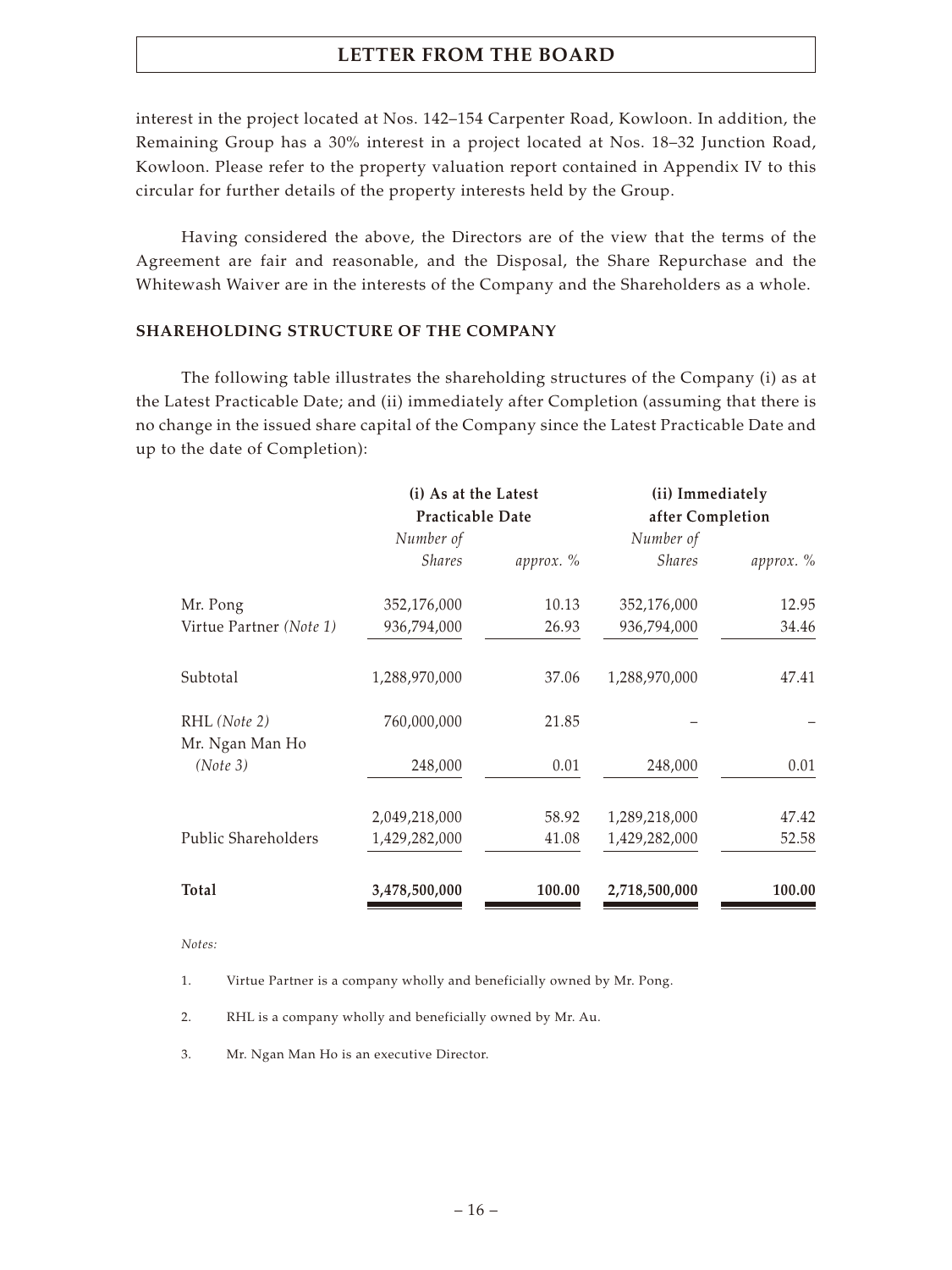As at the Latest Practicable Date, other than the 3,478,500,000 Shares in issue, the Company also has outstanding share options granted under its share option scheme entitling the holders thereof to subscribe for a total of 58,400,000 Shares. The share options are held by:

|                | Number of<br>Shares entitled |
|----------------|------------------------------|
| Option holders | to subscribe for             |
| Mr. Pong       | $42,000,000$ (Note 1)        |
| Mr. Au         | 8,400,000 ( <i>Note 2</i> )  |
| The Directors  | 8,000,000 ( <i>Note 3</i> )  |

*Notes:*

- 1. These comprise options entitling Mr. Pong to subscribe for (i) 8,400,000 Shares at the subscription price of HK\$0.59 per Share during the period from 9 July 2010 to 8 July 2015; (ii) 11,000,000 Shares at the subscription price of HK\$0.395 per Share during the period from 26 October 2012 to 25 October 2017; and (iii) 22,600,000 Shares at the subscription price of HK\$0.221 per Share during the period from 3 June 2014 to 2 June 2024.
- 2. These comprise options entitling Mr. Au to subscribe for 8,400,000 Shares at the subscription price of HK\$0.395 per Share during the period from 26 October 2012 to 25 October 2017.
- 3. These comprise options entitling the Directors to subscribe for (i) 6,000,000 Shares at the subscription price of HK\$0.395 per Share during the period from 26 October 2012 to 25 October 2017; and (ii) 2,000,000 Shares at the subscription price of HK\$0.221 per Share during the period from 3 June 2014 to 2 June 2024.

Save as disclosed above, as at the Latest Practicable Date, (i) parties acting in concert with the Company do not own or have control or direction over the shareholding interests of the Company; (ii) none of the Company and parties acting in concert with it has received any irrevocable commitment to vote in favour of the resolutions approving the Share Repurchase at the EGM; (iii) parties acting in concert with the Company do not hold any convertible securities, warrants or options of the Company; and (iv) parties acting in concert with the Company do not hold any outstanding derivative in respect of securities of the Company.

Save as disclosed above, as at the Latest Practicable Date, (i) Virtue Partner and parties acting in concert with it do not own or have control or direction over any other relevant securities of the Company; (ii) none of Virtue Partner and parties acting in concert with it has borrowed or lent any relevant securities of the Company; (iii) Virtue Partner and parties acting in concert with it do not hold any convertible securities, warrants or options of the Company; and (iv) Virtue Partner and parties acting in concert with it do not have any outstanding derivative in respect of securities of the Company.

As at the Latest Practicable Date, (i) none of Virtue Partner and parties acting in concert with it has received any irrevocable commitment to vote in favour of the resolutions approving the Disposal or the Whitewash Waiver at the EGM; (ii) there is no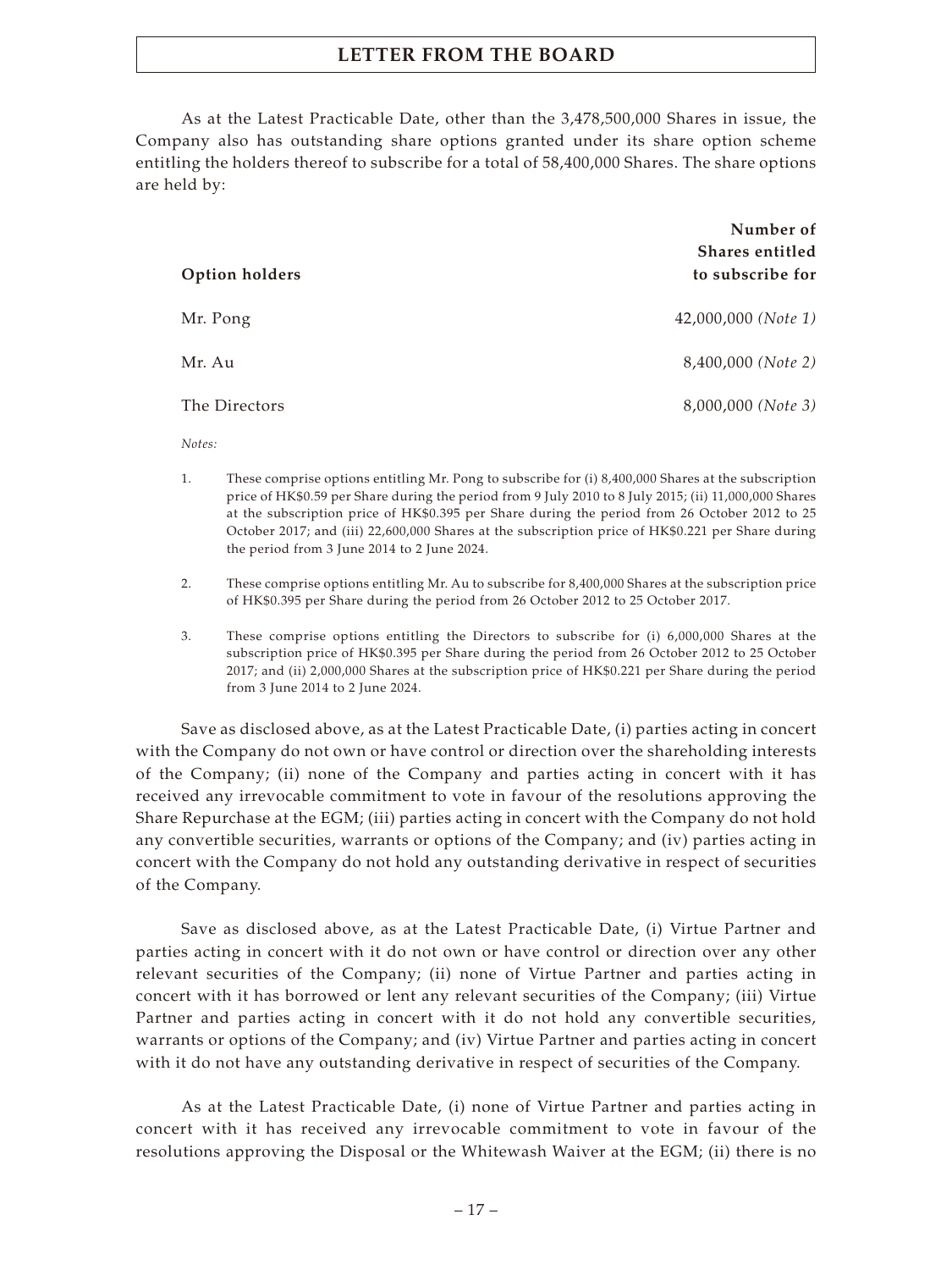arrangement referred to in Note 8 to Rule 22 of the Takeovers Code (whether by way of option, indemnity or otherwise) in relation to the Shares or shares of Virtue Partner and parties acting in concert with it which might be material to the Disposal or the Whitewash Waiver; and (iii) there is no agreement or arrangement to which the Company, Virtue Partner or parties acting in concert with it is party which relate to the circumstances in which it may or may not invoke or seek to invoke a pre-condition or a condition to the Disposal or the Whitewash Waiver.

None of Virtue Partner and parties acting in concert with it has acquired any voting rights in the Company during the six-month period immediately prior to the date of the Agreement, up to and including the Latest Practicable Date.

#### **INTENTION OF VIRTUE PARTNER**

It is the intention of Virtue Partner to continue the existing businesses of the Remaining Group. Save for the Disposal, Virtue Partner does not intend to introduce any major changes in the existing businesses of the Remaining Group, including the continued employment of the employees of the Remaining Group and the redeployment of the fixed assets of the Group.

#### **PROPOSED CHANGE OF COMPANY NAME**

The Board proposes to change the name and dual foreign name of the Company from "Richfield Group Holdings Limited 田生集團有限公司" to "Winfull Group Holdings Limited 宏輝集團控股有限公司".

#### **Conditions**

The Name Change is subject to Completion, approval of the Shareholders by way of a special resolution at the EGM and approval of the Registrar of Companies in the Cayman Islands. Subject to satisfaction of the above conditions, the Name Change will take effect from the date on which the Registrar of Companies in the Cayman Islands enters the new name and dual foreign name of the Company in the register of companies maintained by the Registrar of Companies in the Cayman Islands. The Company will comply with the necessary filing procedures in Hong Kong and the Cayman Islands.

#### **Effects of the Name Change**

The Name Change will not, of itself, affect any of the rights of the Shareholders. All existing share certificates of the Company bearing the existing name of the Company will continue to be evidence of legal title to the Shares and valid for trading, settlement, registration and delivery purposes. Any new share certificates of the Company issued after the Name Change has become effective will bear the new name of the Company. There will not be any arrangement for free exchange of existing share certificates of the Company for new share certificates bearing the new name of the Company.

Upon the Name Change becoming effective, the Shares will be traded on the Stock Exchange under the new name and the Board intends to change the stock short name of the Company correspondingly.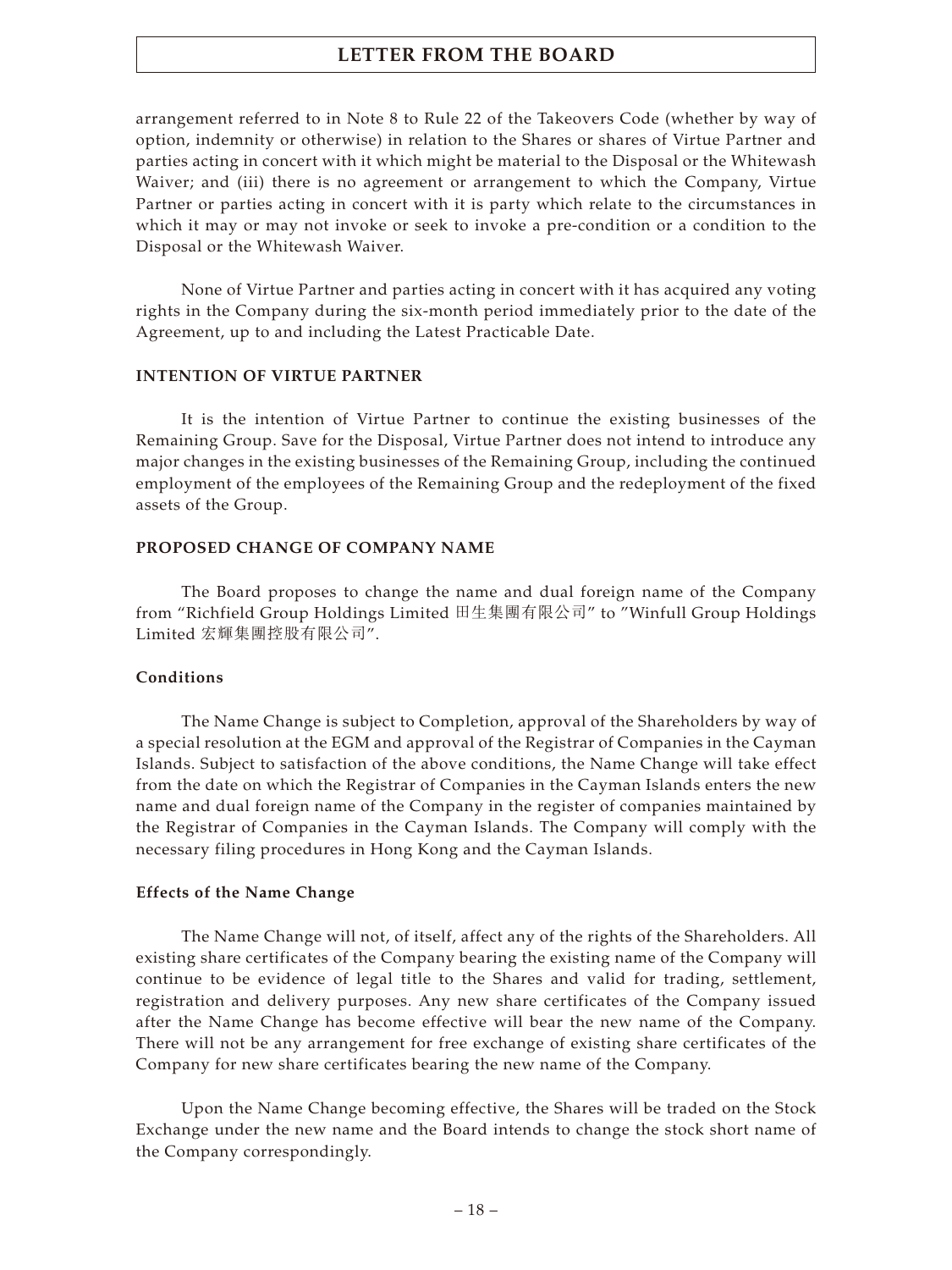The Company will make further announcement on the effective date of the Name Change and provide details of the change in the stock short name of the Company.

## **PROPOSED AMENDMENT AND RESTATEMENT OF THE MEMORANDUM AND ARTICLES OF ASSOCIATION**

In view of the Name Change, the Board also proposed to amend and restate the Memorandum and Articles of Association to reflect the change of name and dual foreign name of the Company, with such amendments to take effect when the Name Change becomes effective.

At the EGM, a special resolution will be proposed for the Shareholders to consider and, if thought fit, approve, subject to the passing of a special resolution for the Name Change and the new name and dual foreign name of the Company being entered in the register of companies maintained by the Registrar of Companies in the Cayman Islands, the amendment to the Memorandum and Articles of Association by replacing all references to "Richfield Group Holdings Limited 田生集團有限公司" with "Winfull Group Holdings Limited 宏輝集團控股有限公司".

The Company has been advised by its legal advisers that the proposed amendment and restatement of the Memorandum and Articles of Association are not inconsistent with the requirements of the Listing Rules and the laws of Hong Kong respectively. The Company also confirms that there is nothing unusual about the proposed amendment and restatement of the Memorandum and Articles of Association for a company listed on the Stock Exchange.

#### **REGULATORY IMPLICATIONS**

#### **Takeovers Code and Share Buy-backs Code**

The Share Repurchase constitutes an off-market share buy-back under the Share Buy-backs Code which must be approved by the Executive. Such approval will normally be conditional upon approval of the Share Repurchase by at least three-fourths of the votes cast on a poll by disinterested Shareholders in attendance in person or by proxy at the EGM.

As at the Latest Practicable Date, Virtue Partner is interested in 936,794,000 Shares, representing approximately 26.93% of the existing issued share capital of the Company, and Mr. Pong is interested in 352,176,000 Shares, representing approximately 10.13% of the existing issued share capital of the Company. The aggregate shareholding of Virtue Partner and parties acting in concert with it of 1,288,970,000 Shares represents approximately 37.06% of the issued share capital of the Company. Immediately after Completion, the shareholding interest of Virtue Partner in the Company will be increased to approximately 34.46% and the aggregate shareholding interest of Virtue Partner and parties acting in concert with it (including Mr. Pong) in the Company will be increased to approximately 47.41%.

Rule 32 of the Takeovers Code and Rule 6 of the Share Buy-backs Code provide that where, as a result of share repurchase, a shareholder's proportionate interest in the voting rights of the repurchasing company increases, such increase will be treated as an acquisition of voting rights for the purposes of the Takeovers Code. Accordingly, under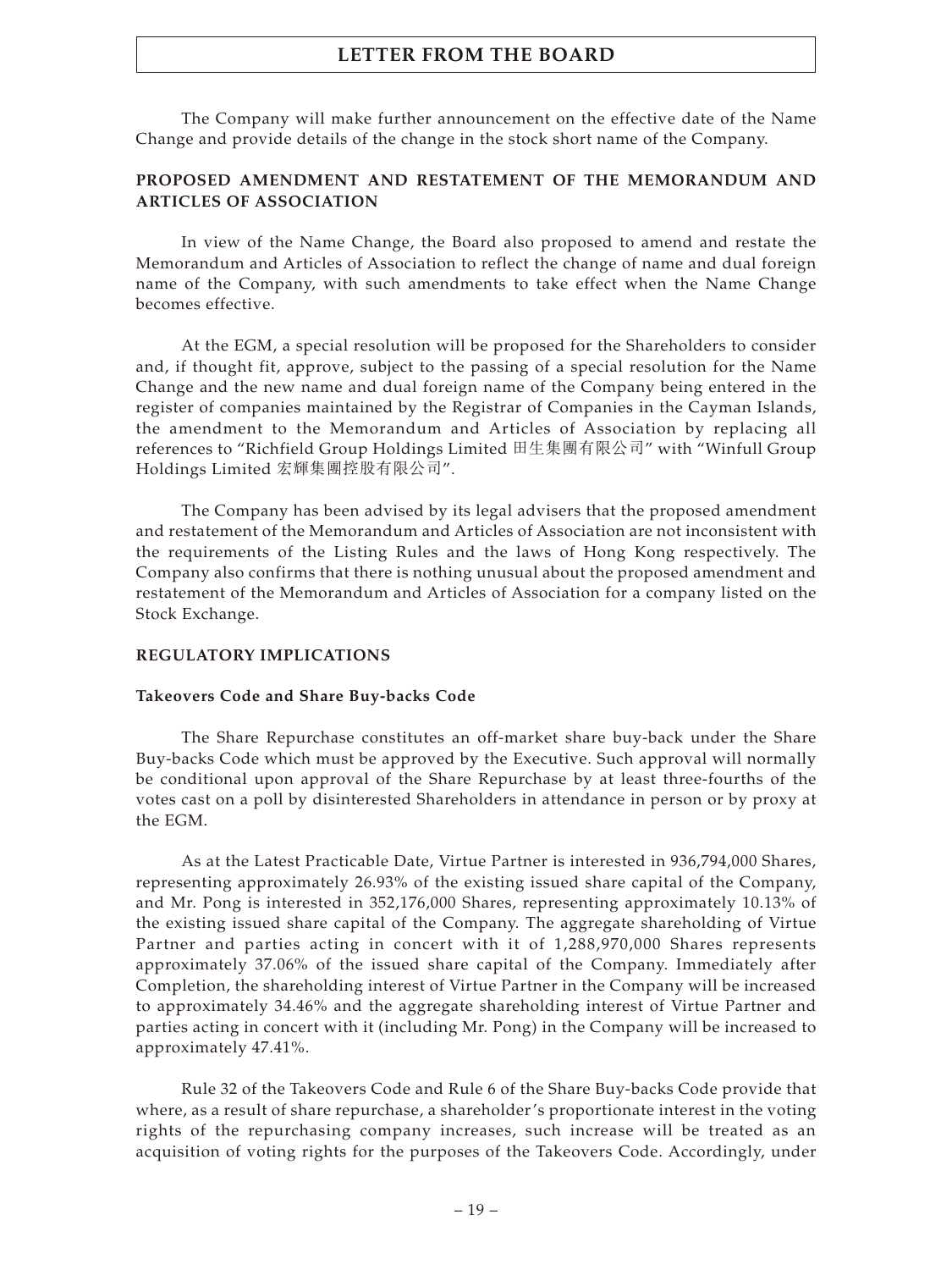Rule 26 of the Takeovers Code, Virtue Partner would be obliged to make a mandatory general offer to the Shareholders for all the issued Shares other than those already owned or agreed to be acquired by Virtue Partner and parties acting in concert with it. Virtue Partner would also be required under Rule 13 of the Takeovers Code to make comparable offers for all the share options of the Company not already owned or agreed to be acquired by Virtue Partner and parties acting in concert with it. In this regard, Virtue Partner has made an application to the Executive for the Whitewash Waiver and the Executive has agreed to grant the Whitewash Waiver, which will be subject to, among other things, approval by the Independent Shareholders at the EGM by way of poll. The granting of the Whitewash Waiver is a condition precedent for Completion.

In addition, since the Disposal is an arrangement made between the Company and RHL, a substantial Shareholder, which is not capable of being extended to all Shareholders, the Disposal constitutes a special deal of the Company under Rule 25 of the Takeovers Code and requires the consent of the Executive. Such consent, if granted, will be subject to (i) an independent financial adviser publicly stating that in its opinion the terms of the Disposal are fair and reasonable; and (ii) the approval of the Disposal by the Independent Shareholders by way of poll at the EGM.

## **Listing Rules**

As the applicable percentage ratios in respect of the Disposal and the Share Repurchase exceed 5% but are less than 25%, the Disposal and the Share Repurchase constitutes a discloseable transaction of the Company and is therefore subject to the reporting and announcement requirements under Chapter 14 of the Listing Rules. In addition, since RHL is a substantial Shareholder, the Disposal and the Share Repurchase also constitutes a connected transaction of the Company and is subject to the Independent Shareholders' approval requirements under Chapter 14A of the Listing Rules.

The Listing Rules IBC comprising Mr. Koo Fook Sun, Louis, Ms. Yeung Wing Yan, Wendy and Mr. Lung Hung Cheuk, being all the independent non-executive Directors, has been established in accordance with the Listing Rules to give a recommendation to the Independent Shareholders in respect of the Disposal and the Share Repurchase. The Takeovers Code IBC comprising Mr. Lai Hin Wing, Henry, Mr. Koo Fook Sun, Louis, Ms. Yeung Wing Yan, Wendy and Mr. Lung Hung Cheuk, being all the non-executive Director and independent non-executive Directors, has been established in accordance with the Takeovers Code to give a recommendation to the Independent Shareholders in respect of the Disposal, the Share Repurchase and the Whitewash Waiver. Veda Capital has been appointed by the Company with the approval of the Takeovers Code IBC as the independent financial adviser to advise the Takeovers Code IBC, the Listing Rules IBC and the Independent Shareholders in this regard.

None of the Directors has a material interest in the Disposal, the Share Repurchase or the Whitewash Waiver and therefore none of them is required to abstain from voting on the Board resolution approving the Agreement.

The voting in respect of the Disposal, the Share Repurchase and the Whitewash Waiver at the EGM will be conducted by way of a poll. As at the Latest Practicable Date, RHL, Mr. Pong and Virtue Partner are interested in 760,000,000, 352,176,000 and 936,794,000 Shares, representing approximately 21.85%, 10.13% and 26.93% of the issued share capital of the Company respectively. RHL, Mr. Au, Virtue Partner, Mr. Pong, their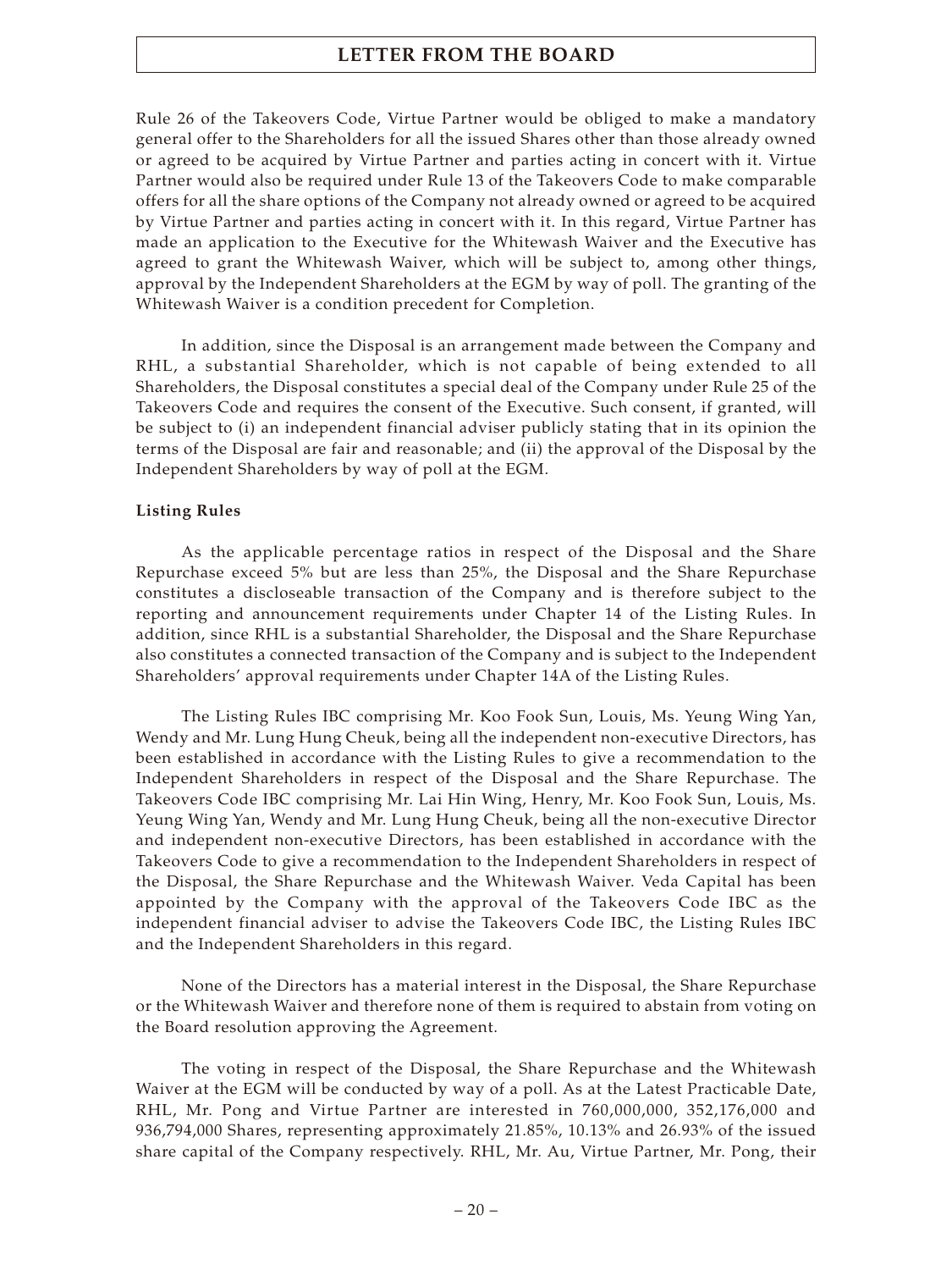respective associates and parties acting in concert with any of them and those who are involved in or interested in the Disposal, the Share Repurchase and/or the Whitewash Waiver shall abstain from voting on the resolutions approving the Disposal, the Share Repurchase and the Whitewash Waiver at the EGM.

**The Disposal, the Share Repurchase and the transactions contemplated under the Agreement shall be subject to, among other things, the passing of an ordinary resolution by the Independent Shareholders at the EGM according to the Memorandum and Articles of Association which only requires a simple majority of vote. However, in compliance with the Share Buy-backs Code and pursuant to the terms of the Agreement, the Agreement shall be subject to the approval by more than three-fourth of the votes cast by the Independent Shareholders at the EGM in order to become unconditional.**

#### **RECOMMENDATION**

The Directors (including members of the Listing Rules IBC and the Takeovers Code IBC whose views have been set out in the letter from the Listing Rules IBC on pages 22 to 23 and the letter from the Takeovers Code IBC on pages 24 to 25 of this circular after taking into account the advice of Veda Capital) consider that the terms of the Agreement are fair and reasonable so far as the Company and the Independent Shareholders are concerned, and the Disposal, the Share Repurchase and the Whitewash Waiver are in the interests of the Company and the Shareholders as a whole. Accordingly, the Directors recommend the Independent Shareholders to vote in favour of the resolutions to be proposed at the EGM to approve the Agreement and the transactions contemplated thereunder (including the Disposal, the Share Repurchase and the Whitewash Waiver).

The Directors believe that the Name Change and the proposed amendment and restatement of the Memorandum and Articles of Association are in the interests of the Company and the Shareholders as a whole and accordingly recommend the Shareholders to vote in favour of the resolutions to be proposed at the EGM to approve the Name Change and the proposed amendment and restatement of the Memorandum and Articles of Association.

#### **ADDITIONAL INFORMATION**

Your attention is drawn to the letter from the Listing Rules IBC set out on pages 22 to 23 and the letter from the Takeovers Code IBC set out on pages 24 to 25 of this circular which contain their recommendation to the Independent Shareholders as to voting at the EGM and the letter from Veda Capital set out on pages 26 to 43 of this circular which contain its advice to the Listing Rules IBC, the Takeovers Code IBC and the Independent Shareholders in respect of the Agreement and the transactions contemplated thereunder (including the Disposal, the Share Repurchase and the Whitewash Waiver).

Your attention is also drawn to the additional information set out in the appendices to this circular.

> By order of the Board **RICHFIELD GROUP HOLDINGS LIMITED Ngan Man Ho** *Executive Director*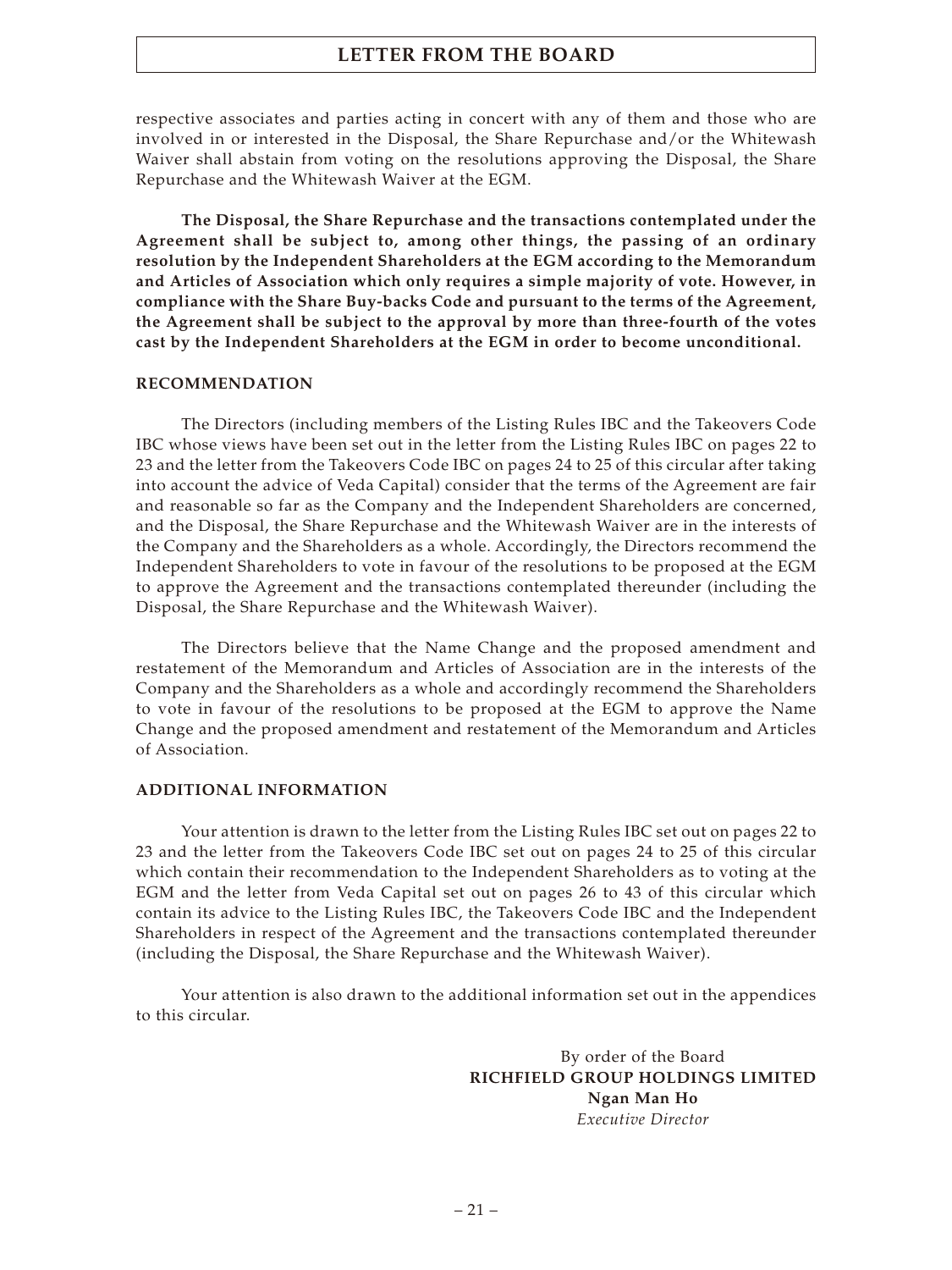# **LETTER FROM THE LISTING RULES IBC**

*The following is the text of a letter from the Listing Rules IBC setting out its recommendation to the Independent Shareholders in relation to the Agreement, the Disposal and the Share Repurchase:*



12 January 2015

*To the Independent Shareholders*

Dear Sir or Madam,

# **SPECIAL DEAL, DISCLOSEABLE AND CONNECTED TRANSACTION IN RELATION TO DISPOSAL OF THE ENTIRE ISSUED SHARE CAPITAL OF AND SALE LOAN DUE BY VASTWOOD LIMITED INVOLVING OFF-MARKET BUY-BACK OF SHARES IN RICHFIELD GROUP HOLDINGS LIMITED**

We refer to the circular of the Company dated 12 January 2015 (the "**Circular**"), of which this letter forms part. Unless the context requires otherwise, capitalised terms used herein shall have the same meanings as those defined in the Circular.

We have been appointed as members of the Listing Rules IBC to consider the terms of the Agreement and the transactions contemplated thereunder including the Disposal and the Share Repurchase, to advise you as to whether the terms of the Agreement are fair and reasonable so far as the Independent Shareholders are concerned and whether the Disposal and the Share Repurchase are in the interests of the Company and the Shareholders as a whole, and to recommend whether or not you should approve the Agreement and the transactions contemplated thereunder including the Disposal and the Share Repurchase. Veda Capital has been appointed as the independent financial adviser to advise us and you in this regard.

We wish to draw your attention to the letter from the Board set out on pages 6 to 21 of the Circular and the letter from Veda Capital set out on pages 26 to 43 of the Circular which contains its advice to us and the Independent Shareholders in respect of the Agreement and the transactions contemplated thereunder including the Disposal and the Share Repurchase; and the additional information set out in the appendices to the Circular.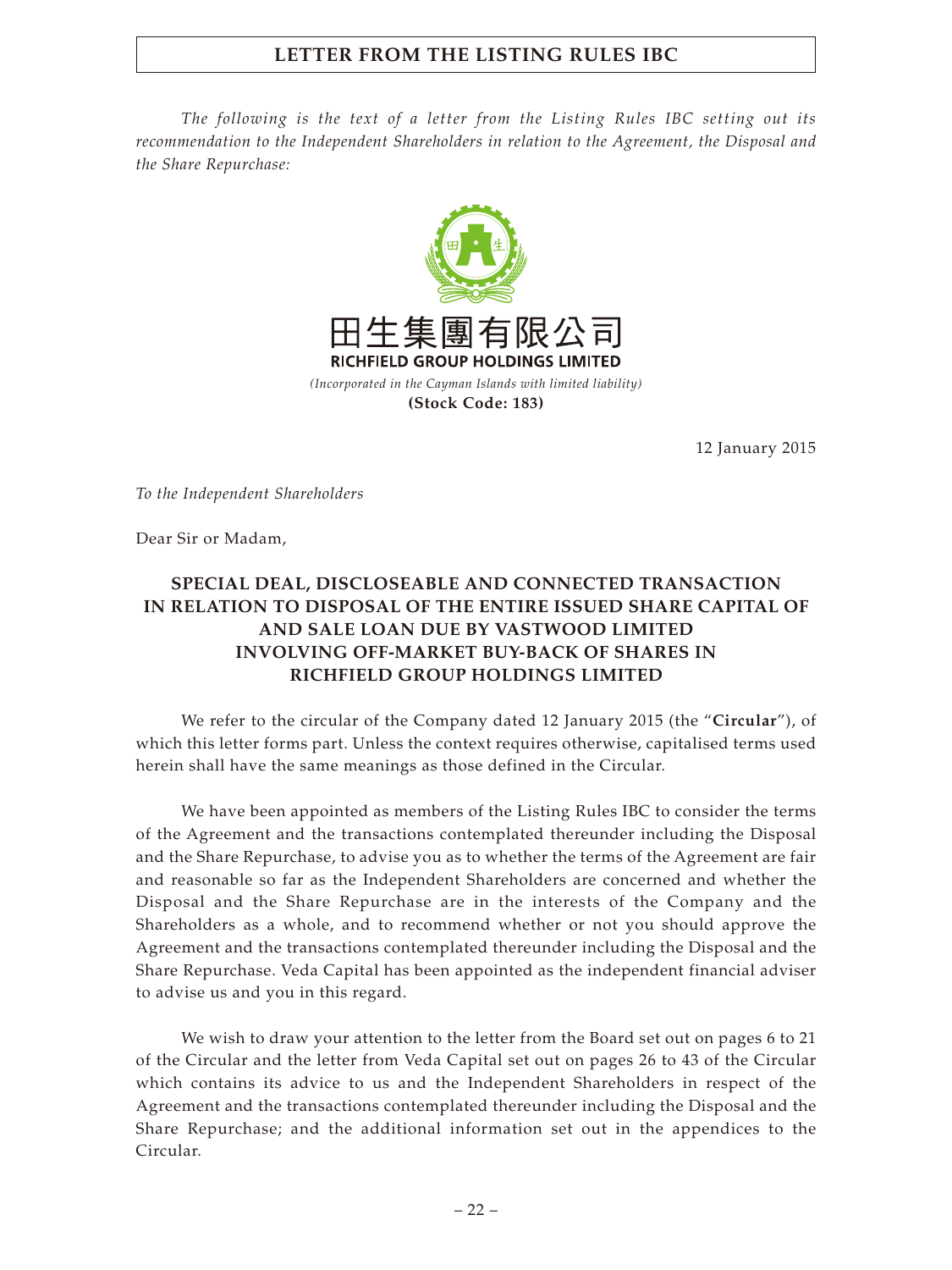# **LETTER FROM THE LISTING RULES IBC**

Having taken into account, among other things, the principal factors and reasons considered by and the recommendation of Veda Capital as stated in its letter of advice, we consider that the terms of the Agreement are fair and reasonable so far as the Independent Shareholders are concerned, and the Disposal and the Share Repurchase are in the interests of the Company and the Shareholders as a whole. Accordingly, we recommend the Independent Shareholders to vote in favour of the ordinary resolution to be proposed at the EGM to approve the Agreement and the transactions contemplated thereunder including the Disposal and the Share Repurchase.

*Independent non-executive Director*

Yours faithfully, Listing Rules IBC **Mr. Koo Fook Sun, Louis Ms. Yeung Wing Yan, Wendy Mr. Lung Hung Cheuk** *Independent non-executive Director*

*Independent*

*non-executive Director*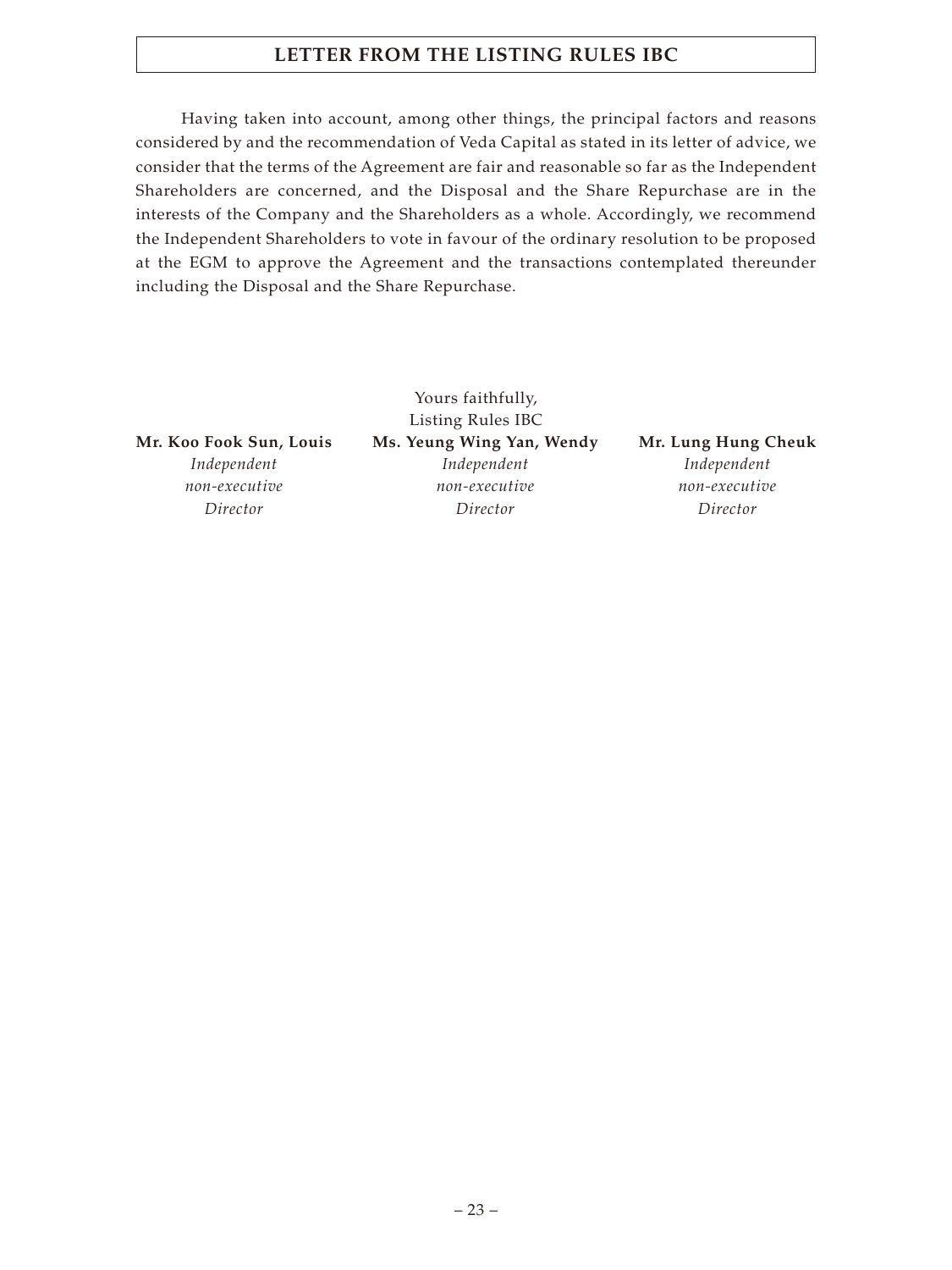# **LETTER FROM THE TAKEOVERS CODE IBC**

*The following is the text of a letter from the Takeovers Code IBC setting out its recommendation to the Independent Shareholders in relation to the Agreement, the Disposal, the Share Repurchase and the Whitewash Waiver:*



12 January 2015

*To the Independent Shareholders*

Dear Sir or Madam,

# **(1) SPECIAL DEAL, DISCLOSEABLE AND CONNECTED TRANSACTION IN RELATION TO DISPOSAL OF THE ENTIRE ISSUED SHARE CAPITAL OF AND SALE LOAN DUE BY VASTWOOD LIMITED INVOLVING OFF-MARKET BUY-BACK OF SHARES IN RICHFIELD GROUP HOLDINGS LIMITED; AND (2) APPLICATION FOR WHITEWASH WAIVER**

We refer to the circular of the Company dated 12 January 2015 (the "**Circular**"), of which this letter forms part. Unless the context requires otherwise, capitalised terms used herein shall have the same meanings as those defined in the Circular.

We have been appointed as members of the Takeovers Code IBC to consider the terms of the Agreement, the transactions contemplated thereunder including the Disposal and the Share Repurchase, and the Whitewash Waiver, to advise you as to whether the terms of the Agreement are fair and reasonable so far as the Independent Shareholders are concerned, whether the Disposal, the Share Repurchase and the Whitewash Waiver are in the interests of the Company and the Shareholders as a whole, and to recommend whether or not you should approve the Agreement and the transactions contemplated thereunder including the Disposal and the Share Repurchase, and the Whitewash Waiver. Veda Capital has been appointed as the independent financial adviser to advise us and you in this regard.

We wish to draw your attention to the letter from the Board set out on pages 6 to 21 of the Circular and the letter from Veda Capital set out on pages 26 to 43 of the Circular which contains its advice to us and the Independent Shareholders in respect of the Agreement and the transactions contemplated thereunder including the Disposal and the Share Repurchase, and the Whitewash Waiver; and the additional information set out in the appendices to the Circular.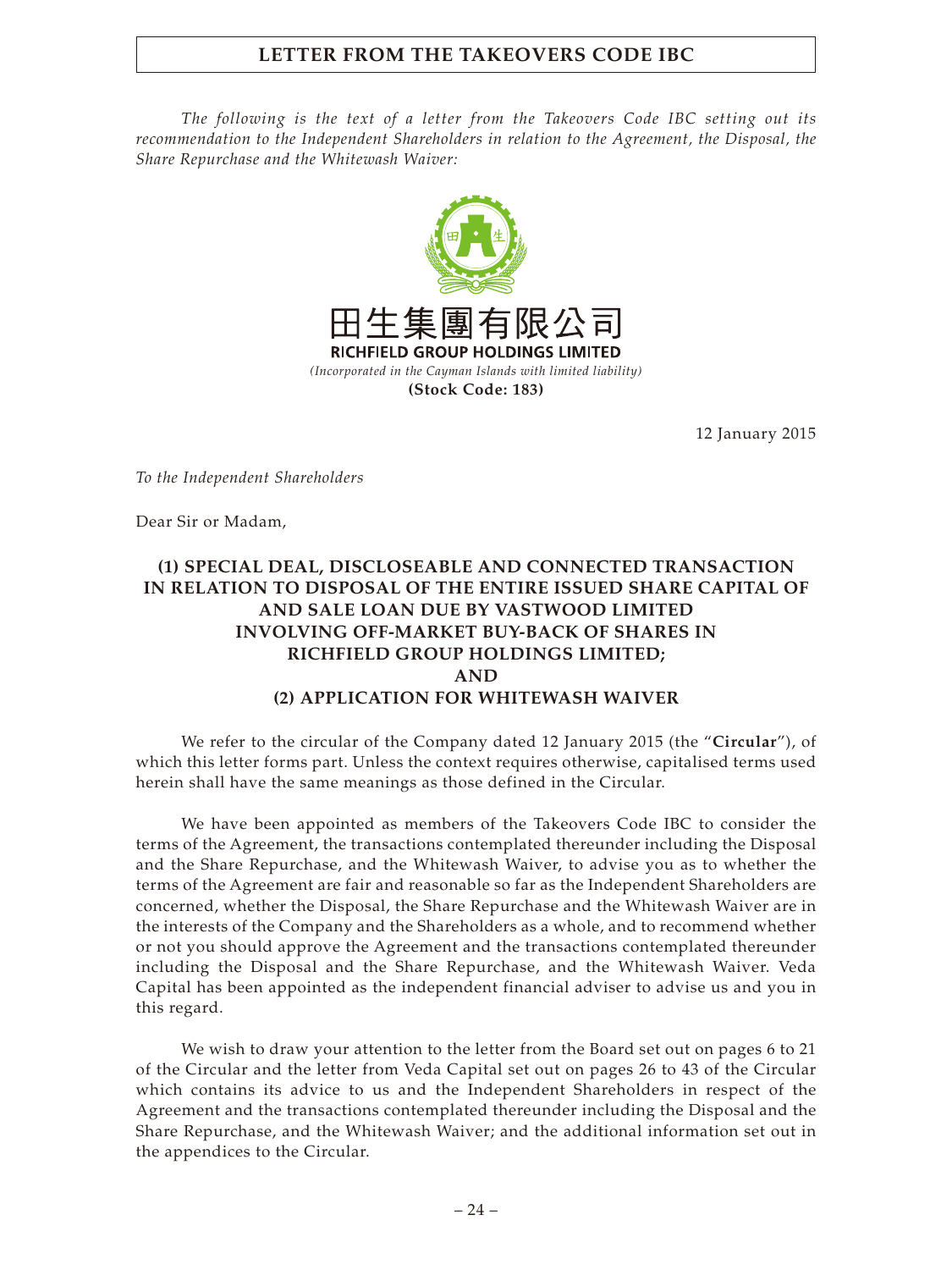# **LETTER FROM THE TAKEOVERS CODE IBC**

Having taken into account, among other things, the principal factors and reasons considered by and the recommendation of Veda Capital as stated in its letter of advice, we consider that the terms of the Agreement are fair and reasonable so far as the Independent Shareholders are concerned, and the Disposal, the Share Repurchase and the Whitewash Waiver are in the interests of the Company and the Shareholders as a whole. Accordingly, we recommend the Independent Shareholders to vote in favour of the ordinary resolutions to be proposed at the EGM to approve the Agreement and the transactions contemplated thereunder including the Disposal and the Share Repurchase, and the Whitewash Waiver.

|                   |                   | Yours faithfully,   |                     |
|-------------------|-------------------|---------------------|---------------------|
|                   |                   | Takeovers Code IBC  |                     |
| Mr. Lai Hin Wing, | Mr. Koo Fook Sun, | Ms. Yeung Wing Yan, | Mr. Lung Hung Cheuk |
| Henry             | Louis             | Wendy               |                     |
| Non-executive     | Independent       | Independent         | Independent         |
| Director          | non-executive     | non-executive       | non-executive       |
|                   | Director          | Director            | Director            |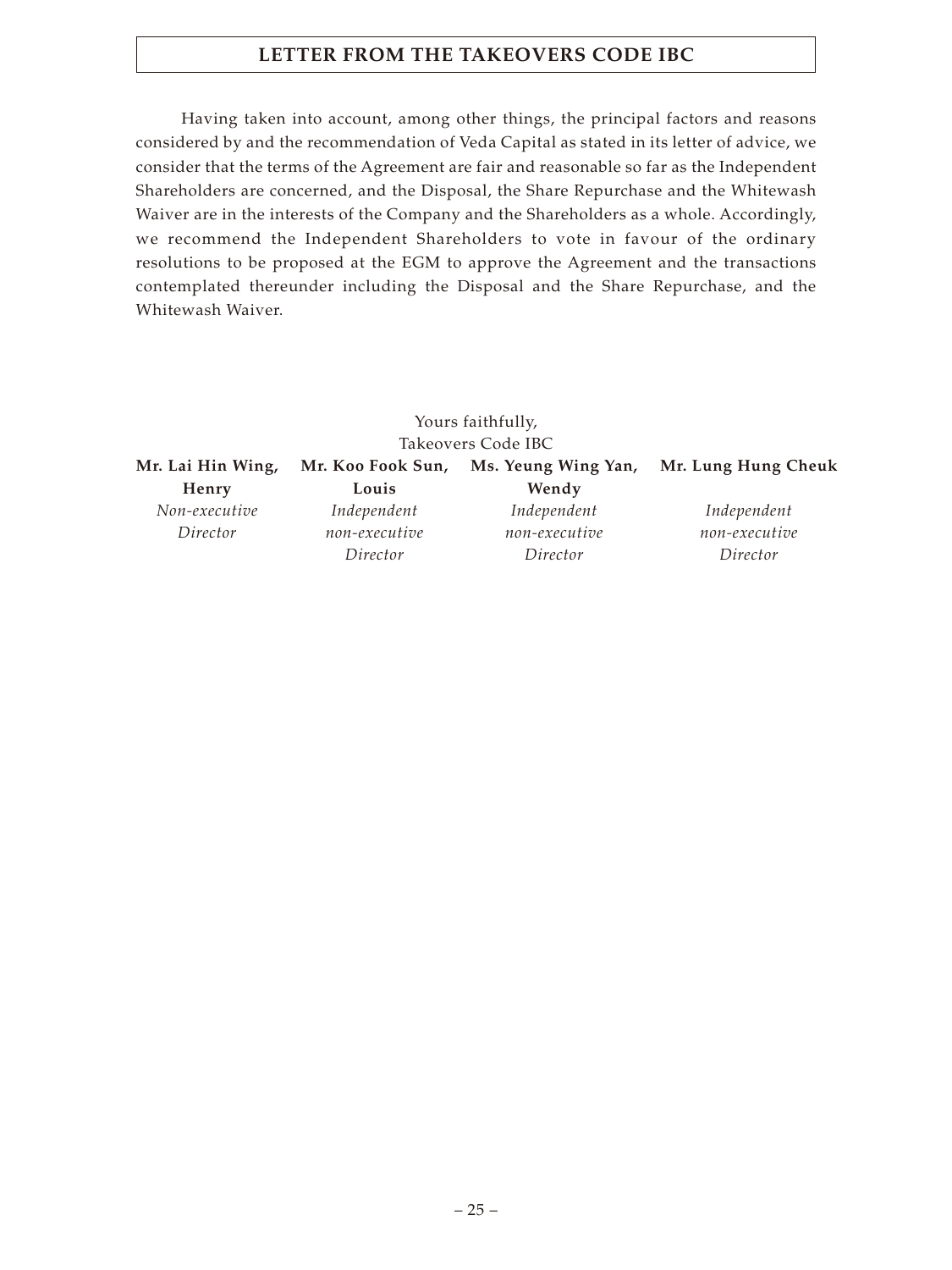*The following is the full text of the letter of advice from Veda Capital, the Independent Financial Adviser to the Listing Rules IBC, the Takeovers Code IBC and the Independent Shareholders in relation the Disposal, the Share Repurchase and the Whitewash Waiver for the purpose of incorporation in this circular.*

**VEDA | CAPITAL** 智略資本

**Veda Capital Limited**

Suite 3711, 37/F Tower Two, Times Square 1 Matheson Street Causeway Bay, Hong Kong

12 January 2015

*To the Listing Rules IBC, the Takeovers Code IBC and the Independent Shareholders of Richfield Group Holdings Limited*

Dear Sirs,

## **(1) SPECIAL DEAL, DISCLOSEABLE AND CONNECTED TRANSACTION IN RELATION TO DISPOSAL OF THE ENTIRE ISSUED SHARE CAPITAL OF AND SALE LOAN DUE BY VASTWOOD LIMITED INVOLVING OFF-MARKET BUY-BACK OF SHARES IN RICHFIELD GROUP HOLDINGS LIMITED; AND (2) APPLICATION FOR WHITEWASH WAIVER**

#### **INTRODUCTION**

We refer to our appointment as the independent financial adviser to advise the Listing Rules IBC, the Takeovers Code IBC and the Independent Shareholders in respect of the terms of the Agreement and the transactions contemplated thereunder, details of which are contained in the Letter from the Board (the "**Board Letter**") in the circular (the "**Circular**") of the Company to the Shareholders dated 12 January 2015, of which this letter forms part. Terms used in this letter have the same meanings as defined in the Circular unless the context requires otherwise.

On 11 December 2014, the Company entered into the Agreement with RHL and Mr. Au, pursuant to which (i) the Company conditionally agreed to sell and RHL conditionally agreed to purchase the Sale Share and the Sale Loan at the consideration of approximately HK\$269.2 million; and (ii) the Company conditionally agreed to repurchase and RHL conditionally agreed to sell 760,000,000 Repurchase Shares at the consideration of approximately HK\$269.2 million, which is equivalent to the consideration for the Disposal. The consideration for the Disposal and the Share Repurchase shall be set off against each other upon Completion. The Repurchase Price is approximately HK\$0.354 per Repurchase Share. The 760,000,000 Repurchase Shares represent approximately 21.85% of the issued share capital of the Company as at the Latest Practicable Date and will be cancelled immediately after Completion. The Sale Share represents the entire issued share capital of Vastwood whereas the Sale Loan represents the amount due from the Vastwood Group to the Remaining Group as at the date of Completion.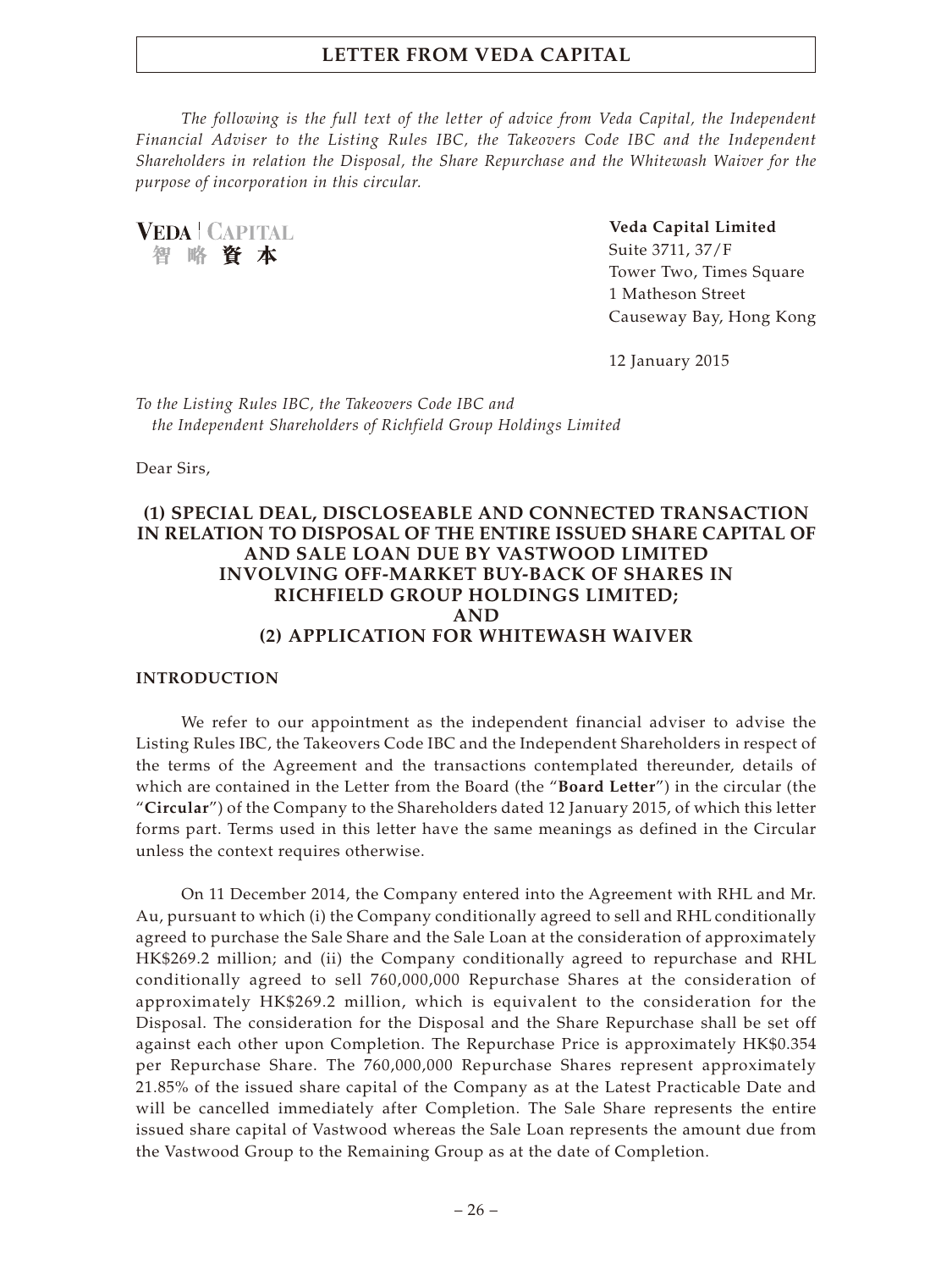As the applicable percentage ratios in respect of the Disposal and the Share Repurchase exceed 5% but are less than 25%, the Disposal and the Share Repurchase constitutes a discloseable transaction of the Company and is therefore subject to the reporting and announcement requirements under Chapter 14 of the Listing Rules. In addition, since RHL is a substantial Shareholder, the Disposal and the Share Repurchase also constitutes a connected transaction of the Company and is subject to the Independent Shareholders' approval requirement under Chapter 14A of the Listing Rules.

The Share Repurchase constitutes an off-market share buy-back under the Share Buy-backs Code which must be approved by the Executive. Such approval will normally be conditional upon approval of the Share Repurchase by at least three-fourths of the votes cast on a poll by disinterested Shareholders in attendance in person or by proxy at the EGM.

As at the date of the Latest Practicable Date, Virtue Partner is interested in 936,794,000 Shares, representing approximately 26.93% of the existing issued share capital of the Company, and Mr. Pong is interested in 352,176,000 Shares, representing approximately 10.13% of the existing issued share capital of the Company. The aggregate shareholding of Virtue Partner and parties acting in concert with it (including Mr. Pong) of 1,288,970,000 Shares represents approximately 37.06% of the issued share capital of the Company. Immediately after Completion, the shareholding interest of Virtue Partner in the Company will be increased to approximately 34.46% and the aggregate shareholding interest of Virtue Partner and parties acting in concert with it (including Mr. Pong) in the Company will be increased to approximately 47.41%.

Rule 32 of the Takeovers Code and Rule 6 of the Share Buy-backs Code provide that where, as a result of share buy-back, a shareholder's proportionate interest in the voting rights of the repurchasing company increases, such increase will be treated as an acquisition of voting rights for the purposes of the Takeovers Code. Accordingly, under Rule 26 of the Takeovers Code, Virtue Partner would be obliged to make a mandatory general offer to the Shareholders for all the issued Shares other than those already owned or agreed to be acquired by Virtue Partner and parties acting in concert with it. Virtue Partner would also be required under Rule 13 of the Takeovers Code to make comparable offers for all the share options of the Company not already owned or agreed to be acquired by Virtue Partner and parties acting in concert with it. In this regard, Virtue Partner has made an application to the Executive for the Whitewash Waiver and the Executive has agreed to grant the Whitewash Waiver, which will be subject to, among other things, approval by the Independent Shareholders at the EGM by way of poll. The granting of the Whitewash Waiver is a condition precedent for Completion.

In addition, since the Disposal is an arrangement made between the Company and RHL, a substantial Shareholder, which is not capable of being extended to all Shareholders, the Disposal constitutes a special deal of the Company under Rule 25 of the Takeovers Code and requires the consent of the Executive. Such consent, if granted, will be subject to (i) an independent financial adviser publicly stating that in its opinion the terms of the Disposal are fair and reasonable; and (ii) the approval of the Disposal by the Independent Shareholders by way of poll at the EGM.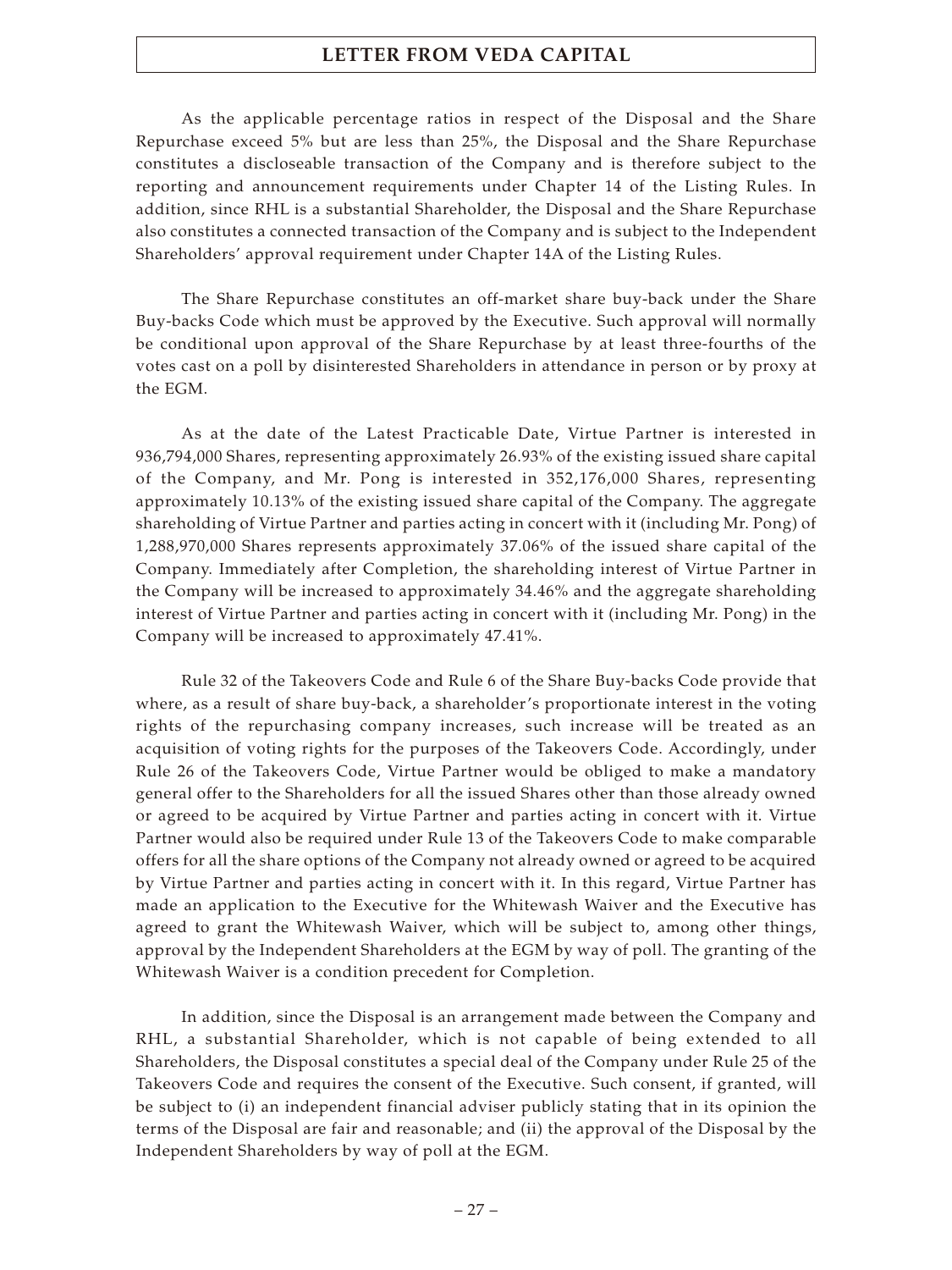RHL, Mr. Au, Virtue Partner, Mr. Pong, their respective associates and parties acting in concert with any of them and those who are involved in or interested in the Disposal, the Share Repurchase or the Whitewash Waiver shall abstain from voting on the resolutions approving the Disposal, the Share Repurchase and the Whitewash Waiver.

The Listing Rules IBC comprising Mr. Koo Fook Sun, Louis, Ms. Yeung Wing Yan, Wendy and Mr. Lung Hung Cheuk, being all independent non-executive Directors, has been formed to advise the Independent Shareholders in respect of the Disposal and the Share Repurchase.

The Takeovers Code IBC comprising Mr. Lai Hin Wing, Henry who is the non-executive Director and Mr. Koo Fook Sun, Louis, Ms. Yeung Wing Yan, Wendy and Mr. Lung Hung Cheuk, who are the independent non-executive Directors, has been formed to advise the Independent Shareholders in respect of the Disposal, the Share Repurchase and the Whitewash Waiver.

As at the Latest Practicable Date, we were not aware of any relationships or interest between Veda Capital and the Company or any other parties that could be reasonably be regarded as hindrance to Veda Capital's independence as defined under Rule 13.84 of the Listing Rules to act as the independent financial adviser to the Listing Rules IBC and the Independent Shareholders in respect of the undertaking and the transactions contemplated thereunder. We are not associated with the Company, its subsidiaries, its associates or their respective substantial shareholders or associates, and accordingly, are eligible to give independent advice and recommendations on the terms of the undertaking and the transactions contemplated thereunder. Apart from normal professional fees payable to us in connection with this appointment as the independent financial adviser to the Listing Rules IBC, the Takeovers Code IBC and Independent Shareholders, no arrangement exists whereby we will receive any fees from the Company, its subsidiaries, its associates or their respective substantial shareholders or associates.

#### **BASIS OF OUR OPINION**

In formulating our opinion and advice, we have relied upon accuracy of the information and representations contained in the Circular and information provided to us by the Company, the Director(s) and the management of the Company. We have also assumed that all statements of belief, opinion and intention made by the Director(s) in the Circular were reasonably made after due and careful enquiry and were based on honestly-held opinions.

We have no reason to believe that any information and representations relied on by us in forming our opinion is untrue, inaccurate or misleading, nor are we aware of any material facts the omission of which would render the information provided and the representations made to us untrue, inaccurate or misleading. We have not, however, conducted any independent in-depth investigation into the business affairs, financial position or future prospects of the Group, nor have we carried out any independent verification of the information provided by the Director(s) and management of the Company.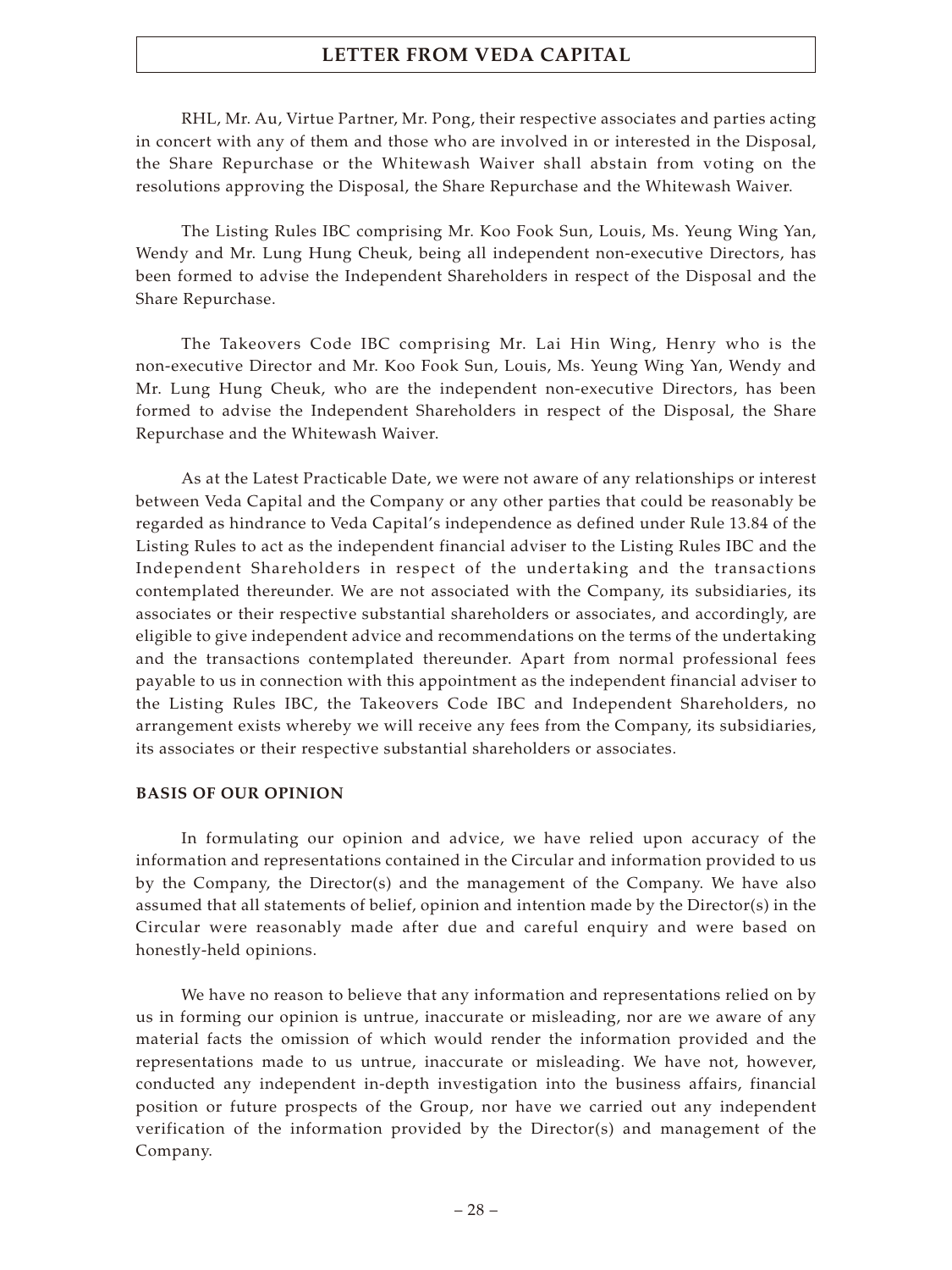The Directors confirmed that they have provided us with all currently available information and documents which are available under present circumstances to enable us to reach an informed view and we have relied on the accuracy of the information contained in the Circular so as to provide a reasonable basis of our opinion. The Company is required to notify the Shareholders of any material changes to information contained in the Circular as soon as possible subsequent to its despatch and prior to the EGM. If we become aware of any such material change, we will notify the Shareholders accordingly and of the potential impact on our recommendation set out in this letter as soon as possible.

## **PRINCIPAL FACTORS AND REASONS CONSIDERED**

In giving our recommendation to the Listing Rules IBC, the Takeovers Code IBC and the Independent Shareholders in respect of the Disposal, the Share Repurchase and the Whitewash Waiver, we have taken into consideration the following factors and reasons:

## **1. Background of and reasons for the entering into of the Agreement**

## *Information of the Group*

The Group is principally engaged in the provision of property brokerage services, carrying out schemes for property consolidation, assembly and redevelopment, property investment and trading and property development.

## *(i) Financial year ended 30 June 2014*

As set out in the annual report of the Group for the year ended 30 June 2014 (the "**AR2014**"), the Group recorded revenue of approximately HK\$560.37 million for the year ended 30 June 2014, representing an increase of approximately 457.92% as compared to the revenue of approximately HK\$100.44 million for the year ended 30 June 2013 that was solely generated from the property assembly and brokerage business of the Group. As stated in the AR2014, the significant increase in the revenue was mainly attributable to the increase in revenue of the property development business of approximately HK\$491.75 million for the year ended 30 June 2014. The property assembly and brokerage business of the Group, on the other hand, (i) generated revenue of approximately HK\$63.36 million for the year ended 30 June 2014, represented a drop of approximately 36.92% from the previous financial year; and (ii) recorded operating losses of approximately HK\$190.61 million and approximately HK\$189.38 million for the two years ended 30 June 2014 and 30 June 2013 respectively. As advised by the Company, the unfavorable results from the property assembly and brokerage business of the Group were mainly attributable to the decrease in number of property assembly projects completed under an uncertain economic prospect and recent Government demand management measures on the industry and included a goodwill impairment of HK\$198 million.

The Group recorded a profit attributable to the Shareholders of approximately HK\$10.50 million for the year ended 30 June 2014, turnaround from a loss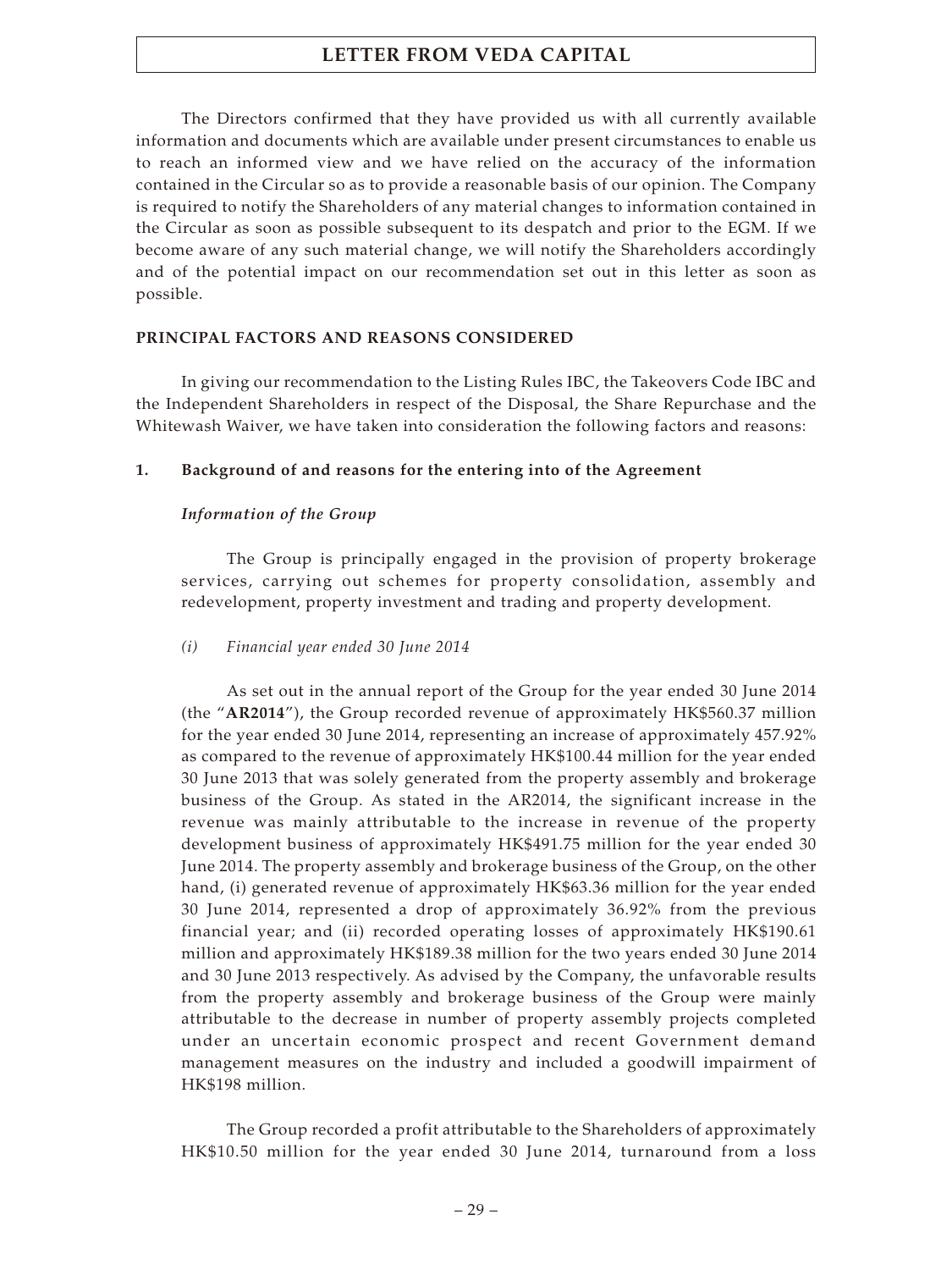attributable to the Shareholders of approximately HK\$195.40 million for the year ended 30 June 2013. As advised by the Company, the increase in profit was mainly attributable to the gain on disposal of the property in London which was acquired by the Group for the purpose of redevelopment into a residential and commercial complex building.

#### *(ii) For the financial year ended 30 June 2013*

The Group recorded revenue of approximately HK\$100.44 million for the year ended 30 June 2013, representing a decrease of approximately 34.70% as compared to the revenue of approximately HK\$153.81 million for the year ended 30 June 2012 and was mainly attributed to the decrease in revenue of the property assembly and brokerage business, being the only contributor to the revenue of the Group for the year ended 30 June 2013. The property assembly and brokerage business of the Group recorded an operating loss of approximately HK\$189.38 million for the year ended 30 June 2013 and an operating profit of approximately HK\$28.98 million for the year ended 30 June 2012. As set out in the annual report of the Group for the year ended 30 June 2013, the unfavorable result from the property assembly and brokerage business of the Group was mainly attributable to the decrease in number of property acquisition projects completed and a goodwill impairment of approximately HK\$203 million.

The Group recorded a loss attributable to the Shareholders of approximately HK\$195.40 million for the year ended 30 June 2013 while recorded a profit attributable to the Shareholders of approximately HK\$24.22 million for the year ended 30 June 2012. As advised by the Company, the loss attributable to the Shareholders was due to the decrease of revenue in the property assembly and brokerage business of the Group as well as an impairment of goodwill.

#### *(iii) For the financial year ended 30 June 2012*

The Group recorded revenue of approximately HK\$153.81 million for the year ended 30 June 2012, representing a decrease of approximately 68.31% as compared to the revenue of approximately HK\$485.30 million for the year ended 30 June 2011 and was mainly attributed to the decrease in revenue of the property assembly and brokerage business, being the only contributor to the revenue of the Group for the year ended 30 June 2012. The property assembly and brokerage business of the Group recorded an operating profit of approximately HK\$28.98 million for the year ended 30 June 2012, representing a decrease of approximately 86.46% as compared to the operating profit of approximately HK\$213.99 million for the year ended 30 June 2011. As set out in the annual report of the Group for the year ended 30 June 2012, the unsatisfactory result from the property assembly and brokerage business of the Group was mainly attributable to the decrease in number of property acquisition projects completed affected by the fluctuated property market in Hong Kong with uncertain economic prospect.

The Group recorded a profit attributable to the Shareholders of approximately HK\$24.22 million for the year ended 30 June 2012, representing a decrease of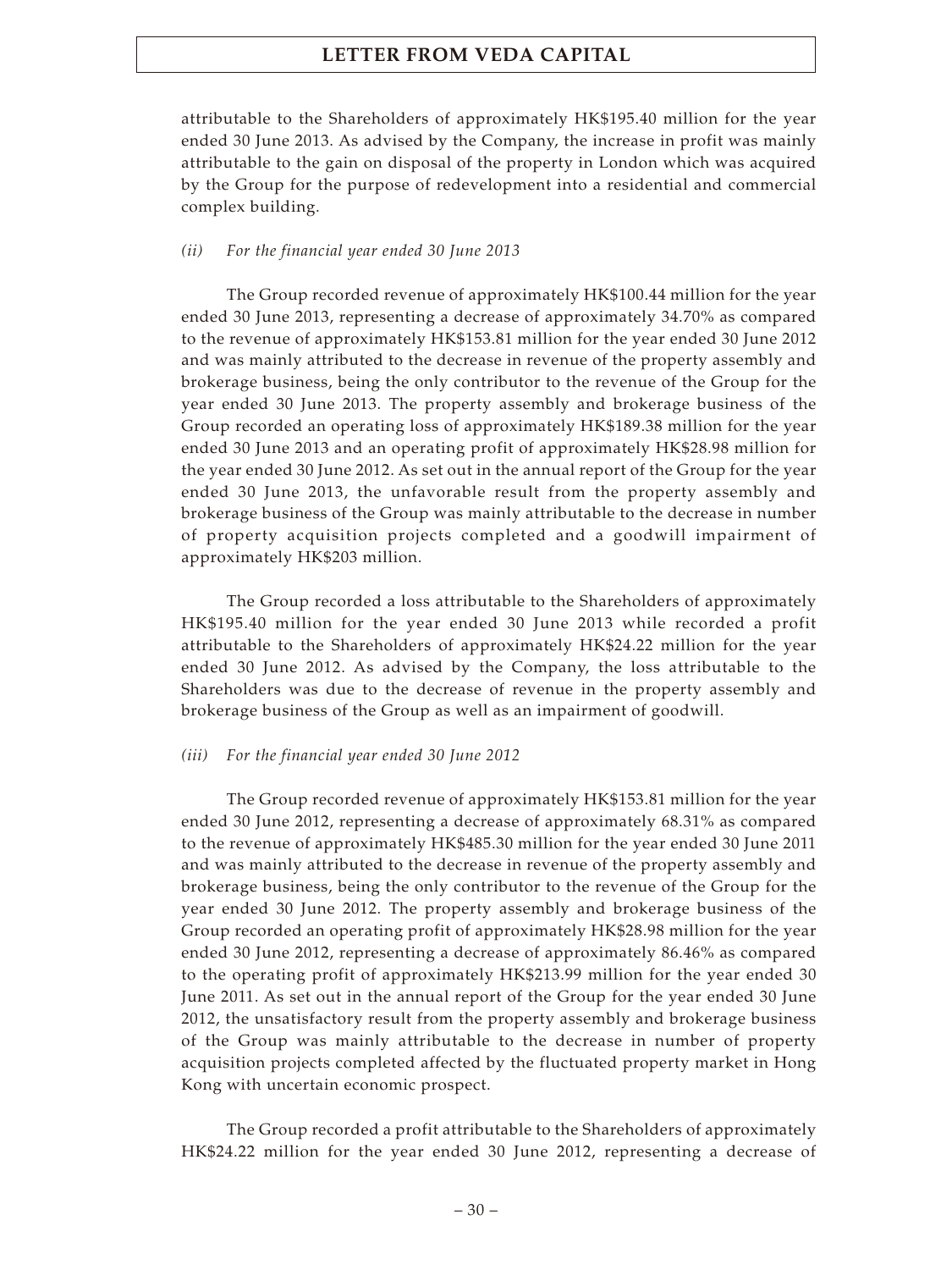approximately 85.58% as compared to the profit attributable to the Shareholders of approximately HK\$167.90 million for the year ended 30 June 2011. As advised by the Company, the loss attributable to the Shareholders was due to the decrease of revenue in the property assembly and brokerage business of the Group.

#### *Information on RHL and Mr. Au*

RHL is incorporated in the Republic of Marshall Islands with limited liability and is wholly and beneficially owned by Mr. Au. The principal business activity of RHL is investment holding. As at the Latest Practicable Date, RHL is beneficially interested in 760,000,000 Shares, representing approximately 21.85% of the issued share capital of the Company. Accordingly, RHL is a substantial Shareholder and each of RHL and Mr. Au is a connected person of the Company.

#### *Information on the Vastwood Group*

Vastwood is an investment holding company incorporated in the BVI with limited liability and is a wholly-owned subsidiary of the Company. The Vastwood Group is principally engaged in the provision of property brokerage services, carrying out schemes for property consolidation, assembly and redevelopments and property trading in Hong Kong. The Vastwood Group collaborates with major property developers in the implementation of property assembly schemes for old and run down buildings in urban districts for redevelopment.

As at 30 June 2014, each of Vastwood and East Up was a direct wholly-owned subsidiary of the Company whereas Brilliant Icon was an indirect wholly-owned subsidiary of the Company. In order to facilitate the Disposal, the Group underwent a corporate reorganisation before the signing of the Agreement, as a result of which East Up has become a wholly-owned subsidiary of Vastwood and 49% interest in Brilliant Icon was transferred to the Vastwood Group (the "**Reorganisation**"). The remaining 51% interest in Brilliant Icon is held by the Remaining Group. The Vastwood Group (other than the East Up Group) is engaged in the provision of property brokerage services, carrying out schemes for property consolidation, assembly and redevelopments; the East Up Group is engaged in property trading; and Brilliant Icon holds an investment property with a construction in progress of an rooftop advertisement signboard. The Vastwood Group is currently reviewing, monitoring and engaging in various property assembly projects which are mainly located in Hong Kong Island and Kowloon. The property projects located in Hong Kong Island are mainly in Sheung Wan, Causeway Bay, Western District, Quarry Bay and Aberdeen, etc. while those located in Kowloon are mainly in Mong Kok, Sham Shui Po, Tai Kok Tsui, Ho Man Tin, Kwun Tong, To Kwa Wan, Hunghom and Kowloon City, etc.

#### *Financial information of the Vastwood Group*

As noted from the Board Letter, since the Reorganisation was completed subsequent to 30 June 2014, the audited consolidated financial information of Vastwood as at 30 June 2014 which were prepared in accordance with the Hong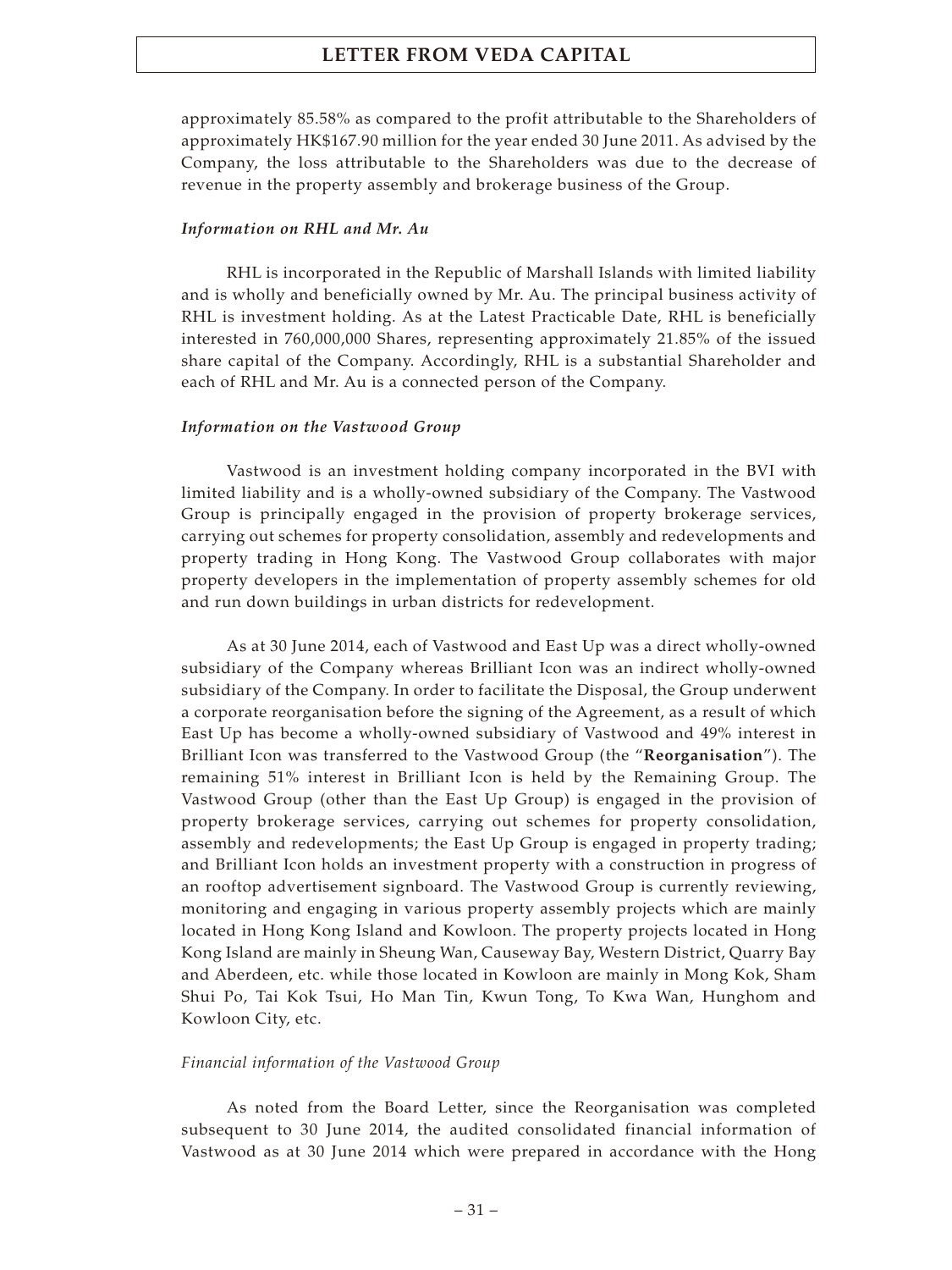Kong Financial Reporting Standards included only the financial information of Vastwood and its subsidiaries existed as at 30 June 2014. For illustration purpose, the total audited loss after tax of the Vastwood Group (excluding the East Up Group), the East Up Group and 49% interest of Brilliant Icon for the year ended 30 June 2014 and 30 June 2013 amounted to approximately HK\$193.8 million and approximately HK\$186.6 million respectively.

As advised by the Company, the financial information of the Vastwood Group before Reorganisation were much the same as the Group's property assembly and brokerage business segment results in the annual reports of the Company. As noted from the AR2014 and the AR2013, for the years ended 30 June 2014, 2013 and 2012, the Group's property assembly and brokerage business recorded a reportable segment revenue of approximately HK\$63.4 million, approximately HK\$100.4 million and approximately HK\$153.8 million respectively while the Group's property assembly and brokerage business recorded audited reportable segement losses of approximately HK\$190.6 million and approximately HK\$189.4 million for the years ended 30 June 2014 and 2013 respectively and an audited reportable segment profit of approximately HK\$29.0 million for the year ended 30 June 2012. As advised by the Company, the continuing decrease in reportable segment revenue was mainly due to the decrease in number of property assembly project completed under uncertain economic prospects, the recent Government demand management measures on the industry and the impairment of goodwill. The change from reportable segment profit in 2012 to reportable segment loss in 2013 and the increase in reportable segment loss from 2013 to 2014 was mainly due to the decrease of revenue in the property assembly and brokerage business of the Vastwood as well as the impairment of goodwill.

We have enquired with the Company and are given to understand that the turnover and net profit/loss of the Vastwood Group for the three years ended 30 June 2014 do not have material difference before and after taken into account of the Reorganisation.

#### *Reasons for the Disposal*

As noted from the Board Letter, the Hong Kong Government sustains its effort of raising flat supply through land sale program and other terms of land supply sources. Besides, since the Hong Kong government introduced various demand management measures (e.g. the introduction of Buyer's Stamp Duty and the Special Stamp Duty ("**SSD**"), the increase in Ad Valorem Stamp Duty rates and the tightening of terms of mortgage lending) (the "**Measures**") to curb property prices for both residential and non-residential properties, the transaction volume of properties slowed down notably. As a result, property owners and developers stayed on the sideline, awaiting for further changes and tendency of the market. Furthermore, the lowering of compulsory auction sales threshold of old building from ownership of not less than 90% to not less than 80% since 1 April 2010 also stimulated the growth of the overall acquisition price of old buildings by landlords and owners. The increment of land supply, the high acquisition price as well as the demand management measures introduced by the government affect the plans of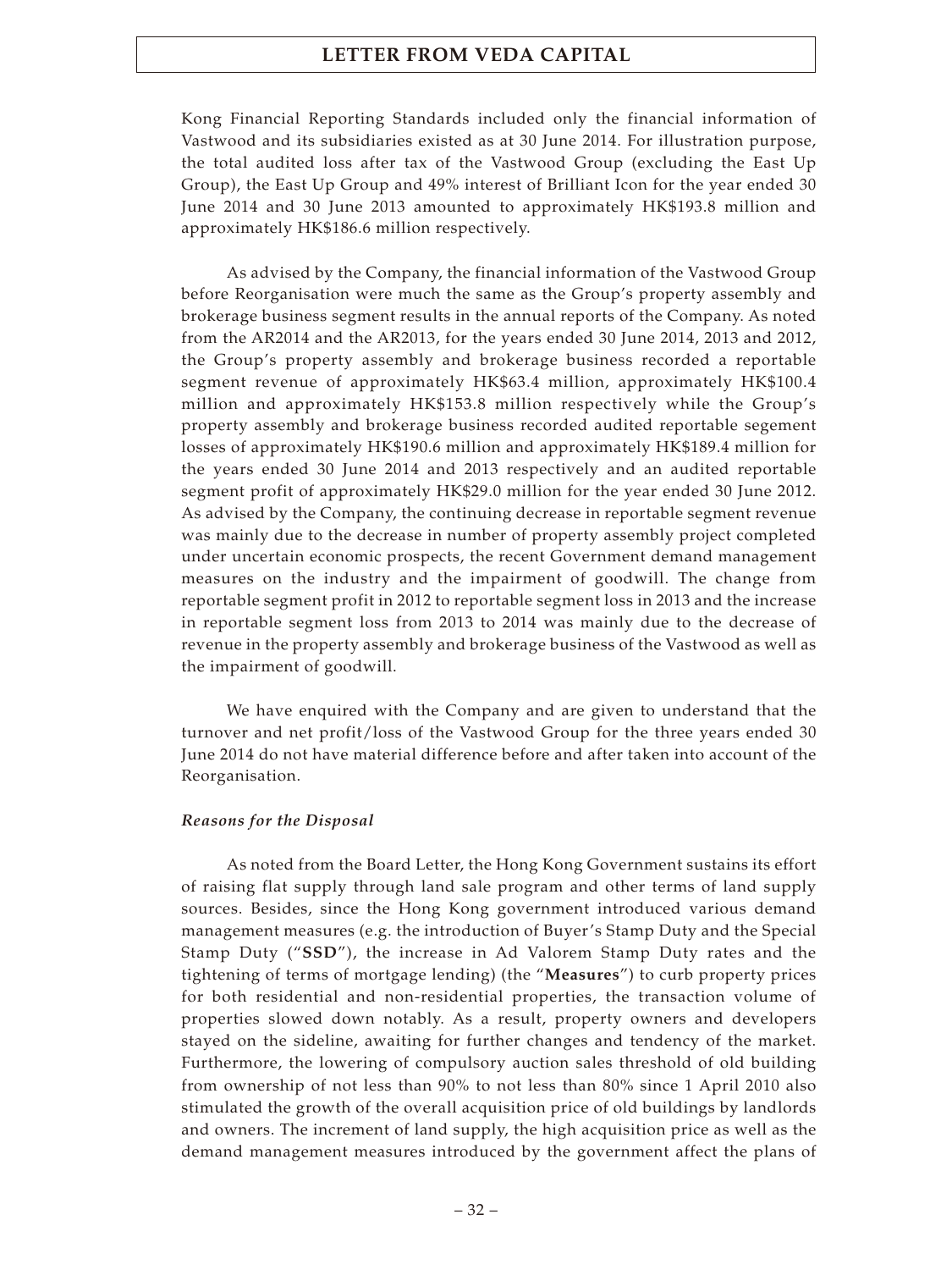developers, and in turn has seriously challenged the property assembly and brokerage business of the Group.

As further noted from the Board Letter, in view of the arduous business environment of the property assembly and brokerage business in Hong Kong, the Directors consider that the Disposal provides the Group with an exit opportunity to realise its investment in the property assembly and brokerage business the prospect of which is uncertain, and to focus on other businesses which can contribute better returns to the Group.

The Vastwood Group is currently engaged in the provision of property brokerage services, and carrying out schemes for property consolidation and assembly while the Remaining Group does not carry out any of these business activities. Upon Completion, the Remaining Group will be principally engaged in property investment and trading and property development. Although, the Remaining Group will continue the existing employment of an experienced management team with in-depth knowledge in providing property brokerage services and carrying out schemes for property consolidation and assembly and it holds the necessary licenses to conduct such business activities, it does not have any current intention or plan to engage in such business activities. As set out in the Board Letter, currently, the Remaining Group owns shops at ground floor and mezzanine floor located at Kimberley Road, Tsim Sha Tsui, a roof top with advertising signage in North Point for lease and has a 30% interest in the project located at Nos. 18-32 Junction Road, Kowloon. In addition, it is currently engaged in a property development project in Hong Kong (i.e. 51% interest in the project located at Nos. 142-154 Carpenter Road, Kowloon).

We noted from the AR 2014 that the business segments of the Group consisted of (i) property assembly and bokerage business; (ii) property development business (Hong Kong); (iii) property development business (the United Kingdom); and (iv) property investment and trading business. For the year ended 30 June 2014, the most profitable business segment of the Group was property development business (the United Kingdom) with a reportable segment profit of approximately HK\$156.3 million while the least profitable business segment was property assembly and brokerage business with a reportable segment loss of approximately HK\$190.6 million.

As further noted from the AR2014, the growth of Hong Kong economy remained moderate in the year and yet the property market is still under a fluctuated condition. In order to diversify the business scope, the Group has been engaging in property developments and property investment and trading so as to broaden the revenue base which benefit the Company and the Shareholders as a whole in the long run. The Group has been exploring business opportunities both locally and internationally. During the financial year 2014, the Group has engaged in two local property development projects in Hong Kong. The experience of the Group obtained in those projects can be applicable to the Group's future property development projects. Since the demand and needs of urban residential property of Hong Kong was growing continuously, the Group would monitor the market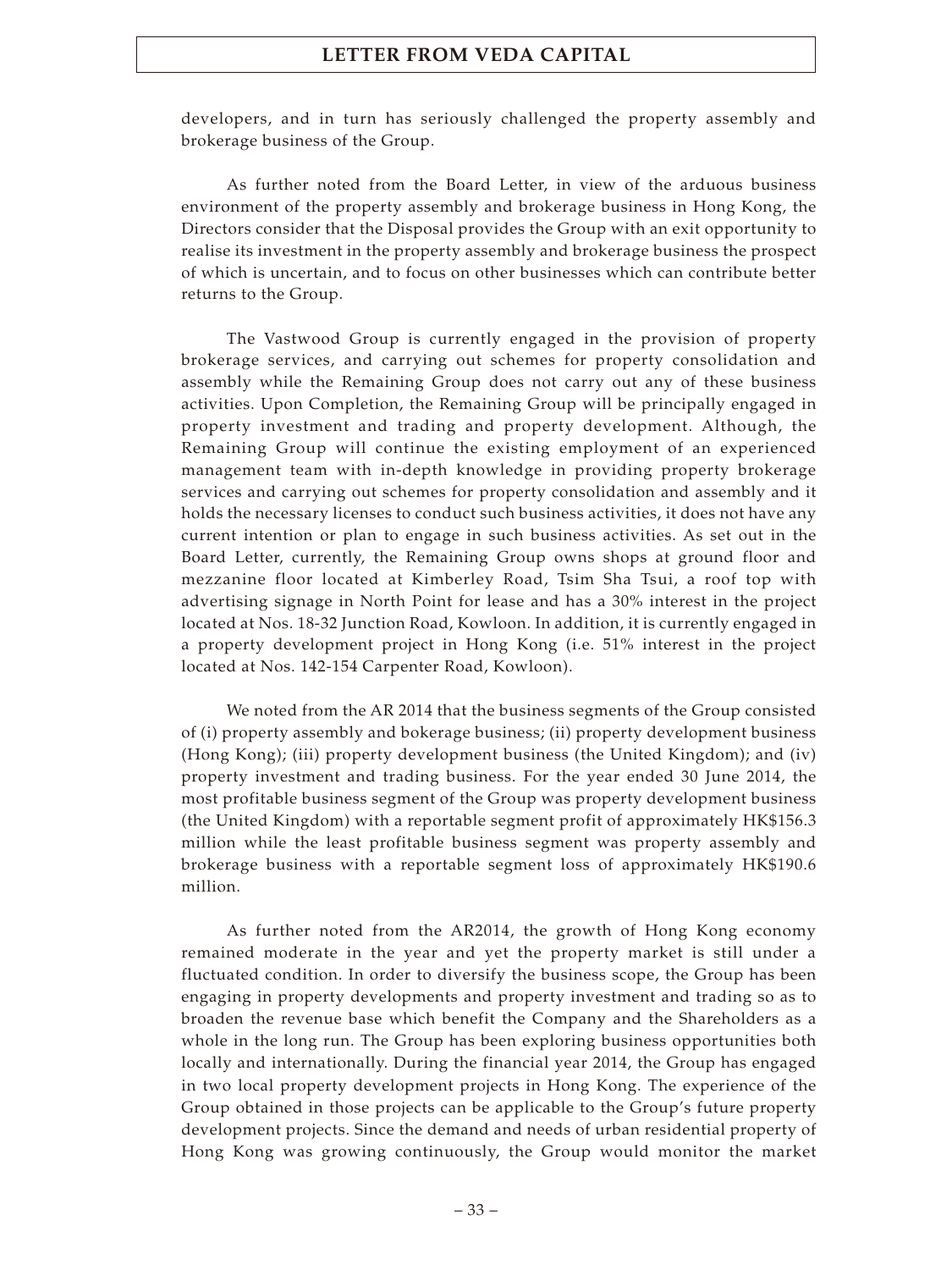situation closely while dedicated to develop strategically in the property assembly, brokerage and development business for driving considerable growth of the Group. The Group is conscious to monitor and analyze the impact of the local and global economy so as to make cautious business decisions and to adjust the Group's development plan if necessary so as to maximize the return to the Shareholders.

We noted from the website of The Land Registry (www.landreg.gov.hk), the number of agreements for sale and purchase of building units, including both residential and non-residential, has dropped by approximately 38.98% in 2013 as compared to 2012.

More recent information were found in the Hong Kong's Recent Economic Situation and Near-term Outlook published by the Economic Analysis and Business Facilitation Unit of the Financial Secretary's Office of the Government ("**FSO**") on 3 June 2014, and as reported, the residential property market continued to consolidate in recent months and the total number of sale and purchase agreements for residential property received by The Land Registry remained at a low level of 3,892 cases per month during January to April 2014, well below the long-term monthly average of 7,900 cases over 1994-2013.

Apart from continuing the Measures, the Hong Kong Government resumed regular land sale and exerted efforts to increase flat and land supply in the short, medium and long terms and implemented credit-tightening measures to prevent excessive expansion in mortgage lending. The Hong Kong Government is intended to regain the supply-demand balances situation of the property market and strive to forestall an increased risk of property bubble that would hamper the financial and social stability of Hong Kong. We noted in the Policy Address 2014 (www.policyaddress.gov.hk), the Chief Executive of Hong Kong has also indicated that the housing shortage problem in Hong Kong is serious and the Hong Kong Government is committed to provide a total of 470,000 new housing units in the coming ten years through, among other ways, ensuring adequate of land supply. According to the Third Quarter Economic Report 2014 published by FSO, in September 2014, the Hong Kong Government announced that a total of six resident sites will be put up for sale by tender in the fourth quarter and combining the various sources (including the Hong Kong Government land sale, railway property development projects, the Urban Renewal Authority's projects and private re-development/development projects), the total land supply for the first three quarters of financial year 2014/15 (i.e. from the second to the fourth quarter of 2014) is estimated to be about 16,800 units, representing about 90% of the average annual target for private housing land supply adopted from 2014/15. For the medium term, total supply of flats in the coming few years (comprising unsold flats of completed projects, flats under construction but not yet sold and flats on disposed sites where construction can start any time) rose to a record high of 74,000 units as estimated at end-September 2014. The business in redevelopment projects of the Group were adversely affected by the increasing of land supply as building on a vacant piece of disposed land requires less time than property assemblying of the site and then rebuilding a property with addition benefits of not having to negotiate with and persuade and compensate to the evaded original owners of the properties.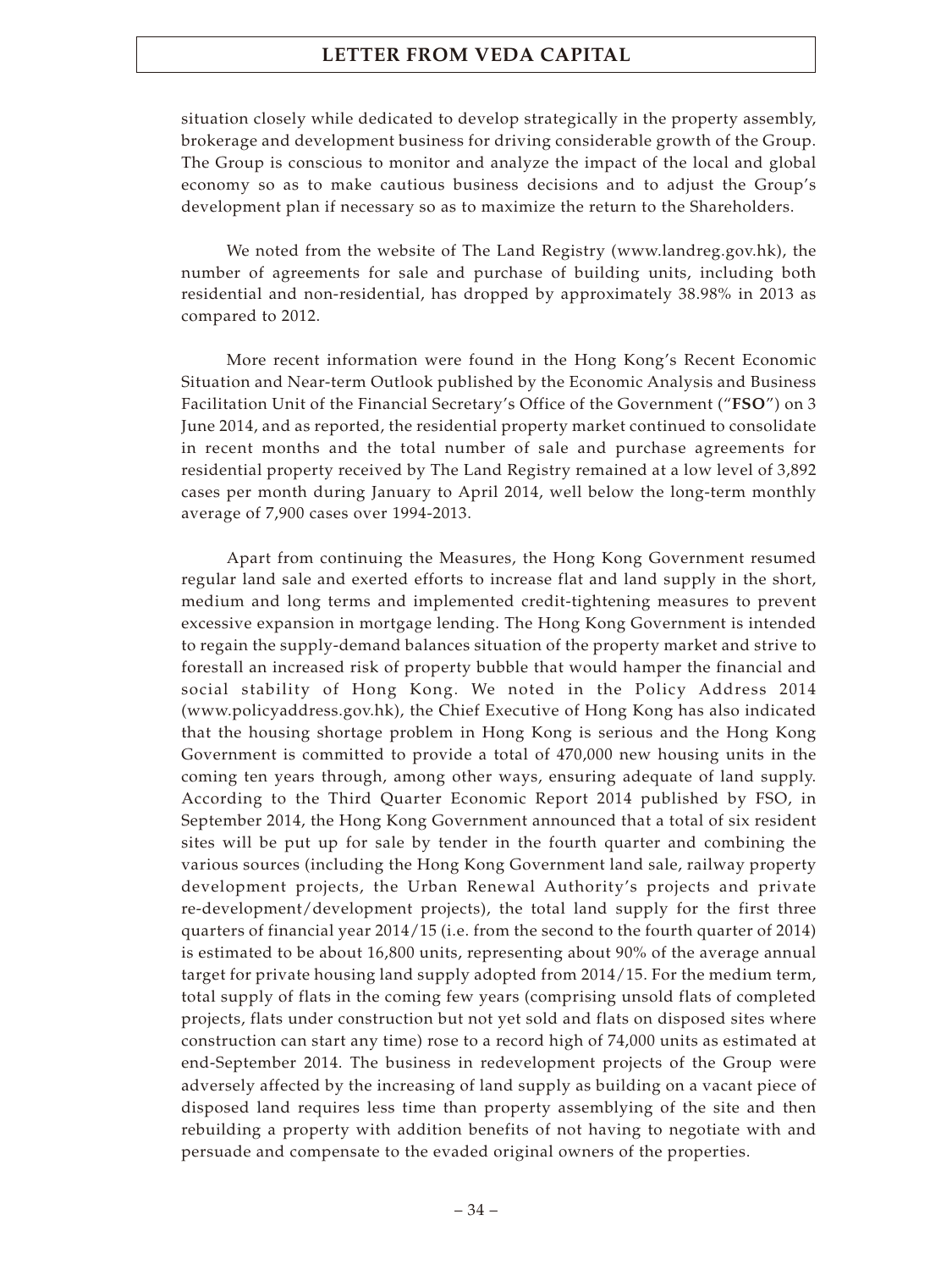The Hong Kong's property market is also anticipated to be further affected by other international factors such as the recovery speed of the global economy and has further perplexed after the United States concluded its asset purchase programme leaving the market concerns of the timing of a potential interest rate hike. Meanwhile, the property market may also experiences considerable fluctuations as sentiment, interest rate expectations and international fund flows shift with the developments of various factors while the risks of housing market bubbles continued to be prominent.

Concerning the acquisition price of old buildings by landlords and owners, we have requested the information of property assembly projects in Hong Kong completed during 2010 to 2014 (the "**Period**") by the Vastwood Group. As advised by the Company, there were 58 property assembly projects during the Period (the "**Projects**"). We have obtained from the Company and reviewed the average prices per sq ft. of old buildings under all the Projects. We noted that the old buildings under the Projects can be classified into three categories, which are (i) residential buildings in Kowloon; (ii) residential buildings in Hong Kong Island; and (iii) factories in both Kowloon and Hong Kong Island. We noted that, since the lowering of compulsory auction sales threshold of old building from ownership of not less than 90% to not less than 80% since 2010, the average prices per sq ft. of the old buildings under the Projects have increased by (i) approximately 160% for residential buildings in Kowloon; (ii) approximately 113% for residential buildings in Hong Kong Island; and (iii) approximately 207% for factories in both Kowloon and Hong Kong Island, during the Period. Besides, the additional taxes on property transactions, have increased the costs of buying flats in old buildings.

Having considered that (i) the poor performance and loss makings of the Vastwood Group for the two years ended 30 June 2014; (ii) the adverse prospects of the property assembly and brokerage business; (iii) the increase in costs for the property assembly and brokerage projects; (iv) efforts exerted by the Hong Kong Government to increase flat and land supply; and (v) resources can be reallocated and the Company can focus in developing the business of the Remaining Group, which had better financial performance, we are of the view that the Disposal is in the interest of the Company and the Shareholders as a whole.

### **2. Principal terms of the Agreement**

| Date:           | 11 December 2014 |              |  |  |
|-----------------|------------------|--------------|--|--|
| <b>Parties:</b> | (i)              | the Company; |  |  |
|                 | (ii)             | RHL; and     |  |  |
|                 |                  |              |  |  |

(iii) Mr. Au, as RHL's guarantor to guarantee the due and punctual performance of RHL's obligations under the Agreement.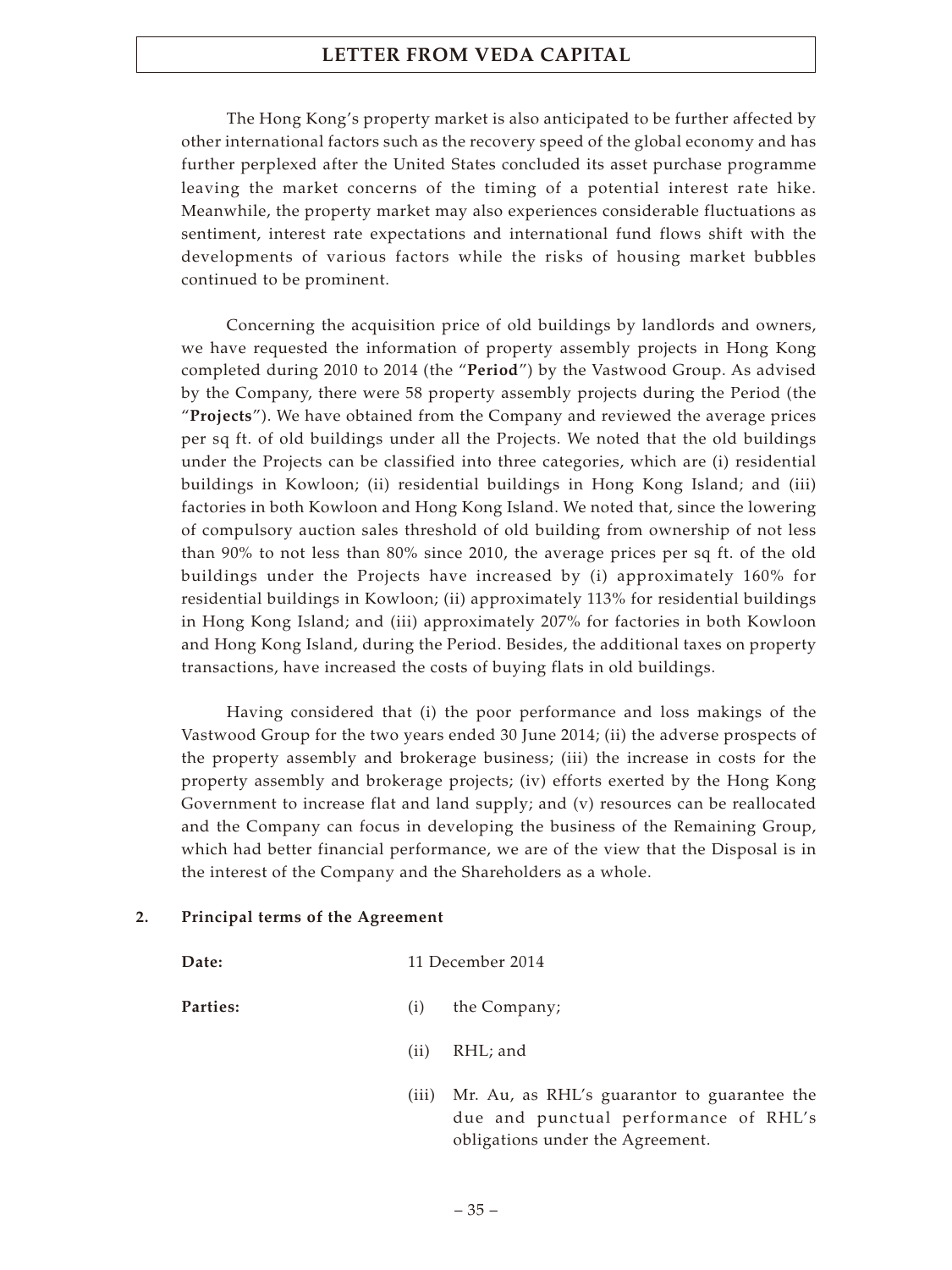### *Subject matter*

Pursuant to the Agreement, (i) the Company conditionally agreed to sell and RHL conditionally agreed to purchase the Sale Share and the Sale Loan; and (ii) the Company conditionally agreed to repurchase and RHL conditionally agreed to sell 760,000,000 Repurchase Shares. The Sale Share represents the entire issued share capital of Vastwood whereas the Sale Loan represents the amount due from the Vastwood Group to the Remaining Group as at the date of Completion. As at 30 June 2014, the Vastwood Group was indebted to the Remaining Group in the amount of approximately HK\$275.7 million. The 760,000,000 Repurchase Shares represent approximately 21.85% of the issued share capital of the Company as at the Latest Practicable Date.

### *Consideration for the Disposal*

### *(i) Basis of consideration*

The consideration for the Disposal is approximately HK\$269.2 million and will be settled by RHL by way of selling 760,000,000 Repurchase Shares to the Company at Completion. The consideration for the Disposal is equivalent to (i) the amount due from the Vastwood Group to the Remaining Group as at 30 June 2014; less (ii) the unaudited net liability value of the Vastwood Group as at 30 June 2014, and was determined after arm's length negotiation taking into account the nature of business of the Vastwood Group, the financial performance of the Vastwood Group during the past years and the market values of the properties held by the Vastwood Group in the amount of approximately HK\$202.4 million as at 31 October 2014 with a valuation gain of approximately HK\$32.6 million as compared to the book value of the properties held by the Vastwood Group as at 30 June 2014 of approximately HK\$169.8 million. Such properties are covered in the valuation as at 31 October 2014 of the property interests held by the Group conducted by Ascent Partners Valuation Service Limited and the property valuation report is set out in appendix III of the Circular.

We noted from the announcement of the Company (formerly named as Maxitech International Holdings Limited with stock code: 8136) dated 18 April 2007 (the "**2007 Acquisition Announcement**") in relation to the acquisition (the "**Acquisition**") of the business of the Vastwood Group (the "**Target Business**") by the Group in 2007 that the consideration for the Acquisition was HK\$597 million and we also noted from the announcement of the Company dated 13 June 2008 (the "**Settlement Agreement Announcement**") in relation to the entering of the settlement agreement that the consideration for the Acquisition was adjusted to HK\$477 million due to the shortfall between the actual profit and the guaranteed profit, details of which have been set out in the Settlement Agreement Announcement.

Despite the fact that the consideration for the Acquisition was higher than the consideration for the Disposal, having considered (i) the difference in the financial performance of the Target Business at the time of Acquisition and the latest financial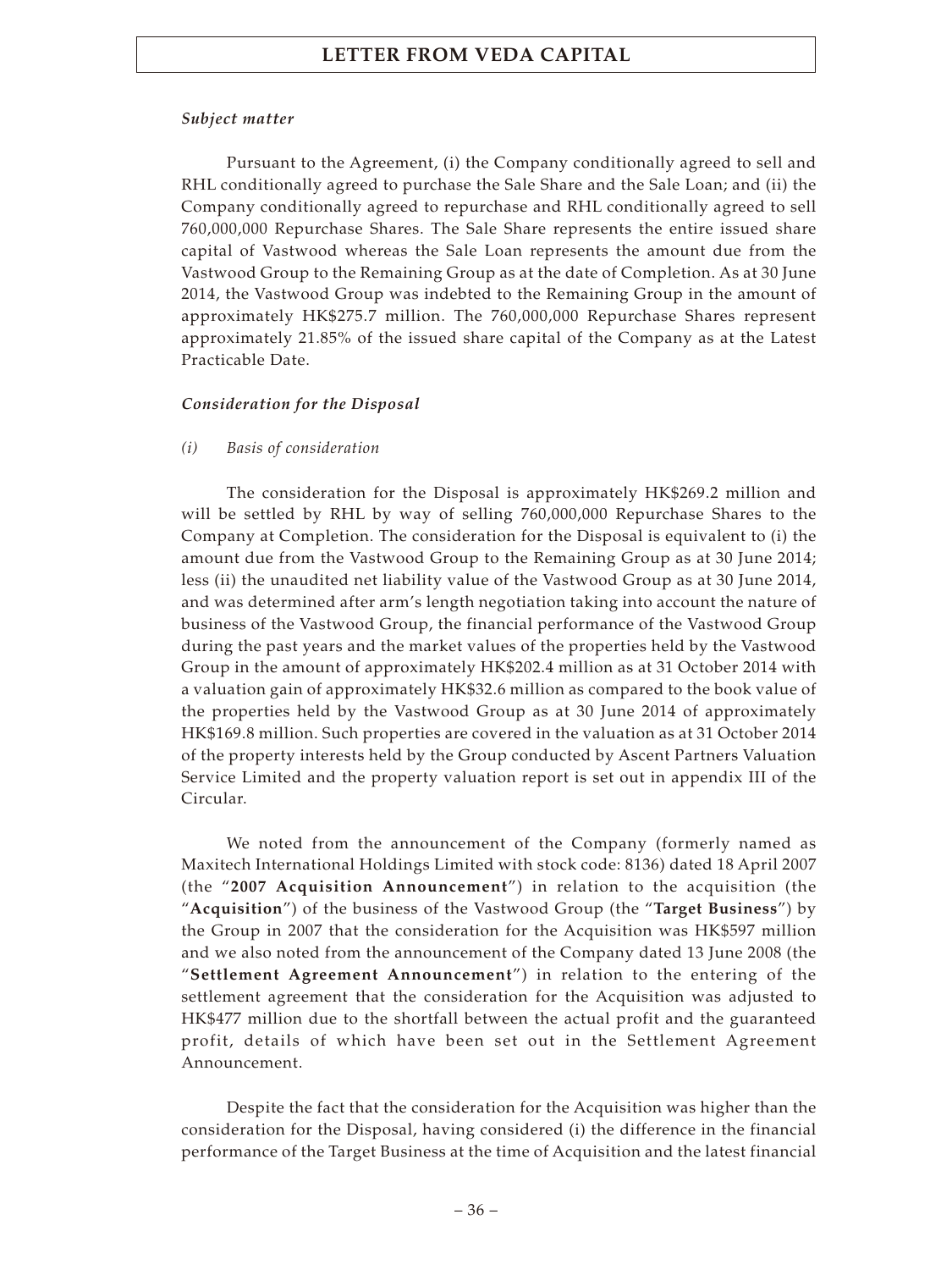performance of the Target Business. As noted from the 2007 Acquisition Announcement, the Target Business recorded a net profit of approximately HK\$24.2 million while the Target Business recored net loss of approximately HK\$190.6 million and approximately HK\$189.4 million for the years ended 30 June 2014 and 2013 respectively; (ii) the difference in the basis of determining the consideration. As noted from the 2007 Acquisition Announcement, the consideration for the Acquisition was determined by price-to-earnings approach which has taken into consideration of the potential profitability of the projects on hand, the progress of the projects for the next 12 months, the probability of success of the projects under the Target Business, the anticipated selling price of the properties successfully consolidated and the business expansion in terms of the number of projects in progress and the number of staff employed while the consideration for the Disposal was determined taking into account the Sale Loan and the net liability of the Vastwood Group; and (iii) the introduction of the Measures by the Hong Kong Government since 2010 which has seriously challenged the property assembly and brokerage business, we are of the view that the consideration for the Acquisition is not comparable to the consideration for the Disposal.

As noted from the Board Letter, as at 30 June 2014, the audited net liability of the Vastwood Group (excluding the East Up Group) was approximately HK\$51.9 million, the audited net asset value of the East Up Group was approximately HK\$45.3 million and the audited net liability value of 49% interest of Brilliant Icon was approximately HK\$0.6 million. Also, as at 30 June 2014, the Sale Loan amounted to approximately HK\$275.7 million.

By disposal of the Sale Loan to RHL, the adjusted net asset value of the Vastwood Group as at 30 June 2014 assuming the Reorganisation has become effective would have become approximately HK\$268.6 million (the "**Adjusted NAV**"). The consideration for the Disposal is slightly above the Adjusted NAV. Also, having considered the disappointed financial performance and prospects of the Vastwood Group, we are of the view that the consideration for the Disposal is fair and reasonable and in the interests of the Company and the Independent Shareholders as a whole.

### *(ii) The Share Repurchase*

### Reasons for the Share Repurchase

The consideration for the Share Repurchase is approximately HK\$269.2 million (which is equivalent to the consideration for the Disposal) and will be settled by the Company by way of selling the Sale Share and the Sale Loan to RHL at Completion. The consideration for the Share Repurchase was determined after arm's length negotiations between the parties to the Agreement with reference to (i) the prevailing market price of the Shares; and (ii) the audited consolidated net asset value of the Group attributable to the Shareholders of approximately HK\$1,518 million as at 30 June 2014. The consideration for the Disposal and the Share Repurchase shall be set off against each other at Completion.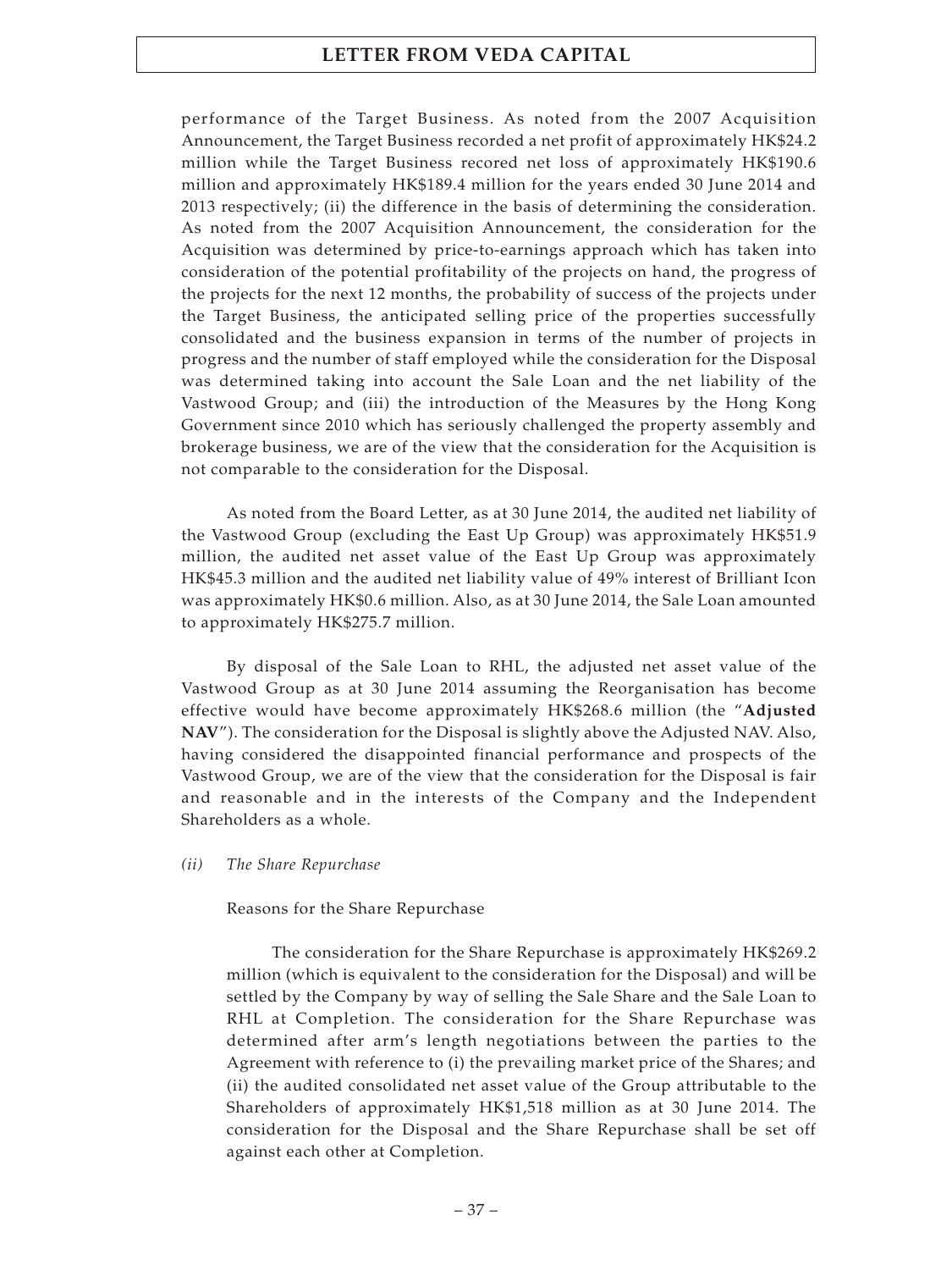The business of the Vastwood Group was acquired by Vastwood from RHL in 2007 for the consideration of HK\$597 million which comprised convertible bonds in the principal amount of HK\$456 million, promissory note in the principal amount of HK\$120 million and cash in the amount of HK\$21 million. RHL and Mr. Au had guaranteed (the "**Profit Guarantee**") that the profits to be generated from such business for the 12-month period following completion (the "**Guarantee Period**") would reach certain amount (the "**Guaranteed Profit**"). If the Guaranteed Profit could not be reached, the consideration shall be adjusted downwards based on the shortfall. In view of the expected failure to meet the Profit Guarantee, Vastwood, RHL and Mr. Au entered into a settlement agreement in June 2008 pursuant to which, among other things, the Guaranteed Profit was revised and the Guarantee Period was extended. In return, RHL had returned to the Company the promissory note in the principal amount of HK\$120 million (together with interest accrued thereto) for cancellation. The 760,000,000 Repurchase Shares were issued to RHL upon full conversion of the convertible bonds. As a result of the Acquisition and the aforesaid settlement, the Group recognised a goodwill of HK\$474 million. As mentioned above, the Vastwood Group recorded impairment loss on goodwill of HK\$203 million and HK\$198 million for each of the two years ended 30 June 2013 and 2014 due to the deteriorating market condition and performance of the property brokerage and assembly business of the Group. The carrying value of the goodwill in the financial statements of the Vastwood Group as at 30 June 2014 was HK\$73 million.

In light of (i) the entire promissory note in the principal amount of HK\$120 million had been returned to the Company for cancellation pursuant to the settlement agreement; (ii) the Vastwood Group had recorded total impairment losses on goodwill of approximately HK\$401 million subsequent to the Acquisition; and (iii) the sum of the net liability value of the Vastwood Group and the amount due from the Vastwood Group to the Remaining Group as at 30 June 2014 approximates the value of the Repurchase Shares based on the prevailing market price of the Shares, the Directors consider it commercially reasonable to settle the consideration for the Disposal by way of the Company repurchasing and cancelling the Repurchase Shares. Having considered (i) the consideration of the Acquisition was subsequently adjusted downwards by returning the promissory note to the Group for cancellation; (ii) the poor performance and loss makings of the Vastwood Group for the two years ended 30 June 2014; and (iii) the impairment losses on goodwill and the net liability recorded by the Vastwood Group, we concur with the view of the Directors that it commercially reasonable to settle the consideration for the Disposal by way of the Share Repurchase.

Following the Share Repurchase and the cancellation of the Repurchase Shares, the Company's issued share capital is expected to decrease from 3,478,500,000 Shares to 2,718,500,000 Shares and would enhance the Company's financial performance as measured on a per Share basis.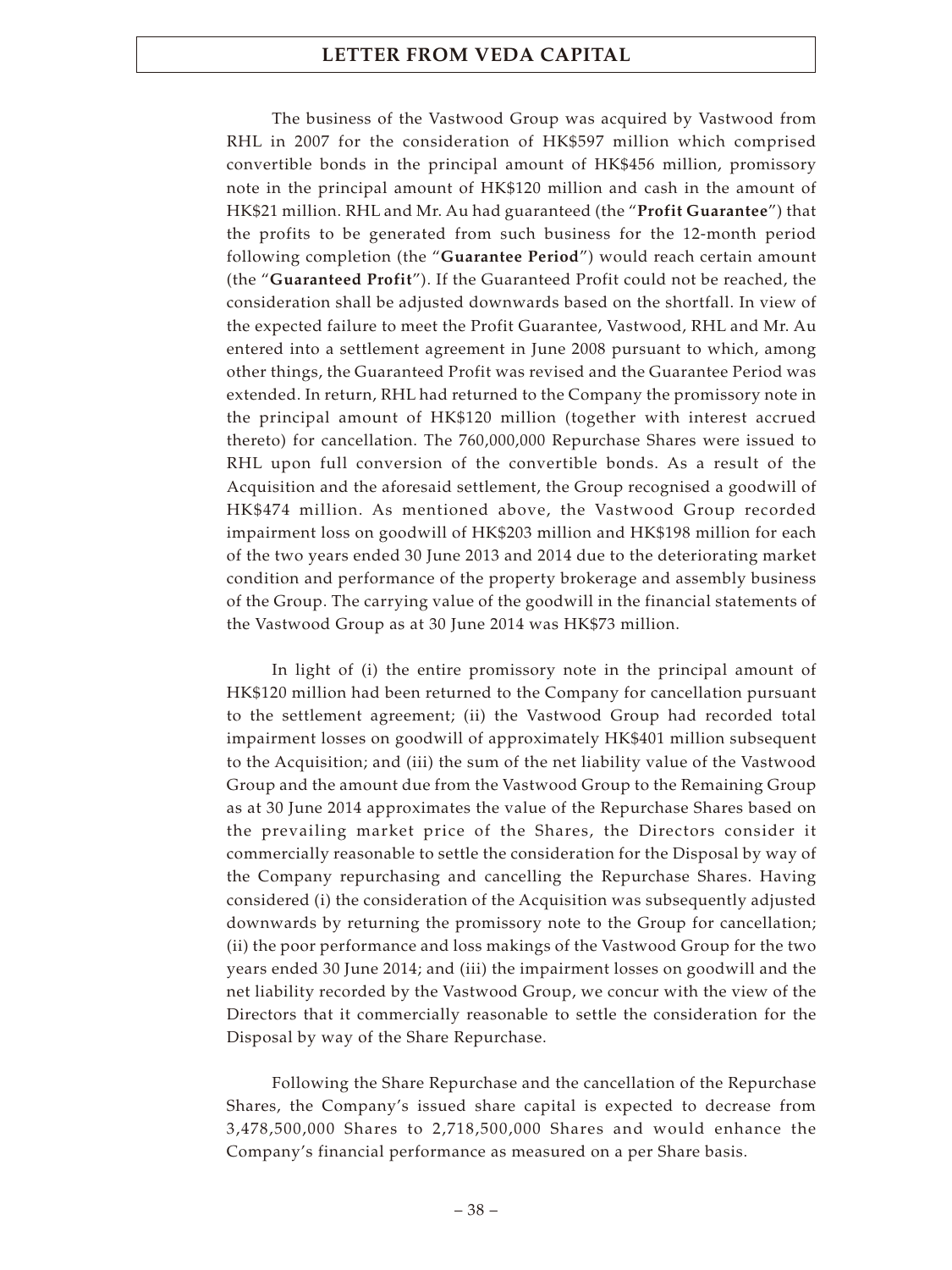As confirmed by the Board, during the negotiations between the Company, RHL and Mr. Au, the Disposal and the Share Repurchase were discussed together and were considered as part and partial of the entire transaction as a whole. Therefore, having considered that (i) the purpose of the Share Repurchase is for satisfying RHL's obligation to pay the consideration of the Disposal and the Disposal and the Share Repurchase were part and partial of the entire transaction as a whole; (ii) the Repurchase Shares were issued to RHL upon conversion of the convertible bonds issued by the Company in the Acquisition in 2007; (iii) the Disposal is considered to be fair and reasonable and in the interests of the Company and the Independent Shareholders as a whole as analysed above; (iv) the Share Repurchase can allow the Company to repurchase a significant block of Shares without affecting the normal trading of the Shares in terms of price and volume, which alongside the reduction of the total number of Shares in the Company, may lead to improved financial performance, as measured on a per Share basis; (v) the Share Repurchase reduces the number of Shares in issue, which may have a positive financial effect and may enhance per Share value; and (vi) the Share Repurchase is required to be approved by Independent Shareholders at the EGM, we considered that the Share Repurchase is in the interest of the Company and the Independent Shareholders as a whole.

### The Repurchase Price

The Repurchase Price is calculated by dividing the consideration for the Share Repurchase by the number of Repurchase Shares of 760,000,000 and is equivalent to approximately HK\$0.354 per Repurchase Share.

The Repurchase Price of approximately HK\$0.354 per Repurchase Share represents:

- (i) a discount of approximately 10.4% to the closing price of HK\$0.395 per Share as quoted on the Stock Exchange on 11 December 2014, being the date of the Agreement;
- (ii) a discount of approximately 4.1% to the average of the closing prices of the Shares as quoted on the Stock Exchange for the last five trading days up to and including 11 December 2014 of approximately HK\$0.369 per Share;
- (iii) a discount of approximately 0.3% to the average of the closing prices of the Shares as quoted on the Stock Exchange for the last 10 trading days up to and including 11 December 2014 of approximately HK\$0.355 per Share;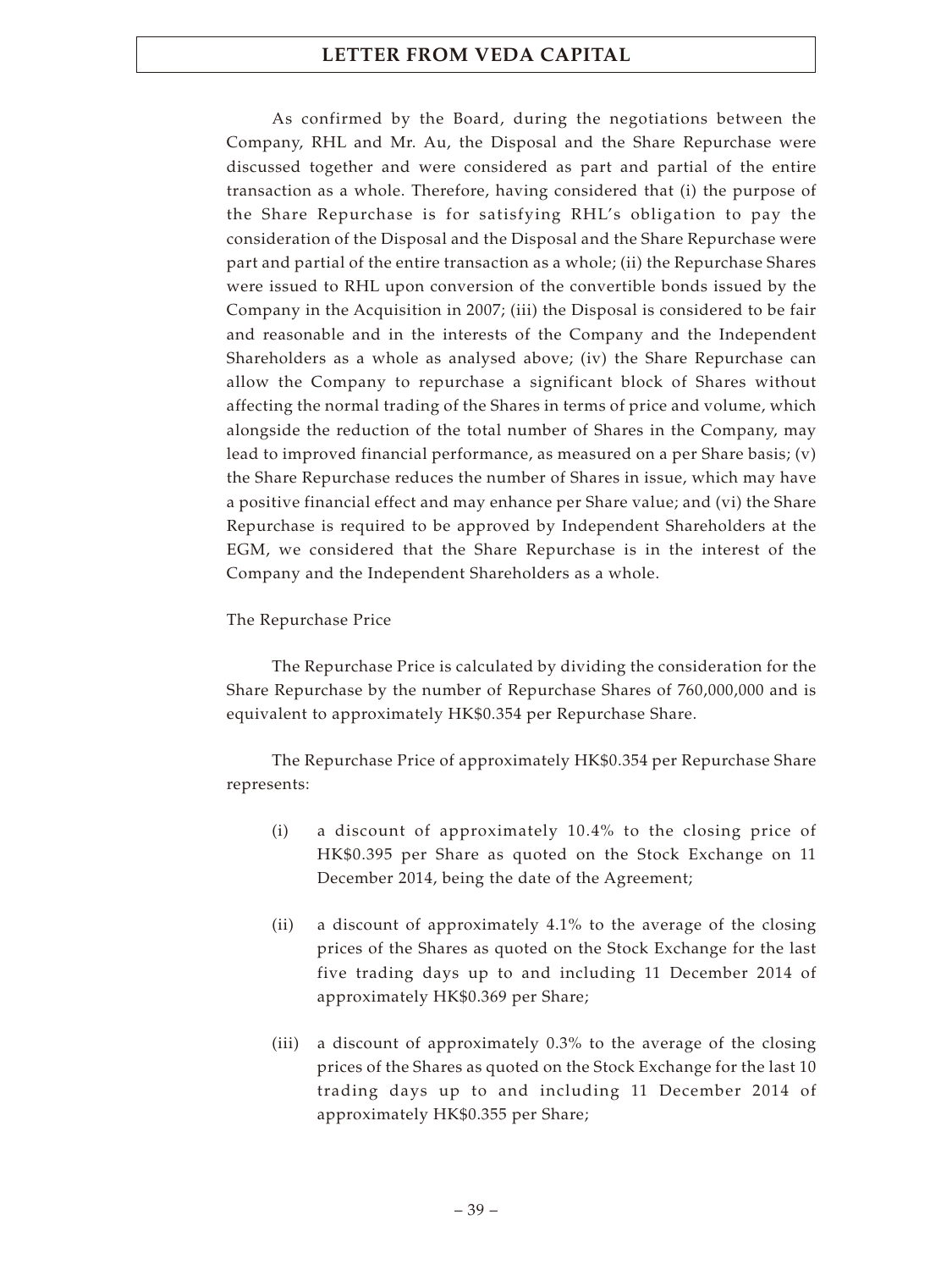- (iv) a premium of approximately 12.4% over the average of the closing prices of the Shares as quoted on the Stock Exchange for the last 30 trading days up to and including 11 December 2014 of approximately HK\$0.315 per Share;
- (v) a premium of approximately 16.1% to the closing price of HK\$0.305 per Share as quoted on the Stock Exchange on the Latest Practicable Date;
- (vi) a discount of approximately 18.8% to the audited consolidated net asset value of the Group attributable to the Shareholders of approximately HK\$0.436 per Share (based on the audited consolidated net assets attributable to the Shareholders of approximately HK\$1,518 million as at 30 June 2014 and 3,478,500,000 Shares in issue as at 30 June 2014); and
- (vii) a discount of approximately 14.7% to the audited consolidated net tangible asset value of the Group attributable to the Shareholders of approximately HK\$0.415 per Share (based on the audited consolidated net tangible assets attributable to the Shareholders of approximately HK\$1,445 million as at 30 June 2014 and 3,478,500,000 Shares in issue as at 30 June 2014).

We noted from (i) the 2007 Acquisition Announcement and the circular of the Company dated 10 May 2007 in relation to the Acquisition; and (ii) the Settlement Agreement Announcement, the circular of the Company dated 4 July 2008 and the circular of the Company dated 28 July 2008 in relation to the entering of the settlement agreement and supplemental settle agreement regarding the Acquisition that part of the consideration of the Acquisition was settled by the issuance of the convertible bonds at the principal amount of HK\$456 million. The initial conversion price of the convertible bonds was HK\$0.6 per conversion share. In other words, the Repurchase Shares were issued at HK\$0.6 per Repurchase Share while the Company can buy back the Repurchase Shares at approximately HK\$0.354 per Repurchase Share under the Share Repurchase, which representing a discount of approximately 41%.

From the above analysis, we consider the Company can buyback its Shares at a favorable price given that the Repurchase Price represents (i) a discount to the average historical Share price over last 10 trading days up to and including 11 December 2014 (the date of the Agreement); (ii) a discount to the audited net asset value per Share attributable to Shareholders as at 30 June 2014; and (iii) a discount to the initial conversion price of the Convertible Bonds. Therefore, we are in the view that the Repurchase Price is fair and reasonable so far as the Independent Shareholders are concerned.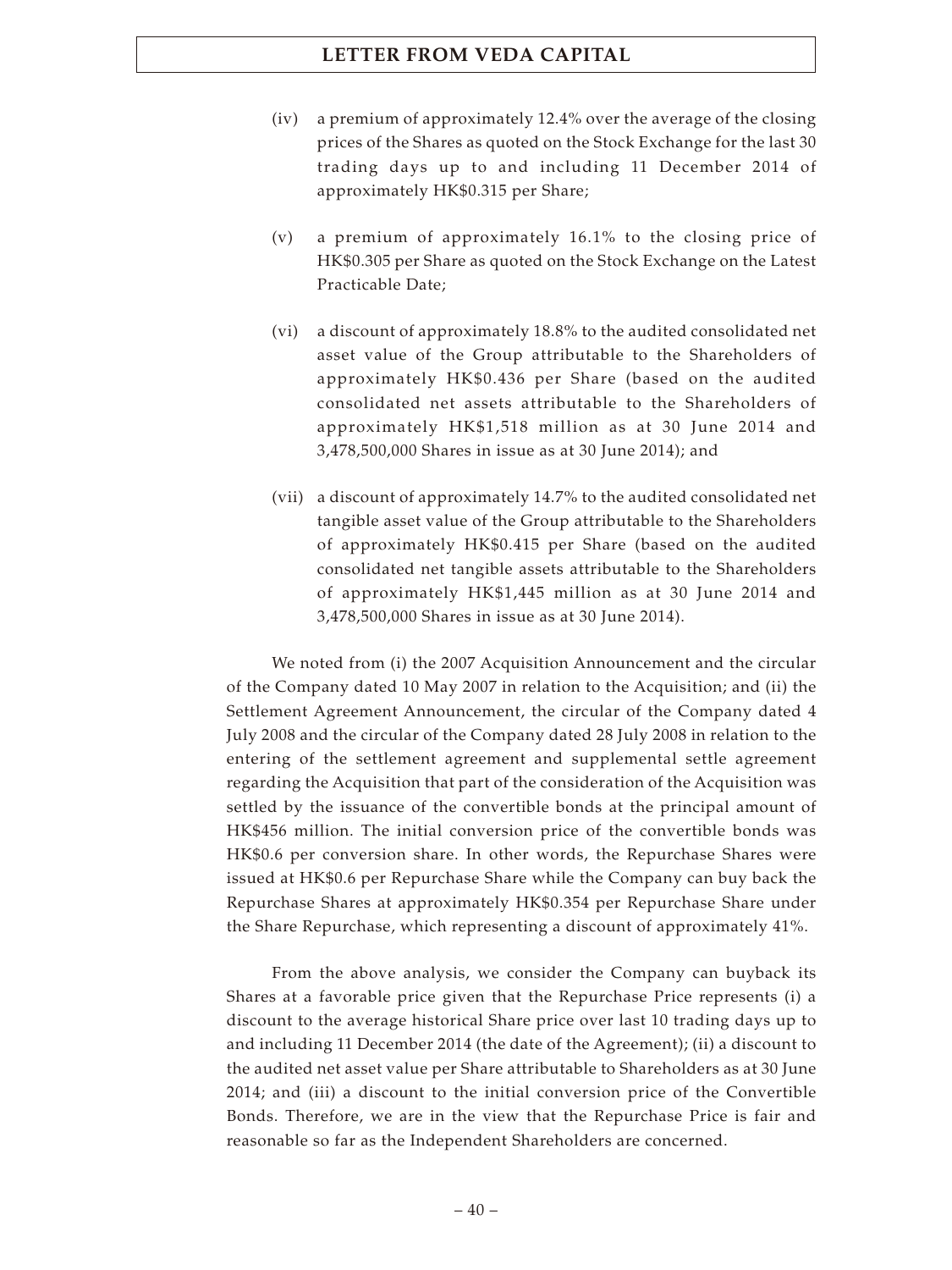### **3. Financial effect of the Disposal and the Share Repurchase**

Upon Completion, Vastwood will cease to be a subsidiary of the Company and the results, assets and liabilities of the Vastwood Group will no longer be consolidated into the financial statements of the Group. RHL will cease to hold any Shares upon Completion.

Upon Completion, the Repurchase Shares shall be cancelled and any rights attached thereto shall cease with effect from the date of the Completion.

Immediately after the Completion and the cancellation of the Repurchase Shares, the Company's issued share capital is expected to decrease from 3,478,500,000 Shares to 2,718,500,000 Shares.

As noted from the Board Letter, as a result of the Disposal and the Share Repurchase, the Company will effectively dispose of 100% interest in the Vastwood Group (including 100% interest in the East Up Group) and 49% interest in Brilliant Icon. The remaining 51% interest in Brilliant Icon will still be held by the Remaining Group and the Company will continue to have control over Brilliant Icon. As such, the difference between the amount by which the 49% non-controlling interests of Brilliant Icon are adjusted and the fair value of the consideration received is recognized directly in the Group's equity.

As illustrated in the unaudited pro forma statement of net asset of the Remaining Group set out in Appendix II to the Circular, it is expected that the Group will record a loss of approximately HK\$107.1 million on the Disposal after the estimated transaction costs, which is calculated with reference to the fair value of consideration of approximately HK\$165.7 million (which is the market value of the 760,000,000 Repurchase Shares of HK\$0.218 per Share as at 30 June 2014) less (i) the audited net liability value of the Vastwood Group (excluding the East Up Group) as at 30 June 2014 of approximately HK\$51.9 million and the audited net asset value of the East Up Group as at 30 June 2014 of approximately HK\$45.3 million; (ii) the amount due from the Vastwood Group (excluding the East Up Group) and the East Up Group to the Remaining Group as at 30 June 2014 of approximately HK\$275.7 million; and (iii) the estimated transaction costs of approximately HK\$3.7 million relating to the Disposal, as if the Disposal and the Share Repurchase had been completed on 30 June 2014.

As noted from the Board Letter, the unaudited pro forma loss calculated above is prepared by the Directors for illustrative purposes only. Shareholders should note that the actual amount of gain or loss from the Disposal will be determined based on the closing price of the Shares, the net asset/liability value of the Vastwood Group and the actual amount of the Sale Loan as at Completion, and the actual transaction costs relating to the Disposal, and may be different from the expected loss as calculated above.

References are also made to the unaudited pro forma financial information of the Remaining Group and the accountant's report thereon issued by BDO Limited set out in Appendix II to the Circular and the report issued by Optima Capital Limited on the expected loss above contained in Appendix III to the circular.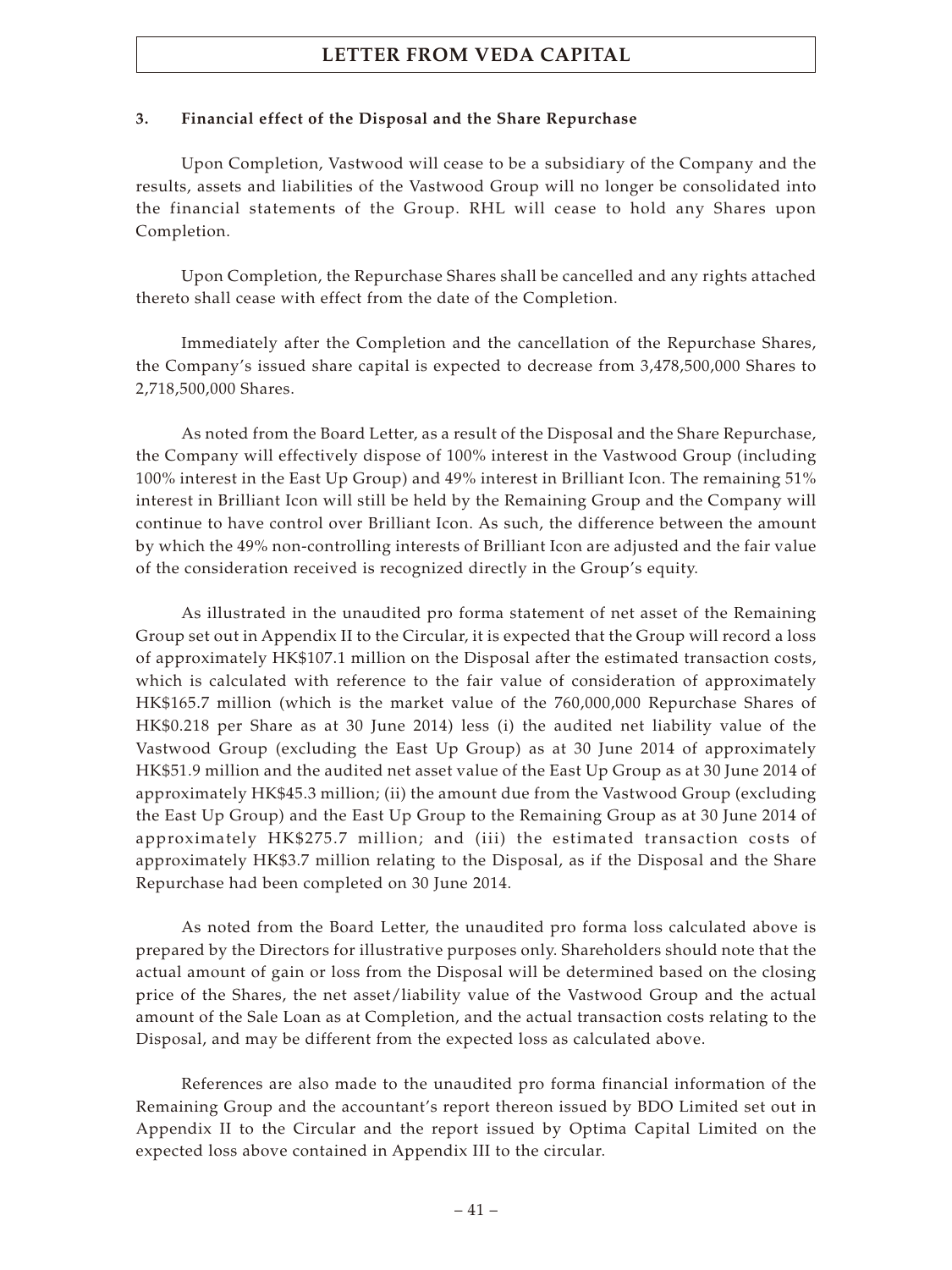As a result of the Disposal and the Share Repurchase, the net asset value of the Group, attributable to the Shareholders will be decreased by approximately HK\$272.8 million, from approximately HK\$1,518.4 million as at 30 June 2014, which is extracted from the Group's audited financial statements for the year ended 30 June 2014 set out in Appendix I to the Circular to approximately HK\$1,245.6 million, and the net asset value of the Group, attributable to the Shareholders will be improved by approximately HK\$0.022 per Share, from approximately HK\$0.436 per Share as at 30 June 2014 to approximately HK\$0.458 per Share, as if Disposal and the Share Repurchase has been completed on 30 June 2014.

Notwithstanding the Group is expected to record a loss as a result of the Disposal and the Share Repurchase, given that (i) the Disposal and the Share Repurchase would bring positive effect on the net asset per Share of the Group attributable to the Shareholders; (ii) the principal factors and reasons we considered as set out in the section headed "Reasons for the Disposal" and (iii) each of the consideration for the Disposal, the Share Repurchase and the Repurchase Price is fair and reasonable as set out in the section headed "Consideration for the Disposal", we are of the view that the Disposal and the Share Repurchase are in the interests of the Company and the Independent Shareholders as a whole.

### **4. Whitewash Waiver and the Special Deal**

As at the date of the Latest Practicable Date, Virtue Partner is interested in 936,794,000 Shares, representing approximately 26.93% of the existing issued share capital of the Company, and Mr. Pong is interested in 352,176,000 Shares, representing approximately 10.13% of the existing issued share capital of the Company. The aggregate shareholding of Virtue Partner and parties acting in concert with it (including Mr. Pong) of 1,288,970,000 Shares represents approximately 37.06% of the issued share capital of the Company. Immediately after Completion, the shareholding interest of Virtue Partner in the Company will be increased to approximately 34.46% and the aggregate shareholding interest of Virtue Partner and parties acting in concert with it (including Mr. Pong) in the Company will be increased to approximately 47.41%.

Rule 32 of the Takeovers Code and Rule 6 of the Share Buy-backs Code provide that where, as a result of share buy-back, a shareholder's proportionate interest in the voting rights of the repurchasing company increases, such increase will be treated as an acquisition of voting rights for the purposes of the Takeovers Code. Accordingly, under Rule 26 of the Takeovers Code, Virtue Partner would be obliged to make a mandatory general offer to the Shareholders for all the issued Shares other than those already owned or agreed to be acquired by Virtue Partner and parties acting in concert with it. Virtue Partner would also be required under Rule 13 of the Takeovers Code to make comparable offers for all the share options of the Company not already owned or agreed to be acquired by Virtue Partner and parties acting in concert with it. In this regard, Virtue Partner has made an application to the Executive for the Whitewash Waiver which, if granted, will be subject to, among other things, approval by the Independent Shareholders at the EGM by way of poll. The granting of the Whitewash Waiver is a condition precedent for Completion.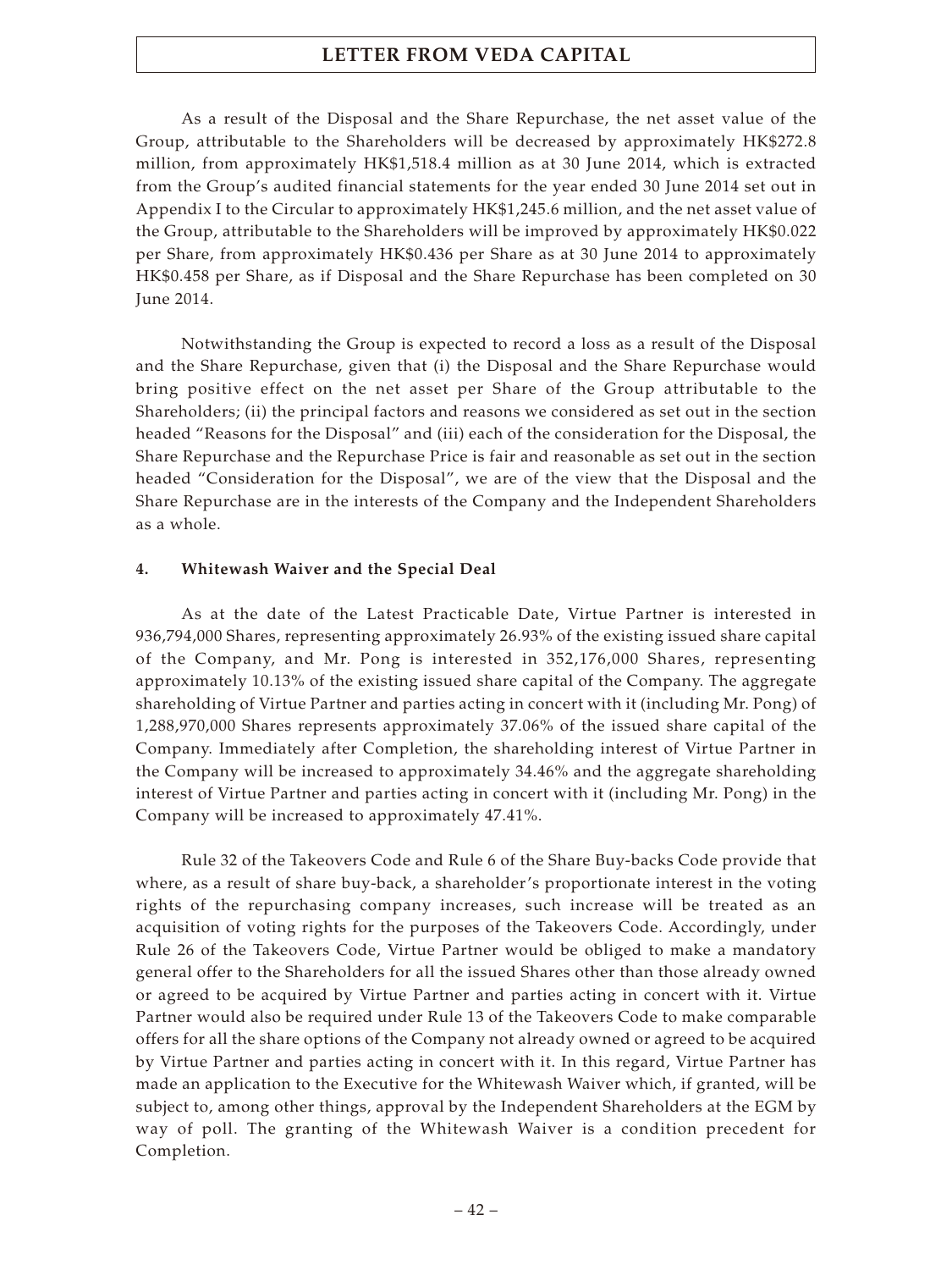Based on our analysis above, we consider that the Disposal and the Share Repurchase are in the interests of the Company and the Independent Shareholders as a whole and are fair and reasonable as far as the Independent Shareholders are concerned. If the Whitewash Waiver is not granted by the Executive or if the Whitewash Waiver is not approved by the Independent Shareholders, the Disposal and the Share Repurchase will not proceed and the Company will lose all the benefits that are expected to be brought by the successful completion of the Disposal and the Share Repurchase.

In addition, since the Disposal is an arrangement made between the Company and RHL, a substantial Shareholder, which is not capable of being extended to all Shareholders, the Disposal constitutes a special deal of the Company under Rule 25 of the Takeovers Code and requires the consent of the Executive. Such consent, if granted, will be subject to (i) an independent financial adviser publicly stating that in its opinion the terms of the Disposal are fair and reasonable; and (ii) the approval of the Disposal by the Independent Shareholders by way of poll at the EGM.

### **RECOMMENDATION**

Whilst the Agreement and the transactions contemplated thereunder are not in the ordinary and usual course of the business of the Company, having considered the above-mentioned principal factors and reasons, we consider (i) the terms of the Disposal, the Share Repurchase and the Whitewash Waiver are on normal commercial terms and are fair and reasonable so far as the Independent Shareholders are concerned; and (ii) the Disposal, the Share Repurchase and the Whitewash Waiver are in the interests of the Company and the Independent Shareholders as a whole. We would therefore recommend the Independent Shareholders and advise the Listing Rules IBC and the Takeovers Code IBC to recommend the Independent Shareholders to vote in favour of the resolutions to approve the the Disposal, the Share Repurchase and the Whitewash Waiver to be proposed at the EGM.

> Yours faithfully, For and on behalf of **Veda Capital Limited Julisa Fong** *Managing Director*

*Note:* Ms. Julisa Fong is a licensed person under the SFO to engage in Type 6 (advising on corporate finance) regulated activity and has over 18 years of experience in investment banking and corporate finance.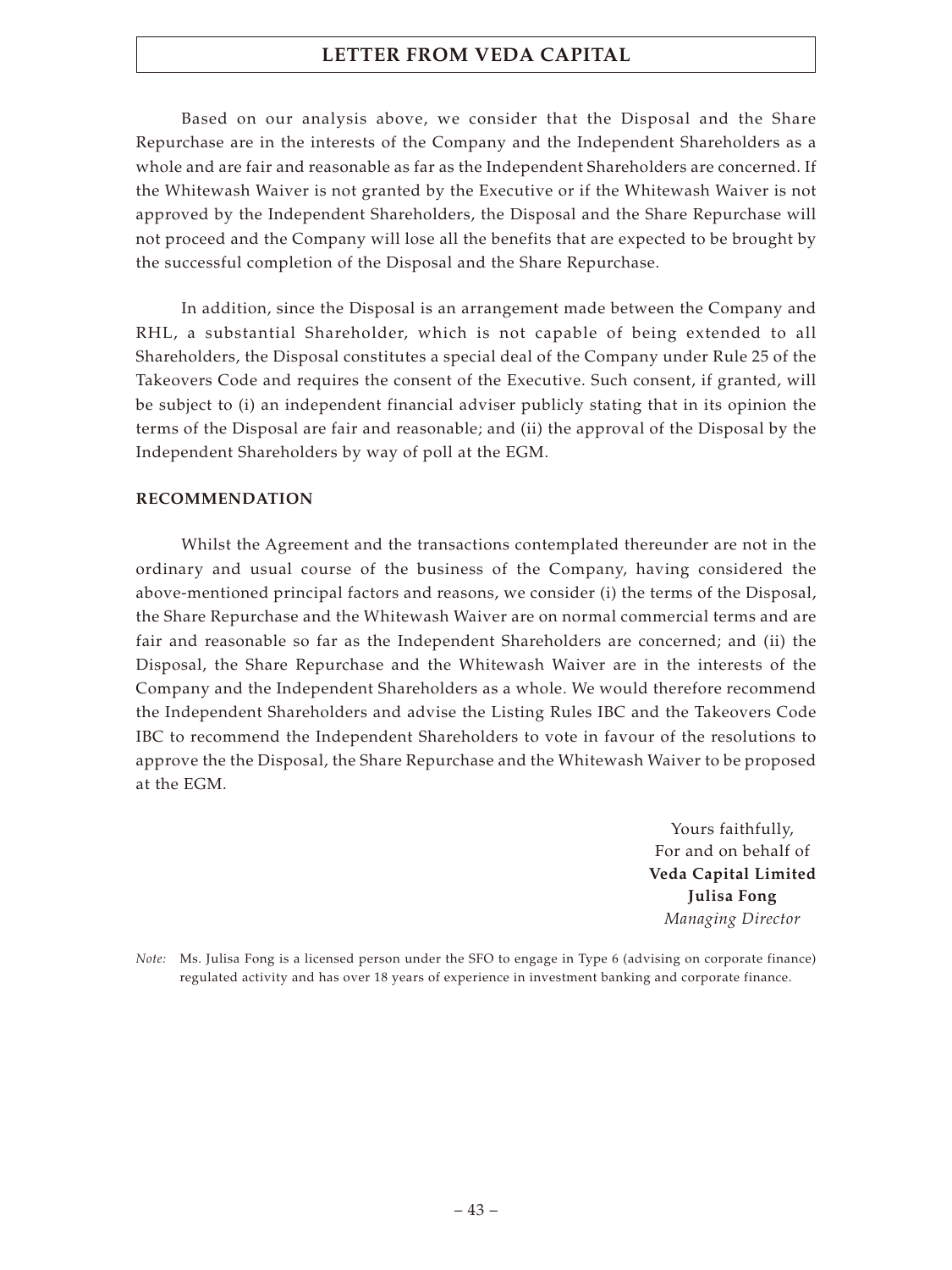### **1. SUMMARY OF FINANCIAL INFORMATION**

The following is a summary of the audited financial information of the Group for the three financial years ended 30 June 2012, 2013 and 2014 as extracted from the annual reports of the Company:

|                                                                                                                                   |              | Year ended 30 June         |                |  |  |
|-----------------------------------------------------------------------------------------------------------------------------------|--------------|----------------------------|----------------|--|--|
|                                                                                                                                   | 2012         | 2013                       | 2014           |  |  |
|                                                                                                                                   | HK\$'000     | HK\$'000                   | HK\$'000       |  |  |
|                                                                                                                                   | (audited)    | (audited)                  | (audited)      |  |  |
| Revenue                                                                                                                           | 153,807      | 100,440                    | 560,372        |  |  |
| Profit/(Loss) before income tax                                                                                                   | 29,850       | (190, 463)                 | 44,706         |  |  |
| Income tax expense                                                                                                                | (5,631)      | (4,939)                    | (34, 255)      |  |  |
| Profit/(Loss) for the year                                                                                                        | 24,219       | (195, 402)                 | 10,451         |  |  |
| Attributable to:<br>- Owners of the Company<br>- Non-controlling interests                                                        | 24,219       | (195, 402)                 | 10,502<br>(51) |  |  |
| Profit/(Loss) for the year                                                                                                        | 24,219       | (195, 402)                 | 10,451         |  |  |
| Dividend                                                                                                                          | 9,983        |                            |                |  |  |
| Dividend per Share                                                                                                                | HK0.287 cent |                            |                |  |  |
| Earnings/(Loss) per Share for<br>profit/(loss) attributable to<br>owners of the Company<br>during the year<br>- Basic and diluted |              | HK0.70 cent HK(5.62) cents | HK0.30 cent    |  |  |

Save for the impairment loss on goodwill of approximately HK\$203 million and HK\$198 million recorded during the years ended 30 June 2013 and 2014 respectively, the Group had no extraordinary items because of size, nature or incidence for each of the three years ended 30 June 2012, 2013 and 2014. The auditor of the Company did not issue any qualified opinion on the financial statements of the Group for each of the three years ended 30 June 2012, 2013 and 2014.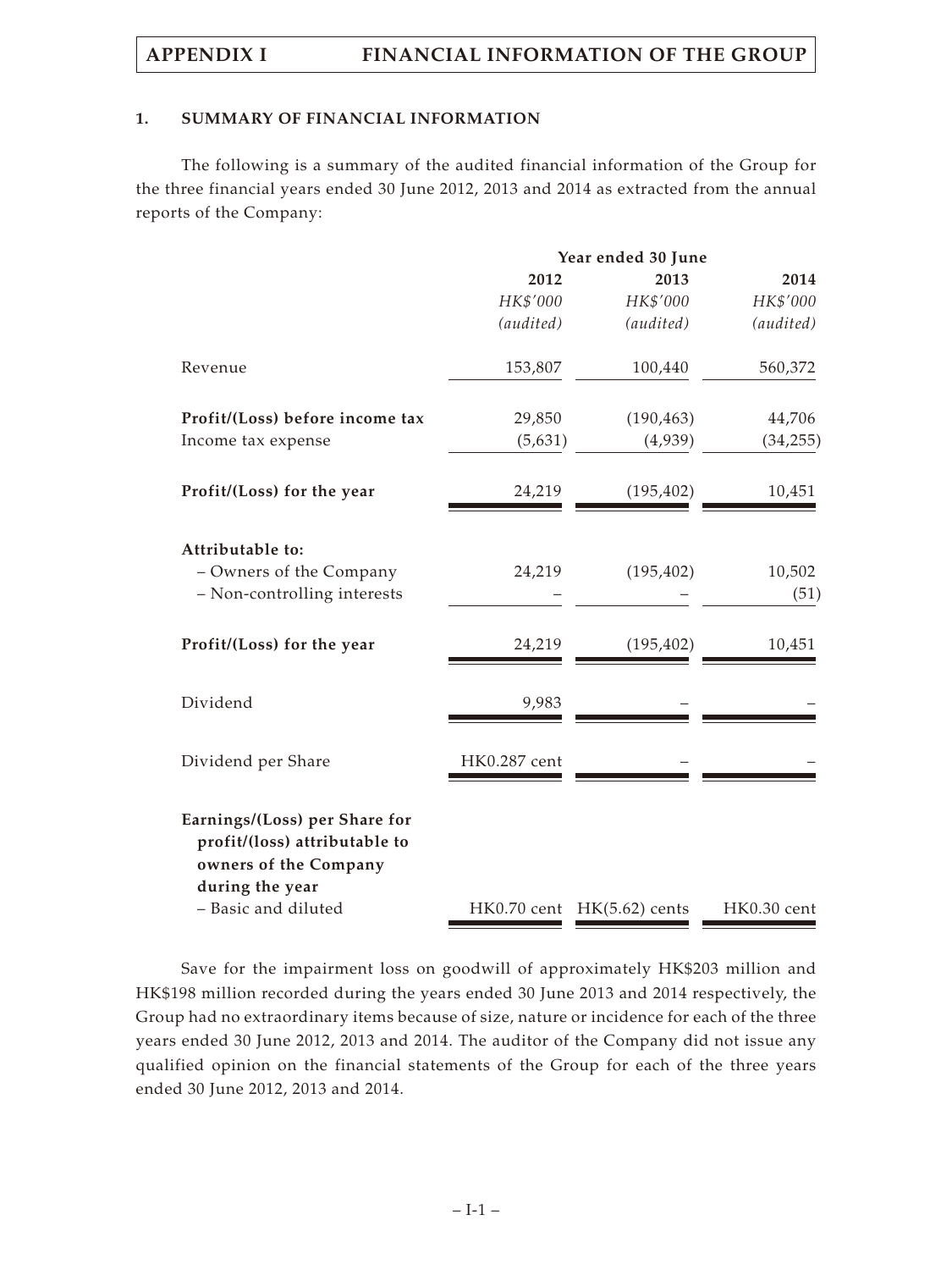### **2. AUDITED FINANCIAL STATEMENTS**

The following is the full text of the audited financial statements of the Group for the year ended 30 June 2014 as extracted from the annual report of the Company for the year ended 30 June 2014:

### **"CONSOLIDATED INCOME STATEMENT**

*For the year ended 30 June 2014*

|                                                                                                |                | 2014        | 2013             |
|------------------------------------------------------------------------------------------------|----------------|-------------|------------------|
|                                                                                                | <b>Notes</b>   | HK\$'000    | HK\$'000         |
| Revenue                                                                                        | 6              | 560,372     | 100,440          |
| Cost of sales                                                                                  |                | (362, 694)  | (37, 840)        |
| Gross profit                                                                                   |                | 197,678     | 62,600           |
| Other income                                                                                   | $\overline{7}$ | 108,948     | 20,883           |
| Selling and distribution expenses<br>Administrative expenses and other                         |                | (3,871)     | (8, 472)         |
| operating expenses                                                                             |                | (60, 254)   | (63, 419)        |
| Impairment loss recognised in<br>respect of goodwill                                           | 21             | (198,000)   | (203,000)        |
| Finance costs                                                                                  | 9              | (5)         | (3)              |
| Share of profit of associates                                                                  |                | 104         | 413              |
| Share of profit of a joint venture                                                             |                | 106         | 535              |
| Profit/(Loss) before income tax                                                                | $\mathcal S$   | 44,706      | (190, 463)       |
| Income tax expense                                                                             | 10             | (34, 255)   | (4,939)          |
| Profit/(Loss) for the year                                                                     |                | 10,451      | (195, 402)       |
| Profit/(Loss) for the year<br>attributable to:                                                 |                |             |                  |
| Owners of the Company                                                                          | 11             | 10,502      | (195, 402)       |
| Non-controlling interests                                                                      |                | (51)        |                  |
|                                                                                                |                | 10,451      | (195, 402)       |
| Earnings/(Loss) per share for<br>profit/(loss) attributable to<br>owners of the Company during |                |             |                  |
| the year                                                                                       | 13             |             |                  |
| Basic and diluted                                                                              |                | HK0.30 cent | $HK(5.62)$ cents |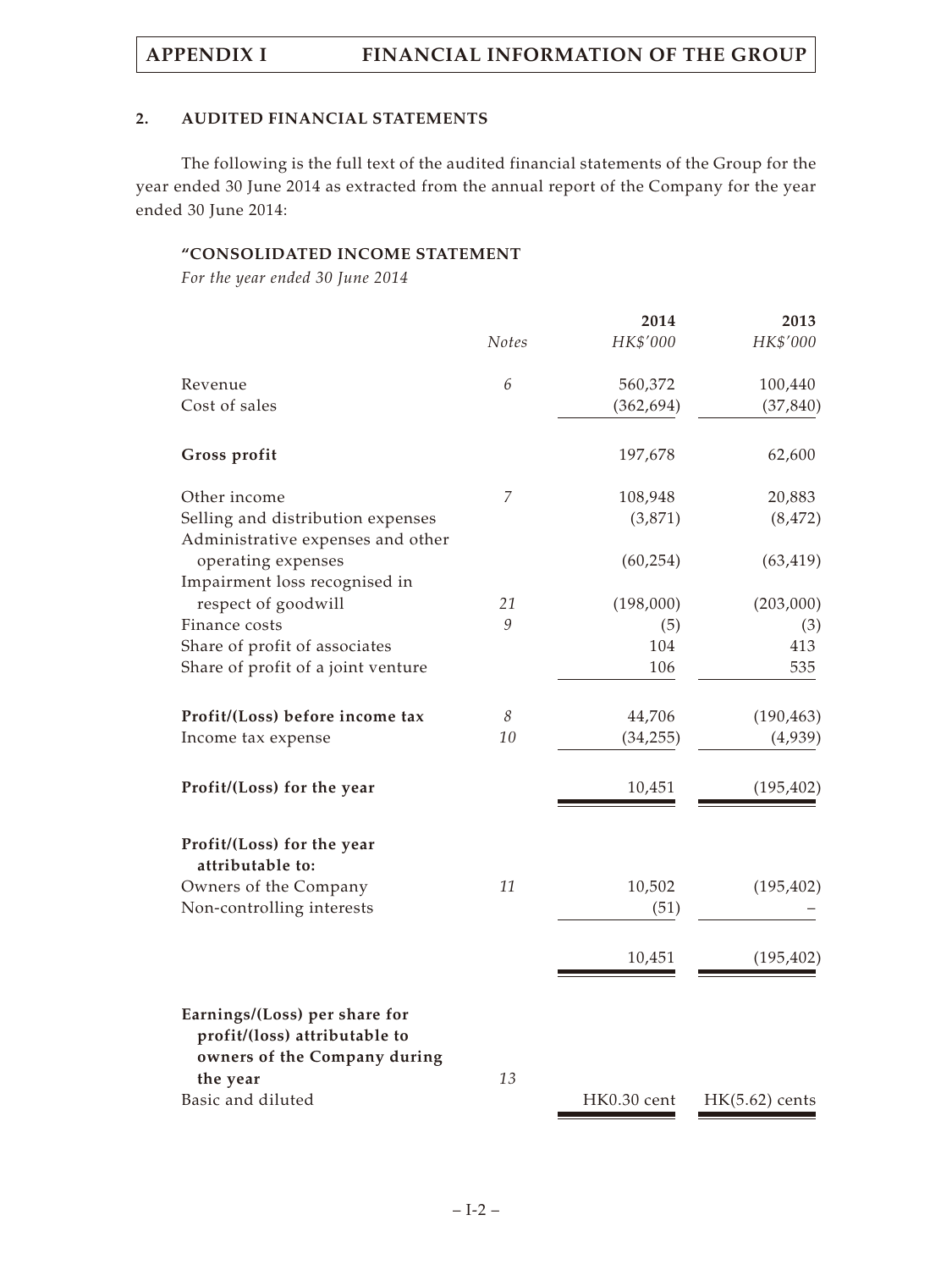### **CONSOLIDATED STATEMENT OF COMPREHENSIVE INCOME**

*For the year ended 30 June 2014*

|                                                                                       | 2014     | 2013       |
|---------------------------------------------------------------------------------------|----------|------------|
|                                                                                       | HK\$'000 | HK\$'000   |
| Profit/(Loss) for the year                                                            | 10,451   | (195, 402) |
| Other comprehensive income                                                            |          |            |
| Items that may be reclassified subsequently<br>to profit or loss:                     |          |            |
| Net fair value gain/(loss) on available-for-sale<br>financial assets                  | 2,147    | (756)      |
| Reclassified from equity to profit or<br>loss on significant decline in fair value of |          |            |
| available-for-sale financial assets<br>Reclassified from equity to profit or loss on  | 9,865    |            |
| disposals of available-for-sale financial<br>assets                                   | (8,667)  | 9          |
| Exchange differences arising on translation of<br>foreign operations                  | 6,159    |            |
| Other comprehensive income for the year,                                              |          |            |
| net of tax                                                                            | 9,504    | (747)      |
| Total comprehensive income for the year                                               | 19,955   | (196, 149) |
| Total comprehensive income for the year<br>attributable to:                           |          |            |
| Owners of the Company                                                                 | 20,006   | (196, 149) |
| Non-controlling interests                                                             | (51)     |            |
|                                                                                       | 19,955   | (196, 149) |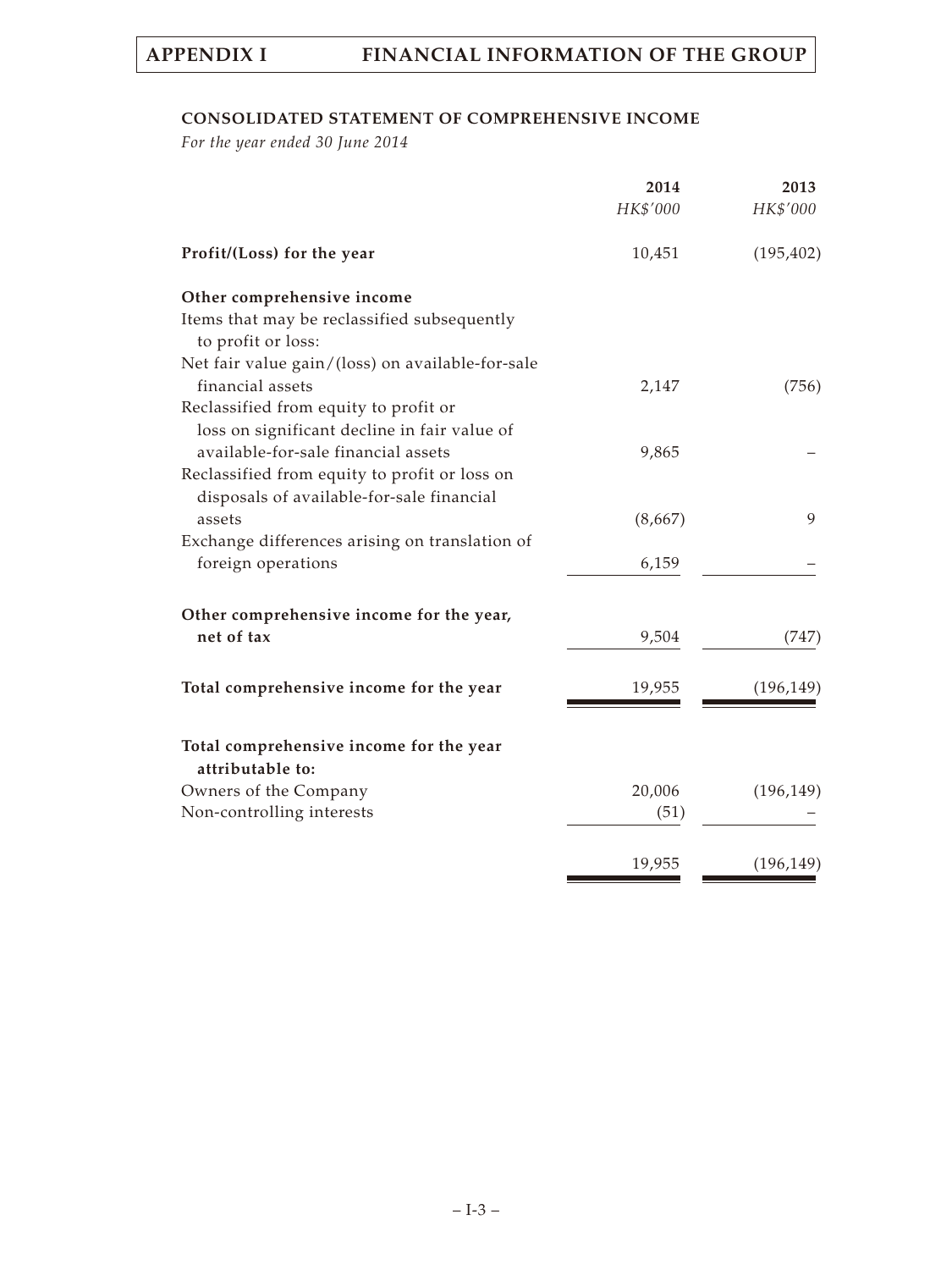### **CONSOLIDATED STATEMENT OF FINANCIAL POSITION**

*As at 30 June 2014*

|                                        |              | 2014      | 2013      |
|----------------------------------------|--------------|-----------|-----------|
|                                        | <b>Notes</b> | HK\$'000  | HK\$'000  |
| <b>ASSETS AND LIABILITIES</b>          |              |           |           |
| Non-current assets                     |              |           |           |
| Property, plant and equipment          | 16(a)        | 128,489   | 133,502   |
| Investment properties                  | 17           | 249,000   | 190,000   |
| Interests in associates                | 19           | 517       | 413       |
| Amounts due from an associate          | 19           | 4,328     | 4,401     |
| Interests in a joint venture           | 20           | 640       | 535       |
| Amounts due from a joint venture       | 20           | 4,526     | 4,631     |
| Goodwill                               | 21           | 73,000    | 271,000   |
| Available-for-sale financial assets    | 22           | 75,575    | 90,676    |
|                                        |              |           |           |
|                                        |              | 536,075   | 695,158   |
| <b>Current assets</b>                  |              |           |           |
| Amounts due from associates            | 19           | 99,814    | 68,014    |
| Available-for-sale financial assets    | 22           | 25,178    |           |
| Properties held for trading            | 23           | 50,122    | 73,075    |
| Properties under development           | 24           | 444,444   | 745,485   |
| Trade receivables                      | 25           | 16,054    | 58,673    |
| Prepayments, deposits and other        |              |           |           |
| receivables                            |              | 15,443    | 10,718    |
| Financial assets at fair value through |              |           |           |
| profit or loss                         | 26           | 1,372     | 607       |
| Cash and bank balances                 | 27           | 734,053   | 242,013   |
| Restricted bank deposits               | 28           | 111,022   | 112,095   |
|                                        |              |           |           |
|                                        |              | 1,497,502 | 1,310,680 |
| <b>Current liabilities</b>             |              |           |           |
| Accrued expenses and other             |              |           |           |
| payables                               |              | 127,642   | 137,428   |
| Borrowings                             | 29           | 130,752   | 136,015   |
| Finance lease liabilities              | 30           | 432       | 384       |
| Amount due to non-controlling          |              |           |           |
| shareholder                            | 34           | 218,603   |           |
| Provision for income tax               |              | 36,051    | 3,113     |
|                                        |              |           |           |
|                                        |              | 513,480   | 276,940   |
| Net current assets                     |              | 984,022   | 1,033,740 |
|                                        |              |           |           |
| Total assets less current liabilities  |              | 1,520,097 | 1,728,898 |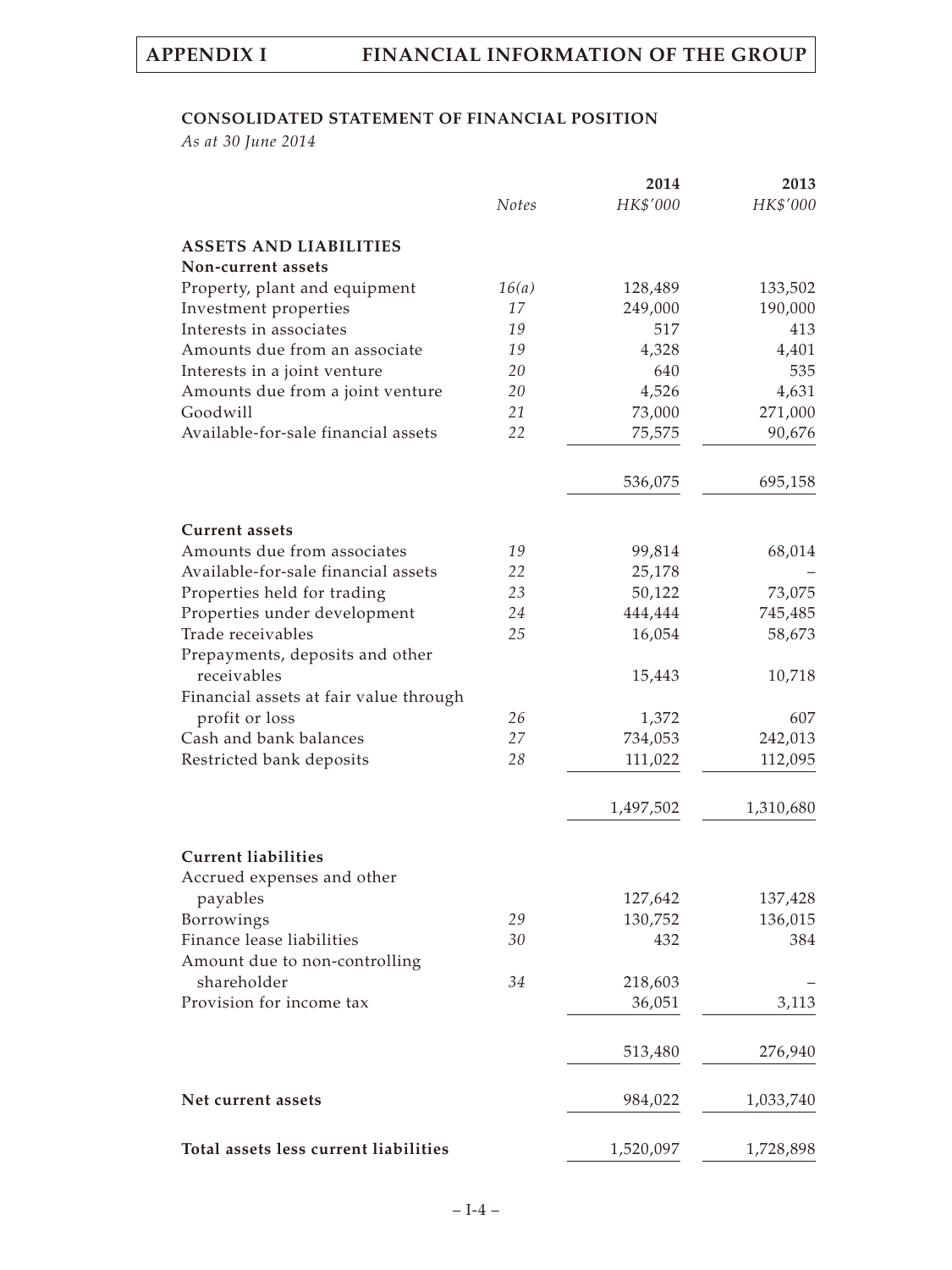|                               |              | 2014      | 2013      |
|-------------------------------|--------------|-----------|-----------|
|                               | <b>Notes</b> | HK\$'000  | HK\$'000  |
| Non-current liabilities       |              |           |           |
| Borrowings                    | 29           |           | 234,000   |
| Finance lease liabilities     | 30           | 1,404     | 1,836     |
| Deferred tax liabilities      | 33           | 365       | 616       |
|                               |              | 1,769     | 236,452   |
| Net assets                    |              | 1,518,328 | 1,492,446 |
| <b>EQUITY</b>                 |              |           |           |
| Share capital                 | 31           | 34,785    | 34,785    |
| Reserves                      | 32           | 1,483,602 | 1,457,661 |
| Equity attributable to owners |              |           |           |
| of the Company                |              | 1,518,387 | 1,492,446 |
| Non-controlling interests     |              | (59)      |           |
| Total equity                  |              | 1,518,328 | 1,492,446 |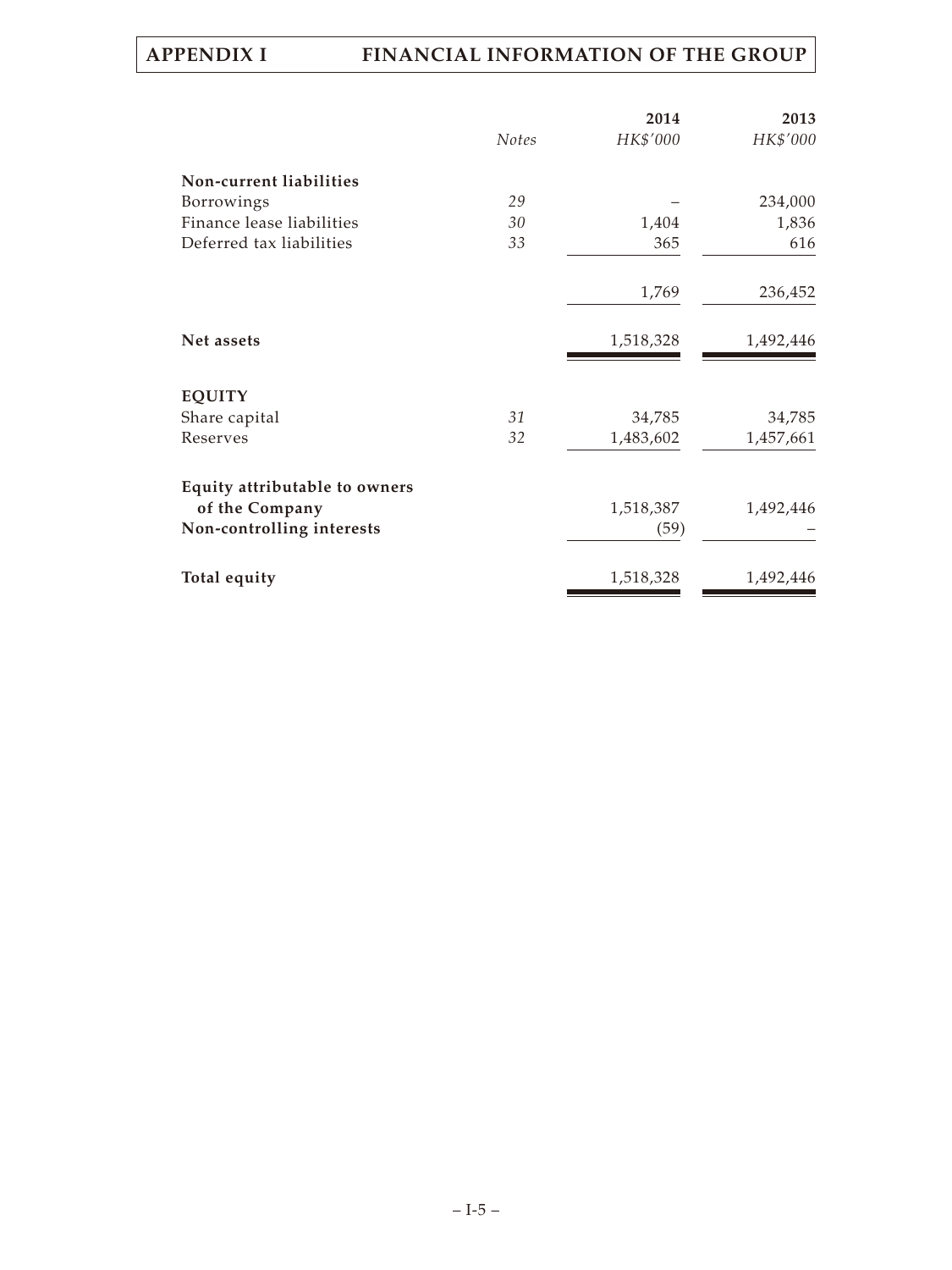### **STATEMENT OF FINANCIAL POSITION**

*As at 30 June 2014*

|                                        |              | 2014      | 2013      |
|----------------------------------------|--------------|-----------|-----------|
|                                        | <b>Notes</b> | HK\$'000  | HK\$'000  |
| <b>ASSETS AND LIABILITIES</b>          |              |           |           |
| Non-current assets                     |              |           |           |
| Interests in subsidiaries              | 18           |           |           |
| Property, plant and equipment          | 16(b)        | 1,117     | 1,825     |
| Available-for-sale financial assets    | 22           | 75,575    | 90,676    |
|                                        |              | 76,692    | 92,501    |
| <b>Current assets</b>                  |              |           |           |
| Prepayments, deposits and other        |              |           |           |
| receivables                            |              | 1,716     | 1,965     |
| Amounts due from subsidiaries          | 18           | 777,901   | 1,191,578 |
| Available-for-sale financial assets    | 22           | 25,178    |           |
| Financial assets at fair value through |              |           |           |
| profit or loss                         | 26           | 1,372     | 607       |
| Cash and bank balances                 | 27           | 684,862   | 203,195   |
|                                        |              | 1,491,029 | 1,397,345 |
|                                        |              |           |           |
| <b>Current liabilities</b>             |              |           |           |
| Accrued expenses and other             |              |           |           |
| payables                               |              | 1,366     | 116       |
| Amounts due to subsidiaries            | 18           | 207,599   | 182,672   |
|                                        |              | 208,965   | 182,788   |
|                                        |              |           |           |
| Net current assets                     |              | 1,282,064 | 1,214,557 |
| Total assets less current liabilities  |              | 1,358,756 | 1,307,058 |
| Net assets                             |              | 1,358,756 | 1,307,058 |
|                                        |              |           |           |
| <b>EQUITY</b>                          |              |           |           |
| Share capital                          | 31           | 34,785    | 34,785    |
| Reserves                               | 32           | 1,323,971 | 1,272,273 |
| Total equity                           |              | 1,358,756 | 1,307,058 |
|                                        |              |           |           |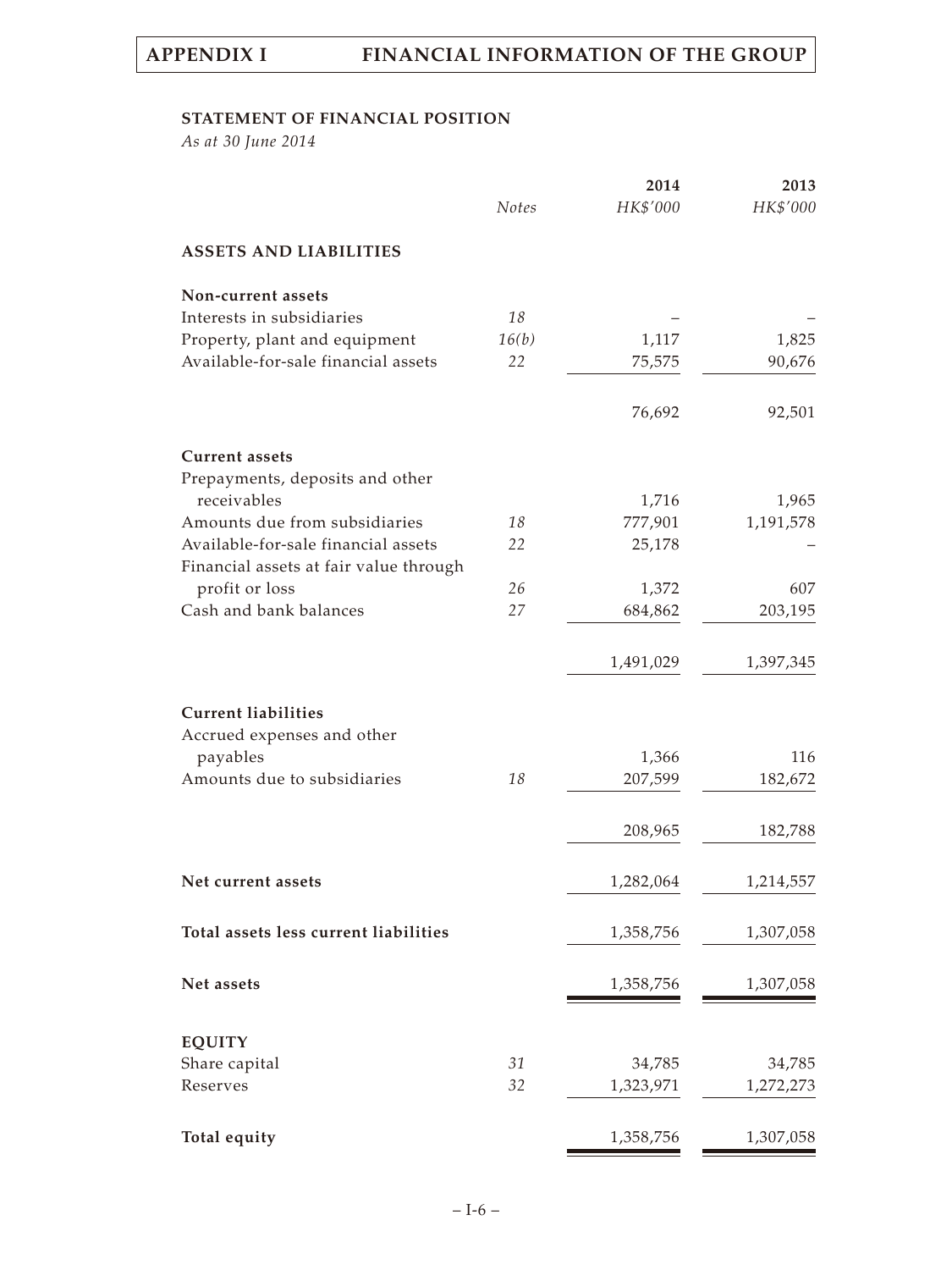# **CONSOLIDATED STATEMENT OF CASH FLOWS**

*For the year ended 30 June 2014*

|                                                                                                        | Notes | 2014<br>HK\$'000 | 2013<br>HK\$'000 |
|--------------------------------------------------------------------------------------------------------|-------|------------------|------------------|
| Cash flows from operating<br>activities                                                                |       |                  |                  |
| Profit/(Loss) before income tax                                                                        |       | 44,706           | (190, 463)       |
| Adjustments for:                                                                                       |       |                  |                  |
| Interest income                                                                                        | 7     | (6,860)          | (6,505)          |
| Dividend income                                                                                        | 7     | (10, 167)        | (1, 154)         |
| Impairment of goodwill                                                                                 | 21    | 198,000          | 203,000          |
| Depreciation                                                                                           | 8     | 7,818            | 8,369            |
| Fair value gain on inventories<br>reclassified as investment                                           |       |                  |                  |
| properties                                                                                             | 7     | (1,047)          |                  |
| Fair value gain on investment                                                                          |       |                  |                  |
| properties                                                                                             | 7     | (35,000)         |                  |
| Net fair value gain on financial                                                                       |       |                  |                  |
| assets at fair value through                                                                           |       |                  |                  |
| profit or loss                                                                                         | 7     |                  | (1,009)          |
| Reclassified from equity to profit                                                                     |       |                  |                  |
| or loss on significant decline in                                                                      |       |                  |                  |
| fair value of available-for-sale                                                                       |       |                  |                  |
| financial assets                                                                                       | 8     | 9,865            |                  |
| Reclassified from equity to profit                                                                     |       |                  |                  |
| or loss on disposals of                                                                                |       |                  |                  |
| available-for-sale financial assets                                                                    | 8     | (8,667)          | 9                |
| Share of profit of associates                                                                          |       | (104)            | (413)            |
| Share of profit of a joint venture                                                                     |       | (106)            | (535)            |
| Gain on disposal of property, plant                                                                    |       |                  |                  |
| and equipment                                                                                          | 7     |                  | (3)              |
| Reversal of write-down of                                                                              |       |                  |                  |
| properties held for trading to its                                                                     |       |                  |                  |
| net realisable value                                                                                   | 8     |                  | (452)            |
| Equity-settled share-based                                                                             |       |                  |                  |
| payments                                                                                               | 8     | 2,938            | 3,505            |
| Interest expenses                                                                                      | 9     | 5                | 3                |
| Operating profit before working                                                                        |       |                  |                  |
| capital changes                                                                                        |       | 201,381          | 14,352           |
| Decrease/(Increase) in properties<br>under development                                                 |       | 301,041          | (318, 597)       |
| Decrease/(Increase) in trade<br>receivables                                                            |       | 42,619           | (33, 813)        |
| Increase in prepayments, deposits<br>and other receivables                                             |       | (4,725)          | (3,047)          |
| (Decrease)/Increase in accrued<br>expenses and other payables<br>Purchases of financial assets at fair |       | (9,786)          | 14,525           |
| value through profit or loss<br>Proceeds from disposal of financial                                    |       | (765)            |                  |
| assets at fair value through<br>profit or loss                                                         |       |                  | 3,600            |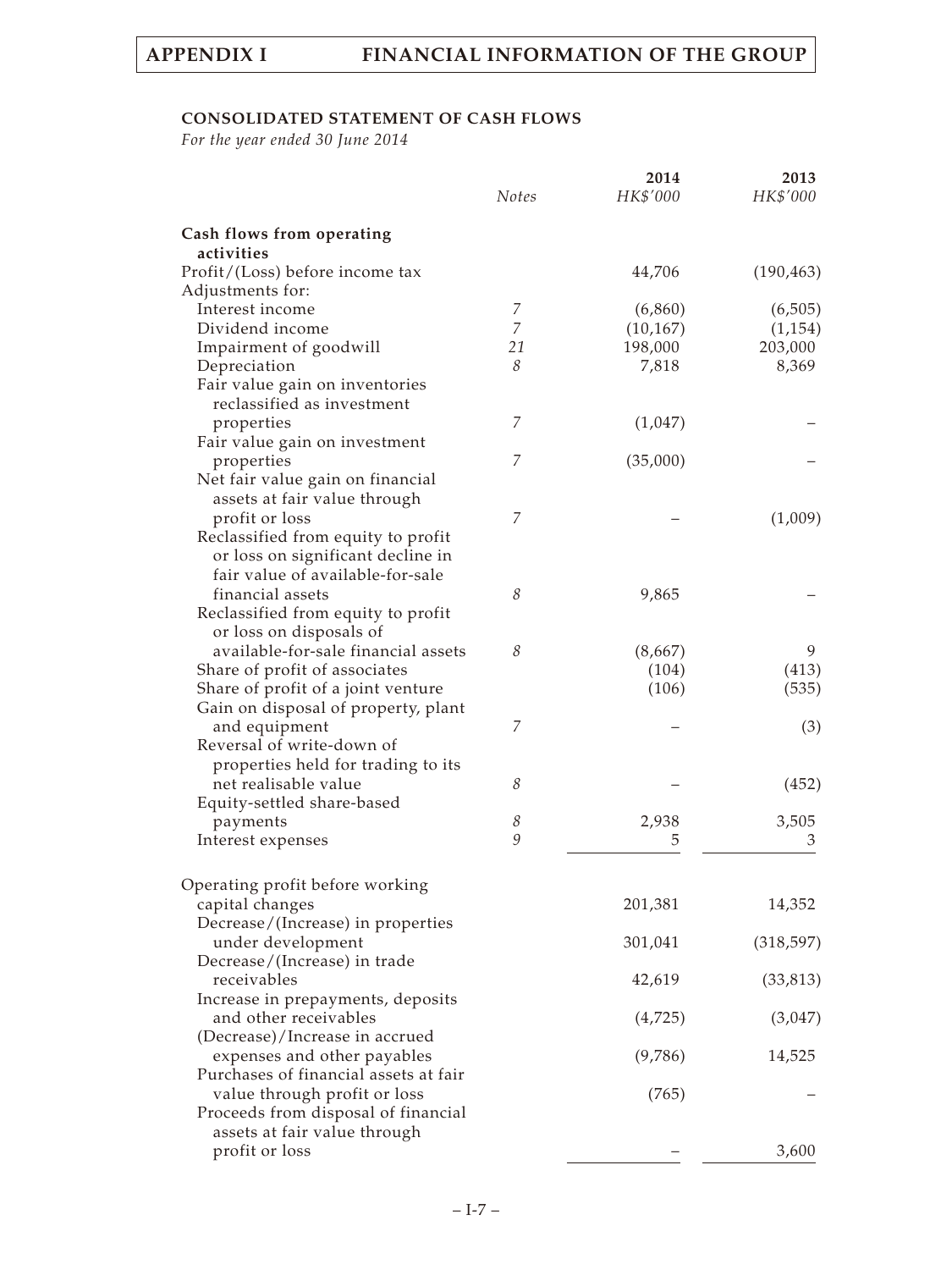|                                                   | <b>Notes</b> | 2014<br>HK\$'000 | 2013<br>HK\$'000 |  |
|---------------------------------------------------|--------------|------------------|------------------|--|
| Cash generated from/(used in)                     |              |                  |                  |  |
| operations                                        |              | 529,765          | (322,980)        |  |
| Interest received                                 |              | 6,860            | 6,505            |  |
| Interest paid                                     |              | (5)              | (3)              |  |
| Income tax paid                                   |              | (3,211)          | (23, 116)        |  |
| Net cash generated from/(used in)                 |              |                  |                  |  |
| operating activities                              |              | 533,409          | (339, 594)       |  |
| Cash flows from investing activities              |              |                  |                  |  |
| Dividend received                                 |              | 10,167           | 1,154            |  |
| (Increase)/Decrease in short-term                 |              |                  |                  |  |
| deposits with an original maturity                |              |                  |                  |  |
| of more than 3 months                             |              | (264, 916)       | 77,813           |  |
| Decrease/(Increase) in restricted                 |              |                  |                  |  |
| bank deposits<br>Purchases of property, plant and |              | 1,073            | (17,095)         |  |
|                                                   |              |                  |                  |  |
| equipment<br>Purchases of available-for-sale      |              | (2,805)          | (2,768)          |  |
| financial assets                                  |              | (33, 367)        |                  |  |
| Proceeds from disposals of property,              |              |                  |                  |  |
| plant and equipment                               |              |                  | $\overline{4}$   |  |
| Proceeds from disposals of                        |              |                  |                  |  |
| available-for-sale financial assets               |              | 25,437           | 2,365            |  |
| Proceeds from disposal of interests               |              |                  |                  |  |
| in subsidiaries                                   |              | 225,956          |                  |  |
| Expenses paid for disposal of                     |              |                  |                  |  |
| interests in subsidiaries                         |              | (4,364)          |                  |  |
| Advances to associates                            |              | (31, 727)        | (4,356)          |  |
| Repayment from/(Advances to) a                    |              |                  |                  |  |
| joint venture                                     |              | 105              | (11)             |  |
| Net cash (used in)/generated from                 |              |                  |                  |  |
| investing activities                              |              | (74, 441)        | 57,106           |  |
| Cash flows from financing                         |              |                  |                  |  |
| activities                                        |              |                  |                  |  |
| Repayments of borrowings                          |              | (239, 263)       | (4,716)          |  |
| Capital element of finance lease                  |              |                  |                  |  |
| liabilities paid                                  |              | (384)            | (403)            |  |
| Dividends paid                                    | 12(b)        |                  | (9,983)          |  |
| Net cash used in financing activities             |              | (239, 647)       | (15, 102)        |  |
|                                                   |              |                  |                  |  |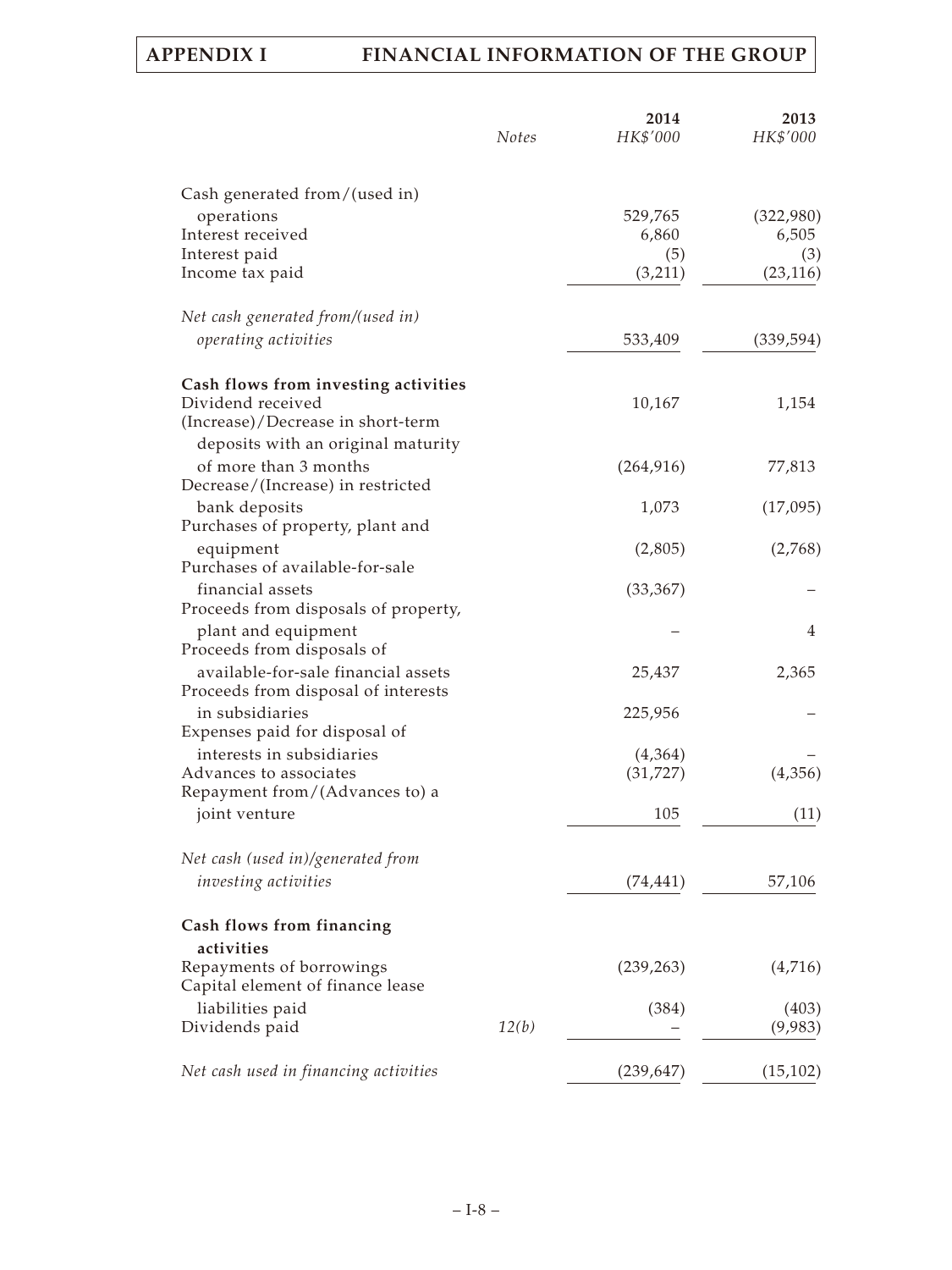| HK\$'000<br><b>Notes</b><br>219,321 | HK\$'000                    |
|-------------------------------------|-----------------------------|
|                                     |                             |
|                                     |                             |
|                                     | (297, 590)                  |
|                                     |                             |
|                                     | 513,312                     |
|                                     |                             |
|                                     |                             |
|                                     |                             |
| 442,846                             | 215,722                     |
|                                     |                             |
| 27                                  |                             |
| 76,001                              | 57,636                      |
| 366,845                             | 158,086                     |
|                                     | 215,722                     |
|                                     | 215,722<br>7,803<br>442,846 |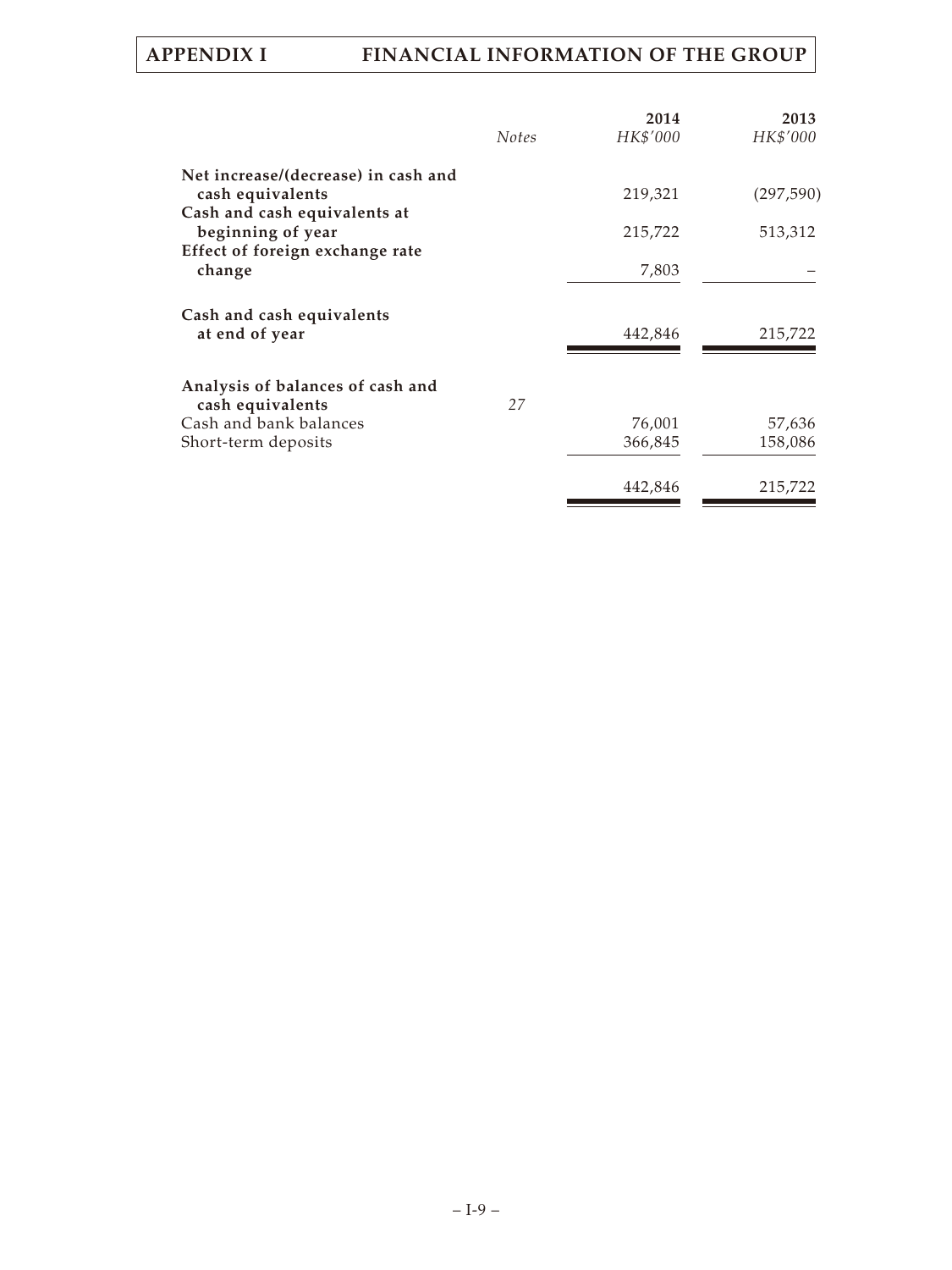# **CONSOLIDATED STATEMENT OF CHANGES IN EQUITY**

*For the year ended 30 June 2014*

|                                                                  | Equity attributable to owners of the Company<br>Share- |           |          |                          |          |                        |          |            |            |             |            |
|------------------------------------------------------------------|--------------------------------------------------------|-----------|----------|--------------------------|----------|------------------------|----------|------------|------------|-------------|------------|
|                                                                  |                                                        | Share     | Proposed |                          | based    |                        |          |            |            | Non-        |            |
|                                                                  | Share                                                  | premium   |          | final Translation        | payment  | Revaluation            | Other    | Retained   |            | controlling | Total      |
|                                                                  | capital                                                | account   | dividend | reserve                  | reserve  | reserve                | reserve  | profits    | Total      | interests   | equity     |
|                                                                  | HK\$'000                                               | HK\$'000  | HK\$'000 | HK\$'000                 | HK\$'000 | HK\$'000               | HK\$'000 | HK\$'000   | HK\$'000   | HK\$'000    | HK\$'000   |
| At 1 July 2012                                                   | 34,785                                                 | 1,274,759 | 9,983    |                          | 8,094    | 5,892                  |          | 361,560    | 1,695,073  |             | 1,695,073  |
| 2012 final dividend paid (note                                   |                                                        |           |          |                          |          |                        |          |            |            |             |            |
| 12(b)<br>Equity-settled share-based                              |                                                        |           | (9,983)  |                          |          |                        |          |            | (9,983)    |             | (9,983)    |
| payments (note 35)                                               |                                                        |           |          |                          | 3,505    |                        |          |            | 3,505      |             | 3,505      |
| Cancellation of share options                                    |                                                        |           |          |                          | (5,296)  |                        |          | 5,296      |            |             |            |
| Transactions with owners                                         |                                                        |           | (9,983)  | $\overline{\phantom{0}}$ | (1,791)  |                        |          | 5,296      | (6, 478)   |             | (6, 478)   |
| Loss for the year<br>Other comprehensive income:                 |                                                        |           |          |                          |          |                        |          | (195, 402) | (195, 402) |             | (195, 402) |
| Net fair value loss on<br>available-for-sale financial<br>assets |                                                        |           |          |                          |          | (756)                  |          |            | (756)      |             | (756)      |
| Reclassified from equity to<br>profit or loss on disposals       |                                                        |           |          |                          |          |                        |          |            |            |             |            |
| of available-for-sale<br>financial assets                        |                                                        |           |          |                          |          | $\boldsymbol{\varrho}$ |          |            | 9          |             | 9          |
| Total comprehensive income                                       |                                                        |           |          |                          |          |                        |          |            |            |             |            |
| for the year                                                     |                                                        |           |          |                          |          | (747)                  |          | (195, 402) | (196, 149) |             | (196, 149) |
| At 30 June 2013 and                                              |                                                        |           |          |                          |          |                        |          |            |            |             |            |
| 1 July 2013                                                      | 34,785                                                 | 1,274,759 |          |                          | 6,303    | 5,145                  |          | 171,454    | 1,492,446  |             | 1,492,446  |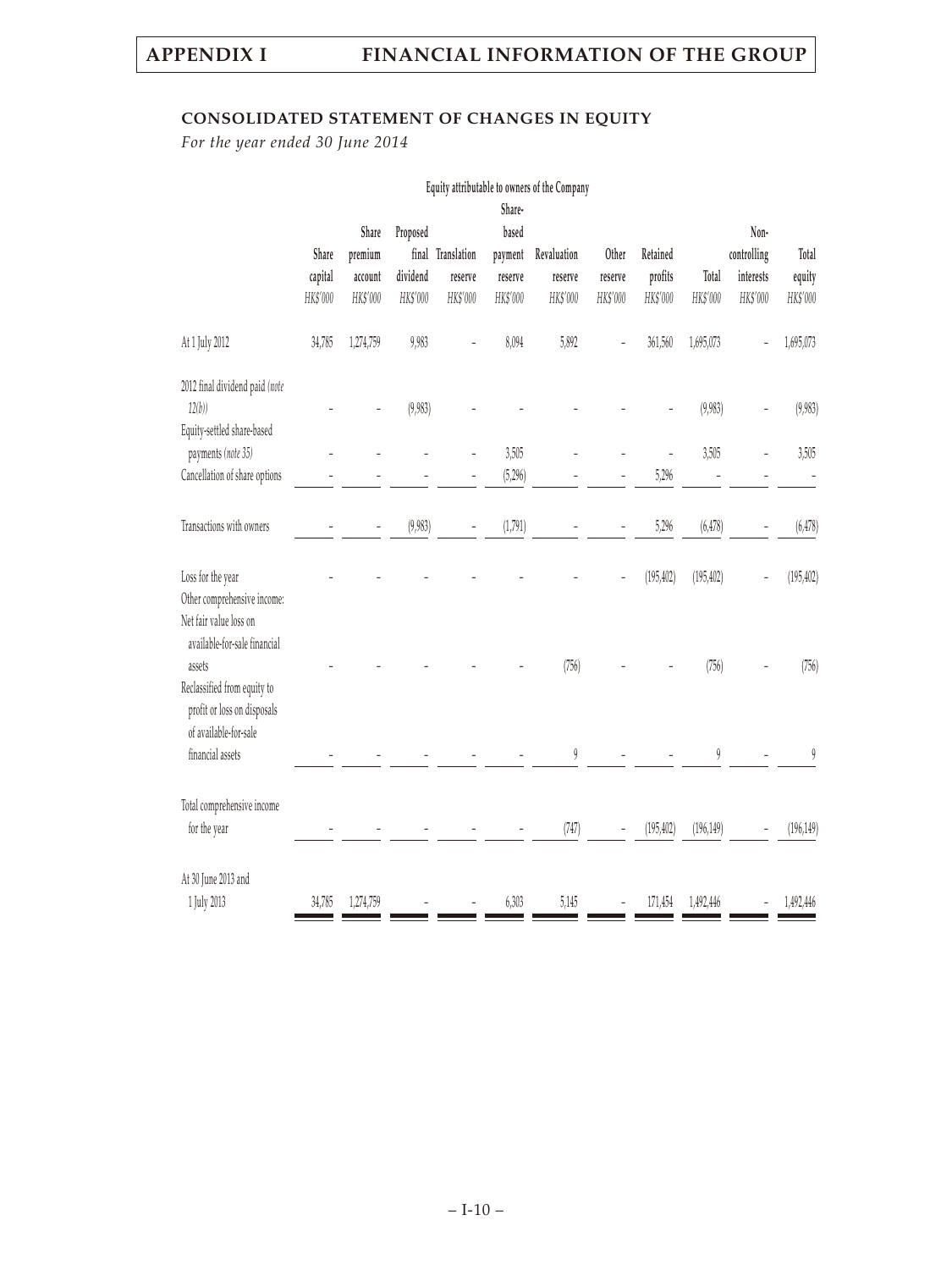|                                                                                                                                         | Share<br>capital<br>HK\$'000 | Share<br>premium<br>account<br>HK\$'000 | Proposed<br>dividend<br>HK\$'000 | final Translation<br>reserve<br>HK\$'000 | Share-<br>based<br>payment<br>reserve<br>HK\$'000 | Revaluation<br>reserve<br>HK\$'000 | Other<br>reserve<br>HK\$'000 | Retained<br>profits<br>HK\$'000 | Total<br>HK\$'000 | Non-<br>controlling<br>interests<br>HK\$'000 | Total<br>equity<br>HK\$'000 |
|-----------------------------------------------------------------------------------------------------------------------------------------|------------------------------|-----------------------------------------|----------------------------------|------------------------------------------|---------------------------------------------------|------------------------------------|------------------------------|---------------------------------|-------------------|----------------------------------------------|-----------------------------|
| At 1 July 2013                                                                                                                          | 34,785                       | 1,274,759                               |                                  |                                          | 6,303                                             | 5,145                              |                              | 171,454                         | 1,492,446         |                                              | 1,492,446                   |
| Equity-settled share-based<br>payments (note 35)<br>Disposal of interests in<br>subsidiaries that does not<br>result in loss of control |                              |                                         |                                  |                                          | 2,938                                             |                                    |                              |                                 | 2,938             |                                              | 2,938                       |
| (note 34)<br>Expenses directly attributable<br>to the disposal of interests<br>in subsidiaries that does not                            |                              |                                         |                                  |                                          |                                                   |                                    | 7,361                        |                                 | 7,361             | (8)                                          | 7,353                       |
| result in loss of control                                                                                                               |                              |                                         |                                  |                                          |                                                   |                                    | (4,364)                      |                                 | (4,364)           |                                              | (4,364)                     |
| Transactions with owners                                                                                                                |                              |                                         |                                  |                                          | 2,938                                             |                                    | 2,997                        |                                 | 5,935             | $\left( 8\right)$                            | 5,927                       |
| Profit for the year<br>Other comprehensive income:<br>Net fair value gain on                                                            |                              |                                         |                                  |                                          |                                                   |                                    |                              | 10,502                          | 10,502            | (51)                                         | 10,451                      |
| available-for-sale financial<br>assets<br>Reclassified from equity to<br>profit or loss on significant<br>decline in fair value of      |                              |                                         |                                  |                                          |                                                   | 2,147                              |                              |                                 | 2,147             |                                              | 2,147                       |
| available-for-sale financial<br>assets<br>Reclassified from equity to<br>profit or loss on disposals                                    |                              |                                         |                                  |                                          |                                                   | 9,865                              |                              |                                 | 9,865             |                                              | 9,865                       |
| of available-for-sale<br>financial assets<br>Exchange differences arising                                                               |                              |                                         |                                  |                                          |                                                   | (8,667)                            |                              |                                 | (8,667)           |                                              | (8,667)                     |
| on translation of foreign<br>operations                                                                                                 |                              |                                         |                                  | 6,159                                    |                                                   |                                    |                              |                                 | 6,159             |                                              | 6,159                       |
| Total comprehensive income<br>for the year                                                                                              |                              |                                         |                                  | 6,159                                    |                                                   | 3,345                              |                              | 10,502                          | 20,006            | (51)                                         | 19,955                      |
| At 30 June 2014                                                                                                                         | 34,785                       | 1,274,759                               |                                  | 6,159                                    | 9,241                                             | 8,490                              | 2,997                        | 181,956                         | 1,518,387         | (59)                                         | 1,518,328                   |

### **Equity attributable to owners of the Company**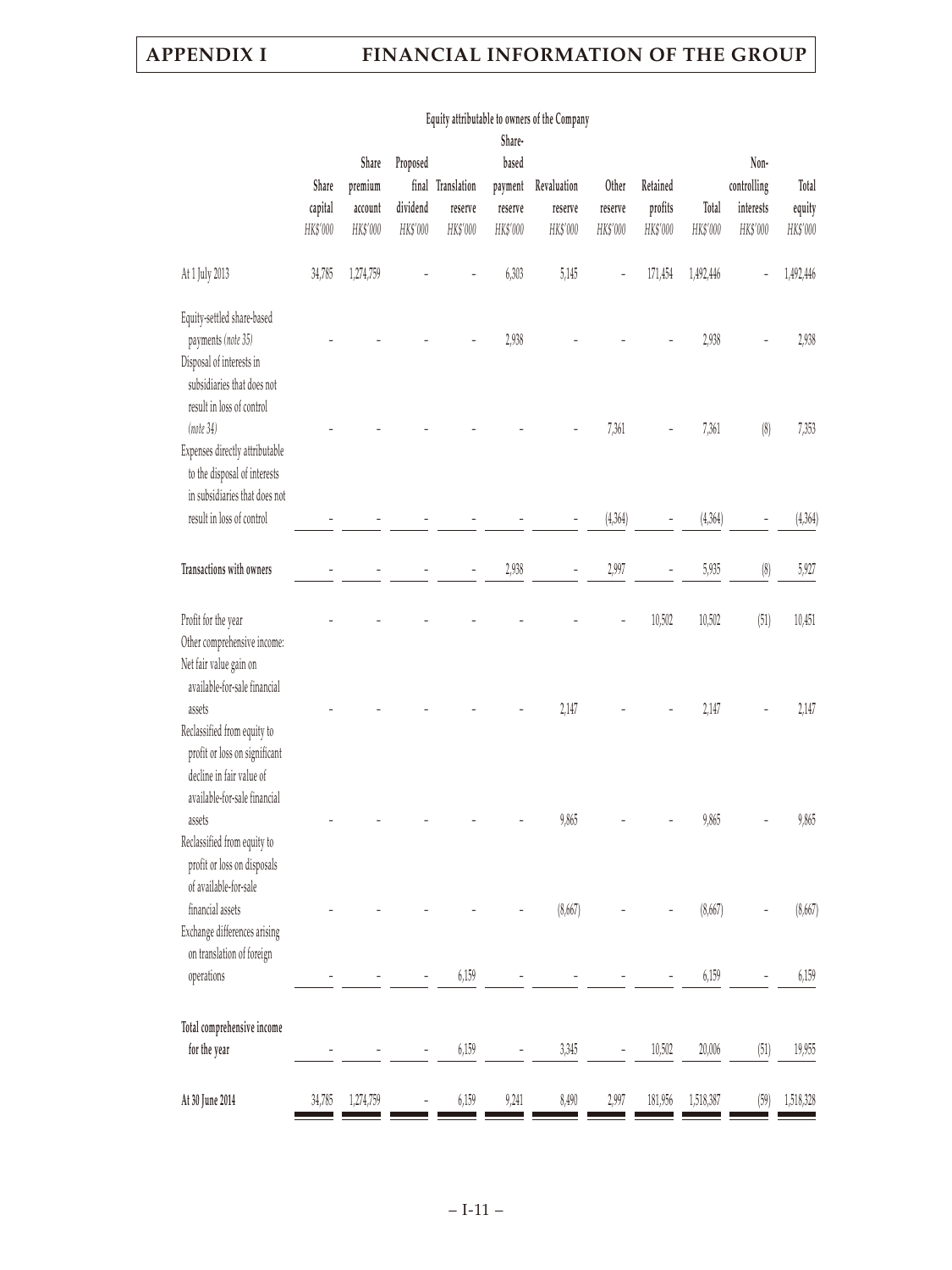### **NOTES TO THE FINANCIAL STATEMENTS**

*For the year ended 30 June 2014*

#### **1. GENERAL INFORMATION**

Richfield Group Holdings Limited (the "Company") is an exempted company with limited liability under the Companies Law (2001 Second Revision) of the Cayman Islands. The address of its registered office is Cricket Square, Hutchins Drive, P.O. Box 2681, Grand Cayman KY1-1111, Cayman Islands and its principal place of business is Unit 1209, 12th Floor, Silvercord Tower 2, 30 Canton Road, Tsim Sha Tsui, Hong Kong. The Company's issued shares have been listed on the Main Board (the "Main Board") of The Stock Exchange of Hong Kong Limited (the "Stock Exchange") since 2 December 2010.

The principal activity of the Company is investment holding. Details of its subsidiaries (together with the Company referred to as the "Group") are set out in note 18. The Group is principally engaged in the provision of property brokerage services, provision of schemes for property consolidation, assembly and redevelopment, property trading and property development. During the year, the Group set up a team for engaging in property investment and trading which management considers it is one of the ordinary activities of the Group and the revenue derived from this business is classified as revenue. Accordingly, certain comparative figures in note 5 – segment information for the year ended 30 June 2013 have been restated. Other than this, there were no significant changes in the Group's operations during the year.

The consolidated financial statements on pages 34 to 108 have been prepared in accordance with Hong Kong Financial Reporting Standards ("HKFRSs") which collective term includes all applicable individual Hong Kong Financial Reporting Standards, Hong Kong Accounting Standards ("HKASs") and Interpretations issued by the Hong Kong Institute of Certified Public Accountants (the "HKICPA"). The consolidated financial statements also include the applicable disclosure requirements of the Hong Kong Companies Ordinance and the Rules Governing the Listing of Securities on the Stock Exchange.

The consolidated financial statements are presented in Hong Kong Dollars ("HK\$"), which is also the functional currency of the Company and all values are rounded to the nearest thousand ("HK\$'000") unless otherwise stated.

#### **2. ADOPTION OF NEW AND AMENDED HKFRSS**

#### **2.1 Adoption of New and Amended HKFRSs**

In the current year, the Group has applied for the first time the following new standards, amendments and interpretations issued by the HKICPA, which are relevant to and effective for the Group's financial statements for the annual period beginning on 1 July 2013:

| HKFRSs (Amendments)   | Annual Improvements 2009-2011 Cycle                     |
|-----------------------|---------------------------------------------------------|
| Amendments to HKFRS 7 | Disclosures - Offsetting Financial Assets and Financial |
|                       | Liabilities                                             |
| <b>HKFRS 10</b>       | Consolidated Financial Statements                       |
| <b>HKFRS 11</b>       | Joint Arrangements                                      |
| HKFRS 12              | Disclosure of Interests in Other Entities               |
| HKFRS 13              | Fair Value Measurement                                  |
|                       |                                                         |

Except as explained below, the adoption of these new and amended HKFRSs has no material impact on the Group's financial statements.

#### *HKFRS 10, Consolidated Financial Statements*

HKFRS 10 replaces the requirements in HKAS 27, Consolidated and Separate Financial Statements relating to the preparation of consolidated financial statements and HK SIC Interpretation 12, Consolidation – Special Purpose Entities. It introduces a single control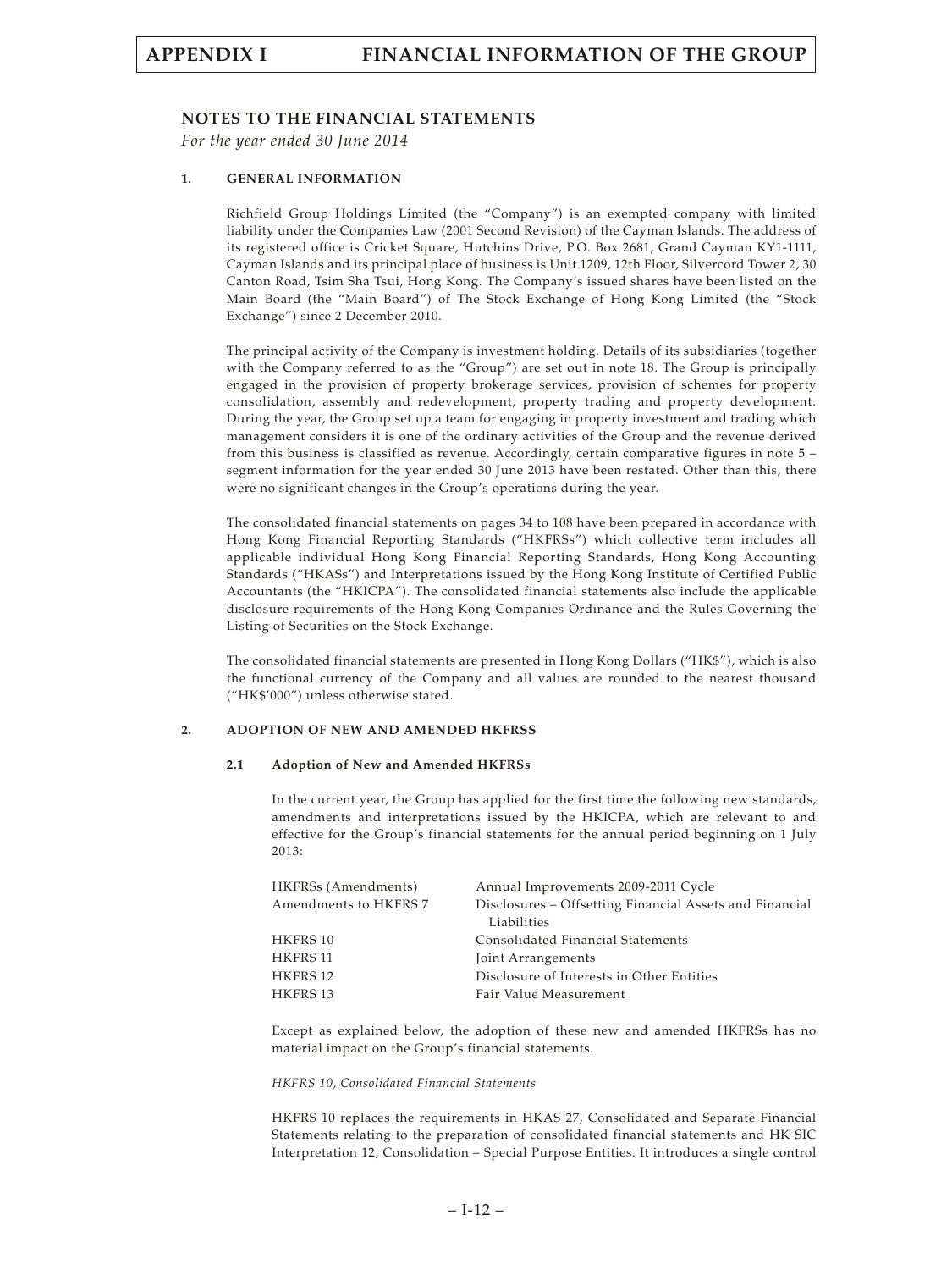model to determine whether an investee should be consolidated, by focusing on whether the entity has power over the investee (whether or not that power is used in practice), exposure or rights to variable returns from its involvement with the investee and the ability to use its power to affect the amount of those returns.

As a result of the adoption of HKFRS 10, the Group has changed its accounting policy with respect to determining whether it has control over an investee. The adoption does not change any of the control conclusions reached by the Group in respect of its involvement with other entities as at 1 July 2013.

#### *HKFRS 11, Joint Arrangements*

HKFRS 11, which replaces HKAS 31, Interests in Joint Ventures, divides joint arrangements into joint operations and joint ventures. Entities are required to determine the type of an arrangement by considering the structure, legal form, contractual terms and other facts and circumstances relevant to their rights and obligations under the arrangement. Joint arrangements which are classified as joint operations under HKFRS 11 are recognised on a line-by-line basis to the extent of the joint operator's interest in the joint operation. All other joint arrangements are classified as joint ventures under HKFRS 11 and are required to be accounted for using the equity method unless it is classified as held for sale (or included in a disposal group that is classified as held for sale) in the Group's consolidated financial statements. Proportionate consolidation is no longer allowed as an accounting policy choice.

As a result of the adoption of HKFRS 11, the Group has changed its accounting policy with respect to its interests in joint arrangements and re-evaluated its involvement in its joint arrangements. The Group has reclassified the investment from jointly controlled entity to joint venture. The investment continues to be accounted for using the equity method and therefore this reclassification does not have any material impact on the financial position and the financial result of the Group.

#### *HKFRS 12, Disclosure of Interests in Other Entities*

HKFRS 12 integrates and makes consistent the disclosures requirements about interests in subsidiaries, associates and joint arrangements. It also introduces new disclosure requirements, including those related to unconsolidated structured entities. The general objective of the standard is to enable users of financial statements to evaluate the nature and risks of a reporting entity's interests in other entities and the effects of those interests on the reporting entity's financial statements.

HKFRS 12 disclosures are provided in notes 18, 19 and 20. As the new standard affects only disclosure, there is no effect on the Group's financial position and performance.

#### *HKFRS 13, Fair Value Measurement*

HKFRS 13 provides a single source of guidance on how to measure fair value when it is required or permitted by other standards. The standard applies to both financial and non-financial items measured at fair value and introduces a fair value measurement hierarchy. The definitions of the three levels in this measurement hierarchy are generally consistent with HKFRS 7 "Financial Instruments: Disclosures". HKFRS 13 defines fair value as the price that would be received to sell an asset or paid to transfer a liability in an orderly transaction between market participants at the measurement date (i.e. an exit price). The standard removes the requirement to use bid and ask prices for financial assets and liabilities quoted in an active market. Rather the price within the bid-ask spread that is most representative of fair value in the circumstances should be used. It also contains extensive disclosure requirements to allow users of the financial statements to assess the methods and inputs used in measuring fair values and the effects of fair value measurements on the financial statements. HKFRS 13 is applied prospectively.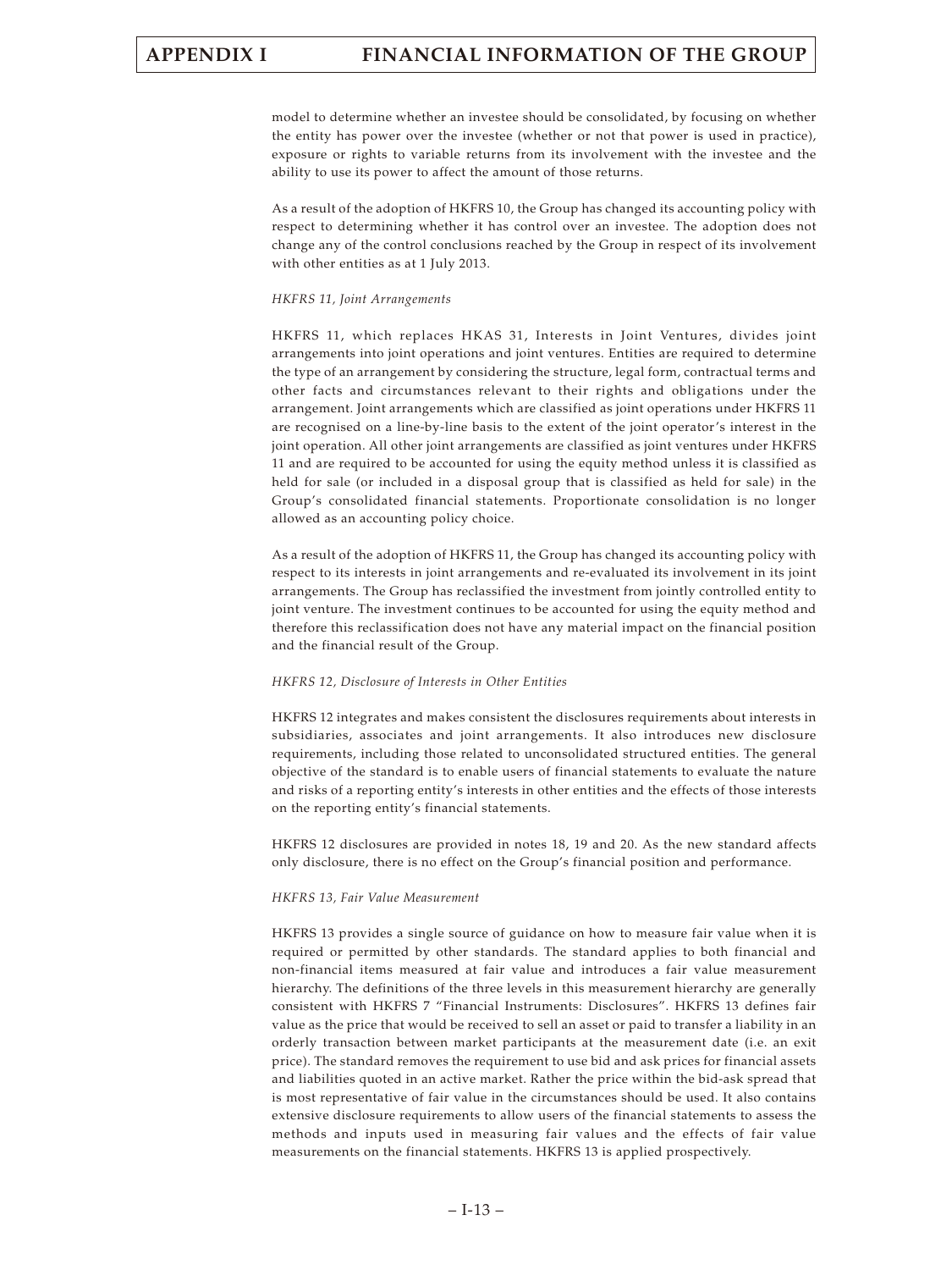HKFRS 13 did not materially affect any fair value measurements of the Group's assets and liabilities and therefore has no effect on the Group's financial position and performance. The standard requires additional disclosures about fair value measurements and these are included in note 17. Comparative disclosures have not been presented in accordance with the transitional provisions of the standard.

#### **2.2 New and Amended HKFRSs That Have Been Issued But are not Yet Effective**

At the date of authorisation of these financial statements, certain new and amended HKFRSs have been published but are not yet effective, and have not been adopted early by the Group. The directors of the Company anticipate that all of the pronouncements will be adopted in the Group's accounting policy for the first period beginning after the effective date of the pronouncement. Information on new and amended HKFRSs that are expected to have impact on the Group's accounting policies is provided below. Certain new and amended HKFRSs have been issued but are not expected to have a material impact of the Group's financial statements.

#### *HKFRS 9, Financial Instruments*

This standard is effective for accounting periods beginning on or after 1 January 2018. Under HKFRS 9, financial assets are classified into financial assets measured at fair value or at amortised cost depending on the entity's business model for managing the financial assets and the contractual cash flow characteristics of the financial assets. Fair value gains or losses will be recognised in profit or loss except for those non-trade equity investments, which the entity will have a choice to recognise the gains and losses in other comprehensive income. HKFRS 9 carries forward the recognition, classification and measurement requirements for financial liabilities from HKAS 39, except for financial liabilities that are designated at fair value through profit or loss, where the amount of change in fair value attributable to change in credit risk of that liability is recognised in other comprehensive income unless that would create or enlarge an accounting mismatch. In addition, HKFRS 9 retains the requirements in HKAS 39 for derecognition of financial assets and financial liabilities.

#### *HKFRS 15, Revenue from Contracts with Customers*

This standard is effective for accounting periods beginning on or after 1 January 2017. HKFRS 15 establishes a single revenue recognition framework. An entity should recognise revenue to depict the transfer of promised goods or services to customers in an amount that reflects the consideration to which the entity expects to be entitled in exchange for those goods or services.

#### *Amendments to HKAS 32, Offsetting Financial Assets and Financial Liabilities*

This standard is effective for accounting periods beginning on or after 1 January 2014. The amendments clarify the offsetting requirements by adding appliance guidance to HKAS 32 which clarifies when an entity "currently has a legally enforceable right to set off" and when a gross settlement mechanism is considered equivalent to net settlement.

The directors of the Company are in the process of making an assessment of the potential impact of new and amended HKFRSs but are not yet in a position to state whether they could have material financial impact on the Group's results and financial position.

#### **3. SUMMARY OF SIGNIFICANT ACCOUNTING POLICIES**

#### **3.1 Basis of Preparation**

The significant accounting policies that have been used in the preparation of these financial statements are summarised below. These policies have been consistently applied to all the years presented, unless otherwise stated.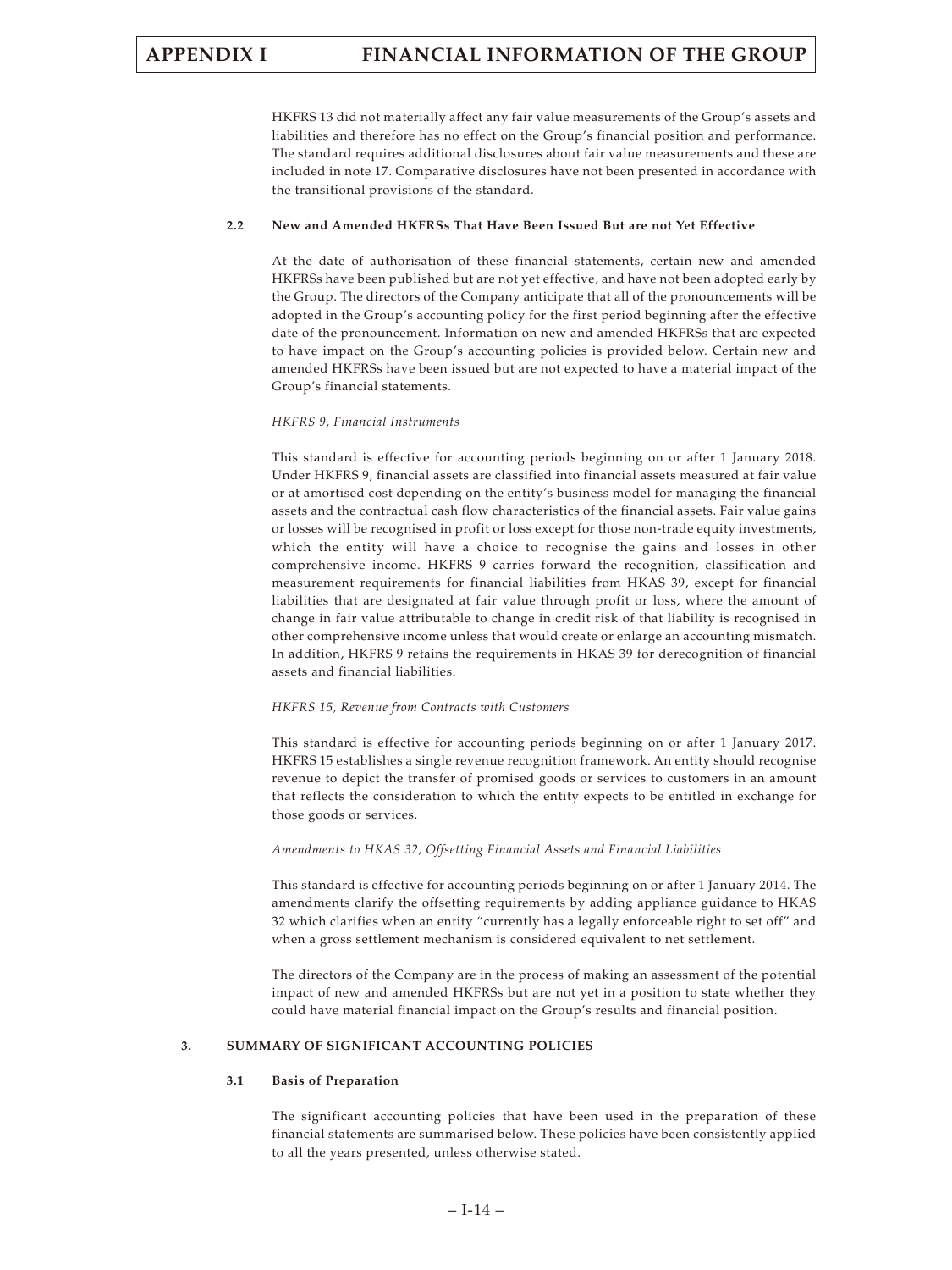The consolidated financial statements have been prepared under historical cost convention, except for financial assets at fair value through profit or loss, available-for-sale financial assets and investment properties, which are measured at fair value. The measurement bases are fully described in the accounting policies below.

It should be noted that accounting estimates and assumptions are used in preparation of the financial statements. Although these estimates are based on management's best knowledge and judgement of current events and actions, actual results may ultimately differ from those estimates. The areas involving a higher degree of judgement or complexity, or areas where assumptions and estimates are significant to the financial statements, are disclosed in note 4.

#### **3.2 Basis of Consolidation**

The consolidated financial statements include the financial statements of the Company and its subsidiaries made up to 30 June each year.

Subsidiaries are consolidated from the date on which control is transferred to the Group. They are de-consolidated from the date that control ceases.

Intra-group transactions, balances and unrealised gains and losses on transactions between group companies are eliminated in preparing the consolidated financial statements. Where unrealised losses on intra-group asset sales are reversed on consolidation, the underlying asset is also tested for impairment from the Group's perspective. Amounts reported in the financial statements of subsidiaries have been adjusted where necessary to ensure consistency with the accounting policies adopted by the Group.

Changes in the Group's interests in subsidiaries that do not result in a loss of control are accounted for as equity transactions. The carrying amounts of the Group's interest and non-controlling interest are adjusted to reflect the changes in their relative interests in the subsidiaries. Any difference between the amount by which non-controlling interest is adjusted and the fair value of the consideration paid or received is recognised directly in equity and attributed to owners of the Company.

Subsequent to acquisition, the carrying amount of non-controlling interests that represent present ownership interests in the subsidiary is the amount of those interests at initial recognition plus such non-controlling interest's share of subsequent changes in equity. Total comprehensive income is attributed to non-controlling interests even if this results in those non-controlling interests having a deficit balance.

#### **3.3 Subsidiaries**

A subsidiary is an investee over which the Company is able to exercise control directly or indirectly. The Company controls an investee if all three of the following elements are present: power over the investee, exposure, or rights, to variable returns from the investee, and the ability to use its power to affect those variable returns. Control is reassessed whenever facts and circumstances indicate that there may be a change in any of these elements of control.

In the Company's statement of financial position, investments in subsidiaries are stated at cost less impairment loss, if any. The results of subsidiaries are accounted for by the Company on the basis of dividend received and receivable.

#### **3.4 Associates**

An associate is an entity over which the Group has significant influence and that is neither a subsidiary nor a joint arrangement. Significant influence is the power to participate in the financial and operating policy decisions of the investee but not control or joint control over those policies.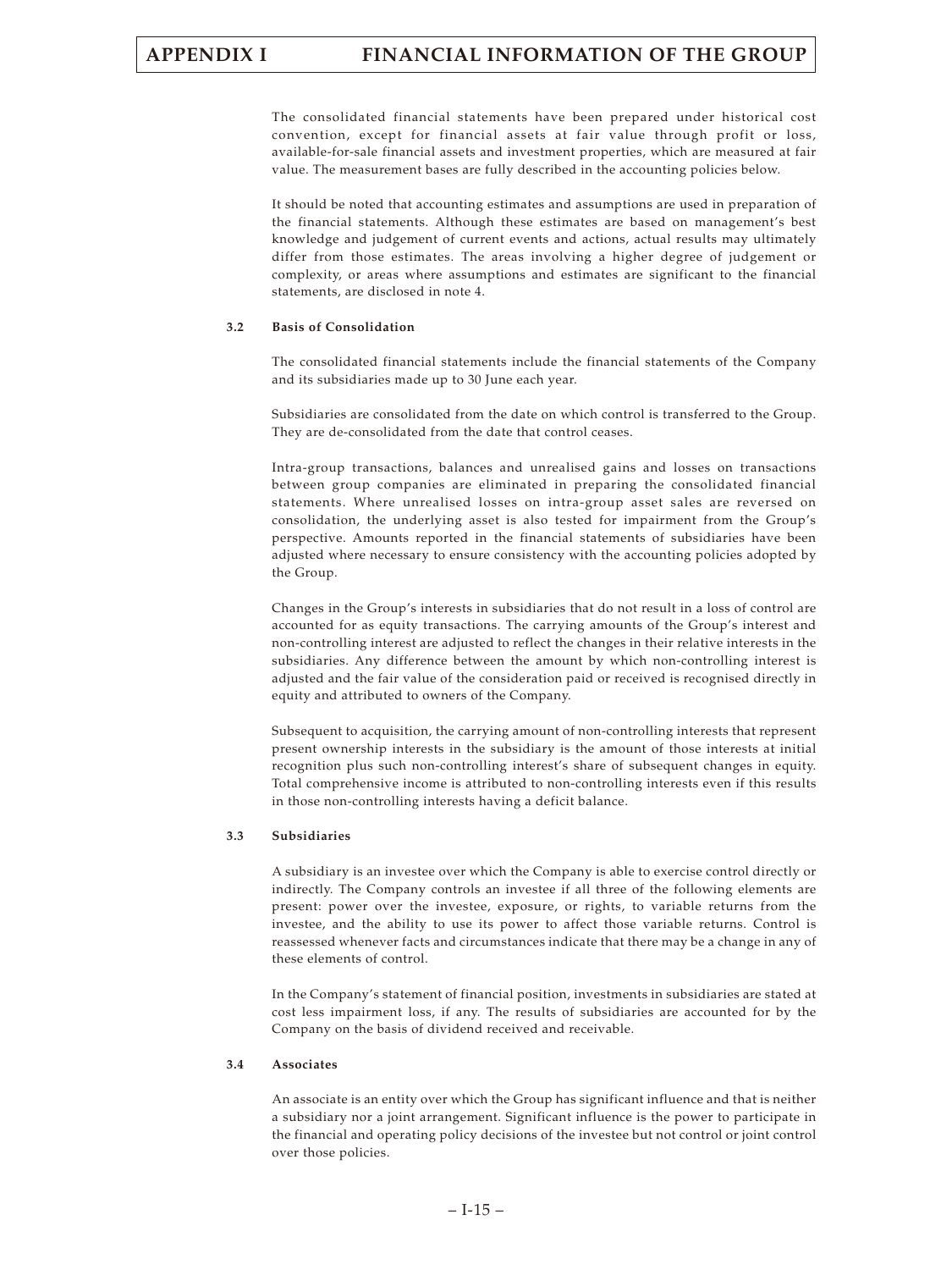Associates are accounted for using the equity method whereby they are initially recognised at cost and thereafter, their carrying amount are adjusted for the Group's share of the post-acquisition change in the associates' net assets except that losses in excess of the Group's interest in the associate are not recognised unless there is an obligation to make good those losses.

Profits and losses arising on transactions between the Group and its associates are recognised only to the extent of unrelated investors' interests in the associate. The investor's share in the associate's profits and losses resulting from these transactions is eliminated against the carrying value of the associate. Where unrealised losses provide evidence of impairment of the asset transferred they are recognised immediately in profit or loss.

Any premium paid for an associate above the fair value of the Group's share of the identifiable assets, liabilities and contingent liabilities acquired is capitalised and included in the carrying amount of the associate. Where there is objective evidence that the investment in an associate has been impaired, the carrying amount of the investment is tested for impairment in the same way as other non-financial assets.

#### **3.5 Joint Arrangements**

The Group is a party to a joint arrangement where there is a contractual arrangement that confers joint control over the relevant activities of the arrangement to the Group and at least one other party. Joint control is assessed under the same principles as control over subsidiaries.

The Group classifies its interests in joint arrangements as either:

- (i) Joint ventures: where the Group has rights to only the net assets of the joint arrangement; or
- (ii) Joint operations: where the Group has both the rights to assets and obligations for the liabilities of the joint arrangement.

In assessing the classification of interests in joint arrangements, the Group considers:

- (i) the structure of the joint arrangement;
- (ii) the legal form of joint arrangements structured through a separate vehicle;
- (iii) the contractual terms of the joint arrangement agreement; and
- (iv) any other facts and circumstances (including any other contractual arrangements).

The Group accounts for its interests in joint ventures in the same manner as investments in associates (i.e. using the equity method – see note 3.4).

Any premium paid for an investment in a joint venture above the fair value of the Group's share of the identifiable assets, liabilities and contingent liabilities acquired is capitalised and included in the carrying amount of the investment in joint venture. Where there is objective evidence that the investment in a joint venture has been impaired the carrying amount of the investment is tested for impairment in the same way as other non-financial assets.

#### **3.6 Goodwill**

Goodwill arising in a business combination is measured as the excess of the sum of fair value of consideration transferred, the amount of any non-controlling interests in the acquiree and the fair value of the acquirer's previously held equity interest (if any) in the entity over net fair value of the acquisition-date identifiable assets acquired and the liabilities assumed.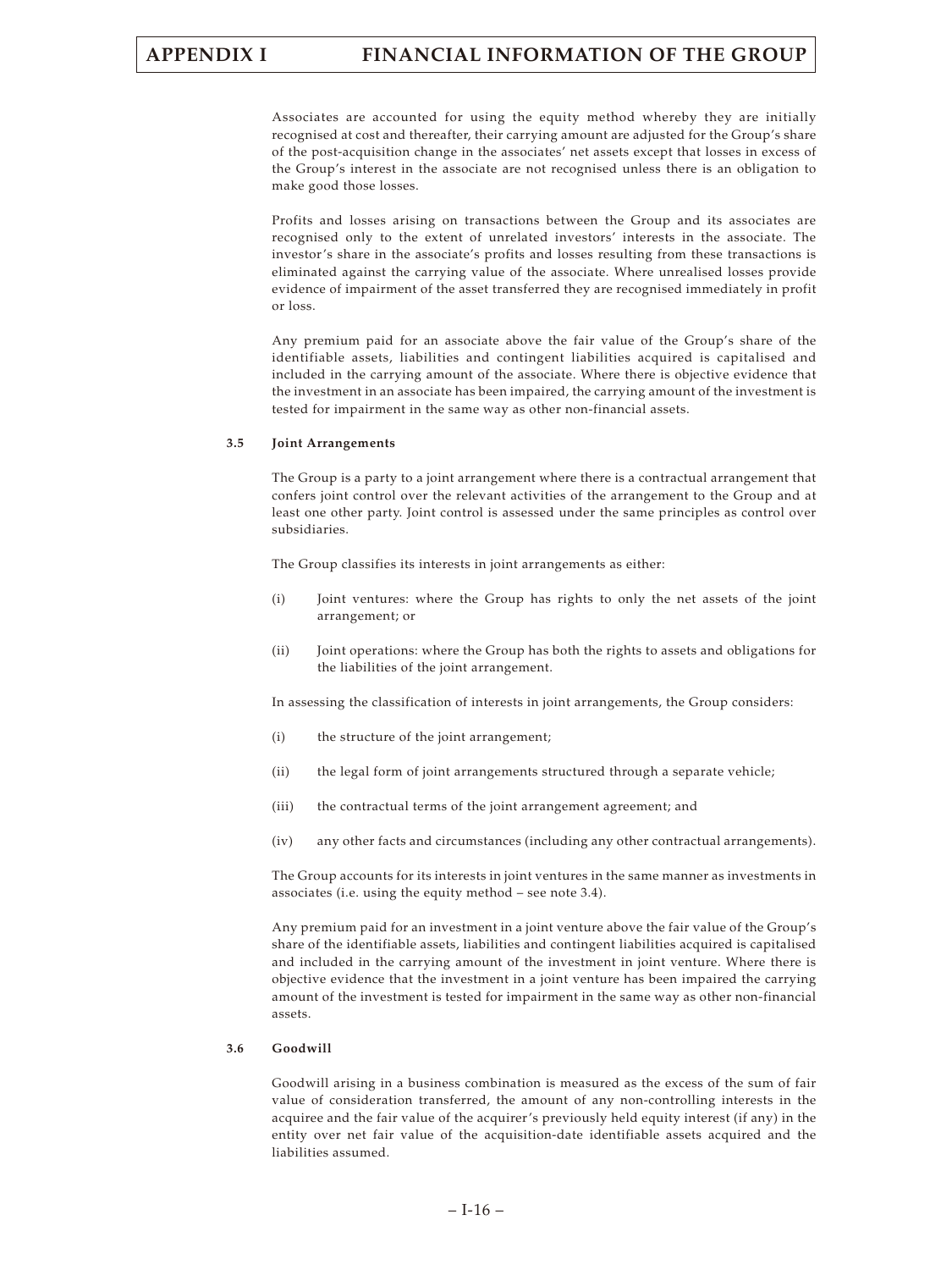Goodwill is measured at cost less impairment losses. Goodwill is allocated to cash-generating units ("CGUs") and is tested annually for impairment.

If the consideration transferred and the amount recognised for non-controlling interests is less than the fair value of the identifiable assets, liabilities and contingent liabilities of the subsidiary acquired, the difference is recognised directly in profit or loss, after re-assessment.

On subsequent disposal of a subsidiary, the attributable amount of goodwill capitalised is included in the determination of the amount of gain or loss on disposal.

#### **3.7 Foreign Currency Translation**

In the individual financial statements of the consolidated entities, foreign currency transactions are translated into the functional currency of the individual entity using the exchange rates prevailing at the dates of the transactions. At the reporting date, monetary assets and liabilities denominated in foreign currencies are translated at the foreign exchange rates ruling at that date. Foreign exchange gains and losses resulting from the settlement of such transactions and from the reporting date retranslation of monetary assets and liabilities denominated in foreign currencies at the exchange rates prevailing at the reporting date are recognised in profit or loss.

Non-monetary items carried at fair value that are denominated in foreign currencies are retranslated at the rates prevailing on the date when the fair value was determined and are reported as part of the fair value gain or loss. Non-monetary items that are measured at historical cost in a foreign currency are not retranslated.

In the consolidated financial statements, all individual financial statements of foreign operations, originally presented in a currency different from the Group's presentation currency, have been converted into HK\$. Assets and liabilities have been translated into HK\$ at the closing rates at the reporting date. Income and expenses have been converted into HK\$ at the exchange rates ruling at the transaction dates or at the average rates over the reporting period provided that the exchange rates do not fluctuate significantly. Any differences arising from this procedure have been recognised in other comprehensive income and accumulated separately in the translation reserve in equity.

When a foreign operation is sold, such exchange differences are reclassified from equity to profit or loss as part of the gain or loss on sale.

#### **3.8 Property, Plant and Equipment**

All property, plant and equipment are stated at cost less accumulated depreciation and impairment losses, if any.

Depreciation is provided to write off the cost less their estimated residual values over their estimated useful lives, using straight-line method at the following rates per annum:

| Leasehold properties    | Over the lease terms                              |
|-------------------------|---------------------------------------------------|
| Furniture, fixtures and | $20\%$ to $30\%$                                  |
| equipment               |                                                   |
| Motor vehicles          | 20%                                               |
| Leasehold improvements  | 20% or over the lease terms, whichever is shorter |

The assets' estimated residual values, if any, depreciation methods and estimated useful lives are reviewed, and adjusted if appropriate, at each reporting date.

The gain or loss arising on retirement or disposal is determined as the difference between the sales proceeds and the carrying amount of the asset and is recognised in profit or loss.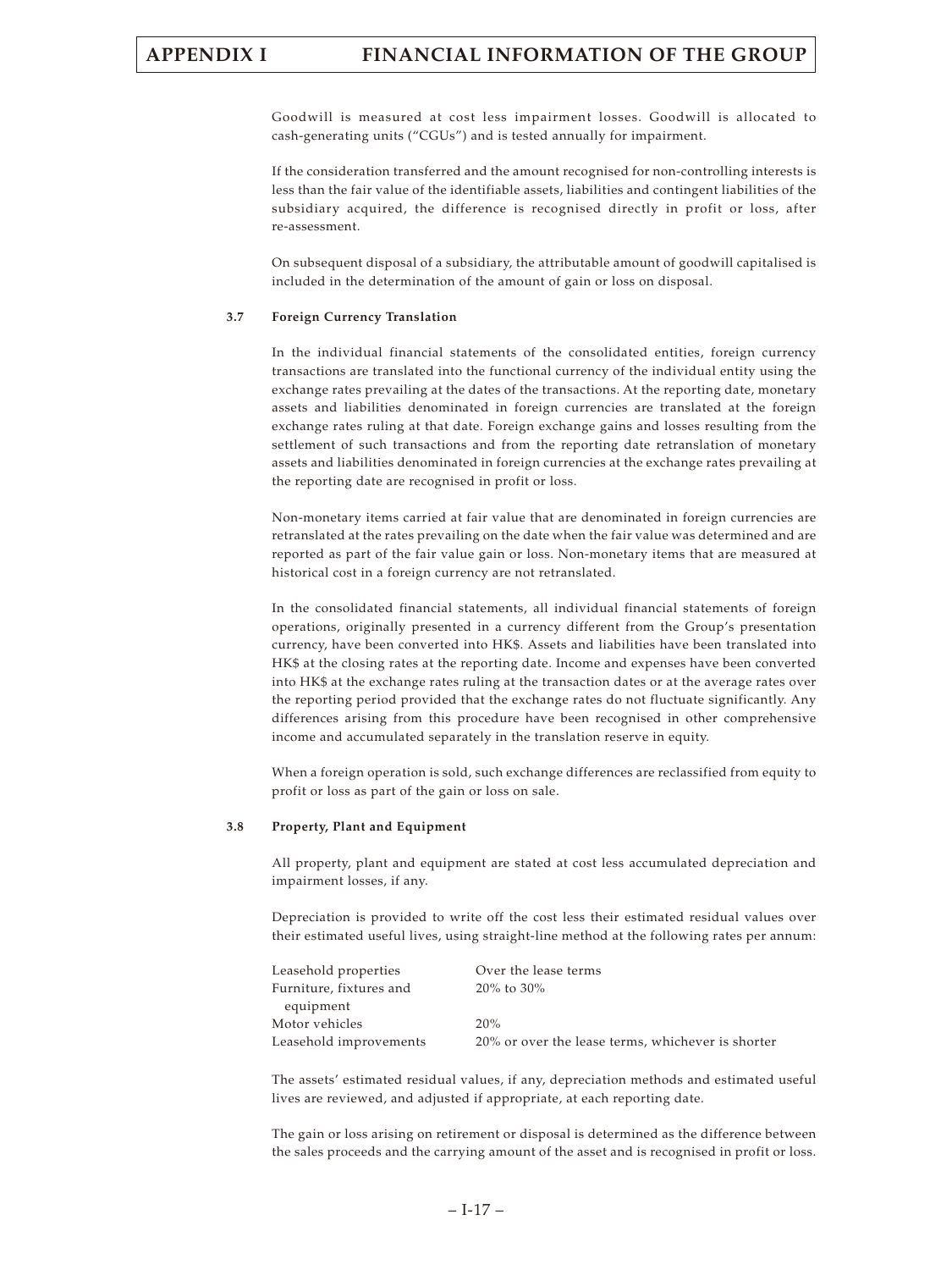Subsequent costs are included in the asset's carrying amount or recognised as a separate asset, as appropriate, only when it is probable that future economic benefits associated with the item will flow to the Group and the cost of the item can be measured reliably. All other costs, such as repairs and maintenance are charged to profit or loss during the financial period in which they are incurred.

#### **3.9 Impairment of Non-Financial Assets**

Goodwill, property, plant and equipment and interests in subsidiaries, associates and a joint venture are subject to impairment testing.

Goodwill arising from business combinations is tested for impairment at least annually, irrespective of whether there is any indication that it is impaired. All other assets are tested for impairment whenever there are indications that the asset's carrying amount may not be recoverable.

An impairment loss is recognised as an expense immediately for the amount by which the asset's carrying amount exceeds its recoverable amount. Recoverable amount is the higher of fair value, reflecting market conditions less costs to sell, and value-in-use. In assessing value-in-use, the estimated future cash flows are discounted to their present value using a pre-tax discount rate that reflects current market assessment of time value of money and the risk specific to the asset.

For the purposes of assessing impairment, where an asset does not generate cash inflows largely independent from those from other assets, the recoverable amount is determined for the smallest group of assets that generate cash inflows independently (i.e. a CGU). As a result, some assets are tested individually for impairment and some are tested at CGU level. Goodwill in particular is allocated to those CGUs that are expected to benefit from synergies of the related business combination and represent the lowest level within the Group at which the goodwill is monitored for internal management purpose.

Impairment losses recognised for CGUs, to which goodwill has been allocated, are credited initially to the carrying amount of goodwill. Any remaining impairment loss is charged pro rata to the other assets in the CGU, except that the carrying value of an asset will not be reduced below its individual fair value less cost to sell, or value-in-use, if determinable.

An impairment loss on goodwill arising from business combinations is not reversed in subsequent periods including impairment losses recognised in an interim period. In respect of other assets, an impairment loss is reversed if there has been a favourable change in the estimates used to determine the asset's recoverable amount and only to the extent that the asset's carrying amount does not exceed the carrying amount that would have been determined, net of depreciation or amortisation, if no impairment loss had been recognised.

#### **3.10 Investment Property**

Investment property is property held either to earn rentals or for capital appreciation or for both, but not held for sale in the ordinary course of business, use in the production or supply of goods or services or for administrative purposes. Investment property is measured at cost on initial recognition and subsequently at fair value with any change therein recognised in profit or loss.

#### **3.11 Operating Leases**

An arrangement, comprising a transaction or a series of transactions, is or contains a lease if the Group determines that the arrangement conveys a right to use a specific asset or assets for an agreed period of time in return for a payment or a series of payments. Such a determination is made based on an evaluation of the substance of the arrangement and is regardless of whether the arrangement takes the legal form of a lease.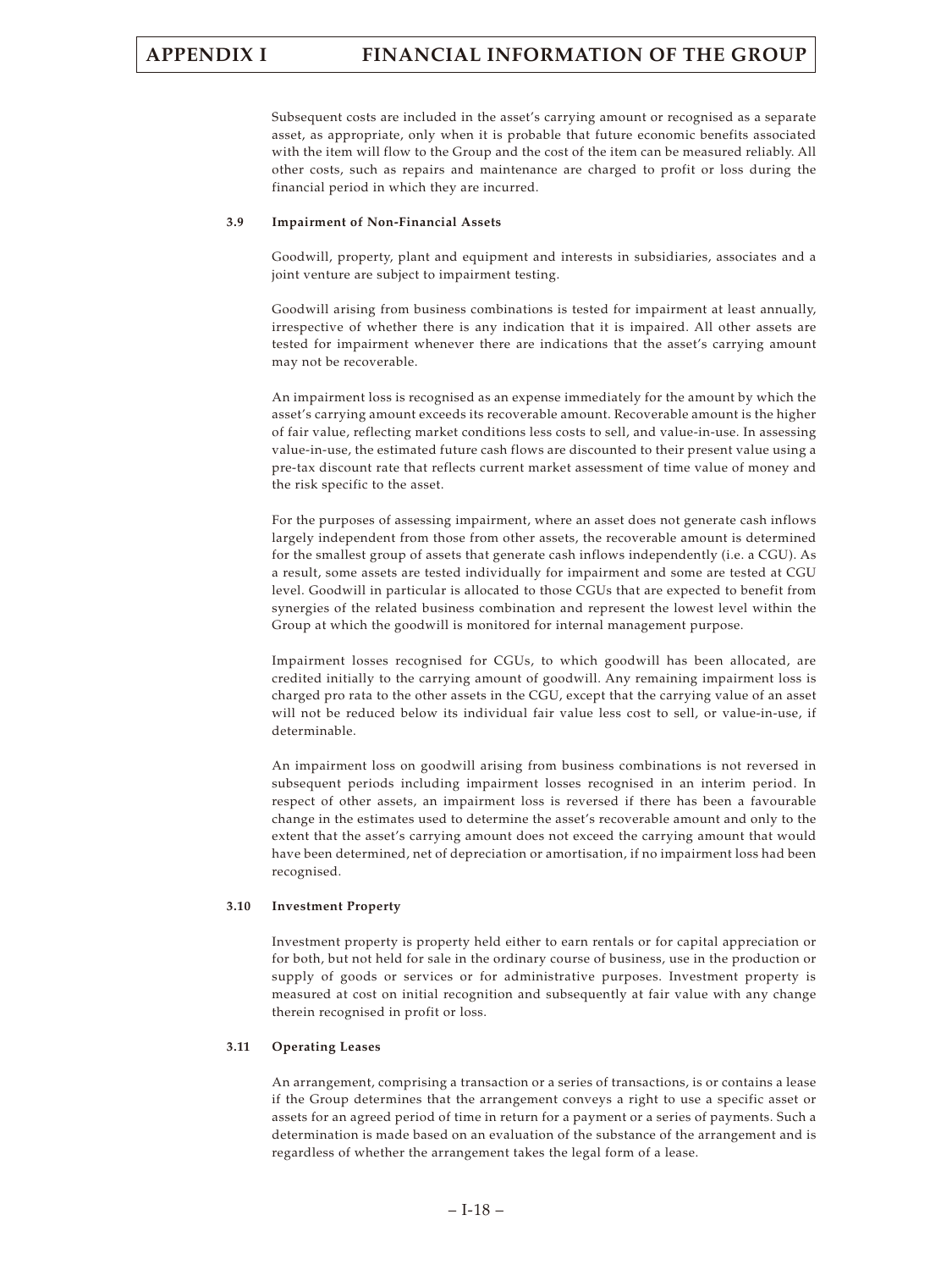#### *(i) Assets Acquired under Finance Leases*

Where the Group acquires the right to use of assets under finance leases, the amounts representing the fair value of the leased asset, or, if lower, the present value of the minimum lease payments of such assets, are included in property, plant and equipment and the corresponding liabilities, net of finance charges, are recorded as finance lease liabilities.

Subsequent accounting for assets held under finance lease agreements corresponds to those applied to comparable acquired assets. The corresponding finance lease liability is reduced by lease payments less finance charges.

Finance charges implicit in the lease payments are charged to profit or loss over the period of the leases so as to produce an approximately constant periodic rate of charge on the remaining balance of the obligations for each accounting period. Contingent rentals are charged to profit or loss in the accounting period in which they are incurred.

#### *(ii) Operating Lease Charges as the Lessee*

Leases which do not transfer substantially all the risks and rewards of ownership to the Group are classified as operating leases. Where the Group has the right to use of assets held under operating leases, payments made under the leases are charged to profit or loss on straight-line method over the lease terms except where an alternative basis is more representative of the time pattern of benefits to be derived from the leased assets. Lease incentives received are recognised in profit or loss as an integral part of the aggregate net lease payments made. Contingent rental are charged to profit or loss in the accounting period in which they are incurred.

#### *(iii) Assets Leased Out Under Operating Leases as the Lessor*

Assets leased out under operating leases are measured and presented according to the nature of the assets. Initial direct costs incurred in negotiating and arranging an operating lease are added to the carrying amount of the leased asset and recognised as an expense over the lease term on the same basis as the rental income.

Rental income receivable from operating leases is recognised in profit or loss on straight-line method over the periods covered by the lease term, except where an alternative basis is more representative of the time pattern of benefits to be derived from the use of the leased asset. Lease incentives granted are recognised in profit or loss as an integral part of the aggregate net lease payments receivable. Contingent rentals are recognised as income in the accounting period in which they are earned.

#### **3.12 Properties Held for Trading**

Properties held for trading are carried at the lower of cost and net realisable value. Cost comprises all costs of purchase. Net realisable value represents the estimated selling price less costs to be incurred in selling the property.

#### **3.13 Properties Under Development**

Properties under development for future sale in the ordinary course of business are carried at the lower of cost and net realisable value. Cost comprises the acquisition cost of land and/or properties, development expenditure, other direct expenses and capitalised borrowing costs. Net realisable value represents the estimated selling price less estimated cost of completion and applicable selling expenses.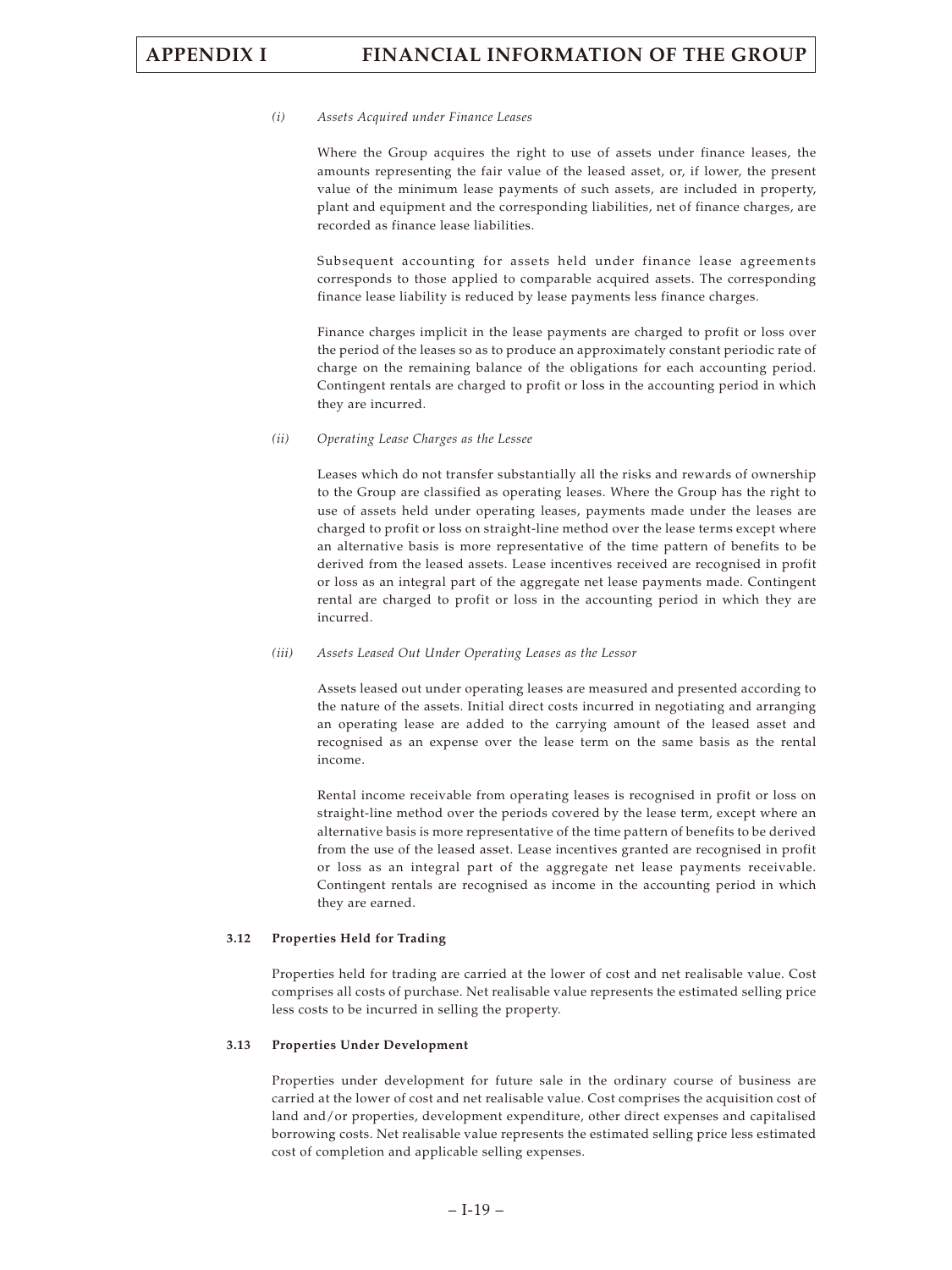#### **3.14 Financial Assets**

The Group's financial assets are classified into loans and receivables, financial assets at fair value through profit or loss and available-for-sale financial assets.

Management determines the classification of its financial assets at initial recognition depending on the purpose for which the financial assets were acquired and where allowed and appropriate, re-evaluates this designation at every reporting date.

All financial assets are recognised when, and only when, the Group becomes a party to the contractual provisions of the instrument. Regular way purchases of financial assets are recognised on trade date, that is, the date that the Group commits to purchase or sell the asset. When financial assets are recognised initially, they are measured at fair value, plus, in the case of investments not at fair value through profit or loss, directly attributable transaction costs.

Derecognition of financial assets occurs when the rights to receive cash flows from the investments expire or are transferred and substantially all of the risks and rewards of ownership have been transferred.

At each reporting date, financial assets are reviewed to assess whether there is objective evidence of impairment. If any such evidence exists, impairment loss is determined and recognised based on the classification of the financial asset.

#### *(i) Loans and Receivables*

Loans and receivables are non-derivative financial assets with fixed or determinable payments that are not quoted in an active market. These are subsequently measured at amortised cost using effective interest method, less any impairment losses. Amortised cost is calculated taking into account any discount or premium on acquisition and includes fees that are an integral part of the effective interest rate and transaction cost.

#### *(ii) Financial Assets at Fair Value Through Profit or Loss*

Financial assets at fair value through profit or loss are mainly financial assets held for trading and they are acquired for the purpose of selling in the near term, or it is part of a portfolio of identified financial instruments that are managed together and for which there is evidence of a recent pattern of short-term profit-taking.

Financial assets may be designated at initial recognition as at fair value through profit or loss if the following criteria are met:

- the designation eliminates or significantly reduces the inconsistent treatment that would otherwise arise from measuring the assets or recognising gains or losses on them on a different basis; or
- the assets are part of a group of financial assets which are managed and their performance is evaluated on a fair value basis, in accordance with a documented risk management strategy and information about the group of financial assets is provided internally on that basis to the key management personnel; or
- the financial asset contains an embedded derivative that would need to be separately recorded.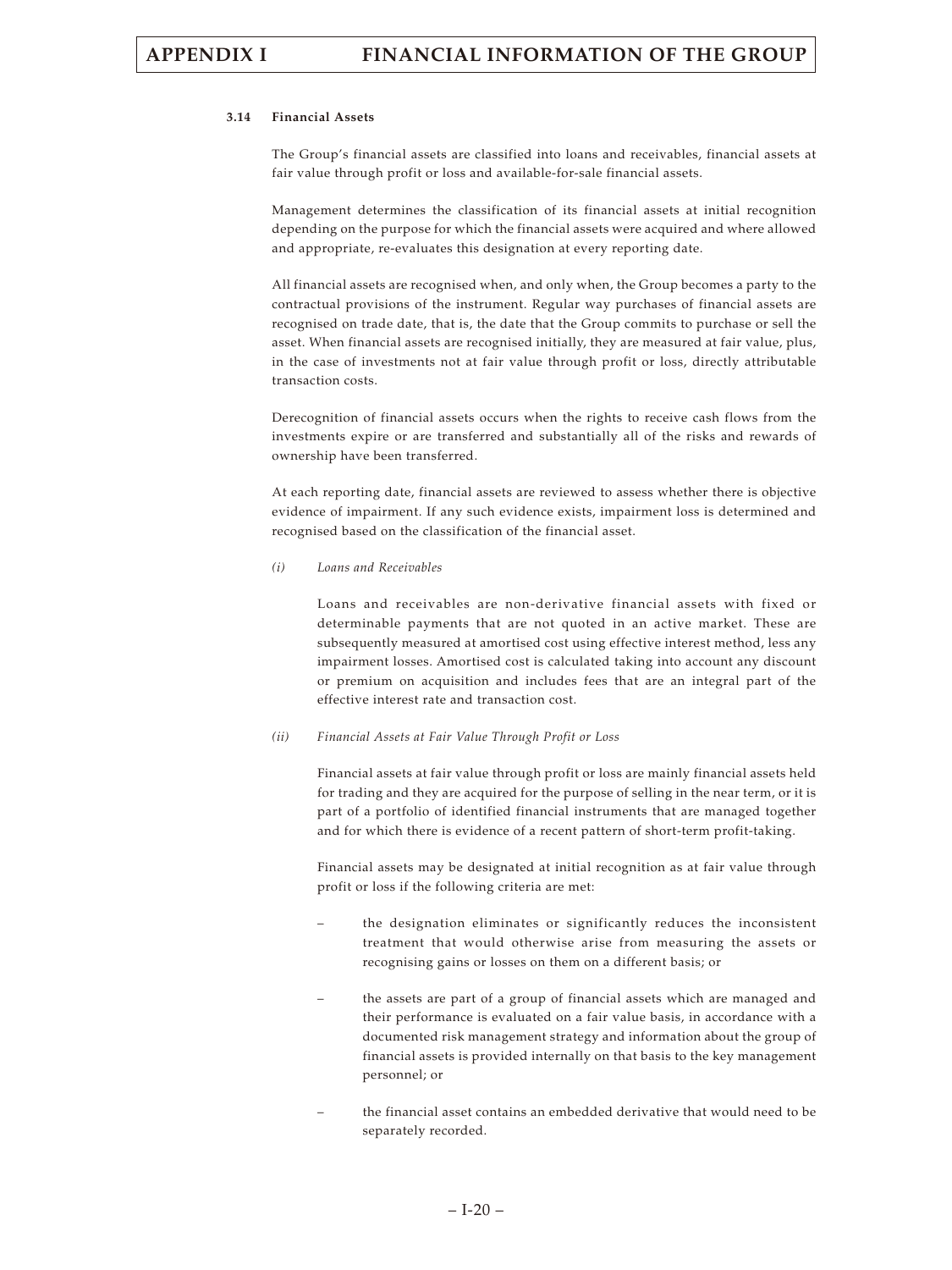Subsequent to initial recognition, financial assets included in this category are measured at fair value with changes in fair value recognised in profit or loss. Fair value is determined by reference to active market transactions or using a valuation technique where no active market exists. Fair value gain or loss does not include any dividend or interest earned on these financial assets. Dividend and interest income is recognised in accordance with the Group's policies in note 3.20.

#### *(iii) Available-for-Sale Financial Assets*

Available-for-sale financial assets are subsequently measured at fair value. Gain or loss arising from a change in the fair value excluding any dividend and interest income is recognised in other comprehensive income and accumulated separately in the revaluation reserve in equity, except for impairment losses and foreign exchange gains and losses on monetary assets, until the financial asset is derecognised, at which time the cumulative gain or loss is reclassified from equity to profit or loss. Interest calculated using effective interest method is recognised in profit or loss.

The fair value of available-for-sale monetary assets denominated in a foreign currency is determined in that foreign currency and translated at the spot rate at the reporting date. The change in fair value attributable to translation differences that result from a change in amortised cost of the asset is recognised in profit or loss, and other changes are recognised in other comprehensive income.

For available-for-sale investments in equity securities that do not have a quoted market price in an active market and whose fair value cannot be reliably measured and derivatives that are linked to and must be settled by delivery of such unquoted equity instruments, they are measured at cost less any identified impairment losses at each reporting date subsequent to initial recognition.

#### *Impairment of Financial Assets*

At each reporting date, financial assets other than at fair value through profit or loss are reviewed to determine whether there is any objective evidence of impairment.

Objective evidence of impairment of individual financial assets includes observable data that comes to the attention of the Group about one or more of the following loss events:

- significant financial difficulty of the debtor;
- a breach of contract, such as a default or delinquency in interest or principal payments;
- it becoming probable that the debtor will enter bankruptcy or other financial reorganisation;
- significant changes in the technological, market, economic or legal environment that have an adverse effect on the debtor; and
- a significant or prolonged decline in the fair value of an investment in an equity instrument below its cost.

Loss events in respect of a group of financial assets include observable data indicating that there is a measurable decrease in the estimated future cash flows from the group of financial assets. Such observable data includes but not limited to adverse changes in the payment status of debtors in the group and, national or local economic conditions that correlate with defaults on the assets in the group.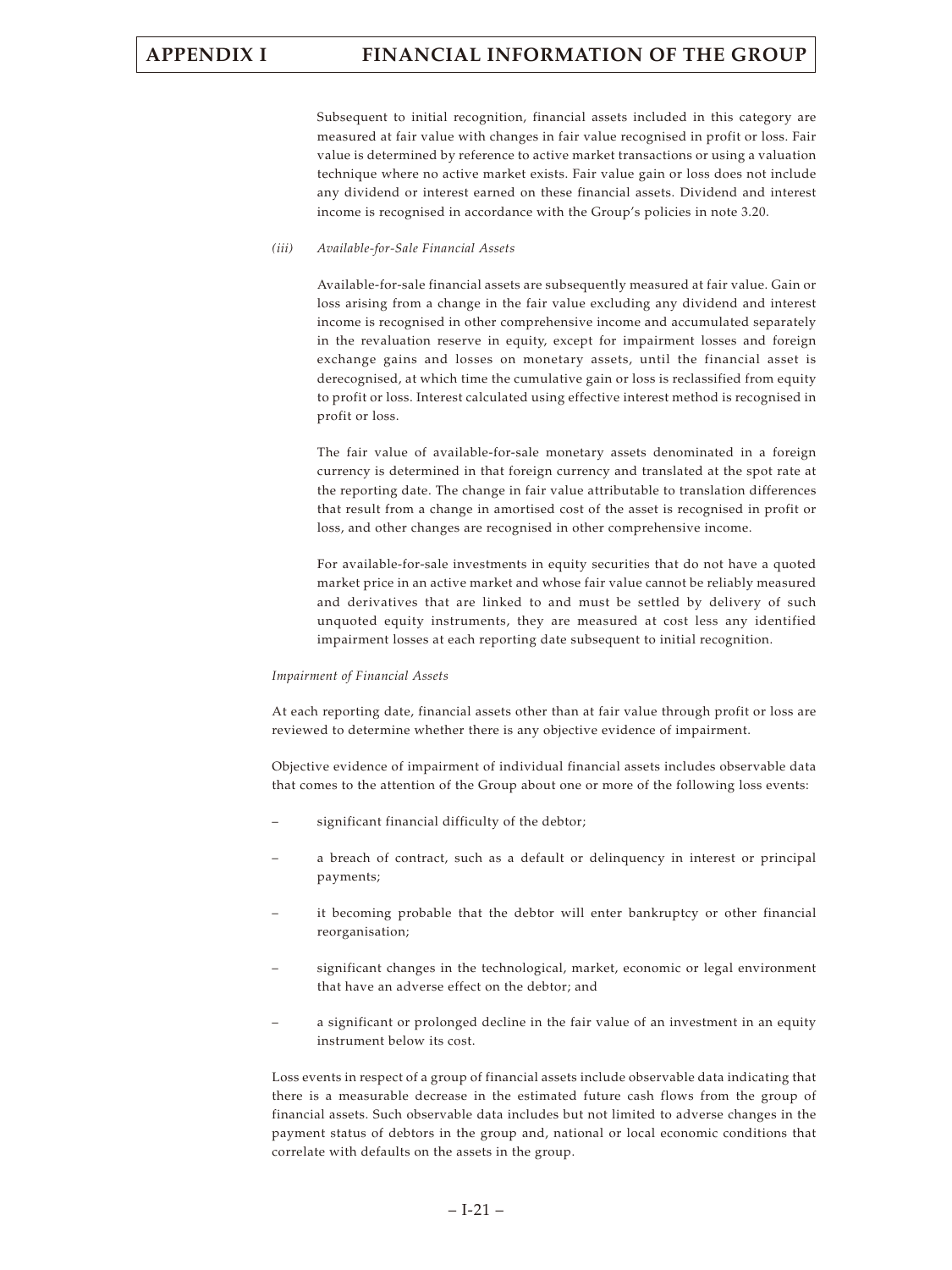If any such evidence exists, the impairment loss is measured and recognised as follows:

(i) Financial Assets Carried at Amortised Cost

If there is objective evidence that an impairment loss on loans and receivables carried at amortised cost has been incurred, the amount of the loss is measured as the difference between the asset's carrying amount and the present value of estimated future cash flows (excluding future credit losses that have not been incurred) discounted at the financial asset's original effective interest rate (i.e. the effective interest rate computed at initial recognition). The amount of the loss is recognised in profit or loss of the period in which the impairment occurs.

If, in subsequent period, the amount of the impairment loss decreases and the decrease can be related objectively to an event occurring after the impairment was recognised, the previously recognised impairment loss is reversed to the extent that it does not result in a carrying amount of the financial asset exceeding what the amortised cost would have been had the impairment not been recognised at the date the impairment is reversed. The amount of the reversal is recognised in profit or loss of the period in which the reversal occurs.

#### (ii) Available-for-Sale Financial Assets

When a decline in the fair value of an available-for-sale financial asset has been recognised in other comprehensive income and accumulated in equity and there is objective evidence that the asset is impaired, an amount is removed from equity and recognised in profit or loss as an impairment loss. That amount is measured as the difference between the asset's acquisition cost (net of any principal repayment and amortisation) and current fair value, less any impairment loss on that asset previously recognised in profit or loss.

Reversals in respect of investment in equity instruments classified as available-for-sale and stated at fair value are not recognised in profit or loss. The subsequent increase in fair value is recognised directly in other comprehensive income. Impairment losses in respect of debt securities are reversed if the subsequent increase in fair value can be objectively related to an event occurring after the impairment loss was recognised. Reversal of impairment losses in such circumstances are recognised in profit or loss.

#### (iii) Financial Assets Carried at Cost

The amount of impairment loss is measured as the difference between the carrying amount of the financial asset and the present value of estimated future cash flows discounted at the current market rate of return for a similar financial asset. Such impairment losses are not reversed in subsequent periods.

Financial assets other than financial assets at fair value through profit or loss and trade receivables that are stated at amortised cost, impairment losses are written off against the corresponding assets directly. Where the recovery of trade receivables is considered doubtful but not remote, the impairment losses for doubtful receivables are recorded using an allowance account. When the Group is satisfied that recovery of trade receivables is remote, the amount considered irrecoverable is written off against trade receivables directly and any amounts held in the allowance account in respect of that receivable are reversed. Subsequent recoveries of amounts previously charged to the allowance account are reversed against the allowance account. Other changes in the allowance account and subsequent recoveries of amounts previously written off directly are recognised in profit or loss.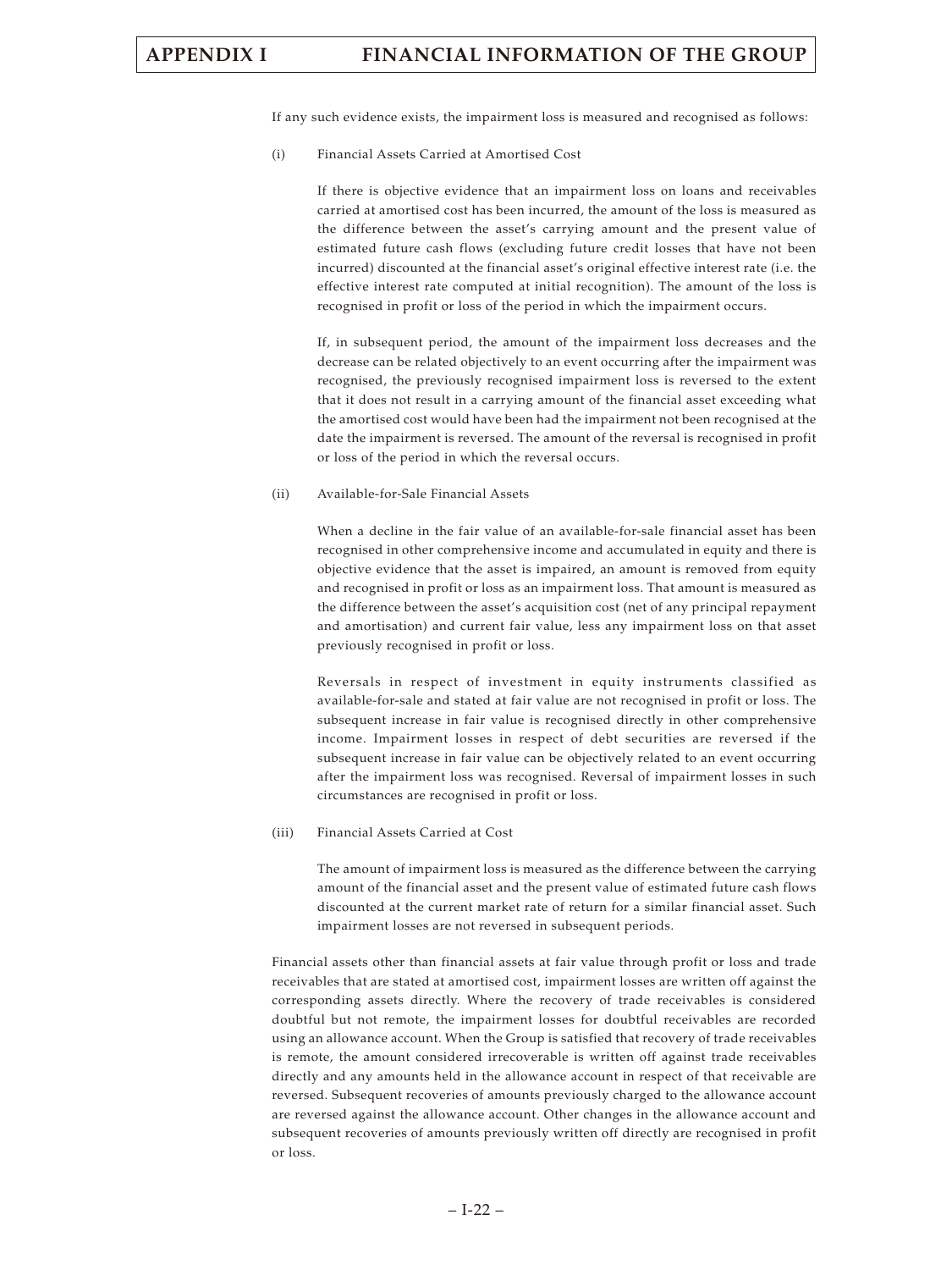Impairment losses recognised in an interim period in respect of available-for-sale equity securities and unquoted equity securities carried at cost are not reversed in a subsequent period. Consequently, if the fair value of an available-for-sale equity security increases in the remainder of an annual period, or in a subsequent period, the increase is recognised in other comprehensive income.

#### **3.15 Cash and Cash Equivalents**

For the purpose of statement of cash flows presentation, cash and cash equivalents include demand deposits with banks and short-term highly liquid investments with original maturities of three months or less that are readily convertible into known amounts of cash and which are subject to an insignificant risk of changes in value and form an integral part of the Group's cash management.

#### **3.16 Financial Liabilities**

The Group's financial liabilities include trade and other payables, borrowings, finance lease liabilities and amount due to non-controlling shareholder.

Financial liabilities are recognised when the Group becomes a party to the contractual provisions of the instrument and are derecognised when the obligations under the liability are discharged, cancelled or expires. All interest related charges are recognised in accordance with the Group's accounting policy for borrowing costs.

Where an existing financial liability is replaced by another from the same lender on substantially different terms, or the terms of an existing liability are substantially modified, such an exchange or modification is treated as a derecognition of the original liability and the recognition of a new liability, and the difference in the respective carrying amount is recognised in profit or loss.

*(i) Trade and Other Payables, Borrowings and Amount Due to Non-Controlling Shareholder*

These are recognised initially at fair value and subsequently measured at amortised cost, using effective interest method.

*(ii) Finance Lease Liabilities*

Finance lease liabilities are measured at initial value less the capital element of lease repayments (see note 3.11(i)).

#### **3.17 Provisions and Contingent Liabilities**

Provisions are recognised when the Group has a present obligation (legal or constructive) as a result of a past event, and it is probable that an outflow of economic benefits will be required to settle the obligation and a reliable estimate of the amount of the obligation can be made. Where the time value of money is material, provisions are stated at the present value of the expenditures expected to settle the obligation.

All provisions are reviewed at each reporting date and adjusted to reflect the current best estimate.

Where it is not probable that an outflow of economic benefits will be required, or the amount cannot be estimated reliably, the obligation is disclosed as a contingent liability, unless the probability of outflow of economic benefits is remote. Possible obligations, whose existence will only be confirmed by the occurrence or non-occurrence of one or more future events not wholly within the control of the Group, are also disclosed as contingent liabilities unless the probability of outflow of economic benefits is remote.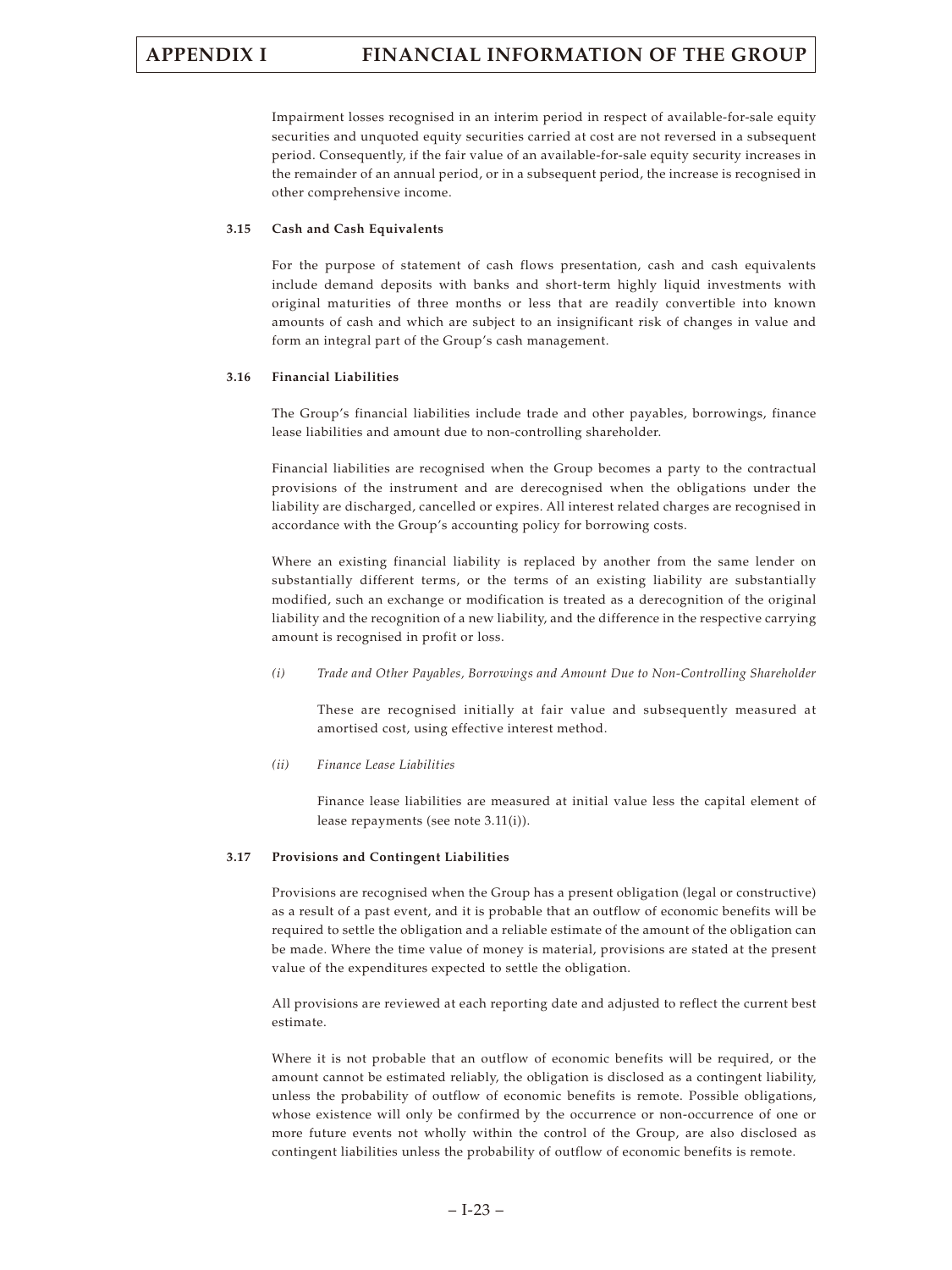#### **3.18 Share Capital**

Ordinary shares are classified as equity. Share capital is determined using the nominal value of shares that have been issued.

Any transaction costs associated with the issuing of shares are deducted from share premium to the extent they are incremental costs directly attributable to the equity transaction.

#### **3.19 Borrowing Costs**

Borrowing costs incurred for the acquisition, construction or production of any qualifying assets are capitalised during the period of time that is required to complete and prepare the asset for its intended use. A qualifying asset is an asset which necessarily takes a substantial period of time to get ready for its intended use or sale. Other borrowing costs are expensed when incurred.

Borrowing costs are capitalised as part of the cost of a qualifying asset when expenditure for the asset is being incurred, borrowing costs are being incurred and activities that are necessary to prepare the asset for its intended use or sale are being undertaken. Capitalisation of borrowing costs ceases when substantially all the activities necessary to prepare the qualifying asset for its intended use or sale are completed.

#### **3.20 Revenue Recognition**

Revenue comprises the fair value of the consideration received or receivable for the sale of goods, rendering of services and the use by others of the Group's assets yielding interest, net of rebates and discounts. Provided it is probable that the economic benefits will flow to the Group and the revenue and costs, if applicable, can be measured reliably, revenue is recognised as follows:

Commission income is recognised in the accounting period in which the services are rendered and the Group's entitlement to commission income becomes unconditional or irrevocable;

Trading of property and sale of properties under development are recognised upon the signing of the sale and purchase agreement;

Interest income is recognised on time-proportion basis using effective interest method;

Rental income receivable under operating leases is recognised in profit or loss in equal instalments over the accounting periods covered by the lease terms. Lease incentives granted are recognised in profit or loss as an integral part of the aggregate net lease payments receivables;

Renovation service income and lease management services income are recognised when the services are rendered; and

Dividend income is recognised when the right to receive payment is established.

#### **3.21 Income Tax**

Income taxes for the year comprise current tax and deferred tax.

Current income tax assets and/or liabilities comprise those obligations to, or claims from, fiscal authorities relating to the current or prior reporting period, that are unpaid at the reporting date. They are calculated according to the tax rates and tax laws applicable to the fiscal periods to which they relate, based on the taxable profit for the year.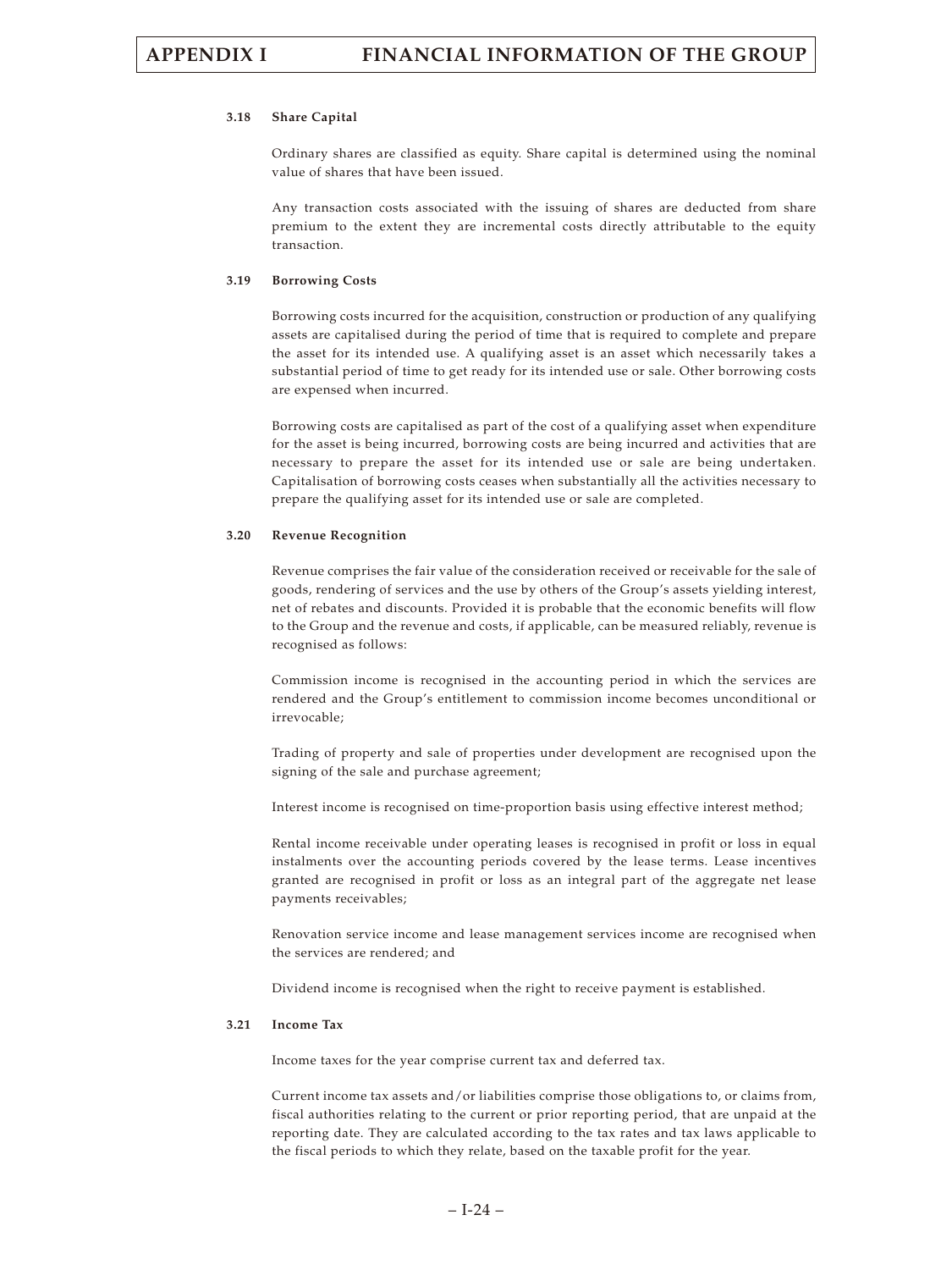Deferred tax is calculated using the liability method on temporary differences at the reporting date between the carrying amounts of assets and liabilities in the financial statements and their respective tax bases. Deferred tax liabilities are generally recognised for all taxable temporary differences. Deferred tax assets are recognised for all deductible temporary differences, tax losses available to be carried forward as well as other unused tax credits to the extent that it is probable that taxable profit, including existing taxable temporary differences, will be available against which the deductible temporary differences, unused tax losses and unused tax credits can be utilised.

Deferred tax assets and liabilities are not recognised if the temporary difference arises from goodwill or from initial recognition (other than in a business combination) of assets and liabilities in a transaction that affects neither taxable nor accounting profit or loss.

Deferred tax liabilities are recognised for taxable temporary differences arising on investments in subsidiaries, associates and joint ventures, except where the Group is able to control the reversal of the temporary difference and it is probable that the temporary difference will not reverse in the foreseeable future.

Deferred tax is calculated, without discounting, at tax rates that are expected to apply in the period the liability is settled or the asset realised, provided they are enacted or substantively enacted at the reporting date.

Income taxes are recognised in profit or loss, except when they relate to items recognised in other comprehensive income in which case the taxes are also recognised in other comprehensive income or when they relate to items recognised directly in equity income in which case the taxes are also recognised directly in equity.

Current tax assets and current tax liabilities are presented in net if, and only if,

- (a) the Group has the legally enforceable right to set off the recognised amounts; and
- (b) the Group intends either to settle on a net basis, or to realise the asset and settle the liability simultaneously.

The Group presents deferred tax assets and deferred tax liabilities in net if, and only if,

- (a) the entity has a legally enforceable right to set off current tax assets against current tax liabilities; and
- (b) the deferred tax assets and the deferred tax liabilities relate to income taxes levied by the same taxation authority on either:
	- (i) the same taxable entities; or
	- (ii) different taxable entities which intend either to settle current tax liabilities and assets on a net basis, or to realise the assets and settle the liabilities simultaneously, in each future period in which significant amounts of deferred tax liabilities or assets are expected to be settled or recovered.

### **3.22 Retirement Benefit Costs and Short Term Employee Benefits**

*(i) Defined Contribution Retirement Plan*

The Group operates a defined contribution Mandatory Provident Fund retirement benefits scheme (the "MPF Scheme") under the Mandatory Provident Fund Schemes Ordinance, for all of its employees in Hong Kong.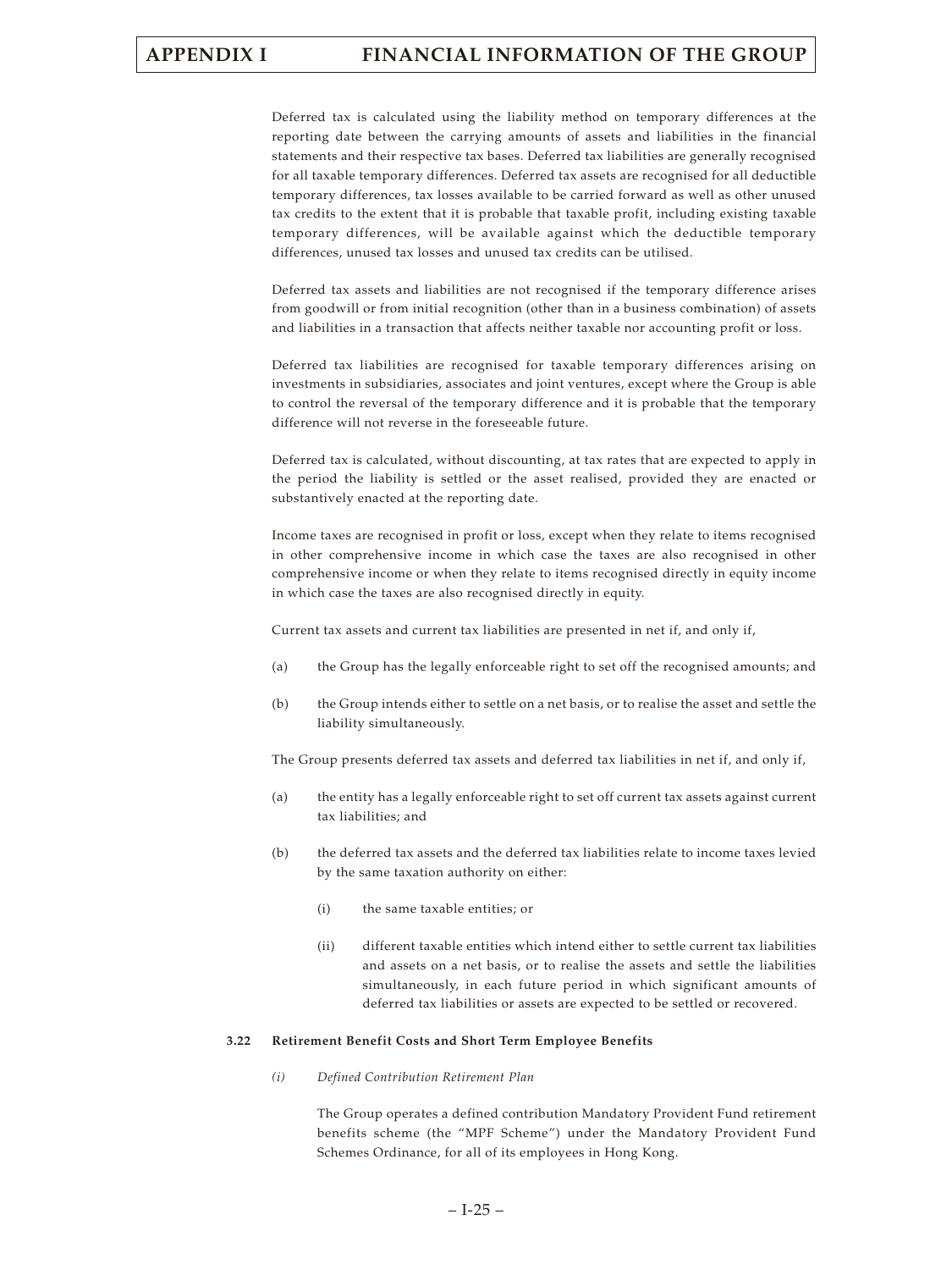Contributions are made based on a percentage of the employees' basic salaries and are recognised in profit or loss as employees render services during the year. Assets of the MPF Scheme are held separately from those of the Group in an independently administered fund. The Group's employer contributions vest fully with the employees when contributed into the MPF Scheme, except for the Group's employer voluntary contributions, which are refunded to the Group when the employee leaves employment prior to the contributions vesting fully, in accordance with the rules of the MPF Scheme.

#### *(ii) Short-Term Employee Benefits*

Employee entitlements to annual leave are recognised when they accrue to employees. A provision is made for the estimated liability for annual leave as a result of services rendered by employee up to the reporting date.

Non-accumulating compensated absences such as sick leave and maternity leave are not recognised until the time of leave.

#### **3.23 Share-Based Employee Compensation**

The Group operates equity-settled share-based compensation plans for remuneration of its employees, directors, consultants, advisors, suppliers or customers of the Company and its subsidiaries.

All employee services received in exchange for the grant of any share-based compensation are measured at their fair values. These are indirectly determined by reference to the equity instruments awarded. Their value is appraised at the grant date and excludes the impact of any non-market vesting conditions.

All share-based compensation is recognised as an expense in profit or loss over the vesting period if vesting conditions apply, or recognised as an expense in full at the grant date when the equity instruments granted vest immediately unless the compensation qualifies for recognition as asset, with a corresponding increase in share-based payment reserve in equity. If vesting conditions apply, the expense is recognised over the vesting period, based on the best available estimate of the number of equity instruments expected to vest. Non-market vesting conditions are included in assumptions about the number of equity instruments that are expected to vest. Estimates are subsequently revised, if there is any indication that the number of equity instruments expected to vest differs from previous estimates.

At the time when the share options are exercised, the amount previously recognised in share-based payment reserve will be transferred to share premium. After vesting date, when the vested share options are later forfeited or are still not exercised at the expiry date, the amount previously recognised in share-based payment reserve will be transferred to retained profits.

#### **3.24 Segment Reporting**

The Group identifies operating segments and prepares segment information based on the regular internal financial information reported to the executive directors for their decisions about resources allocation to the Group's business components and for their review of the performance of those components. The business components in the internal financial information reported to the executive directors are determined following the Group's major product and service lines.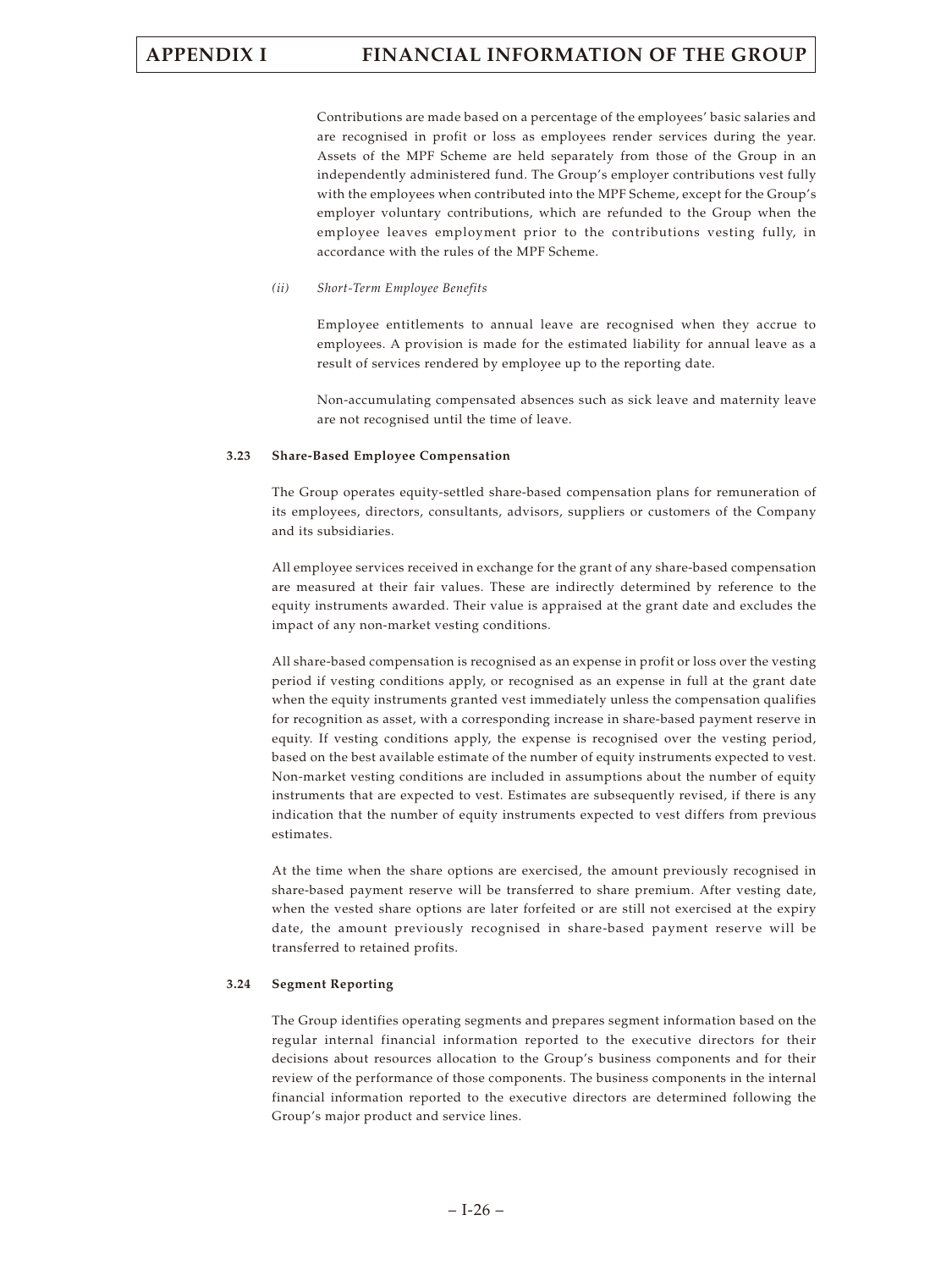The Group has identified the following reportable segments:

| Property Assembly and<br><b>Brokerage Business:</b> | Provision of property brokerage services; provision of<br>schemes for property consolidation, assembly and<br>redevelopment; and property trading for assembly<br>projects purpose. |
|-----------------------------------------------------|-------------------------------------------------------------------------------------------------------------------------------------------------------------------------------------|
| Property Development<br>Business:                   | The Group's property development business is<br>segregated further into two reportable segments on a<br>geographical basis - Hong Kong and the United<br>Kingdom                    |
| Property Investment and<br>Trading Business:        | Investment in the properties and property trading for<br>profit-making purpose                                                                                                      |

Each of these operating segments is managed separately as each of the product and service line requires different resources as well as marketing approaches. All inter-segment transfers are priced with reference to prices charged to external parties for similar orders.

The measurement policies the Group used for reporting segment results under HKFRS 8 are the same as those used in its financial statements prepared under HKFRSs, except that renovation service income, net fair value changes on financial assets at fair value through profit or loss, reclassified from equity to profit or loss on significant decline in fair value of available-for-sale financial assets and disposals of available-for-sale financial assets, certain interest income, dividend income, share of results of associates and a joint venture, certain finance costs, net exchange loss/gain, equity-settled share-based payments, income tax expense and corporate income and expenses which are not directly attributable to the business activities of any operating segment are not included in arriving at the operating results of the operating segment.

Segment assets include all assets but investments in financial assets. In addition, corporate assets which are not directly attributable to the business activities of any operating segment are not allocated to a segment, which primarily applies to the Group's headquarter.

Segment liabilities exclude corporate liabilities which are not directly attributable to the business activities of any operating segment and are not allocated to a segment.

No asymmetrical allocations have been applied to reportable segments.

#### **3.25 Related Parties**

- (a) A person or a close member of that person's family is related to the Group if that person:
	- (i) has control or joint control over the Group;
	- (ii) has significant influence over the Group; or
	- (iii) is a member of key management personnel of the Group or the Company's parent.
- (b) An entity is related to the Group if any of the following conditions apply:
	- (i) The entity and the Group are members of the same group (which means that each parent, subsidiary and fellow subsidiary is related to the others).
	- (ii) One entity is an associate or joint venture of the other entity (or an associate or joint venture of a member of a group of which the other entity is a member).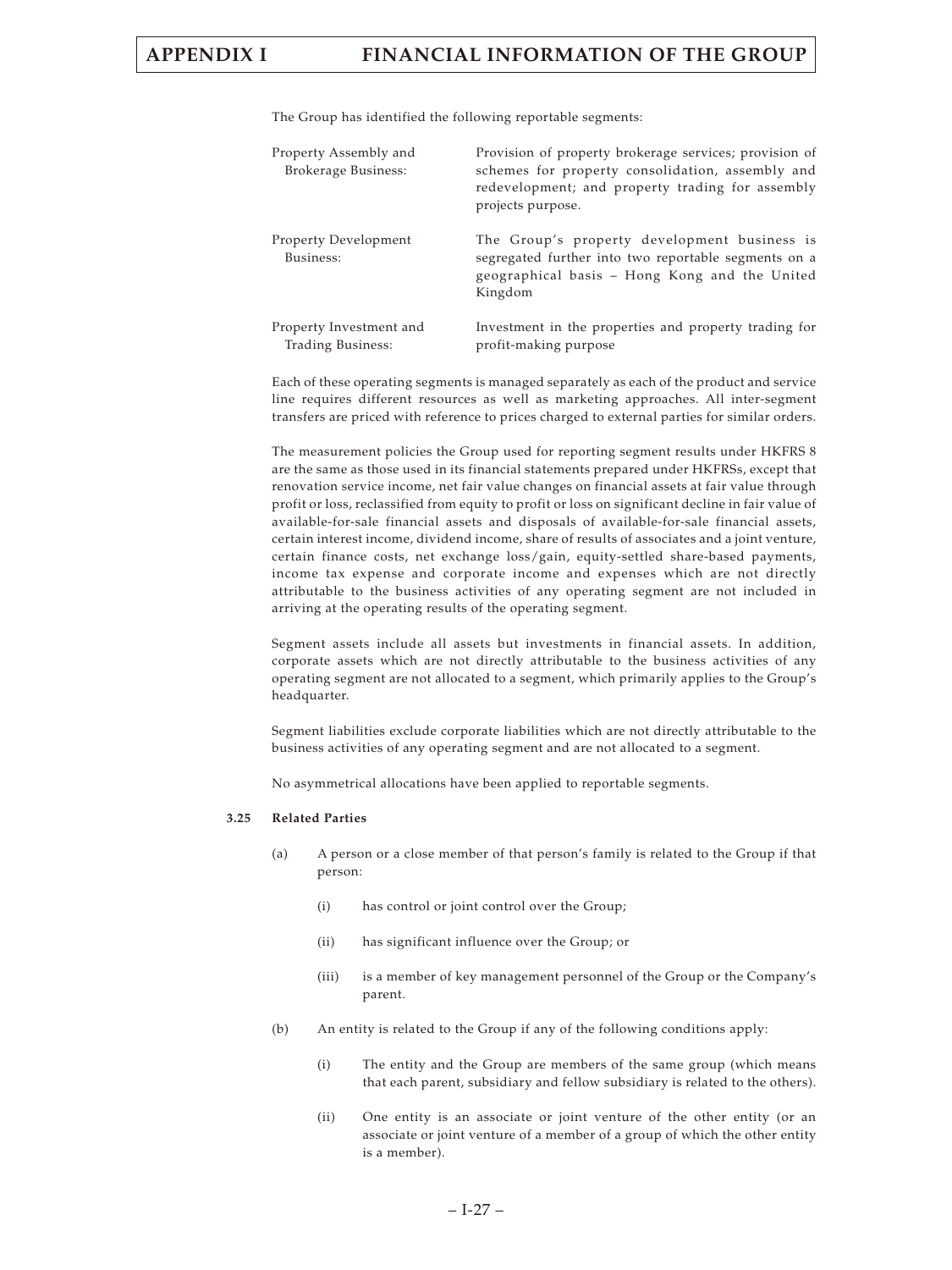- (iii) Both entities are joint ventures of the same third party.
- (iv) One entity is a joint venture of a third entity and the other entity is an associate of the third entity.
- (v) The entity is a post-employment benefit plan for the benefit of the employees of the Group or an entity related to the Group.
- (vi) The entity is controlled or jointly controlled by a person identified in (a).
- (vii) A person identified in (a)(i) has significant influence over the entity or is a member of key management personnel of the entity (or of a parent of the entity).

Close members of the family of a person are those family members who may be expected to influence, or be influenced by, that person in their dealings with the entity and include:

- (i) that person's children and spouse or domestic partner;
- (ii) children of that person's spouse or domestic partner; and
- (iii) dependents of that person or that person's spouse or domestic partner.

### **3.26 Financial Guarantee Contract**

A financial guarantee contract is a contract that requires the issuer (or guarantor) to make specified payments to reimburse the holder for a loss it incurs because a specified debtor fails to make payment when due in accordance with the terms of a debt instrument.

Where the Group issues a financial guarantee, the fair value of the guarantee is initially recognised as deferred income within trade and other payables. Where consideration is received or receivable for the issuance of a guarantee, the consideration is recognised in accordance with the Group's policies applicable to that category of asset. Where no such consideration is received or receivable, an immediate expense is recognised as investment in subsidiaries on initial recognition of any deferred income.

The amount of the guarantee initially recognised as deferred income is amortised in profit or loss over the term of the guarantee as income from financial guarantee issued. In addition, provisions are recognised if and when it becomes probable that the holder of the guarantee will call upon the Group under the guarantee and the amount of that claim on the Group is expected to exceed the current carrying amount, where appropriate.

### **4. CRITICAL ACCOUNTING ESTIMATES AND JUDGEMENTS**

Estimates and judgements are continually evaluated and are based on historical experience and other factors, including expectations of future events that are believed to be reasonable under the circumstances.

The Group makes estimates and assumptions concerning the future. The resulting accounting estimates will, by definition, seldom equal the related actual results. The estimates and assumptions that have a significant risk of causing a material adjustment to the carrying amounts of assets and liabilities within the next financial year are discussed below:

### **4.1 Estimated Impairment of Goodwill**

The Group tests goodwill arising from business combinations annually whether goodwill has suffered any impairment in accordance with the accounting policy stated in note 3.9. The recoverable amounts of CGUs have been determined based on value-in-use calculations. These calculations require estimations of the value-in-use of the CGUs to which the goodwill is allocated. During the year, an impairment loss of HK\$198,000,000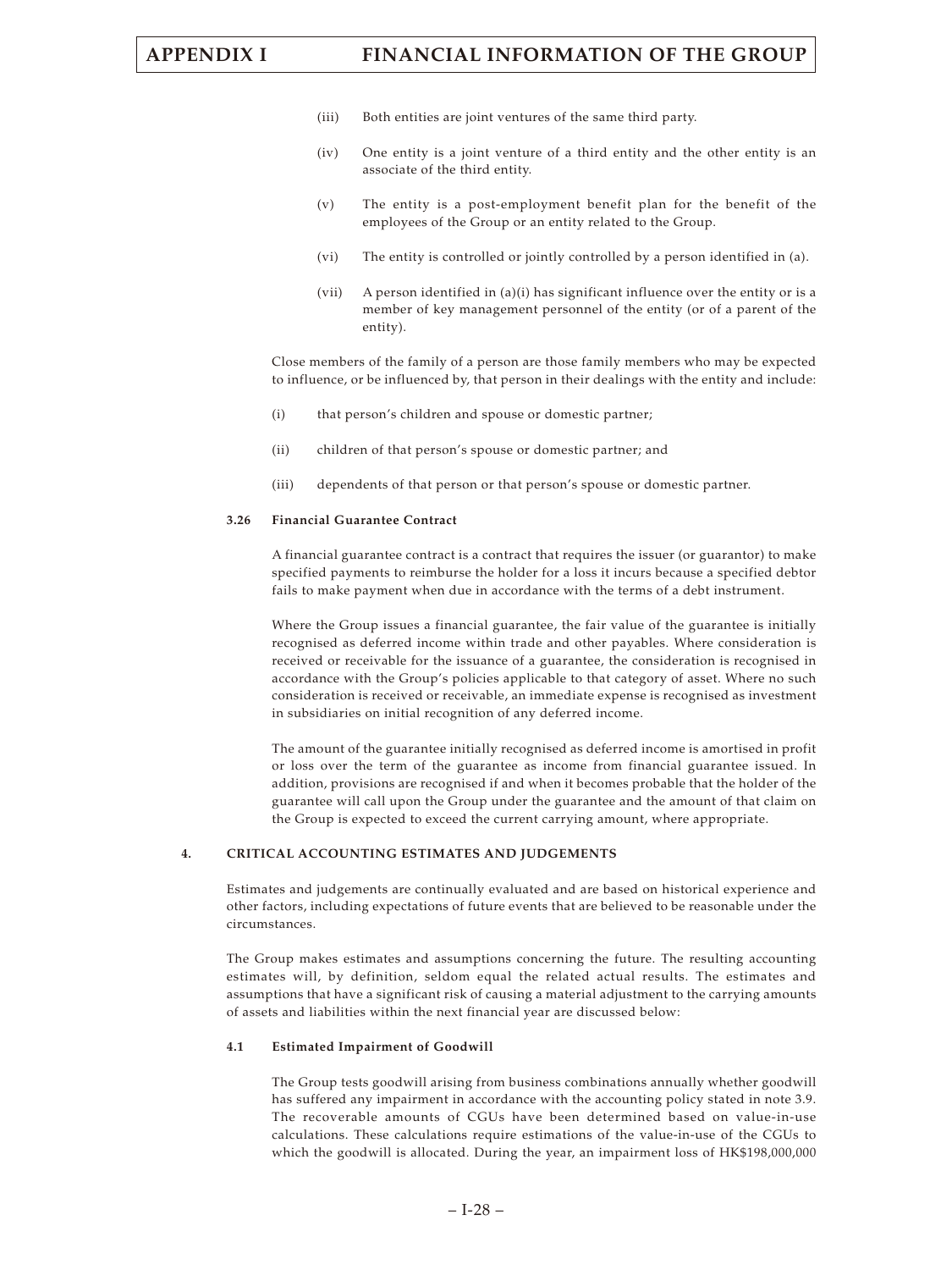has been recognised. If the actual growth rate had been lower or the pre-tax discounted rate higher than management's estimates or the estimated cash flows later than management estimates due to the delay in the process of the projects' completion, the Group may make the further impairment losses that arose on goodwill.

### **4.2 Net Realisable Value of Properties Held for Trading and Properties Under Development**

Net realisable value of properties held for trading and properties under development is the estimated selling price in the ordinary course of business, less selling expenses and estimated cost of completion. These estimates are based on the current market conditions. Provision is made when events or changes in circumstances indicate that the carrying amounts may not be realised. Management reassesses these estimations at the reporting date to ensure properties held for trading and properties under development are accounted for at the lower of cost and net realisable value.

### **4.3 Impairment of Receivables**

The impairment loss on receivables of the Group is established when there is objective evidence that the Group will not be able to collect all amounts due according to the original terms of receivables. Significant financial difficulties of the debtor, probability that the debtor will enter bankruptcy or financial reorganisation, and default or delinquency in payments are considered indicators that the receivable is impaired.

### **4.4 Impairment of Available-for-Sale Financial Assets**

The impairment loss on available-for-sale financial assets is established when there is objective evidence. The directors of the Company review available-for-sale financial assets at the end of each reporting period to assess whether they are impaired. The Group records impairment charges on available-for-sale equity investments when there has been a significant or prolonged decline in the fair value of an investment in an equity instrument below their cost. The determination of what is significant or prolonged requires judgement. In making this judgement, the directors evaluate, among other factors, historical share price movements and the duration and extent to which the fair value of an investment is less than its cost.

### **4.5 Taxation**

The Group is subject to various taxes in Hong Kong and the United Kingdom. There are certain transactions and calculations for which the ultimate tax determination is uncertain during the ordinary course of business. The Group recognises liabilities for anticipated tax based on estimates of whether additional taxes will be due. Where the final tax outcome of these matters is different from the amounts that were initially recorded, such differences will impact the income tax provisions in the period in which such final tax liabilities determination is made.

### **4.6 Fair Value of Investment Properties**

Investment properties are carried at their fair value. The fair value of the investment properties was determined by reference to valuations conducted on these properties by the independent professional valuers using property valuation techniques which involve certain assumptions. Favourable or unfavourable changes to these assumptions may result in changes in the fair value of the Group's investment properties and corresponding adjustments to the changes in fair value reported in profit or loss and the carrying amount of these properties included in the consolidated statement of financial position.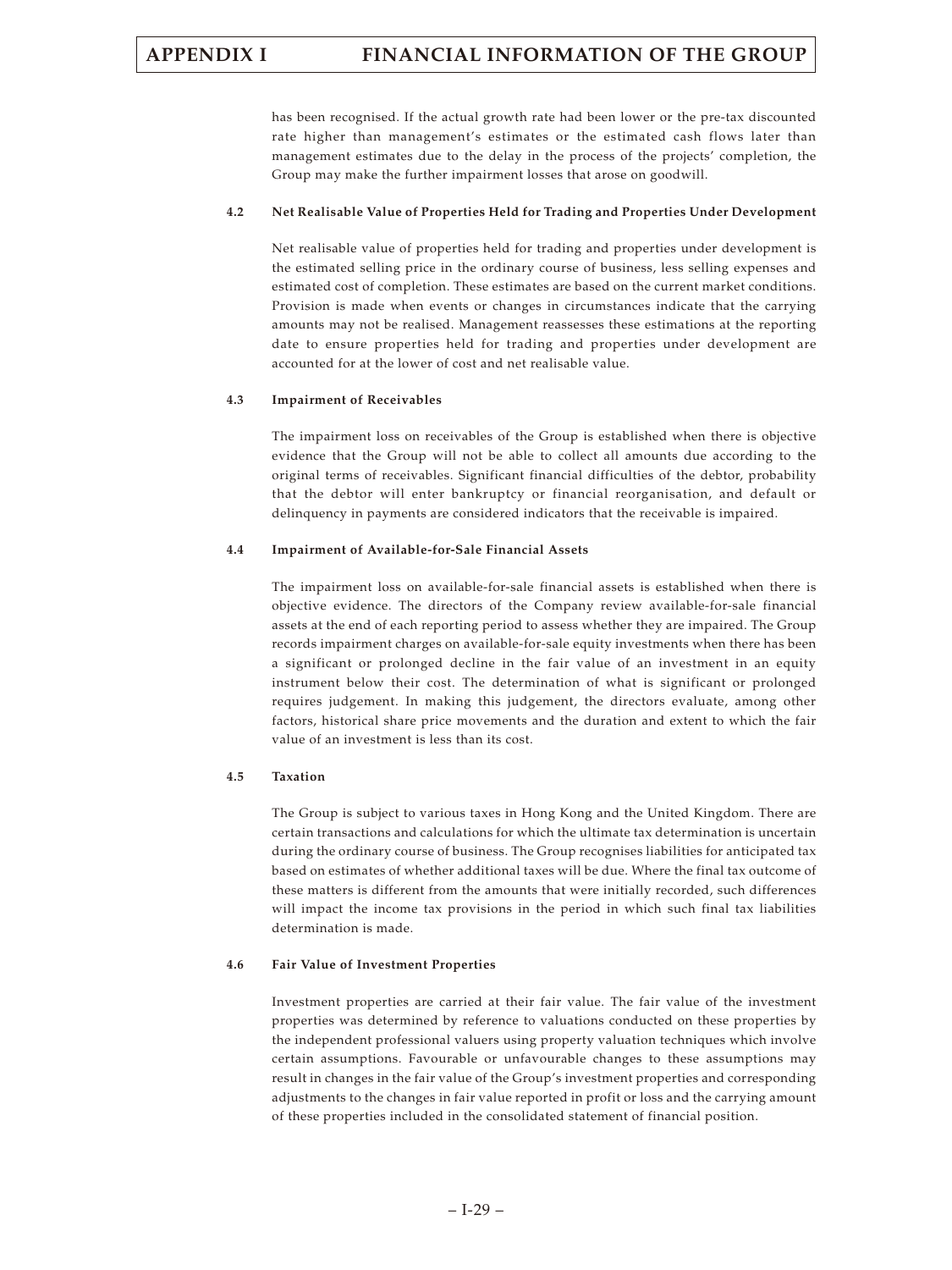### **5. SEGMENT INFORMATION**

The executive directors have identified the Group's four product and service lines as operating segments as further described in note 3.24. These operating segments are monitored and strategic decisions are made on the basis of adjusted segment operating results.

There was no inter-segment sale and transfer during the year (2013: Nil).

|                                                                                          | <b>Property Assembly</b><br>and Brokerage<br><b>Business</b> |                                |                  | Property<br>Development<br><b>Business - Hong</b><br>Kong |                  | Property<br>Development<br>Business - the<br>United Kingdom |                    | Property Investment<br>and Trading<br><b>Business</b> |                  | Total                          |
|------------------------------------------------------------------------------------------|--------------------------------------------------------------|--------------------------------|------------------|-----------------------------------------------------------|------------------|-------------------------------------------------------------|--------------------|-------------------------------------------------------|------------------|--------------------------------|
|                                                                                          | 2014<br>HK\$'000                                             | 2013<br>HK\$'000<br>(Restated) | 2014<br>HK\$'000 | 2013<br>HK\$'000<br>(Restated)                            | 2014<br>HK\$'000 | 2013<br>HK\$'000<br>(Restated)                              | 2014<br>HK\$'000   | 2013<br>HK\$'000<br>(Restated)                        | 2014<br>HK\$'000 | 2013<br>HK\$'000<br>(Restated) |
| Reportable segment<br>revenue:<br>From external customers                                | 63,356                                                       | 100,440                        |                  |                                                           | 491,747          |                                                             | 5,269              | 6,050                                                 | 560,372          | 106,490                        |
| Reportable segment<br>profit/(loss)                                                      | (190, 613)                                                   | (189, 375)                     | (766)            | (267)                                                     | 156,326          | 4,045                                                       | 39,113             | 5,939                                                 | 4,060            | (179, 658)                     |
| Bank interest income<br>Depreciation<br>Reversal of write-down of<br>properties held for | 303<br>7,020                                                 | 456<br>7,928                   | 24               | L,                                                        | 102              | 39                                                          | $\mathbf{1}$<br>65 |                                                       | 430<br>7,085     | 495<br>7,928                   |
| trading to its net<br>realisable value<br>Fair value gain on                             |                                                              | (452)                          |                  |                                                           |                  |                                                             |                    |                                                       |                  | (452)                          |
| inventories reclassified<br>as investment properties<br>Fair value gain on               | 1,047                                                        |                                |                  |                                                           |                  |                                                             |                    |                                                       | 1,047            |                                |
| investment properties<br>Impairment loss in respect                                      |                                                              |                                |                  |                                                           |                  |                                                             | 35,000             |                                                       | 35,000           |                                |
| of goodwill                                                                              | 198,000                                                      | 203,000                        |                  |                                                           |                  |                                                             |                    |                                                       | 198,000          | 203,000                        |
| Reportable segment assets<br>Additions to non-current                                    | 417,120                                                      | 676,586                        | 445,784          | 446,569                                                   | 11,189           | 314,419                                                     | 259,523            | 191,509                                               | 1,133,616        | 1,629,083                      |
| assets during the year<br>Reportable segment                                             |                                                              | 1,828                          |                  |                                                           |                  |                                                             | 60,896             |                                                       | 60,896           | 1,828                          |
| liabilities                                                                              | 171,972                                                      | 183,970                        | 218,985          | 234,236                                                   | 34,532           | 2,630                                                       | 88,590             | 92,420                                                | 514,079          | 513,256                        |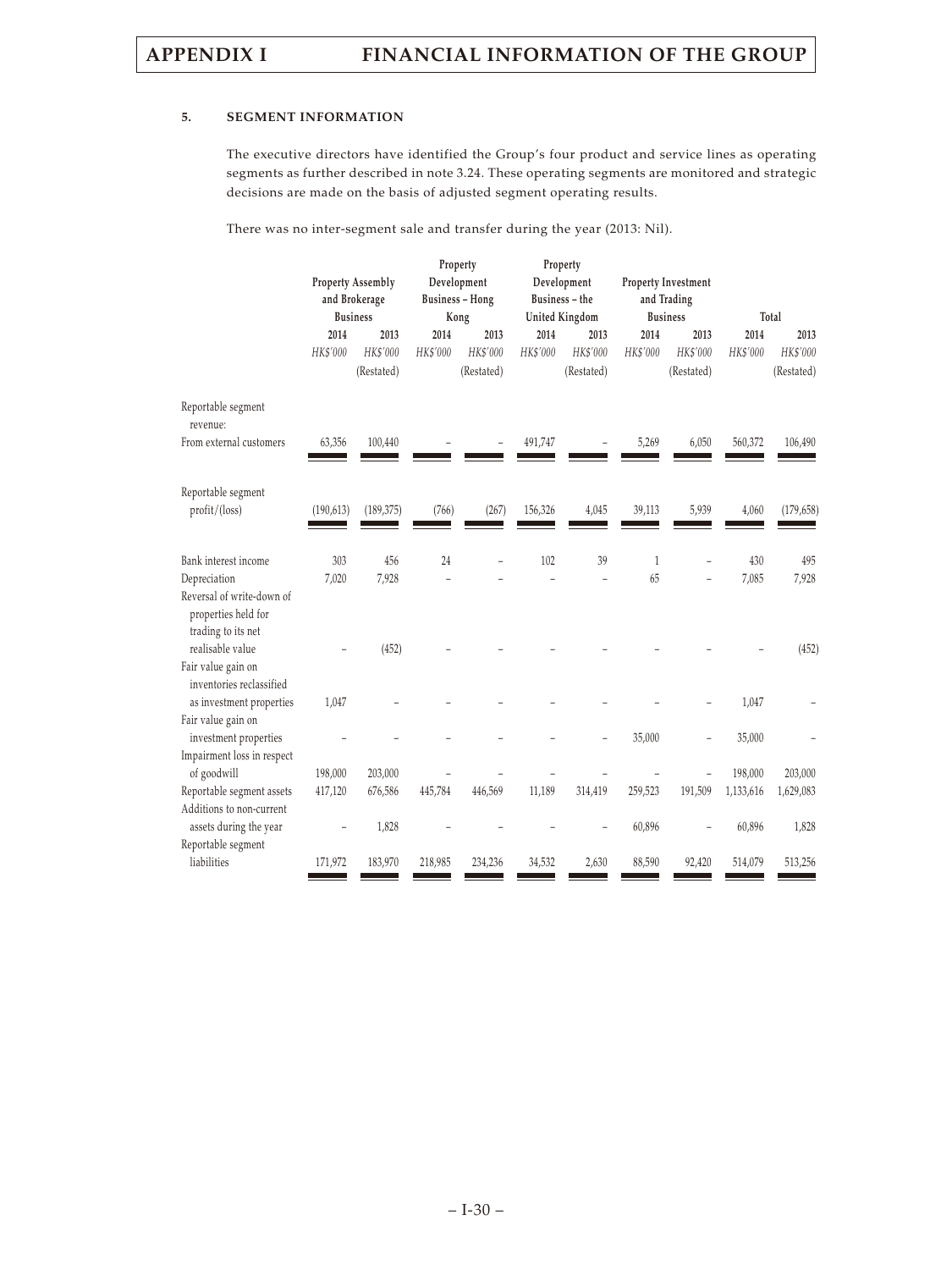The totals presented for the Group's operating segments reconcile to the Group's key financial figures as presented in the financial statements as follows:

|                                                                                 | 2014<br>HK\$'000 | 2013<br>HK\$'000<br>(Restated) |
|---------------------------------------------------------------------------------|------------------|--------------------------------|
| Reportable segment revenue<br>Rental income derived from new segment - Property | 560,372          | 106,490                        |
| Investment and Trading Business                                                 |                  | (6,050)                        |
| Consolidated revenue                                                            | 560,372          | 100,440                        |
| Reportable segment profit/(loss)                                                | 4,060            | (179, 658)                     |
| Renovation service income                                                       | 41               | 24                             |
| Net fair value gain on financial assets at fair value through                   |                  |                                |
| profit or loss                                                                  |                  | 1,009                          |
| Reclassified from equity to profit or loss on disposals of                      |                  |                                |
| available-for-sale financial assets                                             | 8,667            | (9)                            |
| Reclassified from equity to profit or loss on significant                       |                  |                                |
| decline                                                                         |                  |                                |
| in fair value of available-for-sale financial assets                            | (9,865)          |                                |
| Interest income                                                                 | 6,430            | 6,010                          |
| Dividend income                                                                 | 10,167           | 1,154                          |
| Share of profit of associates                                                   | 104<br>106       | 413<br>535                     |
| Share of profit of a joint venture<br>Finance costs                             |                  | (1)                            |
| Exchange gain/(loss), net                                                       | 40,066           | (5,966)                        |
| Equity-settled share-based payments                                             | (2,938)          | (3,505)                        |
| Corporate salaries and allowances                                               | (3,929)          | (3,380)                        |
| Depreciation on corporate property, plant and equipment                         | (733)            | (441)                          |
| Corporate rent and rates                                                        | (4,301)          | (3,560)                        |
| Unallocated corporate expenses                                                  | (3, 169)         | (3,088)                        |
| Profit/(Loss) before income tax                                                 | 44,706           | (190, 463)                     |
| Reportable segment assets                                                       | 1,133,616        | 1,629,083                      |
| Available-for-sale financial assets                                             | 100,753          | 90,676                         |
| Financial assets at fair value through profit or loss                           | 1,372            | 607                            |
| Corporate cash and bank balances and short term deposits                        | 685,361          | 205,152                        |
| Share of net assets of associates                                               | 517              | 413                            |
| Share of net assets of a joint venture                                          | 640              | 535                            |
| Amounts due from associates                                                     | 104,142          | 72,415                         |
| Amounts due from a joint venture                                                | 4,526            | 4,631                          |
| Other corporate assets                                                          | 2,650            | 2,326                          |
| Group assets                                                                    | 2,033,577        | 2,005,838                      |
| Reportable segment liabilities                                                  | 514,079          | 513,256                        |
| Other corporate liabilities                                                     | 1,170            | 136                            |
| Group liabilities                                                               | 515,249          | 513,392                        |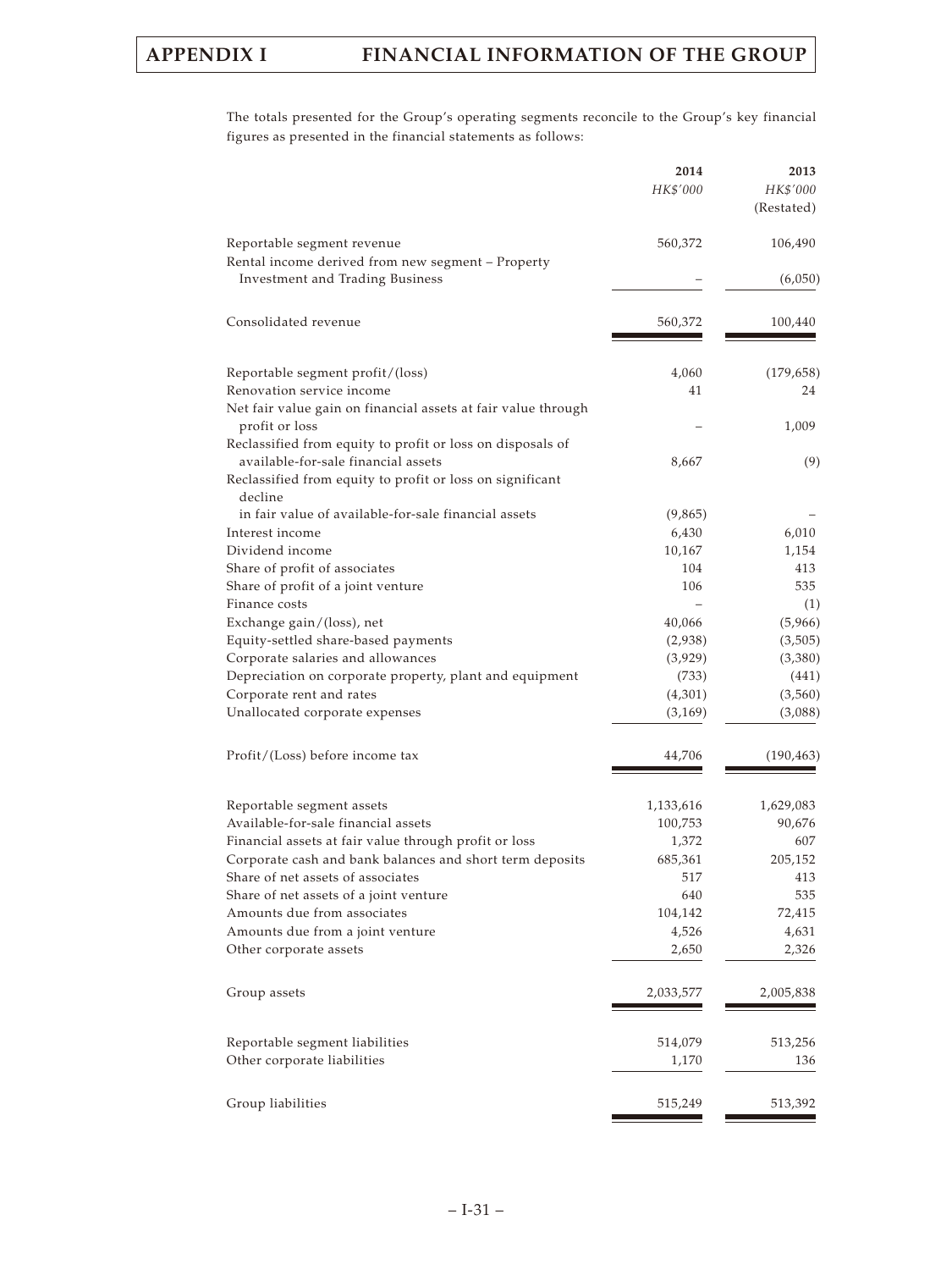The following table provides an analysis of the Group's revenue from external customers.

|                             | 2014<br>HK\$'000  | 2013<br>HK\$'000<br>(Restated) |
|-----------------------------|-------------------|--------------------------------|
| Hong Kong<br>United Kingdom | 68,625<br>491,747 | 106,490                        |
|                             | 560,372           | 106,490                        |

Non-current assets are located in Hong Kong. The geographical location of customers is based on the location at which the services were provided and the goods were delivered. The geographical location of non-current assets is based on the physical location of the assets.

During the year, there was neither revenue from external customers attributable to the Cayman Islands (domicile) (2013: Nil) nor non-current assets were located in the Cayman Islands (2013: Nil). The country of domicile is the country where the Company was incorporated.

Revenue from the major customers is as follows:

|                      | 2014     | 2013     |
|----------------------|----------|----------|
|                      | HK\$'000 | HK\$'000 |
| Customer A (note i)  | 59,100   | 72,187   |
| Customer B (note i)  |          | 15,361   |
| Customer C (note ii) | 491,747  |          |
|                      | 550,847  | 87,548   |

### *Notes:*

- (i) derived from the Property Assembly and Brokerage Business.
- (ii) derived from the Property Development Business.

### **6. REVENUE**

The Group's principal activities are disclosed in note 1 to the financial statements. Revenue from the Group's principal activities recognised during the year is as follows:

|                                          | 2014     | 2013     |
|------------------------------------------|----------|----------|
|                                          | HK\$'000 | HK\$'000 |
| Commission income                        | 61,554   | 99,283   |
| Lease management services income         | 1,802    | 1,157    |
| Rental income from investment properties | 5,269    |          |
| Sale of properties under development     | 491.747  |          |
|                                          | 560,372  | 100,440  |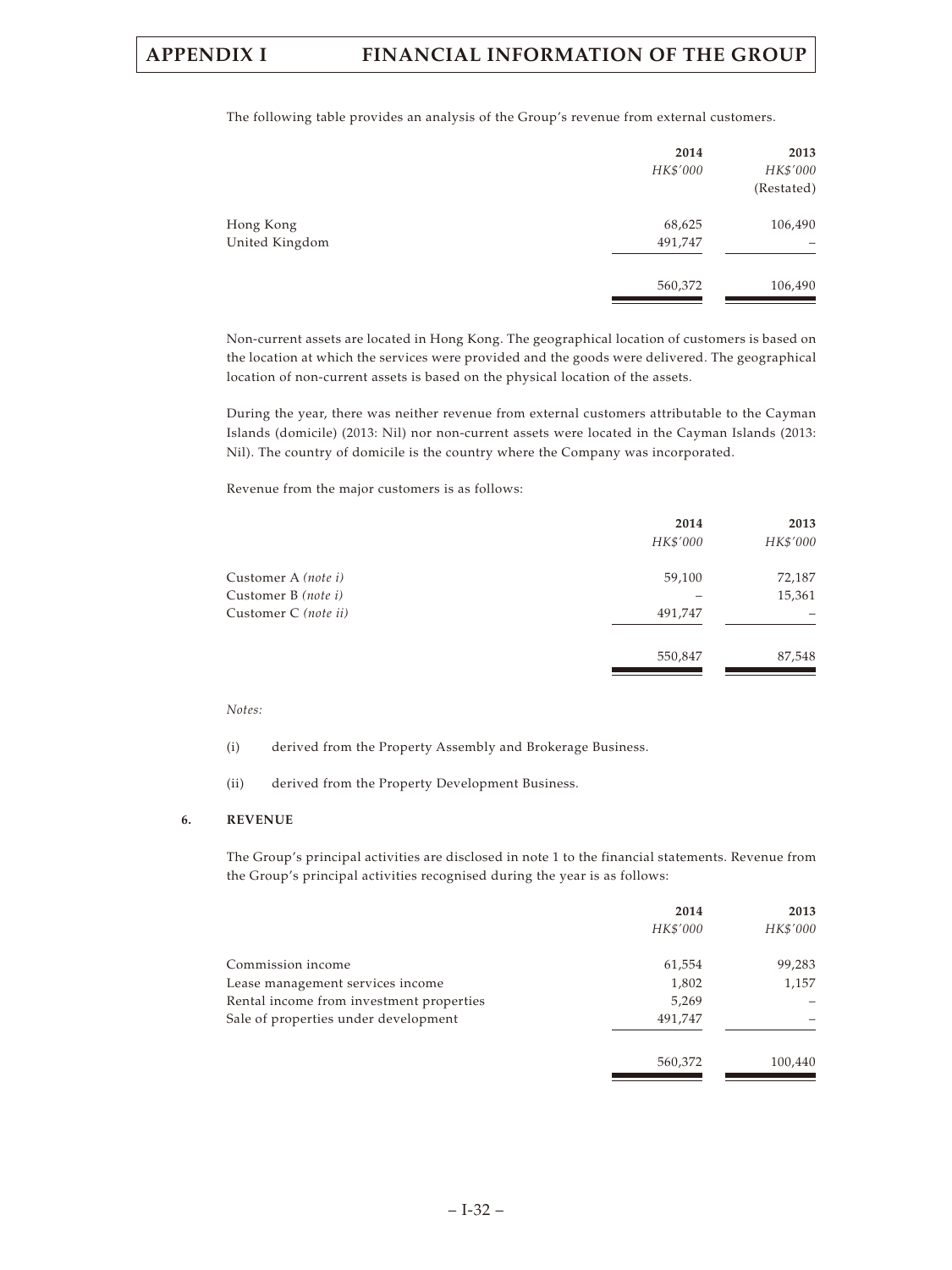### **7. OTHER INCOME**

|                                                               | 2014<br>HK\$'000 | 2013<br>HK\$'000 |
|---------------------------------------------------------------|------------------|------------------|
| Interest income                                               | 6,860            | 6,505            |
| Dividend income                                               | 10,167           | 1,154            |
| Rental income from properties held for trading and            |                  |                  |
| properties under development                                  | 6,153            | 5,158            |
| Renovation service income                                     | 41               | 24               |
| Rental income from investment properties                      |                  | 6,050            |
| Net fair value gain on financial assets at fair value through |                  |                  |
| profit or loss                                                |                  | 1,009            |
| Fair value gain on inventories reclassified as investment     |                  |                  |
| properties                                                    | 1,047            |                  |
| Fair value gain on investment properties                      | 35,000           |                  |
| Gain on disposal of property, plant and equipment             |                  | 3                |
| Reclassified from equity to profit or loss on disposals of    |                  |                  |
| available-for-sale financial assets                           | 8,667            |                  |
| Exchange gain, net                                            | 40,066           |                  |
| Sundry income                                                 | 947              | 980              |
|                                                               | 108,948          | 20,883           |

### **8. PROFIT/(LOSS) BEFORE INCOME TAX**

|                                                                                            | 2014     | 2013     |
|--------------------------------------------------------------------------------------------|----------|----------|
|                                                                                            | HK\$'000 | HK\$'000 |
| Profit/(Loss) before income tax is arrived at after<br>charging/(crediting) the following: |          |          |
| Auditor's remuneration                                                                     |          |          |
| - current year provision                                                                   | 766      | 695      |
| - under-provision in respect of previous years                                             | 106      | 8        |
| Cost of inventories recognised as expense, including:                                      |          |          |
| - cost of properties sold                                                                  | 340,004  |          |
| - reversal of write-down of properties held for trading                                    |          |          |
| to its net realisable value                                                                |          | (452)    |
| Depreciation                                                                               | 7,818    | 8,369    |
| Directors' remuneration (note $15(a)$ )                                                    | 2,488    | 2,865    |
| Equity-settled share-based payments (note 35)                                              | 2,938    | 3,505    |
| Exchange (gain)/loss, net (note 7)                                                         | (40,066) | 6,048    |
| Minimum lease payments under operating lease rentals for                                   |          |          |
| land and buildings                                                                         | 5,653    | 5,221    |
| Reclassified from equity to profit or loss on disposals of                                 |          |          |
| available-for-sale financial assets (note 7)                                               | (8,667)  | 9        |
| Reclassified from equity to profit or loss on significant                                  |          |          |
| decline in fair value of available-for-sale financial assets                               | 9,865    |          |
|                                                                                            |          |          |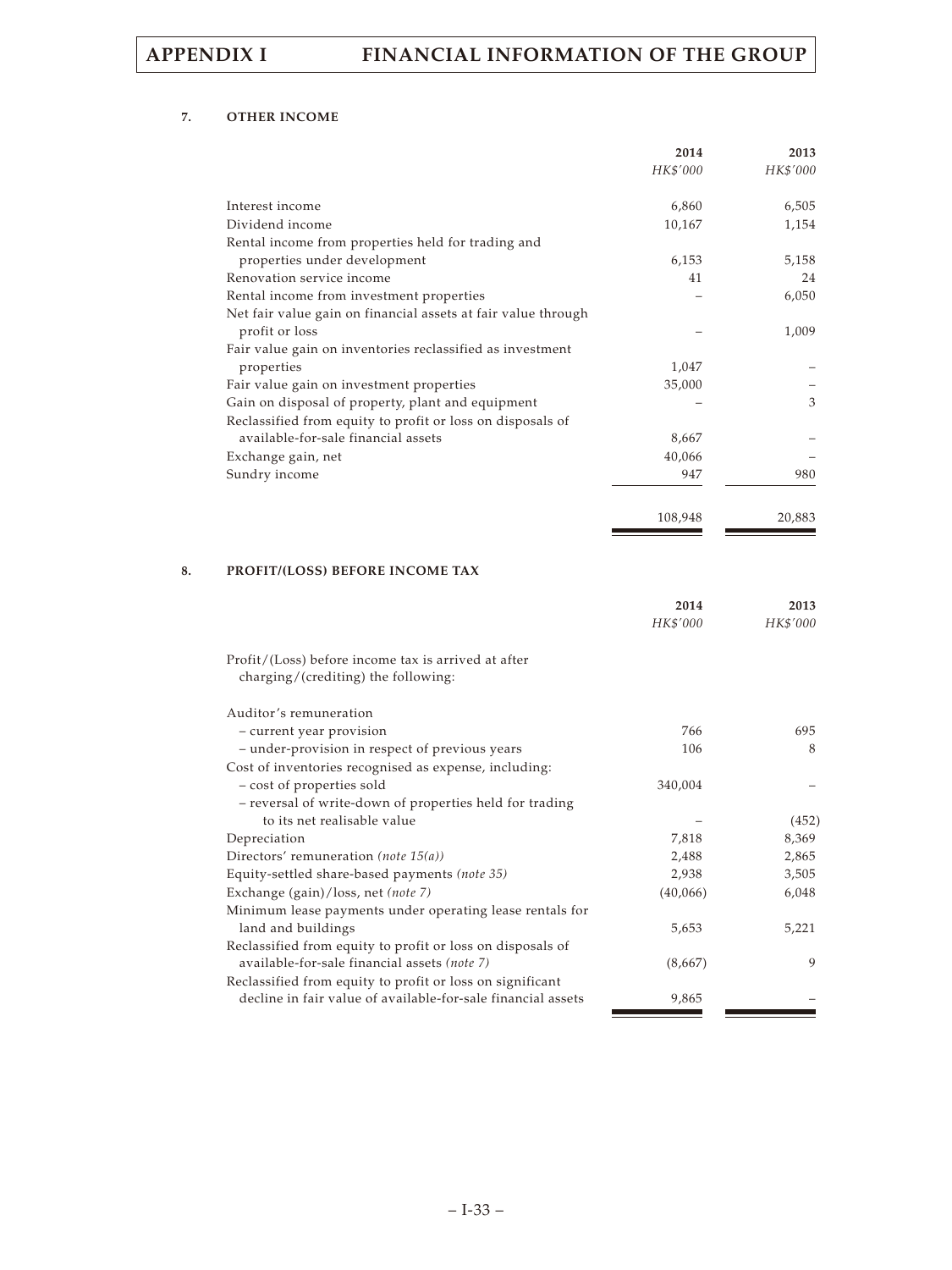### **9. FINANCE COSTS**

|                                                                             | 2014<br>HK\$'000 | 2013<br>HK\$'000 |
|-----------------------------------------------------------------------------|------------------|------------------|
| Interest charges on:                                                        |                  |                  |
| Bank loans                                                                  |                  |                  |
| - wholly repayable within five years                                        | 4,826            | 5,997            |
| - not wholly repayable within five years                                    | 2,394            | 2,548            |
| Total borrowing costs                                                       | 7,220            | 8,545            |
| Less: interest capitalised in properties under development<br>$(note 24)^*$ | (7,215)          | (8, 542)         |
|                                                                             | 5                | 3                |

\* *Borrowing costs have been capitalised at effective interest rates ranged from 2.13% to 2.50% (2013: 1.96% to 2.80%) per annum.*

The above analysis shows the finance costs of bank borrowings, including those with a repayment on demand clause, in accordance with the agreed scheduled repayments dates set out in the loan agreements.

### **10. INCOME TAX EXPENSE**

Hong Kong profits tax has been provided at the rate of 16.5% (2013: 16.5%) on the estimated assessable profits arising in Hong Kong for the year. Taxation for overseas subsidiaries is charged at the appropriate current rates of taxation ruling in the relevant countries.

Income tax in the consolidated income statement is as follows:

|                                                  | 2014     | 2013     |
|--------------------------------------------------|----------|----------|
|                                                  | HK\$'000 | HK\$'000 |
| Current tax - Hong Kong profits tax              |          |          |
| Provision for the year                           | 1,756    | 3,209    |
| (Over)/Under-provision in respect of prior years | (242)    | 286      |
|                                                  | 1,514    | 3,495    |
| Current tax - Overseas                           |          |          |
| Provision for the year                           | 32,992   | 828      |
| Deferred tax (note 33)                           | (251)    | 616      |
| Total income tax expense                         | 34,255   | 4,939    |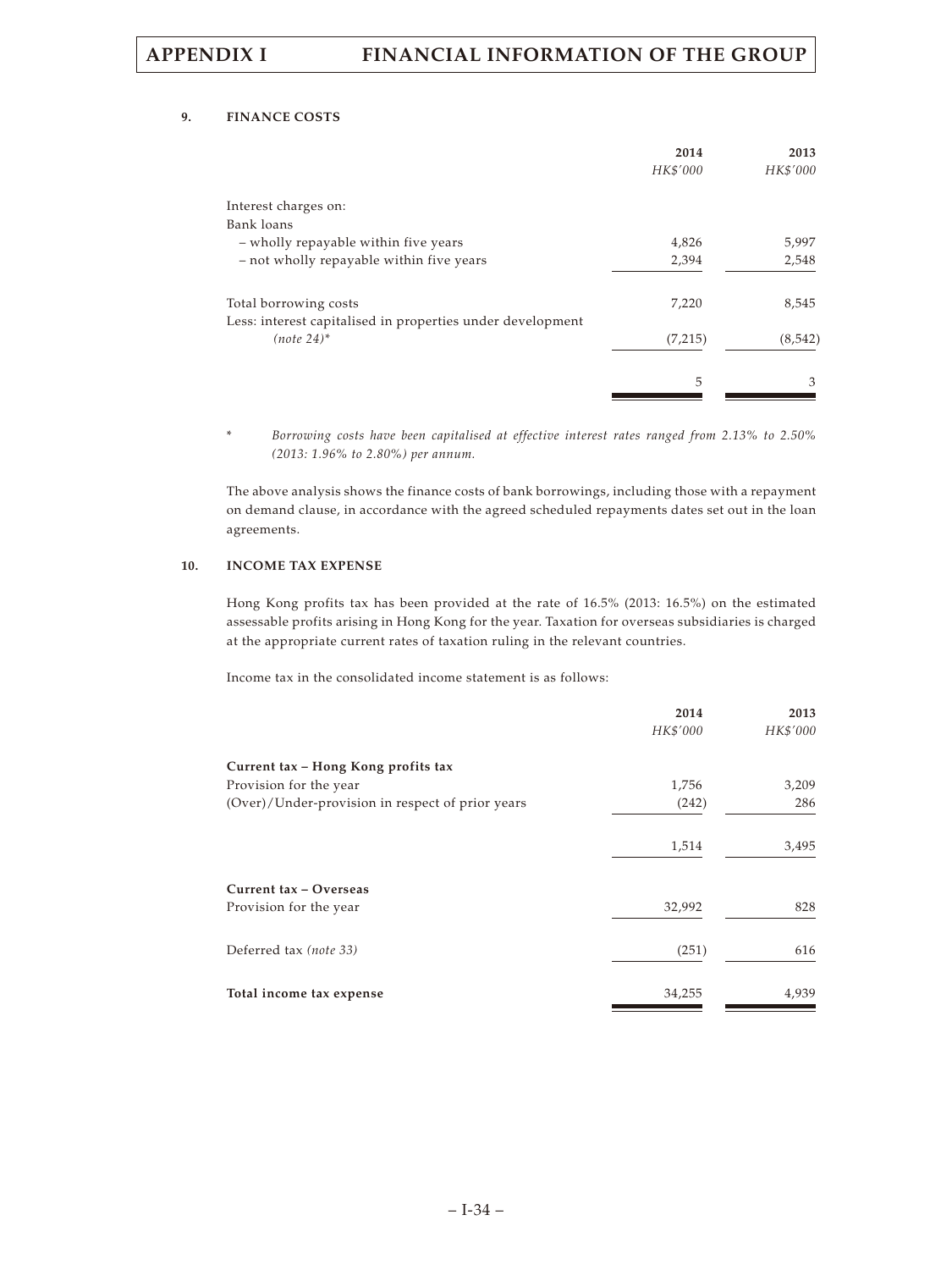|                                                             | 2014<br>HK\$'000 | 2013<br>HK\$'000 |
|-------------------------------------------------------------|------------------|------------------|
| Profit/(Loss) before income tax                             | 44,706           | (190, 463)       |
| Notional tax on profit or loss before income tax,           |                  |                  |
| calculated at the rates applicable to profits/loss          |                  |                  |
| in the countries concerned                                  | 14,417           | (31,268)         |
| Tax effect of share of profit of associates and             |                  |                  |
| a joint venture                                             | 96               | (156)            |
| Tax effect of non-deductible expenses                       | 34,005           | 37,761           |
| Tax effect of non-taxable revenue                           | (15, 829)        | (1,789)          |
| Tax effect of temporary difference not recognised           | 468              | 176              |
| Tax effect of unused tax losses not recognised              | 1,340            | 76               |
| Tax effect of prior year's unrecognised tax losses utilised |                  |                  |
| this year                                                   |                  | (147)            |
| (Over)/Under-provision in prior years                       | (242)            | 286              |
| Income tax expense                                          | 34,255           | 4,939            |

Reconciliation between tax expense and accounting profit/(loss) at applicable tax rates:

### **11. PROFIT/(LOSS) ATTRIBUTABLE TO OWNERS OF THE COMPANY**

Of the consolidated profit attributable to owners of the Company of HK\$10,502,000 (2013: a loss of HK\$195,402,000), a profit of HK\$45,415,000 (2013: a loss of HK\$14,669,000) has been dealt with in the financial statements of the Company.

### **12. DIVIDENDS**

(a) The directors do not recommend the payment of final dividend for the year ended 30 June 2014 (2013: Nil).

(b) Dividend attributable to the previous year approved and paid during the year:

|                                               | 2014                     | 2013     |
|-----------------------------------------------|--------------------------|----------|
|                                               | HK\$'000                 | HK\$'000 |
| Final dividend (2013: HK0.287 cent per share) | $\overline{\phantom{0}}$ | 9.983    |

### **13. EARNINGS/(LOSS) PER SHARE**

The calculation of basic and diluted earnings/(loss) per share is based on the following data:

|                                                           | 2014      | 2013       |
|-----------------------------------------------------------|-----------|------------|
| Profit/(Loss) for the year, attributable to owners of the |           |            |
| Company (HK\$'000)                                        | 10,502    | (195, 402) |
|                                                           |           |            |
| Number of shares ('000)                                   |           |            |
| Weighted average number of ordinary shares for the        |           |            |
| purpose of basic and diluted earnings/(loss) per share    | 3,478,500 | 3,478,500  |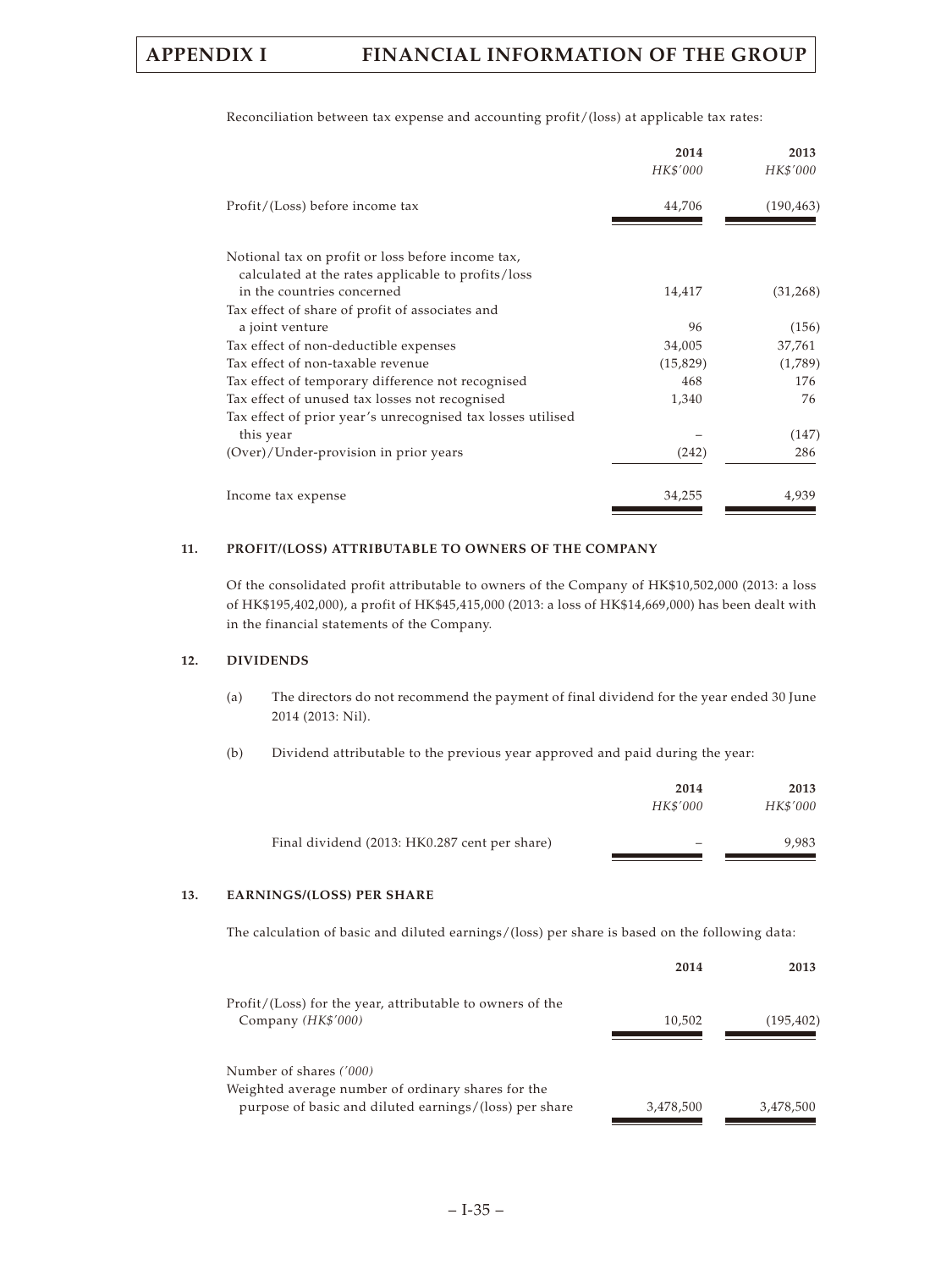There were no diluted potential ordinary shares for the years ended 30 June 2014 and 2013 as the outstanding share options were out of the money for the purpose of the diluted earnings/(loss) per share calculation.

### **14. EMPLOYEE BENEFIT EXPENSE (INCLUDING DIRECTORS' EMOLUMENTS)**

|                                            | 2014<br>HK\$'000 | 2013<br>HK\$'000 |
|--------------------------------------------|------------------|------------------|
| Salaries, allowances and benefits in kind  | 37,992           | 63,006           |
| Equity-settled share-based payments        | 238              | 3,505            |
| Pension costs – defined contribution plans | 1,211            | 1,481            |
|                                            | 39.441           | 67,992           |

### **15. DIRECTORS' REMUNERATION AND FIVE HIGHEST PAID INDIVIDUALS' EMOLUMENTS**

### **(a) Directors' Emoluments**

The emoluments paid/payable to the directors were as follows:

|                                        | Fees<br>HK\$'000 | Salaries,<br>allowances<br>and<br>benefits<br>in kind<br>HK\$'000 | Equity-<br>settled<br>payments<br>HK\$'000 | Pension<br>$cost -$<br>defined<br>share-based contribution<br>plans<br>HK\$'000 | Total<br>HK\$'000 |
|----------------------------------------|------------------|-------------------------------------------------------------------|--------------------------------------------|---------------------------------------------------------------------------------|-------------------|
| Year ended 30 June 2014                |                  |                                                                   |                                            |                                                                                 |                   |
| <b>Executive directors</b>             |                  |                                                                   |                                            |                                                                                 |                   |
| Mr. Lee Wing Yin                       | 928              |                                                                   | 119                                        | 15                                                                              | 1,062             |
| Mr. Ngan Man Ho                        | 852              |                                                                   | 119                                        | 15                                                                              | 986               |
| Non-executive director                 |                  |                                                                   |                                            |                                                                                 |                   |
| Mr. Lai Hin Wing Henry                 | 110              |                                                                   |                                            |                                                                                 | 110               |
| Independent<br>non-executive directors |                  |                                                                   |                                            |                                                                                 |                   |
| Mr. Koo Fook Sun Louis                 | 110              |                                                                   |                                            |                                                                                 | 110               |
| Mr. Lung Hung Cheuk                    | 110              |                                                                   |                                            |                                                                                 | 110               |
| Ms. Yeung Wing Yan                     |                  |                                                                   |                                            |                                                                                 |                   |
| Wendy                                  | 110              |                                                                   |                                            |                                                                                 | 110               |
|                                        | 2,220            |                                                                   | 238                                        | 30                                                                              | 2,488             |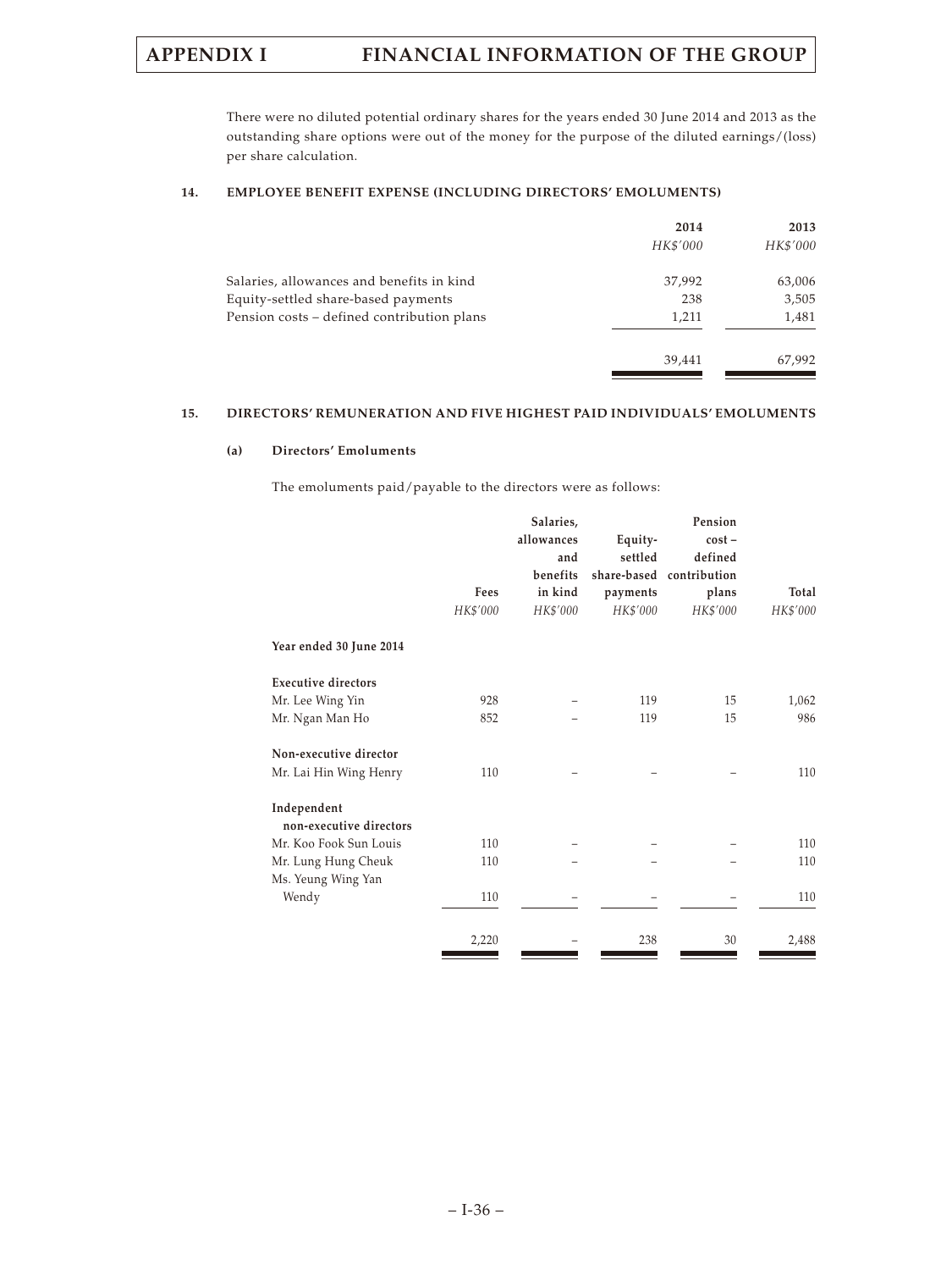|                                        | Fees<br>HK\$'000 | Salaries,<br>allowances<br>and<br>benefits<br>in kind<br>HK\$'000 | Equity-<br>settled<br>payments<br>HK\$'000 | Pension<br>$cost -$<br>defined<br>share-based contribution<br>plans<br>HK\$'000 | Total<br>HK\$'000 |
|----------------------------------------|------------------|-------------------------------------------------------------------|--------------------------------------------|---------------------------------------------------------------------------------|-------------------|
| Year ended 30 June 2013                |                  |                                                                   |                                            |                                                                                 |                   |
| <b>Executive directors</b>             |                  |                                                                   |                                            |                                                                                 |                   |
| Mr. Lee Wing Yin                       | 840              |                                                                   | 138                                        | 15                                                                              | 993               |
| Mr. Ngan Man Ho                        | 795              |                                                                   | 138                                        | 15                                                                              | 948               |
| Non-executive director                 |                  |                                                                   |                                            |                                                                                 |                   |
| Mr. Lai Hin Wing Henry                 | 72               |                                                                   | 138                                        |                                                                                 | 210               |
| Independent<br>non-executive directors |                  |                                                                   |                                            |                                                                                 |                   |
| Mr. Koo Fook Sun Louis                 | 100              |                                                                   | 138                                        |                                                                                 | 238               |
| Mr. Lung Hung Cheuk                    | 100              |                                                                   | 138                                        |                                                                                 | 238               |
| Ms. Yeung Wing Yan                     |                  |                                                                   |                                            |                                                                                 |                   |
| Wendy                                  | 100              |                                                                   | 138                                        |                                                                                 | 238               |
|                                        | 2,007            |                                                                   | 828                                        | 30                                                                              | 2,865             |

There was no arrangement under which a director waived or agreed to waive any remuneration during the year (2013: Nil).

### **(b) Five Highest Paid Individuals**

Of the five individuals whose emoluments were the highest in the Group for the year ended 30 June 2014, two (2013: two) are directors whose emoluments are reflected in the analysis presented above. The emoluments paid/payable to the three (2013: three) individuals for the years ended 30 June 2014 and 2013 are as follows:

|                                            | 2014     | 2013     |
|--------------------------------------------|----------|----------|
|                                            | HK\$'000 | HK\$'000 |
| Salaries, allowances and benefits in kind  | 8,134    | 10,898   |
| Equity-settled share-based payments        |          | 1,518    |
| Pension costs – defined contribution plans | 46       | 45       |
|                                            | 8,180    | 12,461   |

Their emoluments fell within the following bands:

|                                | Number of individuals |      |  |
|--------------------------------|-----------------------|------|--|
|                                | 2014                  | 2013 |  |
| Emolument bands                |                       |      |  |
| Nil to HK\$1,000,000           | 1                     |      |  |
| HK\$1,000,001 to HK\$1,500,000 |                       |      |  |
| HK\$1,500,001 to HK\$2,000,000 |                       |      |  |
| HK\$3,000,001 to HK\$3,500,000 |                       |      |  |
| HK\$5,500,001 to HK\$6,000,000 |                       |      |  |
| HK\$8,000,001 to HK\$8,500,000 |                       |      |  |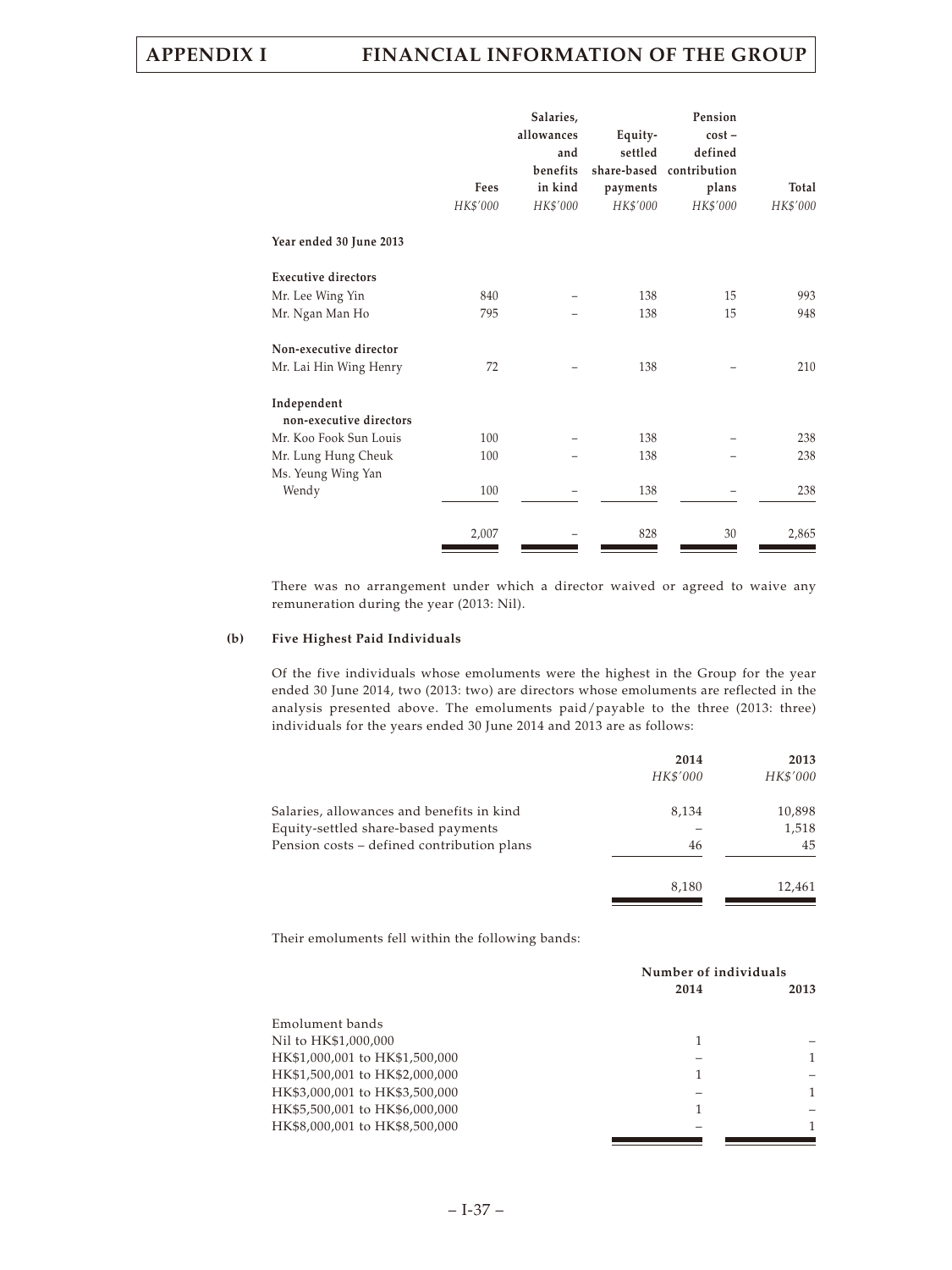During the years ended 30 June 2014 and 2013, no emoluments were paid by the Group to any of the directors of the Company or the five highest paid employees as an inducement to join or upon joining the Group, or as compensation for loss of office.

There was no arrangement under which any of the five highest paid employees waived or agreed to waive any remuneration during the year (2013: Nil).

The emoluments paid or payable to member of senior management were within the following bands:

|                                | Number of individuals |      |  |
|--------------------------------|-----------------------|------|--|
|                                | 2014                  | 2013 |  |
| Emolument bands                |                       |      |  |
| HK\$5,500,001 to HK\$6,000,000 |                       |      |  |
| HK\$8,000,001 to HK\$8,500,000 |                       |      |  |
|                                |                       |      |  |

### **16. PROPERTY, PLANT AND EQUIPMENT**

| Group |
|-------|
|       |

|                                    | Leasehold<br>properties<br>HK\$'000 | Furniture,<br>fixtures<br>and<br>equipment<br>HK\$'000 | Motor<br>vehicles<br>HK\$'000 | Leasehold<br>improve-<br>ments<br>HK\$'000 | Total<br>HK\$'000 |
|------------------------------------|-------------------------------------|--------------------------------------------------------|-------------------------------|--------------------------------------------|-------------------|
| At 1 July 2012<br>Cost             | 129,816                             | 9,419                                                  | 3,718                         | 7,741                                      | 150,694           |
| Accumulated depreciation           | (4,062)                             | (4,585)                                                | (322)                         | (3,378)                                    | (12, 347)         |
| Net carrying amount                | 125,754                             | 4,834                                                  | 3,396                         | 4,363                                      | 138,347           |
| Year ended 30 June 2013            |                                     |                                                        |                               |                                            |                   |
| Opening net book amount            | 125,754                             | 4,834                                                  | 3,396                         | 4,363                                      | 138,347           |
| Additions<br>Disposals             |                                     | 984<br>(420)                                           |                               | 2,960                                      | 3,944<br>(420)    |
| Depreciation                       | (3,054)                             | (1,389)                                                | (744)                         | (3, 182)                                   | (8,369)           |
| Closing net book amount            | 122,700                             | 4,009                                                  | 2,652                         | 4,141                                      | 133,502           |
| At 30 June 2013 and<br>1 July 2013 |                                     |                                                        |                               |                                            |                   |
| Cost                               | 129,816                             | 9,983                                                  | 3,718                         | 10,701                                     | 154,218           |
| Accumulated depreciation           | (7, 116)                            | (5, 974)                                               | (1,066)                       | (6, 560)                                   | (20, 716)         |
| Net carrying amount                | 122,700                             | 4,009                                                  | 2,652                         | 4,141                                      | 133,502           |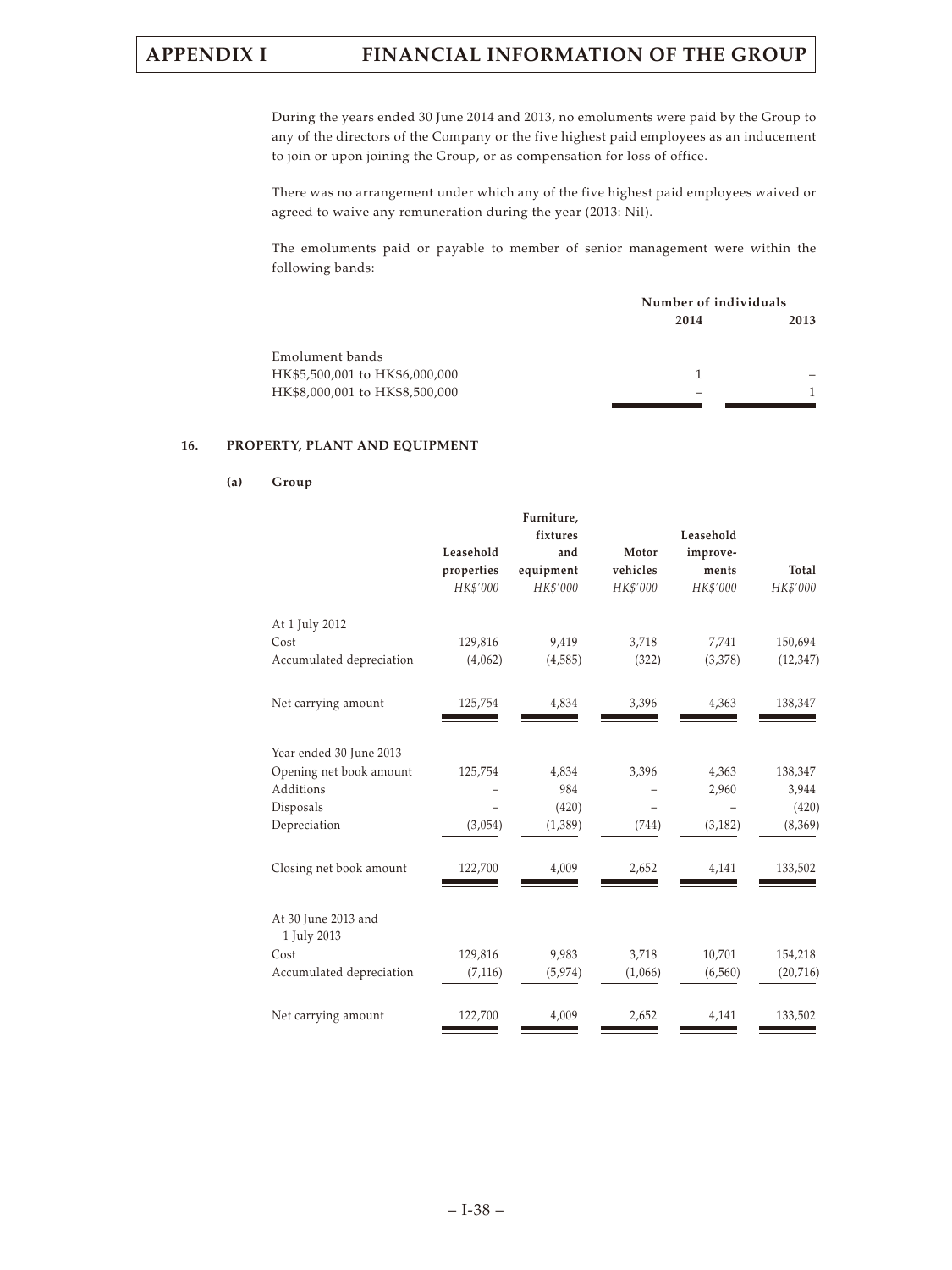|                          |            | Furniture,      |          |                       |           |
|--------------------------|------------|-----------------|----------|-----------------------|-----------|
|                          | Leasehold  | fixtures<br>and | Motor    | Leasehold<br>improve- |           |
|                          | properties | equipment       | vehicles | ments                 | Total     |
|                          | HK\$'000   | HK\$'000        | HK\$'000 | HK\$'000              | HK\$'000  |
| Year ended 30 June 2014  |            |                 |          |                       |           |
| Opening net book amount  | 122,700    | 4,009           | 2,652    | 4,141                 | 133,502   |
| Additions                |            | 397             | 1,961    | 447                   | 2,805     |
| Depreciation             | (3,053)    | (1,609)         | (809)    | (2,347)               | (7,818)   |
| Closing net book amount  | 119,647    | 2,797           | 3,804    | 2,241                 | 128,489   |
| At 30 June 2014          |            |                 |          |                       |           |
| Cost                     | 129,816    | 10,380          | 5,679    | 11,148                | 157,023   |
| Accumulated depreciation | (10, 169)  | (7,583)         | (1,875)  | (8,907)               | (28, 534) |
| Net carrying amount      | 119,647    | 2,797           | 3,804    | 2,241                 | 128,489   |

Leasehold properties are held on medium lease and located in Hong Kong.

As at 30 June 2014, the Group's leasehold properties with net carrying amount of HK\$98,237,000 (2013: HK\$100,618,000) were pledged to secure bank loans of HK\$44,320,000 (2013: HK\$45,880,000) granted to the Group (note 29).

Furniture, fixtures and equipment with net carrying amount of HK\$1,836,000 (2013: HK\$2,220,000) are held under finance leases (note 30).

### **(b) Company**

|                                 | Furniture,   |                        |          |
|---------------------------------|--------------|------------------------|----------|
|                                 | fixtures and | Leasehold              |          |
|                                 |              | equipment improvements | Total    |
|                                 | HK\$'000     | HK\$'000               | HK\$'000 |
| At 1 July 2012                  |              |                        |          |
| Cost                            | 157          | 687                    | 844      |
| Accumulated depreciation        | (128)        | (592)                  | (720)    |
| Net carrying amount             | 29           | 95                     | 124      |
| Year ended 30 June 2013         |              |                        |          |
| Opening net book amount         | 29           | 95                     | 124      |
| Additions                       | 135          | 1,981                  | 2,116    |
| Depreciation                    | (45)         | (370)                  | (415)    |
| Closing net book amount         | 119          | 1,706                  | 1,825    |
| At 30 June 2013 and 1 July 2013 |              |                        |          |
| Cost                            | 292          | 2,668                  | 2,960    |
| Accumulated depreciation        | (173)        | (962)                  | (1, 135) |
| Net carrying amount             | 119          | 1,706                  | 1,825    |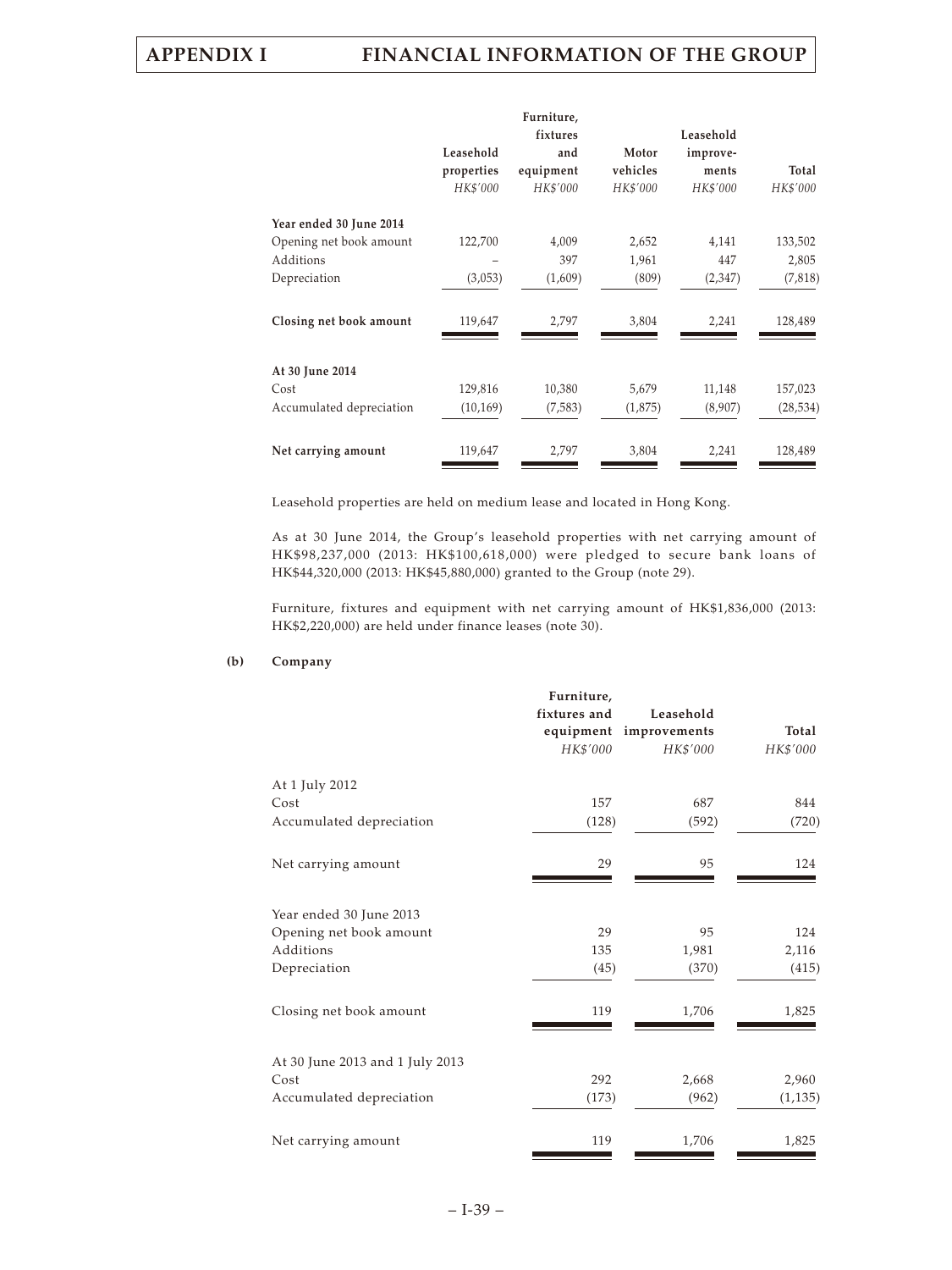|                          | Furniture,   |                        |          |
|--------------------------|--------------|------------------------|----------|
|                          | fixtures and | Leasehold              |          |
|                          |              | equipment improvements | Total    |
|                          | HK\$'000     | HK\$'000               | HK\$'000 |
| Year ended 30 June 2014  |              |                        |          |
| Opening net book amount  | 119          | 1,706                  | 1,825    |
| Depreciation             | (48)         | (660)                  | (708)    |
| Closing net book amount  | 71           | 1,046                  | 1,117    |
| At 30 June 2014          |              |                        |          |
| Cost                     | 292          | 2,668                  | 2,960    |
| Accumulated depreciation | (221)        | (1,622)                | (1,843)  |
| Net carrying amount      | 71           | 1,046                  | 1,117    |

### **17. INVESTMENT PROPERTIES – GROUP**

|                                              | 2014     | 2013     |
|----------------------------------------------|----------|----------|
|                                              | HK\$'000 | HK\$'000 |
|                                              |          |          |
| Fair value                                   |          |          |
| At 1 July                                    | 190,000  |          |
| Transferred from properties held for trading | 24,000   | 190,000  |
| Change in fair value                         | 35,000   |          |
|                                              |          |          |
| At 30 June                                   | 249,000  | 190,000  |

Investment properties are held on medium lease and located in Hong Kong.

As at 30 June 2014, the Group's investment properties of HK\$225,000,000 (2013: HK\$190,000,000) were pledged to secure bank loans of HK\$86,432,000 (2013: HK\$90,135,000) granted to the Group (note 29).

The fair value of the Group's investment properties at 30 June 2014 has been arrived at on market value basis carried out by the independent professional valuer who holds a recognised and relevant professional qualification and has recent experience in the location and category of the investment property being valued. Fair values as at 30 June 2014 are determined either

(i) using direct comparison approach for shop units in Hong Kong. The comparison based on prices realised on actual sales of comparable properties is made. Comparable properties with similar size, character and location are analysed and carefully weighed against all the respective advantages and disadvantages of each property in order to arrive at a fair comparison of market value.

| Significant unobservable inputs | Range          |
|---------------------------------|----------------|
| Quality of properties           | $-9\%$ to 22\% |

The higher the differences in the quality of the Group's properties and the comparable properties would result in correspondingly higher or lower fair value.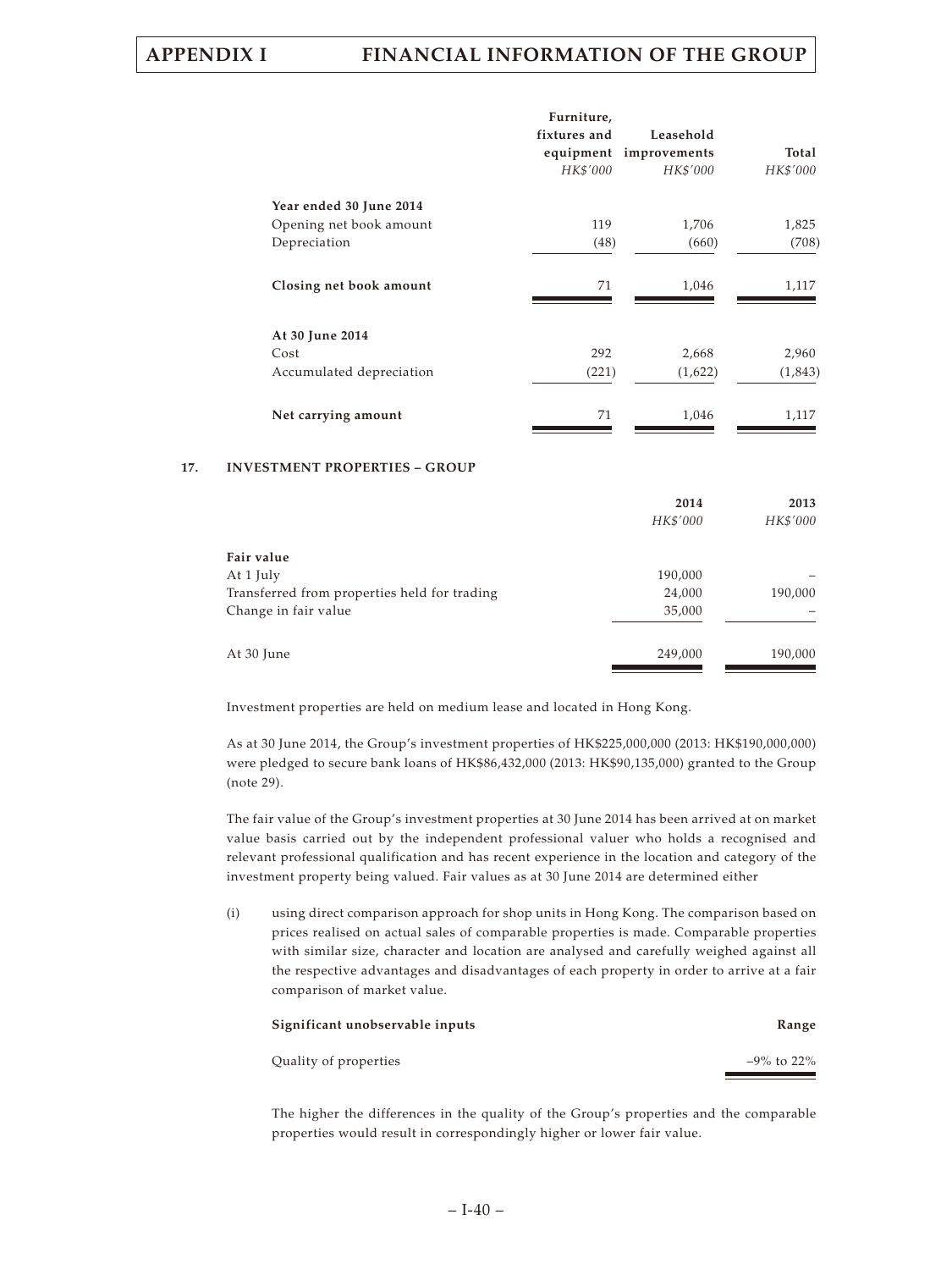(ii) using investment method for the roof of the building with rooftop advertising signage in Hong Kong. This is based on capitalisation of the net rental income with due allowance for reversionary income potential. The direct comparison method is also adopted in estimating the values of their reversionary interest (if any).

| Significant unobservable inputs | Rate    |
|---------------------------------|---------|
| Return rate                     | $7.5\%$ |

The higher the return rate would result in correspondingly higher fair value.

The fair value of all the investment properties is a Level 3 recurring fair value measurement. During the year, there were no transfers between Level 1 and Level 2, and no transfers into or out of Level 3.

There were no changes to the valuation techniques during the year.

The fair value measurement is based on the above properties' highest and best use, which does not differ from their actual use.

### **18. INTERESTS IN SUBSIDIARIES AND DUE FROM/(TO) SUBSIDIARIES – COMPANY**

|                               | 2014     | 2013      |
|-------------------------------|----------|-----------|
|                               | HK\$'000 | HK\$'000  |
| Non-current                   |          |           |
|                               |          |           |
| Unlisted investments, at cost |          |           |
|                               |          |           |
| Current                       |          |           |
| Due from subsidiaries         | 777,901  | 1,191,578 |
|                               |          |           |
|                               |          |           |
| Due to subsidiaries           | 207,599  | 182,672   |

Amounts due are unsecured, interest-free and repayable on demand.

The directors of the Company are of the opinion that a complete list of the particulars of all the subsidiaries is of excessive length and therefore the following list contains only the particulars of the subsidiaries which materially affect the results or assets of the Group. Details of principal subsidiaries as at 30 June 2014 are as follows:

|                                                                                                       | Place of<br>incorporation/<br>registration and<br>operations | Nominal value<br>of issued<br>ordinary share<br>capital |          |      | Percentage of ownership interests/<br>voting rights/profit share |                          | Principal<br>activities |
|-------------------------------------------------------------------------------------------------------|--------------------------------------------------------------|---------------------------------------------------------|----------|------|------------------------------------------------------------------|--------------------------|-------------------------|
|                                                                                                       |                                                              |                                                         | Directly |      | Indirectly                                                       |                          |                         |
|                                                                                                       |                                                              |                                                         | 2014     | 2013 | 2014                                                             | 2013                     |                         |
| Vastwood Ltd.                                                                                         | The British<br>Virgin Islands<br>(the "BVI")                 | Ordinary, United<br>States Dollars<br>("USS")1          | 100      | 100  |                                                                  | $\overline{\phantom{0}}$ | Investment<br>holding   |
| Richfield Property<br>Consultants Limited<br>(formerly known as<br>A-Join Property<br>Agency Limited) | Hong Kong<br>("HK")                                          | Ordinary, HK\$1                                         |          |      | 100                                                              | 100                      | Property agency         |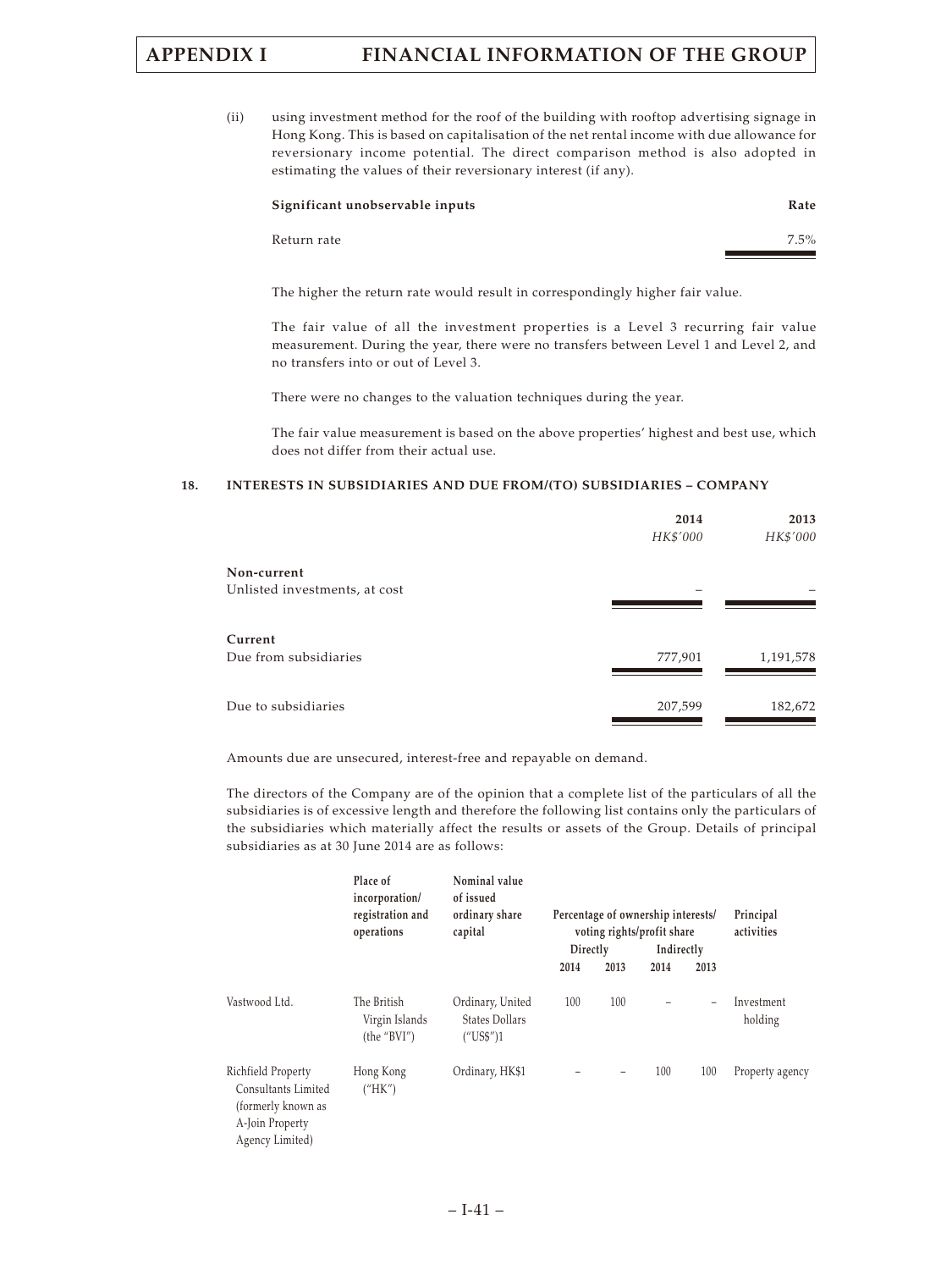|                                                     | Place of<br>incorporation/<br>registration and<br>operations | Nominal value<br>of issued<br>ordinary share<br>capital | Percentage of ownership interests/<br>voting rights/profit share<br>Directly<br>Indirectly<br>2014<br>2013<br>2014<br>2013 |                          |     | Principal<br>activities  |                                         |
|-----------------------------------------------------|--------------------------------------------------------------|---------------------------------------------------------|----------------------------------------------------------------------------------------------------------------------------|--------------------------|-----|--------------------------|-----------------------------------------|
| Richfull Consultants                                | HК                                                           | Ordinary, HK\$1                                         |                                                                                                                            | L,                       | 100 | 100                      | Consultancy                             |
| Limited                                             |                                                              |                                                         |                                                                                                                            |                          |     |                          | services                                |
| Richfield Realty<br>Limited ("Richfield<br>Realty") | HK                                                           | Ordinary, HK\$1                                         |                                                                                                                            |                          | 100 | 100                      | Property agency<br>and site<br>assembly |
| World Fair Global<br>Limited                        | The BVI                                                      | Ordinary, US\$1                                         | 100                                                                                                                        | 100                      |     | $\overline{\phantom{0}}$ | Investment<br>holding                   |
| Maison Investment<br>Development Ltd.               | The BVI                                                      | Ordinary, US\$1                                         |                                                                                                                            |                          | 100 | 100                      | Property holding                        |
| Merchant Haven<br>Limited                           | The BVI                                                      | Ordinary, US\$1                                         |                                                                                                                            | $\overline{\phantom{0}}$ | 100 | 100                      | Property holding                        |
| Mutual Wave Limited                                 | HK                                                           | Ordinary, HK\$1                                         |                                                                                                                            |                          | 100 | 100                      | Property holding                        |
| Sentiment Great<br>Limited                          | The BVI                                                      | Ordinary, US\$1                                         |                                                                                                                            | $\overline{a}$           | 100 | 100                      | Property holding                        |
| Central Fly Limited                                 | The BVI                                                      | Ordinary, US\$1                                         |                                                                                                                            |                          | 100 | 100                      | Property<br>investment                  |
| Wo Ming Limited                                     | The BVI                                                      | Ordinary, US\$1                                         |                                                                                                                            |                          | 100 | 100                      | Property holding                        |
| Brilliant Icon Limited                              | The BVI                                                      | Ordinary, US\$1                                         |                                                                                                                            |                          | 100 | 100                      | Property<br>investment                  |
| Glory Peak Holdings<br>Limited                      | The BVI                                                      | Ordinary, US\$1                                         |                                                                                                                            |                          | 100 | 100                      | Property holding                        |
| Prosper Day Limited                                 | The BVI                                                      | Ordinary, US\$1                                         |                                                                                                                            |                          | 100 | 100                      | Property holding                        |
| High Bond Limited                                   | The BVI                                                      | Ordinary, US\$1                                         |                                                                                                                            |                          | 51  | 100                      | Property<br>development                 |
| Macro Win Limited                                   | The BVI                                                      | Ordinary, US\$1                                         |                                                                                                                            |                          | 51  | 100                      | Property<br>development                 |
| Wofeng Holding<br>Limited                           | The BVI                                                      | Ordinary, US\$1                                         |                                                                                                                            |                          | 51  | 100                      | Property<br>development                 |
| Ace Decade<br>Development<br>Limited                | The United<br>Kingdom                                        | Ordinary, British<br>Pound<br>("GBP")1                  |                                                                                                                            |                          | 100 | 100                      | Property<br>development                 |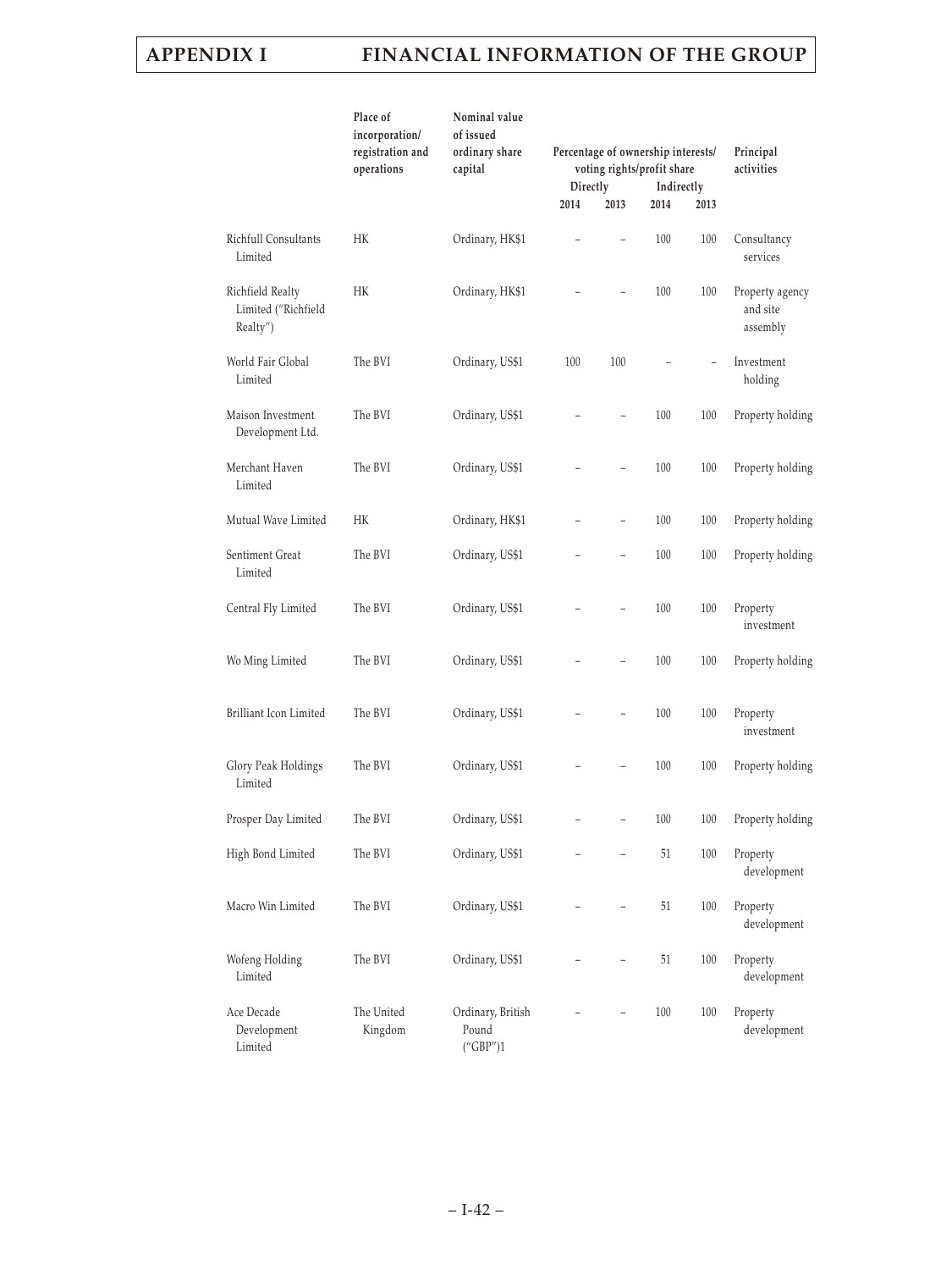### **19. INTERESTS IN ASSOCIATES AND AMOUNTS DUE FROM ASSOCIATES – GROUP**

|                       | 2014<br>HK\$'000 | 2013<br>HK\$'000 |
|-----------------------|------------------|------------------|
| Non-current           |                  |                  |
| Share of net assets   | 517              | 413              |
| Non-current           |                  |                  |
| Due from an associate | 4,328            | 4,401            |
| Current               |                  |                  |
| Due from associates   | 99,814           | 68,014           |

As at 30 June 2014, amounts due from associates are unsecured, interest-free and repayable on demand. The directors of the Company are of the opinion that amount due from one of the associates of HK\$4,328,000 (2013: HK\$4,401,000) is expected to be recovered after more than one year.

Particulars of associates as at 30 June 2014 are as follows:

| Name of associates                  | Particular of issued<br>and paid up share<br>capital | Place of<br>incorporation<br>and<br>operations | Form of<br>business<br>structure | Percentage of<br>ownership<br>interests/<br>voting rights/<br>profit share | Principal<br>activities |
|-------------------------------------|------------------------------------------------------|------------------------------------------------|----------------------------------|----------------------------------------------------------------------------|-------------------------|
| Apex Plan Limited<br>(note a)       | 10 ordinary shares of<br>US\$1 each                  | The BVI                                        | Incorporated                     | 30%                                                                        | Investment<br>holding   |
| <b>Everhost Limited</b><br>(note a) | Ordinary share of<br><b>HK\$1</b>                    | HK                                             | Incorporated                     | 30%                                                                        | Property<br>development |
| Gora Holdings Limited<br>(note a)   | 1 ordinary share of<br><b>US\$1</b>                  | The BVI                                        | Incorporated                     | 30%                                                                        | Investment<br>holding   |
| Joint Channel Limited<br>(note a)   | Ordinary share of<br>HK\$1                           | HK                                             | Incorporated                     | 30%                                                                        | Property<br>development |
| Corporate Icon Limited<br>(note b)  | 5 ordinary shares of<br>US\$1 each                   | The BVI                                        | Incorporated                     | 20%                                                                        | Property holding        |

### *Notes:*

(a) These associates adopt their financial year end dates on 31 December.

(b) This associate adopts its financial year end date on 30 June.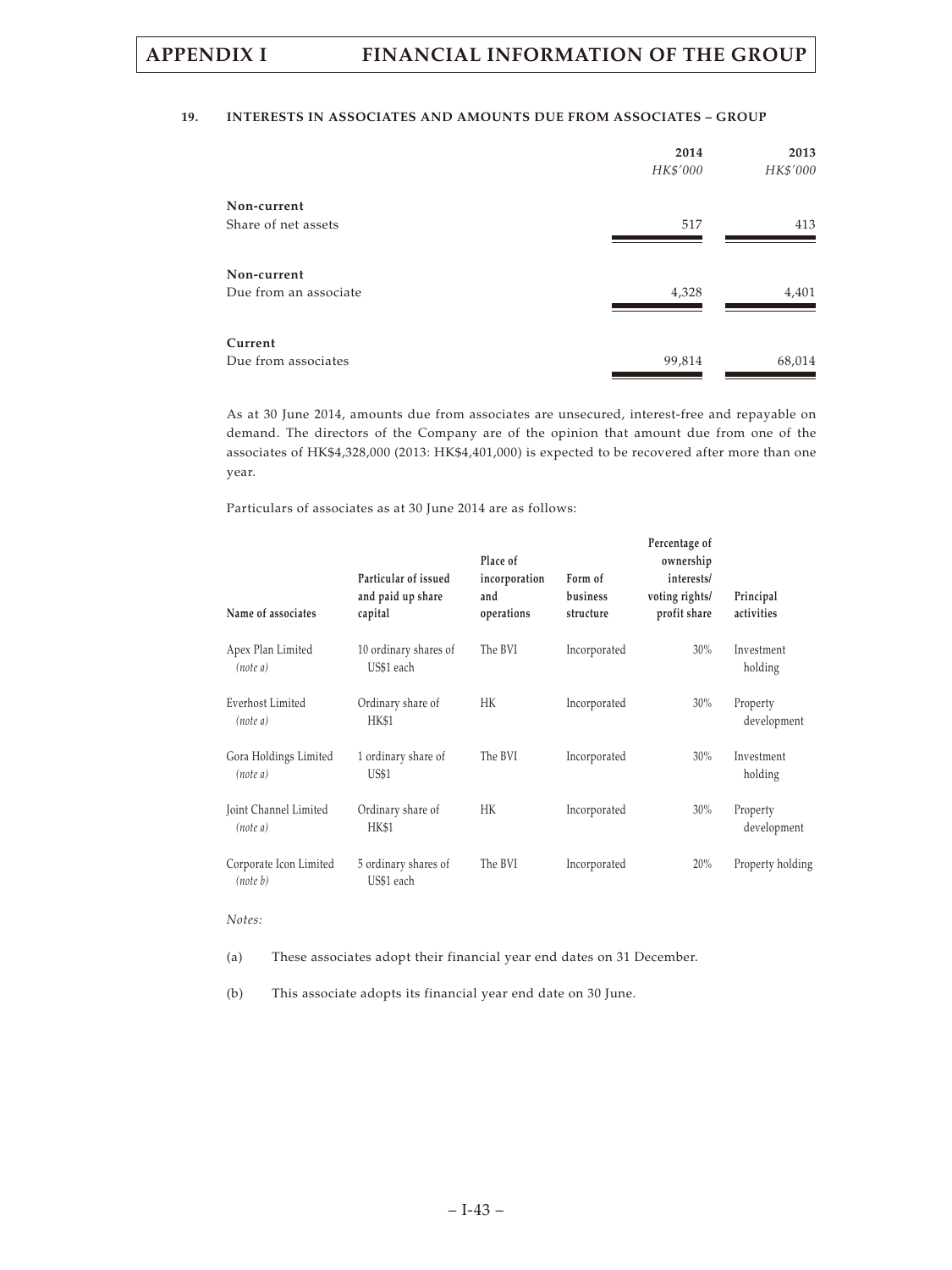The aggregated amounts of financial information as extracted from the financial statements of associates for the year ended 30 June 2014 are as follows:

|                     | 2014     | 2013     |
|---------------------|----------|----------|
|                     | HK\$'000 | HK\$'000 |
| Current assets      | 669,520  | 525,352  |
| Non-current assets  | 29,392   | 27,509   |
| Current liabilities | 707,908  | 563,462  |
| Revenue             | 426      | 309      |
| Profit for the year | 1,604    | 1,878    |

The Group has discontinued the recognition of its share of losses of certain associates because the share of losses of these associates had exceeded the Group's interests in them. The amounts of unrecognised share of those associates, extracted from the financial statements of associates, both for the year and cumulatively, are as follows:

| 2014     | 2013     |
|----------|----------|
| HK\$'000 | HK\$'000 |
|          |          |
| (326)    | 73       |
| 3.475    | 3,801    |
|          |          |

### **20. INTERESTS IN A JOINT VENTURE AND AMOUNT DUE FROM A JOINT VENTURE – GROUP**

|                          | 2014<br>HK\$'000 | 2013<br>HK\$'000 |
|--------------------------|------------------|------------------|
| Non-current              |                  |                  |
| Share of net assets      | 640              | 535              |
| Non-current              |                  |                  |
| Due from a joint venture | 4,526            | 4,631            |

As at 30 June 2014, amount due from a joint venture is unsecured, interest-free and repayable on demand. The directors of the Company are of the opinion that amount due of HK\$4,526,000 is expected to be recovered after more than one year.

Particulars of the joint venture as at 30 June 2014 are as follows:

|                                  |                                            | Place of                           |                                  | Percentage of<br>ownership                   |                         |
|----------------------------------|--------------------------------------------|------------------------------------|----------------------------------|----------------------------------------------|-------------------------|
| Name of a joint<br>venture       | Particular of issued<br>and paid up shares | incorporation<br>and<br>operations | Form of<br>business<br>structure | interests/<br>voting rights/<br>profit share | Principal<br>activities |
| Cosmo Reach Limited<br>("Cosmo") | 10 ordinary shares of<br>US\$1 each        | The BVI                            | Incorporated                     | $10\%$ <sup>*</sup>                          | Property holding        |

\* *According to a shareholder agreement, the Group shall share 50% of the dividend declared by Cosmo.*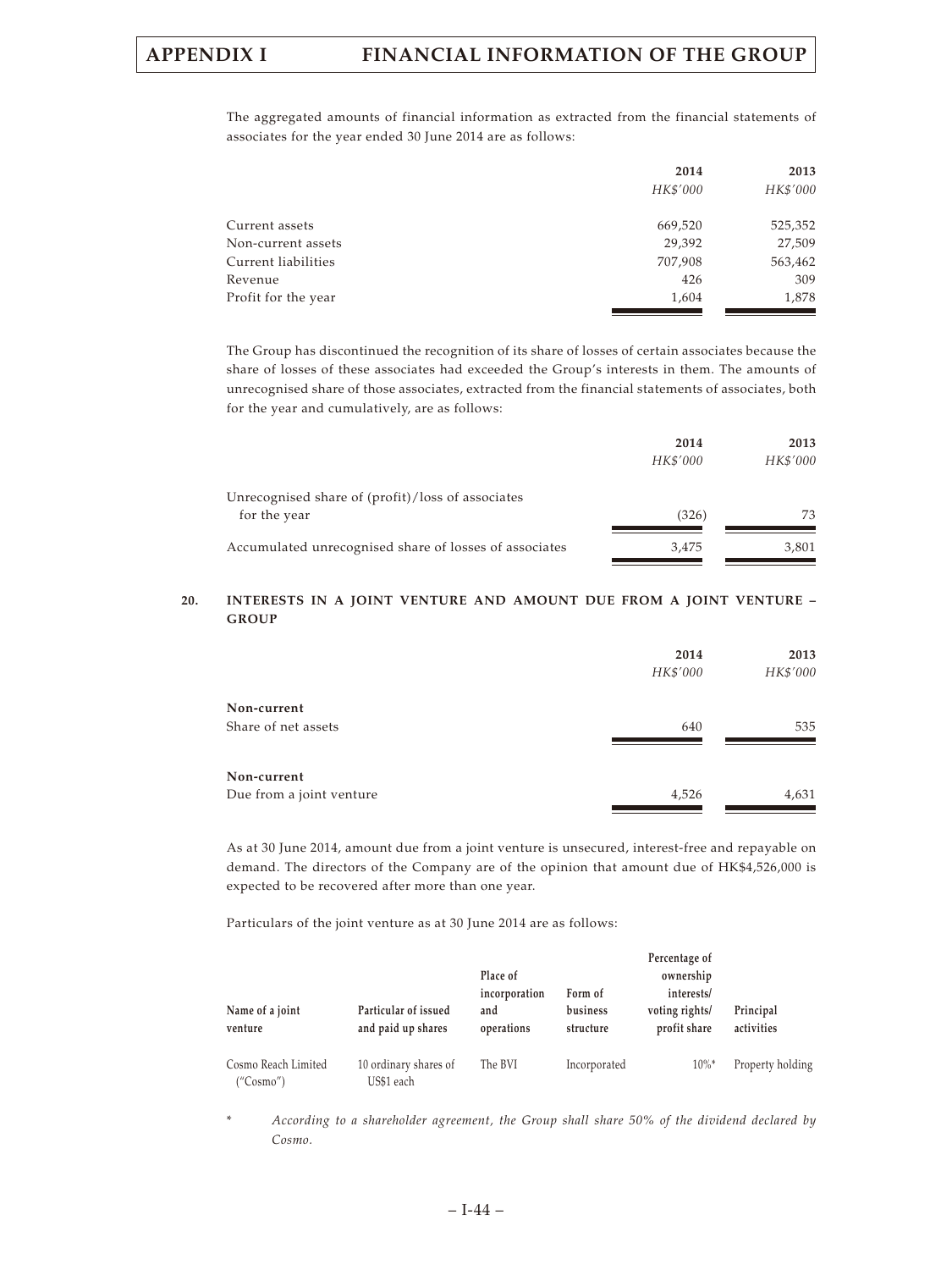The contractual arrangement provides the Group with only the rights to the net assets of the joint arrangement, with rights to the assets and obligation for the liabilities of the joint arrangement resting primary with Cosmo. Under HKFRS 11, this joint arrangement is classified as a joint venture and has been included in the consolidated financial statements using the equity method.

Summarised financial information in relation to the joint venture is presented below:

|                                                          | 2014     | 2013     |
|----------------------------------------------------------|----------|----------|
|                                                          | HK\$'000 | HK\$'000 |
| Non-current assets                                       | 52,530   | 51,470   |
| Current assets                                           |          | 4        |
| Current liabilities                                      | 46,127   | 46,125   |
| Included in the above amounts are:                       |          |          |
| Current financial liabilities (excluding trade and other |          |          |
| payables)                                                | 46,127   | 46,125   |
| Revenue                                                  | 1,181    | 7,769    |
| Profit for the year                                      | 1,055    | 7,737    |
|                                                          |          |          |

### **21. GOODWILL – GROUP**

Goodwill arose from the acquisition of Richfield Realty in 2007. The net carrying amount of HK\$73,000,000 (2013: HK\$271,000,000) as at 30 June 2014 is attributable to the Property Assembly and Brokerage Business.

The recoverable amounts of the CGU engaged in the Property Assembly and Brokerage Business were determined based on value-in-use calculations, using cash flow projections based on financial budgets covering a five-year period approved by management and valued by the independent professional valuers. For the year ended 30 June 2014, the cash flows beyond the five-year period (2013: five-year period) were extrapolated using an average growth rate of 2% (2013: 2%). The growth rates reflected the long-term average growth rates of this CGU. The discount rate applied to cash flow calculation was 12% (2013: 9%).

Management's key assumptions include profit margins, which are determined based on past performance, its expectations for market share after taking into consideration of published market forecast and research and its expectation on the cooling measures on the Hong Kong property market. Management believes that this is the best available input for forecasting the property market. The growth rates used are generally consistent with the forecasts included in industry reports. The discount rates used are pre-tax and reflect specific risks relating to the relevant segments.

Apart from the considerations described above in determining the value-in-use of the CGUs, the Group's management is not currently aware of any other probable changes that would necessitate changes in its key estimates.

|                                                                                    | 2014<br>HK\$'000   | 2013<br>HK\$'000 |
|------------------------------------------------------------------------------------|--------------------|------------------|
| Cost<br>At 1 July and 30 June                                                      | 474,000            | 474,000          |
| Accumulated impairment loss<br>At 1 July<br>Impairment loss recognised in the year | 203,000<br>198,000 | 203,000          |
| At 30 June                                                                         | 401,000            | 203,000          |
| Net carrying amount                                                                | 73,000             | 271,000          |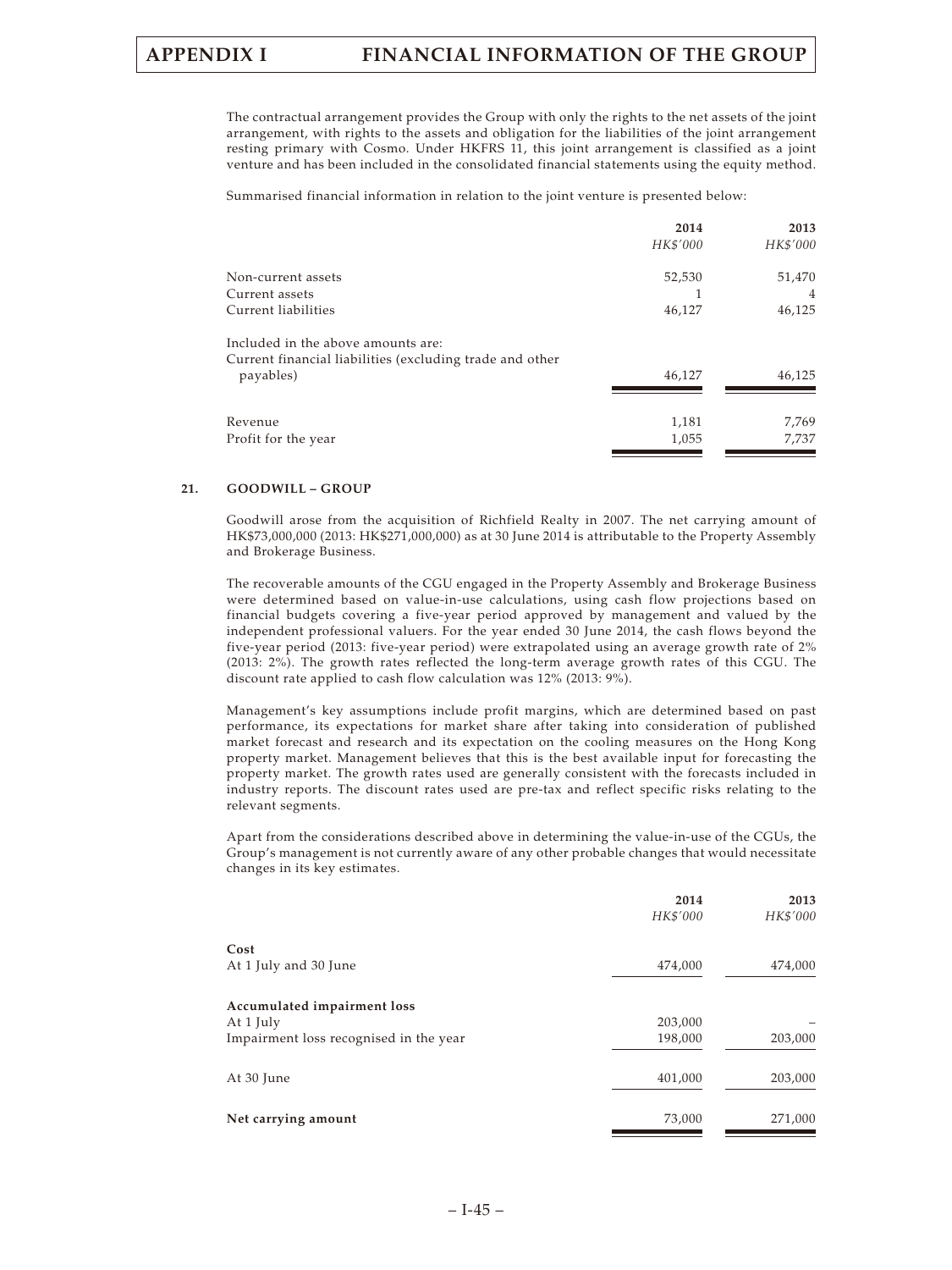Given (i) various cooling measures of the Hong Kong Special Administration Region (the "HK Government") to manage the excess demand on housing and curb property prices for both residential and non-residential properties cause a sustainable impact on the property market and a much poor market sentiment for property assembly and brokerage business. It has further slowed down the transaction volume of properties during the year; (ii) the HK Government is keen on increasing the land supply so as to ensure the stable development of the property market. In February 2014, the Lands Department of the HK Government announced a new land sale program that 34 residential sites, i.e. 15,500 flats, are capable to be provided; and (iii) in June 2014, a new practice note of the "House" restrictions under the Government Leases has been circulated by the Lands Administration Office of the Lands Department in regards to a landmark judgement delivered by the Court of Final Appeal of Hong Kong in May 2013 and it may increase the cost of acquisition of land eventually, the property owners adopted a wait-and-see attitude towards the property market while the developers adopted a conservative purchasing strategy. As a result, some of the property assembly and brokerage projects of the Group were affected by the poor market sentiment and were temporarily suspended during the year.

As a result of these situations, which the directors have factored into their value-in-use calculations and forecast, the directors considered that there had been an impairment in goodwill of HK\$198,000,000 (2013: HK\$203,000,000) during the year.

|                                                        | 2014<br>HK\$'000 | 2013<br>HK\$'000 |
|--------------------------------------------------------|------------------|------------------|
|                                                        |                  |                  |
| Non-Current                                            |                  |                  |
| Listed equity securities - Hong Kong                   | 18,333           | 33,658           |
| Listed debts investments - Hong Kong                   | 25,460           | 25,728           |
| Listed debts investments - outside Hong Kong           | 5,028            |                  |
| Unlisted investment funds                              | 26,754           | 31,290           |
|                                                        | 75,575           | 90,676           |
|                                                        |                  |                  |
| Current                                                |                  |                  |
| Listed debts investments - Hong Kong                   | 25,178           |                  |
|                                                        | 100,753          | 90,676           |
|                                                        |                  |                  |
|                                                        | 2014             | 2013             |
|                                                        | HK\$'000         | HK\$'000         |
| Net carrying amount at beginning of the year           | 90,676           | 93,797           |
| Additions                                              | 33,367           |                  |
| Disposals                                              | (25, 437)        | (2,365)          |
| Change in fair value credited/(debited) to revaluation |                  |                  |
| reserve in equity                                      | 2,147            | (756)            |
| Net carrying amount at end of the year                 | 100,753          | 90,676           |

### **22. AVAILABLE-FOR-SALE FINANCIAL ASSETS – GROUP AND COMPANY**

Listed equity securities, listed debts investments and unlisted investment funds with carrying amounts of HK\$18,333,000 (2013: HK\$33,658,000), HK\$55,666,000 (2013: HK\$25,728,000) and HK\$15,365,000 (2013: HK\$22,325,000) respectively are stated at fair value. The fair values have been determined directly by reference to published price and quotations in active markets.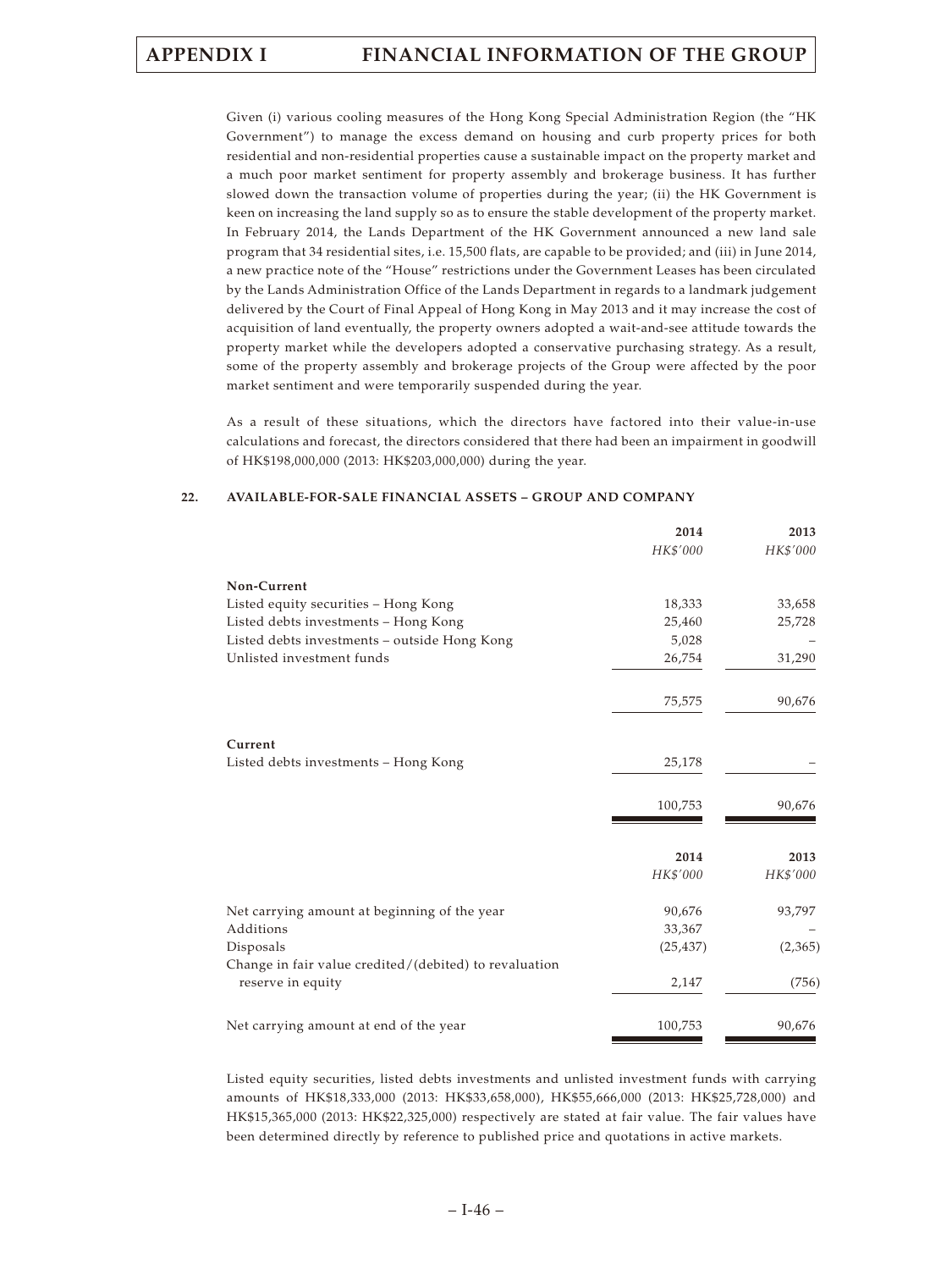Unlisted investment funds with a carrying amount of HK\$11,389,000 (2013: HK\$8,965,000) are measured at cost less impairment losses as the variability in the range of reasonable fair value estimates is significant and the probabilities of the various estimates within the range cannot be reasonably assessed and used in estimating fair value. The directors of the Company are of the opinion that the fair value cannot be measured reliably.

As at 30 June 2014 and 2013, available-for-sale financial assets were individually determined to be impaired on the basis of a material decline in their fair value below cost which indicated that the investment costs may not be recovered. For the year ended 30 June 2014, an impairment of HK\$9,865,000 (2013: Nil) on these investments was recognised in profit or loss in accordance with the policy set out in note 3.14 and its fair value was HK\$9,269,000 as at 30 June 2013.

### **23. PROPERTIES HELD FOR TRADING – GROUP**

Analysis of carrying amount of properties held for trading is as follows:

| 2014     | 2013     |
|----------|----------|
| HK\$'000 | HK\$'000 |
|          |          |
| 70       | 23,023   |
| 50,052   | 50,052   |
| 50,122   | 73,075   |
|          |          |

### **24. PROPERTIES UNDER DEVELOPMENT – GROUP**

Analysis of carrying amount of properties under development is as follows:

|                                  | 2014      | 2013     |
|----------------------------------|-----------|----------|
|                                  | HK\$'000  | HK\$'000 |
| In Hong Kong                     |           |          |
| - 10 to 50 years (medium leases) | 444,444   | 435,901  |
| Overseas                         |           |          |
| - Freehold                       |           | 309,584  |
|                                  | 444,444   | 745,485  |
|                                  |           |          |
|                                  | 2014      | 2013     |
|                                  | HK\$'000  | HK\$'000 |
| At cost:                         |           |          |
| At the beginning of the year     | 745,485   | 426,888  |
| Additions                        | 31,748    | 310,055  |
| Disposals                        | (340,004) |          |
| Interest capitalised (note 9)    | 7,215     | 8,542    |
| At the end of the year           | 444,444   | 745,485  |
|                                  |           |          |

All properties under development are expected to be recovered after more than one year.

As at 30 June 2014, no properties under development were pledged to secure bank loans (2013: the Group's properties under development with carrying amounts of HK\$435,901,000 were pledged to secure bank loans of HK\$234,000,000 granted to the Group (note 29)).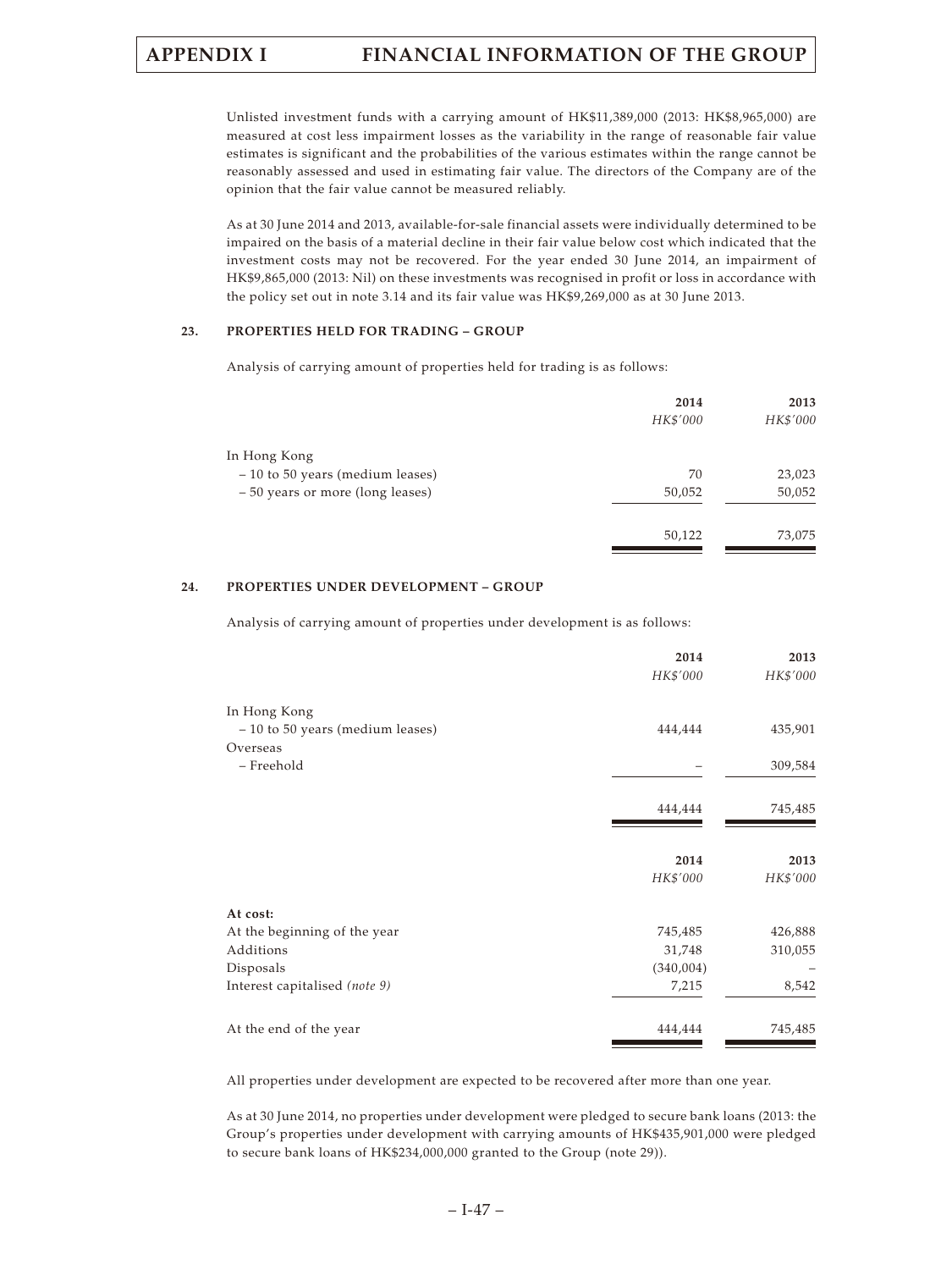### **25. TRADE RECEIVABLES – GROUP**

The Group generally allows a credit period of 1 month (2013: 1 month) to its trade customers within Property Assembly and Brokerage Business, in accordance with the terms of the mutual agreements after individual negotiations.

Based on the invoice dates, ageing analysis of trade receivables is as follows:

|                 | 2014     | 2013     |
|-----------------|----------|----------|
|                 | HK\$'000 | HK\$'000 |
| Within 90 days  | 9,060    | 25,108   |
| 91 to 180 days  | 2,850    | 29,689   |
| 181 to 365 days | 1,393    | 1,246    |
| Over 365 days   | 2,751    | 2,630    |
|                 | 16,054   | 58,673   |
|                 |          |          |

All trade receivables are subject to credit risk exposure. Impairment on trade receivables is recognised when the debts are identified to be irrecoverable.

Based on the due dates, ageing analysis of trade receivables is as follows:

|                                                      | 2014<br>HK\$'000 | 2013<br>HK\$'000 |
|------------------------------------------------------|------------------|------------------|
| Neither past due nor impaired                        | 9,060            | 25,108           |
| Less than 90 days past due                           | 2,850            | 29,689           |
| Over 90 days past due                                | 4,144            | 3,876            |
| Trade receivables that are past due but not impaired | 6,994            | 33,565           |
|                                                      | 16,054           | 58,673           |

As at 30 June 2014, there was no amount denominated in a currency other than the functional currency of the entity to which they relate (2013: Nil).

Receivables that were neither past due nor impaired were due from the reputable customers for whom there was no recent history of default.

Receivables that were past due but not impaired related to a number of independent customers that had a good track record with the Group. Based on past experience, management believes that no impairment allowance is necessary in respect of these balances as there has not been a significant change in credit quality and the balances are still considered to be fully recoverable. The Group did not hold any collateral in respect of trade receivables past due but not impaired.

The directors of the Company consider that the fair values of trade receivables are not materially different from their carrying amounts because these amounts have short maturity periods on their inception.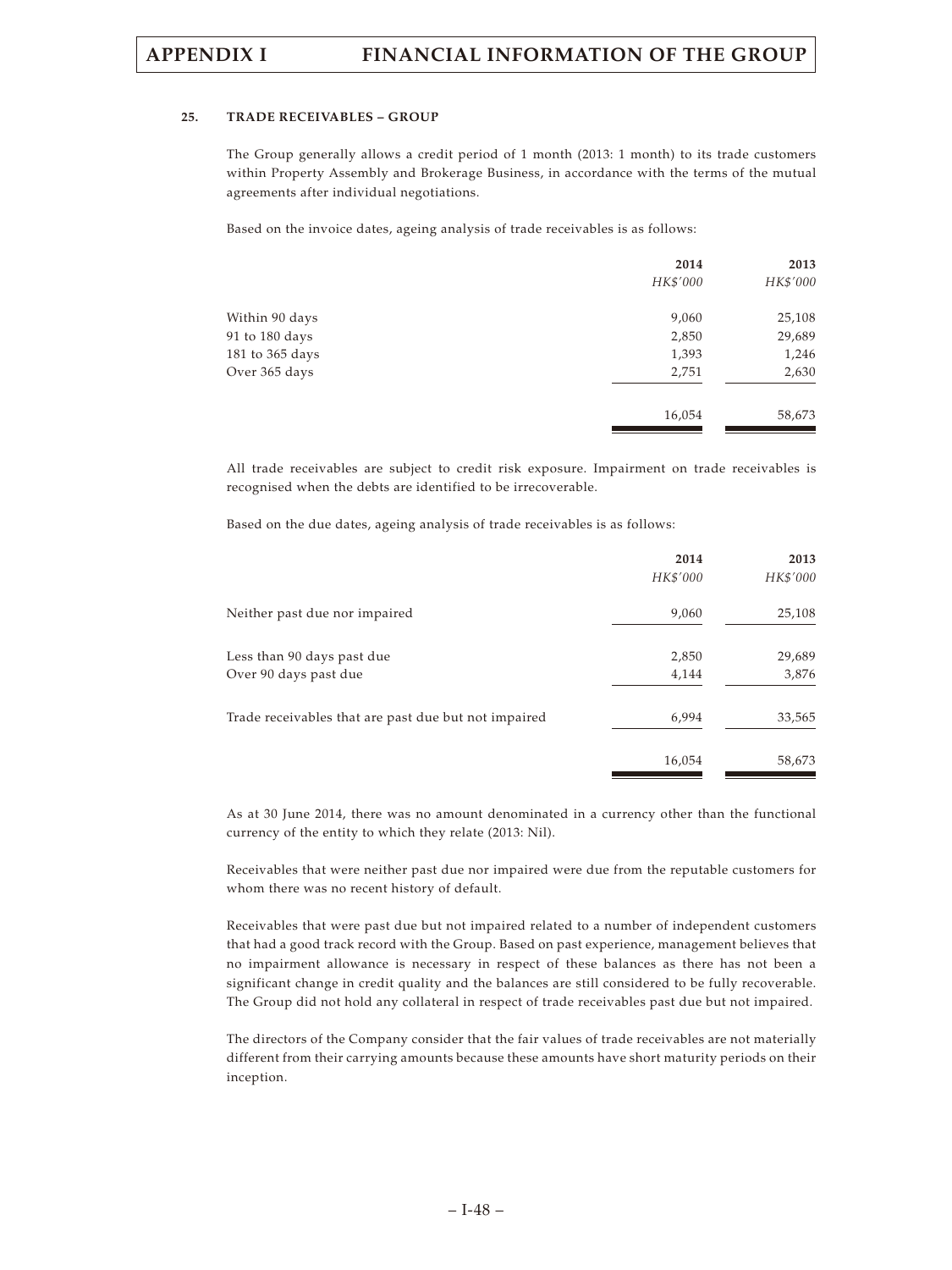### **26. FINANCIAL ASSETS AT FAIR VALUE THROUGH PROFIT OR LOSS – GROUP AND COMPANY**

These represented the unlisted investment funds and are held for trading purposes. The balances at the reporting dates are stated at fair value which have been determined by reference to the quoted bid prices at the reporting dates.

### **27. CASH AND BANK BALANCES – GROUP AND COMPANY**

|                                                                                     | Group      |           | Company    |           |
|-------------------------------------------------------------------------------------|------------|-----------|------------|-----------|
|                                                                                     | 2014       | 2013      | 2014       | 2013      |
|                                                                                     | HK\$'000   | HK\$'000  | HK\$'000   | HK\$'000  |
| Cash and bank balances                                                              | 76,001     | 57,636    | 27,413     | 19,419    |
| Short-term deposits                                                                 | 658,052    | 184,377   | 657,449    | 183,776   |
| Total cash and bank balances as<br>stated in the statement of financial<br>position | 734,053    | 242,013   | 684,862    | 203,195   |
| Short-term deposits with an original<br>maturity of more than three                 |            |           |            |           |
| months                                                                              | (291, 207) | (26, 291) | (291, 207) | (26, 291) |
| Cash and cash equivalents for the<br>presentation of the statement of               |            |           |            |           |
| cash flows                                                                          | 442,846    | 215,722   | 393,655    | 176,904   |

Cash at banks earn interest at rates up to 0.4% (2013: 0.4%) per annum based on the daily bank deposits rates. Short-term deposits earn interest at rates of 0.01% to 3.40% (2013: 0.01% to 3.50%) per annum and are eligible for immediate cancellation without receiving any interest for the last deposit period.

Included in cash and bank balances of the Group is an aggregate amount of HK\$94,320,000 (2013: HK\$112,378,000) of bank balances denominated in Renminbi ("RMB") placed with the banks in Hong Kong. RMB is not a freely convertible currency.

The directors of the Company consider that the fair values of short-term deposits are not materially different from their carrying amounts because of the short maturity period on their inception.

### **28. RESTRICTED BANK DEPOSITS – GROUP**

These bank deposits are kept in the separate bank accounts by the Group as (i) these are temporarily received from the developers of the property assembly projects and are held on behalf of the developers for the purpose of the payments of initial deposits to the owners of the properties in accordance with the provisional sale and purchase agreements; and (ii) the rental income and rental deposits are temporarily received on behalf of the developers.

As these bank deposits are restricted to a specific use by the Group, they are not under the cash management of the Group.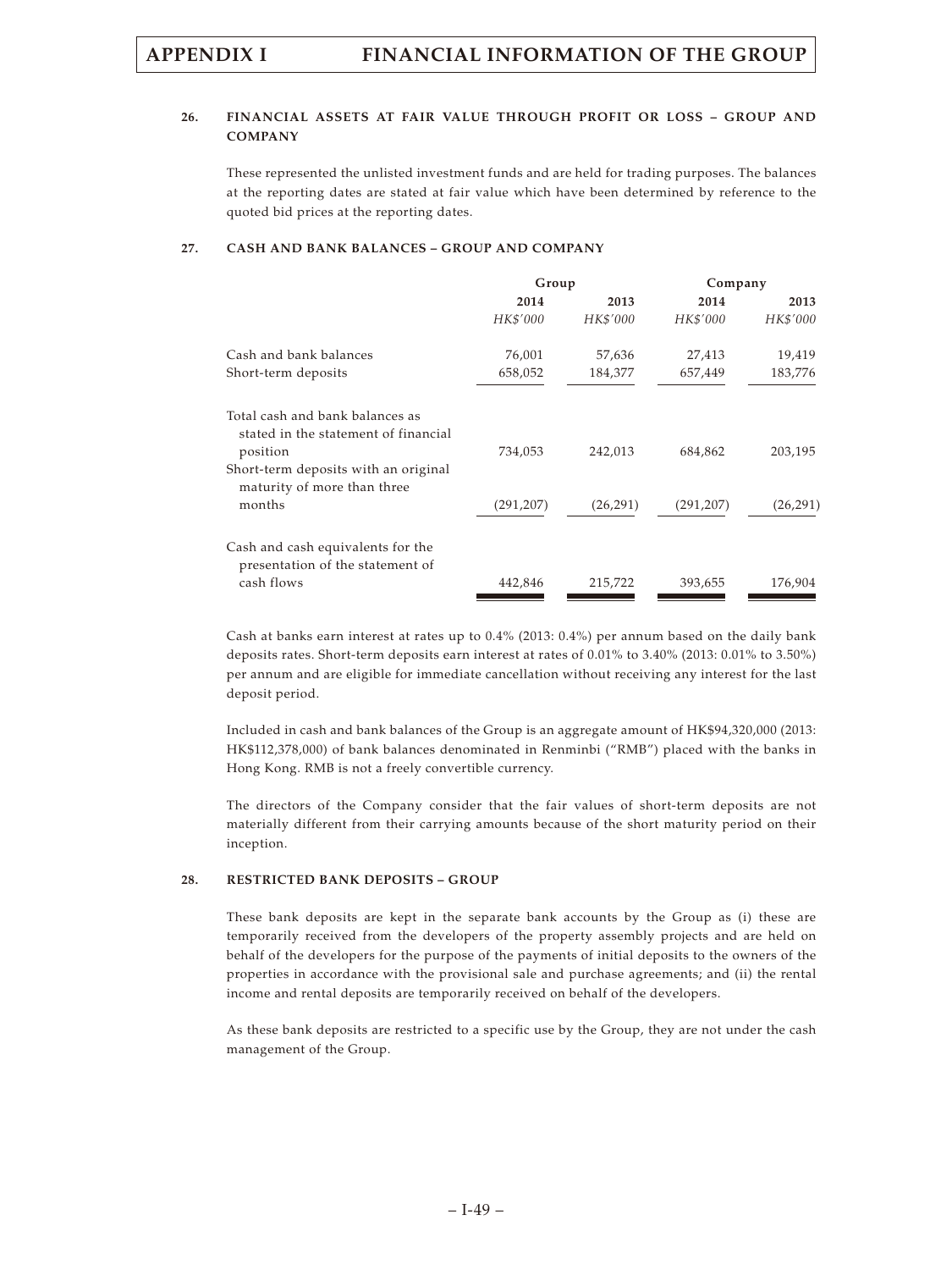### **29. BORROWINGS – GROUP**

| 2014<br>HK\$'000 | 2013<br>HK\$'000   |
|------------------|--------------------|
|                  |                    |
|                  |                    |
| 5,886            | 5,219              |
|                  |                    |
| 124,866          | 130,796            |
|                  |                    |
|                  | 136,015            |
|                  |                    |
|                  |                    |
|                  | 234,000            |
|                  |                    |
|                  |                    |
|                  | 370,015            |
|                  | 130,752<br>130,752 |

As at the reporting dates, the Group's bank loans, based on the schedule repayment dates set out in the bank loan agreements and ignored the effect of any repayment on demand clause, are as follows:

|                                        | 2014            | 2013            |
|----------------------------------------|-----------------|-----------------|
|                                        | <b>HK\$'000</b> | <b>HK\$'000</b> |
| Within one year or on demand           | 5,886           | 5,219           |
| In the second year                     | 6,704           | 5,870           |
| In the third to fifth years, inclusive | 51,723          | 288,184         |
| Beyond five years                      | 66,439          | 70,742          |
|                                        | 130,752         | 370,015         |

The interest-bearing borrowings were secured by guarantees by Mr. Au Wing Wah, a substantial shareholder of the Company (solely for the bank borrowings of HK\$44,320,000 (2013: HK\$45,880,000)), and the pledge of certain properties under property, plant and equipment (note 16(a)) and investment properties (note 17) with net carrying amounts of HK\$98,237,000 and HK\$225,000,000 (2013: property, plant and equipment (note 16(a)), investment properties (note 17) and properties under development (note 24) with net carrying amounts of HK\$100,618,000, HK\$190,000,000 and HK\$435,901,000) respectively as at 30 June 2014.

The effective interest rates of the Group's borrowings ranged from 2.09% to 2.72% (2013: 1.96% to 2.80%) per annum.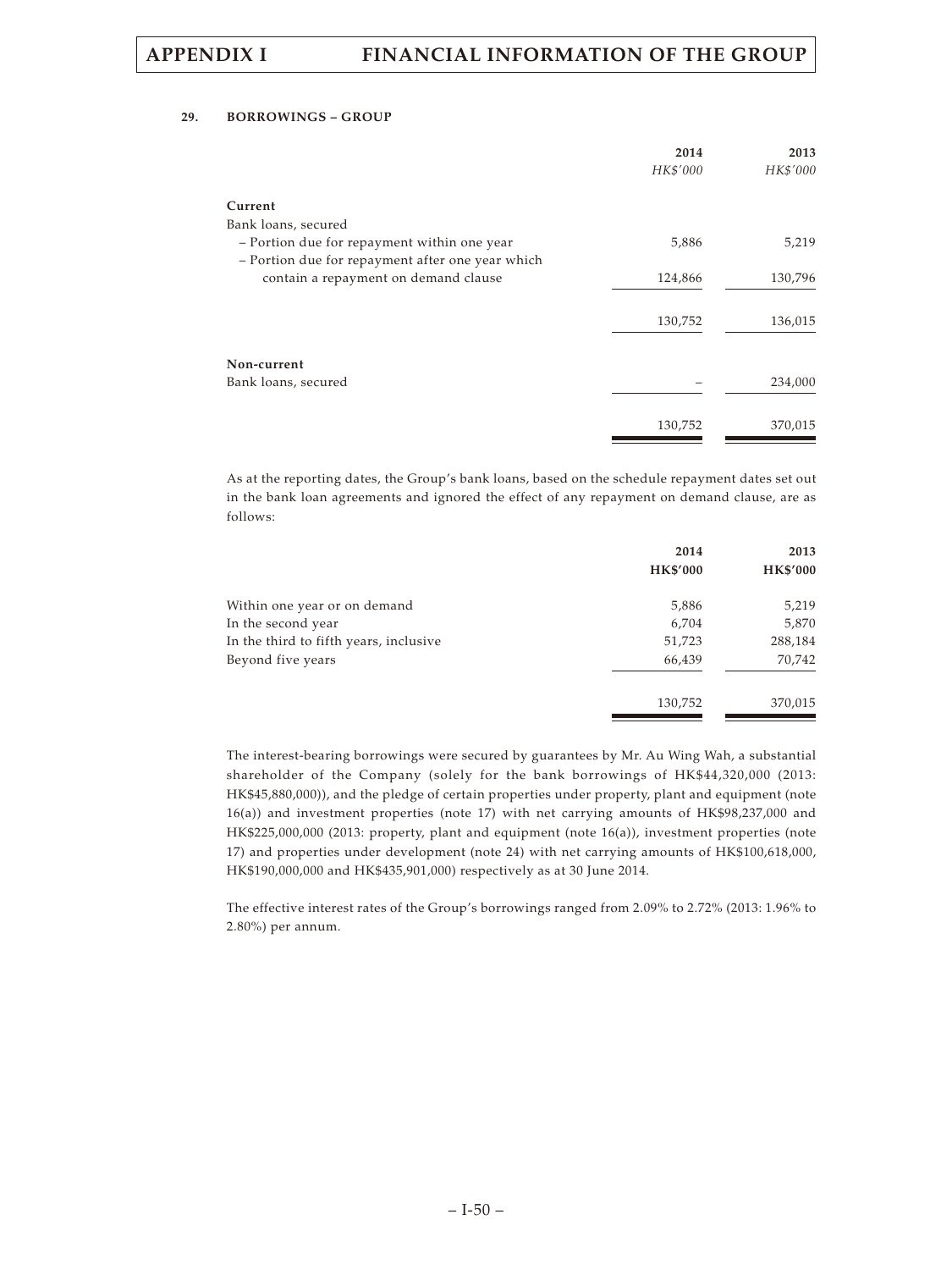### **30. FINANCE LEASE LIABILITIES – GROUP**

|                                                    | 2014     | 2013     |
|----------------------------------------------------|----------|----------|
|                                                    | HK\$'000 | HK\$'000 |
| Total minimum lease payments:                      |          |          |
| Due within one year                                | 432      | 384      |
| Due in the second to fifth years                   | 1,404    | 1,836    |
|                                                    | 1,836    | 2,220    |
| Future finance charges on finance leases           |          |          |
| Present value of finance lease liabilities         | 1,836    | 2,220    |
|                                                    | 2014     | 2013     |
|                                                    | HK\$'000 | HK\$'000 |
| Present value of minimum lease payments:           |          |          |
| Due within one year under current liabilities      | 432      | 384      |
| Due in the second to fifth years under non-current |          |          |
| liabilities                                        | 1,404    | 1,836    |
|                                                    | 1,836    | 2,220    |

The Group has entered into finance leases for certain office equipment. The lease period is for 5 years. At the end of the lease term, the Group has the option to purchase the leased equipment at a price that is expected to be sufficiently lower than the fair value of the leased asset at the end of the lease. None of the leases included contingent rentals.

Finance lease liabilities are effectively secured by the underlying assets (note 16(a)) as the rights to the leased asset will be reverted to the lessor in the event of default of repayment by the Group.

The carrying amounts of finance lease liabilities are denominated in HK\$ and approximate their fair values.

### **31. SHARE CAPITAL**

|                                  | 2014       |          | 2013       |          |  |
|----------------------------------|------------|----------|------------|----------|--|
|                                  | Number     |          | Number     |          |  |
|                                  | of shares  |          | of shares  |          |  |
|                                  | '000       | HK\$'000 | '000       | HK\$'000 |  |
| Authorised:                      |            |          |            |          |  |
| Ordinary shares of HK\$0.01 each | 10,000,000 | 100,000  | 10,000,000 | 100,000  |  |
| Issued and fully paid:           |            |          |            |          |  |
| Ordinary shares of HK\$0.01 each |            |          |            |          |  |
| At the beginning of the year and |            |          |            |          |  |
| the end of the year              | 3,478,500  | 34,785   | 3,478,500  | 34,785   |  |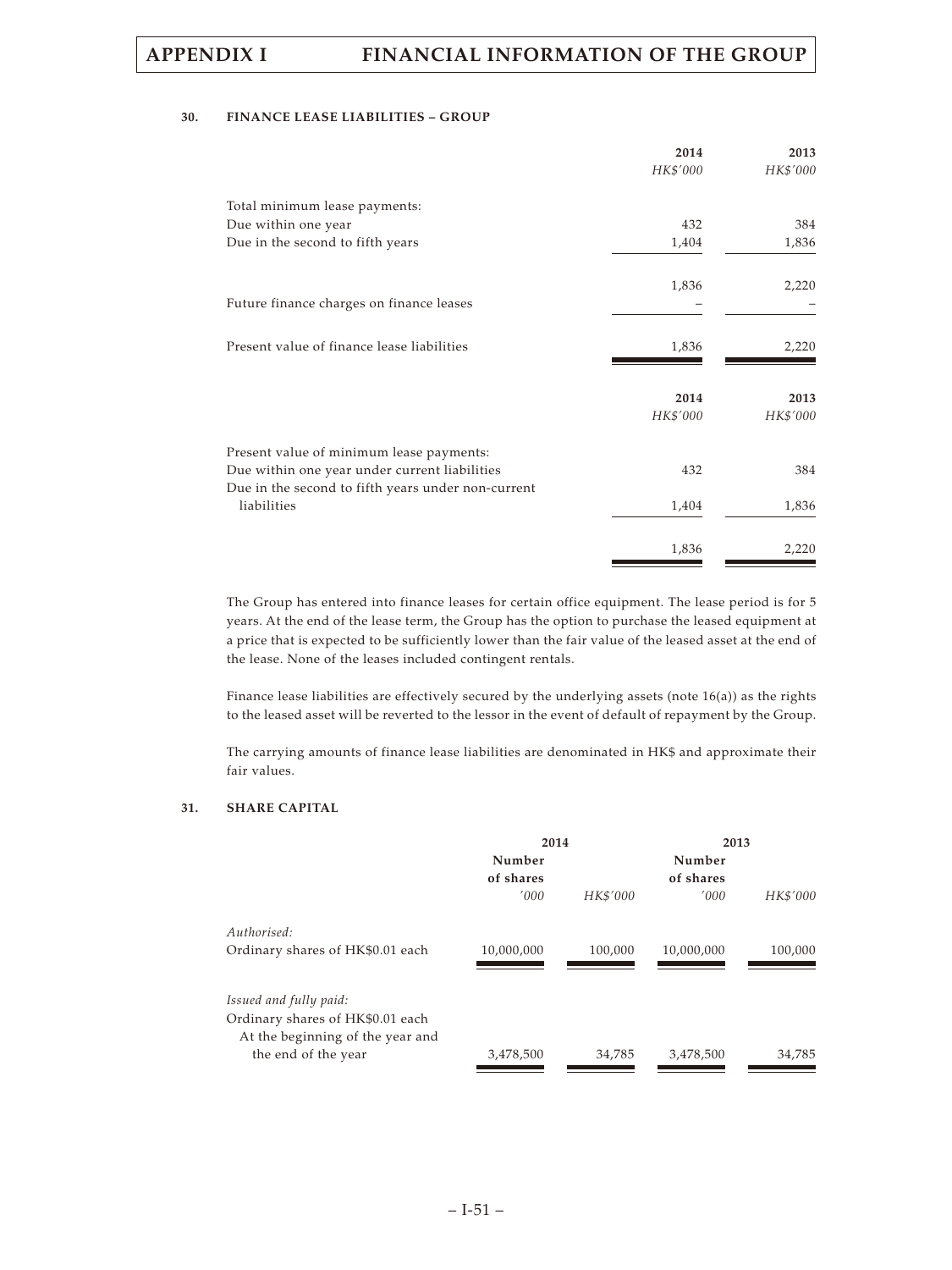### **32. RESERVES**

### **Group**

The amounts of the Group's reserves and the movements therein during the year are presented in the consolidated statement of changes in equity on pages 40 to 41 of the financial statements.

### **Company**

|                                                                                                                                                       | Share<br>premium<br>account<br>HK\$'000 | Proposed<br>final<br>dividend<br>HK\$'000 | Share-based<br>payment<br>reserve<br>HK\$'000 | Revaluation<br>reserve<br>HK\$'000 | (Accumulated<br>losses)/<br>Retained<br>profits<br>HK\$'000 | Total<br>HK\$'000 |
|-------------------------------------------------------------------------------------------------------------------------------------------------------|-----------------------------------------|-------------------------------------------|-----------------------------------------------|------------------------------------|-------------------------------------------------------------|-------------------|
| At 1 July 2012                                                                                                                                        | 1,274,759                               | 9,983                                     | 8,094                                         | 5,892                              | (4, 561)                                                    | 1,294,167         |
| 2012 final dividend paid<br>(note 12(b))<br>Equity-settled share-based                                                                                |                                         | (9,983)                                   |                                               |                                    |                                                             | (9,983)           |
| payments (note 35)<br>Cancellation of share options                                                                                                   |                                         |                                           | 3,505<br>(5,296)                              |                                    | 5,296                                                       | 3,505             |
| Transactions with owners                                                                                                                              |                                         | (9,983)                                   | (1,791)                                       |                                    | 5,296                                                       | (6, 478)          |
| Loss for the year<br>Other comprehensive income:<br>Net fair value loss on                                                                            |                                         |                                           |                                               |                                    | (14,669)                                                    | (14,669)          |
| available-for-sale financial<br>assets<br>Reclassified from equity to profit<br>or loss on significant decline in<br>fair value of available-for-sale |                                         |                                           |                                               | (756)                              |                                                             | (756)             |
| financial assets                                                                                                                                      |                                         |                                           |                                               | 9                                  |                                                             | 9                 |
| Total comprehensive income<br>for the year                                                                                                            |                                         |                                           |                                               | (747)                              | (14,669)                                                    | (15, 416)         |
| At 30 June 2013 and 1 July 2013                                                                                                                       | 1,274,759                               |                                           | 6,303                                         | 5,145                              | (13, 934)                                                   | 1,272,273         |
| Equity-settled share-based<br>payments (note 35)                                                                                                      |                                         |                                           | 2,938                                         |                                    |                                                             | 2,938             |
| Transactions with owners                                                                                                                              |                                         |                                           | 2,938                                         |                                    |                                                             | 2,938             |
| Profit for the year<br>Other comprehensive income:<br>Net fair value gain on                                                                          |                                         |                                           |                                               |                                    | 45,415                                                      | 45,415            |
| available-for-sale financial<br>assets<br>Reclassified from equity to profit<br>or loss on significant decline in                                     |                                         |                                           |                                               | 2,147                              |                                                             | 2,147             |
| fair value of available-for-sale<br>financial assets<br>Reclassified from equity to profit<br>or loss on disposals of                                 |                                         |                                           |                                               | 9,865                              |                                                             | 9,865             |
| available-for-sale financial<br>assets                                                                                                                |                                         |                                           |                                               | (8,667)                            |                                                             | (8,667)           |
| Total comprehensive income<br>for the year                                                                                                            |                                         |                                           |                                               | 3,345                              | 45,415                                                      | 48,760            |
| At 30 June 2014                                                                                                                                       | 1,274,759                               |                                           | 9,241                                         | 8,490                              | 31,481                                                      | 1,323,971         |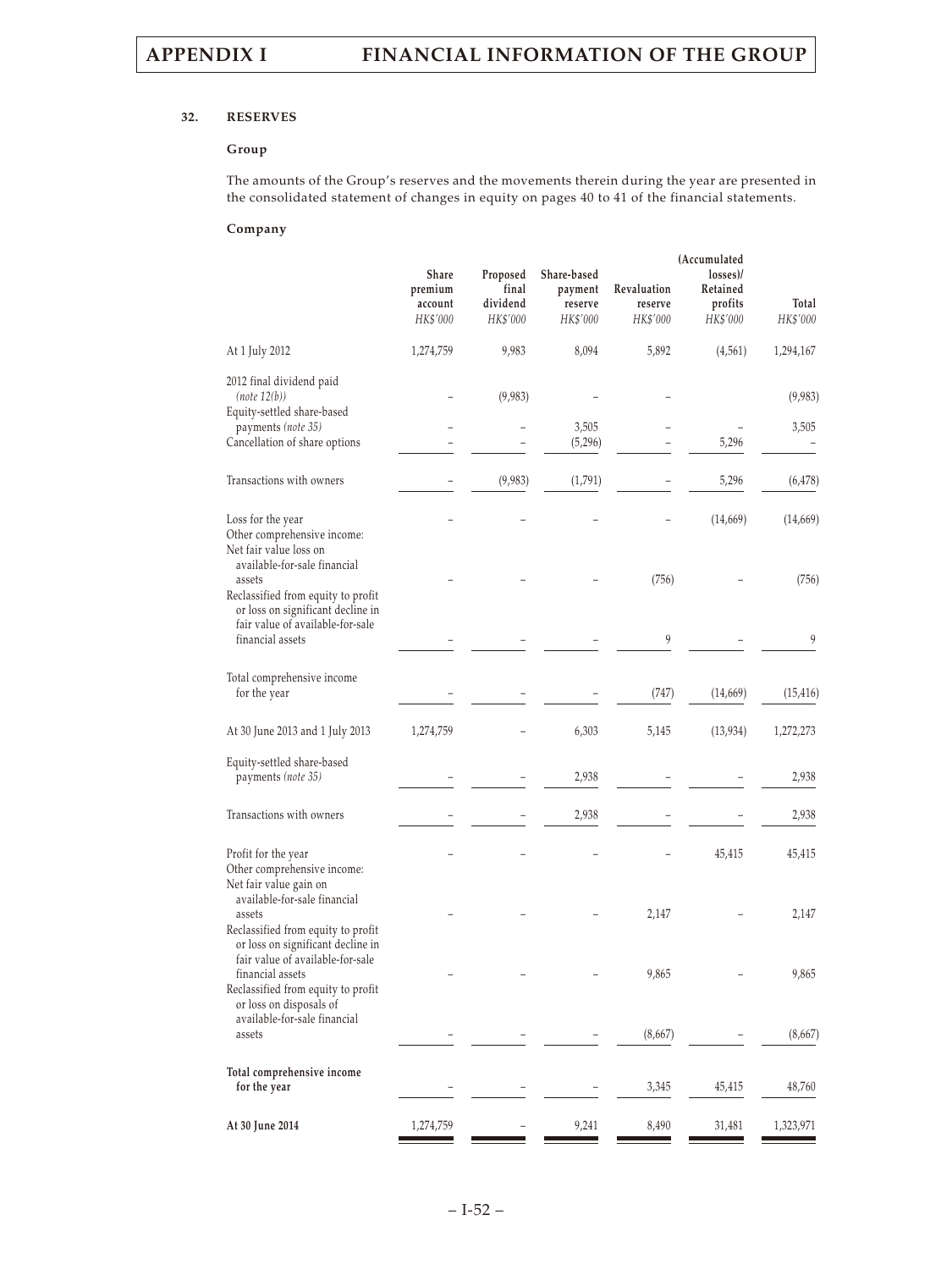Share premium account arises from the shares issued at a premium. Under the Companies Law of the Cayman Islands, share premium is available for distributions or paying dividends to shareholders subject to the provisions of its Memorandum or Articles of Association and provided that immediately following the dividend distribution, the Company is able to pay its debts as they fall due in the ordinary course of business. In accordance with the Articles of Association of the Company, with the sanction of an ordinary resolution, dividends can be declared and paid out of share premium.

Other reserve represents the difference between the proportionate share of the carrying amount of its subsidiaries' net liabilities, assignment of debt amount and the consideration received for the disposal of a certain interests in subsidiaries that does not result in loss of control.

### **33. DEFERRED TAX – GROUP**

Details of the deferred tax liabilities and assets recognised are as follows:

|                                      | Accelerated<br>tax<br>allowances<br>HK\$'000 | <b>Tax losses</b><br>HK\$'000 | Total<br>HK\$'000 |
|--------------------------------------|----------------------------------------------|-------------------------------|-------------------|
| At 1 July 2012                       |                                              |                               |                   |
| Charged to profit or loss (note 10)  | 827                                          | (211)                         | 616               |
| At 30 June 2013 and 1 July 2013      | 827                                          | (211)                         | 616               |
| Credited to profit or loss (note 10) | 414                                          | (665)                         | (251)             |
| At 30 June 2014                      | 1,241                                        | (876)                         | 365               |

For the purpose of presentation in consolidated statement of financial position, certain deferred tax assets and liabilities have been offset. The following is the analysis of the deferred tax balances for financial reporting purposes:

|                          | 2014     | 2013     |
|--------------------------|----------|----------|
|                          | HK\$'000 | HK\$'000 |
| Deferred tax assets      | (876)    | (211)    |
| Deferred tax liabilities | 1,241    | 827      |
|                          | 365      | 616      |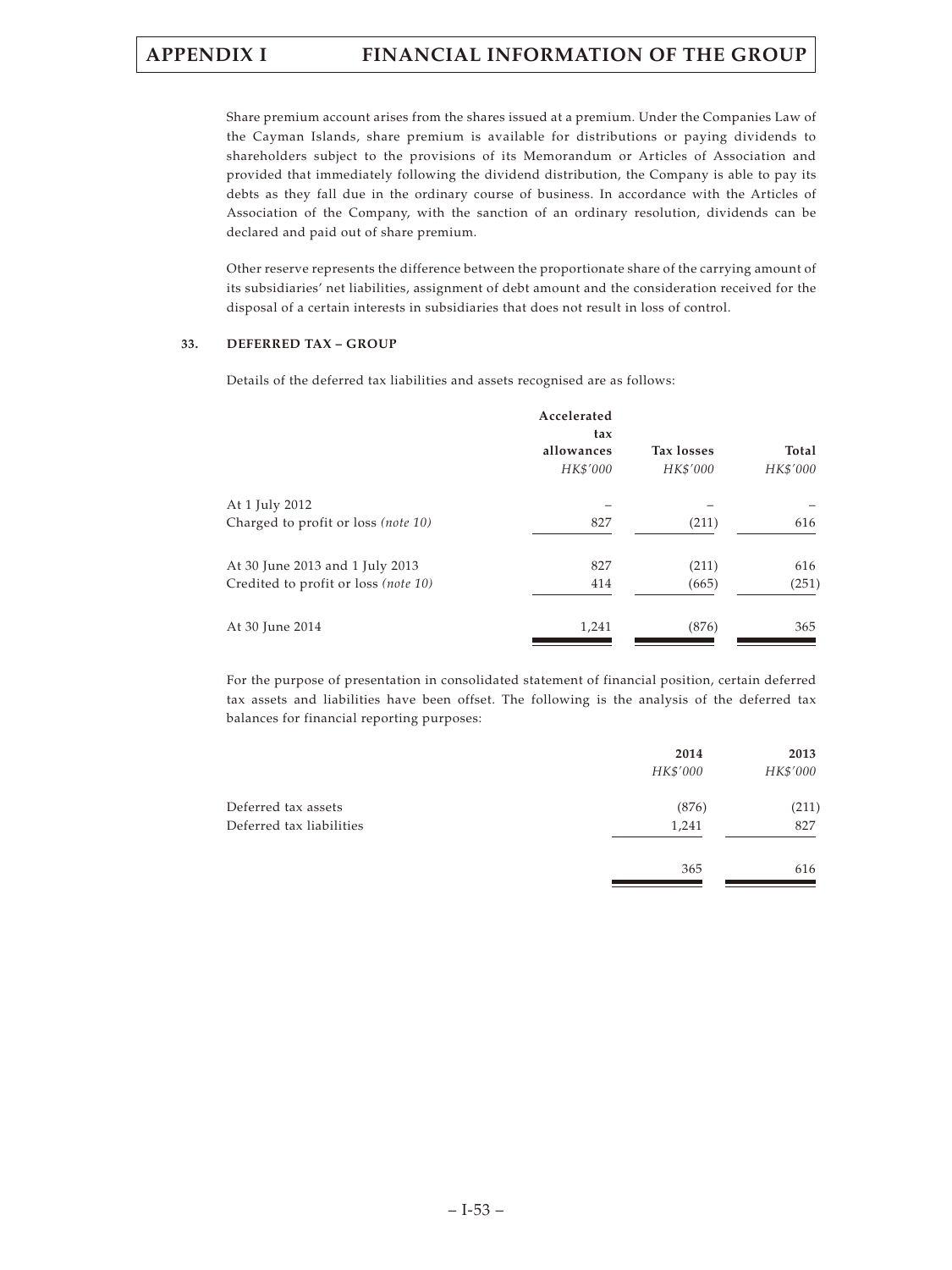|                                                             | 2014<br>HK\$'000 | 2013<br>HK\$'000 |
|-------------------------------------------------------------|------------------|------------------|
| Tax effect of temporary differences arising as a result of: |                  |                  |
| Deferred tax assets:                                        |                  |                  |
| Tax losses available to set off against future assessable   |                  |                  |
| profits                                                     | 2,037            | 698              |
| Excess of depreciation charged in the financial statements  |                  |                  |
| over depreciation allowance claimed for tax purpose         | 190              |                  |
|                                                             | 2.227            | 698              |
|                                                             |                  |                  |
| Deferred tax liabilities:                                   |                  |                  |
| Excess of depreciation allowance claimed for tax purposes   |                  |                  |
| over depreciation charged in the financial statements       |                  | 295              |
|                                                             |                  |                  |

At the reporting date, the Group had unrecognised deferred tax assets and liabilities as follows:

No provision for deferred taxation has been recognised in respect of the tax losses of HK\$12,348,000 (2013: HK\$4,231,000) as this has not yet been all agreed with the Inland Revenue Department and there is the unpredictability of future profit streams. The tax losses do not expire under current tax legislation.

### **34. DISPOSAL OF INTERESTS IN SUBSIDIARIES AND AMOUNT DUE TO NON-CONTROLLING SHAREHOLDER**

On 17 March 2014, the Group disposed of a 49% of equity interests in a subsidiary, Plan Link Limited ("Plan Link") and its subsidiaries ("Plan Link Group"), which are engaged in properties development project in Hong Kong, and entered into an assignment of debt to an independence third party at a consideration of HK\$225,956,000. Upon completion, the Group holds 51% of Plan Link and is able to exercise control on Plan Link. The difference of HK\$7,361,000 between the proportionate share of the carrying amount of its net liabilities, assignment of debt amount and the consideration received for the disposal have been credited to the Group's other reserve.

The transaction has been accounted for as equity transaction as follows:

|                                                                | 2014       |
|----------------------------------------------------------------|------------|
|                                                                | HK\$'000   |
| Consideration received for 49% ownership interest              | 225,956    |
| Net liabilities attributable to 49% ownership interest         |            |
| Assignment of debt – Amount due to non-controlling shareholder | (218, 603) |
| Increase in equity attributable to owners of the Company       |            |
| (included in other reserve)                                    | 7,361      |

Amount due to non-controlling shareholder is unsecured, interest-free and repayable on demand.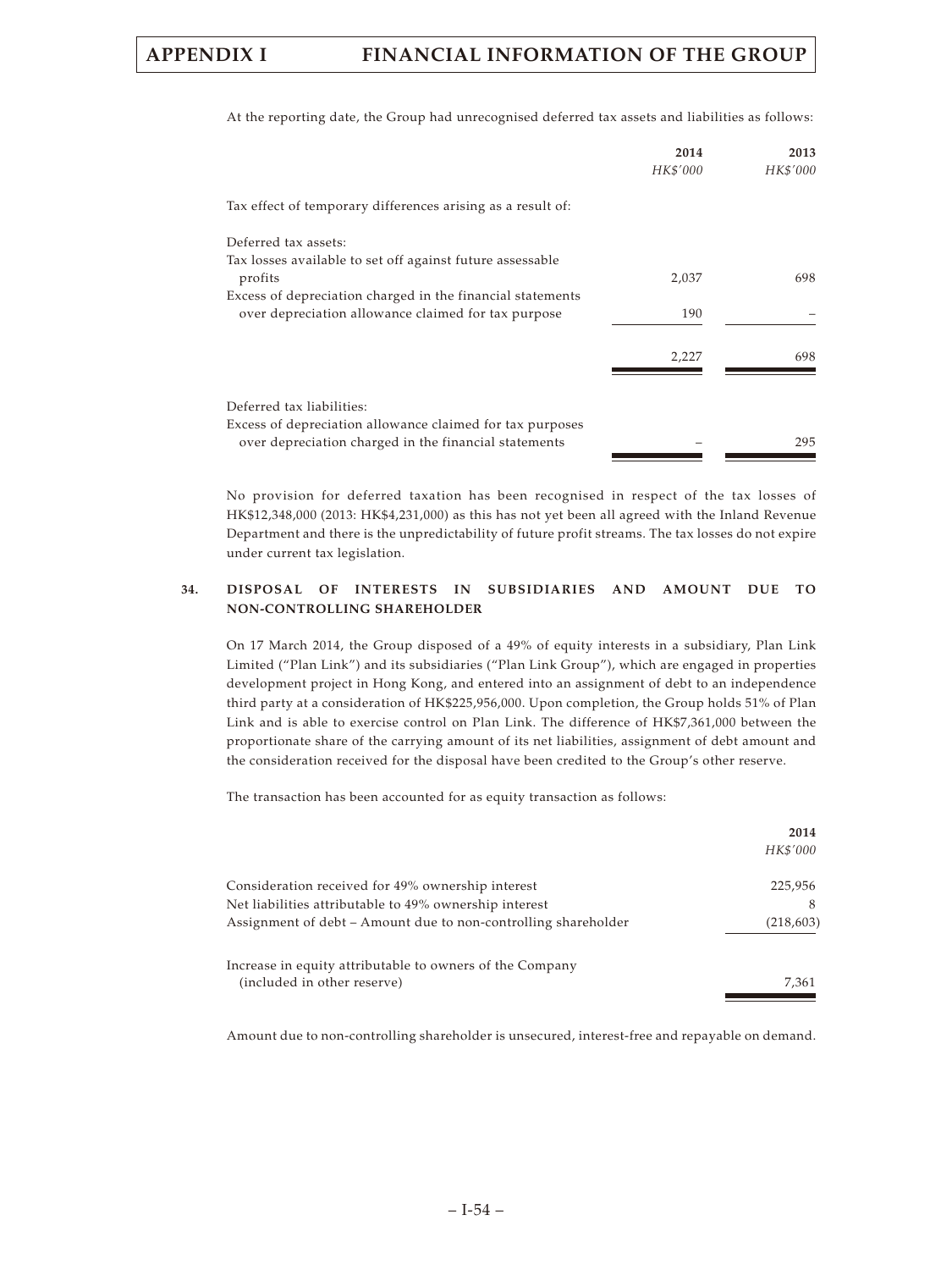### **35. SHARE-BASED PAYMENTS**

The Company adopted a new share option scheme (the "2011 Share Option Scheme") at the annual general meeting held on 1 November 2011 (the "2011 AGM").

The share option scheme adopted on 21 May 2002 by the Company (the "2002 Share Option Scheme") was terminated immediately after the conclusion of the 2011 AGM. However, the outstanding share options granted under the 2002 Share Option Scheme shall continue to be exercisable under the terms of issue.

The principal terms of the share option scheme are set out as follows:

### **2011 Share Option Scheme**

The 2011 Share Option Scheme shall be valid and effective for a period of ten years commencing on 1 November 2011. The purpose of the 2011 Share Option Scheme is to enable the Company to grant options to the selected persons as incentives or rewards for their contribution to the Company and its subsidiaries.

Eligible participants of the 2011 Share Option Scheme include any employees, non-executive directors (including any independent non-executive directors) of the Company and any of its subsidiaries, advisers, consultants, suppliers or customers of the Company or any of its subsidiaries.

The total number of shares in respect of which options may be granted under the 2011 Share Option Scheme and any other share option schemes of the Company, is not exceeding 10% of the total number of shares in issue of the Company from 1 November 2011 onwards or at the renewal of such limit. Under the 2011 Share Option Scheme, the Company may obtain an approval from its shareholders to refresh the above mentioned 10% limit.

Notwithstanding anything hereinbefore contained and subject to the maximum entitlement of each participant hereinafter mentioned, the maximum number of shares which may be issued upon exercise of all outstanding options granted and yet to be exercised under the 2011 Share Option Scheme and any other share option schemes of the Company shall not exceed 30% of the issued share capital of the Company from time to time. The maximum number of shares which may be issued upon exercise of all outstanding options granted and to be granted to each eligible participant in the 2011 Share Option Scheme and any other share option schemes of the Company within any 12-month period up to the date of grant, is limited to 1% of the shares of the Company in issue at the date of grant. Any further grant of share options in excess of this limit is subject to shareholders' approval in a general meeting.

An offer for the granting of share options shall be accepted in written within 21 days from the offer date and by way of payment of consideration of HK\$1. The exercise period of the share options granted shall be determined by the board of directors and notified to the relevant grantee, but must not be more than ten years from the date of grant of the share options. The exercise price of the share options shall be a price determined by the board of directors at its absolute discretion and notified to a participant and shall be no less than the highest of (i) the closing price of the shares of the Company as stated in the daily quotation sheets issued by the Stock Exchange on the offer date; (ii) the average closing price of the shares of the Company as stated in the daily quotation sheets issued by the Stock Exchange for the five business days immediately preceding the offer date; and (iii) the nominal value of the shares of the Company on the offer date.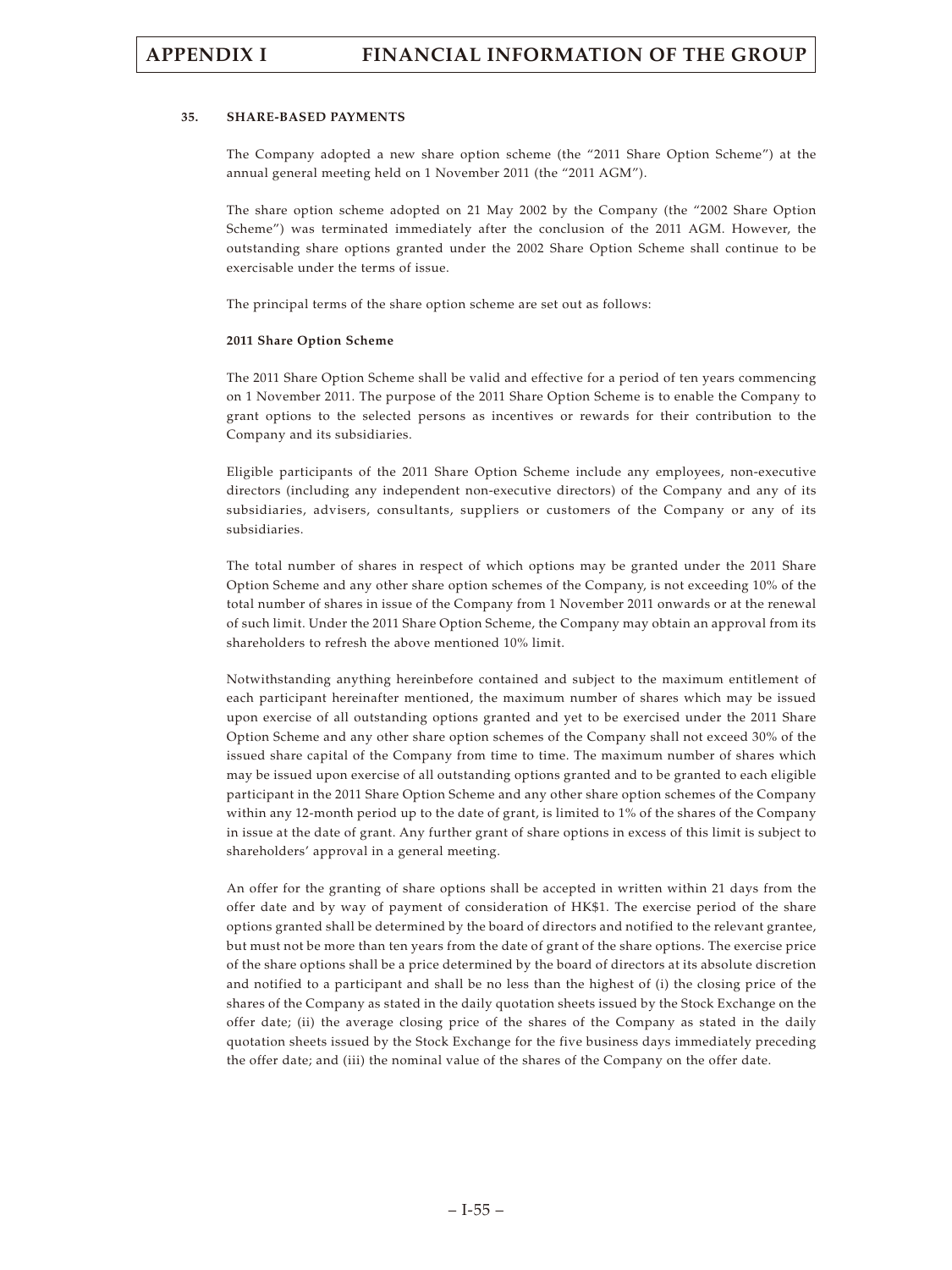The following shows the outstanding position of the share options granted under the share option schemes as at 30 June 2014:

|                                                           |                      | Number of share options       |                             |                        |                                   |                                |                                         |
|-----------------------------------------------------------|----------------------|-------------------------------|-----------------------------|------------------------|-----------------------------------|--------------------------------|-----------------------------------------|
| Name or category<br>of grantees                           | At<br>1 July<br>2013 | Cancel<br>during<br>the year  | Grant<br>during<br>the year | At<br>30 June<br>2014  | Date of grant<br>of share options | Exercise<br>Period<br>(note a) | Exercise<br>price<br>(HK\$)<br>(note b) |
| <b>Directors</b>                                          |                      |                               |                             |                        |                                   |                                |                                         |
| Lee Wing Yin                                              | 1,000,000            | $\overline{\phantom{0}}$      | 1,000,000                   | 1,000,000<br>1,000,000 | 26 October 2012<br>3 June 2014    | Period 3<br>Period 4           | 0.395<br>0.221                          |
| Ngan Man Ho                                               | 1,000,000            | -<br>$\overline{\phantom{0}}$ | 1,000,000                   | 1,000,000<br>1,000,000 | 26 October 2012<br>3 June 2014    | Period 3<br>Period 4           | 0.395<br>0.221                          |
| Koo Fook Sun, Louis                                       | 1,000,000            | -                             | $\overline{a}$              | 1,000,000              | 26 October 2012                   | Period 3                       | 0.395                                   |
| Lung Hung Cheuk                                           | 1,000,000            |                               | $\overline{a}$              | 1,000,000              | 26 October 2012                   | Period 3                       | 0.395                                   |
| Yeung Wing Yan,<br>Wendy                                  | 1,000,000            |                               | $\overline{\phantom{0}}$    | 1,000,000              | 26 October 2012                   | Period 3                       | 0.395                                   |
| Lai Hin Wing, Henry                                       | 1,000,000            |                               |                             | 1,000,000              | 26 October 2012                   | Period 3                       | 0.395                                   |
|                                                           | 6,000,000            |                               | 2,000,000                   | 8,000,000              |                                   |                                |                                         |
| Director of subsidiaries and the substantial shareholder  |                      |                               |                             |                        |                                   |                                |                                         |
| Au Wing Wah                                               | 11,000,000           |                               |                             | 11,000,000             | 26 October 2012                   | Period 3                       | 0.395                                   |
| Consultant of the Company and the substantial shareholder |                      |                               |                             |                        |                                   |                                |                                         |

| Pong Wai San, Wilson | 8,400,000<br>8,400,000 |   | -<br>-<br>22,600,000 | 8,400,000<br>8,400,000<br>22,600,000 | 9 July 2010<br>26 October 2012<br>3 June 2014 | Period 1<br>Period 3<br>Period 4 | 0.59<br>0.395<br>0.221 |
|----------------------|------------------------|---|----------------------|--------------------------------------|-----------------------------------------------|----------------------------------|------------------------|
|                      | 16,800,000             |   | 22,600,000           | 39,400,000                           |                                               |                                  |                        |
|                      | 33,800,000             | - | 24,600,000           | 58,400,000                           |                                               |                                  |                        |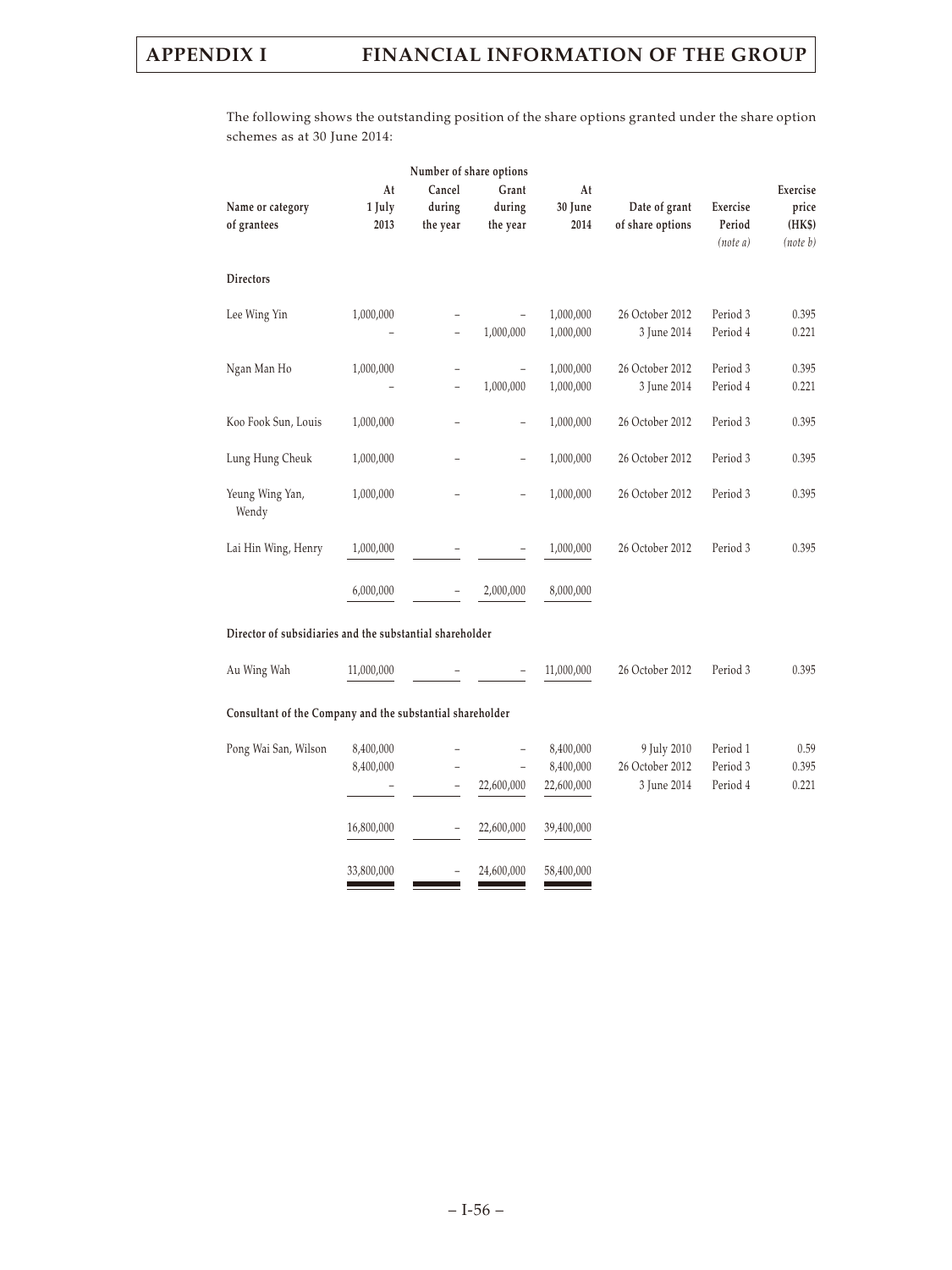The following shows the outstanding position of share options granted under the share option schemes as at 30 June 2013:

| At<br>1 July<br>2012 | Cancel<br>during<br>the year            | Number of share options<br>Grant<br>during<br>the year | At<br>30 June<br>2013                                                                                                 | Date of grant<br>of share options  | Exercise<br>Period<br>(note a) | Exercise<br>price<br>(HK\$)<br>(note b) |
|----------------------|-----------------------------------------|--------------------------------------------------------|-----------------------------------------------------------------------------------------------------------------------|------------------------------------|--------------------------------|-----------------------------------------|
|                      |                                         |                                                        |                                                                                                                       |                                    |                                |                                         |
| 1,000,000            | (1,000,000)<br>$\overline{\phantom{0}}$ | 1,000,000                                              | 1,000,000                                                                                                             | 7 December 2010<br>26 October 2012 | Period 2<br>Period 3           | 1.17<br>0.395                           |
|                      |                                         | 1,000,000                                              | 1,000,000                                                                                                             | 26 October 2012                    | Period 3                       | 0.395                                   |
| 1,000,000            | (1,000,000)<br>$\overline{\phantom{0}}$ | 1,000,000                                              | 1,000,000                                                                                                             | 7 December 2010<br>26 October 2012 | Period 2<br>Period 3           | 1.17<br>0.395                           |
| 1,000,000            | (1,000,000)                             | 1,000,000                                              | $\qquad \qquad -$<br>1,000,000                                                                                        | 7 December 2010<br>26 October 2012 | Period 2<br>Period 3           | 1.17<br>0.395                           |
|                      |                                         | 1,000,000                                              | 1,000,000                                                                                                             | 26 October 2012                    | Period 3                       | 0.395                                   |
| 1,000,000            | (1,000,000)                             | 1,000,000                                              | 1,000,000                                                                                                             | 7 December 2010<br>26 October 2012 | Period 2<br>Period 3           | 1.17<br>0.395                           |
| 4,000,000            | (4,000,000)                             | 6,000,000                                              | 6,000,000                                                                                                             |                                    |                                |                                         |
|                      |                                         |                                                        |                                                                                                                       |                                    |                                |                                         |
| 8,400,000            | (8,400,000)                             | 11,000,000                                             | 11,000,000                                                                                                            | 9 July 2010<br>26 October 2012     | Period 1<br>Period 3           | 0.59<br>0.395                           |
| 8,400,000            | (8,400,000)                             | 11,000,000                                             | 11,000,000                                                                                                            |                                    |                                |                                         |
|                      |                                         |                                                        |                                                                                                                       |                                    |                                |                                         |
| 8,400,000            | $\qquad \qquad -$                       | ÷,<br>8,400,000                                        | 8,400,000<br>8,400,000                                                                                                | 9 July 2010<br>26 October 2012     | Period 1<br>Period 3           | 0.59<br>0.395                           |
| 8,400,000            |                                         | 8,400,000                                              | 16,800,000                                                                                                            |                                    |                                |                                         |
| 20,800,000           | (12,400,000)                            | 25,400,000                                             | 33,800,000                                                                                                            |                                    |                                |                                         |
|                      |                                         |                                                        | Director of subsidiaries and the substantial shareholder<br>Consultant of the Company and the substantial shareholder |                                    |                                |                                         |

### *Notes:*

(a) The vesting date of the share options for Periods 1, 2, 3 and 4 is the date of grant.

Period 1: 9 July 2010 to 8 July 2015 Period 2: 7 December 2010 to 6 December 2015 Period 3: 26 October 2012 to 25 October 2017 Period 4: 3 June 2014 to 2 June 2024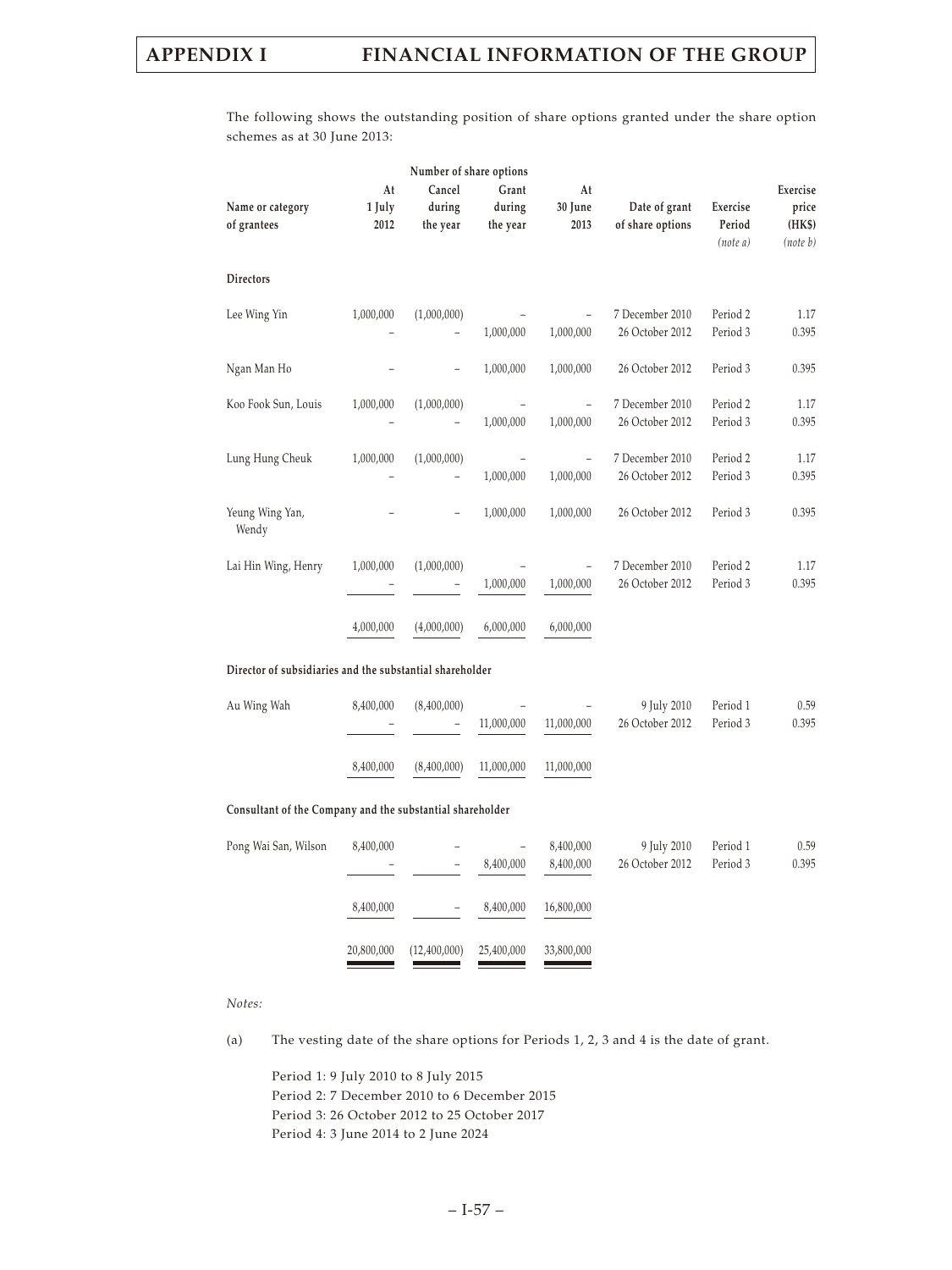- (b) The exercise price of the share options is subject to adjustment in the case of rights or bonus issues, or other similar changes in the Company's share capital.
- (c) The weighted average exercise prices of share option are set out below:

|                           | 2014<br>HK\$ | 2013<br>HK\$ |
|---------------------------|--------------|--------------|
| At beginning of the year  | 0.443        | 0.702        |
| Cancelled during the year |              | 0.777        |
| Granted during the year   | 0.221        | 0.395        |
| At end of the year        | 0.350        | 0.443        |

(d) The weighted average remaining contractual life of the share options outstanding at 30 June 2014 was approximately 6.35 years (2013: 3.75 years).

The fair values of options granted were determined using Black-Scholes Pricing Model that takes into account factors specific to the share incentive plans. The following principal assumptions were used in the valuation:

|                              | Share options<br>granted on<br>26 October<br>2012 | Share options<br>granted on<br>4 June<br>2014 |
|------------------------------|---------------------------------------------------|-----------------------------------------------|
| Share price at date of grant | HK\$0.395                                         | HK\$0.221                                     |
| Expected volatility*         | 59.08%                                            | 65.90%                                        |
| Risk-free interest rate      | 0.240%                                            | 1.303%                                        |
| Dividend yield               | $1\%$                                             | $0\%$                                         |
| Expected life of option      | 2.5 years                                         | 5 years                                       |
| Fair value at date of grant  | HK\$0.1380                                        | HK\$0.1194                                    |
| Exercise price               | HK\$0.395                                         | HK\$0.221                                     |

The underlying expected volatility reflects the assumption that the historical volatility is *indicative of future treads, which may also not necessarily be the actual outcome. No special features pertinent to the options granted were incorporated into measurement of fair value.*

For the year ended 30 June 2014, the fair value of the options granted is HK\$2,938,000 in aggregate, which was recognised as equity-settled share-based payments in the consolidated income statement. The corresponding amount has been credited to the share-based payment reserve (2013: HK\$3,505,000).

At 30 June 2014, the Company had 58,400,000 (2013: 33,800,000) share options outstanding under the share option schemes, which represented approximately 1.68% (2013: 0.97%) of the Company's shares in issue at that date. All these options were exercisable at 30 June 2014 and 2013.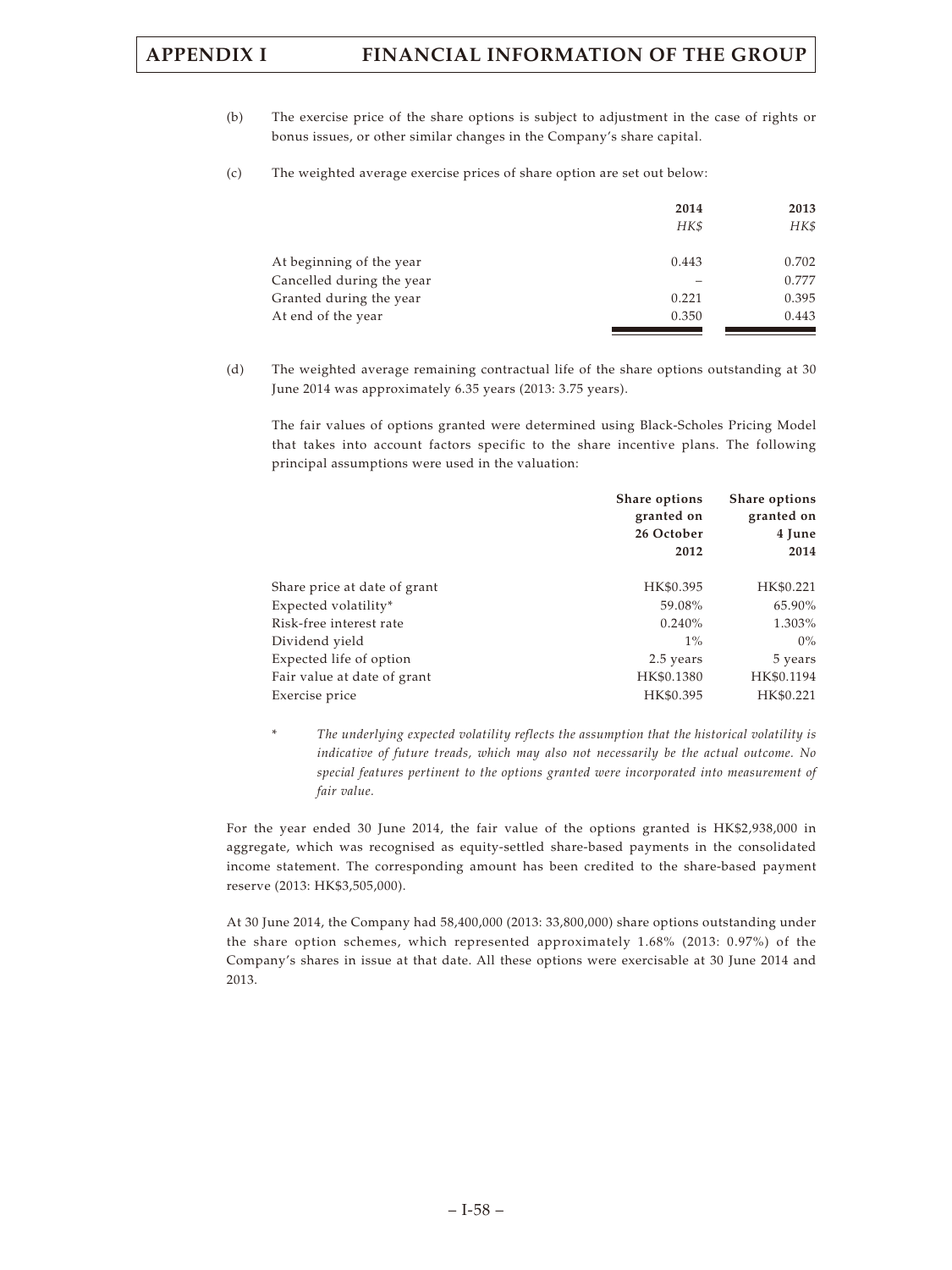### **36. OPERATING LEASE COMMITMENTS**

### **As Lessee**

At 30 June 2014, the total future minimum lease payments under non-cancellable operating leases payable by the Group and the Company are as follows:

*Group*

|                                                 | 2014<br>HK\$'000 | 2013<br>HK\$'000 |
|-------------------------------------------------|------------------|------------------|
| Within one year<br>In the second to fifth years | 1,173            | 3,931<br>1,105   |
|                                                 | 1,173            | 5,036            |

The Group leases a number of properties under operating leases. The leases run for an initial period of two years (2013: two years), with an option to renew the lease and renegotiated the terms at the expiry date or at dates as mutually agreed between the Group and respective landlords/lessors. As at 30 June 2014 and 2013, none of the leases include contingent rentals.

### *Company*

|                                                 | 2014<br>HK\$'000 | 2013<br>HK\$'000 |
|-------------------------------------------------|------------------|------------------|
| Within one year<br>In the second to fifth years | 1,105            | 3,840<br>1,105   |
|                                                 | 1,105            | 4,945            |

The Company leases a property under operating leases. The lease runs for an initial period of two years (2013: two years). None of the leases include contingent rentals.

### **As Lessor**

At 30 June 2014, the Group had future aggregate minimum lease receipts under non-cancellable operating leases as follows:

### *Group*

|                                                 | 2014<br>HK\$'000 | 2013<br>HK\$'000 |
|-------------------------------------------------|------------------|------------------|
| Within one year<br>In the second to fifth years | 5,950<br>12,796  | 4,474            |
|                                                 | 18,746           | 4,474            |

The Group leases its properties under operating lease arrangements which run for an initial period of one to five years, with an option to renew the lease terms at the expiry date or at dates as mutually agreed between the Group and the respective tenants. None of the leases include contingent rentals.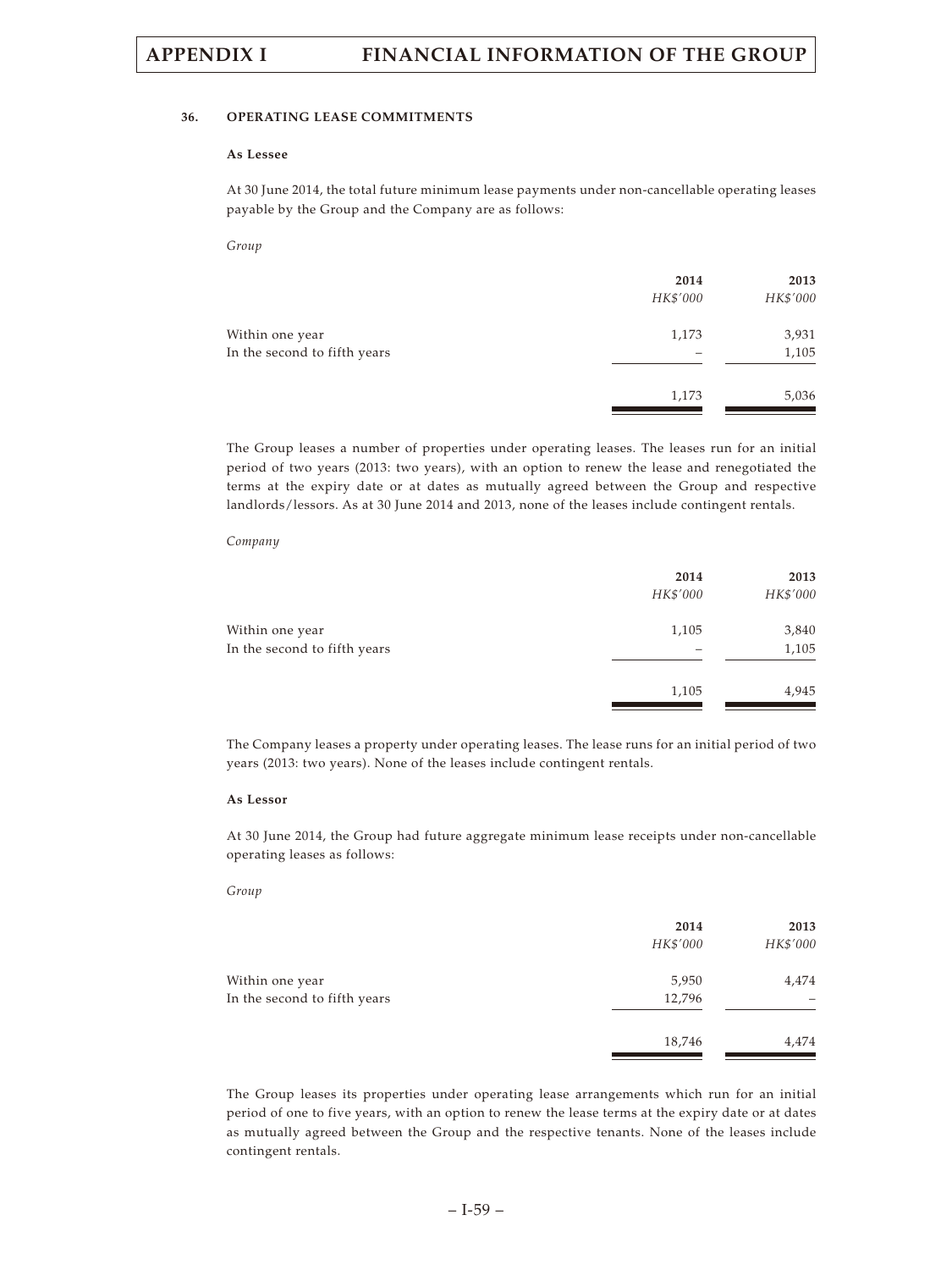### *Company*

The Company does not have any operating lease arrangements as at 30 June 2014 and 2013.

### **37. CAPITAL COMMITMENTS**

|                                     | Group    |          | Company  |          |
|-------------------------------------|----------|----------|----------|----------|
|                                     | 2014     | 2013     | 2014     | 2013     |
|                                     | HK\$'000 | HK\$'000 | HK\$'000 | HK\$'000 |
| Contracted but not provided for:    |          |          |          |          |
| Available-for-sale financial assets | 3,320    | 8,844    | 3,320    | 8,844    |
| Reconstruction of investment        |          |          |          |          |
| properties                          | 3,515    |          |          |          |
|                                     | 6,835    | 8,844    | 3,320    | 8,844    |

### **38. FINANCIAL GUARANTEE CONTRACTS – COMPANY**

The Company has executed guarantees amounting to HK\$238,000,000 (2013: HK\$728,000,000) with respect to bank loans to its subsidiaries and associates, which are also secured against properties under development and investment properties held by those associates and subsidiaries. Under the guarantees, the Company would be liable to pay the bank if the bank is unable to recover the loans. At the reporting date, no provision for the Company's obligation under the guarantee contract has been made as the directors consider that it is not probable that the repayment of the loan will be in default.

### **39. MATERIAL RELATED PARTY TRANSACTIONS**

### **39.1 The following transactions were carried out with the related parties:**

|                                                   | 2014     | 2013     |
|---------------------------------------------------|----------|----------|
|                                                   | HK\$'000 | HK\$'000 |
| Equipment acquired from a related company         |          |          |
| controlled by one of the substantial shareholders |          |          |
| of the Company                                    | 895      | 257      |
| Printing fees paid to a related company in which  |          |          |
| one of the directors of the Company was           |          |          |
| a common director and controlled by one of        |          |          |
| the substantial shareholders of the Company       | 367      | 277      |
| Rental expenses paid to a related company owned   |          |          |
| by a director of a subsidiary of the Company      | 886      | 953      |
| Rental expenses paid to a related company owned   |          |          |
| by one of the substantial shareholders of         |          |          |
| the Company                                       | 3,840    | 3,190    |
| Dividend income received from a related company   |          |          |
| in which one of the directors of the Company      |          |          |
| was a common director and controlled by one of    |          |          |
| the substantial shareholders of the Company       | 9,380    | 440      |
|                                                   | 15,368   | 5,117    |

These transactions were conducted at pre-determined prices in accordance with terms mutually agreed between the Group and these related parties. These transactions are conducted in the normal course of business.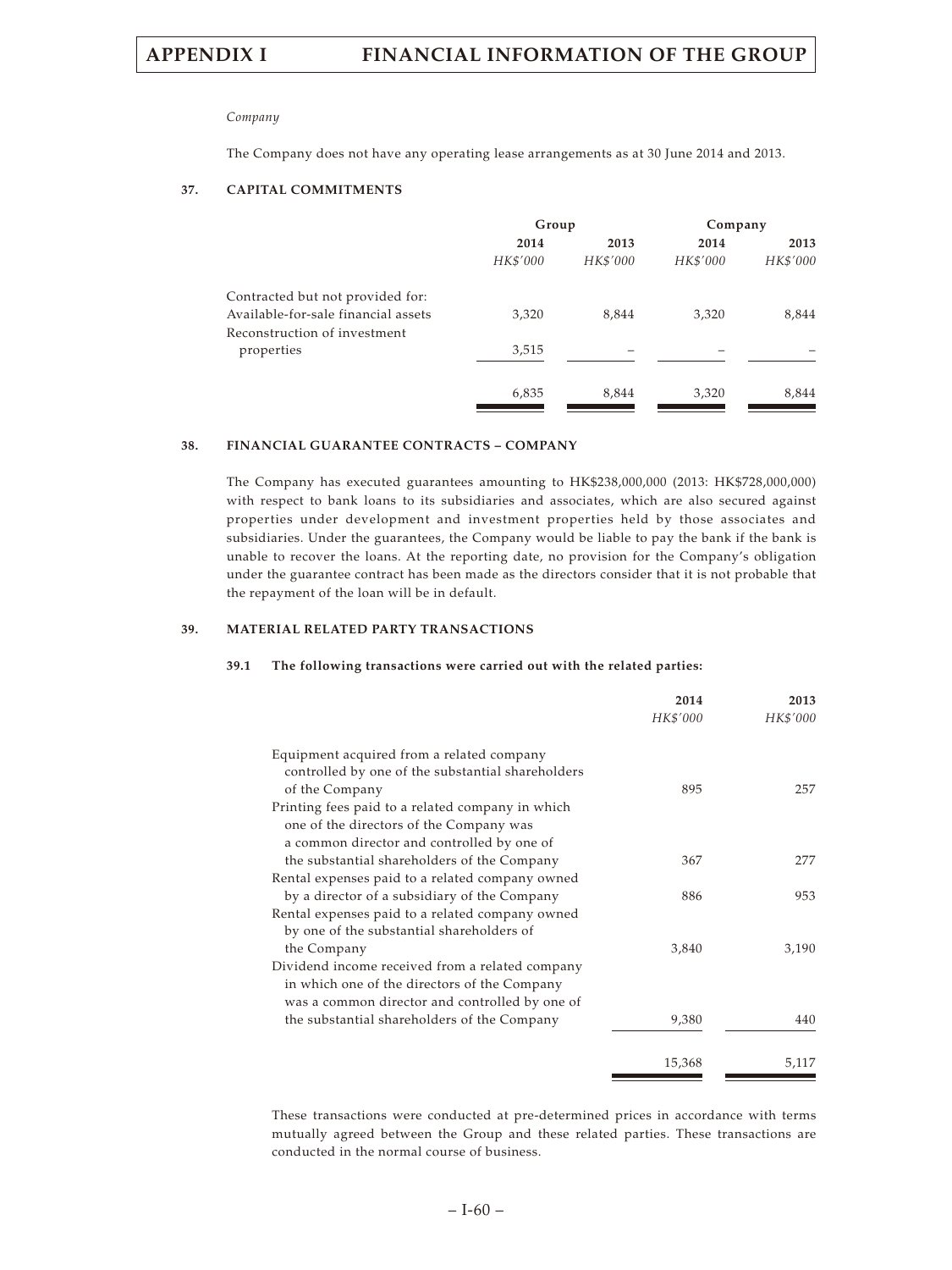### **39.2 Key Management Personnel Compensation**

|                              | 2014<br>HK\$'000 | 2013<br>HK\$'000 |
|------------------------------|------------------|------------------|
| Short-term employee benefits | 8,016            | 13,137           |

### **40. MAJOR NON-CASH TRANSACTIONS**

During the year, no property, plant and equipment (2013: HK\$1,176,000) were acquired under finance leases.

For the year ended 30 June 2013, some property, plant and equipment of HK\$419,000 were disposed of to finance lessor. In return, the obligation of finance leases of HK\$419,000 was cancelled accordingly. There was no disposal during the year.

### **41. FINANCIAL RISK MANAGEMENT OBJECTIVES AND POLICIES**

The Group is exposed to a variety of financial risks which result from both its operating, investing and financing activities. The Group has various financial assets and liabilities such as trade receivables, cash and bank balances, restricted bank deposits, other receivables, trade payables and other payables, which arise directly from its daily operations.

The main risks arising from the Group's financial instruments are market risk (including interest rate risk, foreign currency risk and price risk), credit risk and liquidity risk. The Group's overall risk management programme focuses on the unpredictability of financial markets and seeks to minimise potential adverse effects on the Group's financial performance. As the Group's exposure to market risk is kept at a minimum level, the Group has not used any derivatives or other instruments for hedging purposes. The Group does not hold or issue derivative financial instruments for trading purposes.

### **41.1 Interest Rate Risk**

Interest rate risk relates to the risk that the fair value or cash flows of a financial instrument will fluctuate because of changes in market interest rates. Besides short-term deposits which earn interest at fixed rates, cash at banks earn interest at floating rates up to 0.4% (2013: 0.4%) per annum, based on the daily bank deposits rates for the year. Other than deposits held in banks, the Group does not have significant interest-bearing financial assets. Any change in the interest rate promulgated by banks from time to time is not considered to have significant impact to the Group.

As at 30 June 2014, the Group's exposure to interest rate risk on floating interest-bearing financial liabilities mainly comes from secured bank loans. The interest rates and repayment terms of the Group's borrowings are disclosed in note 29. The Group currently does not have an interest rate hedging policy. However, the directors monitor interest rate change exposure and will consider hedging significant interest rate exchange exposure should the need arise.

If an increase or decrease of 5% in interest rate was estimated, with all other variables held constant, there would have no impact on profit for the year and retained profits (2013: Nil).

The policies to manage interest rate risk have been followed by the Group since prior year and are considered to be effective.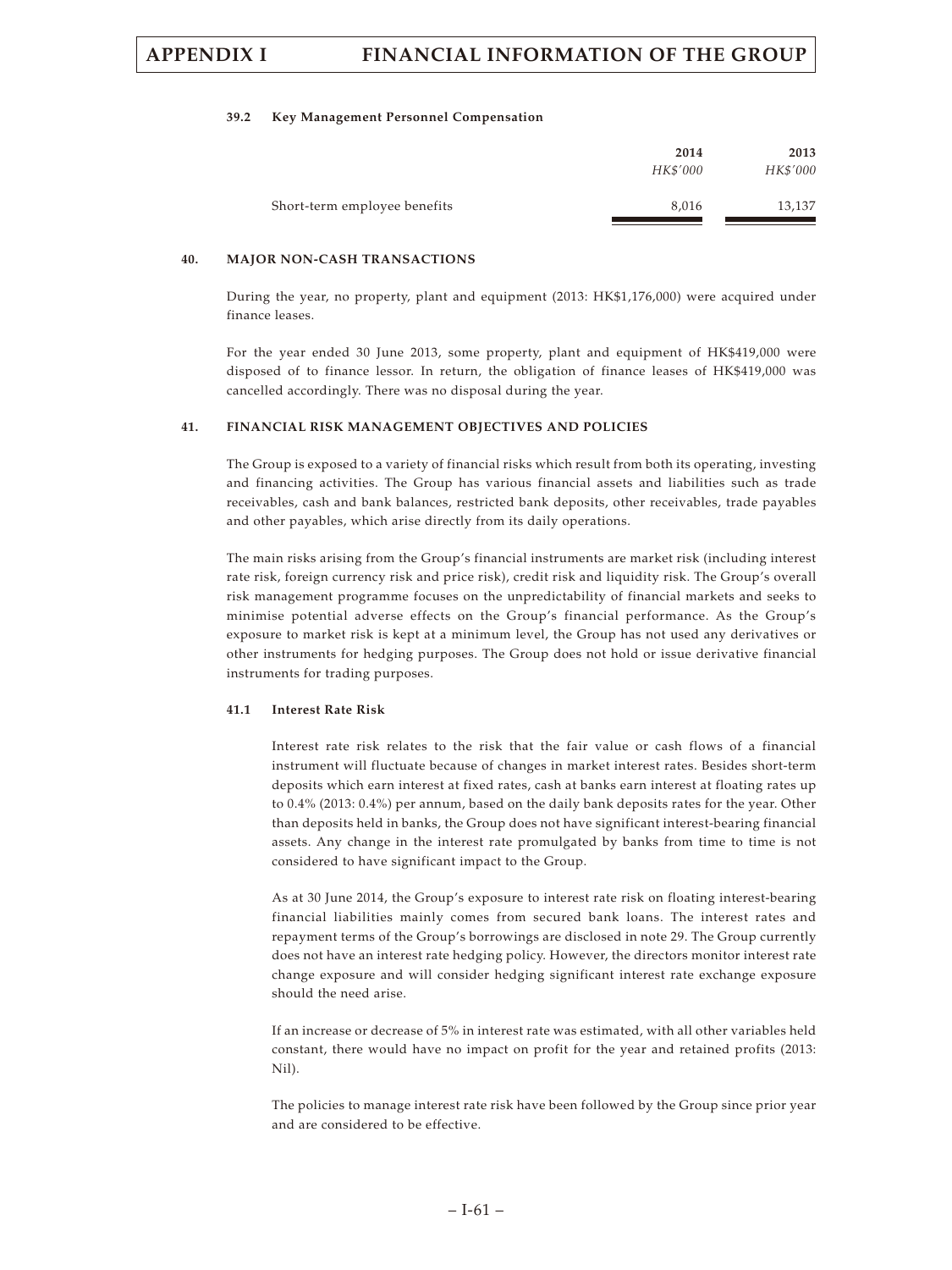### **41.2 Foreign Currency Risk**

Currency risk refers to the risk that the fair value or future cash flows of a financial instrument will fluctuate because of changes in foreign exchange rates. During the year, exposures to currency exchange rates arose from the Group's bank deposits and available-for-sale financial assets (equivalent to HK\$400,540,000 (2013: HK\$152,120,000) and HK\$55,666,000 (2013: HK\$25,728,000) respectively), which were primarily denominated in RMB and GBP. Other than this, almost all of the Group's transactions were carried out in HK\$ and GBP which are the functional currencies of the Group's entities to which the transaction related.

To mitigate the impact of exchange rate fluctuations, the Group's continually assesses and monitors the exposure to foreign currency risk. During the year, management did not consider it necessary to use foreign currency forward contracts to hedge the exposure to foreign currency risk as most of the financial assets and financial liabilities denominated in currencies other than the functional currencies of the entities to which they related are short term foreign currency cash flows (due within 6 months).

As at 30 June 2014, if a depreciation of 5% in HK\$ against RMB and GBP was estimated, with all other variables held constant, profit for the year and retained profits would have increased by HK\$22,810,000 (2013: HK\$7,606,000) for the year ended 30 June 2014. An appreciation of the same percentage in HK\$ against RMB and GBP would have had the equal but opposite effect on the profit for the year and retained profits to the amount shown above, on the basis that all other variables remain constant.

The appreciation and depreciation of 5% in HK\$ exchange rate against RMB and GBP represented management's assessment of a reasonably possible change in currency exchange rate over the period until the next annual reporting date.

The policies to manage foreign currency risk have been followed by the Group since prior year and are considered to be effective.

### **41.3 Price Risk**

Price risk relates to the risk that the fair values or future cash flows of a financial instrument will fluctuate because of changes in market prices. The Group is exposed to change in market prices of listed equity securities, listed debts investments and unlisted investment funds in respect of its investments classified as available-for-sale financial assets and financial assets at fair value through profit or loss.

To manage its market price risk arising from these investments, the Group diversifies its portfolio. Diversification of the portfolio is done in accordance with the limits set by the board of directors. The policies to manage the price risk have been followed by the Group since prior years and are considered to be effective.

For listed equity securities, listed debts investments and unlisted investment funds in the available-for-sale financial assets category, if the quoted price for these securities increased or decreased by 5%, there would have no impact on profit for the year and retained profits (2013: no impact) and other components of equity would have increased or decreased by HK\$4,468,000 (2013: HK\$4,086,000).

For unlisted investment funds classified as financial assets at fair value through profit or loss category, if the market price had increased or decreased by 5%, profit for the year and retained profits would have increased or decreased by HK\$58,000 (2013: HK\$30,000).

The increase and decrease of 5% in market price of investment represents management's assessment of a reasonably possible change in market price of investments over the period until the next annual reporting date.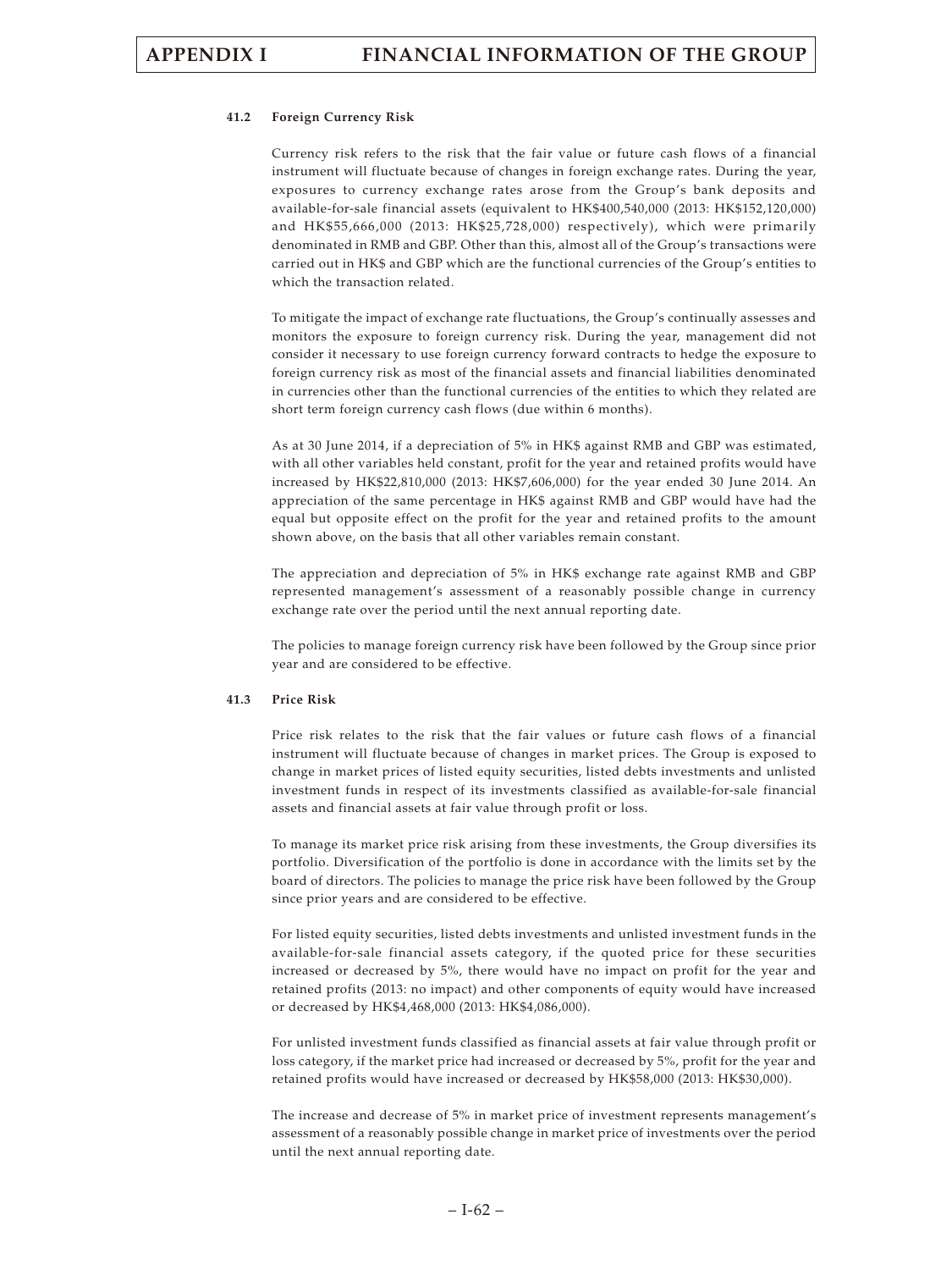### **41.4 Credit Risk**

Credit risk refers to the risk that the counterparty to a financial instrument would fail to discharge its obligation under the terms of the financial instrument and cause a financial loss to the Group. The objective of the Group's measures to manage credit risk is to control potential exposure to recoverability problem. Most of the Group's bank balances are held in major financial institutions in Hong Kong and the United Kingdom, which management believes are of high credit quality.

The Group's trade and other receivables and amounts due from associates and a joint venture are actively monitored to avoid significant concentration of credit risk. Normally, the Group does not obtain collateral from customers. The Group has adopted a no-business policy with customers lacking an appropriate credit history where credit records are not available.

Available-for-sale financial assets and financial assets at fair value through profit or loss represented the listed equity securities, listed debts investments and unlisted investment funds held by the well-established banks or financial institutes and are not used for hedging purpose. These are mainly entered with banks or financial institutes with sound credit rating and management does not expect any investment counterparty to fail to meet its obligations. In this regard, the Group does not expect to incur material credit losses on managing these financial assets.

The credit and investment policies have been followed by the Group since prior year and are considered to have been effective in limiting the Group's exposure to credit risk to a desirable level.

### **41.5 Liquidity Risk**

Liquidity risk relates to the risk that the Group will not be able to meet its obligation associated with its financial liabilities that are settled by delivering cash or another financial asset. Individual operating entities within the Group are responsible for their own cash management, including short-term investment of cash surpluses and the raising of loans to cover the expected cash demands. The Group's policy is to regularly monitor its liquidity requirements and its compliance with lending covenants, to ensure that it maintains sufficient reserves of cash to meet its liquidity requirements in both short and long terms.

The following tables detail the remaining contractual maturities at each of the reporting dates of the financial liabilities, which are based on the earliest date the Group and the Company may be required to pay. Specifically, for bank borrowings which contain a repayment on demand clause which can be exercised at the bank's sole discretion, the analysis shows the cash outflow based on the earliest period in which the entity can be required to pay, that is if the lender were to invoke their unconditional rights to call the loans with immediate effect. The maturity analysis for other bank borrowings is prepared based on the scheduled repayment dates.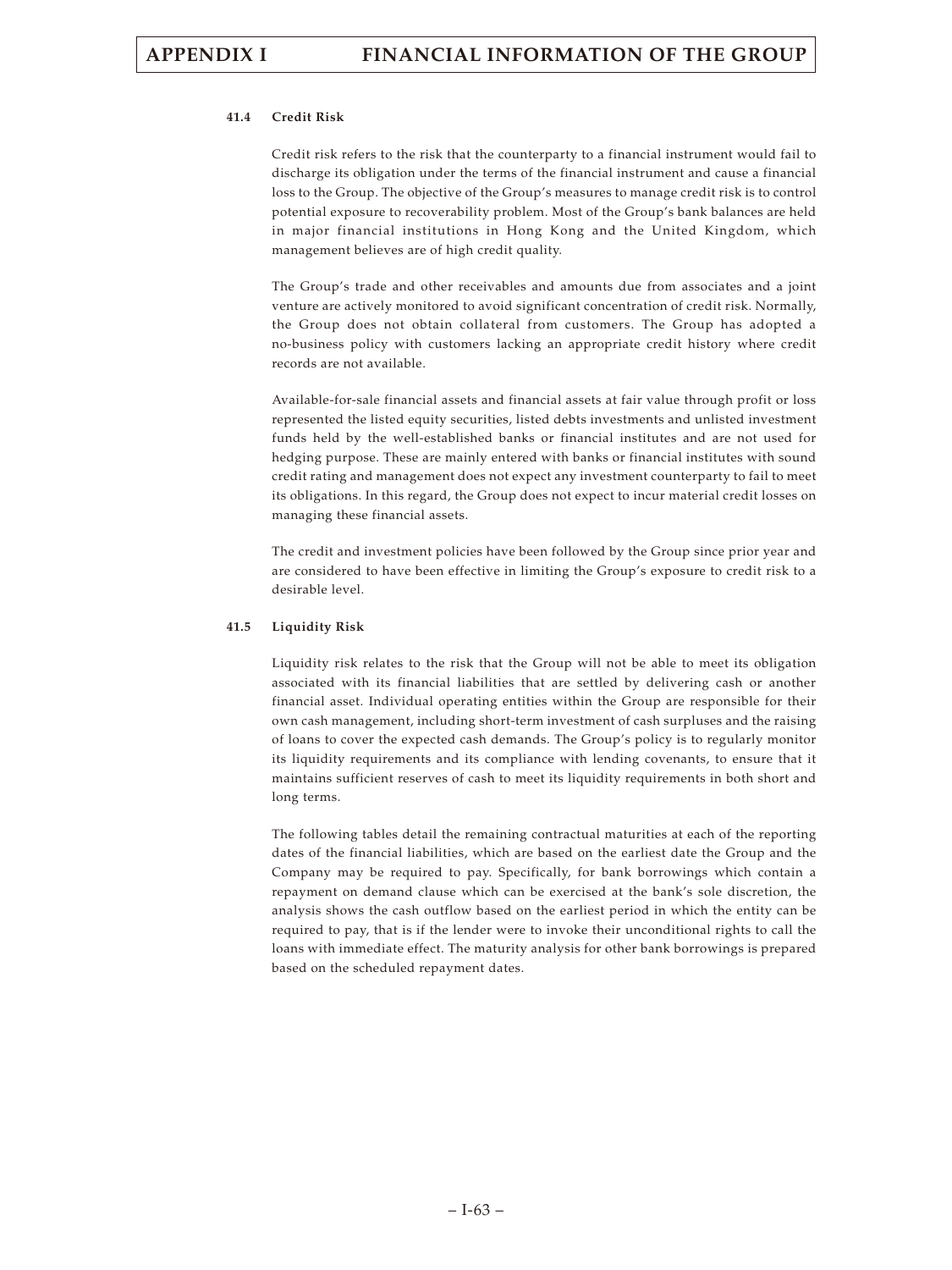At the reporting date, the Group's undiscounted cash flows under financial liabilities that have contractual maturities are summarised below:

|                                |          |          | Contractual undiscounted cash flow |          |          |
|--------------------------------|----------|----------|------------------------------------|----------|----------|
|                                |          |          | Within                             |          |          |
|                                |          |          | 1 year                             |          |          |
|                                | Carrying |          | or on                              | In 2 to  | Over     |
|                                | amounts  | Total    | demand                             | 5 years  | 5 years  |
|                                | HK\$'000 | HK\$'000 | HK\$'000                           | HK\$'000 | HK\$'000 |
| 30 June 2014                   |          |          |                                    |          |          |
| Other payables                 | 124,913  | 124,913  | 124,913                            |          |          |
| Finance lease liabilities      | 1,836    | 1,836    | 432                                | 1,404    |          |
| Borrowings                     | 130,752  | 130,752  | 130,752                            |          |          |
| Amount due to                  |          |          |                                    |          |          |
| non-controlling                |          |          |                                    |          |          |
| shareholder                    | 218,603  | 218,603  | 218,603                            |          |          |
|                                | 476,104  | 476,104  | 474,700                            | 1,404    |          |
|                                |          |          |                                    |          |          |
| Financial guarantee<br>issued: |          |          |                                    |          |          |
| Maximum amount                 |          |          |                                    |          |          |
| guaranteed                     |          | 144,000  | 144,000                            |          |          |
|                                |          |          |                                    |          |          |
| 30 June 2013                   |          |          |                                    |          |          |
| Other payables                 | 130,895  | 130,895  | 130,895                            |          |          |
| Finance lease liabilities      | 2,220    | 2,220    | 384                                | 1,836    |          |
| Borrowings                     | 370,015  | 380,857  | 140,710                            | 240,147  |          |
|                                | 503,130  | 513,972  | 271,989                            | 241,983  |          |
|                                |          |          |                                    |          |          |
| Financial guarantee<br>issued: |          |          |                                    |          |          |
| Maximum amount<br>guaranteed   |          | 144,000  | 144,000                            |          |          |
|                                |          |          |                                    |          |          |

At the reporting date, the Company's undiscounted cash flows under financial liabilities that have contractual maturities are summarised below:

|                                | Contractual undiscounted cash flow |          |          |           |          |
|--------------------------------|------------------------------------|----------|----------|-----------|----------|
|                                |                                    |          | Within   |           |          |
|                                |                                    |          | 1 year   |           |          |
|                                | Carrying                           |          | or on    | In $2$ to | Over     |
|                                | amounts                            | Total    | demand   | 5 years   | 5 years  |
|                                | HK\$'000                           | HK\$'000 | HK\$'000 | HK\$'000  | HK\$'000 |
| 30 June 2014                   |                                    |          |          |           |          |
| Other payables                 | 1,366                              | 1,366    | 1,366    |           |          |
| Amounts due to<br>subsidiaries | 207,599                            | 207,599  | 207,599  |           |          |
|                                |                                    |          |          |           |          |
|                                | 208,965                            | 208,965  | 208,965  |           |          |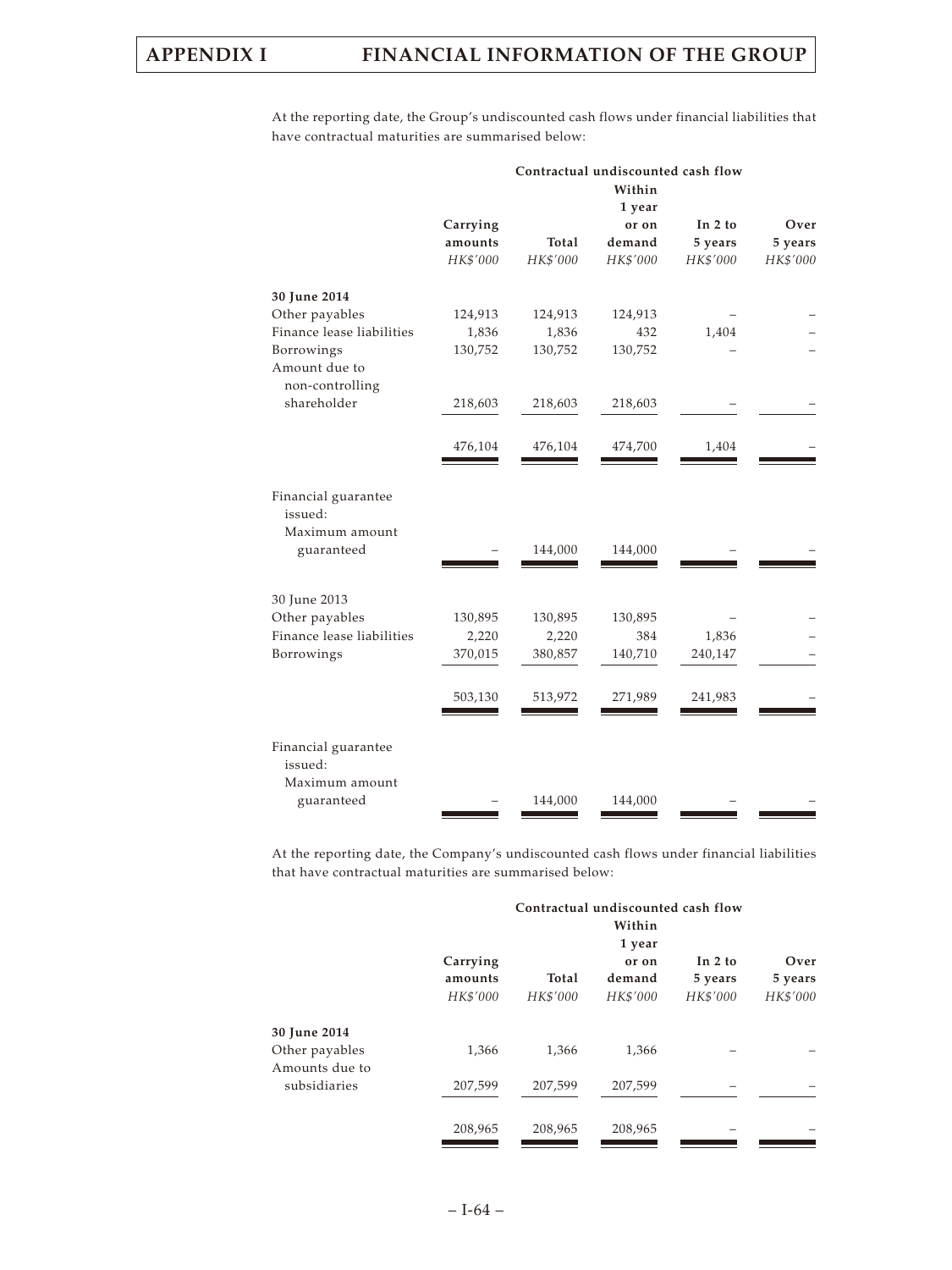**Contractual undiscounted cash flow**

|     |                                                       | or on    | In 2 to           | Over     |
|-----|-------------------------------------------------------|----------|-------------------|----------|
|     | Total                                                 | demand   | 5 years           | 5 years  |
|     | HK\$'000                                              | HK\$'000 | HK\$'000          | HK\$'000 |
|     |                                                       |          |                   |          |
|     |                                                       |          |                   |          |
|     |                                                       |          |                   |          |
|     |                                                       |          |                   |          |
|     |                                                       |          |                   |          |
| 116 | 116                                                   | 116      |                   |          |
|     | 182,672                                               | 182,672  |                   |          |
|     |                                                       |          |                   |          |
|     | 182,788                                               | 182,788  |                   |          |
|     |                                                       |          |                   |          |
|     |                                                       |          |                   |          |
|     | 468,135                                               | 468,135  |                   |          |
|     | Carrying<br>amounts<br>HK\$'000<br>182,672<br>182,788 | 230,432  | 1 year<br>230,432 |          |

The following table summaries the maturity analysis of bank borrowings which are subject to repayment on demand clause based on agreed scheduled repayments set out in the loan agreements. The amounts include interest payments computed using contractual rates. As a result, these amounts were greater than the amounts disclosed in the "on demand" time band in the maturity analysis above. Taking into account the Group's financial position, the directors do not consider that it is probable that the banks will exercise their discretion to demand immediate repayment. The directors believe that such bank borrowings will be repaid in accordance with the scheduled repayment dates set out in the loan agreements.

|              |          | Contractual undiscounted cash flow<br>Within<br>1 year |          |           |          |
|--------------|----------|--------------------------------------------------------|----------|-----------|----------|
|              | Carrying |                                                        | or on    | In $2$ to | Over     |
|              | amounts  | Total                                                  | demand   | 5 years   | 5 years  |
|              | HK\$'000 | HK\$'000                                               | HK\$'000 | HK\$'000  | HK\$'000 |
| 30 June 2014 | 130,752  | 147,581                                                | 8,195    | 60,504    | 78,882   |
| 30 June 2013 | 136,015  | 165,116                                                | 8,840    | 71,415    | 84,861   |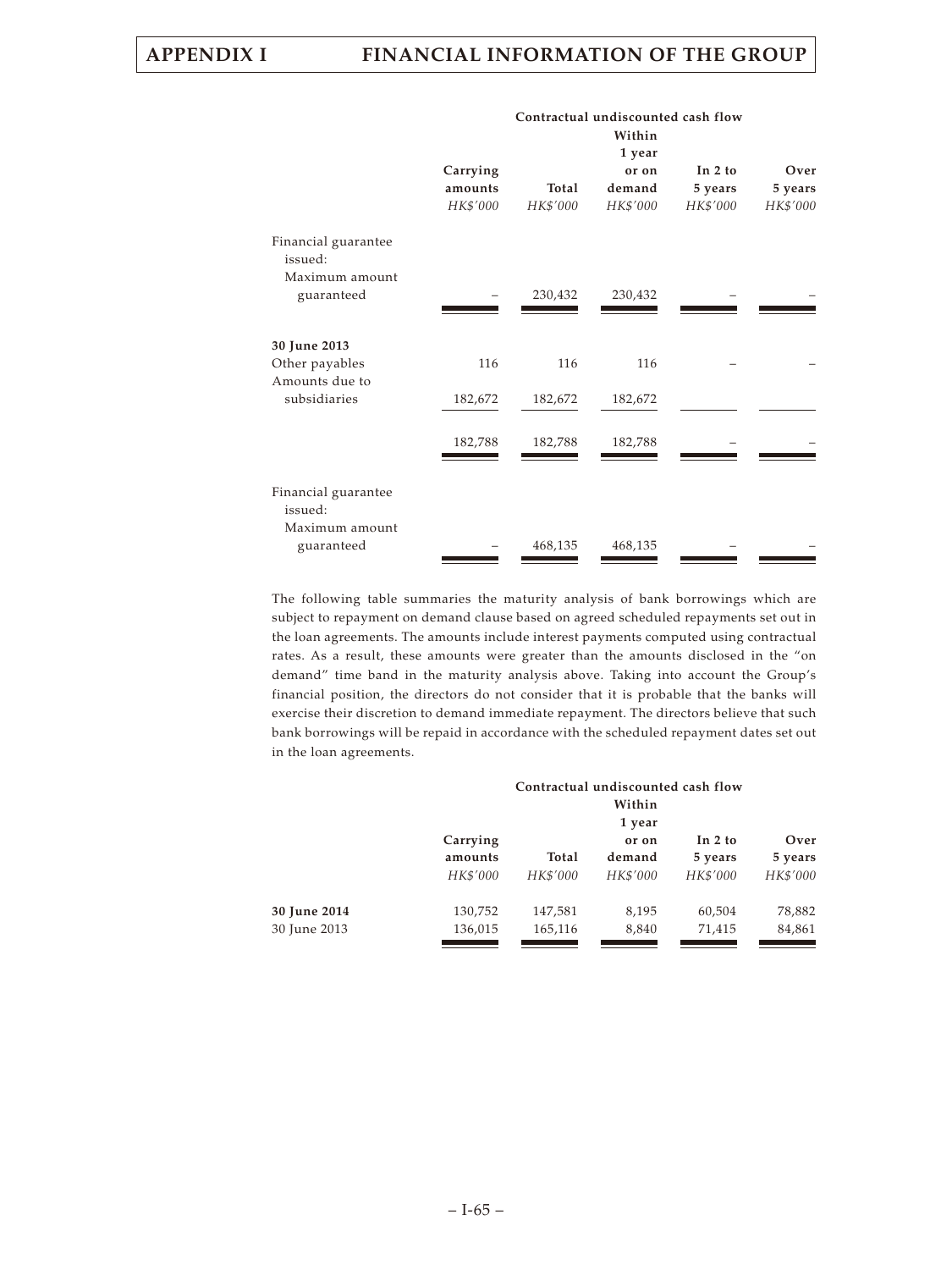### **41.6 Categories of Financial Assets and Financial Liabilities**

|                                  | Group     |          | Company   |           |
|----------------------------------|-----------|----------|-----------|-----------|
|                                  | 2014      | 2013     | 2014      | 2013      |
|                                  | HK\$'000  | HK\$'000 | HK\$'000  | HK\$'000  |
| Loans and receivables:           |           |          |           |           |
| Trade receivables                | 16,054    | 58,673   |           |           |
| Other receivables                | 14,835    | 10,164   | 1,613     | 1,861     |
| Amounts due from                 |           |          |           |           |
| subsidiaries                     |           |          | 777,901   | 1,191,578 |
| Amounts due from associates      | 104,142   | 72,415   |           |           |
| Amount due from a joint          |           |          |           |           |
| venture                          | 4,526     | 4,631    |           |           |
| Cash and bank balances           | 734,053   | 242,013  | 684,862   | 203,195   |
| Restricted bank deposits         | 111,022   | 112,095  |           |           |
| Available-for-sale financial     |           |          |           |           |
| assets                           | 100,753   | 90,676   | 100,753   | 90,676    |
| Financial assets at fair value   |           |          |           |           |
| through profit or loss           | 1,372     | 607      | 1,372     | 607       |
|                                  | 1,086,757 | 591,274  | 1,566,501 | 1,487,917 |
|                                  |           |          |           |           |
| Financial liabilities measured   |           |          |           |           |
| at amortised cost:               |           |          |           |           |
| Other payables                   | 124,913   | 130,895  | 1,366     | 116       |
| Finance lease liabilities        | 1,836     | 2,220    |           |           |
| Borrowings                       | 130,752   | 370,015  |           |           |
| Amount due to<br>non-controlling |           |          |           |           |
| shareholder                      | 218,603   |          |           |           |
| Amounts due to subsidiaries      |           |          | 207,599   | 182,672   |
|                                  |           |          |           |           |
|                                  | 476,104   | 503,130  | 208,965   | 182,788   |

### **41.7 Fair Value**

The fair values of the Group's current financial assets and liabilities are not materially different from their carrying amounts because of the immediate or short term maturity of these financial instruments.

### **41.8 Fair Value Measurements Recognised in the Statement of Financial Position**

The following table presents financial assets measured at fair value in the statement of financial position in accordance with the fair value hierarchy. The hierarchy groups financial assets and liabilities into three levels based on the relative reliability of significant inputs used in measuring the fair value of these financial assets and liabilities. The fair value hierarchy has the following levels:

- Level 1: quoted prices (unadjusted) in active markets for identical assets and liabilities;
- Level 2: inputs other than quoted prices included within Level 1 that are observable for the asset or liability, either directly (i.e. as prices) or indirectly (i.e. derived from prices); and
- Level 3: inputs for the asset or liability that are not based on observable market data (unobservable inputs).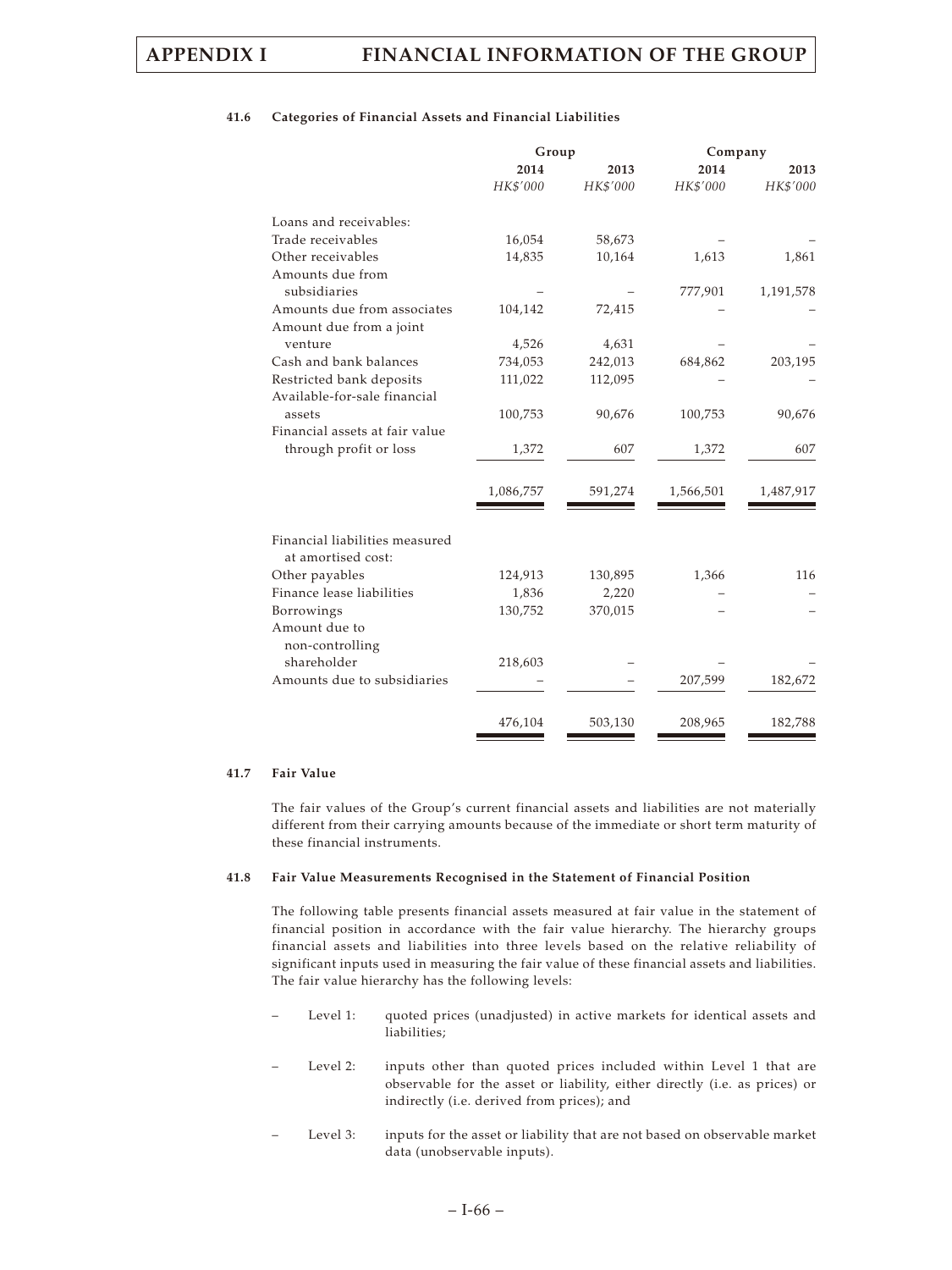# **APPENDIX I FINANCIAL INFORMATION OF THE GROUP**

The level in the fair value hierarchy within which the financial asset is categorised in its entirety is based on the lowest level of input that is significant to the fair value measurement.

The financial assets measured at fair value in the statement of financial position are grouped into the fair value hierarchy as follows:

*Group and Company*

|                                                                                                     | <b>Notes</b> | Level 1<br>HK\$'000 | Level 2<br>HK\$'000 | Level 3<br>HK\$'000 | Total<br>HK\$'000 |
|-----------------------------------------------------------------------------------------------------|--------------|---------------------|---------------------|---------------------|-------------------|
| 30 June 2014<br>Assets:<br>Available-for-sale<br>financial assets                                   |              |                     |                     |                     |                   |
| - Listed equity<br>securities<br>- Listed debts                                                     | (a)          | 18,333              |                     |                     | 18,333            |
| investments<br>– Unlisted<br>investment                                                             | (b)          | 55,666              |                     |                     | 55,666            |
| funds                                                                                               | (c)          | 15,365              |                     |                     | 15,365            |
| Financial assets at<br>fair value<br>through profit<br>or loss<br>- Unlisted<br>investment          |              |                     |                     |                     |                   |
| funds                                                                                               | (c)          | 1,372               |                     |                     | 1,372             |
| Total and net fair<br>values                                                                        |              | 90,736              |                     |                     | 90,736            |
| 30 June 2013<br>Assets:<br>Available-for-sale<br>financial assets<br>- Listed equity                |              |                     |                     |                     |                   |
| securities<br>- Listed debts                                                                        | (a)          | 33,658              |                     |                     | 33,658            |
| investments<br>– Unlisted<br>investment                                                             | (b)          | 25,728              |                     |                     | 25,728            |
| funds                                                                                               | (c)          | 22,325              |                     |                     | 22,325            |
| Financial assets at<br>fair value<br>through profit<br>or loss<br>- Unlisted<br>investment<br>funds | (c)          | 607                 |                     |                     | 607               |
| Total and net fair                                                                                  |              |                     |                     |                     |                   |
| values                                                                                              |              | 82,318              |                     |                     | 82,318            |

There have been no significant transfers between levels 1 and 2 in the reporting period.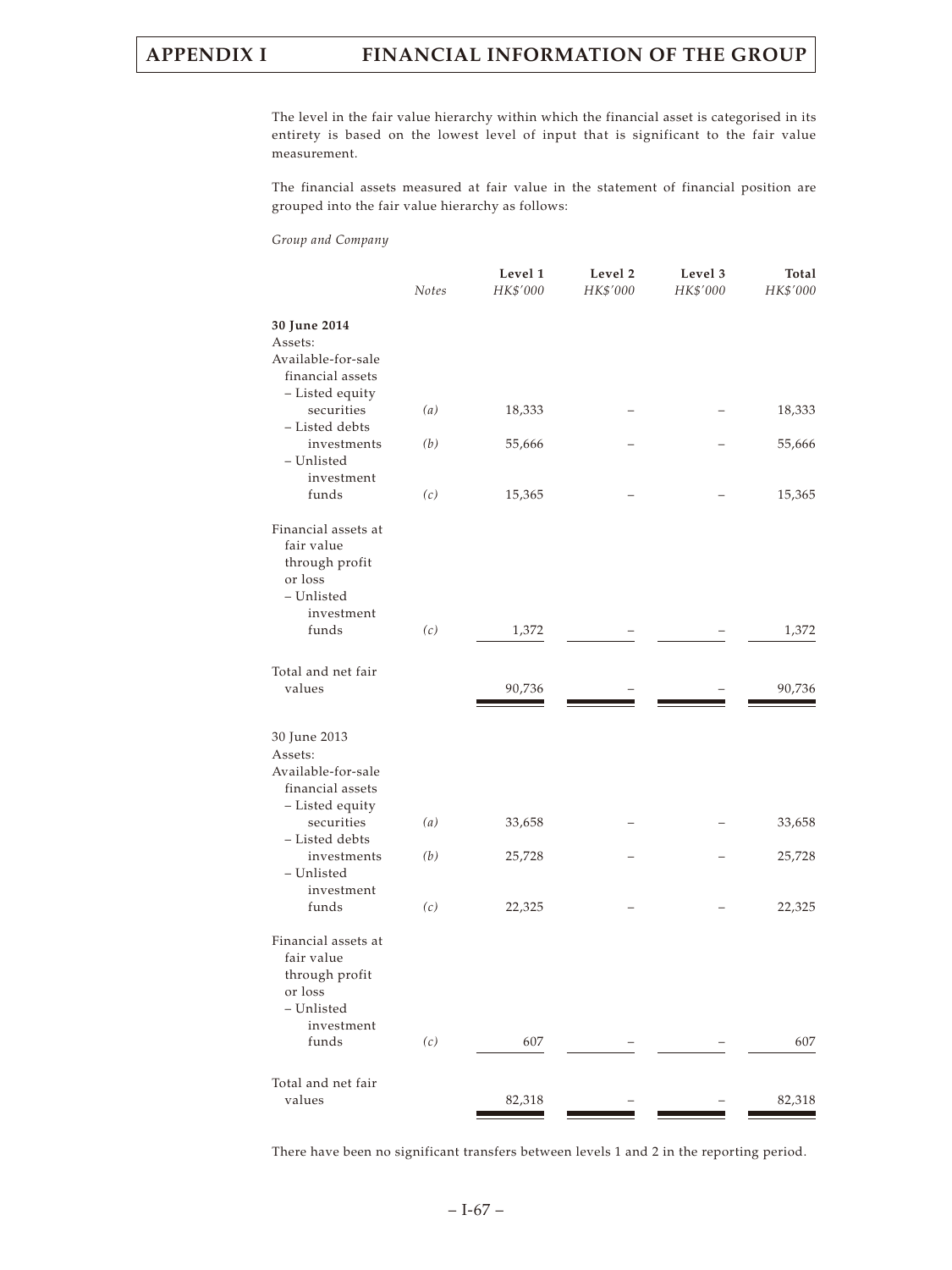# **APPENDIX I FINANCIAL INFORMATION OF THE GROUP**

The methods and valuation techniques used for the purpose of measuring fair value are unchanged compared to the previous reporting periods.

*(a) Listed Equity Securities*

The listed equity securities are denominated in HK\$. Fair values have been determined by reference to their quoted bid prices at the reporting date.

*(b) Listed Debts Investments*

The listed debts investments are denominated in RMB. Fair values have been determined by reference to their quoted bid prices at the reporting date.

*(c) Unlisted Investments Funds*

The unlisted investment funds are denominated in US\$. Fair values have been determined by reference to their quotations in active markets at the reporting date and have been translated using the spot foreign currency rate at the end of the reporting period where appropriate.

### **42. CAPITAL RISK MANAGEMENT**

The Group's capital management objectives are:

- (a) to ensure the Group's ability to continue as a going concern;
- (b) to provide an adequate return to shareholders;
- (c) to support the Group's sustainable growth; and
- (d) to provide capital for the purpose of potential mergers and acquisitions.

The Group monitors capital on the basis of gearing ratio. This ratio is calculated as net debt divided by total capital. Net debt is calculated as total borrowings (represented by total liabilities less current and deferred tax liabilities as shown in the statement of financial position) less cash and bank balances. Total capital is calculated as equity, as shown in the statement of financial position, plus net debts. The Group manages the capital structure and makes adjustments to it in the light of changes in economic conditions and the risk characteristics of the underlying assets. In order to maintain or adjust the capital structure, the Group may adjust the amount of dividends paid to shareholders, return capital to shareholders, issue new shares, or sell assets to reduce debt.

|                              | 2014       | 2013       |
|------------------------------|------------|------------|
|                              | HK\$'000   | HK\$'000   |
| Total borrowings             | 478,833    | 509,663    |
| Less: cash and bank balances | (734, 053) | (242, 013) |
| Net (equity)/debts           | (255, 220) | 267,650    |
| Total capital                | 1,518,328  | 1,760,096  |
| Gearing ratio                | N/A        | 0.15       |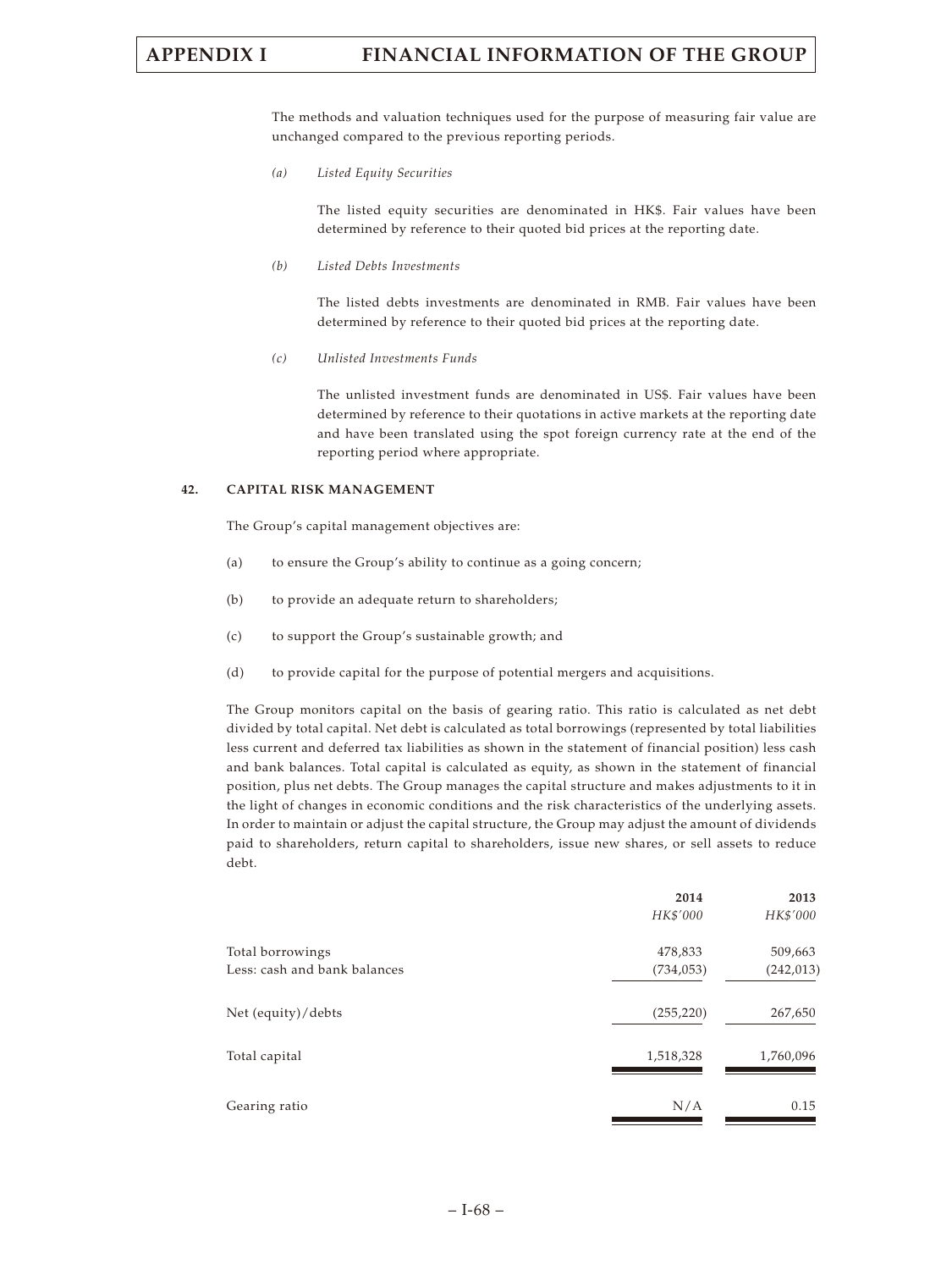### **43. LITIGATION**

There was a litigation claim relating to labour dispute made against the Group. This claim concerned the former employee of the Group who made claim on account of alleged bonuses due in relation to the property assembly projects undertaken by the Group during their course of employment. The Labour Tribunal judged that the Group is liable to pay HK\$4,100,000 to the former employee. Accordingly, the provision for legal claim of HK\$4,100,000 has been provided in the financial statements for the year ended 30 June 2013. The Group appealed against the decision to the High Court. After the reporting date, by the judgment of Court of First Instance, the case was remitted to the Labour Tribunal for retrial in December 2014.

### **44. APPROVAL OF FINANCIAL STATEMENTS**

The consolidated financial statements for the year ended 30 June 2014 were approved and authorised for issue by the board of directors on 23 September 2014."

### **3. STATEMENT OF INDEBTEDNESS**

## **(i) Borrowings**

At the close of business on 30 November 2014, being the latest practicable date for the purpose of this statement of indebtedness prior to the printing of this circular, the Group had total borrowings of approximately HK\$45,226,000 comprising bank borrowings of approximately HK\$43,570,000 and finance lease liabilities of approximately HK\$1,656,000.

## **(ii) Securities and guarantees**

As at 30 November 2014, the Group's borrowings were secured by guarantees by Mr. Au, a substantial Shareholder (solely for the bank borrowings of approximately HK\$43,570,000), and the pledge of certain plant and equipment with net carrying amounts of approximately HK\$97,245,000.

## **(iii) Contingent liabilities**

- *(a)* As at 30 November 2014, the Company and one of its subsidiaries have executed guarantees amounting to HK\$144,000,000 each in respect of bank loans to its associates, which are also secured against properties under development held by those associates. Under the guarantees, the Company and one of its subsidiaries would be liable to pay the bank if the bank is unable to recover the loans.
- *(b) Litigations*
	- (aa) It relates to labour dispute made against the Group. This claim concerned the former employee of the Group who made claim on account of alleged bonuses due in relation to the property assembly projects undertaken by the Group during his course of employment. The Labour Tribunal judged that the Group is liable to pay HK\$4,100,000 to the former employee. Accordingly, the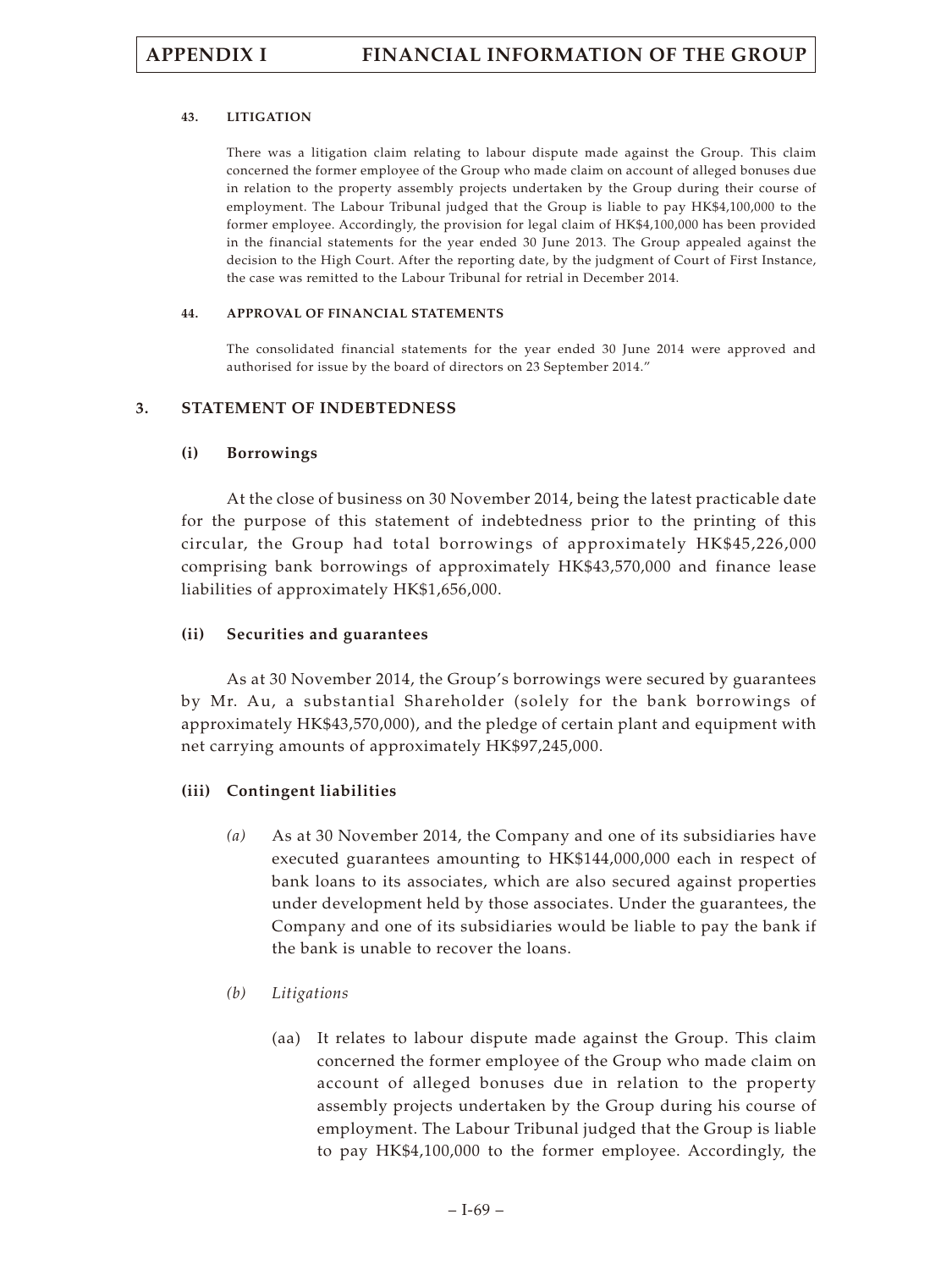# **APPENDIX I FINANCIAL INFORMATION OF THE GROUP**

provision for legal claim of approximately HK\$4,100,000 has been provided as at 30 June 2014. The Group appealed against the decision to the Court of First Instance. By the judgment of the Court of First Instance, the case was remitted to the Labour Tribunal for retrial. As at the Latest Practicable Date, the litigation is still in progress.

(bb) There was another labour dispute made against the Group. This claim concerned some former employees of the Group who made claims on holiday pay and allowance compensation during their course of employment. In the event the Group is unsuccessful in defending such claims, the Group may be liable to pay a maximum amount of approximately HK\$723,000 to these claimants. The management of the Group considers it too early to conclude that the Group is liable to pay the claimed amount; and accordingly, no provision has been made for these claims. As at the Latest Practicable Date, the litigation is still in progress.

Save as aforesaid and apart from intra-group liabilities and normal trade payables, the Group did not have any loan capital issued or agreed to be issued, bank overdrafts, loans, debt securities issued and outstanding, and authorised or otherwise created but unissued and term loans or other borrowings, indebtedness in the nature of borrowings, liabilities under acceptance (other than normal trade bills) or acceptance credits, debentures, mortgages, charges, finance lease or hire purchase commitments, which are either guaranteed, unguaranteed, secured or unsecured, guarantees or other material contingent liabilities outstanding at the close of business on 30 November 2014.

Save as disclosed above, the Directors have confirmed that there have been no material changes in the indebtedness and contingent liabilities of the Group since 30 November 2014 up to and including the Latest Practicable Date.

For the purpose of the above statement of indebtedness, foreign currency amounts have been translated into Hong Kong dollars at the approximate rates of exchange prevailing at the close of business on 30 November 2014.

## **4. MATERIAL CHANGE**

(i) In September 2014, the Group fully repaid to the bank the mortgage loan in respect of its investment properties located at Kimberley Road, Tsim Sha Tsui. The repayment amount of approximately HK\$86.0 million which comprised principal of approximately HK\$85.8 million and interest of HK\$0.2 million was financed by the Group's internal resources;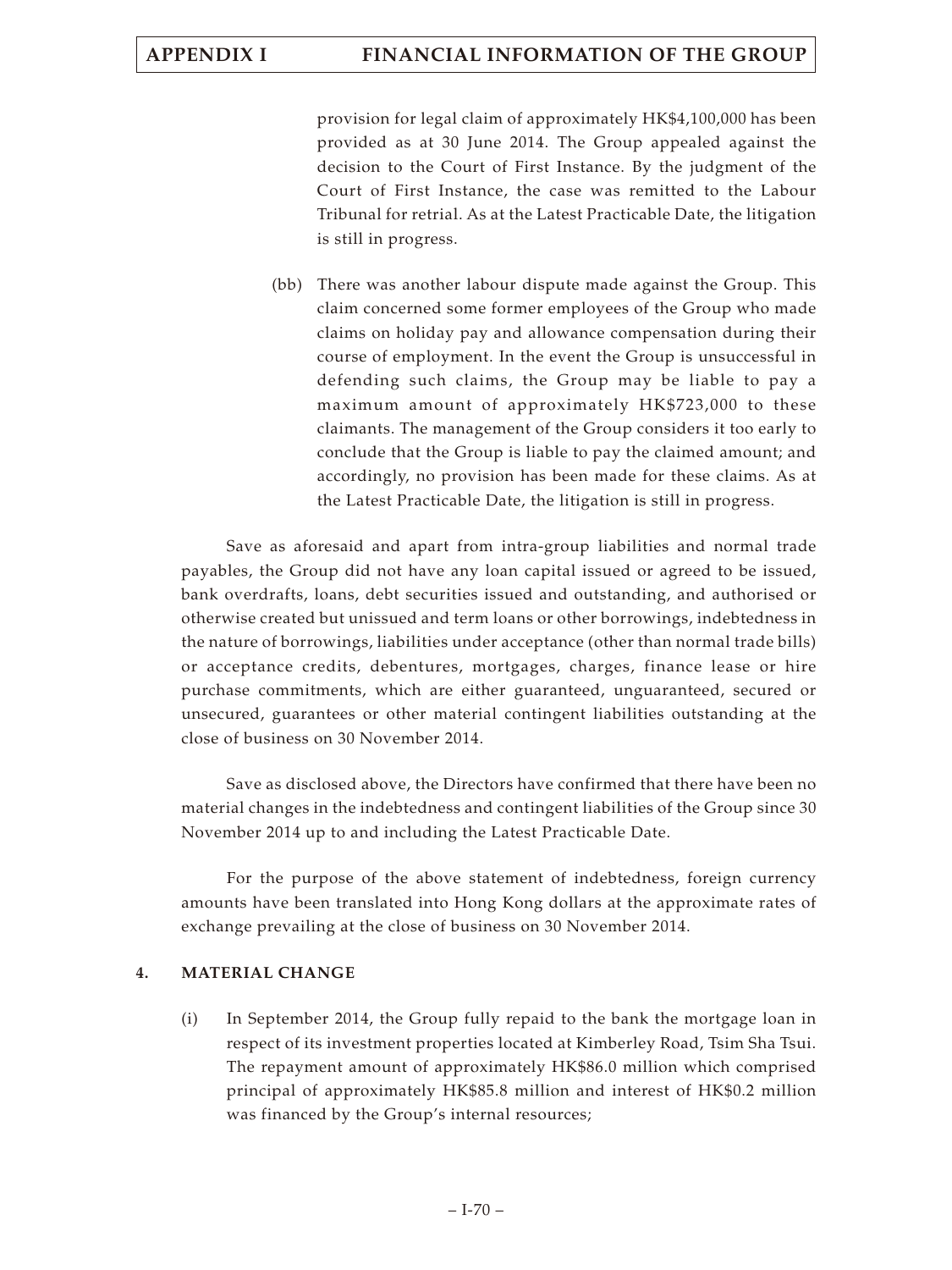# **APPENDIX I FINANCIAL INFORMATION OF THE GROUP**

- (ii) during the financial year ended 30 June 2014, the Group's property development business generated a revenue of approximately HK\$491.7 million from the disposal of its entire interest in a property development project in London. There was no sale of property under development subsequent to 30 June 2014 and up to and including the Latest Practicable Date, and therefore no revenue was generated from the property development business subsequent to 30 June 2014; and
- (iii) on 11 December 2014, the Company entered into the Agreement with RHL and Mr. Au in relation to the Disposal, the Share Repurchase and the Whitewash Waiver, details of which are set out in letter from the Board contained in this circular.

Save as disclosed above, the Directors confirm that there has been no material change in the financial or trading position or outlook of the Group since 30 June 2014, being the date to which the latest published audited consolidated financial statements of the Group were made up, up to and including the Latest Practicable Date.

## **5. MATERIAL ADVERSE CHANGE**

The Directors were not aware of any material adverse change in the financial or trading position of the Group since 30 June 2014, being the date to which the latest published audited financial statements of the Group were made up, up to and including the Latest Practicable Date.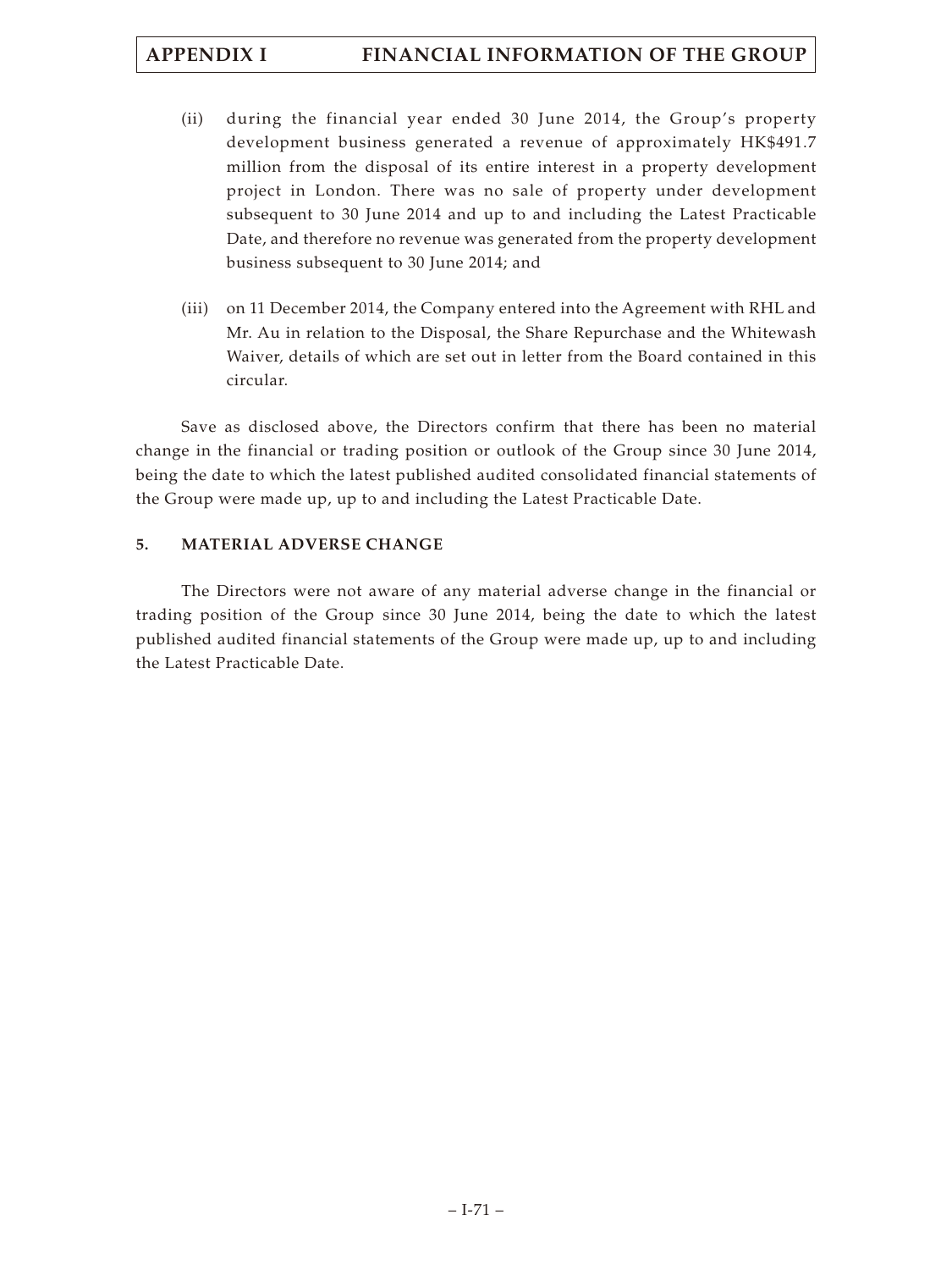## **UNAUDITED PRO FORMA STATEMENT OF NET ASSET OF THE REMAINING GROUP**

As a result of the Disposal, the Company will effectively dispose of 100% interest in the Vastwood Group (including 100% interest in the East Up Group) and 49% interest in Brilliant Icon. The remaining 51% interest in Brilliant Icon will still be held by the Remaining Group and the Company will continue to have control over Brilliant Icon. As such, the difference between the amount by which the 49% non-controlling interests of Brilliant Icon are adjusted and the fair value of the consideration received will be recognised directly in the Group's equity.

The following unaudited pro forma statement of net asset of the Remaining Group has been prepared, on the basis of the notes set forth below, for the purpose of illustrating the effect of the Disposal and the Share Repurchase as if it had been taken place on 30 June 2014. It has been prepared for illustrative purpose only and, because of its hypothetical nature, may not give a true picture of the financial position of the Group had the Disposal and the Share Repurchase been completed as at 30 June 2014, or at any future date.

|                                                                                           | <b>Notes</b> | HK\$'million |
|-------------------------------------------------------------------------------------------|--------------|--------------|
| Audited net asset value of the Group, attributable<br>to the owners of the Company        | (a)          | 1,518.4      |
| Pro forma adjustments:                                                                    |              |              |
| Unaudited pro forma loss on the Disposal                                                  | (b)          | (107.1)      |
| Fair value of the Repurchase Shares                                                       | (c)          | (165.7)      |
| Unaudited pro forma net asset value of the Group,                                         |              |              |
| attributable to the owners of the Company,<br>after the Disposal and the Share Repurchase |              | 1,245.6      |
|                                                                                           |              |              |

### *Notes:*

(a) The audited net asset value attributable to the owners of the Company as at 30 June 2014 is extracted from the Group's audited financial statements for the year ended 30 June 2014 set out in Appendix I to this circular.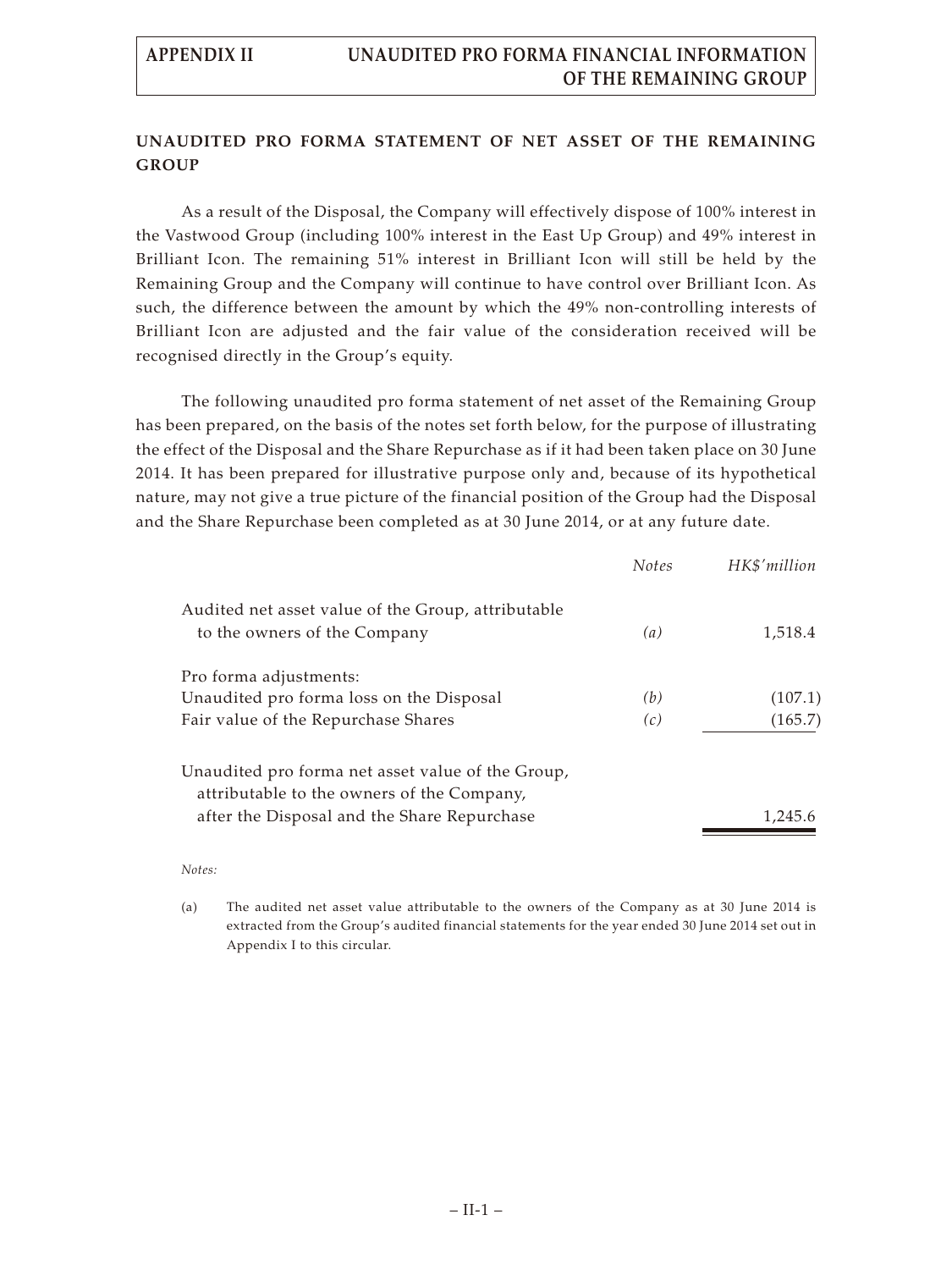# **APPENDIX II UNAUDITED PRO FORMA FINANCIAL INFORMATION OF THE REMAINING GROUP**

(b) The adjustment represents the unaudited pro forma loss on the Disposal as if the Disposal and the Share Repurchase had been completed as at 30 June 2014 and is calculated as follows:

|                                                                                                                                                              | Note | HK\$'million | HK\$'million |
|--------------------------------------------------------------------------------------------------------------------------------------------------------------|------|--------------|--------------|
| Fair value of the consideration<br>Audited net liability of the Vastwood Group<br>(excluding the East Up Group)                                              | (c)  |              | 165.7        |
| as at 30 June 2014                                                                                                                                           |      | (51.9)       |              |
| Audited net asset of the East Up Group<br>as at 30 June 2014<br>Amount due from the Vastwood Group (excluding<br>the East Up Group) and the East Up Group to |      | 45.3         |              |
| the Remaining Group as at 30 June 2014                                                                                                                       |      | 275.7        |              |
|                                                                                                                                                              |      |              | 269.1        |
| Unaudited pro forma loss on the Disposal                                                                                                                     |      |              | (103.4)      |
| Less: Estimated transaction costs                                                                                                                            |      |              | (3.7)        |
| Unaudited pro forma loss on the Disposal after the<br>estimated transaction costs                                                                            |      |              | (107.1)      |

- (c) The adjustment represents the fair value of the 760,000,000 Repurchase Shares for the Disposal and the Share Repurchase and is calculated based on the closing price of HK\$0.218 per Share as at 30 June 2014 as if the Disposal and the Share Repurchase had taken place on 30 June 2014. The estimated total consideration of HK\$165.7 million is allocated between the disposal of 100% interest in the Vastwood Group (including 100% interest in the East Up Group) and the disposal of 49% interest in Brilliant Icon based on the respective net asset/liability values of the Vastwood Group (excluding the East Up Group), the East Up Group and Brilliant Icon being disposed of as at 30 June 2014, after taking into consideration the amount of the Sale Loan as at 30 June 2014 and the fair values of the properties held by the respective companies as at 30 June 2014. As a result, approximately HK\$165.7 million and nil consideration are allocated to the disposal of 100% interest in the Vastwood Group (including 100% interest in the East Up Group) and the disposal of 49% interest in Brilliant Icon respectively.
- (d) The unaudited pro forma financial information presented above does not take into account of any trading or other transactions subsequent to the date of the financial statements included in the unaudited pro forma financial information (i.e. 30 June 2014).

**The unaudited pro forma net asset value of the Group after the Disposal and the Share Repurchase and the unaudited pro forma loss calculated above are prepared by the Directors for illustrative purposes only. Shareholders should note that the actual amount of the net asset value of the Group after the Disposal and the Share Repurchase and the gain or loss from the Disposal and the Share Repurchase will be determined based on the closing price of the Shares, the net asset/liability value of the Vastwood Group and the actual amount of the Sale Loan as at Completion, and the actual transaction costs relating to the Disposal, and may be different from the pro forma loss as calculated above.**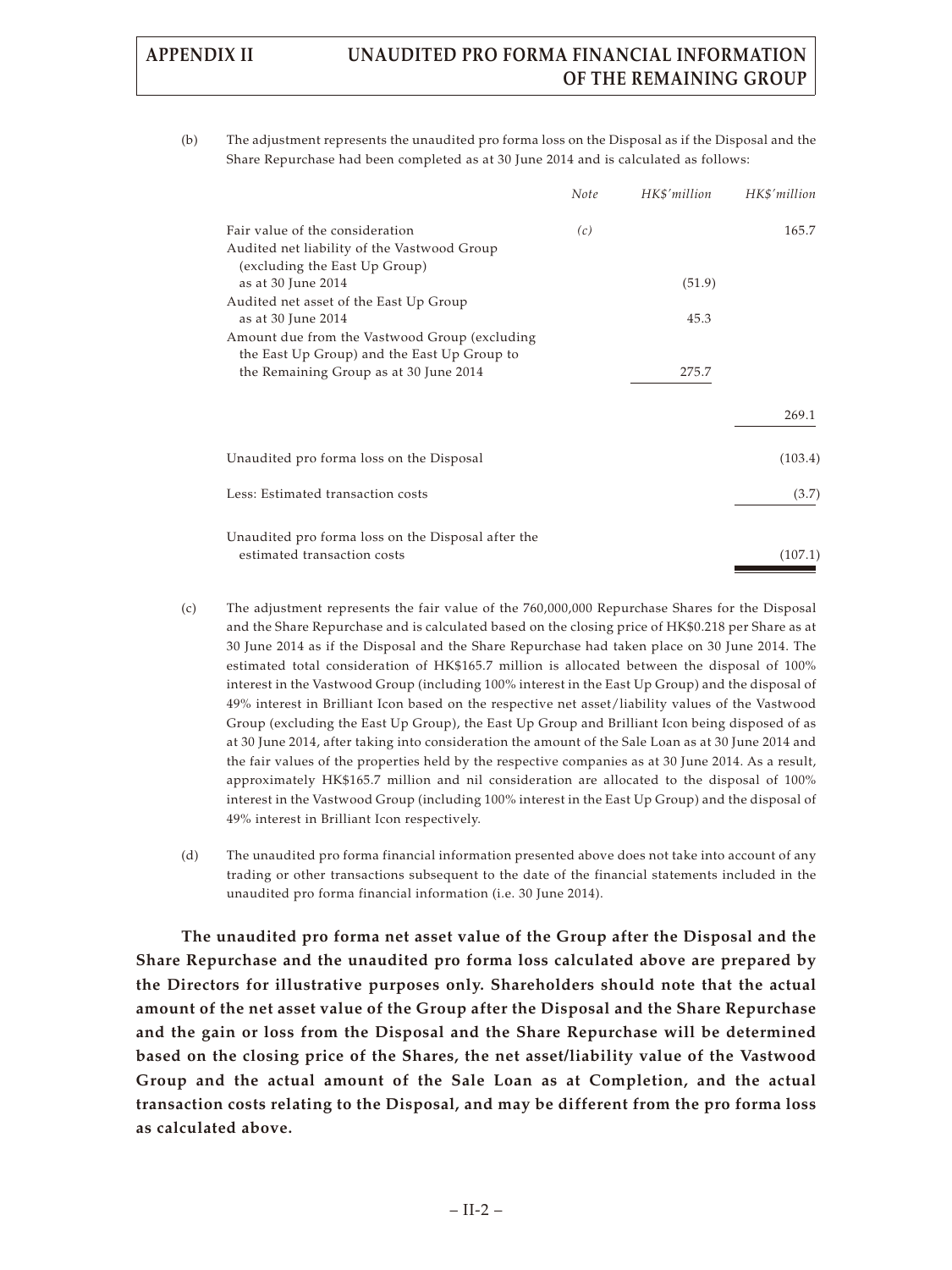## **ACCOUNTANT'S REPORT ON THE UNAUDITED PRO FORMA FINANCIAL INFORMATION**

*The following is the text of a report on the unaudited pro forma financial information of the Remaining Group received from BDO Limited for the purpose of incorporation in this circular.*



Tel: +852 2218 8288 Fax: +852 2815 2239 www.bdo.com.hk

25<sup>th</sup> Floor Wing On Centre 111 Connaught Road Central Hong Kong

The Board of Directors **Richfield Group Holdings Limited** Unit 1209, 12/F Silvercord, Tower 2 30 Canton Road Tsim Sha Tsui, Hong Kong

### **To the Directors of Richfield Group Holdings Limited**

We have completed our assurance engagement to report on the compilation of unaudited pro forma financial information of Richfield Group Holdings Limited (the "Company") and its subsidiaries (collectively the "Group") by directors of the Company for illustrative purposes only. The unaudited pro forma financial information consists of the unaudited pro forma statement of net asset of the Remaining Group as at 30 June 2014 and related notes (the "Unaudited Pro Forma Financial Information") as set out on pages II-1 to II-2 of the Company's circular dated 12 January 2015 (the "Circular") in connection with a special deal, discloseable and connection transaction. The applicable criteria on the basis of which the Company's directors have compiled the Unaudited Pro Forma Financial Information are described on pages II-1 to II-2 of the Circular.

The Unaudited Pro Forma Financial Information has been compiled by the Company's directors to illustrate the impact of the disposal of the entire issued share capital of and sale loan due by Vastwood Limited involving off-market buy-back of shares in Richfield Group Holdings Limited (the "Disposal") on the Group's financial position as at 30 June 2014 as if the Disposal had taken place at 30 June 2014. As part of this process, information about the Group's financial position has been extracted by the Company's directors from the Group's financial statements for the year ended 30 June 2014, on which an audit report has been published.

### *Directors' Responsibility for the Unaudited Pro Forma Financial Information*

The directors of the Company are responsible for compiling the Unaudited Pro Forma Financial Information in accordance with paragraph 4.29 of the Rules Governing the Listing of Securities on The Stock Exchange of Hong Kong Limited (the "Listing Rules") and with reference to Accounting Guideline 7 "Preparation of Pro Forma Financial Information for Inclusion in Investment Circulars" ("AG 7") issued by the Hong Kong Institute of Certified Public Accountants (the "HKICPA").

### *Reporting Accountant's Responsibilities*

Our responsibility is to express an opinion, as required by paragraph 4.29(7) of the Listing Rules, on the Unaudited Pro Forma Financial Information and to report our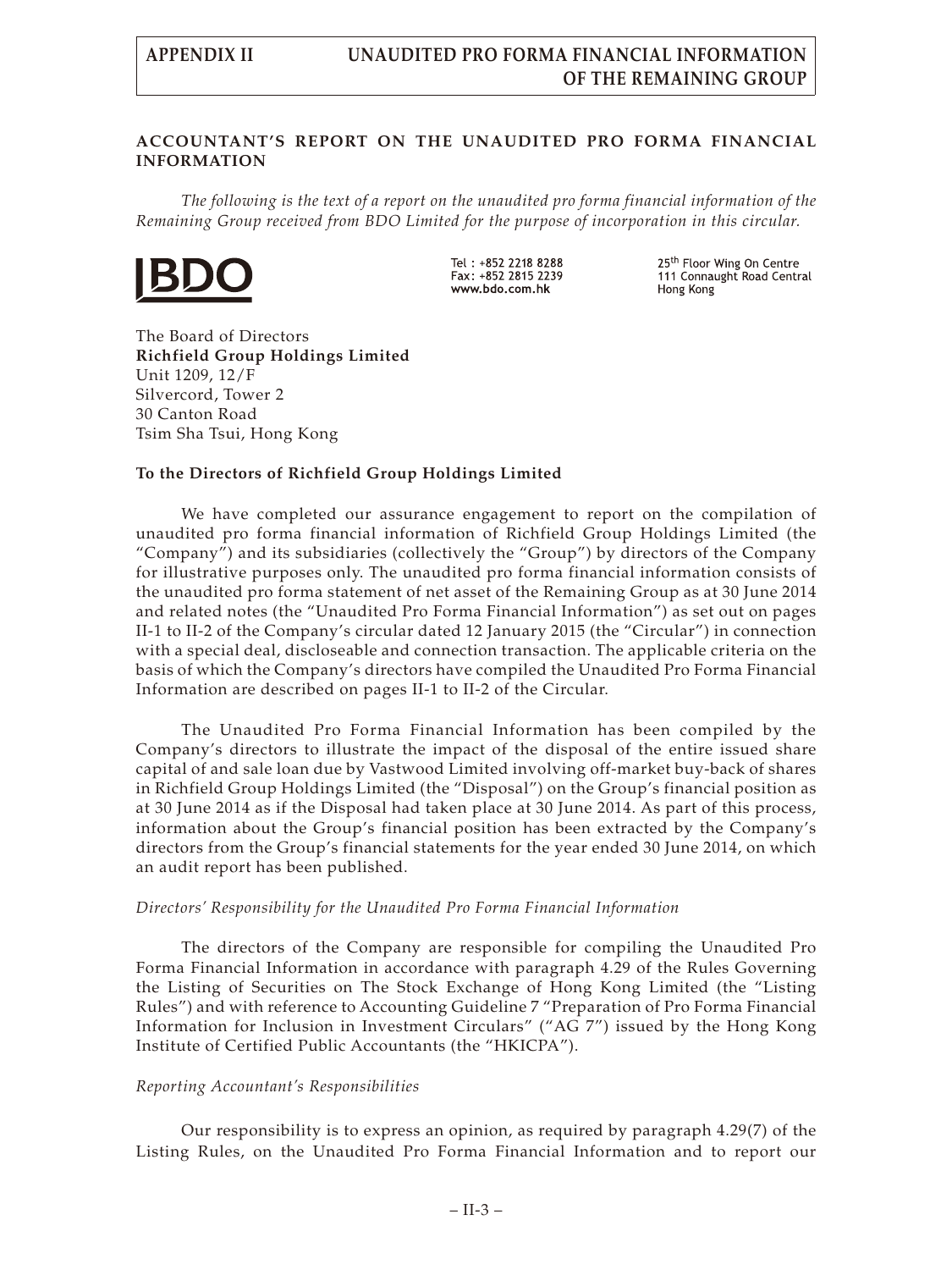# **APPENDIX II UNAUDITED PRO FORMA FINANCIAL INFORMATION OF THE REMAINING GROUP**

opinion to you. We do not accept any responsibility for any reports previously given by us on any financial information used in the compilation of the Unaudited Pro Forma Financial Information beyond that owed to those to whom those reports were addressed by us at the dates of their issue.

We conducted our engagement in accordance with Hong Kong Standard on Assurance Engagements 3420 "Assurance Engagements to Report on the Compilation of Pro Forma Financial Information Included in a Prospectus" issued by the HKICPA. This standard requires that the reporting accountant complies with ethical requirements and plan and perform procedures to obtain reasonable assurance about whether the Company's directors have compiled the Unaudited Pro Forma Financial Information in accordance with paragraph 4.29 of the Listing Rules and with reference to AG 7 issued by the HKICPA.

For purposes of this engagement, we are not responsible for updating or reissuing any reports or opinions on any historical financial information used in compiling the Unaudited Pro Forma Financial Information, nor have we, in the course of this engagement, performed an audit or review of the financial information used in compiling the Unaudited Pro Forma Financial Information.

The purpose of pro forma financial information included in an investment circular is solely to illustrate the impact of a significant event or transaction on unadjusted financial information of the Remaining Group as if the event had occurred or the transaction had been undertaken at an earlier date selected for purposes of the illustration. Accordingly, we do not provide any assurance that the actual outcome of the event or transaction at 30 June 2014 would have been as presented.

A reasonable assurance engagement to report on whether the Unaudited Pro Forma Financial Information has been properly compiled on the basis of the applicable criteria involves performing procedures to assess whether the applicable criteria used by the Company's directors in the compilation of the Unaudited Pro Forma Financial Information provide a reasonable basis for presenting the significant effects directly attributable to the event or transaction, and to obtain sufficient appropriate evidence about whether:

- the related unaudited pro forma adjustments give appropriate effect to those criteria; and
- the unaudited pro forma financial information reflects the proper application of those adjustments to the unadjusted financial information.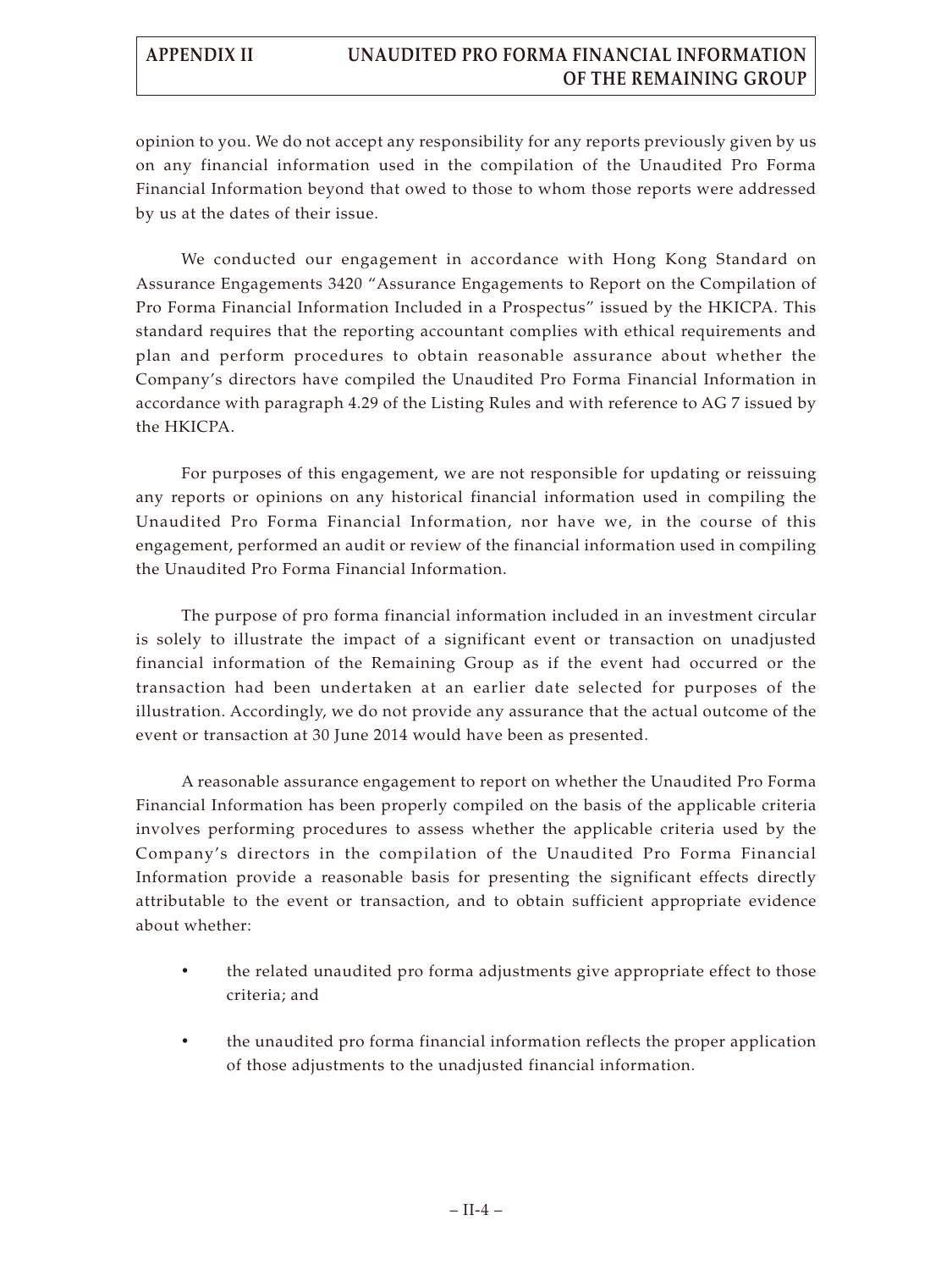# **APPENDIX II UNAUDITED PRO FORMA FINANCIAL INFORMATION OF THE REMAINING GROUP**

The procedures selected depend on the reporting accountant's judgment, having regard to the reporting accountant's understanding of the nature of the Group, the event or transaction in respect of which the Unaudited Pro Forma Financial Information has been compiled, and other relevant engagement circumstances.

The engagement also involves evaluating the overall presentation of the Unaudited Pro Forma Financial Information.

We believe that the evidence we have obtained is sufficient and appropriate to provide a basis for our opinion.

## *Opinion*

In our opinion:

- (a) the Unaudited Pro Forma Financial Information has been properly compiled on the basis stated;
- (b) such basis is consistent with the accounting policies of the Group; and
- (c) the adjustments are appropriate for the purposes of the Unaudited Pro Forma Financial Information as disclosed pursuant to paragraph 4.29(1) of the Listing Rules.

## **BDO Limited**

*Certified Public Accountants* **Yu Tsui Fong** Practising Certificate number P05440

Hong Kong, 12 January 2015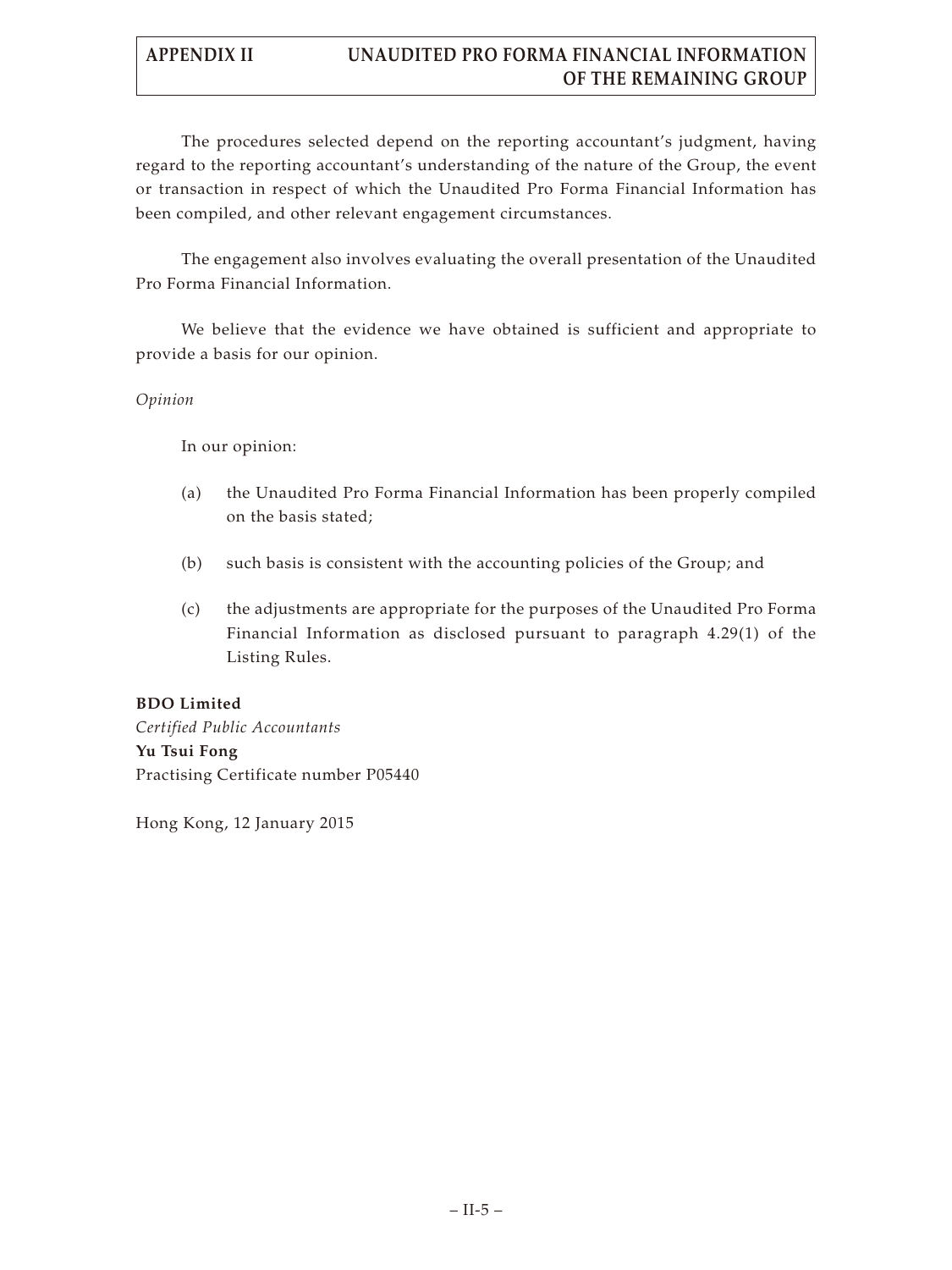# **APPENDIX III REPORT ON EXPECTED GAIN OR LOSS**

*The following is the text of a report on the expected gain or loss of the Group as a result of the Disposal received from Optima Capital Limited for the purpose of incorporation in this circular.*



Suite 1501, 15th Floor Jardine House 1 Connaught Place Central Hong Kong

12 January 2015

The Board of Directors **Richfield Group Holdings Limited** Unit 1209, 12/F. Silvercord Tower 2 30 Canton Road Tsim Sha Tsui Hong Kong

Dear Sirs,

## **SPECIAL DEAL, DISCLOSEABLE AND CONNECTED TRANSACTION IN RELATION TO DISPOSAL OF THE ENTIRE ISSUED SHARE CAPITAL OF AND SALE LOAN DUE BY VASTWOOD LIMITED INVOLVING OFF-MARKET BUY-BACK OF SHARES IN RICHFIELD GROUP HOLDINGS LIMITED**

We refer to the special deal, discloseable and connected transaction of the Company in relation to the disposal of the entire issued share capital of and loan due by Vastwood involving off-market buy-back of Shares. Details of the aforesaid transactions are set out in the circular of the Company dated 12 January 2015 (the "**Circular**"), of which this letter forms part. Capitalised terms used in this letter shall have the same meanings as defined in the Circular unless otherwise stated.

We also refer to the expected loss (after deducting the estimated transaction costs relating to the Disposal) as a result of the Disposal of approximately HK\$107.1 million (the "**Expected Gain or Loss**") as disclosed under the paragraph headed "Financial effects of the Disposal and the Share Repurchase " in the letter from the Board contained in the Circular. We note that the Expected Gain or Loss is regarded as a profit forecast under Rule 10 of the Takeovers Code.

We have discussed with the Directors the bases and assumptions made for calculating the Expected Gain or Loss, and have reviewed the calculation of the Expected Gain or Loss. We have also considered the unaudited pro forma financial information of the Remaining Group and the accountant's report thereon issued by BDO Limtied as set out in Appendix II to the Circular.

Based on the above, we are satisfied that the Expected Gain or Loss, for which the Directors are solely responsible, has been calculated by the Directors after due care and consideration.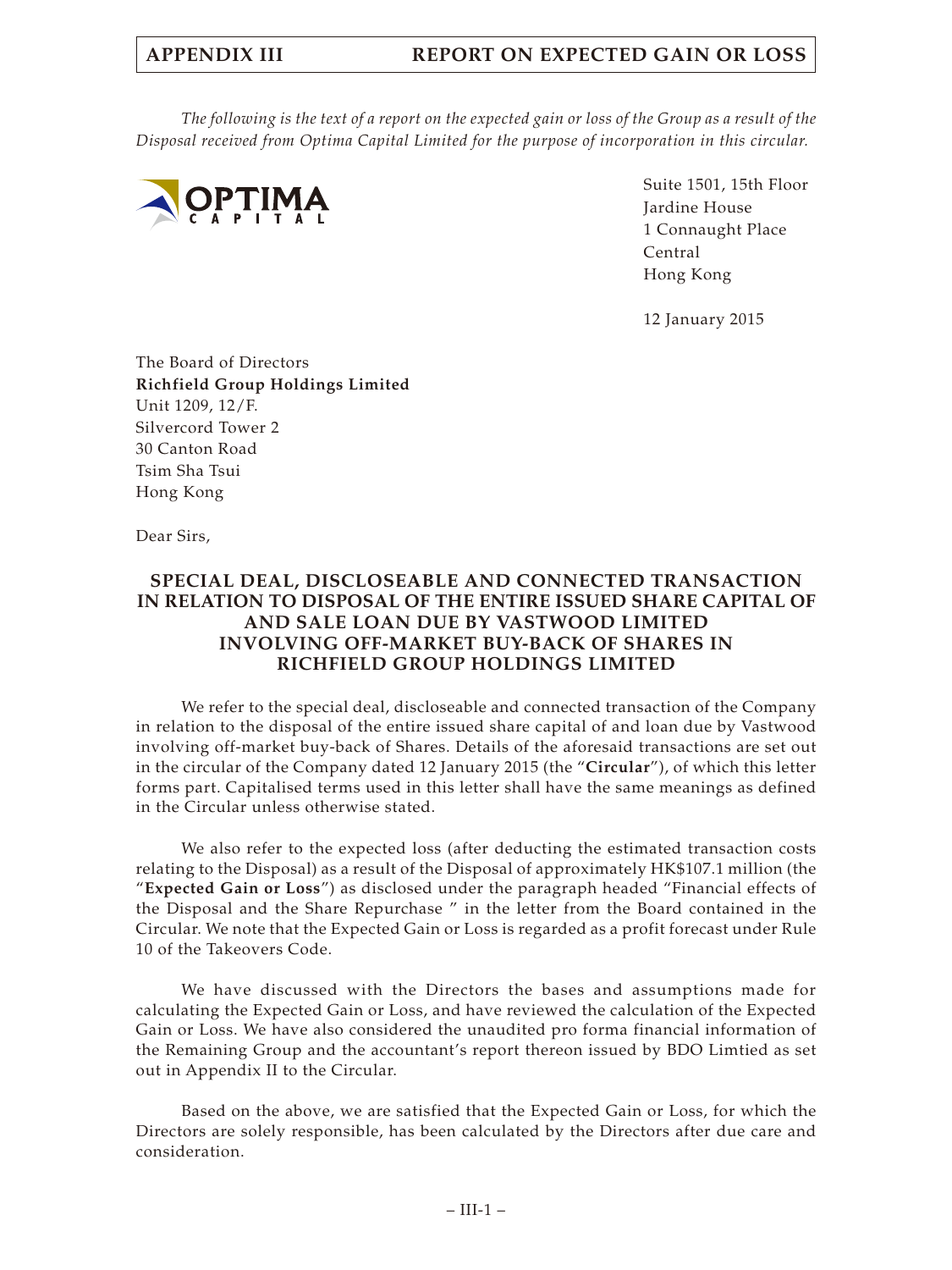# **APPENDIX III REPORT ON EXPECTED GAIN OR LOSS**

Shareholders should however note that the actual gain or loss from the Disposal will be determined based on the closing price of the Shares, the net asset/liability value of the Vastwood Group and the actual amount of the Sale Loan as at Completion, and the actual transaction costs relating to the Disposal, and may be different from the Expected Gain or Loss as presented in the letter from the Board.

> Yours faithfully, for and on behalf of **Optima Capital Limited Beatrice Lung** *Managing Director*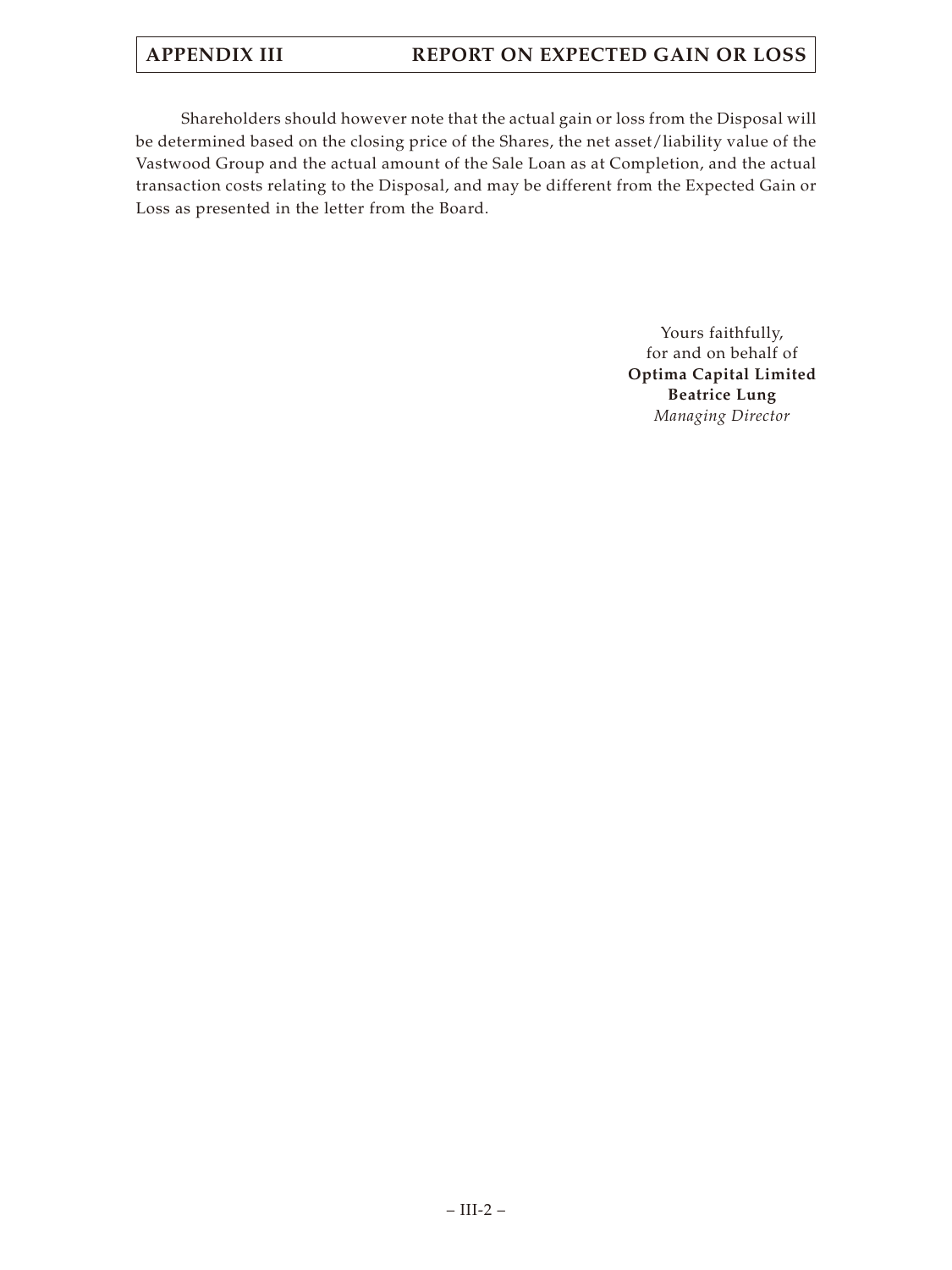*The following is the text of a letter, summary of valuations and valuation certificates prepared for the purpose of incorporation in this circular received from Ascent Partners Valuation Service Limited, an independent valuer, in connection with its valuation as at 31 October 2014 of the property interests held by the Group.*



Suite 2102 Hong Kong Trade Centre 161–167 Des Voeux Road Central Hong Kong

12 January 2015

The Board of Directors **Richfield Group Holdings Limited** Unit 1209, 12/F Tower 2, Silvercord 30 Canton Road Tsim Sha Tsui, Hong Kong

Dear Sirs,

### **INSTRUCTIONS**

In accordance with the instructions received from Richfield Group Holdings Limited (the "**Company**") and its subsidiaries (hereinafter together referred to as the "**Group**") for us to carry out a valuation of various properties located in Hong Kong (the "**Property**"), we confirm that we have carried out property inspections, made relevant enquiries and obtained such further information as we consider necessary for the purpose of providing you with our opinion of the market value of the property interests as at 31 October 2014 (referred to as the "**Valuation Date**") for the purpose of incorporation in the circular issued by the Company on the date hereof. Capitalised terms used herein shall have the same meanings as defined in the circular of the Company dated 12 January 2015 unless otherwise stated.

This letter which forms part of our valuation report explains the basis and methodology of valuation, clarifying assumptions, valuation considerations, title investigation and limiting conditions of this valuation.

### **BASIS OF VALUATION**

Our valuation of the property interests represents the market value which we would define as intended to mean "the estimated amount for which an asset or liability should exchange on the valuation date between a willing buyer and a willing seller in an arm's-length transaction after proper marketing and where the parties had each acted knowledgeably, prudently and without compulsion".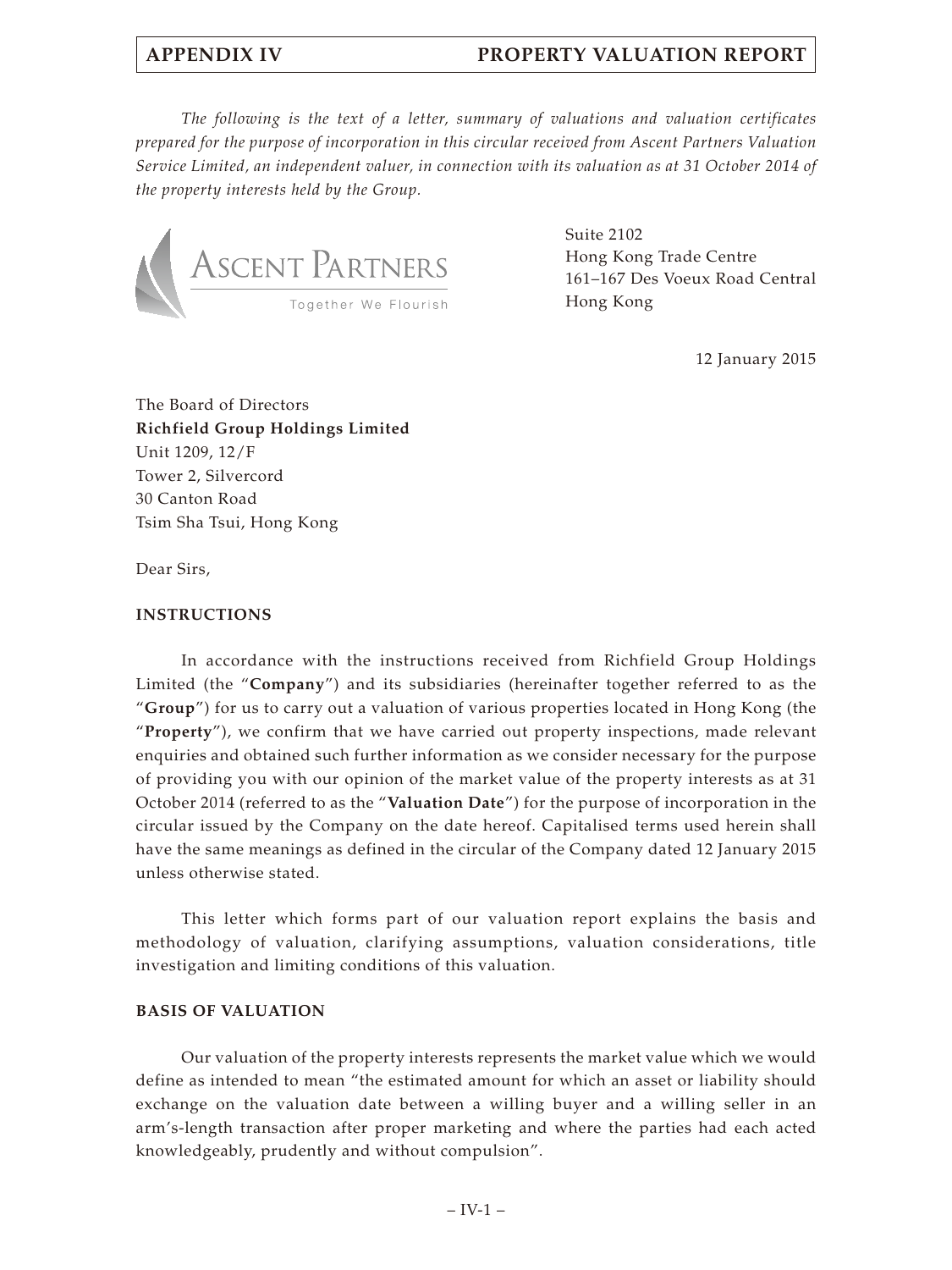## **VALUATION METHODOLOGY**

We have valued the property interests in Group I which are held by the Vastwood Group for self-occupation, property interests in Group II which are held by the Vastwood Group for trading, property interests in Group III which are held by the Remaining Group for investment and property interests in Group IV which are held by the Remaining Group under development on market basis and the direct comparison method is adopted where comparison based on prices realised on actual sales price of comparable property is made. Comparable properties of similar size, character, and location are analysed and carefully weighted against all the respective advantages and disadvantages of each property in order to arrive at a fair comparison of values.

For those leased property interest, we have cross-checked the valuation using the income approach by taking into account the net rental income of the property derived from its existing leases and/or achievable in the existing market with due allowance for the reversionary income potential of the leases, which have then been capitalized to determine the market value at an appropriate capitalization rate.

## **VALUATION CONSIDERATIONS**

In valuing the property interests, we have complied with all the requirements contained in Chapter 5 of the Rules Governing the Listing of Securities issued by The Stock Exchange of Hong Kong Limited, the rules contained in Rule 11 of the Code on Takeovers and Mergers issued by the Securities and Futures Commission and the HKIS Valuation Standards (2012 Edition) published by The Hong Kong Institute of Surveyors.

### **VALUATION ASSUMPTIONS**

Our valuations have been made on the assumption that the seller sells the property interests on the open market in their existing states without the benefit of a deferred term contracts, leasebacks, joint ventures, management agreements or any similar arrangements, which could serve to affect the values of the property interests.

No allowance has been made in our valuation for any charges, mortgages or amount owing on any property interests nor for any expense or taxation which may be incurred in effecting a sale. We have assumed that the Property is free from encumbrances, restrictions and outgoings of an onerous nature which could affect their values.

Unless stated as otherwise, we have assumed that the Property has been constructed, occupied and used in full compliance with, and without contravention of all laws, except only where otherwise stated. We have further assumed that, for any use of the Property upon which this report is based, all required licenses, permit, certificate and authorizations have been obtained.

We have assumed that the owners of the Property have free and uninterrupted rights to use and dispose of the Property for the whole of the unexpired term of Government Leases/Land Grants.

Other special assumptions of the property interests, if any, have been stated out in the footnotes of the valuation certificate attached herewith.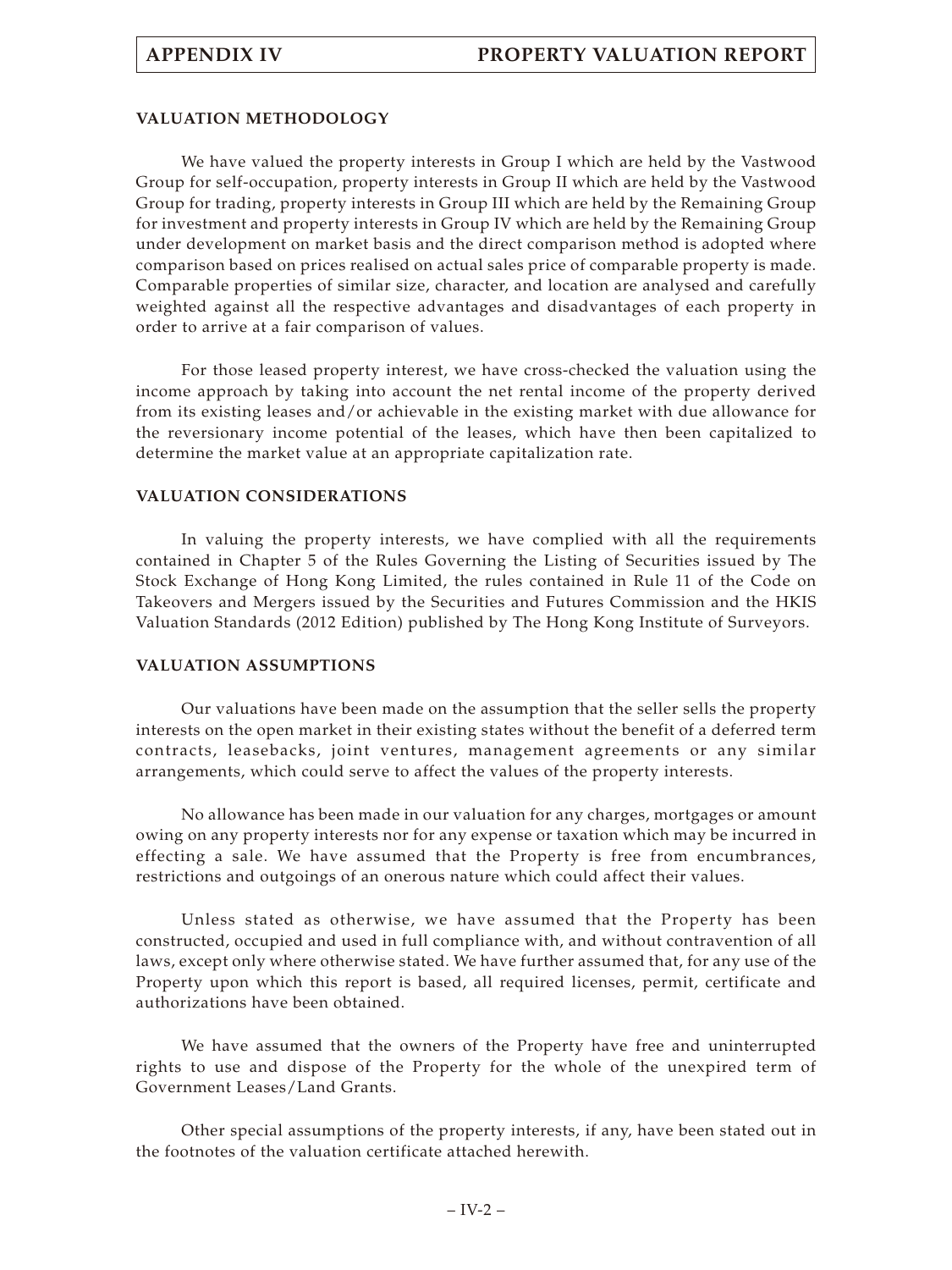### **TITLE INVESTIGATION**

We have carried out searches to be made at the Land Registry for the Property located in Hong Kong. We have been, in some instances, provided with the extracts of the documents relating to the Property. However, we have not verified ownership of the Property to verify the existence of any amendments which do not appear on the copies handed to us. All documents have been used for reference only.

### **LIMITING CONDITIONS**

We have inspected the exterior and, wherever possible, the interior of the property but no structural survey had been made. In the course of our inspection, we did not note any serious defects. We are not, however, able to report that the property is free from rot, infestation or any other structural defects. Further, no test has been carried out on any of the building services. All dimensions, measurements and areas are only approximates. We have not been able to carry out detailed on-site measurements to verify the site and floor areas of the property and we have assumed that the areas shown on the copies of documents handed to us are correct.

We have relied to a considerable extent on information provided by the Group and have accepted advice given to us on such matters, in particular, but not limited to, the sales records, tenure, planning approvals, statutory notices, easements, particulars of occupancy, site and floor areas and all other relevant matters in the identification of the property interests. We have had no reason to doubt the truth and accuracy of the information provided to us by the Group. We have also been advised by the Group that no material factors have been omitted from the information supplied. We consider that we have been provided with sufficient information to reach an informed view, and we have no reason to suspect that any material information has been withheld.

In valuing the property interests which are situated in Hong Kong and held under the government leases which will be expired before 30 June 2047, we have taken into account of the statement contained in the Annex III of the Joint Declaration of the Government of the United Kingdom of Great Britain and Northern Ireland and the Government of the People's Republic of China on the question of Hong Kong and the New Territories Leases (Extension) Ordinance 1988 that such leases would have been extended without payment of premium until 30 June 2047 and that an annual rent of three percent of the rateable values of the properties would be charged from the date of extension.

Liability in connection with this valuation report is limited to the client to whom this report is addressed and for the purpose for which it is carried out only. We will accept no liability to any other parties or any other purposes.

This report is to be used only for the purpose stated herein, any use or reliance for any other purpose, by you or third parties, is invalid. No reference to our name or our report, in whole or in part, in any document you prepare and/or distribute to third parties may be made without written consent.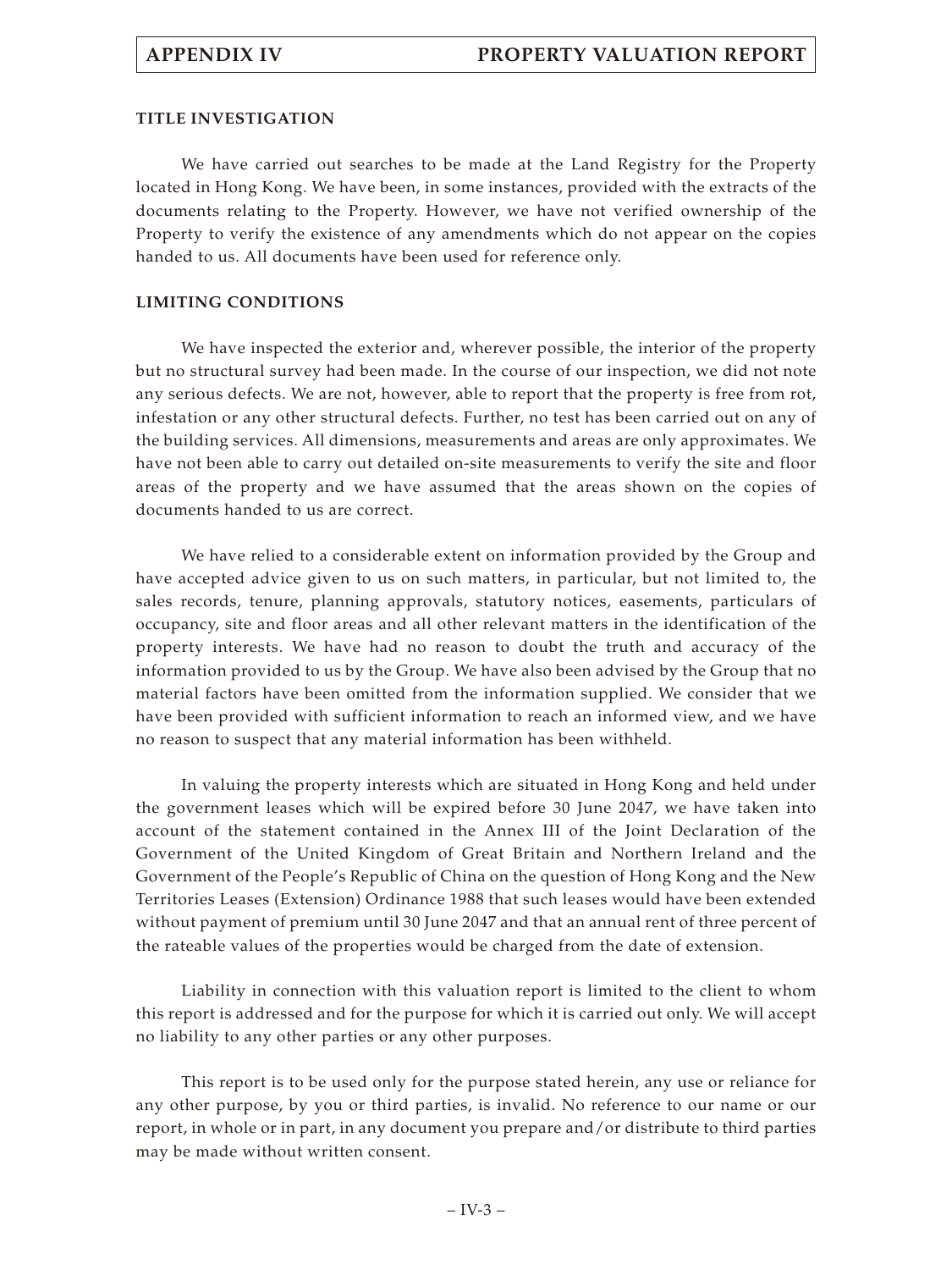## **POTENTIAL TAX LIABILITIES**

The potential tax liabilities may arise from the sale or transfer of immovable properties in Hong Kong which may include stamp duty at a maximum levy rate of 8.5% of the value of the consideration and profit tax at the rate of 16.5% on assessable profit from the sale of the properties. For properties held for trading (under Group II) and under development (under Group IV), there would be possibility that such potential tax liabilities will be crystallized upon sale of the properties. As the Group has verbally confirmed that it has no intention to sell any of the properties held for self-occupation (under Group I) and investment (under Group III) in Hong Kong, the likelihood of potential tax liabilities relating to such properties is remote.

## **REMARKS**

Unless otherwise stated, all monetary amounts stated in this report are in Hong Kong Dollars (HKD).

The properties were inspected by our Mr. Stephen Yeung who is a chartered Surveyor and Mr. Charles Choi ASc (Estate Surveying) on 15 December 2014 and 16 December 2014. The external conditions of the properties were reasonable.

We enclose herewith the summary of valuations together with the valuation certificates.

> Yours faithfully, For and on behalf of **Ascent Partners Valuation Service Limited Stephen Y. W. Yeung** *MFin BSc(Hons) Land Adm. MHKIS MCIREA RPS(GP) Principal*

*Mr. Stephen Y. W. Yeung is a Registered Professional Surveyor (General Practice Division) and a Professional Member of The Hong Kong Institute of Surveyors with over 10 years' experience in valuation of properties in HKSAR and mainland China.*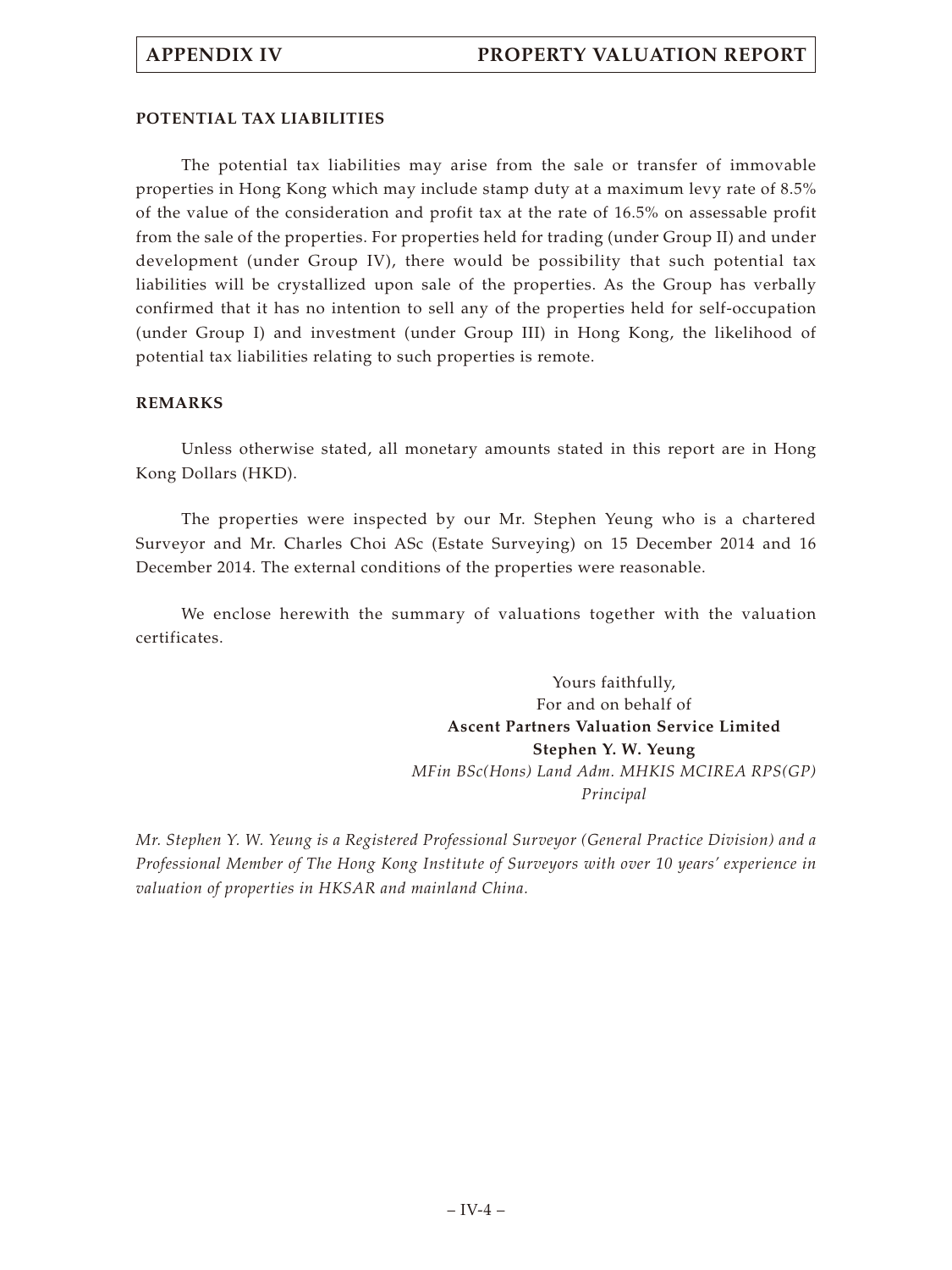## **SUMMARY OF VALUATIONS**

|                           |                                                                                          |                 | <b>Market Value</b> |
|---------------------------|------------------------------------------------------------------------------------------|-----------------|---------------------|
|                           | <b>Market Value</b>                                                                      |                 | attributable to     |
|                           | in existing                                                                              | Interests       | the Group as        |
|                           | state as at 31                                                                           | attributable to | at 31 October       |
| <b>Property Interests</b> | October 2014                                                                             | the Group       | 2014                |
|                           | HKD                                                                                      |                 | <b>HKD</b>          |
|                           | Group I – Property interests held by the Vastwood Group for self-occupation in Hong Kong |                 |                     |

|   | Group I Sub-total:                                                                      | 140,600,000 |         | 140,600,000 |
|---|-----------------------------------------------------------------------------------------|-------------|---------|-------------|
| 3 | Office Nos. 1508–1510 on 15/F<br>of Tower 2, Silvercord, No. 30<br>Canton Road, Kowloon | 65,500,000  | $100\%$ | 65,500,00   |
| 2 | Office No. $1501$ on $15/F$ of<br>Tower 2, Silvercord, No. 30<br>Canton Road, Kowloon   | 38,300,000  | $100\%$ | 38,300,000  |
| 1 | Office No. 1207 on $12/F$ of<br>Tower 2, Silvercord, No. 30<br>Canton Road, Kowloon     | 36,800,000  | $100\%$ | 36,800,000  |

# **Group II – Property interests held by the Vastwood Group for trading in Hong Kong**

| 4 | Flat A on 1st Floor with a Flat<br>Roof thereof, No. 2 Shing Ping<br>Street, Hong Kong                                                        | 2,760,000 | $10\%$ | 276,000   |
|---|-----------------------------------------------------------------------------------------------------------------------------------------------|-----------|--------|-----------|
| 5 | Flat F7 on $8/F$ & Roof (Front<br>Portion on 8/F, No. 76 Tung<br>Ming Street), Tung Ming<br>Building, Nos. 74–88 Tung<br>Ming Street, Kowloon | 1,630,000 | $10\%$ | 163,000   |
| 6 | 1st Floor, No. 49 Lyttelton<br>Road, Hong Kong                                                                                                | 9,800,000 | $50\%$ | 4,900,000 |
| 7 | 3rd Floor, No. 74C Waterloo<br>Road, Kowloon                                                                                                  | 7,800,000 | $50\%$ | 3,900,000 |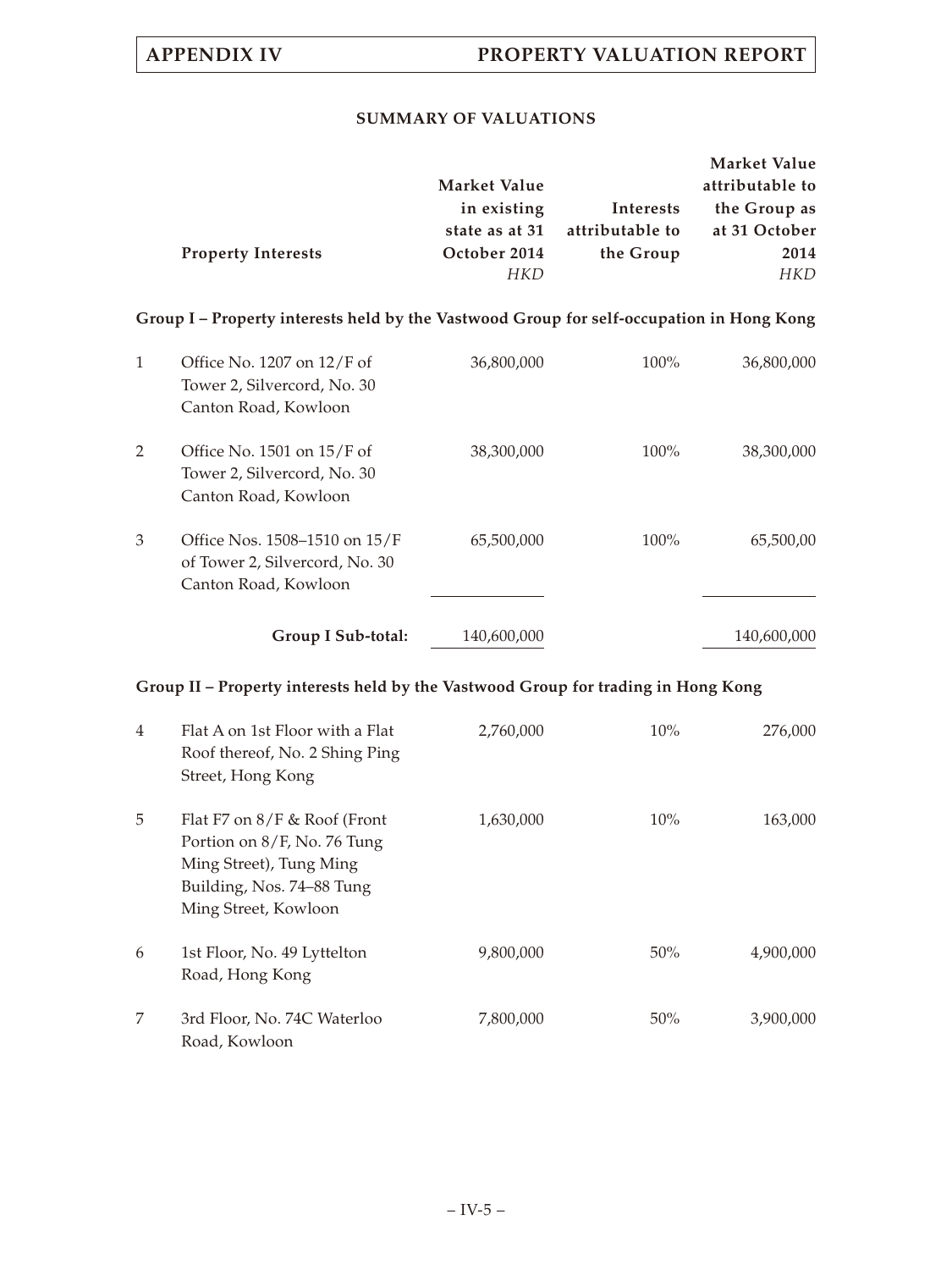|    | <b>Property Interests</b>                                                                                      | Market Value<br>in existing<br>state as at 31<br>October 2014<br><b>HKD</b> | Interests<br>attributable to<br>the Group | <b>Market Value</b><br>attributable to<br>the Group as<br>at 31 October<br>2014<br><b>HKD</b> |
|----|----------------------------------------------------------------------------------------------------------------|-----------------------------------------------------------------------------|-------------------------------------------|-----------------------------------------------------------------------------------------------|
| 8  | 2nd Floor, No. 33 Lyttelton<br>Road, Hong Kong                                                                 | 13,800,000                                                                  | 33%                                       | 4,554,000                                                                                     |
| 9  | Blocks A and B on Basement<br>Floor, Cheung Lok Mansion,<br>Nos. 222/224 & 226/228 Wan<br>Chai Road, Hong Kong | 18,700,000                                                                  | 100%                                      | 18,700,000                                                                                    |
| 10 | Blocks C and D on Basement<br>Floor, Cheung Lok Mansion,<br>Nos. 222/224 & 226/228 Wan<br>Chai Road, Hong Kong | 21,500,000                                                                  | $100\%$                                   | 21,500,000                                                                                    |
| 11 | Block H on 5th Floor, Cheung<br>Lok Mansion, No. 228 Wan<br>Chai Road, Hong Kong                               | 5,020,000                                                                   | 100%                                      | 5,020,000                                                                                     |
| 12 | Shop B1 (Nos. 58/60 Hill<br>Road) on G/F, Sik On House,<br>Nos. 54, 56, 58, 60 & 62 Hill<br>Road, Hong Kong    | 2,780,000                                                                   | 100%                                      | 2,780,000                                                                                     |
|    | Group II Sub-total:                                                                                            | 83,790,000                                                                  |                                           | 61,793,000                                                                                    |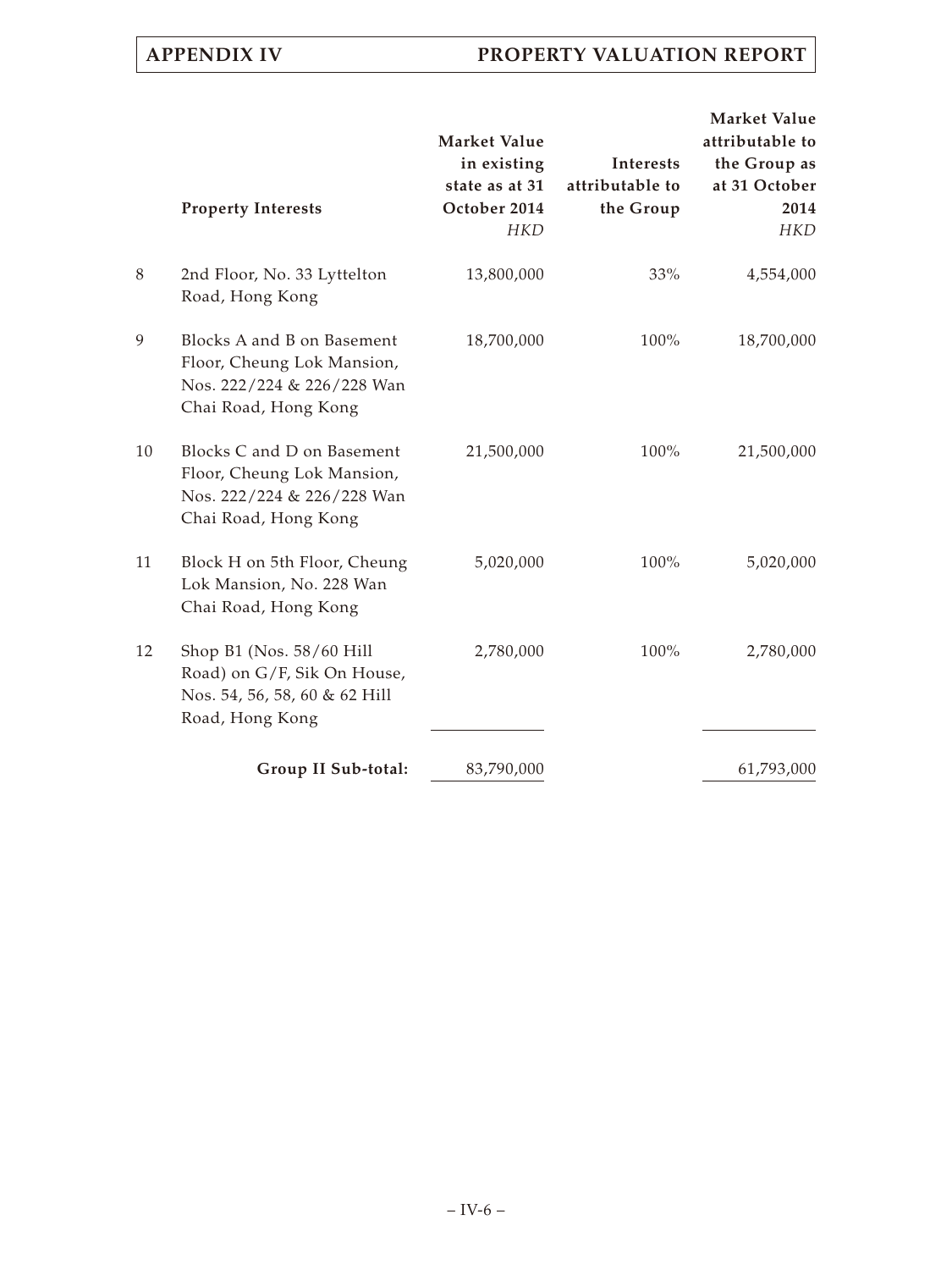|    | <b>Property Interests</b>                                                                                                                                                                            | <b>Market Value</b><br>in existing<br>state as at 31<br>October 2014<br><b>HKD</b> | Interests<br>attributable to<br>the Group | Market Value<br>attributable to<br>the Group as<br>at 31 October<br>2014<br><b>HKD</b> |
|----|------------------------------------------------------------------------------------------------------------------------------------------------------------------------------------------------------|------------------------------------------------------------------------------------|-------------------------------------------|----------------------------------------------------------------------------------------|
|    | Group III – Property interests held by the Remaining Group for investment in Hong Kong                                                                                                               |                                                                                    |                                           |                                                                                        |
| 13 | Portion No. 4, Flat No. 23 and<br>Shop Nos. 23A and 23B on<br>Ground Floor and No. 23 on<br>Mezzanine Floor, Wing Lee<br>Building of Nos. 27, 29, 31,<br>31A, 31B and 31C Kimberley<br>Road, Kowloon | 213,000,000                                                                        | 100%                                      | 213,000,000                                                                            |
| 14 | Roof of Block C, Sea View<br>Estate, No. 8 Watson Road,<br>Hong Kong                                                                                                                                 | 22,400,000                                                                         | 100%                                      | 22,400,000                                                                             |
|    | Group III Sub-total:                                                                                                                                                                                 | 235,400,000                                                                        |                                           | 235,400,000                                                                            |
|    | Group IV – Property interests held by the Remaining Group under development in<br><b>Hong Kong</b>                                                                                                   |                                                                                    |                                           |                                                                                        |
| 15 | Nos. 142-154 Carpenter Road,<br>Kowloon City, Kowloon                                                                                                                                                | 440,000,000                                                                        | 51%                                       | 224,400,000                                                                            |
|    | Group IV Sub-total:                                                                                                                                                                                  | 440,000,000                                                                        |                                           | 224,400,000                                                                            |
|    | <b>Grand Total:</b>                                                                                                                                                                                  | 899,790,000                                                                        |                                           | 662,193,000                                                                            |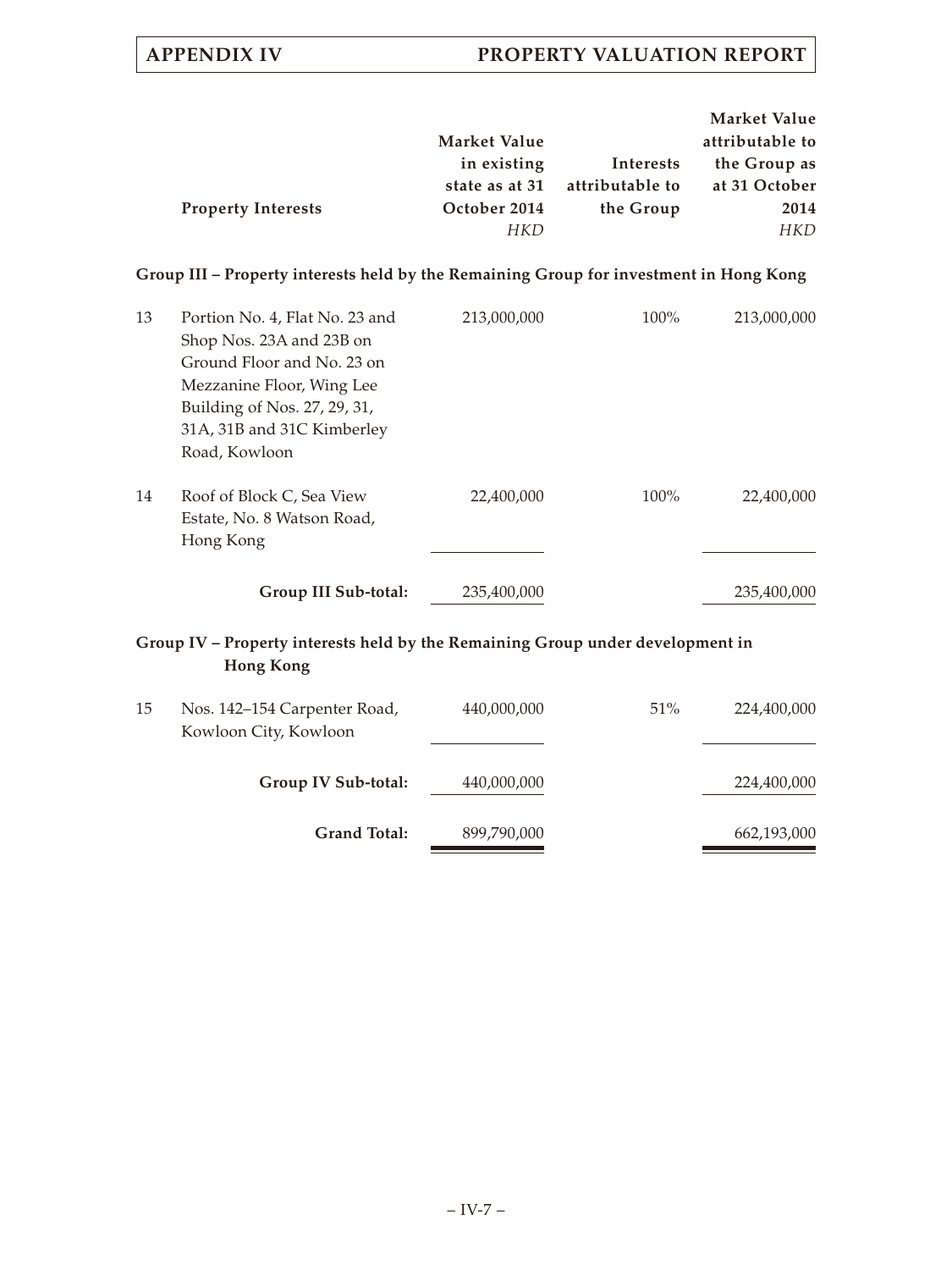## **VALUATION CERTIFICATE**

## **Property interests held by the Vastwood Group for self-occupation in Hong Kong**

|    | Property                                    | Description and tenure                                                                                                                                | Particular of occupancy                         | Market Value in<br>existing state as<br>at 31 October<br>2014 |
|----|---------------------------------------------|-------------------------------------------------------------------------------------------------------------------------------------------------------|-------------------------------------------------|---------------------------------------------------------------|
| 1. | Office No. 1207 on<br>$12/F$ of Tower 2,    | The property comprises<br>an office unit on 12th                                                                                                      | As confirmed by the<br>Company, the property is | HKD36,800,000                                                 |
|    | Silvercord, No. 30                          | floor of a 13-storey office                                                                                                                           | occupied by the Group                           | Interest                                                      |
|    | Canton Road,                                | building built upon a                                                                                                                                 | for office uses.                                | attributable to                                               |
|    | Kowloon                                     | 6-storey commercial/<br>carparking podium                                                                                                             |                                                 | the Group                                                     |
|    | 33/13615th equal and<br>undivided shares of | completed in 1983.                                                                                                                                    |                                                 | 100%                                                          |
|    | and in Kowloon                              | The saleable area of the                                                                                                                              |                                                 | Market Value                                                  |
|    | Inland Lot No. 10656                        | property is                                                                                                                                           |                                                 | attributable to                                               |
|    |                                             | approximately 2,022                                                                                                                                   |                                                 | the Group as at                                               |
|    |                                             | square feet.                                                                                                                                          |                                                 | 31 October 2014                                               |
|    |                                             | The property is held<br>under Conditions of Sale<br>No. 11435 for a term of 75<br>years renewable for 75<br>years commencing on 30<br>September 1980. |                                                 | HKD36,800,000                                                 |
|    |                                             | The Government rent<br>payable for Kowloon<br>Inland Lot No. 10656 is<br>HKD1,000 per annum.                                                          |                                                 |                                                               |

- 1. The registered owner of the property is Sunrich Management Limited vide Memorial No. 09121103060237 dated 12 November 2009 which is a wholly owned subsidiary of the Group.
- 2. The property is subject to a Deed of Mutual Covenant vide Memorial No. UB2520408 dated 1 December 1983.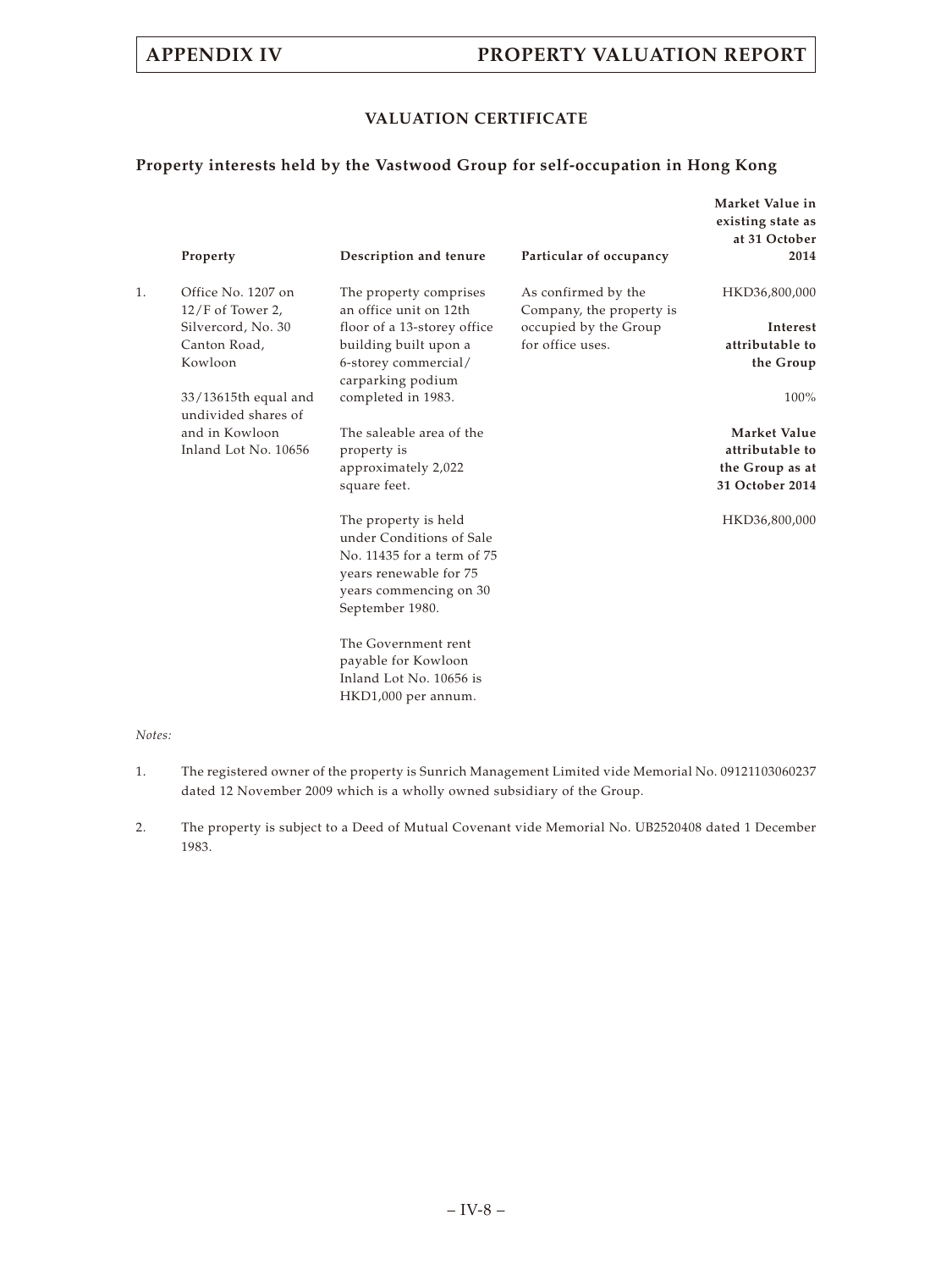## **VALUATION CERTIFICATE**

|    | Property                                    | Description and tenure                                                                                                                                | Particular of occupancy                         | Market Value in<br>existing state as<br>at 31 October<br>2014 |
|----|---------------------------------------------|-------------------------------------------------------------------------------------------------------------------------------------------------------|-------------------------------------------------|---------------------------------------------------------------|
| 2. | Office No. 1501 on<br>$15/F$ of Tower 2,    | The property comprises<br>an office unit on 15th                                                                                                      | As confirmed by the<br>Company, the property is | HKD38,300,000                                                 |
|    | Silvercord, No. 30                          | floor of a 13-storey office                                                                                                                           | occupied by the Group                           | Interest                                                      |
|    | Canton Road,                                | building built upon a                                                                                                                                 | for office uses.                                | attributable to                                               |
|    | Kowloon                                     | 6-storey commercial/<br>carparking podium                                                                                                             |                                                 | the Group                                                     |
|    | 35/13615th equal and<br>undivided shares of | completed in 1983.                                                                                                                                    |                                                 | 100%                                                          |
|    | and in Kowloon                              | The saleable area of the                                                                                                                              |                                                 | Market Value                                                  |
|    | Inland Lot No. 10656                        | property is                                                                                                                                           |                                                 | attributable to                                               |
|    |                                             | approximately 2,075                                                                                                                                   |                                                 | the Group as at                                               |
|    |                                             | square feet                                                                                                                                           |                                                 | 31 October 2014                                               |
|    |                                             | The property is held<br>under Conditions of Sale<br>No. 11435 for a term of 75<br>years renewable for 75<br>years commencing on 30<br>September 1980. |                                                 | HKD38,300,000                                                 |
|    |                                             | The Government rent<br>payable for Kowloon<br>Inland Lot No. 10656 is<br>HKD1,000 per annum.                                                          |                                                 |                                                               |

- 1. The registered owner of the property is Dragon Sail Limited vide Memorial No.11072501970111 dated 30 June 2011 which is a wholly owned subsidiary of the Group.
- 2. The property is subject to encumbrances as follows:
	- (i) A Deed of Mutual Covenant vide Memorial No. UB2520408 dated 1 December 1983;
	- (ii) A Sub-Deed of Mutual Covenant vide Memorial No. UB7481631 dated 20 April 1998;
	- (iii) A Legal Charge/Mortgage in favour of The Bank of East Asia, Limited vide Memorial No. 11121401980025 dated 7 December 2011.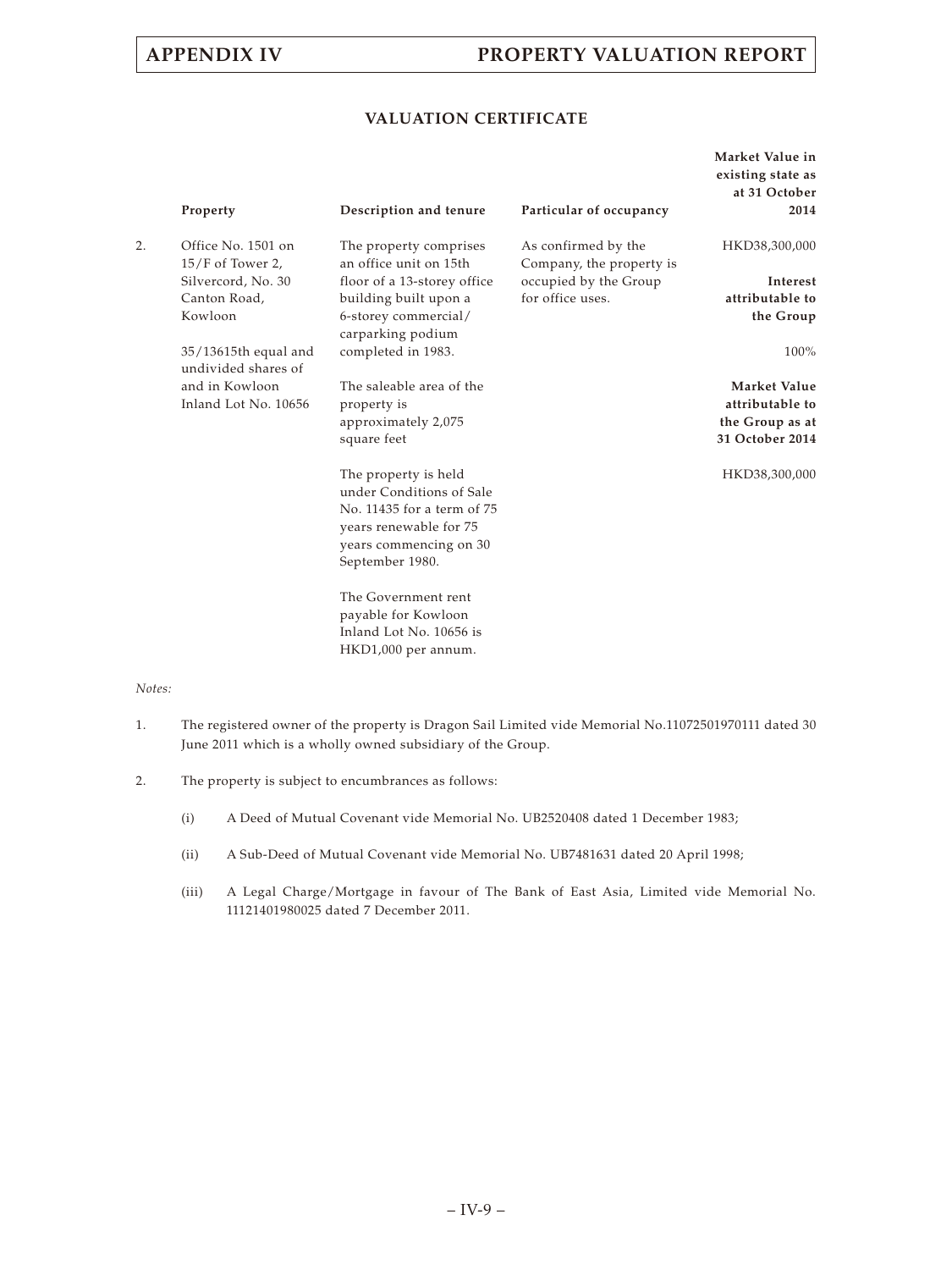## **VALUATION CERTIFICATE**

|    | Property                                      | Description and tenure                                                                                                                                | Particular of occupancy                         | Market Value in<br>existing state as<br>at 31 October<br>2014 |
|----|-----------------------------------------------|-------------------------------------------------------------------------------------------------------------------------------------------------------|-------------------------------------------------|---------------------------------------------------------------|
| 3. | Office Nos. 1508, 1509<br>and 1510 on 15/F of | The property comprises<br>three office units on 15th                                                                                                  | As confirmed by the<br>Company, the property is | HKD65,500,000                                                 |
|    | Tower 2, Silvercord,                          | floor of a 13-storey office                                                                                                                           | occupied by the Group                           | Interest                                                      |
|    | No. 30 Canton Road,                           | building built upon a                                                                                                                                 | for office uses.                                | attributable to                                               |
|    | Kowloon                                       | 6-storey commercial/<br>carparking podium                                                                                                             |                                                 | the Group                                                     |
|    | 57/13615th equal and<br>undivided shares of   | completed in 1983.                                                                                                                                    |                                                 | 100%                                                          |
|    | and in Kowloon                                | The saleable area of the                                                                                                                              |                                                 | Market Value                                                  |
|    | Inland Lot No. 10656                          | property is                                                                                                                                           |                                                 | attributable to                                               |
|    |                                               | approximately 3,546                                                                                                                                   |                                                 | the Group as at                                               |
|    |                                               | square feet.                                                                                                                                          |                                                 | 31 October 2014                                               |
|    |                                               | The property is held<br>under Conditions of Sale<br>No. 11435 for a term of 75<br>years renewable for 75<br>years commencing on 30<br>September 1980. |                                                 | HKD65,500,000                                                 |
|    |                                               | The Government rent<br>payable for Kowloon<br>Inland Lot No. 10656 is<br>HKD1,000 per annum.                                                          |                                                 |                                                               |

- 1. The registered owner of the property is Big Legend Holdings Limited vide Memorial No. 11102102390218 dated 30 September 2011 which is a wholly owned subsidiary of the Group.
- 2. The property is subject to encumbrances as follows:
	- (i) A Deed of Mutual Covenant vide Memorial No. UB2520408 dated 1 December 1983;
	- (ii) A Sub-Deed of Mutual Covenant vide Memorial No. UB7481631 dated 20 April 1998;
	- (iii) A Legal Charge/Mortgage in favour of The Bank of East Asia, Limited vide Memorial No. 11121401980025 dated 7 December 2011.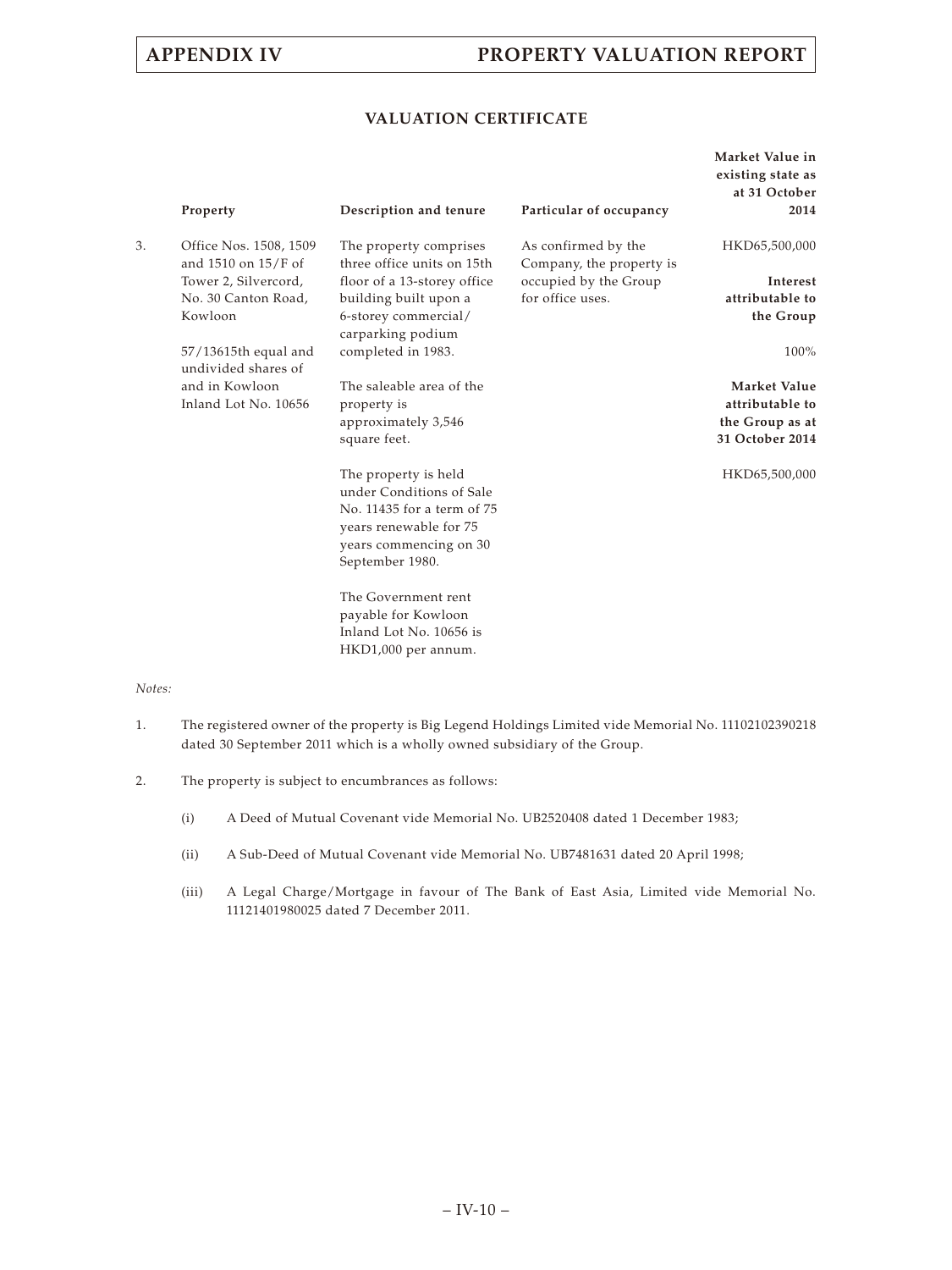### **VALUATION CERTIFICATE**

### **Property interests held by the Vastwood Group for trading in Hong Kong**

|    | Property                                                  | Description and tenure                                                                                                                 | Particular of occupancy                                       | Market Value in<br>existing state as<br>at 31 October<br>2014         |
|----|-----------------------------------------------------------|----------------------------------------------------------------------------------------------------------------------------------------|---------------------------------------------------------------|-----------------------------------------------------------------------|
| 4. | Flat A on 1st Floor<br>with a Flat Roof                   | The property comprises a<br>residential unit on 1st                                                                                    | Pursuant to the tenancy<br>agreement provided by              | HKD2,760,000                                                          |
|    | thereof, No. 2 Shing<br>Ping Street, Hong<br>Kong         | floor together with a flat<br>roof of a 6-storey<br>tenement building<br>completed in about 1992.                                      | the Group, the property<br>was leased for residential<br>use. | Interest<br>attributable to<br>the Group                              |
|    | 3/30th equal and<br>undivided shares of                   | The saleable area of the                                                                                                               | (Please refer to Note 3)                                      | 10%                                                                   |
|    | and in the Remaining<br>Portion of Inland Lot<br>No. 2526 | residential unit is<br>approximately 186 square<br>feet plus a bay window<br>of approximately 5<br>square feet.                        |                                                               | Market Value<br>attributable to<br>the Group as at<br>31 October 2014 |
|    |                                                           | The property is held<br>under Government Lease<br>for a term of 75 years<br>renewable for 75 years<br>commencing on 5 January<br>1927. |                                                               | HKD276,000                                                            |
|    |                                                           | The Government rent<br>payable for the<br>Remaining Portion of<br>Inland Lot No. 2526 is<br>HKD23,958 per annum.                       |                                                               |                                                                       |

- 1. The registered owners of the property are Real Plan Limited (Tenant in Common 90/100) and Mutual Wave Limited (Tenant in Common 10/100) vide Memorial No. 08022901660031 dated 31 January 2008 in which the former is an independent third party and the latter is a wholly owned subsidiary of the Group.
- 2. The property is subject to encumbrances as follows:
	- (i) An Occupation Permit vide Memorial No. UB5313157 dated 17 June 1992;
	- (ii) A Deed of Mutual Covenant and Management Agreement vide Memorial No. UB5350036 dated 18 June 1992;
	- (iii) A Notice No. WC/TB01799/09/HK-N02 by the Building Authority under Section 24C(1) of the Buildings Ordinance vide Memorial No. 12052201050064 dated 22 October 2009; and
	- (iv) An Order No. UBR/RB04-10/0002/11 by the Building Authority under Section 24(1) of the Buildings Ordinance vide Memorial No. 13121101610304 dated 31 December 2012.
- 3. Pursuant to a tenancy agreement dated 16 September 2013 entered into between Real Plan Limited and Mutual Wave Limited (the "**Lessor**") and Yeung Kin Hung (the "**Lessee**"), the property was leased for a term of two years commencing on 1 October 2013 and expiring on 30 September 2015 at a monthly rental of HKD8,500 inclusive of rates, government rent and management fee but exclusive of utility charge for residential use.
- 4. The said order and notice issued by the Building Authority under the Buildings Ordinance concerning the unauthorized building works including a structure and a glass balustrade and the illegal removal of the parapet wall on the flat roof. As verbally confirmed by the Group, the removal and reinstatement work are in progress. As the attributed value and the cost is minimal, there is no material impact to our valuation.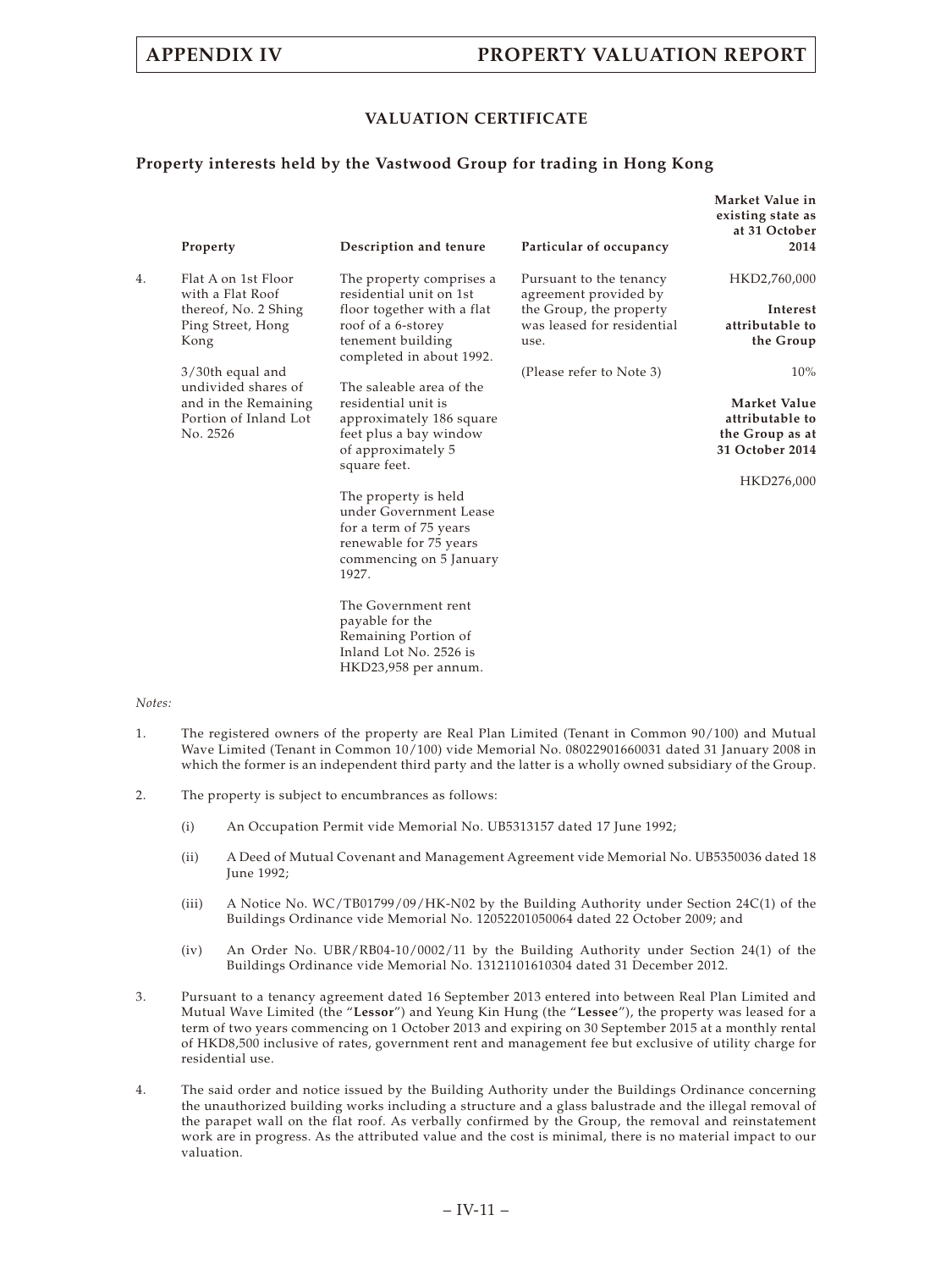### **VALUATION CERTIFICATE**

| Market Value in<br>existing state as<br>at 31 October<br>2014                       | Particular of occupancy                          | Description and tenure                                                                                                                                                                                                                     | Property                                                                                          |    |
|-------------------------------------------------------------------------------------|--------------------------------------------------|--------------------------------------------------------------------------------------------------------------------------------------------------------------------------------------------------------------------------------------------|---------------------------------------------------------------------------------------------------|----|
| HKD1,630,000                                                                        | Pursuant to the tenancy<br>agreement provided by | The property comprises a<br>residential unit on 8th                                                                                                                                                                                        | Flat F7 on $8/F$ & Roof<br>(Front Portion on 8/F                                                  | 5. |
| Interest                                                                            | the Group, the property                          | floor together with a roof                                                                                                                                                                                                                 | No. 76 Tung Ming                                                                                  |    |
| attributable to<br>the Group                                                        | is leased for residential<br>use.                | of a 9-storey composite<br>building completed in<br>1963.                                                                                                                                                                                  | Street) Tung Ming<br>Building, Nos. 74-88<br>Tung Ming Street,                                    |    |
| $10\%$                                                                              | (Please refer to Note 3)                         |                                                                                                                                                                                                                                            | Kowloon                                                                                           |    |
| Market Value<br>attributable to<br>the Group as at<br>31 October 2014<br>HKD163,000 |                                                  | The saleable area of the<br>residential unit is<br>approximately 265 square<br>feet.<br>The property is held<br>under Conditions of Sale<br>Nos. 6661 and 6662 for a<br>term of 21 years<br>renewable for 17 years<br>commencing on 1 July | $1/241$ th equal and<br>undivided shares of<br>and in Kwun Tong<br>Inland Lot Nos. 188<br>and 189 |    |
|                                                                                     |                                                  | 1959.<br>The term has been<br>statutorily extended to 30<br>June 2047.                                                                                                                                                                     |                                                                                                   |    |

- 1. The registered owner of the property is Auto-Plus Investment Company Limited (Tenant in Common 90/100) and Mutual Wave Limited (Tenant in Common 10/100) vide Memorial No. 08072101090089 dated 23 June 2008 in which the former is an independent third party and the latter is a wholly owned subsidiary of the Group.
- 2. The property is subject to encumbrances as follows:
	- (i) A Deed of Covenant vide Memorial No. UB417525 dated 28 October 1963; and
	- (ii) A Superseding Notice No. WCMS/TC03140/01/K-S19 by the Building Authority under Section 24C(1) of the Buildings Ordinance vide Memorial No. 10010700850319 dated 19 August 2009.
- 3. Pursuant to a tenancy agreement dated 17 June 2012 entered into between Auto-Plus Investment Company Limited (the "**Lessor**") and Kwan Ming Chiu (the "**Lessee**"), the property was leased for a term of five years commencing on 18 June 2012 and expiring on 17 June 2017 at a monthly rental of HKD3,000 inclusive of rates and government rent but exclusive of utility charge and management fee for residential use.
- 4. The said superseding notice issued by the Building Authority under the Buildings Ordinance concerning about unauthorized building works including a structure on and over the roof at the premises. As the attributed value and costs required complying with the said notice is minimal, therefore it has no material impact to our valuation.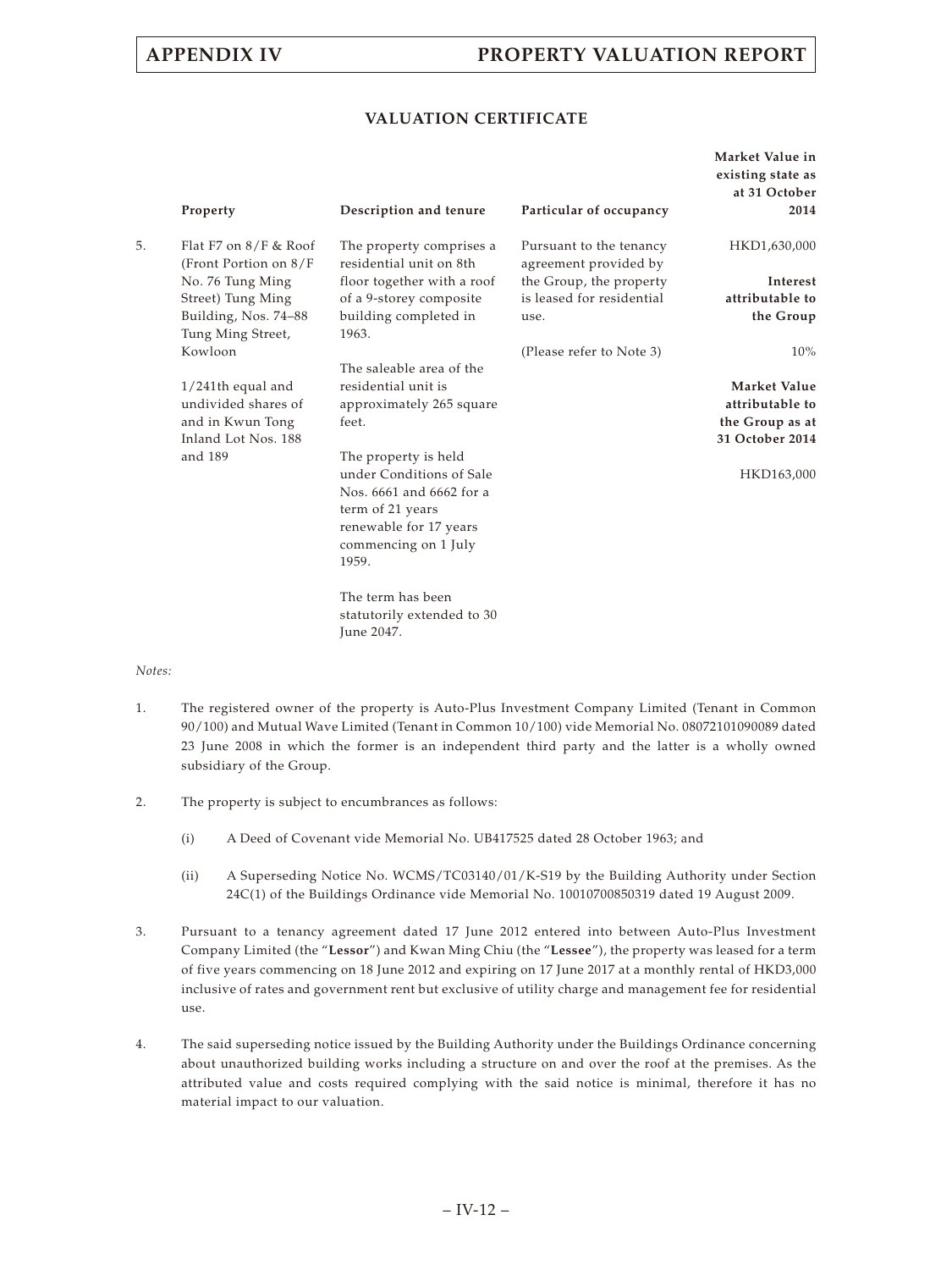## **VALUATION CERTIFICATE**

|    | Property                                       | Description and tenure                                                                                           | Particular of occupancy                 | Market Value in<br>existing state as<br>at 31 October<br>2014 |
|----|------------------------------------------------|------------------------------------------------------------------------------------------------------------------|-----------------------------------------|---------------------------------------------------------------|
| 6. | 1st Floor, No. 49                              | The property comprises a                                                                                         | As confirmed by the                     | HKD9,800,000                                                  |
|    | Lyttelton Road, Hong                           | residential unit on 1st                                                                                          | Group, the property is                  |                                                               |
|    | Kong                                           | floor of an 8-storey<br>tenement building                                                                        | currently pending for<br>lease renewal. | Interest<br>attributable to                                   |
|    | $1/16$ th equal and<br>undivided shares of     | completed in about 1963.                                                                                         |                                         | the Group                                                     |
|    | and in Sub-section 2<br>of Section K of Inland | The saleable area of the<br>property is                                                                          |                                         | $50\%$                                                        |
|    | Lot No. 1216                                   | approximately 722 square                                                                                         |                                         | Market Value                                                  |
|    |                                                | feet.                                                                                                            |                                         | attributable to                                               |
|    |                                                |                                                                                                                  |                                         | the Group as at                                               |
|    |                                                | The property is held<br>under Government Lease                                                                   |                                         | 31 October 2014                                               |
|    |                                                | for a term of 999 years<br>commencing on 25 June<br>1862.                                                        |                                         | HKD4,900,000                                                  |
|    |                                                | The Government rent<br>payable for Sub-Section 2<br>of Section K of Inland Lot<br>No. 1216 is HKD4 per<br>annum. |                                         |                                                               |

- 1. The registered owners of the property are Good Profit Properties Limited (Tenant in Common 1/2) and Maison Investment Development Limited (Tenant in Common 1/2) vide Memorial No. 10061002060054 dated 13 May 2010 in which the former is an independent third party and the latter is a wholly owned subsidiary of the Group.
- 2. The property is subject to a Deed of Mutual Covenant vide Memorial No. UB432661 dated 9 March 1964.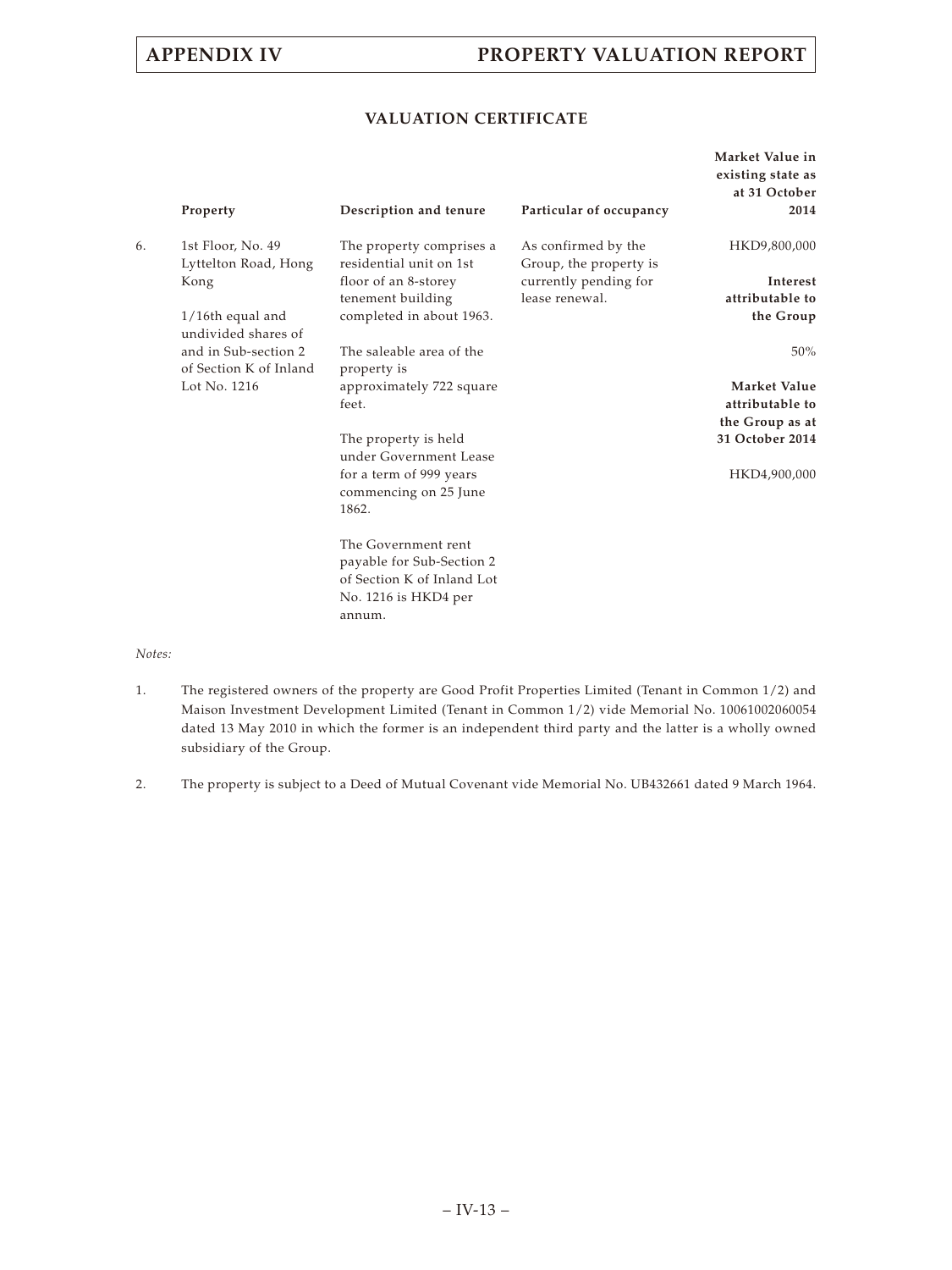### **VALUATION CERTIFICATE**

|    | Property                                  | Description and tenure                                                           | Particular of occupancy                              | Market Value in<br>existing state as<br>at 31 October<br>2014 |
|----|-------------------------------------------|----------------------------------------------------------------------------------|------------------------------------------------------|---------------------------------------------------------------|
| 7. | 3rd Floor, No. 74C<br>Waterloo Road,      | The property comprises a<br>residential unit on 3rd                              | Pursuant to the tenancy<br>agreement provided by     | HKD7,800,000                                                  |
|    | Kowloon                                   | floor of a 6-storey<br>tenement building                                         | the Group, the property<br>is leased for residential | Interest<br>attributable to                                   |
|    | $1/6$ th equal and<br>undivided shares of | completed in about 1957.                                                         | use.                                                 | the Group                                                     |
|    | and in Section G of<br>Kowloon Inland Lot | The saleable area of the<br>property is                                          | (Please refer to Note 3)                             | 50%                                                           |
|    | No. 3903                                  | approximately 806 square<br>feet.                                                |                                                      | Market Value<br>attributable to                               |
|    |                                           |                                                                                  |                                                      | the Group as at                                               |
|    |                                           | The property is held<br>under Government Lease                                   |                                                      | 31 October 2014                                               |
|    |                                           | for a term of 75 years<br>renewable for 75 years<br>commencing 13 April<br>1931. |                                                      | HKD3,900,000                                                  |
|    |                                           | The Government rent                                                              |                                                      |                                                               |
|    |                                           | payable for Section G of<br>Kowloon Inland Lot No.                               |                                                      |                                                               |
|    |                                           | 3903 is HKD16,290 per<br>annum.                                                  |                                                      |                                                               |

- 1. The registered owners of the property are Sentiment Great Limited (Tenant in Common 1/2) and Good Profit Properties Limited (Tenant in Common 1/2) vide Memorial No. 10052002690062 dated 5 May 2010 in which the former is a wholly owned subsidiary of the Group and the latter is an independent third party.
- 2. The property is subject to a Deed of Mutual Covenant and Grant vide Memorial No. UB278545 dated 2 June 1958.
- 3. Pursuant to a tenancy agreement dated 21 October 2014 entered into between Sentiment Great Limited and Good Profit Properties Limited (the "**Lessor**") and Mak, Shu Lung Daniel (the "**Lessee**"), the property was leased for a term of two years commencing on 21 October 2014 and expiring on 14 November 2016 at a monthly rental of HKD13,000 inclusive of rates, government rent, management fee but exclusive of utility charge for residential use with a rent free period from 21 October 2014 to 14 November 2014.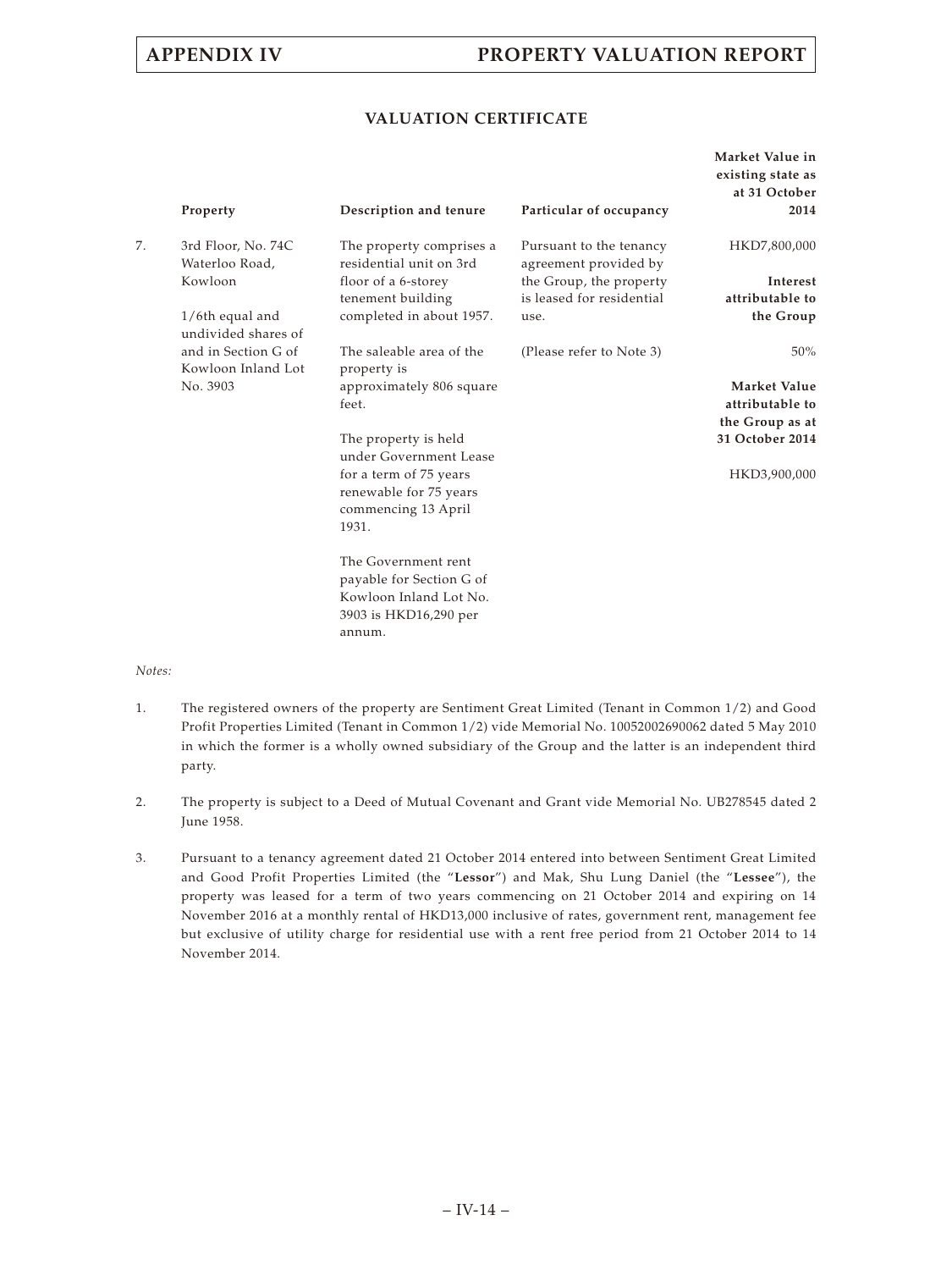### **VALUATION CERTIFICATE**

|    | Property                                       | Description and tenure                              | Particular of occupancy                          | Market Value in<br>existing state as<br>at 31 October<br>2014 |
|----|------------------------------------------------|-----------------------------------------------------|--------------------------------------------------|---------------------------------------------------------------|
| 8. | 2nd Floor, No. 33<br>Lyttelton Road, Hong      | The property comprises a<br>residential unit on 2nd | Pursuant to the tenancy<br>agreement provided by | HKD13,800,000                                                 |
|    | Kong                                           | floor of an 8-storey                                | the Group, the property                          | Interest                                                      |
|    |                                                | tenement building                                   | is leased for residential                        | attributable to                                               |
|    | $4/136$ th equal and<br>undivided shares of    | erected upon a basement<br>carparking floor         | use.                                             | the Group                                                     |
|    | and in Sections D, E,<br>F and G of Inland Lot | completed in about 1963.                            | (Please refer to Note 3)                         | 33%                                                           |
|    | No. 1216                                       | The saleable area of the                            |                                                  | Market Value                                                  |
|    |                                                | property is                                         |                                                  | attributable to                                               |
|    |                                                | approximately 1,006                                 |                                                  | the Group as at                                               |
|    |                                                | square feet.                                        |                                                  | 31 October 2014                                               |
|    |                                                | The property is held<br>under Government            |                                                  | HKD4,554,000                                                  |
|    |                                                | Leases all for a term of                            |                                                  |                                                               |
|    |                                                | 999 years commencing on                             |                                                  |                                                               |
|    |                                                | 25 June 1862.                                       |                                                  |                                                               |
|    |                                                | The total Government                                |                                                  |                                                               |
|    |                                                | rent payable for Section                            |                                                  |                                                               |
|    |                                                | D, E, F and G of Inland<br>Lot No. 1216 is HKD2.45  |                                                  |                                                               |
|    |                                                | per annum.                                          |                                                  |                                                               |
|    |                                                |                                                     |                                                  |                                                               |

- 1. The registered owners of the property are Lee Chee Joseph (Tenant in Common 1/3), Good Profit Properties Limited (Tenant in Common 1/3) and Wo Ming Limited (Tenant in Common 1/3) vide Memorial No. 10072002470045 dated 22 June 2010 in which the former two are independent third parties and the last one is a wholly owned subsidiary of the Group.
- 2. The property is subject to a Deed of Mutual Covenant vide Memorial No. UB425716 dated 10 January 1964.
- 3. Pursuant to a tenancy agreement dated 17 July 2014 entered into between Lee Chee Joseph, Wo Ming Limited and Good Profit Properties Limited (the "**Lessor**") and Ulrik Bagge Hansen (the "**Lessee**"), the property was leased for a term of two years commencing on 1 June 2014 and expiring on 31 May 2016 at a monthly rental of HKD26,000 inclusive of rates, government rent and management fee but exclusive of utility charge for residential use.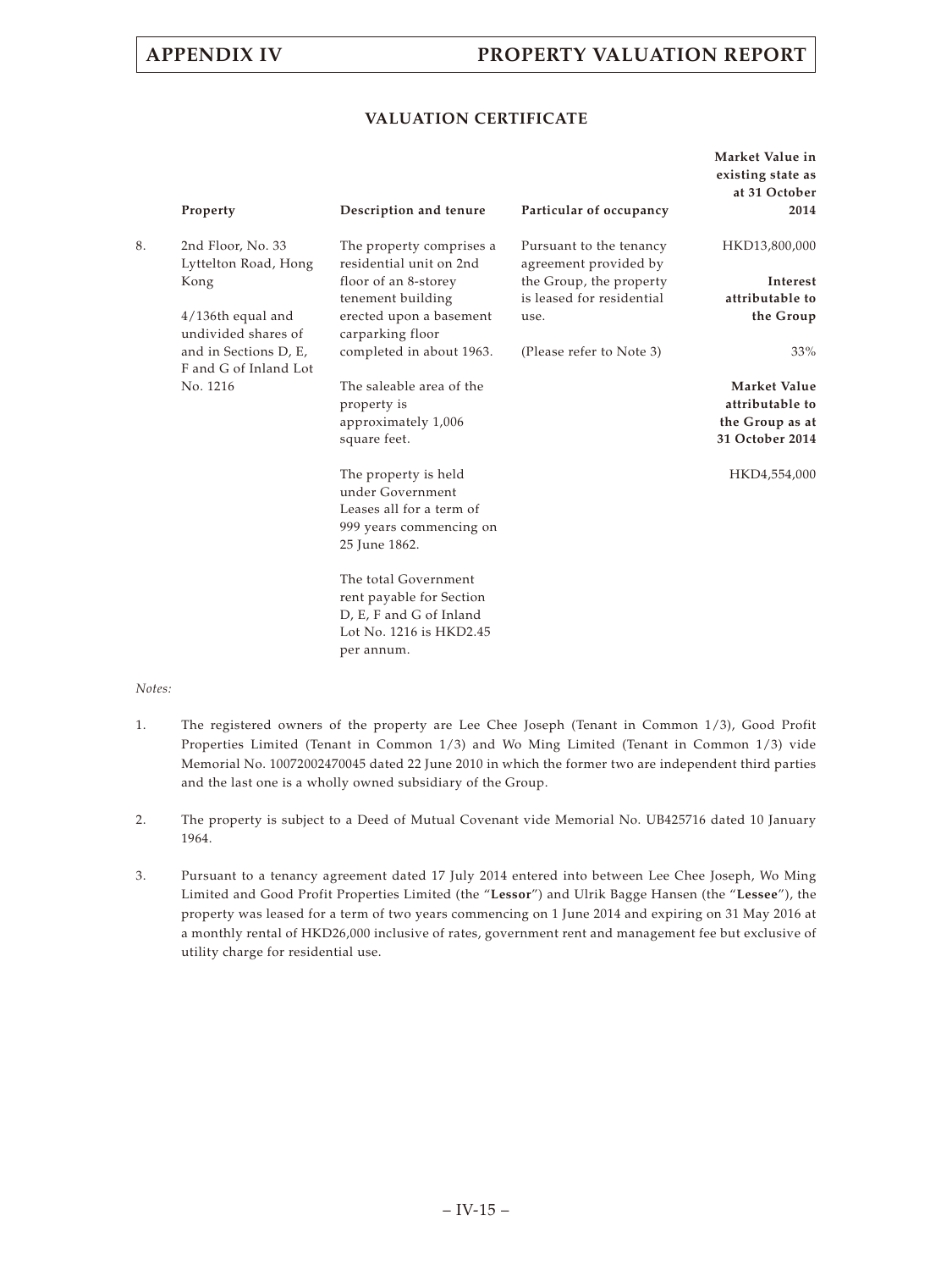## **VALUATION CERTIFICATE**

|    | Property                               | Description and tenure                          | Particular of occupancy                         | Market Value in<br>existing state as<br>at 31 October<br>2014 |
|----|----------------------------------------|-------------------------------------------------|-------------------------------------------------|---------------------------------------------------------------|
| 9. | Blocks A and B on<br>Basement Floor,   | The property comprises 2<br>commercial units of | As confirmed by the<br>Company, the property is | HKD18,700,000                                                 |
|    | Cheung Lok Mansion,                    | basement floor of a                             | currently vacant.                               | Interest                                                      |
|    | Nos. 222/224 &                         | 10-storey composite                             |                                                 | attributable to                                               |
|    | 226/228 Wan Chai<br>Road, Hong Kong    | building plus a basement<br>completed in 1964.  |                                                 | the Group                                                     |
|    | 2/92th equal and                       | The total saleable area of                      |                                                 | 100%                                                          |
|    | undivided of and in                    | the property is                                 |                                                 | Market Value                                                  |
|    | the Remaining                          | approximately 3,290                             |                                                 | attributable to                                               |
|    | Portion of Section A                   | square feet plus yard of                        |                                                 | the Group as at                                               |
|    | and Section B of<br>Marine Lot No. 123 | approximately 310 square<br>feet.               |                                                 | 31 October 2014                                               |
|    |                                        |                                                 |                                                 | HKD18,700,000                                                 |
|    |                                        | The property is held<br>under 2 Government      |                                                 |                                                               |
|    |                                        | Leases both for a term of                       |                                                 |                                                               |
|    |                                        | 999 years commencing on                         |                                                 |                                                               |
|    |                                        | 26 December 1860.                               |                                                 |                                                               |
|    |                                        | The Government rent                             |                                                 |                                                               |
|    |                                        | payable for the                                 |                                                 |                                                               |
|    |                                        | Remaining Portion of                            |                                                 |                                                               |
|    |                                        | Section A of Marine Lot                         |                                                 |                                                               |
|    |                                        | No. 123 is HKD44 per<br>annum.                  |                                                 |                                                               |
|    |                                        | The Government rent<br>payable for Section B of |                                                 |                                                               |
|    |                                        | Marine Lot No. 123 is                           |                                                 |                                                               |
|    |                                        | HKD52 per annum.                                |                                                 |                                                               |

- 1. The registered owner of the property is Prosper Day Limited vide Memorial No. 11042601650205 dated 30 March 2011 which is a wholly owned subsidiary of the Group.
- 2. The property is subject to a Deed of Mutual Covenant vide Memorial No. UB476232 dated 26 January 1965.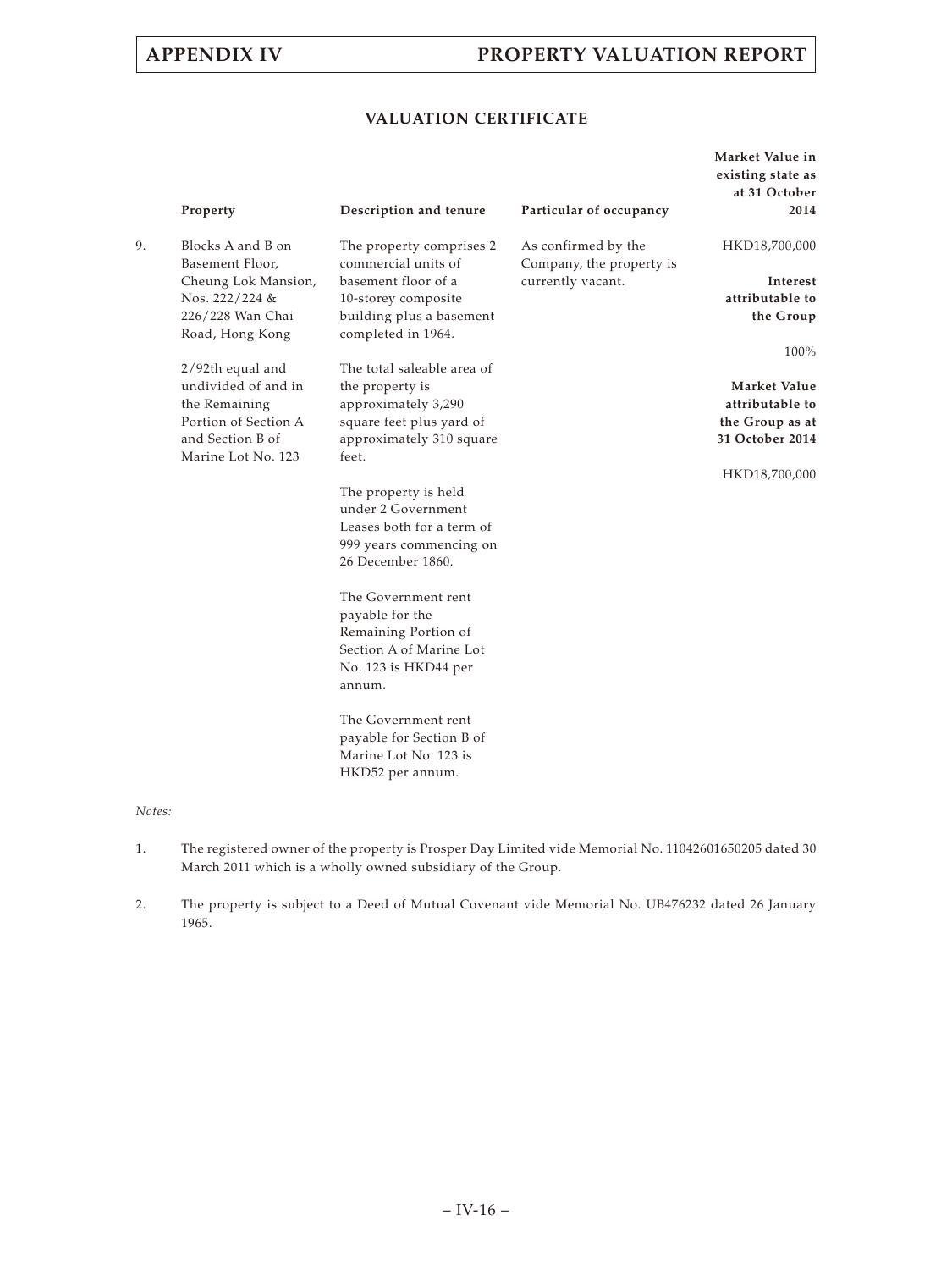### **VALUATION CERTIFICATE**

|     | Property                               | Description and tenure                          | Particular of occupancy                         | Market Value in<br>existing state as<br>at 31 October<br>2014 |
|-----|----------------------------------------|-------------------------------------------------|-------------------------------------------------|---------------------------------------------------------------|
| 10. | Blocks C and D on<br>Basement Floor,   | The property comprises 2<br>commercial units of | As confirmed by the<br>Company, the property is | HKD21,500,000                                                 |
|     | Cheung Lok Mansion,                    | basement floor of a                             | currently vacant.                               | <b>Interest</b>                                               |
|     | Nos. 222/224 &                         | 10-storey composite                             |                                                 | attributable to                                               |
|     | 226/228 Wan Chai<br>Road, Hong Kong    | building plus a basement<br>completed in 1964.  |                                                 | the Group                                                     |
|     | 2/92th equal and                       | The total saleable area of                      |                                                 | 100%                                                          |
|     | undivided shares of                    | the property is                                 |                                                 | Market Value                                                  |
|     | and in the Remaining                   | approximately 3,800                             |                                                 | attributable to                                               |
|     | Portion of Section A                   | square feet plus yard of                        |                                                 | the Group as at                                               |
|     | and Section B of<br>Marine Lot No. 123 | approximately 270 square<br>feet.               |                                                 | 31 October 2014                                               |
|     |                                        |                                                 |                                                 | HKD21,500,000                                                 |
|     |                                        | The property is held                            |                                                 |                                                               |
|     |                                        | under 2 Government                              |                                                 |                                                               |
|     |                                        | Leases both for a term of                       |                                                 |                                                               |
|     |                                        | 999 years commencing on                         |                                                 |                                                               |
|     |                                        | 26 December 1860.                               |                                                 |                                                               |
|     |                                        | The Government rent                             |                                                 |                                                               |
|     |                                        | payable for the                                 |                                                 |                                                               |
|     |                                        | Remaining Portion of                            |                                                 |                                                               |
|     |                                        | Section A of Marine Lot                         |                                                 |                                                               |
|     |                                        | No. 123 is HKD44 per<br>annum.                  |                                                 |                                                               |
|     |                                        | The Government rent                             |                                                 |                                                               |
|     |                                        | payable for Section B of                        |                                                 |                                                               |
|     |                                        | Marine Lot No. 123 is<br>HKD52 per annum.       |                                                 |                                                               |
|     |                                        |                                                 |                                                 |                                                               |

- 1. The registered owner of the property is Glory Peak Holdings Limited vide Memorial No. 11122201320126 dated 28 November 2011 which is a wholly owned subsidiary of the Group.
- 2. The property is subject to encumbrances as follows:
	- (i) A Deed of Mutual Covenant vide Memorial No. UB476232 dated 26 January 1965;
	- (ii) A Notice No. WC/TB01856/07/HK-N04 by The Building Authority under Section 24C(1) of the Buildings Ordinance vide Memorial No. 08011801400336 dated 28 June 2007 (Re: Block C on Basement); and
	- (iii) A Notice No. WC/TB01859/07/HK-N04 by The Building Authority under Section 24C(1) of the Buildings Ordinance vide Memorial No. 08011801400324 dated 28 June 2007 (Re: Block D on Basement).
- 3. The said order and notice issued by the Building Authority under the Buildings Ordinance concerning the unauthorized building works including a structure on and over the yard. As confirmed by the Group, the cost for the removal and reinstatement work is about HKD30,000. As the cost of reinstatement is minimal when comparing to the assessment figure, there is no material impact to our valuation.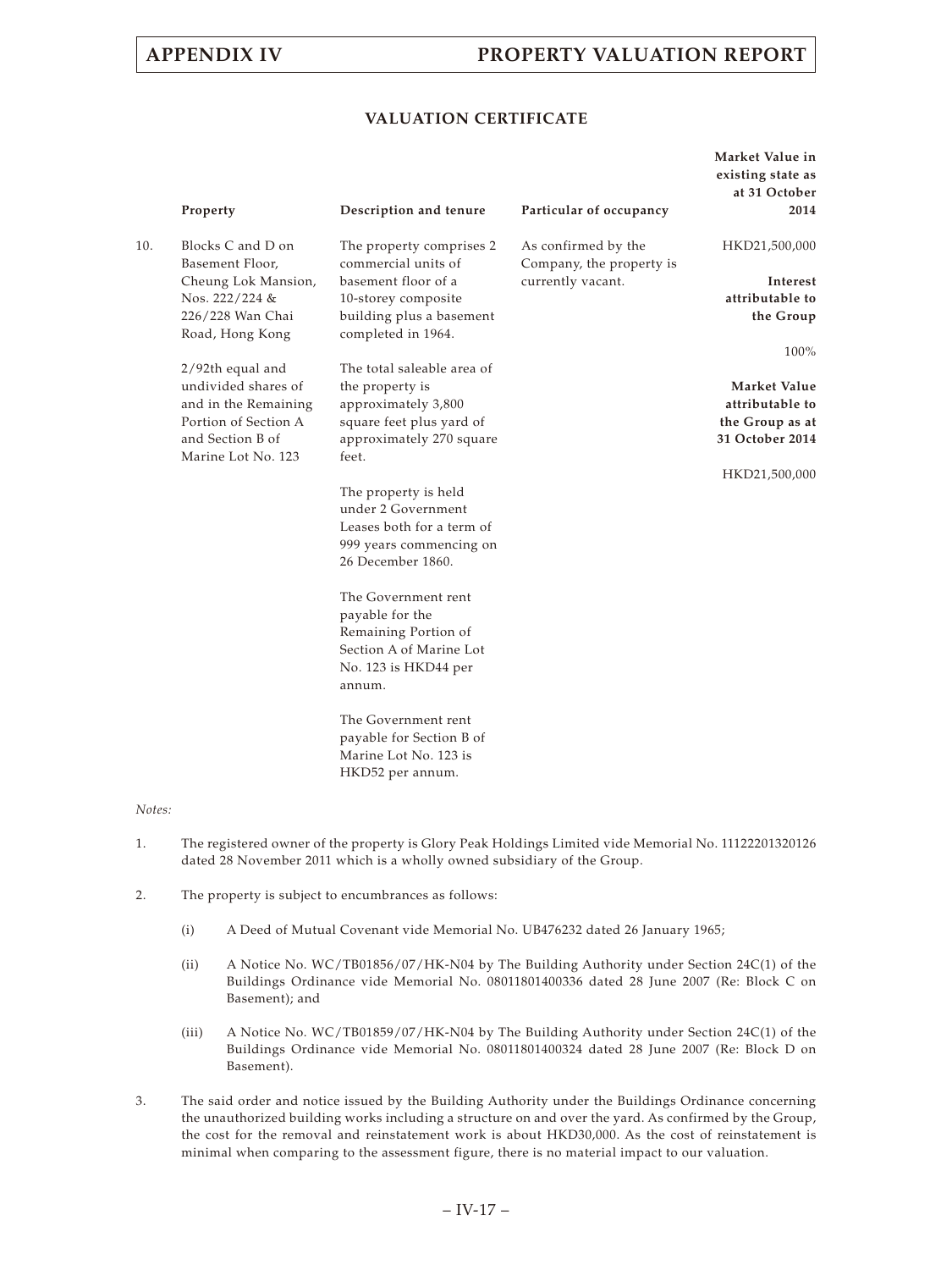### **VALUATION CERTIFICATE**

|     | Property                                     | Description and tenure                                                                                                      | Particular of occupancy                          | Market Value in<br>existing state as<br>at 31 October<br>2014 |
|-----|----------------------------------------------|-----------------------------------------------------------------------------------------------------------------------------|--------------------------------------------------|---------------------------------------------------------------|
| 11. | Block H on 5th Floor,<br>Cheung Lok Mansion, | The property comprises a<br>residential unit on 5th                                                                         | Pursuant to the tenancy<br>agreement provided by | HKD5,020,000                                                  |
|     | No. 228 Wan Chai                             | floor of a 10-storey                                                                                                        | the Group, the property                          | Interest                                                      |
|     | Road, Hong Kong                              | composite building plus                                                                                                     | is leased for residential                        | attributable to                                               |
|     | $1/92$ th equal and                          | a basement completed in<br>1964.                                                                                            | use.                                             | the Group                                                     |
|     | undivided of and in<br>the Remaining         | The saleable area of the                                                                                                    | (Please refer to Note 3)                         | 100%                                                          |
|     | Portion of Section A                         | property is                                                                                                                 |                                                  | <b>Market Value</b>                                           |
|     | and Section B of                             | approximately 421 square                                                                                                    |                                                  | attributable to                                               |
|     | Marine Lot No. 123                           | feet.                                                                                                                       |                                                  | the Group as at                                               |
|     |                                              |                                                                                                                             |                                                  | 31 October 2014                                               |
|     |                                              | The property is held<br>under 2 Government<br>Leases both for a term of<br>999 years commencing on<br>26 December 1860.     |                                                  | HKD5,020,000                                                  |
|     |                                              | The Government rent<br>payable for the<br>Remaining Portion of<br>Section A of Marine Lot<br>No. 123 is HKD44 per<br>annum. |                                                  |                                                               |
|     |                                              | The Government rent<br>payable for Section B of<br>Marine Lot No. 123 is<br>HKD52 per annum.                                |                                                  |                                                               |

- 1. The registered owner of the property is Glory Peak Holdings Limited vide Memorial No. 11122001340095 dated 23 November 2011 which is a wholly owned subsidiary of the Group.
- 2. The property is subject to a Deed of Mutual Covenant vide Memorial No. UB476232 dated 26 January 1965.
- 3. Pursuant to a tenancy agreement dated 21 August 2013 entered into between Glory Peak Holdings Limited (the "**Lessor**") and Ramos Alexander R. Junior, Ramos Ghirley Ragas and Torralba Glenn Colina (the "**Lessee**"), the property was leased for a term of two years commencing on 26 August 2013 and expiring on 25 August 2015 at a monthly rental of HKD11,000 inclusive of rates, government rent and management fee but exclusive of utility charge for residential use.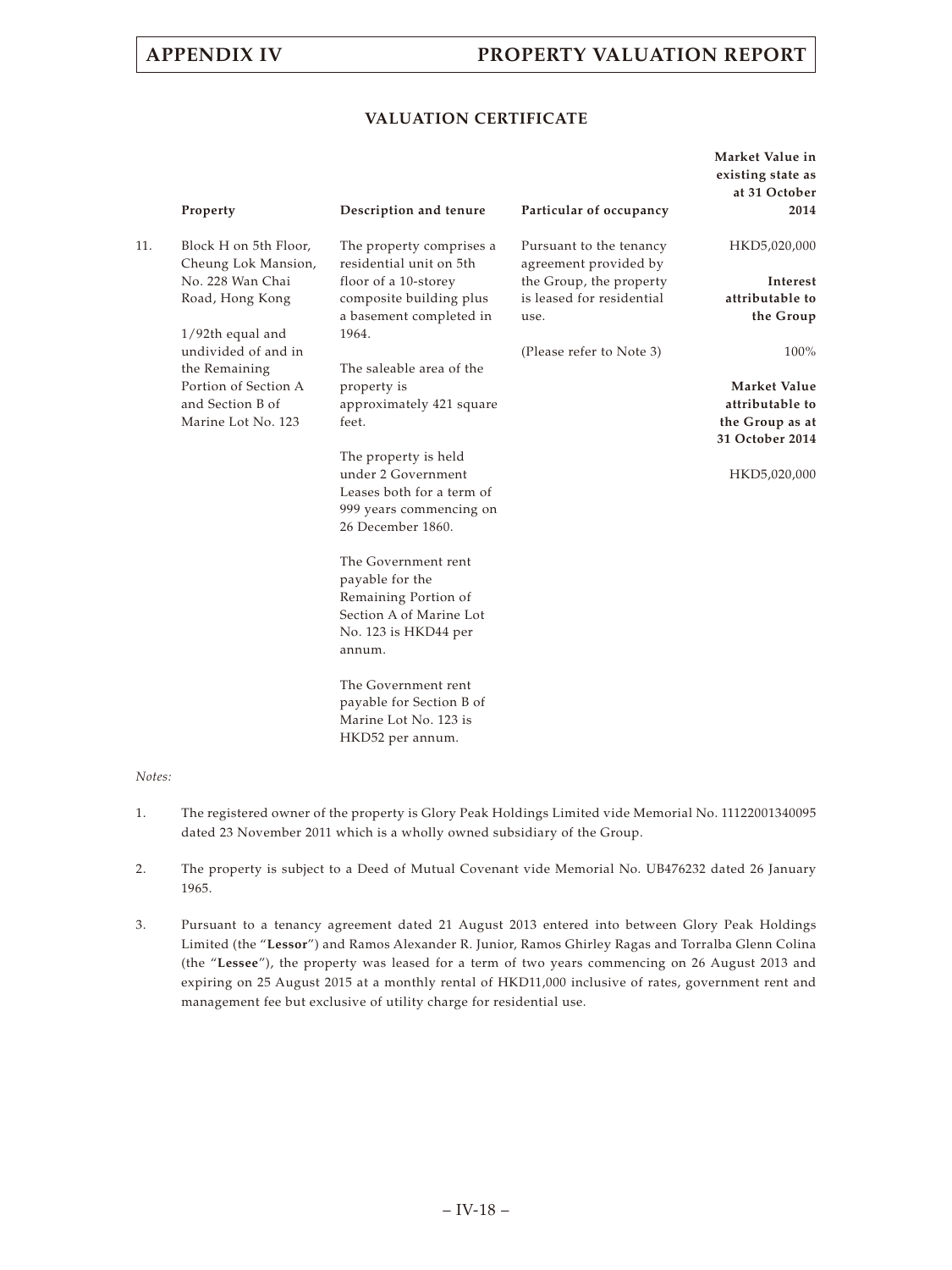### **VALUATION CERTIFICATE**

|     | Property                                                                 | Description and tenure                                                                                            | Particular of occupancy                                              | Market Value in<br>existing state as<br>at 31 October<br>2014 |
|-----|--------------------------------------------------------------------------|-------------------------------------------------------------------------------------------------------------------|----------------------------------------------------------------------|---------------------------------------------------------------|
| 12. | Shop B1 (Nos. 58/60)<br>Hill Road) on G/F,<br>Sik On House,              | The property comprises a<br>shop on ground floor of a<br>12-storey composite                                      | As confirmed by the<br>Company, the property is<br>currently vacant. | HKD2,780,000<br>Interest                                      |
|     | Nos. 54, 56, 58, 60 &<br>62 Hill Road,<br>Hong Kong                      | building of reinforced<br>concrete construction<br>completed in about 1965.                                       |                                                                      | attributable to<br>the Group                                  |
|     |                                                                          |                                                                                                                   |                                                                      | 100%                                                          |
|     | $2/8$ of $1/86$ th equal<br>and undivided shares<br>of and in Inland Lot | The saleable area of the<br>property is<br>approximately 189 square                                               |                                                                      | Market Value<br>attributable to                               |
|     | No. 1802 and the<br>Extension thereto                                    | feet.                                                                                                             |                                                                      | the Group as at<br>31 October 2014                            |
|     |                                                                          | The property is held<br>under a Government<br>Lease for a term of 999<br>years commencing on 25<br>December 1891. |                                                                      | HKD2,780,000                                                  |
|     |                                                                          | The Government rent<br>payable for Inland Lot<br>No. 1802 and the<br>Extension thereto is<br>HKD56 per annum.     |                                                                      |                                                               |

- (1) The registered owner of the property is Merchant Haven Limited vide Memorial No. 12021501570024 dated 18 January 2012 which is a wholly owned subsidiary of the Group.
- (2) The property is subject to encumbrances as follows:
	- (i) A Deed of Grants and Covenants vide Memorial No. UB563819 dated 6 December 1966;
	- (ii) A Sub-Deed of Mutual Covenant vide Memorial No. UB3738642 dated 23 May 1988; and
	- (iii) A G.N. 1737 dated 26 March 2010 under Railways Ordinance (Chapter 519) vide Memorial No. 10041200320012 dated 26 March 2010. (Remarks: Mass Transit Railway ('MTR') West Island Line annexed with plans nos. RDM1114, RDM1115 and RDM1116. Re: Resumption of Underground Strata of Land Re (Portion)).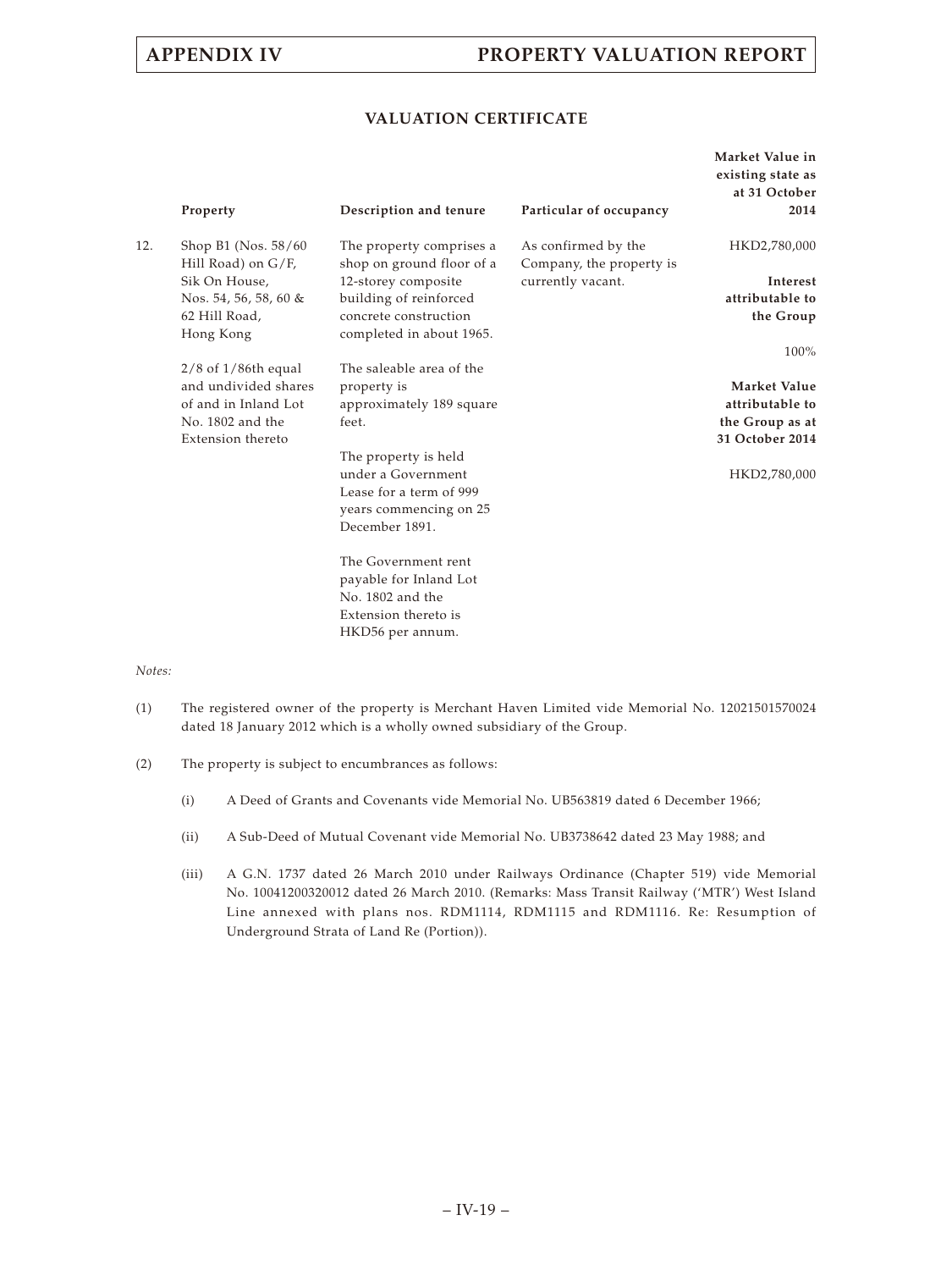## **VALUATION CERTIFICATE**

### **Property interests held by the Remaining Group for investment in Hong Kong**

|     | Property                                       | Description and tenure                             |          | Particular of occupancy                          | Market Value in<br>existing state as<br>at 31 October<br>2014 |
|-----|------------------------------------------------|----------------------------------------------------|----------|--------------------------------------------------|---------------------------------------------------------------|
| 13. | Portion No. 4, Flat<br>No. 23, Shop            | The property comprises<br>four shop units on       |          | Pursuant to the tenancy<br>agreement provided by | HKD213,000,000                                                |
|     | Nos. 23A & 23B on                              | ground floor and a shop                            |          | the Group, the property                          | Interest                                                      |
|     | Ground Floor and No.                           | unit on mezzanine floor                            |          | is leased for shop                               | attributable to                                               |
|     | 23 on Mezzanine<br>Floor, Wing Lee             | of a 21-storey composite<br>building of reinforced |          | purposes.                                        | the Group                                                     |
|     | Building, Nos. 27, 29,<br>31, 31A, 31B and 31C | concrete construction<br>completed in about 1983.  |          | (Please refer to Note 3)                         | 100%                                                          |
|     | Kimberley Road,                                |                                                    |          |                                                  | Market Value                                                  |
|     | Kowloon                                        | The total saleable area of                         |          |                                                  | attributable to                                               |
|     |                                                | the property is                                    |          |                                                  | the Group as at                                               |
|     | $21/180$ th equal and<br>undivided shares of   | approximately 3,394<br>square feet. The            |          |                                                  | 31 October 2014                                               |
|     | and in Kowloon                                 | breakdowns are as                                  |          |                                                  | HKD213,000,000                                                |
|     | Inland Lot Nos. 7404,<br>7416, 7431 and 7465   | follows:                                           |          |                                                  |                                                               |
|     |                                                |                                                    | Saleable |                                                  |                                                               |
|     |                                                |                                                    | Area     |                                                  |                                                               |
|     |                                                |                                                    | (sq.ft.) |                                                  |                                                               |
|     |                                                | Ground                                             |          |                                                  |                                                               |
|     |                                                | Floor                                              | 1,934    |                                                  |                                                               |
|     |                                                | Mezzanine                                          |          |                                                  |                                                               |
|     |                                                | Floor                                              | 1,460    |                                                  |                                                               |

Total 3,394 ـ

The property is held under Conditions of Renewal No. 6022 and Conditions of Re-grant Nos. 6061, UB6172 and 6197 all for a term of 150 years commencing on 25 December 1888.

The total Government rent payable for Kowloon Inland Lot Nos. 7404, 7416, 7431 and 7465 is HKD1,217 per annum

– IV-20 –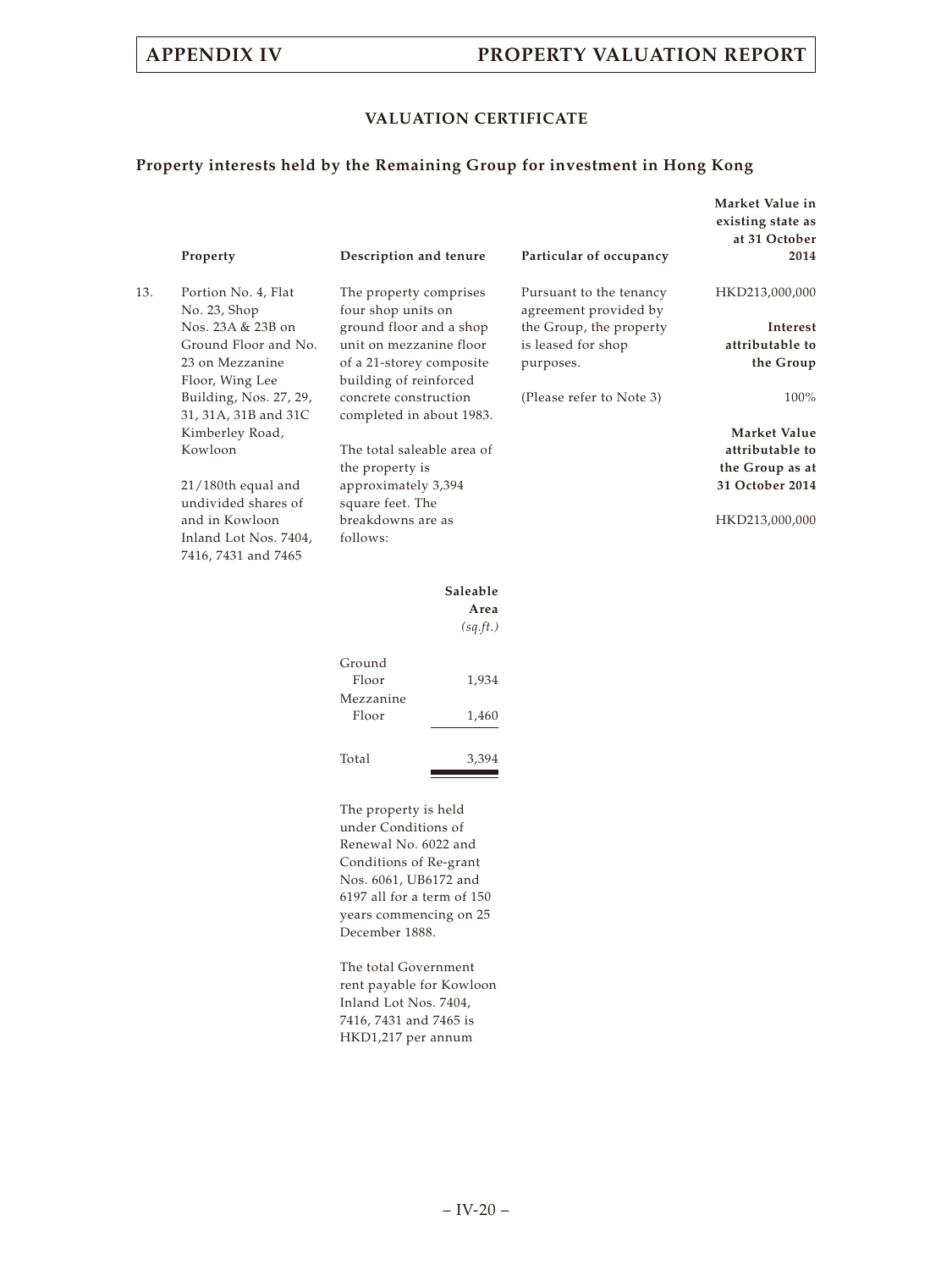*Notes:*

- 1. The registered owner of the property is Central Fly Limited vide Memorial No. 12061402450031 dated 16 May 2012 which is a wholly owned subsidiary of the Group.
- 2. The property is subject to the followings:
	- (i) A Deed of Mutual Covenant vide Memorial No. UB436884 dated 9 March 1964; and
	- (ii) A Sub-Deed of Mutual Covenant vide Memorial No. UB8565889 dated 3 December 2001. (Re: For Flat No. 23 on Ground Floor and No. 23 on Mezzanine Floor only).
	- (iii) A Mortgage in favour of Hang Seng Bank Limited vide Memorial No. 12061402450042 dated 16 May 2012 (Please refer to Note 3); and
	- (iv) A Rent Assignment in favour of Hang Seng Bank Limited vide Memorial No. 12061402450051 dated 16 May 2012 (Please refer to Note 3).
- 3. We have been advised by the Group that outstanding of the loan in the sum of HKD86,004,647.25 had been fully settled to Hang Seng Bank Limited on 16 September 2014 and the Group is pending to redeem the title document as at the Valuation Date.
- 4. Pursuant to a tenancy agreement dated 13 November 2013 entered into between Central Fly Limited (the "**Lessor**") and Kai Kee (Food & Beverage Limited (the "**Lessee**"), the property was leased for a term of four years commencing on 15 October 2013 and expiring on 14 October 2017 at a monthly rental of HKD544,000 for the first 3 years of tenancy, HKD648,000 for the fourth year of the tenancy exclusive of rates, government rent, management fee and utility charge with an option to renew for another 3 years from 15 October 2017 to 14 October 2020 for shop purpose. The details of rent free period are as follows:

| <b>Time Period</b>                   | From              | To                |
|--------------------------------------|-------------------|-------------------|
|                                      |                   |                   |
| During the first term of 4 years     | 15 October 2013   | 14 December 2013  |
|                                      | 15 April 2014     | 14 May 2014       |
|                                      | 15 January 2015   | 14 February 2015  |
|                                      | 15 September 2015 | 14 October 2015   |
|                                      | 15 May 2016       | 14 June 2016      |
|                                      | 15 April 2017     | 14 May 2017       |
|                                      |                   |                   |
| During the renewed period of 3 years | 15 February 2018  | 14 March 2018     |
|                                      | 15 November 2018  | 14 December 2018  |
|                                      | 15 August 2019    | 14 September 2019 |
|                                      | 15 May 2020       | 14 June 2020      |

5. The property is located along Kimberley Road abutting to Nathan Road in Tism Sha Tsui which is one of the prime tourist spots and business centres in Hong Kong. The locality largely comprises various high street shops, retail arcades, hotels, offices and composite buildings. Transportation is convenient, it is accessible via bus, taxi and is within 5 minutes walking distance to Tsim Sha Tsui MTR Station. According to the information from the Rating and Valuation Department, the latest average yield is about 2.4% for retail property.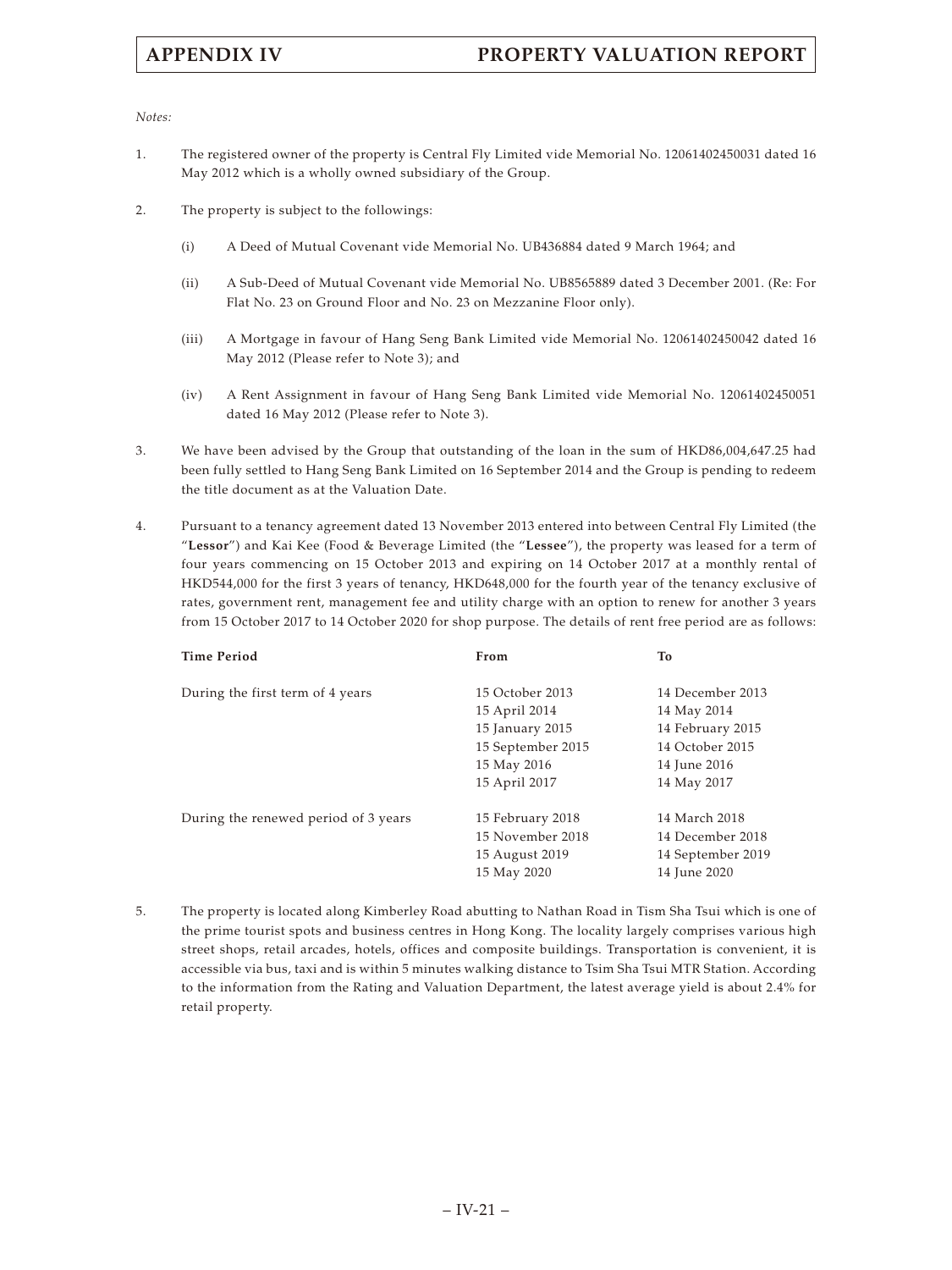# **APPENDIX IV PROPERTY VALUATION REPORT**

## **VALUATION CERTIFICATE**

|     | Property            | Description and tenure    | Particular of occupancy  | Market Value in<br>existing state as<br>at 31 October<br>2014 |
|-----|---------------------|---------------------------|--------------------------|---------------------------------------------------------------|
| 14. | Roof of Block C,    | The property comprises a  | As confirmed by the      | HKD22,400,000                                                 |
|     | Sea View Estate,    | roof and a signboard      | Company, the property is |                                                               |
|     | No. 8 Watson Road,  | space erected upon of a   | currently vacant.        | Interest                                                      |
|     | Hong Kong           | 15-storey non-domestic    |                          | attributable to                                               |
|     |                     | building completed in     |                          | the Group                                                     |
|     | 1/3 of 1/95000th    | 1966.                     |                          |                                                               |
|     | equal and undivided |                           |                          | 100%                                                          |
|     | shares of and in    | The roof area of the      |                          |                                                               |
|     | Section A of Marine | property is               |                          | Market Value                                                  |
|     | Lot No. 293 and     | approximately 8,970       |                          | attributable to                                               |
|     | Inland Lot No. 1780 | square feet.              |                          | the Group as at                                               |
|     |                     |                           |                          | 31 October 2014                                               |
|     |                     | The property is held      |                          |                                                               |
|     |                     | under 2 Government        |                          | HKD22,400,000                                                 |
|     |                     | Leases both for a term of |                          |                                                               |
|     |                     | 75 years renewable for 75 |                          |                                                               |
|     |                     | years commencing on 5     |                          |                                                               |
|     |                     | November 1906 and 23      |                          |                                                               |
|     |                     | December 1907             |                          |                                                               |
|     |                     | respectively.             |                          |                                                               |
|     |                     | The total Government      |                          |                                                               |
|     |                     | rent payable for Section  |                          |                                                               |
|     |                     | A of Marine Lot No. 293   |                          |                                                               |
|     |                     | and Inland Lot No. 1780   |                          |                                                               |
|     |                     | is HKD157,368 per         |                          |                                                               |
|     |                     | annum.                    |                          |                                                               |

## *Notes:*

- 1. The registered owner of the property is Brilliant Icon Limited vide Memorial No. 12012601330026 dated 3 January 2012 which is a wholly owned subsidiary of the Group.
- 2. The property is subject to a Deed of Mutual Covenant vide Memorial No. UB 2226951 dated 23 January 1982.
- 3. Pursuant to the latest approval letter dated 19 September 2014 issued by the Buildings Department in respect of Building and Structure (Alterations & Additions – Signboard) Amendment, the Group was approved to commence the demolition and re-construction work of steel structure frame of the signboard.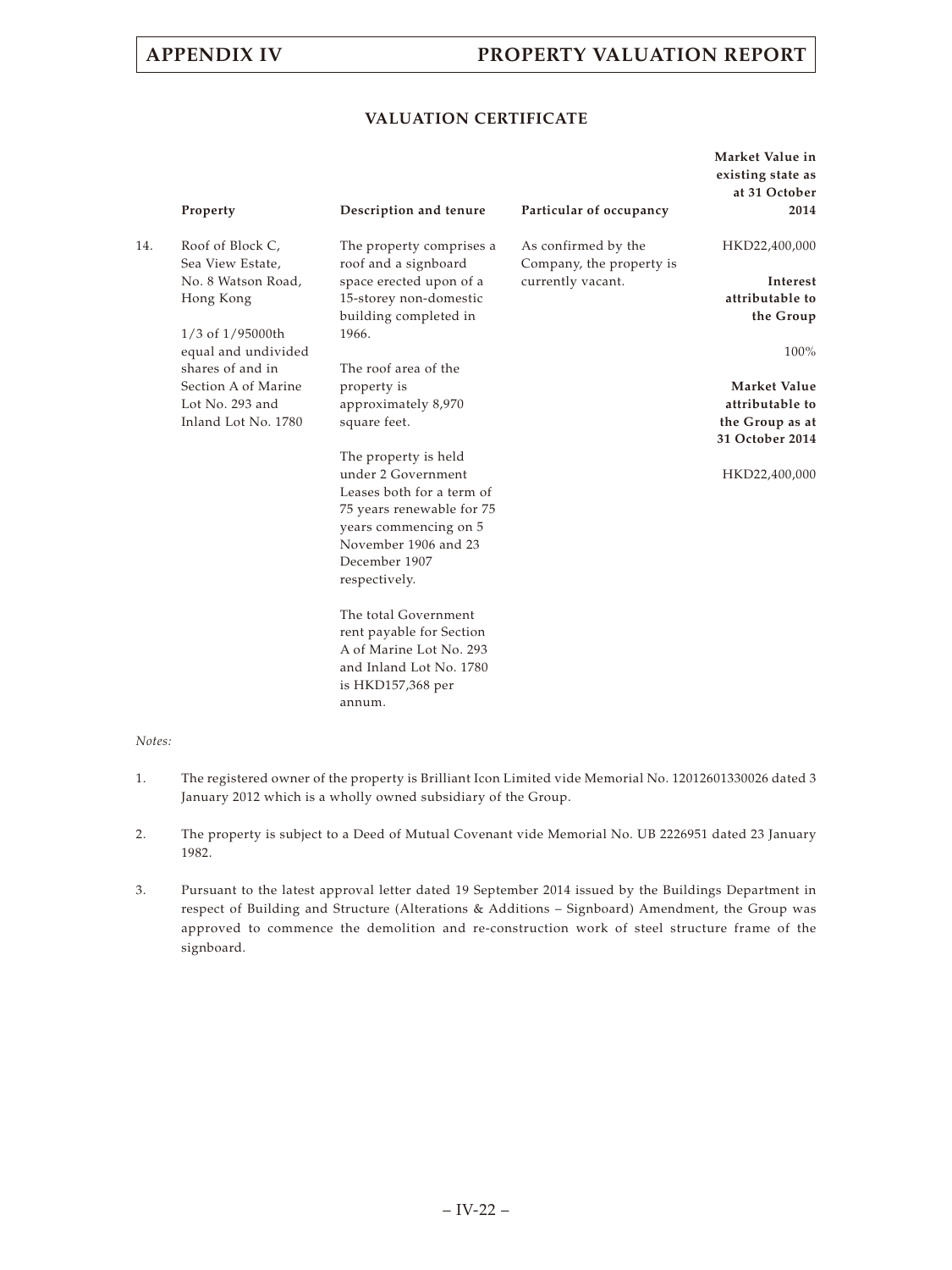# **APPENDIX IV PROPERTY VALUATION REPORT**

**Market Value in**

## **VALUATION CERTIFICATE**

# **Property interests held by the Remaining Group under development in Hong Kong**

|     | Property                                                                                                                                                                                                                       | Description and tenure                                                                                                                                                                                                                                                                                                                                                                                                                                                                                                                                                                                                                                                                                                                                                                                                                                                                                                                                                                                                                                                                                                                                                                                                                                                                                                       | Particular of occupancy                                                                                                                                                                                                                                                  | existing state as<br>at 31 October<br>2014                                                                                                                   |
|-----|--------------------------------------------------------------------------------------------------------------------------------------------------------------------------------------------------------------------------------|------------------------------------------------------------------------------------------------------------------------------------------------------------------------------------------------------------------------------------------------------------------------------------------------------------------------------------------------------------------------------------------------------------------------------------------------------------------------------------------------------------------------------------------------------------------------------------------------------------------------------------------------------------------------------------------------------------------------------------------------------------------------------------------------------------------------------------------------------------------------------------------------------------------------------------------------------------------------------------------------------------------------------------------------------------------------------------------------------------------------------------------------------------------------------------------------------------------------------------------------------------------------------------------------------------------------------|--------------------------------------------------------------------------------------------------------------------------------------------------------------------------------------------------------------------------------------------------------------------------|--------------------------------------------------------------------------------------------------------------------------------------------------------------|
| 15. | Nos. 142, 144, 146,<br>148, 150, 152 and 154<br>Carpenter Road,<br>Kowloon City,<br>Kowloon<br>New Kowloon Inland<br>Lot Nos. 3715, 3956,<br>3957 and 3958 and<br>Sections A, E and F of<br>New Kowloon Inland<br>Lot No. 3715 | The property comprises<br>seven 5-storey tenement<br>buildings completed in<br>about 1953. The property<br>is built on a rectangular<br>site with an area of<br>approximately 9,122.5<br>square feet (847.5 sq.m.).<br>Except the Ground Floor<br>of No. 142 Carpenter<br>Road, each building<br>comprises a domestic<br>unit on each floor.<br>Pursuant to an alteration<br>and additional plan for<br>the change of use of the<br>Ground Floor of No.142<br>Carpenter Road from<br>domestic use to shop use<br>was approved on 23<br>January 1961.<br>As scaled off from the<br>building plans and<br>property information<br>obtained from the Rating<br>and Valuation<br>Department, the total<br>saleable area excluding<br>yard, lavatories at yard,<br>balcony of the property is<br>approximately 34,355<br>square feet.<br>New Kowloon Inland Lot<br>Nos. 3715, 3956, 3957 and<br>3958 are held under<br>various Government<br>Leases all for terms of 75<br>years renewable for 24<br>years commencing on 1<br>July 1898.<br>Sections A, E and F of<br>New Kowloon Inland Lot<br>No. 3715 are held under<br>Conditions of Exchange<br>No. UB4754 for terms of<br>75 years renewable for 24<br>years commencing on 1<br>July 1898. The term of the<br>property has been<br>statutorily extended to 30<br>June 2047. | Ground Floor of No. 144<br>Carpenter Road is<br>currently leased for a<br>term of three years<br>commencing from 1<br>December 2013 to 30<br>November 2016 at a<br>monthly rent of<br>HKD41,000.<br>The remaining portion of<br>the property is vacant in<br>possession. | HKD440,000,000<br>Interest<br>attributable to<br>the Group<br>51%<br>Market Value<br>attributable to<br>the Group as at<br>31 October 2014<br>HKD224,400,000 |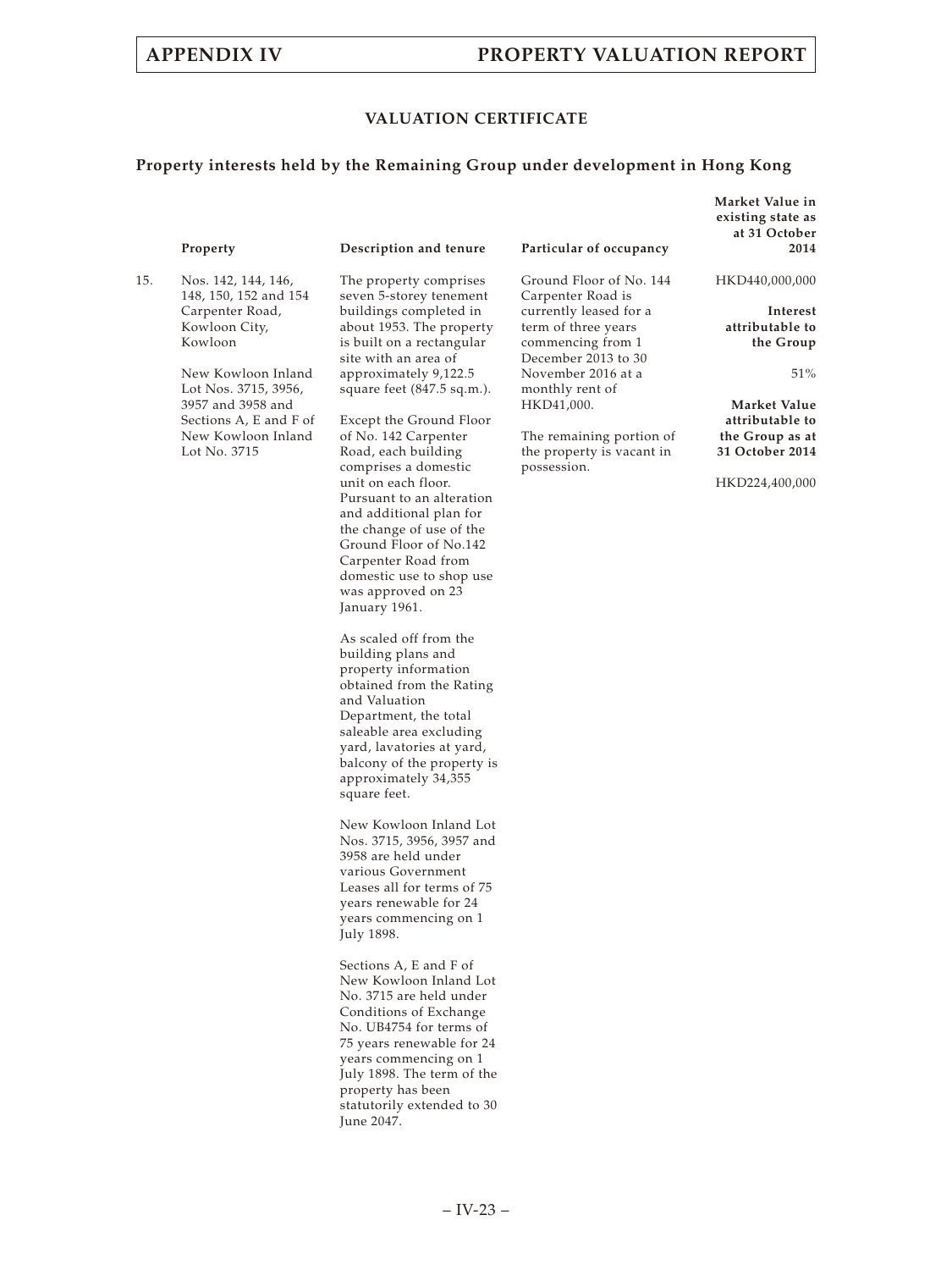# **APPENDIX IV PROPERTY VALUATION REPORT**

*Notes:*

1. Pursuant to complete searches at the Land Registry, the Property is held by subsidiaries of the Company and the details of the ownership are as follow:

| <b>Portion of Property</b>                | <b>Registered Owner</b> |
|-------------------------------------------|-------------------------|
| G/F of No. 142 Carpenter Road             | Wofeng Holding Limited  |
| $1/F$ to $4/F$ of No. 142 Carpenter Road  | High Bond Limited       |
| 144, 146, 148, 150 and 152 Carpenter Road | High Bond Limited       |
| 154 Carpenter Road                        | Macro Win Limited       |

- 2. The property is subject to various building orders and notices issued by the Building Authority under the Buildings Ordinance concerning about unauthorized building works, dangerous building and defective or insanitary drainage condition. As verbally confirmed by the Group, the property will be demolished accordingly after the application of land exchange as well as relevant development applications being approved. As the Group intends to demolish the property which in turn nullifying the said orders and notices. Therefore, we consider that there will be no material impact to our valuation.
- 3. Pursuant to the Special Conditions of Conditions of Exchange No. UB4754 in respect of the property, it contains, *inter alia*, the following development covenants:

"The lots shall not be used for industrial purposes and no factory building shall be erected thereon."

4. Pursuant to New Kowloon Inland Lot Nos. 3715, 3956, 3957 and 3958 in respect of the property, it contains, *inter alia*, the following development covenants:

"… the said Lessees will not use or allow to be used the said piece or parcel of ground or any part thereof or any building erected thereon or any part of such building for industrial purposes and will not erect or allow to be erected any factory building on the said piece or parcel of ground. AND will not erected on the said piece or parcel of ground more than one house …"

- 5. Pursuant to an approved Ma Tau Kok OZP No. S/K10/20 dated 14 November 2008, the Property is designated as "Residential (Group A) 2".
- 6. As confirmed by the Group, the property is still pending for land exchange application without immediate development potential for the time being such that the completed development value, the estimated total development cost and planning or other regulatory consent is unavailable as at the valuation date.
- 7. The property is located along Carpenter Road in Kowloon City District which is primarily a residential area. The vicinity mainly comprises with low to medium rise old tenement or composite buildings and dispersed with some newly completed residential redevelopments. The Kowloon City Plaza is located in adjacent to the property whereas the rest of the retail are primarily on-street shops of neighbourhood nature scattered around. It is accessible via bus, light bus and taxi. According to the information from the Rating and Valuation Department, the latest average yields are about 2.4% for retail property, 2.6% and 2.8% for Grade B and C private domestic property respectively.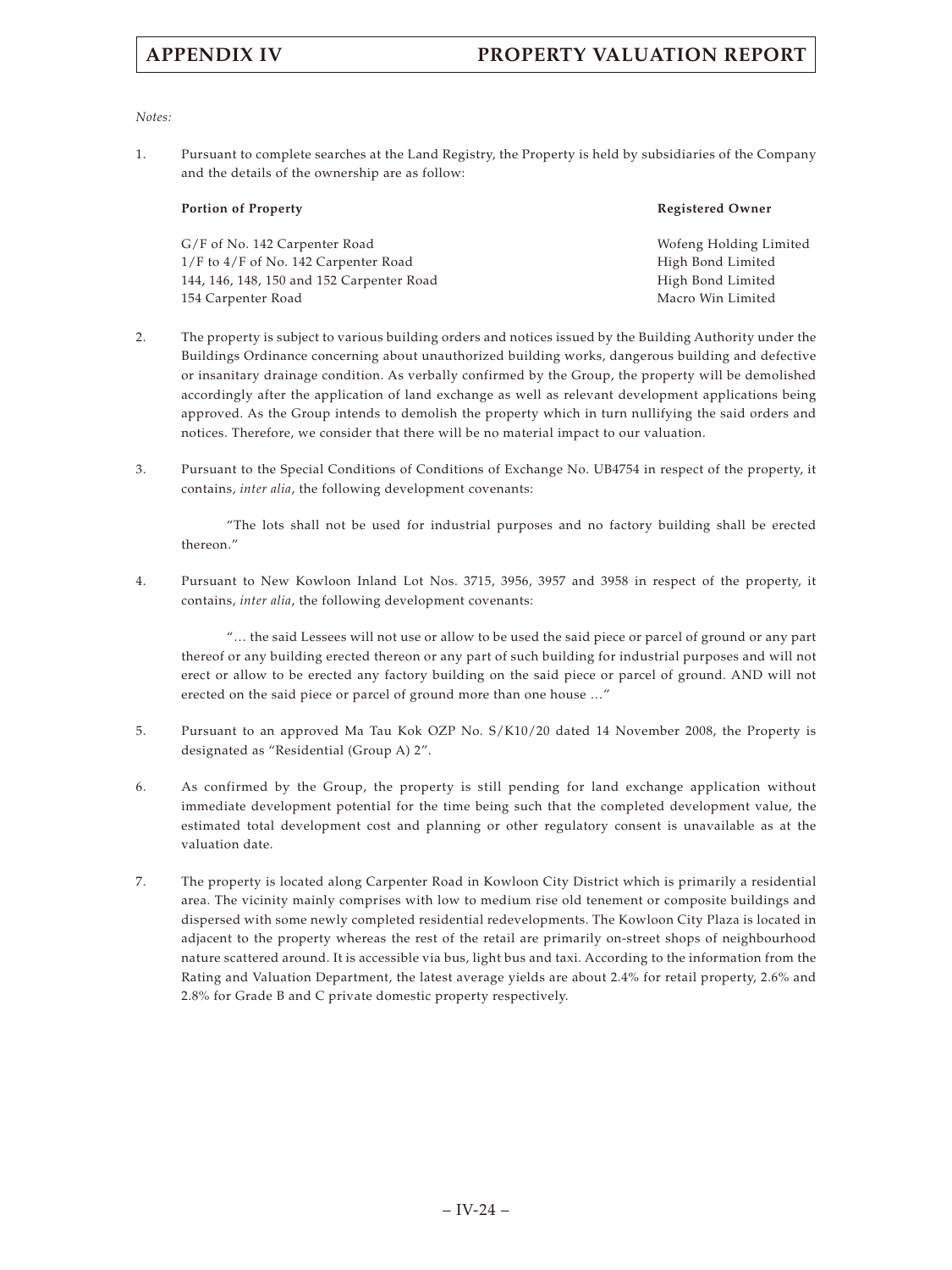## **1. RESPONSIBILITY STATEMENT**

The Directors jointly and severally accept full responsibility for the accuracy of the information contained in this circular and confirm, having made all reasonable enquiries, that to the best of their knowledge, opinions expressed in this circular have been arrived at after due and careful consideration and there are no other facts not contained in this circular, the omission of which would make any statement in this circular misleading.

This circular, for which the Directors collectively and individually accept full responsibility, includes particulars given in compliance with the Listing Rules for the purpose of giving information with regard to the Group. The Directors, having made all reasonable enquiries, confirm that to the best of their knowledge and belief the information contained in this circular is accurate and complete in all material aspects and not misleading or deceptive, and there are no other matters the omission of which would make any statement herein or this circular misleading.

## **2. SHARE CAPITAL**

The authorised and issued share capital of the Company as at the Latest Practicable Date were and upon Completion will be as follows:

| Authorised     |                                                        | HK\$        |
|----------------|--------------------------------------------------------|-------------|
| 10,000,000,000 | Shares as at the Latest Practicable Date               | 100,000,000 |
|                | Issued and fully paid or credited as fully paid        |             |
| 3.478.500.000  | Shares as at the Latest Practicable Date               | 34,785,000  |
| (760,000,000)  | Shares to be cancelled immediately after<br>Completion | (7,600,000) |
| 2,718,500,000  | Shares immediately after Completion                    | 27,185,000  |

All the issued Shares rank pari passu with each other in all respects including the rights in respect of capital, dividends and voting.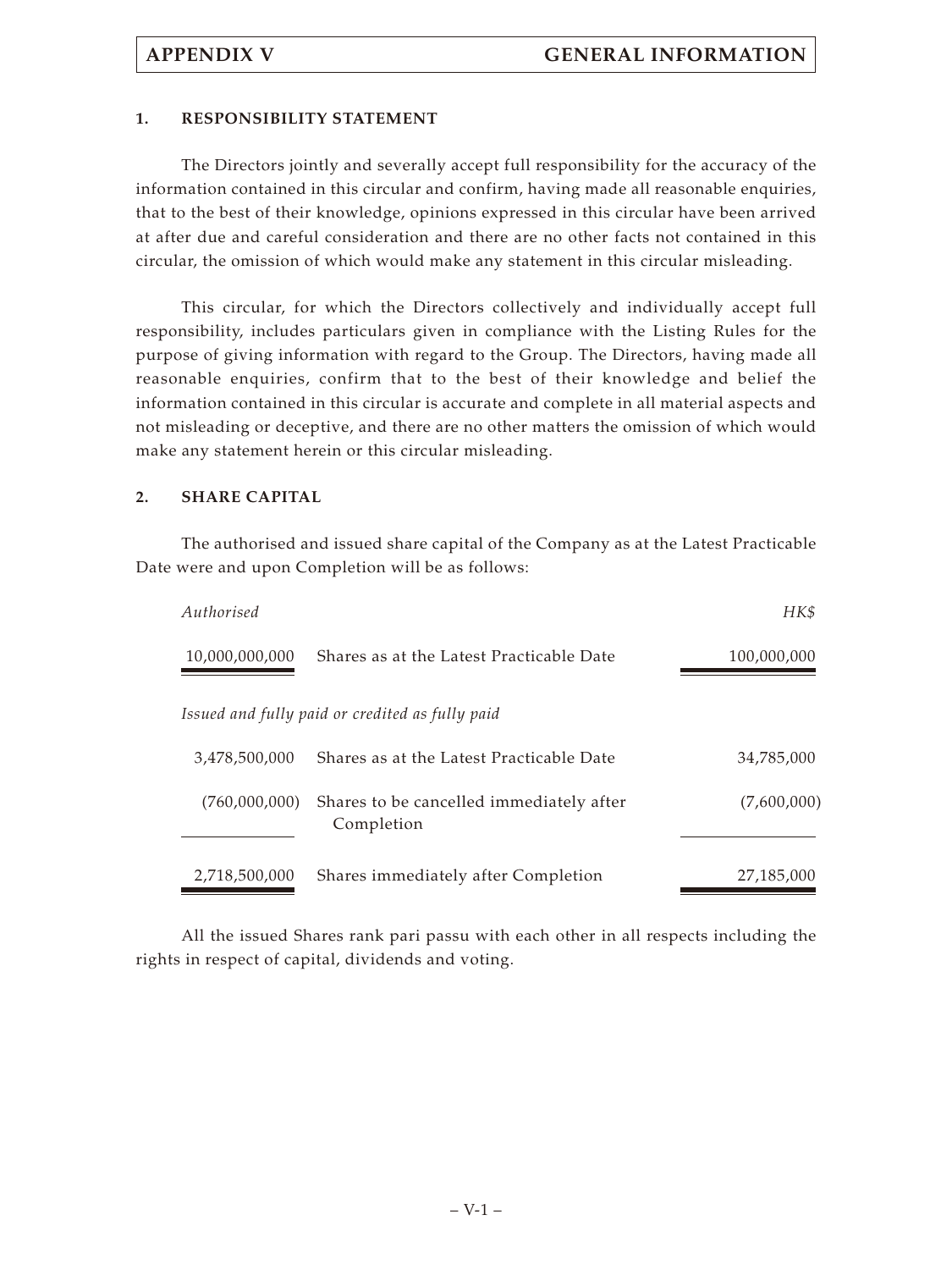In addition to the issued Shares, the Company also has outstanding share options granted under its share option scheme which entitle the holders thereof to subscribe for a total of 58,400,000 Shares. The share options are held by:

> **Number of Shares entitled to subscribe for**

Mr. Pong 42,000,000 *(Note 1)* Mr. Au 8,400,000 *(Note 2)* Directors of the Company 8,000,000 *(Note 3)*

*Notes:*

- 1. These comprise options entitling Mr. Pong to subscribe for (i) 8,400,000 Shares at the subscription price of HK\$0.59 per Share during the period from 9 July 2010 to 8 July 2015; (ii) 11,000,000 Shares at the subscription price of HK\$0.395 per Share during the period from 26 October 2012 to 25 October 2017; and (iii) 22,600,000 Shares at the subscription price of HK\$0.221 per Share during the period from 3 June 2014 to 2 June 2024.
- 2. These comprise options entitling Mr. Au to subscribe for 8,400,000 Shares at the subscription price of HK\$0.395 per Share during the period from 26 October 2012 to 25 October 2017.
- 3. These comprise options entitling the Directors to subscribe for (i) 6,000,000 Shares at the subscription price of HK\$0.395 per Share during the period from 26 October 2012 to 25 October 2017; and (ii) 2,000,000 Shares at the subscription price of HK\$0.221 per Share during the period from 3 June 2014 to 2 June 2024.

Save as disclosed above, the Company had no outstanding options, warrants or convertible or exchangeable securities carrying rights to subscribe for, convert or exchange into Shares as at the Latest Practicable Date.

The Company has not issued any Shares since 30 June 2014 (being the end of the last financial year of the Company).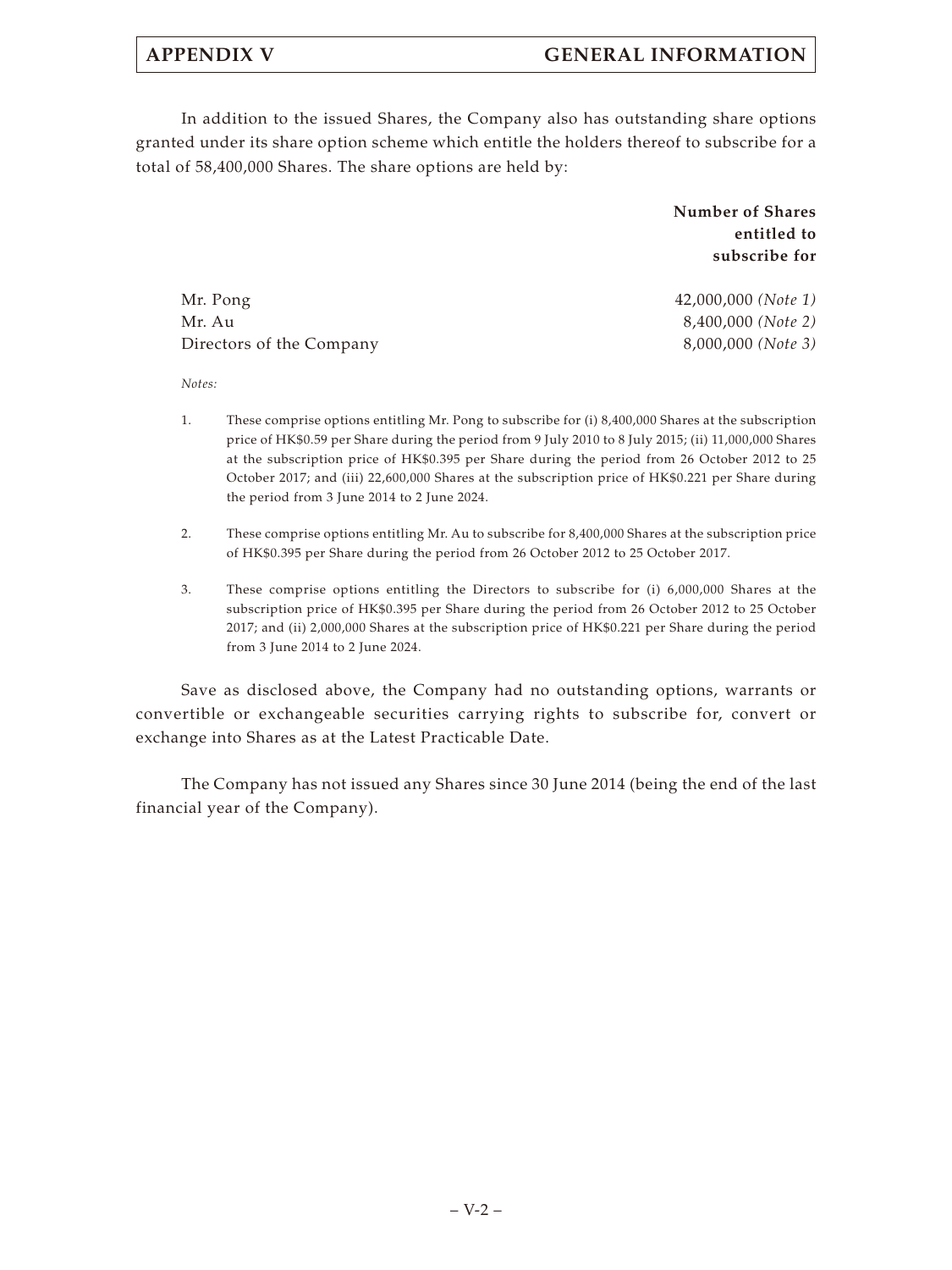## **3. MARKET PRICE**

The table below shows the closing prices of the Shares on the Stock Exchange on (i) 9 January 2015, being the Latest Practicable Date; (ii) 10 December 2014, being the last business day immediately preceding the date of the Announcement; and (iii) the last trading day of each of the calender months during the Relevant Period.

|                                                   | Closing price |
|---------------------------------------------------|---------------|
|                                                   | per Share     |
|                                                   | HK\$          |
|                                                   |               |
| 30 June 2014                                      | 0.218         |
| 31 July 2014                                      | 0.223         |
| 29 August 2014                                    | 0.285         |
| 30 September 2014                                 | 0.270         |
| 31 October 2014                                   | 0.280         |
| 28 November 2014                                  | 0.330         |
| 10 December 2014                                  | 0.370         |
| 31 December 2014                                  | 0.300         |
| 9 January 2015, being the Latest Practicable Date | 0.305         |

The highest and lowest closing price per Share as quoted on the Stock Exchange during the Relevant Period were HK\$0.42 per Share on 18 December 2014 and HK\$0.214 per Share on 16 June 2014 respectively.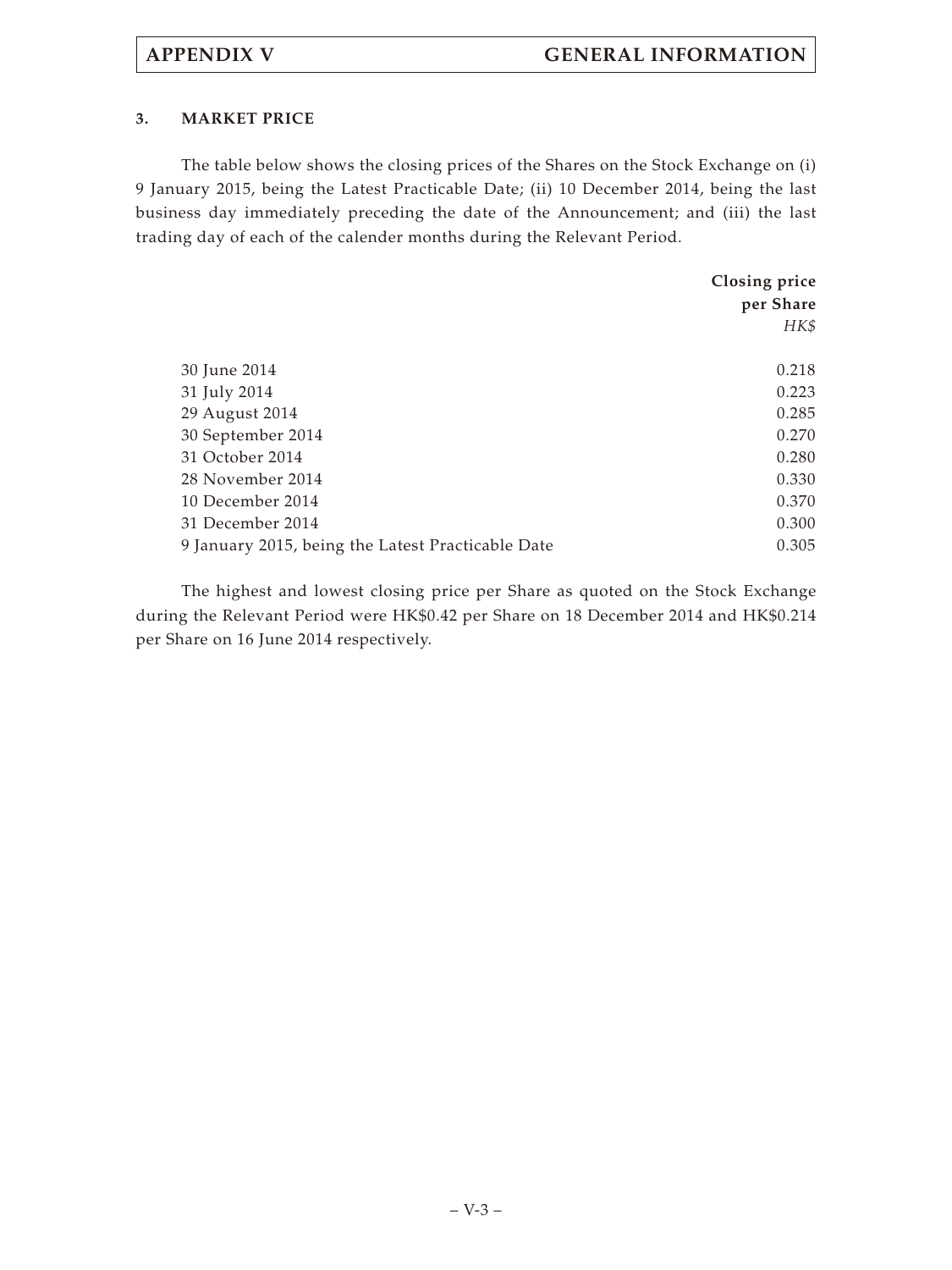## **4. DISCLOSURE OF INTERESTS**

## **(a) Director's interests and short positions in the securities of the Company and its associated corporations**

As at the Latest Practicable Date, the following Directors had or was deemed to have interests or short positions in the shares, underlying shares or debentures of the Company and its associated corporations (within the meaning of Part XV of the SFO) (i) which were required to be notified to the Company and the Stock Exchange pursuant to Divisions 7 and 8 of Part XV of the SFO (including interests or short positions which they were taken or deemed to have under such provisions of the SFO); or (ii) which were required, pursuant to section 352 of the SFO, to be entered in the register referred to therein; or (iii) or which were otherwise required to be notified to the Company and the Stock Exchange pursuant to the Model Code for Securities Transactions by the Directors (the "**Model Code**"):

| <b>Number of Shares</b>                |                      |                                  |                                              |
|----------------------------------------|----------------------|----------------------------------|----------------------------------------------|
| <b>Name of Director</b>                | Personal<br>interest | Total                            | Approximate<br>percentage of<br>shareholding |
| Lee Wing Yin<br>("Mr. Lee")            | 2,000,000            | 2,000,000<br>(Note 1)            | $0.06\%$                                     |
| Ngan Man Ho<br>("Mr. Ngan")            | 248,000<br>2,000,000 | 248,000<br>2,000,000<br>(Note 1) | 0.01%<br>0.06%                               |
| Lai Hin Wing, Henry<br>("Mr. Lai")     | 1,000,000            | 1,000,000<br>(Note 2)            | $0.03\%$                                     |
| Koo Fook Sun, Louis<br>("Mr. Koo")     | 1,000,000            | 1,000,000<br>(Note 2)            | $0.03\%$                                     |
| Lung Hung Cheuk<br>("Mr. Lung")        | 1,000,000            | 1,000,000<br>(Note 2)            | $0.03\%$                                     |
| Yeung Wing Yan, Wendy<br>("Ms. Yeung") | 1,000,000            | 1,000,000<br>(Note 2)            | $0.03\%$                                     |

## *Notes:*

- 1. These Shares represent the share options granted by the Company on 26 October 2012 and 3 June 2014 under the share option scheme adopted on 1 November 2011.
- 2. These Shares represent the share options granted by the Company on 26 October 2012 under the share option scheme adopted on 1 November 2011.

All the interests disclosed above represent long position in Shares and the underlying Shares.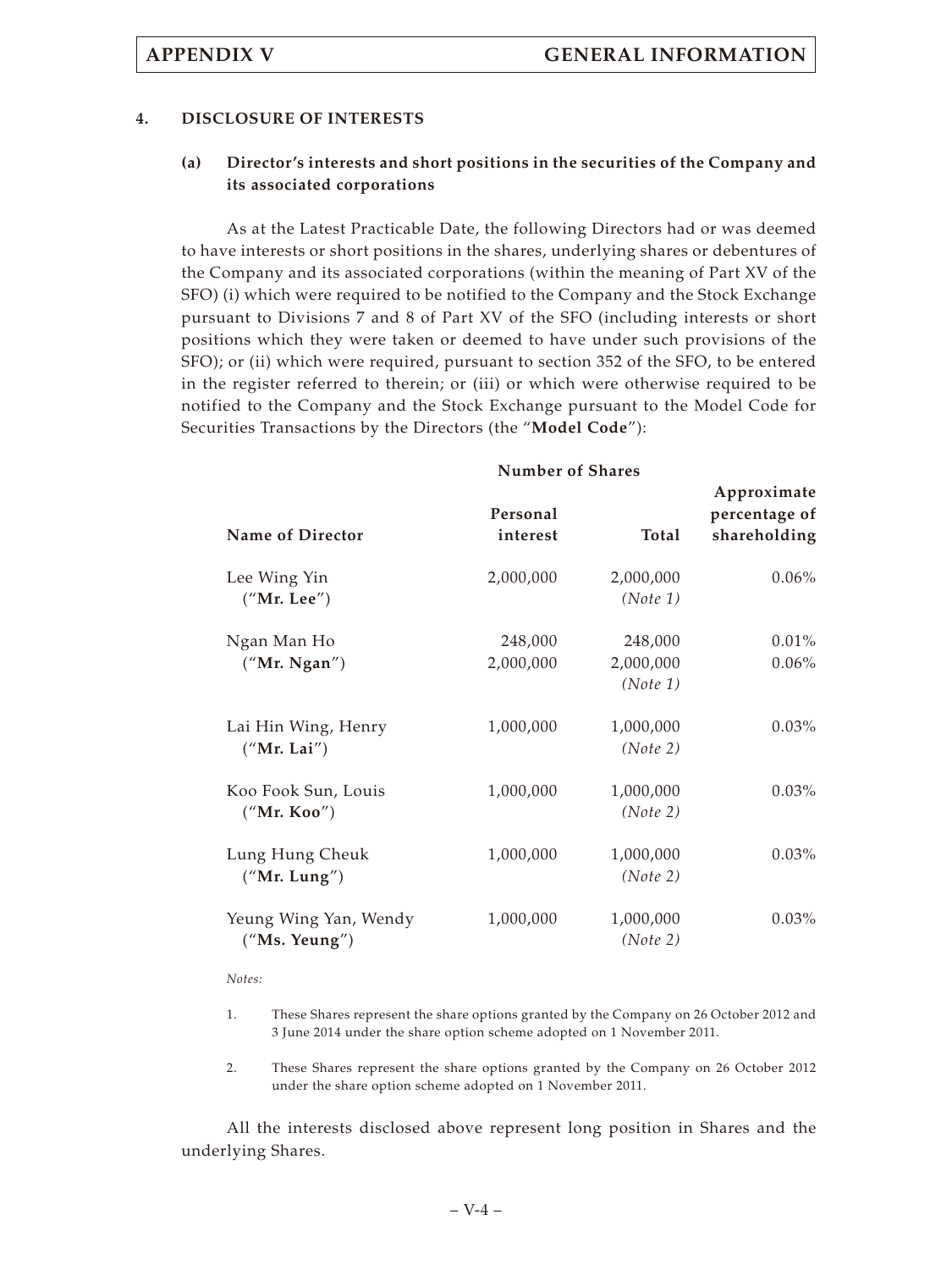Save as disclosed above, as at the Latest Practicable Date, none of the Directors nor the chief executive of the Company had or was deemed to have any interests or short positions in the shares, underlying shares or debentures of the Company and its associated corporations (within the meaning of Part XV of the SFO) (i) which were required to be notified to the Company and the Stock Exchange pursuant to Divisions 7 and 8 of Part XV of the SFO (including interests or short positions which they were taken or deemed to have under such provisions of the SFO); or (ii) which were required, pursuant to section 352 of the SFO, to be entered in the register referred to therein; or (iii) which were otherwise required to be notified to the Company and the Stock Exchange pursuant to the Model Code.

## **(b) Persons who have an interest or short position which is discloseable under Divisions 2 and 3 of Part XV of the SFO and substantial Shareholders**

So far as is known to the Directors, as at the Latest Practicable Date, the following persons (not being Directors or chief executive of the Company) had, or was deemed to have, interests or short positions in the Shares or underlying Shares which would fall to be disclosed to the Company and the Stock Exchange under the provisions of Divisions 2 and 3 of Part XV of the SFO or who were directly or indirectly interested in 10% or more of the nominal value of any class of share capital carrying rights to vote in all circumstances at general meetings of any member of the Group:

| Name                               | Capacity<br>in which Shares<br>are held                      | Number of<br><b>Shares</b> | Approximate<br>percentage of<br>shareholding |
|------------------------------------|--------------------------------------------------------------|----------------------------|----------------------------------------------|
| Mr. Pong (Note 1)                  | Beneficial owner<br>Interest in<br>controlled<br>corporation | 394,176,000<br>936,794,000 | 11.33%<br>26.93%                             |
| Tung Ching Yee, Helena<br>(Note 2) | Family interest                                              | 1,330,970,000              | 38.26%                                       |
| Virtue Partner (Note 1)            | Beneficial owner                                             | 936,794,000                | 26.93%                                       |
| Mr. Au                             | Beneficial owner                                             | 8,400,000<br>(Note 3)      | 0.24%                                        |
|                                    | Interest in<br>controlled<br>Corporation                     | 760,000,000<br>(Note 4)    | 21.85%                                       |
| Kong Pik Fan (Note 5)              | Family interest                                              | 768,400,000                | 22.09%                                       |
| <b>RHL</b>                         | Beneficial owner                                             | 760,000,000<br>(Note 4)    | 21.85%                                       |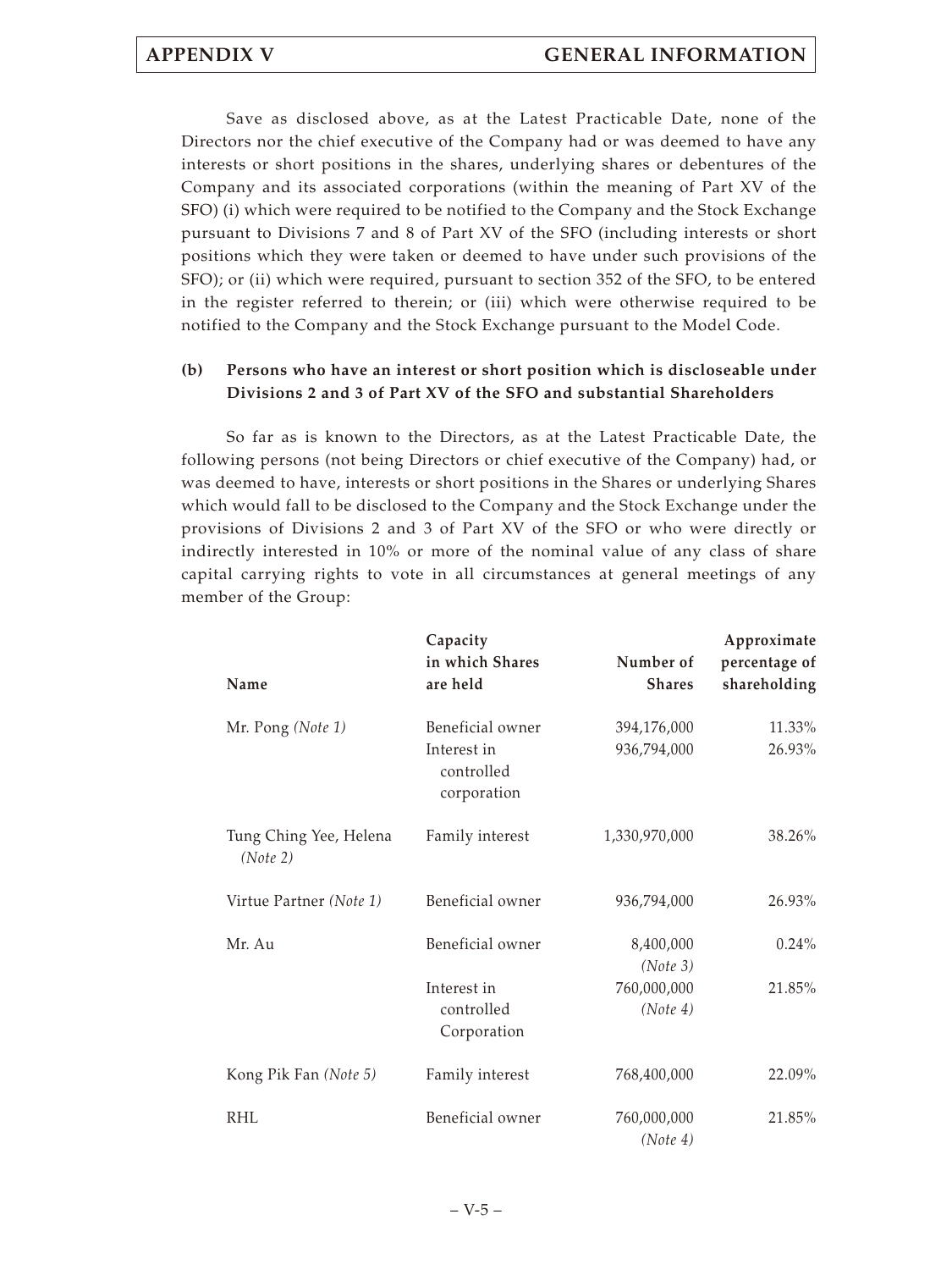## *Notes:*

- 1. 936,794,000 Shares are beneficially owned by Virtue Partner, a company wholly owned by Mr. Pong, and therefore Mr.Pong is deemed to be interested in these Shares under the SFO. 394,176,000 Shares are personally owned by Mr. Pong, of which 8,400,000 Shares represent the share options granted to him by the Company under a share option scheme (the "**Old Scheme**", which was adopted by the Company pursuant to written resolution of the Company on 2 May 2002) on 9 July 2010 and 11,000,000 and 22,600,000 Shares represent the share options granted to him by the Company under another share option scheme (the "**New Scheme**", which was adopted by the Company pursuant to the ordinary resolution of the Company passed on 1 November 2011 following the termination of the Old Scheme) on 26 October 2012 and 3 June 2014 respectively.
- 2. Ms. Tung Ching Yee, Helena is the wife of Mr. Pong and is accordingly deemed to be interested in the Shares beneficially owned by Mr. Pong in his own capacity and through his controlled corporation, Virtue Partner, under the SFO.
- 3. These 8,400,000 Shares are share options granted by the Company to Mr. Au under the New Scheme on 26 October 2012.
- 4. These 760,000,000 Shares are beneficially owned by RHL, a company wholly owned by Mr. Au, and therefore Mr. Au is deemed to be interested in the Shares owned by RHL under the SFO.
- 5. Ms. Kong Pik Fan is the wife of Mr. Au and is accordingly deemed to be interested in the Shares beneficially owned by Mr. Au in his own capacity and through his controlled corporation, RHL, under SFO.

All the interests disclosed above represent long position in Shares and the underlying Shares.

Save as disclosed above, as at the Latest Practicable Date, the Directors were not aware of any other person (other than the Directors and the chief executive of the Company) who had, or was deemed to have, interests or short positions in the Shares or underlying Shares (including any interests in options in respect of such capital), which would fall to be disclosed to the Company and the Stock Exchange under the provisions of Divisions 2 and 3 of Part XV of the SFO, or who was directly or indirectly interested in 10% or more of the nominal value of any class of share capital carrying rights to vote in all circumstances at general meetings of any member of the Group.

## **5. DISCLOSURE OF OTHER INTERESTS**

As at the Latest Practicable Date,

- (a) other than the Agreement, there was no agreement, arrangement or understanding (including any compensation arrangement) existed between Virtue Partner or parties acting in concert with it and any of the Directors or recent Directors, Shareholders or recent Shareholders having any connection with or dependence upon the Share Repurchase or the Whitewash Waiver;
- (b) no benefit would be given to any Director as compensation for loss of office or otherwise in connection with the Share Repurchase or the Whitewash Waiver (other than statutory compensation);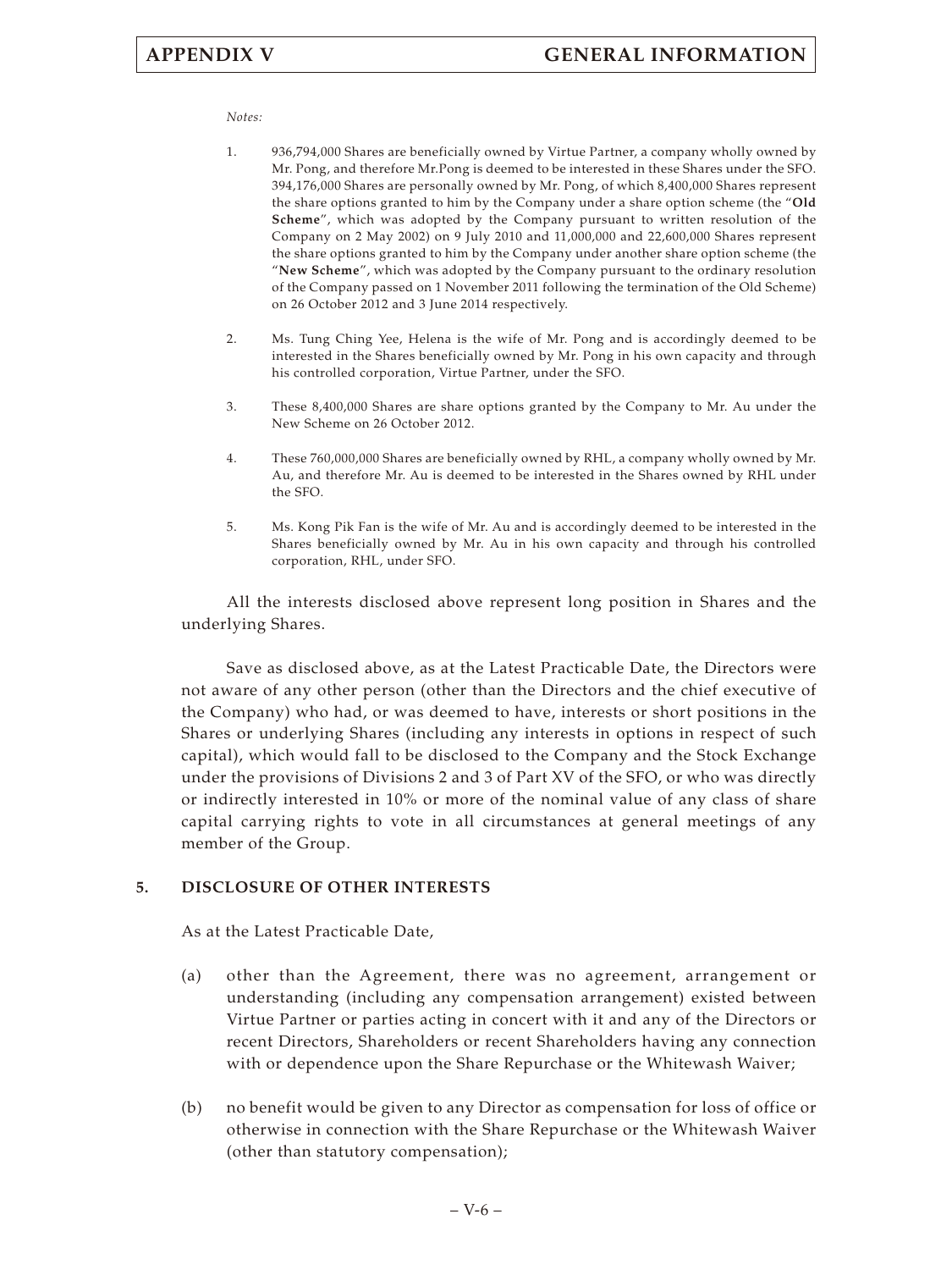- (c) there was no agreement or arrangement existed between any Director and any other person which would be conditional on or dependent upon the outcome of the Share Repurchase or the Whitewash Waiver or otherwise connected therewith;
- (d) there was no material contract entered into by Virtue Partner in which any Director had a material personal interest;
- (e) save for (i) the 936,794,000 Shares held by Virtue Partner; and (ii) the 352,176,000 Shares and the share options to subscribe for 42,000,000 Shares held by Mr. Pong (the sole beneficial owner and director of Virtue Partner), Virtue Partner, Mr. Pong and parties acting in concert with any of them did not own or control any relevant securities in the Company and had not dealt in any relevant securities in the Company during the Relevant Period;
- (f) no person had irrevocably committed themselves to vote in favour of the resolution approving the Whitewash Waiver at the EGM;
- (g) Virtue Partner and parties acting in concert with it did not have any arrangement of the kind referred to in Note 8 to Rule 22 of the Takeovers Code with any person;
- (h) Virtue Partner and parties acting in concert with it had not borrowed or lent any relevant securities in the Company and had not dealt in any relevant securities in the Company during the Relevant Period;
- (i) the Company and the Directors were not interested in any relevant securities in Virtue Partner and had not dealt in any relevant securities in Virtue Partner during the Relevant Period;
- (j) save for (i) the 248,000 Shares held by Mr. Ngan Man Ho (an executive Director); and (ii) the share options to subscribe for 8,000,000 Shares held by the Directors (details of which are disclosed in the paragraph headed "Shareholding structure of the Company" in the letter from the Board contained in this circular), the Directors were not interested in any relevant securities in the Company and had not dealt in any relevant securities in the Company during the Relevant Period;
- (k) none of the subsidiaries of the Company, pension fund of the Company or of any subsidiaries of the Company, or any adviser to the Company as specified in class (2) of the definition of "associate" under the Takeovers Code owned or controlled any securities of the Company and none of them had dealt in any relevant securities in the Company since the date of the Announcement up to and including the Latest Practicable Date;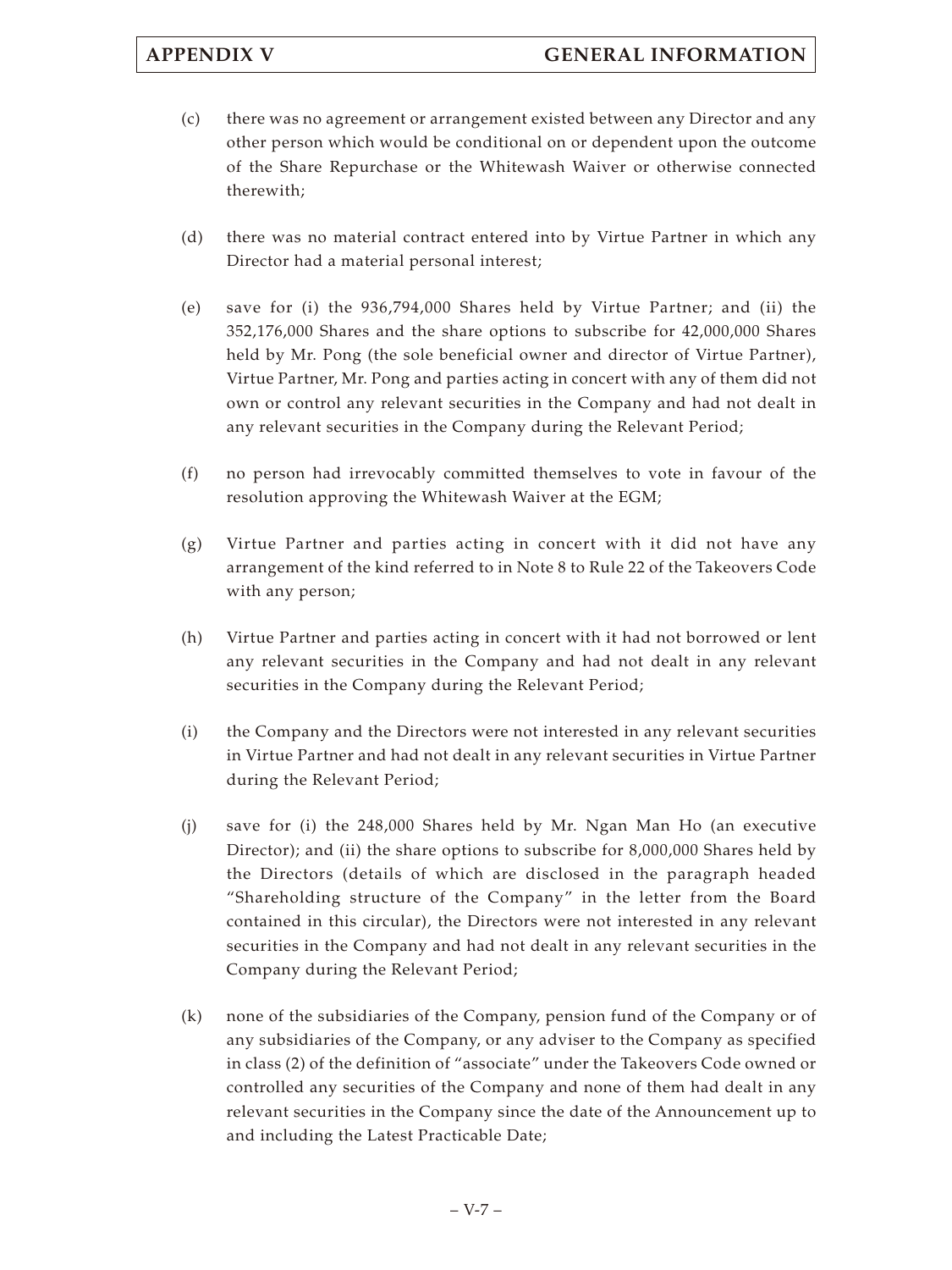- (l) there was no arrangement of the kind referred to in Note 8 to Rule 22 of the Takeovers Code existed between any person and the Company or any person who is an associate of the Company by virtue of classes  $(1)$ ,  $(2)$ ,  $(3)$  or  $(4)$  of the definition of "associate" under the Takeovers Code;
- (m) there was no relevant securities in the Company which were managed on a discretionary basis by fund managers connected with the Company;
- (n) it is the intention of Mr. Ngan Man Ho, an executive Director, to vote in favour of the resolution approving the the Whitewash Waiver at the EGM in respect of the 248,000 Shares held by him; and
- (o) the Company and the Directors had not borrowed or lent any relevant securities in the Company and had not dealt in any relevant securities in the Company since the date of the Announcement up to and including the Latest Practicable Date.

## **6. DIRECTORS' SERVICE CONTRACTS**

As at the Latest Practicable Date, each of Mr. Koo, Ms. Yeung and Mr. Lung, the independent non-executive Directors, has signed a letter of appointment with the Company for a term of one year, of which Mr. Koo's and Mr. Lung's terms are commencing from 23 March 2014 and expiring on 22 March 2015, while Ms. Yeung's term is commencing from 12 December 2014 and expiring on 11 December 2015.

Mr. Lai, the non-executive Director, has signed a letter of appointment with the Company for a term of one year commencing from 12 December 2014 and expiring on 11 December 2015.

Mr. Lee, the executive Director, has entered into a service agreement with the Company for a term of 36 months commencing from 1 June 2013, which may be terminated by not less than three months' notice in writing served by either party at any time thereafter. Mr. Lee is entitled to a director's emolument of HK\$71,000 per month plus discretionary bonus to be decided by the Board at its sole discretion, which is determined by reference to the prevailing market conditions and his roles, experience and responsibilities in the Company.

Mr. Ngan has entered into a service agreement with the Company for an initial term of 36 months commencing from 12 December 2014, which may be terminated by not less than three months' notice in writing served by either party at any time thereafter. Mr. Ngan is entitled to a director's emolument of HK\$64,500 per month plus discretionary bonus to be decided by the Board at its sole discretion, which is determined by reference to the prevailing market conditions and his roles, experience and responsibilities in the Company.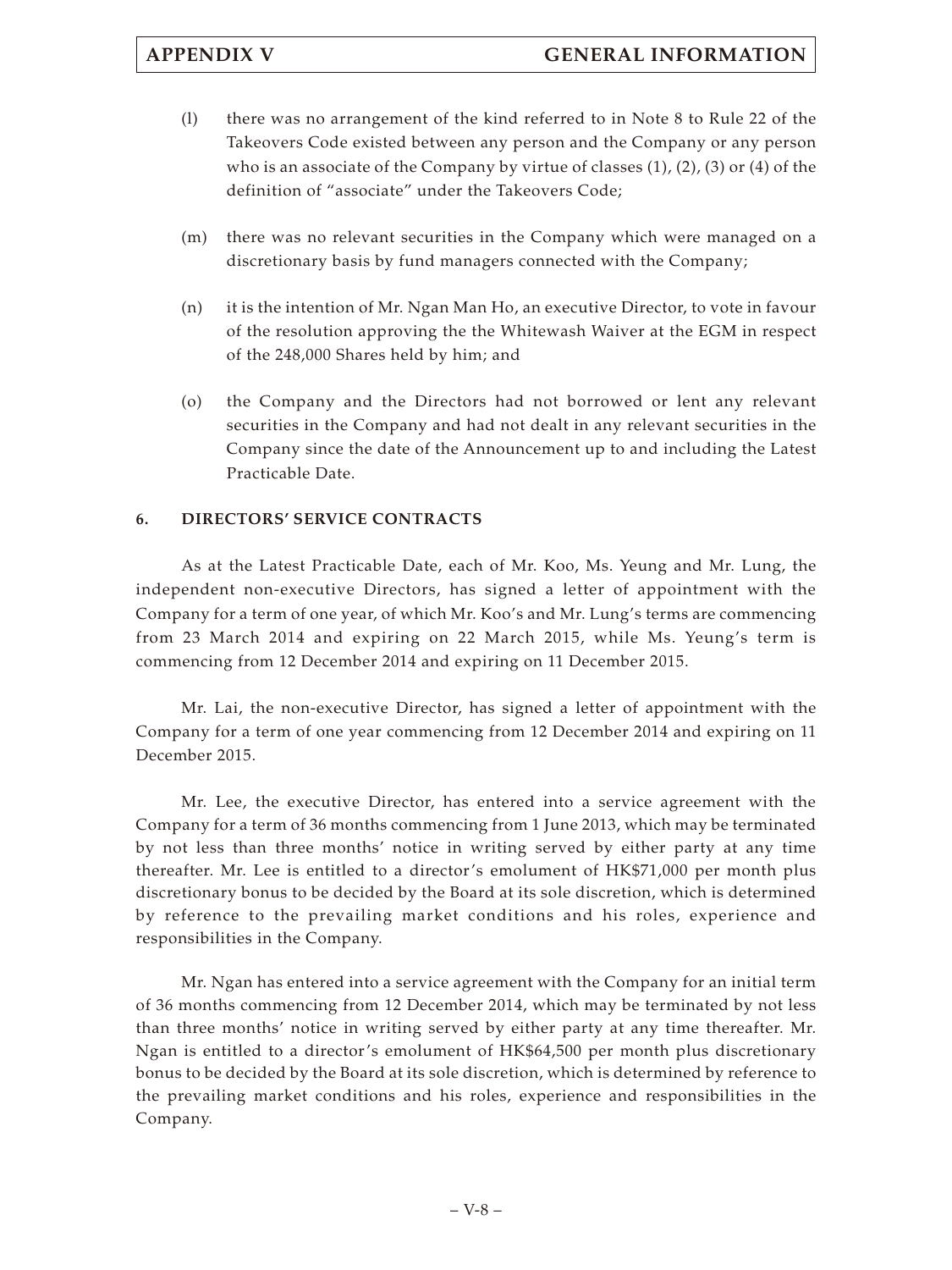As at the Latest Practicable Date, save as disclosed above, none of the Directors had any existing or proposed service contract with the Company, or any of its subsidiaries or associated companies which:

- (a) (including both continuous and fixed term contracts) had been entered into or amended during the Relevant Period;
- (b) was a continuous contract with a notice period of 12 months or more;
- (c) was a fixed term contract with more than 12 months to run irrespective of the notice period; or
- (d) was not determinable by the employer within one year without payment of compensation (other than statutory compensation).

## **7. COMPETING INTERESTS**

As at the Latest Practicable Date, none of the Directors or substantial Shareholder or any of their respective associates has any interest in business which competes with or may compete with the business of the Group or has any other conflict of interests which any person has or may have with the Group.

## **8. LITIGATION**

As at the Latest Practicable Date, there were several litigation claims against the Group. One of the litigations relates to labour dispute made against the Group. This claim concerned the former employee of the Group who made claim on account of alleged bonuses due in relation to the property assembly projects undertaken by the Group during his course of employment. The Labour Tribunal judged that the Group is liable to pay HK\$4,100,000 to the former employee. Accordingly, the provision for legal claim of approximately HK\$4,100,000 has been provided for the year ended 30 June 2014. The Group appealed against the decision to the Court of First Instance. By the judgment of the Court of First Instance, the case was remitted to the Labour Tribunal for retrial. As at the Latest Practicable Date, the litigation is still in progress.

There was another labour dispute made against the Group. This claim concerned some former employees of the Group who made claims on holiday pay and allowance compensation during their course of employment. In the event the Group is unsuccessful in defending such claims, the Group may be liable to pay a maximum amount of approximately HK\$723,000 to these claimants. The management of the Group considers it too early to conclude that the Group is liable to pay the claimed amount; and accordingly, no provision has been made for these claims. As at the Latest Practicable Date, the litigation is still in progress.

Save as disclosed above, as at the Latest Practicable Date, no member of the Group was engaged in any litigation or arbitration of material importance and no litigation, arbitration or claim of material importance was known to the Directors to be pending or threatened by or against any member of the Group.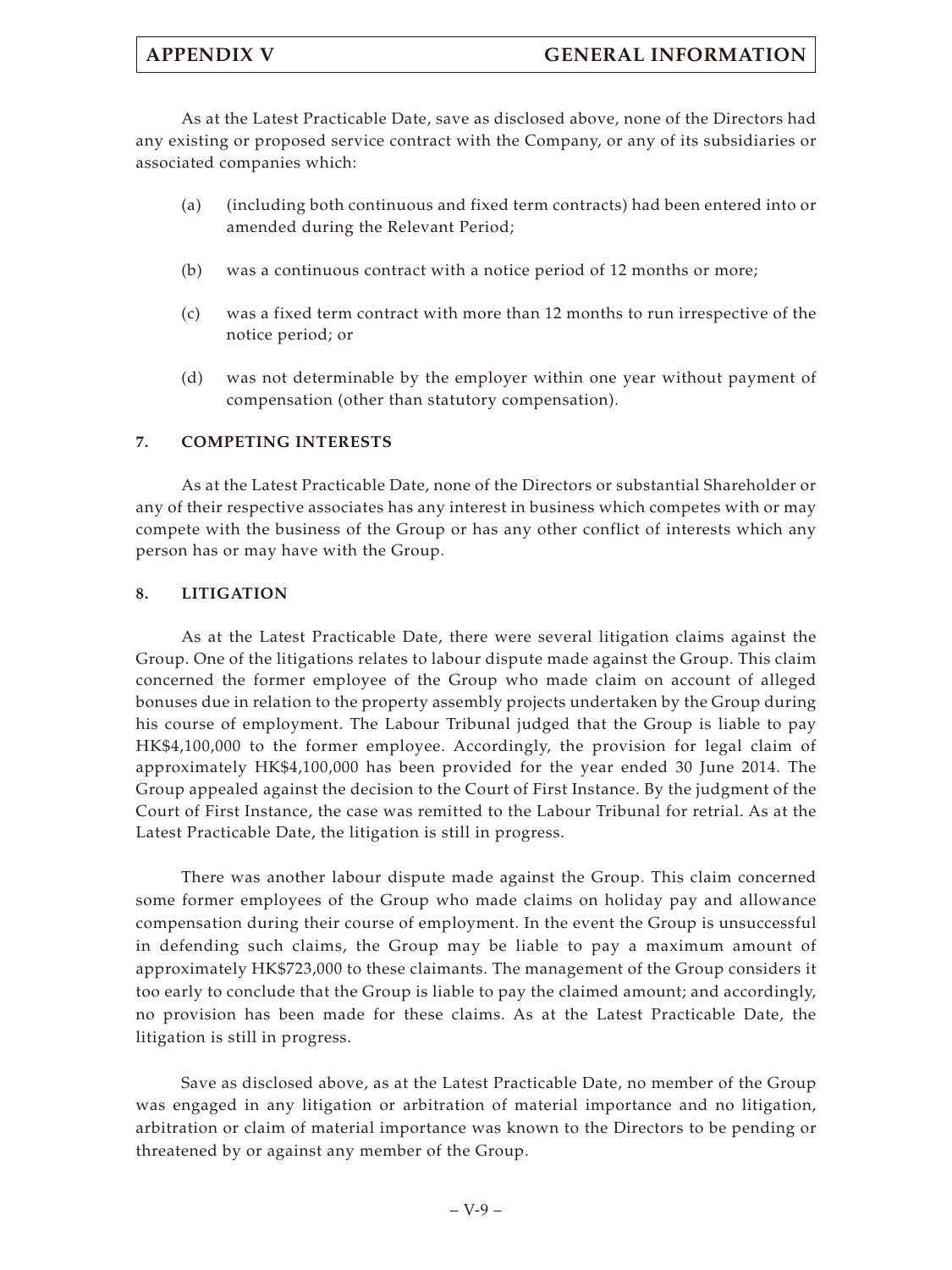## **9. INTERESTS IN CONTRACTS AND ASSETS**

As at the Latest Practicable Date, no contract or arrangement of significance in relation to the Group's business to which the Company or any of its subsidiaries was a party and in which any of the Directors had a material interest, whether directly or indirectly, subsisted as at the Latest Practicable Date.

None of the Directors has any direct or indirect interests in any assets which had been acquired or disposed of by or leased to, or which are proposed to be acquired or disposed of by or leased to, the Company or any of its subsidiaries during the period since 30 June 2014, the date to which the latest published audited financial statements of the Group were made up, up to and including the Latest Practicable Date.

## **10. MATERIAL CONTRACTS**

The following contracts (not being contracts in the ordinary course of business carried on or intended to be carried on by the Group) have been entered into by members of the Group within the two years before the date of the Announcement which are or may be material:

- (a) the provisional agreement dated 17 January 2014 and entered into between World Fair Global Limited, a wholly-owned subsidiary of the Company as seller, and Profit Vision Investments Limited as purchaser, for the sale and purchase of 49% equity interests in Plan Link Limited for a consideration of HK\$225,400,000;
- (b) the formal agreement dated 4 March 2014 and entered into between World Fair Global Limited, a wholly-owned subsidiary of the Company as seller, and Profit Vision Investments Limited as purchaser, for the sale and purchase of 49% equity interests in Plan Link Limited for a consideration of HK\$225,400,000;
- (c) the shareholders' agreement dated 17 March 2014 and entered into between World Fair Global Limited, a wholly-owned subsidiary of the Company, and Profit Vision Investments Limited in relation to their interests in Plan Link Limited;
- (d) the sale and purchase agreement dated 15 April 2014 and entered into between Ace Decade Developments Limited, a wholly-owned subsidiary of the Company as seller, and Bayswater Road (112) Limited as purchaser, for the sale and purchase of the freehold property known as 119-122 Bayswater Road, London W2 3JH under the title number LN62008, 272756 and 436171 for a consideration of £39,000,000; and
- (e) the Agreement.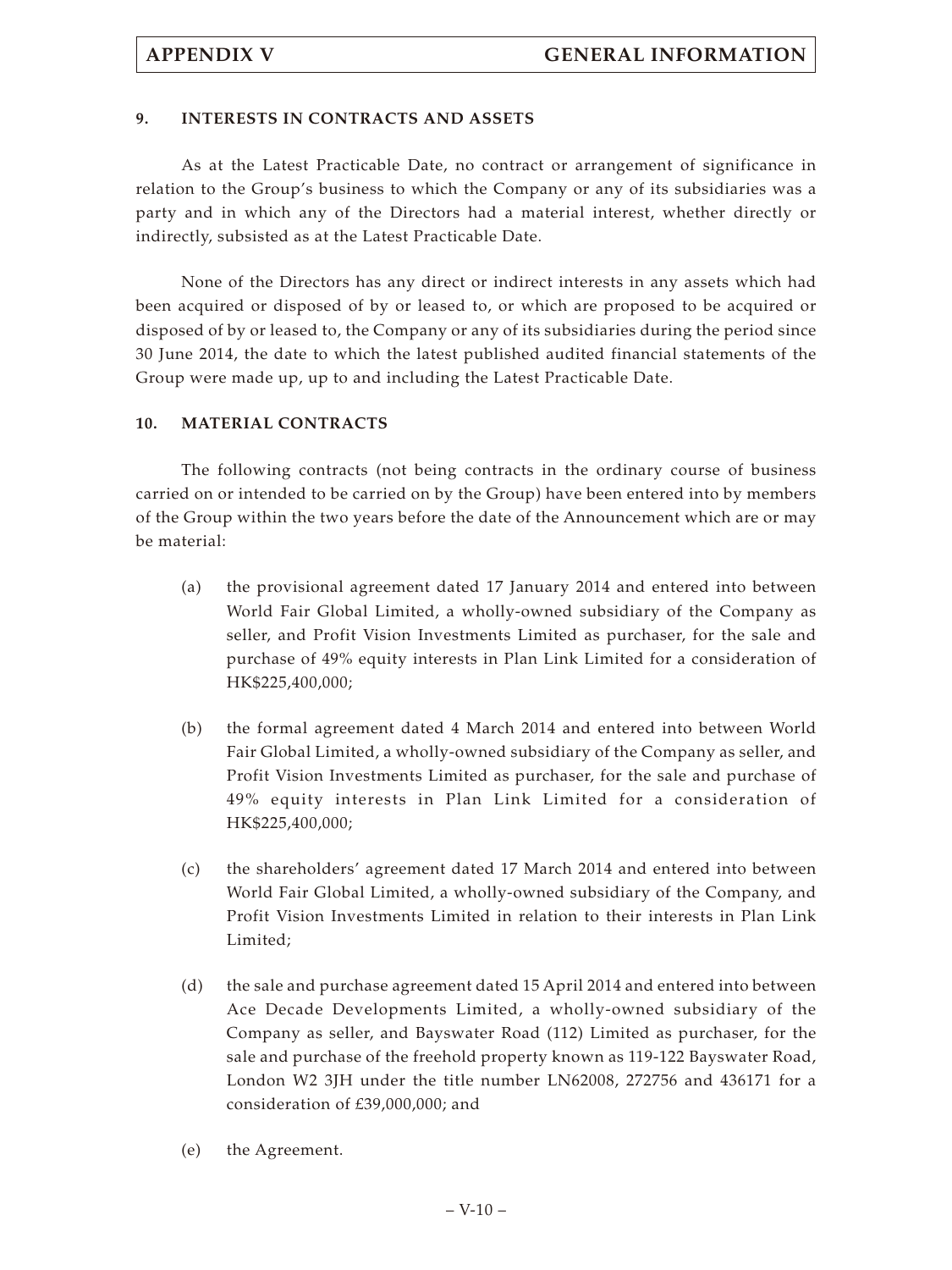## **11. EXPERTS**

Set out below are the qualification of the experts who have given opinions or advices contained in this circular:

| Name                                                | Qualification                                                                                                                                                                              |
|-----------------------------------------------------|--------------------------------------------------------------------------------------------------------------------------------------------------------------------------------------------|
| <b>Ascent Partners Valuation</b><br>Service Limited | independent professional valuer                                                                                                                                                            |
| <b>BDO</b> Limited                                  | certified public accountants                                                                                                                                                               |
| Optima Capital Limited                              | a corporation licensed under the SFO to carry out<br>Type 1 (dealing in securities), Type 4 (advising on<br>securities) and Type 6 (advising on corporate finance)<br>regulated activities |
| Veda Capital                                        | a corporation licensed under the SFO to carry out<br>Type 6 (advising on corporate finance) regulated<br>activities                                                                        |

As at the Latest Practicable Date, none of the above experts had any interests, either direct or indirect, in any assets which have been acquired or disposed of by or leased to or are proposed to be acquired or disposed of by or leased to any member of the Group since 30 June 2014, the date to which the latest published audited consolidated financial statements of the Group were made up.

As at the Latest Practicable Date, none of the above experts was interested in any securities in any members of the Group or any right (whether legally enforceable or not) to subscribe for or to nominate persons to subscribe for securities in any member of the Group.

Each of the above experts has given and has not withdrawn its written consent to the issue of this circular with the inclusion of its respective letter and/or report and/or reference to its name in the form and context in which they respectively appear.

## **12. GENERAL**

- (a) The registered office of the Company is located at Cricket Square, Hutchins Drive, P.O. Box 2681, Grand Cayman KY1-1111, Cayman Islands.
- (b) The head office and principal place of business of the Company in Hong Kong is Unit 1209, 12/F., Silvercord Tower 2, 30 Canton Road, Tsim Sha Tsui, Kowloon, Hong Kong.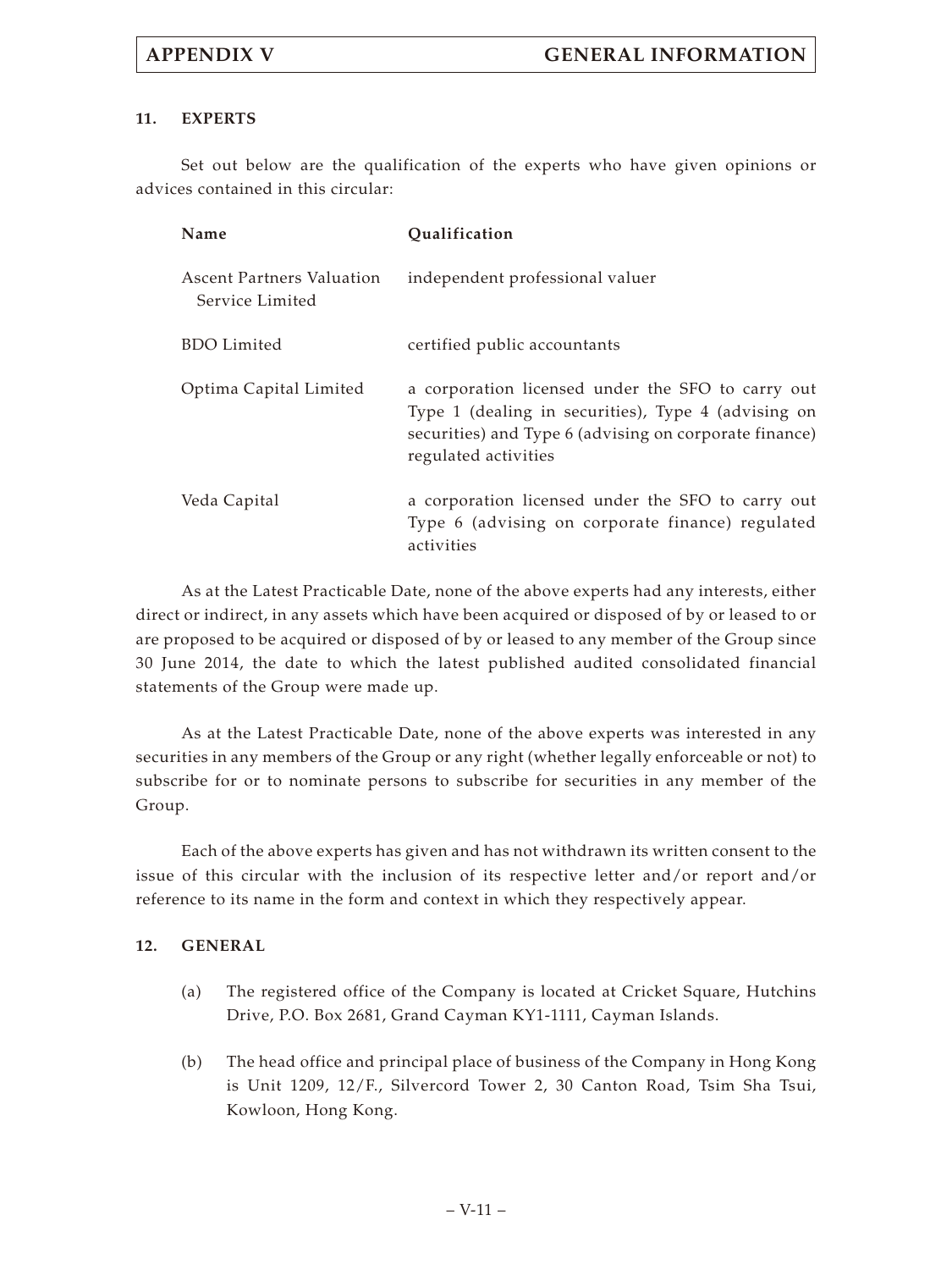- (c) The branch share registrar and transfer office in Hong Kong of the Company is Tricor Tengis Limited located at Level 22, Hopewell Centre, 183 Queen's Road East, Hong Kong.
- (d) The company secretary of the Company is Mr. Lee Wing Yin, who is an associate member of the HKICPA and a fellow member of The Association of Chartered Certified Accountants and also an executive Director of the Company.
- (e) The compliance officer of the Company is Mr. Lee Wing Yin.
- (f) The registered office of Virtue Partner is at P.O. Box 957, Offshore Incorporations Centre, Road Town, Tortola, British Virgin Island. Mr. Pong is the sole beneficial owner and sole director of Virtue Partner.
- (g) The registered office of Optima Capital Limited is at Suite 1501, 15th Floor, Jardine House, 1 Connaught Place, Central, Hong Kong.

## **13. DOCUMENTS FOR INSPECTION**

Copies of the following documents are available for inspection (i) at the principal place of business of the Company in Hong Kong at Unit 1209, 12/F., Silvercord Tower 2, 30 Canton Road, Tsim Sha Tsui, Kowloon, Hong Kong; (ii) on the website of the Securities and Futures Commission of Hong Kong at www.sfc.hk; and (iii) on the website of the Company at www.richfieldgroup.hk, during normal business hours on any business day from the date of this circular up to and including the date of the EGM:

- (a) the Memorandum and Articles of Association;
- (b) the memorandum and articles of association of Virtue Partner;
- (c) the annual reports of the Company for each of the two years ended 30 June 2013 and 2014;
- (d) the letter from the Board as set out in this circular;
- (e) the letter from the Listing Rules IBC as set out in this circular;
- (f) the letter from the Takeovers Code IBC as set out in this circular;
- (g) the letter from Veda Capital as set out in this circular;
- (h) the report by BDO Limited on the unaudited pro forma financial information of the Remaining Group as set out in Appendix II to this circular;
- (i) the report by Optima Capital Limited on the expected gain or loss of the Group as a result of the Disposal as set out in Appendix III to this circular;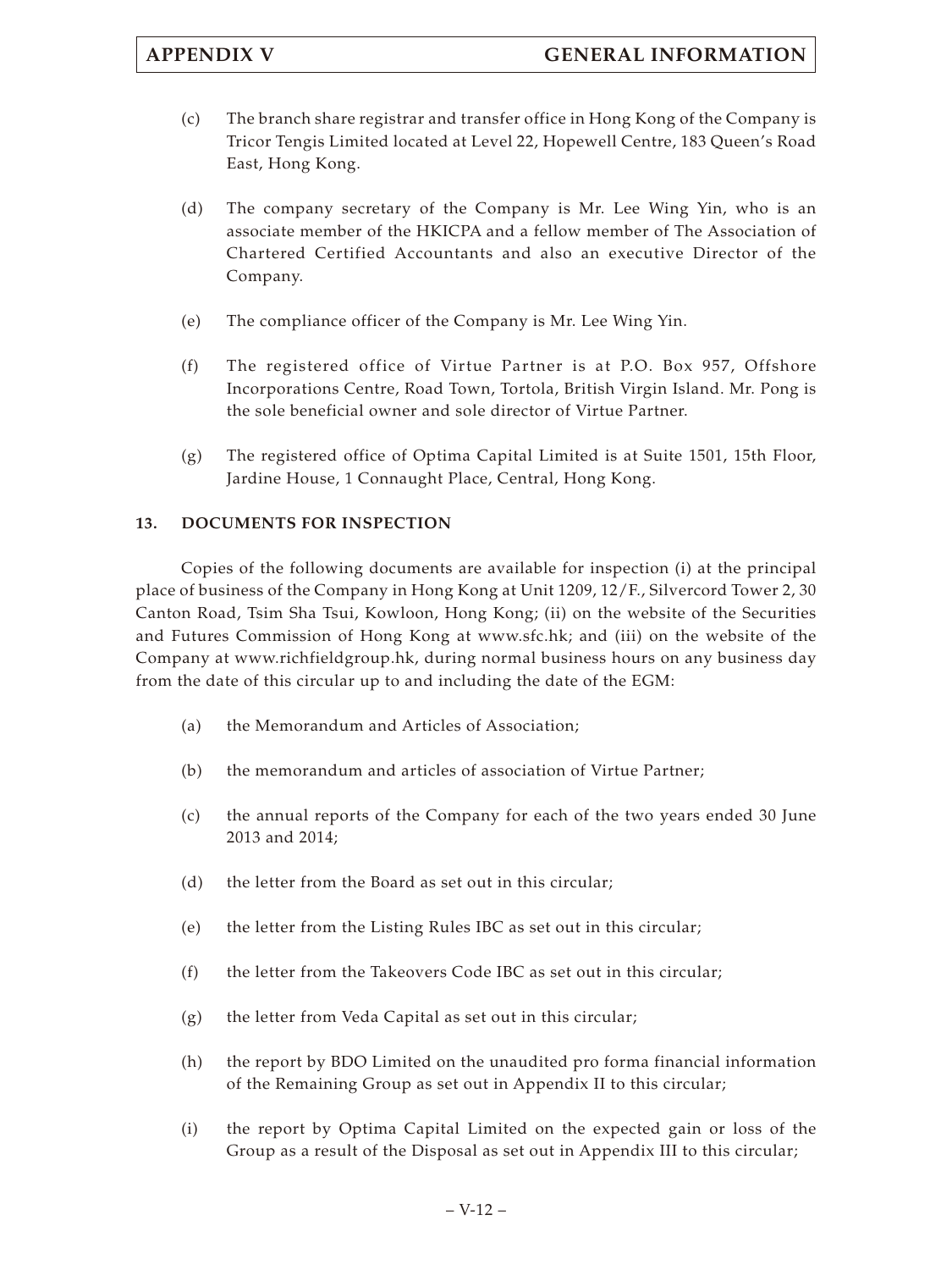- (j) the property valuation report by Ascent Partners Valuation Service Limited as set out in Appendix IV to this circular;
- (k) the service contracts as referred to under the paragraph headed "Directors' service contracts" in this appendix;
- (l) the material contracts as referred to under the paragraph headed "Material contracts" in this appendix;
- (m) the written consent letters from Ascent Partners Valuation Service Limited, BDO Limited, Optima Capital Limited and Veda Capital as referred to under the paragraph headed "Experts" in this appendix; and
- (n) this circular.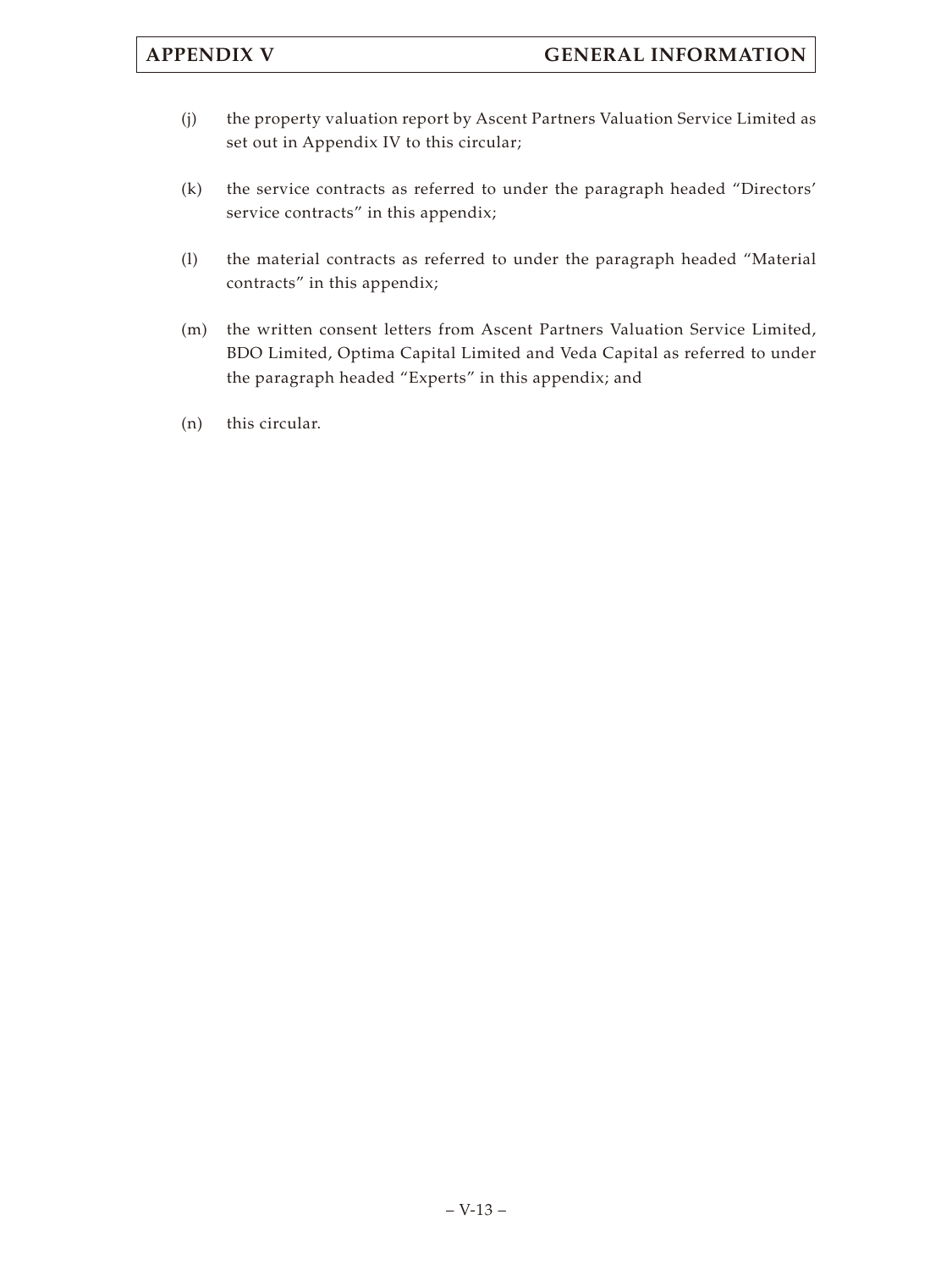**NOTICE OF EXTRAORDINARY GENERAL MEETING**



**NOTICE IS HEREBY GIVEN** that an extraordinary general meeting (the "**Meeting**") of Richfield Group Holdings Limited (the "**Company**") will be held at 9:30 a.m. on Wednesday, 4 February 2015 at Unit 1209, 12/F., Silvercord Tower 2, 30 Canton Road, Tsim Sha Tsui, Kowloon, Hong Kong for the purpose of considering and, if thought fit, passing, with or without amendments, the following resolutions of the Company:

## **ORDINARY RESOLUTIONS**

## 1. "**THAT**

(a) the conditional sale and purchase agreement (the "**Agreement**") dated 11 December 2014 entered into among the Company, Richfield (Holdings) Limited ("**RHL**") and Mr. Au Wing Wah in relation to, among other matters, (i) the proposed disposal (the "**Disposal**") of one issued share (the "**Sale Share**") of US\$1.00 in the capital of Vastwood Limited ("**Vastwood**"), representing the entire issued share capital of Vastwood, and all obligations, liabilities and debts (the "**Sale Loan**") owing or incurred by Vastwood and its subsidiaries (the "**Vastwood Group**") to the Company and its subsidiaries (other than the Vastwood Group) on the date of completion of the Agreement by the Company for the consideration of approximately HK\$269.2 million; and (ii) the proposed repurchase and cancellation (the "**Share Repurchase**") of the 760,000,000 ordinary shares (the "**Repurchase Shares**") of HK\$0.01 each in the share capital of the Company by the Company from RHL at the proposed repurchase price in an aggregate of approximately HK\$269.2 million to be provided out of any funds of the Company available for such repurchase in accordance with the Companies Law and the memorandum and articles of association of the Company, which constitutes an off-market share buy-back by the Company pursuant to Rule 2 of the Hong Kong Code on Share Buy-backs, (a copy of which is marked "A" and produced to the EGM and signed by the chairman of the EGM for identification purpose) be and is hereby ratified, confirmed and approved and the directors (the "**Directors**") of the Company be and are hereby authorised to do all such acts and things and execute all such documents, including under seal where appropriate, which they consider necessary, desirable or expedient for the implementation of and giving effect to the Agreement and the transactions contemplated thereunder;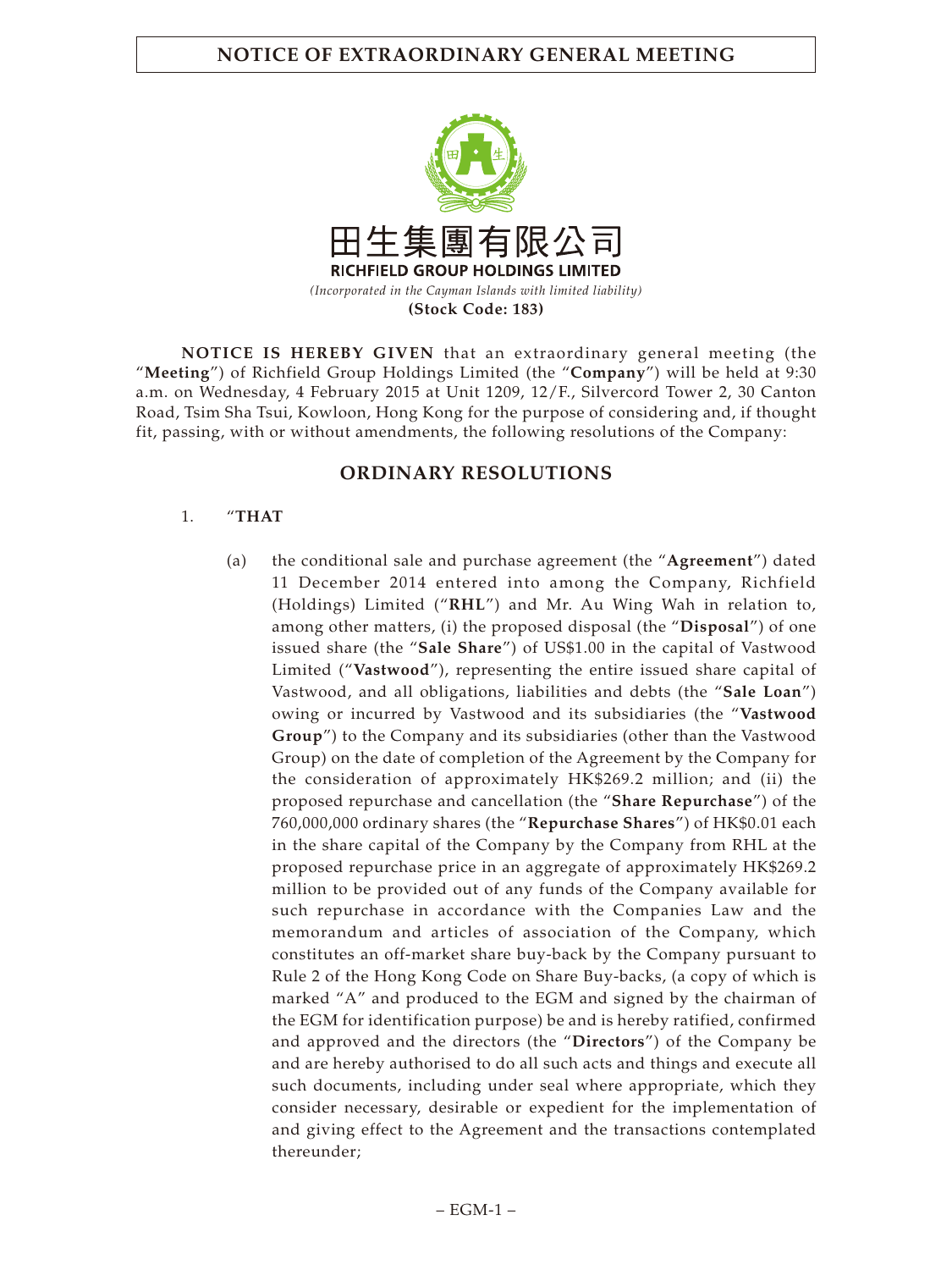- (b) the Disposal and the transactions contemplated thereunder be and is hereby approved and any Director be and is hereby authorised to sign and execute such documents, including under seal where applicable, and to take all such acts and things incidental to the Disposal or as he/she considers necessary, desirable or expedient to implement or give effect to the Disposal and the transactions contemplated thereunder; and
- (c) the Share Repurchase and the transactions contemplated thereunder be and is hereby approved, the Directors be and are hereby authorised to determine the manner, terms and conditions of the Share Repurchase, and any Director be and is hereby authorised to sign and execute such documents, including under seal where applicable, and to take all such acts and things incidental to the Share Repurchase or as he/she considers necessary, desirable or expedient to implement or give effect to the Share Repurchase and the transactions contemplated thereunder."
- 2. "**THAT** subject to the passing of the resolution numbered 1 above, the terms of the application for a waiver granted or to be granted by the Executive Director of the Corporate Finance Division of the Securities and Futures Commission to Virtue Partner Group Limited (the "**VP**") pursuant to Note 1 on the Dispensations from Rule 26 of the Code on Takeovers and Mergers of Hong Kong from an obligation to make a mandatory general offer for the issued Shares not already owned by VP and parties acting in concert with it arising from the Share Repurchase be and are hereby approved and confirmed."

# **SPECIAL RESOLUTIONS**

- 3. "**THAT** subject to the passing of the resolutions numbered 1 and 2 above, and the entry of the new name and dual foreign name of the Company in the register of companies maintained by the Registrar of Companies in the Cayman Islands, the name and dual foreign name of the Company be and is hereby changed from "Richfield Group Holdings Limited 田生集團有限公司" to "Winfull Group Holdings Limited 宏輝集團控股有限公司" with effect from the date of entry of the new English and dual foreign name of the Company on the register of companies maintained by the Registrar of Companies in the Cayman Islands, and any one or more of the Directors be and are hereby authorised to do all such acts and things and execute all such documents, including under seal where appropriate, which he/she/they consider necessary, desirable or expedient for the implementation of and giving effect to the change of the Company name and dual foreign name and the transactions ancillary thereto."
- 4. "**THAT** subject to the passing of the resolution numbered 3 above, and the new name and dual foreign name of the Company being entered in the register of companies by the Registrar of Companies in the Cayman Islands, the memorandum of association and articles of association of the Company be amended by replacing all references to "Richfield Group Holdings Limited 田 生集團有限公司" with "Winfull Group Holdings Limited 宏輝集團控股有限公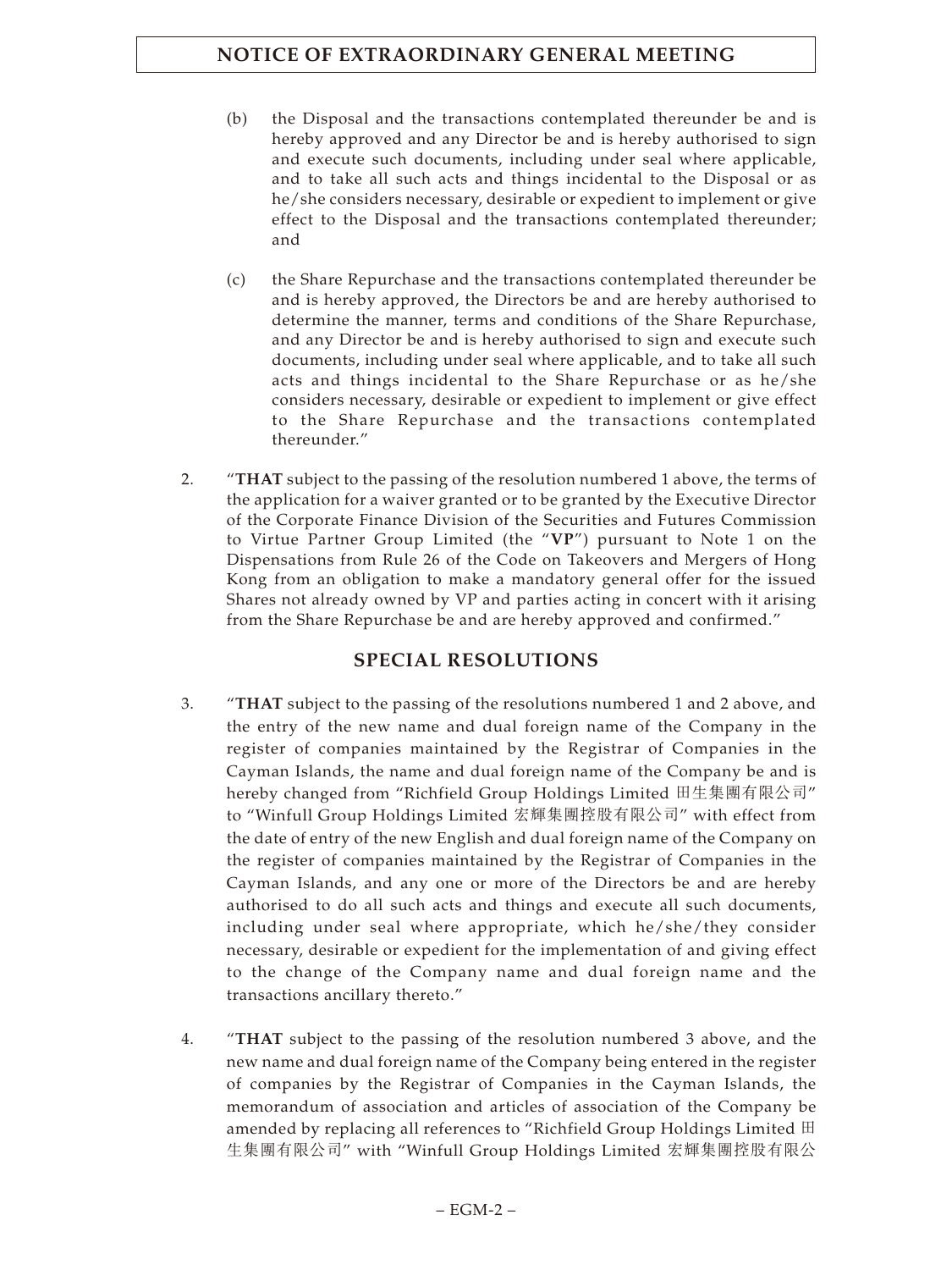# **NOTICE OF EXTRAORDINARY GENERAL MEETING**

司" and the amended and restated memorandum of association and articles of association of the Company (in the form which is marked "B" and produced to the EGM and signed by the chairman of the EGM for identification purpose) be approved and adopted in substitution for and to the exclusion of the existing memorandum of association and articles of association of the Company."

> Yours faithfully By order of the Board **Ngan Man Ho** *Executive Director*

Hong Kong, 12 January 2015

*Registered Office:* Cricket Square Hutchins Drive P.O. Box 2681 Grand Cayman KY1-1111 Cayman Islands

*Head Office and Principal Place of Business in Hong Kong:* Unit 1209, 12/F. Silvercord Tower 2 30 Canton Road Tsim Sha Tsui Hong Kong

*Notes:*

- 1. Any member of the Company entitled to attend and vote at a meeting of the Company shall be entitled to appoint another person as his proxy to attend and vote instead of him. A member of the Company who is the holder of two or more shares may appoint more than one proxy to represent him and vote on his behalf at the Meeting. A proxy need not be a member of the Company. In addition, a proxy or proxies representing either a member of the Company who is an individual or a member of the Company which is a corporation shall be entitled to exercise the same powers on behalf of the member of the Company which he or they represent as such member of the Company could exercise.
- 2. The instrument appointing a proxy shall be in writing under the hand of the appointor or of his attorney duly authorised in writing or, if the appointor is a corporation, either under its seal or under the hand of an officer, attorney or other person authorised to sign the same. In the case of an instrument of proxy purporting to be signed on behalf of a corporation by an officer thereof, it shall be assumed, unless the contrary appears, that such officer was duly authorised to sign such instrument of proxy on behalf of the corporation without further evidence of the fact.
- 3. The instrument appointing a proxy and (if required by the board of directors of the Company) the power of attorney or other authority (if any) under which it is signed, or a certified copy of such power or authority, shall be delivered to the Company's principal place of business in Hong Kong at Unit 1209, 12/F., Silvercord Tower 2, 30 Canton Road, Tsim Sha Tsui, Hong Kong not less than forty-eight (48) hours before the time appointed for holding the meeting at which the person named in the instrument proposes to vote.
- 4. Delivery of an instrument appointing a proxy shall not preclude a member from attending and voting in person at the meeting convened and in such event, the instrument appointing a proxy shall be deemed to be revoked.